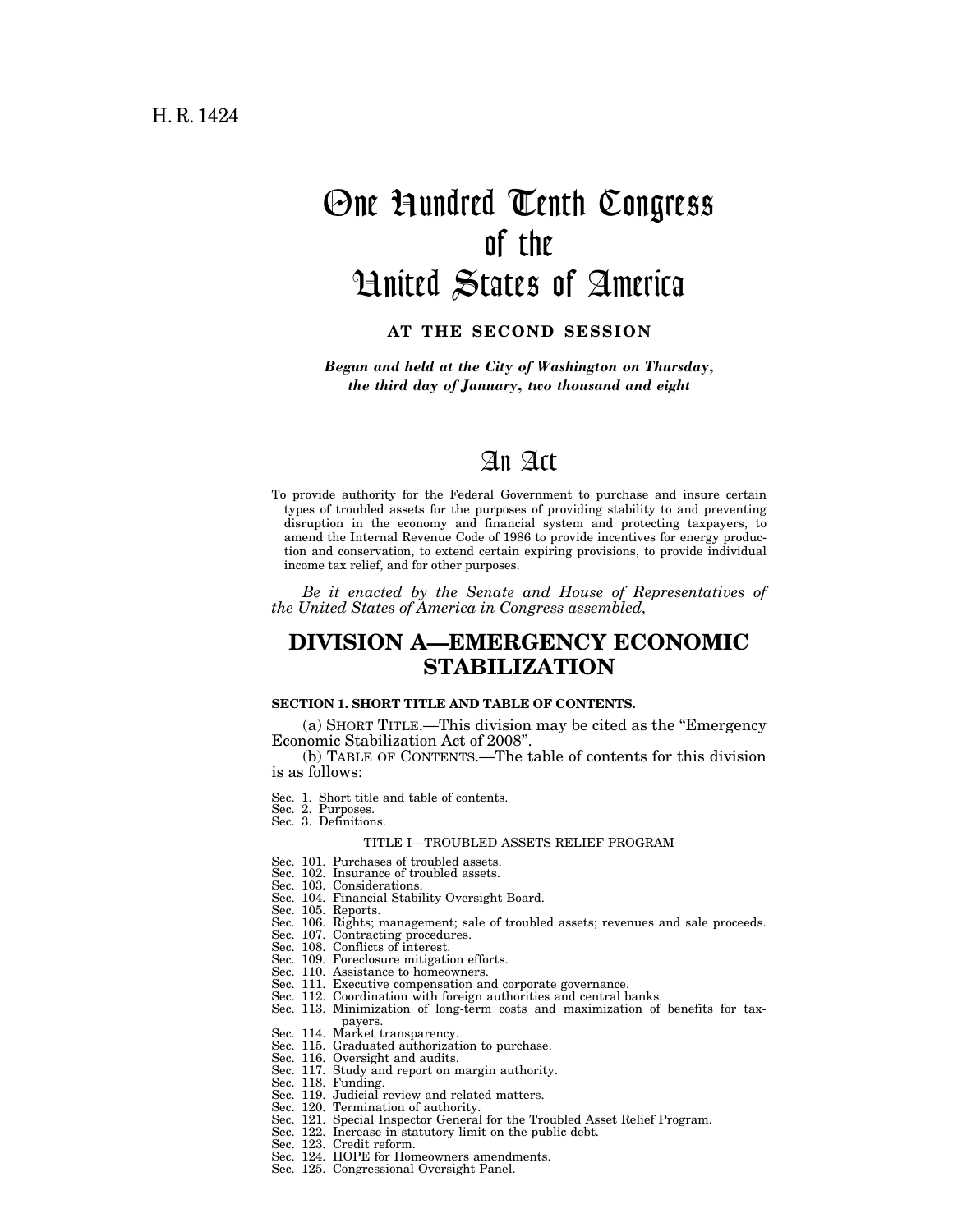- Sec. 126. FDIC authority.
- Sec. 127. Cooperation with the FBI.
- Sec. 128. Acceleration of effective date.
- Sec. 129. Disclosures on exercise of loan authority.
- Sec. 130. Technical corrections.
- Sec. 131. Exchange Stabilization Fund reimbursement.
- Sec. 132. Authority to suspend mark-to-market accounting. Sec. 133. Study on mark-to-market accounting.
- Sec. 134. Recoupment.
- Sec. 135. Preservation of authority.

## Sec. 136. Temporary increase in deposit and share insurance coverage.

#### TITLE II—BUDGET-RELATED PROVISIONS

- 
- Sec. 201. Information for congressional support agencies. Sec. 202. Reports by the Office of Management and Budget and the Congressional Budget Office. Sec. 203. Analysis in President's Budget.
- 
- Sec. 204. Emergency treatment.

#### TITLE III—TAX PROVISIONS

- Sec. 301. Gain or loss from sale or exchange of certain preferred stock.
- Sec. 302. Special rules for tax treatment of executive compensation of employers participating in the troubled assets relief program.
- Sec. 303. Extension of exclusion of income from discharge of qualified principal residence indebtedness.

#### **SEC. 2. PURPOSES.**

The purposes of this Act are—

(1) to immediately provide authority and facilities that the Secretary of the Treasury can use to restore liquidity and

stability to the financial system of the United States; and (2) to ensure that such authority and such facilities are used in a manner that—

(A) protects home values, college funds, retirement accounts, and life savings;

(B) preserves homeownership and promotes jobs and economic growth;

(C) maximizes overall returns to the taxpayers of the United States; and

(D) provides public accountability for the exercise of such authority.

#### **SEC. 3. DEFINITIONS.**

For purposes of this Act, the following definitions shall apply: (1) APPROPRIATE COMMITTEES OF CONGRESS.—The term ''appropriate committees of Congress'' means—

(A) the Committee on Banking, Housing, and Urban Affairs, the Committee on Finance, the Committee on the Budget, and the Committee on Appropriations of the Senate; and

(B) the Committee on Financial Services, the Committee on Ways and Means, the Committee on the Budget, and the Committee on Appropriations of the House of Representatives.

(2) BOARD.—The term ''Board'' means the Board of Governors of the Federal Reserve System.

(3) CONGRESSIONAL SUPPORT AGENCIES.—The term ''congressional support agencies'' means the Congressional Budget Office and the Joint Committee on Taxation.

 $(4)$  CORPORATION.—The term "Corporation" means the Federal Deposit Insurance Corporation.

(5) FINANCIAL INSTITUTION.—The term ''financial institution'' means any institution, including, but not limited to, any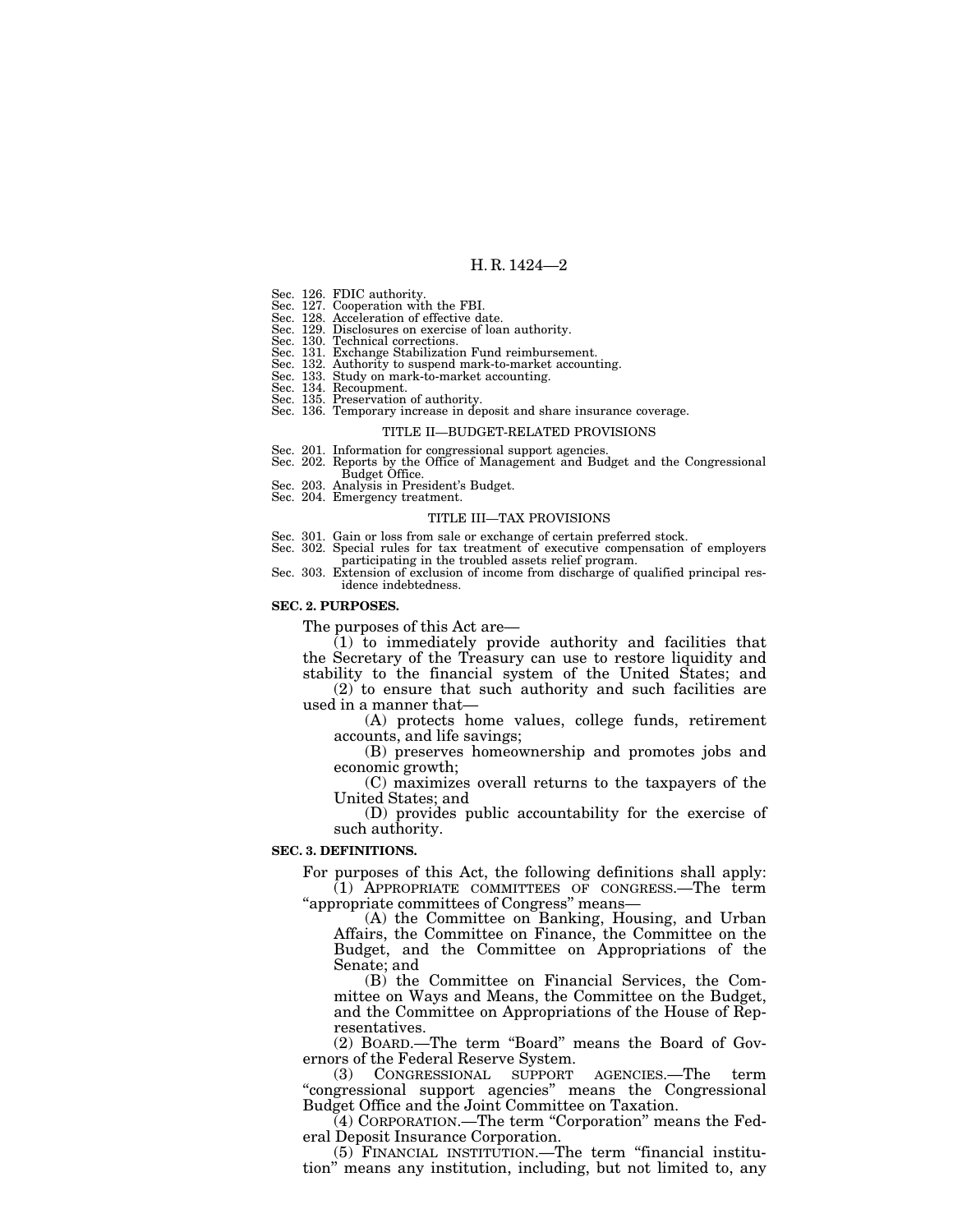bank, savings association, credit union, security broker or dealer, or insurance company, established and regulated under the laws of the United States or any State, territory, or possession of the United States, the District of Columbia, Commonwealth of Puerto Rico, Commonwealth of Northern Mariana Islands, Guam, American Samoa, or the United States Virgin Islands, and having significant operations in the United States, but excluding any central bank of, or institution owned by, a foreign government.

(6) FUND.—The term ''Fund'' means the Troubled Assets Insurance Financing Fund established under section 102.

(7) SECRETARY.—The term ''Secretary'' means the Secretary of the Treasury.

(8) TARP.—The term ''TARP'' means the Troubled Asset Relief Program established under section 101.

(9) TROUBLED ASSETS.—The term ''troubled assets'' means—

(A) residential or commercial mortgages and any securities, obligations, or other instruments that are based on or related to such mortgages, that in each case was originated or issued on or before March 14, 2008, the purchase of which the Secretary determines promotes financial market stability; and

(B) any other financial instrument that the Secretary, after consultation with the Chairman of the Board of Governors of the Federal Reserve System, determines the purchase of which is necessary to promote financial market stability, but only upon transmittal of such determination, in writing, to the appropriate committees of Congress.

## **TITLE I—TROUBLED ASSETS RELIEF PROGRAM**

#### **SEC. 101. PURCHASES OF TROUBLED ASSETS.**

(a) OFFICES; AUTHORITY.—

(1) AUTHORITY.—The Secretary is authorized to establish the Troubled Asset Relief Program (or ''TARP'') to purchase, and to make and fund commitments to purchase, troubled assets from any financial institution, on such terms and conditions as are determined by the Secretary, and in accordance with this Act and the policies and procedures developed and published by the Secretary.

(2) COMMENCEMENT OF PROGRAM.—Establishment of the policies and procedures and other similar administrative requirements imposed on the Secretary by this Act are not intended to delay the commencement of the TARP.<br>(3) ESTABLISHMENT OF TREASURY OFFICE.—

(A) IN GENERAL.—The Secretary shall implement any program under paragraph (1) through an Office of Financial Stability, established for such purpose within the Office of Domestic Finance of the Department of the Treasury, which office shall be headed by an Assistant Secretary of the Treasury, appointed by the President, by and with the advice and consent of the Senate, except that an interim Assistant Secretary may be appointed by the Secretary.

(B) CLERICAL AMENDMENTS.—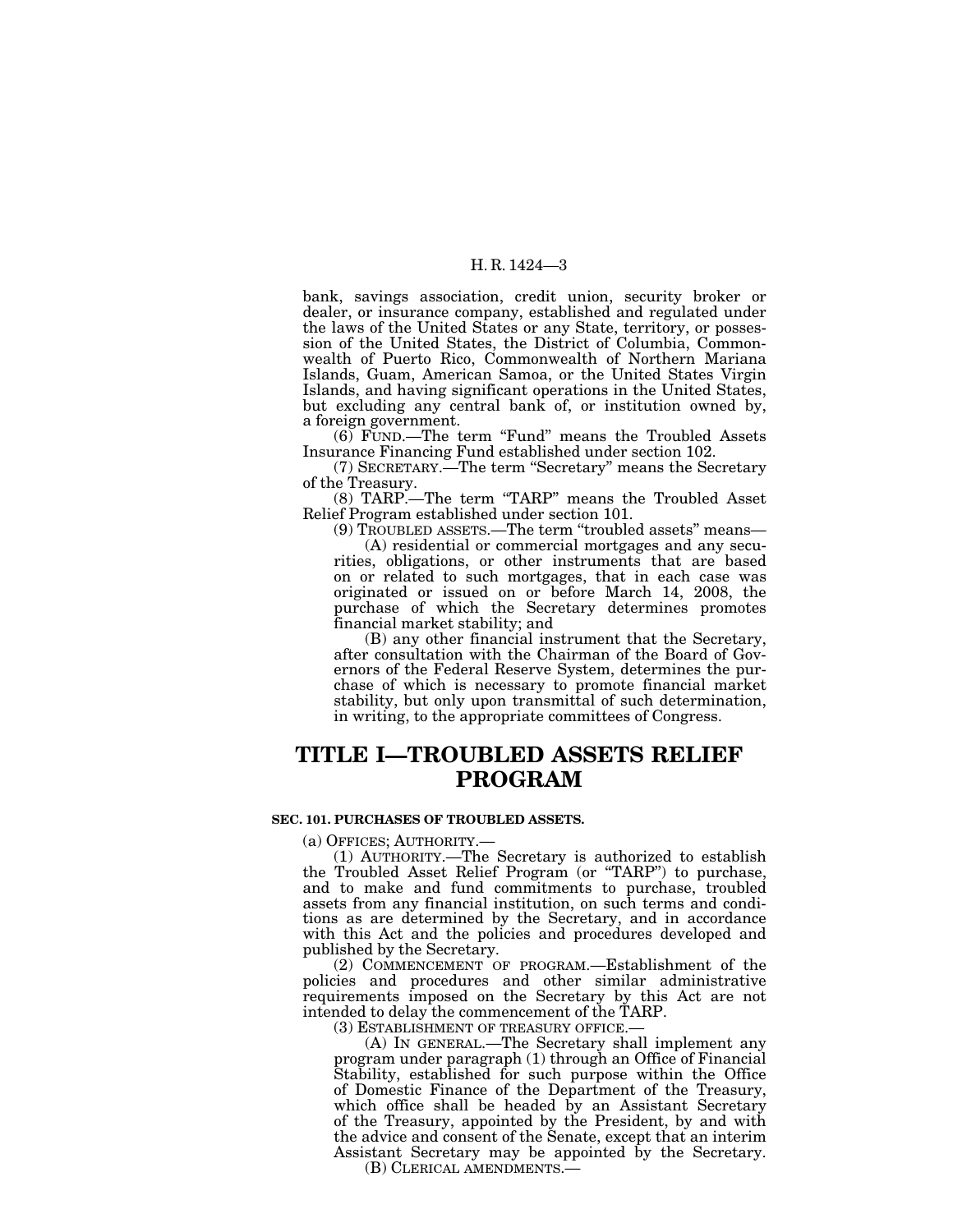(i) TITLE 5.—Section 5315 of title 5, United States Code, is amended in the item relating to Assistant Secretaries of the Treasury, by striking "(9)" and inserting  $"(10)"$ .

(ii) TITLE 31.—Section 301(e) of title 31, United States Code, is amended by striking "9" and inserting " $10"$ .

(b) CONSULTATION.—In exercising the authority under this section, the Secretary shall consult with the Board, the Corporation, the Comptroller of the Currency, the Director of the Office of Thrift Supervision, the Chairman of the National Credit Union Administration Board, and the Secretary of Housing and Urban Development.

(c) NECESSARY ACTIONS.—The Secretary is authorized to take such actions as the Secretary deems necessary to carry out the authorities in this Act, including, without limitation, the following:

(1) The Secretary shall have direct hiring authority with respect to the appointment of employees to administer this Act.

(2) Entering into contracts, including contracts for services authorized by section 3109 of title 5, United States Code.

(3) Designating financial institutions as financial agents of the Federal Government, and such institutions shall perform all such reasonable duties related to this Act as financial agents of the Federal Government as may be required.

(4) In order to provide the Secretary with the flexibility to manage troubled assets in a manner designed to minimize cost to the taxpayers, establishing vehicles that are authorized, subject to supervision by the Secretary, to purchase, hold, and sell troubled assets and issue obligations.

(5) Issuing such regulations and other guidance as may be necessary or appropriate to define terms or carry out the authorities or purposes of this Act.

(d) PROGRAM GUIDELINES.—Before the earlier of the end of the 2-business-day period beginning on the date of the first purchase of troubled assets pursuant to the authority under this section or the end of the 45-day period beginning on the date of enactment of this Act, the Secretary shall publish program guidelines, including the following:

(1) Mechanisms for purchasing troubled assets.

(2) Methods for pricing and valuing troubled assets.

(3) Procedures for selecting asset managers.

(4) Criteria for identifying troubled assets for purchase. (e) PREVENTING UNJUST ENRICHMENT.—In making purchases under the authority of this Act, the Secretary shall take such steps as may be necessary to prevent unjust enrichment of financial institutions participating in a program established under this section, including by preventing the sale of a troubled asset to the Secretary at a higher price than what the seller paid to purchase the asset. This subsection does not apply to troubled assets acquired in a merger or acquisition, or a purchase of assets from a financial institution in conservatorship or receivership, or that has initiated bankruptcy proceedings under title 11, United States Code.

#### **SEC. 102. INSURANCE OF TROUBLED ASSETS.**

(a) AUTHORITY.—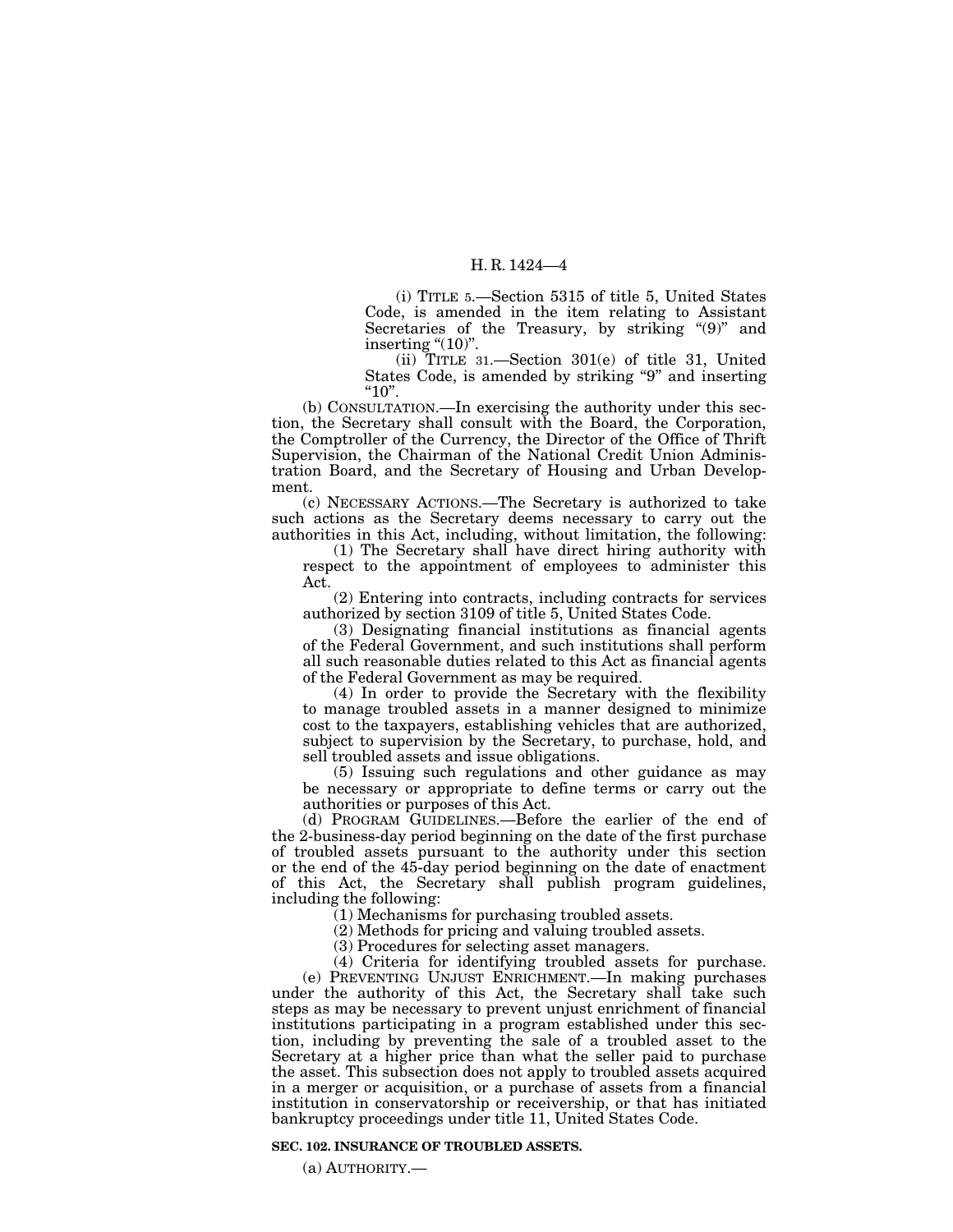(1) IN GENERAL.—If the Secretary establishes the program authorized under section 101, then the Secretary shall establish a program to guarantee troubled assets originated or issued prior to March 14, 2008, including mortgage-backed securities.

(2) GUARANTEES.—In establishing any program under this subsection, the Secretary may develop guarantees of troubled assets and the associated premiums for such guarantees. Such guarantees and premiums may be determined by category or class of the troubled assets to be guaranteed.

(3) EXTENT OF GUARANTEE.—Upon request of a financial institution, the Secretary may guarantee the timely payment of principal of, and interest on, troubled assets in amounts not to exceed 100 percent of such payments. Such guarantee may be on such terms and conditions as are determined by the Secretary, provided that such terms and conditions are consistent with the purposes of this Act.

(b) REPORTS.—Not later than 90 days after the date of enactment of this Act, the Secretary shall report to the appropriate committees of Congress on the program established under subsection (a).

(c) PREMIUMS.—

(1) IN GENERAL.—The Secretary shall collect premiums from any financial institution participating in the program established under subsection (a). Such premiums shall be in an amount that the Secretary determines necessary to meet the purposes of this Act and to provide sufficient reserves pursuant to paragraph (3).

(2) AUTHORITY TO BASE PREMIUMS ON PRODUCT RISK.— In establishing any premium under paragraph (1), the Secretary may provide for variations in such rates according to the credit risk associated with the particular troubled asset that is being guaranteed. The Secretary shall publish the methodology for setting the premium for a class of troubled assets together with an explanation of the appropriateness of the class of assets for participation in the program established under this section. The methodology shall ensure that the premium is consistent with paragraph (3).

(3) MINIMUM LEVEL.—The premiums referred to in paragraph (1) shall be set by the Secretary at a level necessary to create reserves sufficient to meet anticipated claims, based on an actuarial analysis, and to ensure that taxpayers are fully protected.

(4) ADJUSTMENT TO PURCHASE AUTHORITY.—The purchase authority limit in section 115 shall be reduced by an amount equal to the difference between the total of the outstanding guaranteed obligations and the balance in the Troubled Assets Insurance Financing Fund.<br>(d) Troubled Assets Insurance Financing Fund.—

(1) DEPOSITS.—The Secretary shall deposit fees collected under this section into the Fund established under paragraph (2).

(2) ESTABLISHMENT.—There is established a Troubled Assets Insurance Financing Fund that shall consist of the amounts collected pursuant to paragraph (1), and any balance in such fund shall be invested by the Secretary in United States Treasury securities, or kept in cash on hand or on deposit, as necessary.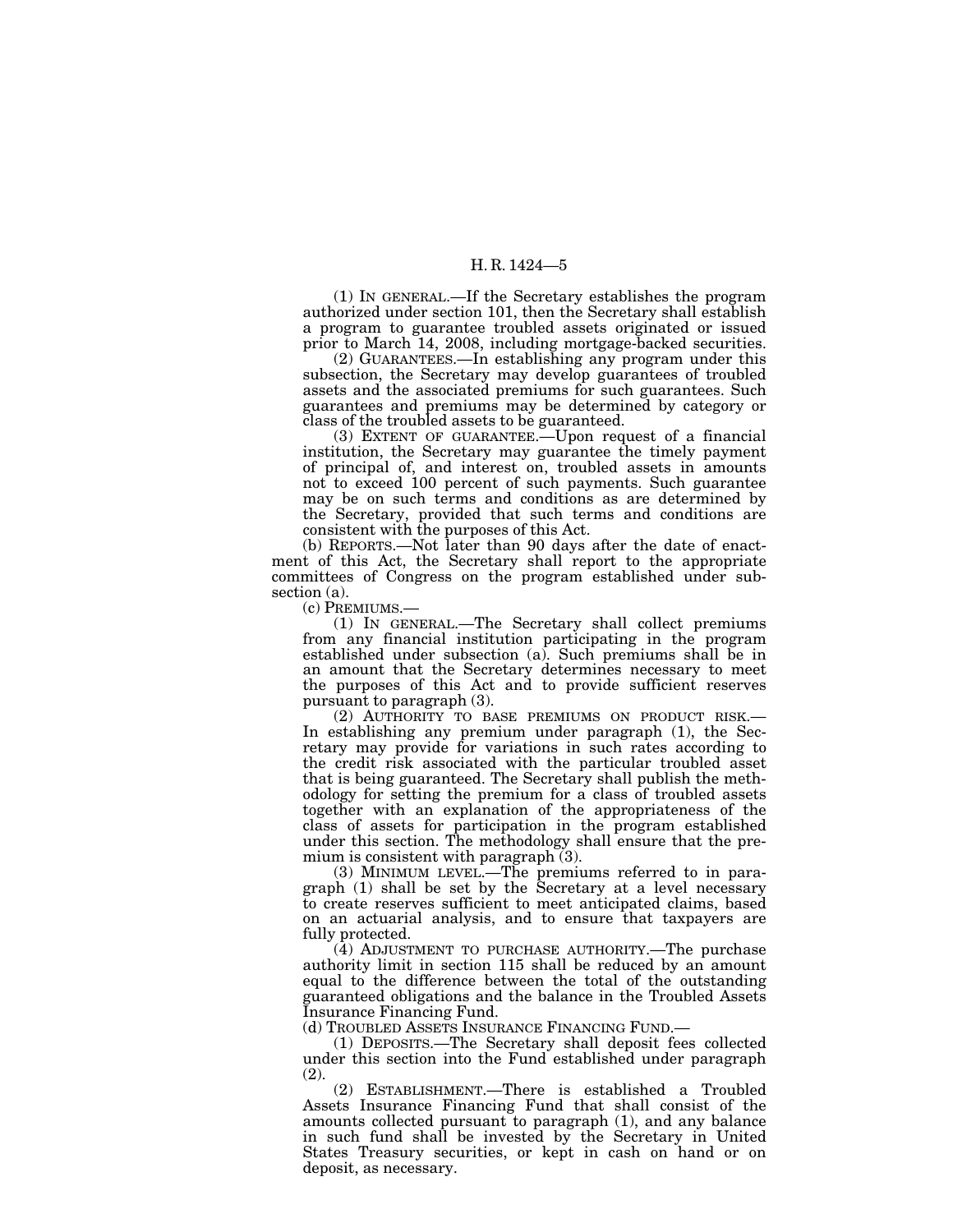(3) PAYMENTS FROM FUND.—The Secretary shall make payments from amounts deposited in the Fund to fulfill obligations of the guarantees provided to financial institutions under subsection (a).

#### **SEC. 103. CONSIDERATIONS.**

In exercising the authorities granted in this Act, the Secretary shall take into consideration—

(1) protecting the interests of taxpayers by maximizing overall returns and minimizing the impact on the national debt;

(2) providing stability and preventing disruption to financial markets in order to limit the impact on the economy and protect American jobs, savings, and retirement security;

(3) the need to help families keep their homes and to stabilize communities;

(4) in determining whether to engage in a direct purchase from an individual financial institution, the long-term viability of the financial institution in determining whether the purchase represents the most efficient use of funds under this Act;

(5) ensuring that all financial institutions are eligible to participate in the program, without discrimination based on size, geography, form of organization, or the size, type, and number of assets eligible for purchase under this Act;

(6) providing financial assistance to financial institutions, including those serving low- and moderate-income populations and other underserved communities, and that have assets less than \$1,000,000,000, that were well or adequately capitalized as of June 30, 2008, and that as a result of the devaluation of the preferred government-sponsored enterprises stock will drop one or more capital levels, in a manner sufficient to restore the financial institutions to at least an adequately capitalized level;

(7) the need to ensure stability for United States public instrumentalities, such as counties and cities, that may have suffered significant increased costs or losses in the current market turmoil;

(8) protecting the retirement security of Americans by purchasing troubled assets held by or on behalf of an eligible retirement plan described in clause (iii), (iv), (v), or (vi) of section 402(c)(8)(B) of the Internal Revenue Code of 1986, except that such authority shall not extend to any compensation arrangements subject to section 409A of such Code; and

(9) the utility of purchasing other real estate owned and instruments backed by mortgages on multifamily properties.

#### **SEC. 104. FINANCIAL STABILITY OVERSIGHT BOARD.**

(a) ESTABLISHMENT.—There is established the Financial Stability Oversight Board, which shall be responsible for—

(1) reviewing the exercise of authority under a program developed in accordance with this Act, including—

(A) policies implemented by the Secretary and the Office of Financial Stability created under sections 101 and 102, including the appointment of financial agents, the designation of asset classes to be purchased, and plans for the structure of vehicles used to purchase troubled assets; and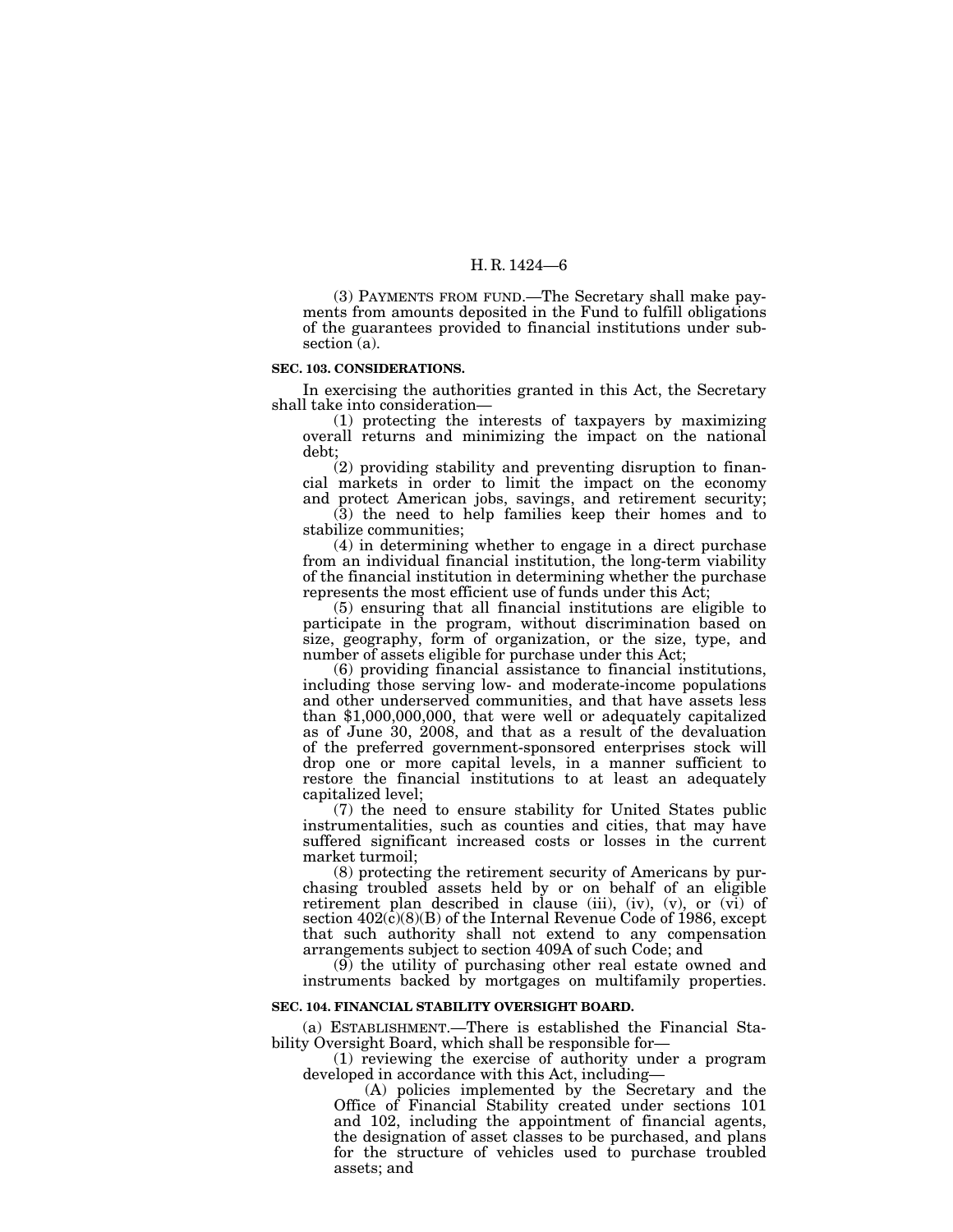(B) the effect of such actions in assisting American families in preserving home ownership, stabilizing financial markets, and protecting taxpayers;

(2) making recommendations, as appropriate, to the Secretary regarding use of the authority under this Act; and

(3) reporting any suspected fraud, misrepresentation, or malfeasance to the Special Inspector General for the Troubled Assets Relief Program or the Attorney General of the United States, consistent with section 535(b) of title 28, United States Code.

(b) MEMBERSHIP.—The Financial Stability Oversight Board shall be comprised of—

(1) the Chairman of the Board of Governors of the Federal Reserve System;

(2) the Secretary;

(3) the Director of the Federal Housing Finance Agency;

(4) the Chairman of the Securities Exchange Commission; and

(5) the Secretary of Housing and Urban Development.

(c) CHAIRPERSON.—The chairperson of the Financial Stability Oversight Board shall be elected by the members of the Board from among the members other than the Secretary.

(d) MEETINGS.—The Financial Stability Oversight Board shall meet 2 weeks after the first exercise of the purchase authority of the Secretary under this Act, and monthly thereafter.

(e) ADDITIONAL AUTHORITIES.—In addition to the responsibilities described in subsection (a), the Financial Stability Oversight Board shall have the authority to ensure that the policies implemented by the Secretary are—

(1) in accordance with the purposes of this Act;

(2) in the economic interests of the United States; and (3) consistent with protecting taxpayers, in accordance with section 113(a).

(f) CREDIT REVIEW COMMITTEE.—The Financial Stability Oversight Board may appoint a credit review committee for the purpose of evaluating the exercise of the purchase authority provided under this Act and the assets acquired through the exercise of such authority, as the Financial Stability Oversight Board determines appropriate.

(g) REPORTS.—The Financial Stability Oversight Board shall report to the appropriate committees of Congress and the Congressional Oversight Panel established under section 125, not less frequently than quarterly, on the matters described under subsection  $(a)(1)$ .

(h) TERMINATION.—The Financial Stability Oversight Board, and its authority under this section, shall terminate on the expiration of the 15-day period beginning upon the later of—

(1) the date that the last troubled asset acquired by the Secretary under section 101 has been sold or transferred out

of the ownership or control of the Federal Government; or (2) the date of expiration of the last insurance contract

issued under section 102.

#### **SEC. 105. REPORTS.**

(a) IN GENERAL.—Before the expiration of the 60-day period beginning on the date of the first exercise of the authority granted in section 101(a), or of the first exercise of the authority granted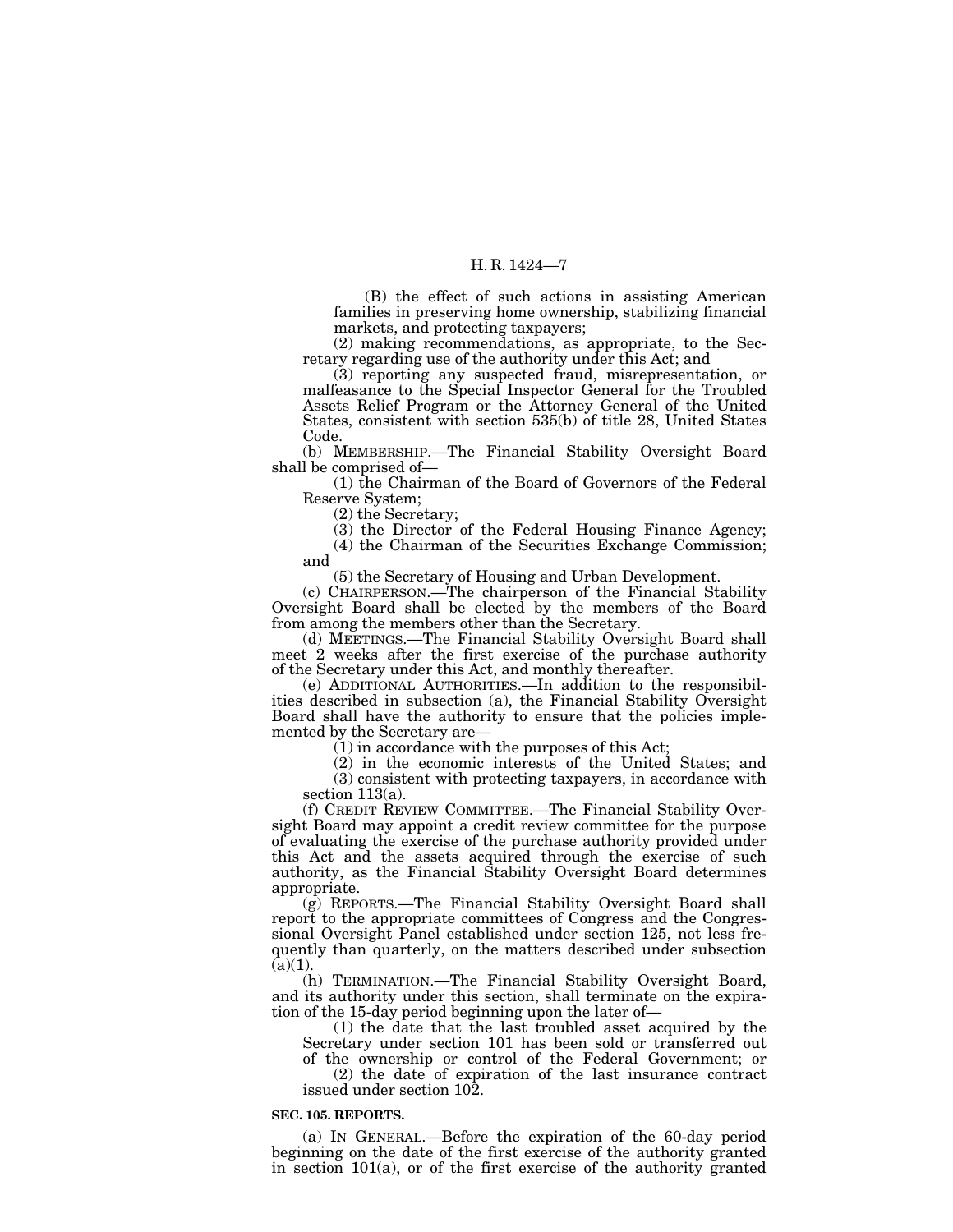in section 102, whichever occurs first, and every 30-day period thereafter, the Secretary shall report to the appropriate committees of Congress, with respect to each such period—

(1) an overview of actions taken by the Secretary, including the considerations required by section 103 and the efforts under section 109;

(2) the actual obligation and expenditure of the funds provided for administrative expenses by section 118 during such period and the expected expenditure of such funds in the subsequent period; and

(3) a detailed financial statement with respect to the exercise of authority under this Act, including—

(A) all agreements made or renewed;

(B) all insurance contracts entered into pursuant to section 102;

(C) all transactions occurring during such period, including the types of parties involved;

(D) the nature of the assets purchased;

(E) all projected costs and liabilities;

(F) operating expenses, including compensation for financial agents;

(G) the valuation or pricing method used for each transaction; and

(H) a description of the vehicles established to exercise such authority.

(b) TRANCHE REPORTS TO CONGRESS.—

(1) REPORTS.—The Secretary shall provide to the appropriate committees of Congress, at the times specified in paragraph (2), a written report, including—

(A) a description of all of the transactions made during the reporting period;

(B) a description of the pricing mechanism for the transactions;

(C) a justification of the price paid for and other financial terms associated with the transactions;

(D) a description of the impact of the exercise of such authority on the financial system, supported, to the extent possible, by specific data;

(E) a description of challenges that remain in the financial system, including any benchmarks yet to be achieved; and

(F) an estimate of additional actions under the authority provided under this Act that may be necessary to address such challenges.

(2) TIMING.—The report required by this subsection shall be submitted not later than 7 days after the date on which commitments to purchase troubled assets under the authorities provided in this Act first reach an aggregate of \$50,000,000,000 and not later than 7 days after each \$50,000,000,000 interval of such commitments is reached thereafter.

(c) REGULATORY MODERNIZATION REPORT.—The Secretary shall review the current state of the financial markets and the regulatory system and submit a written report to the appropriate committees of Congress not later than April 30, 2009, analyzing the current state of the regulatory system and its effectiveness at overseeing the participants in the financial markets, including the over-the-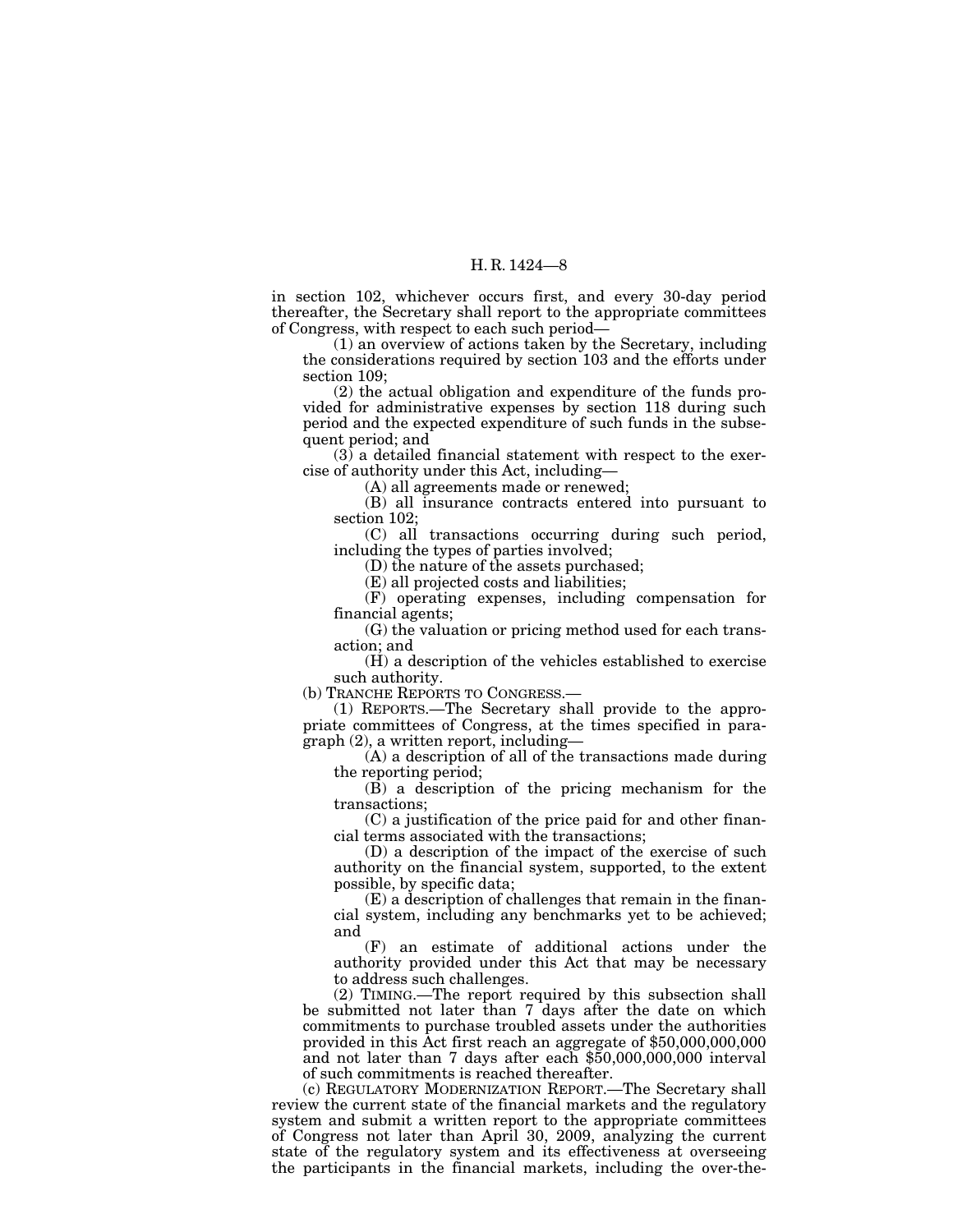counter swaps market and government-sponsored enterprises, and providing recommendations for improvement, including—

(1) recommendations regarding—

(A) whether any participants in the financial markets that are currently outside the regulatory system should become subject to the regulatory system; and

(B) enhancement of the clearing and settlement of over-the-counter swaps; and

(2) the rationale underlying such recommendations.

(d) SHARING OF INFORMATION.—Any report required under this section shall also be submitted to the Congressional Oversight Panel established under section 125.

(e) SUNSET.—The reporting requirements under this section shall terminate on the later of—

(1) the date that the last troubled asset acquired by the Secretary under section 101 has been sold or transferred out

of the ownership or control of the Federal Government; or (2) the date of expiration of the last insurance contract

issued under section 102.

#### **SEC. 106. RIGHTS; MANAGEMENT; SALE OF TROUBLED ASSETS; REVE-NUES AND SALE PROCEEDS.**

(a) EXERCISE OF RIGHTS.—The Secretary may, at any time, exercise any rights received in connection with troubled assets purchased under this Act.

(b) MANAGEMENT OF TROUBLED ASSETS.—The Secretary shall have authority to manage troubled assets purchased under this Act, including revenues and portfolio risks therefrom.

(c) SALE OF TROUBLED ASSETS.—The Secretary may, at any time, upon terms and conditions and at a price determined by the Secretary, sell, or enter into securities loans, repurchase transactions, or other financial transactions in regard to, any troubled asset purchased under this Act.

(d) TRANSFER TO TREASURY.—Revenues of, and proceeds from the sale of troubled assets purchased under this Act, or from the sale, exercise, or surrender of warrants or senior debt instruments acquired under section 113 shall be paid into the general fund of the Treasury for reduction of the public debt.

(e) APPLICATION OF SUNSET TO TROUBLED ASSETS.—The authority of the Secretary to hold any troubled asset purchased under this Act before the termination date in section 120, or to purchase or fund the purchase of a troubled asset under a commitment entered into before the termination date in section 120, is not subject to the provisions of section 120.

## **SEC. 107. CONTRACTING PROCEDURES.**

(a) STREAMLINED PROCESS.—For purposes of this Act, the Secretary may waive specific provisions of the Federal Acquisition Regulation upon a determination that urgent and compelling circumstances make compliance with such provisions contrary to the public interest. Any such determination, and the justification for such determination, shall be submitted to the Committees on Oversight and Government Reform and Financial Services of the House of Representatives and the Committees on Homeland Security and Governmental Affairs and Banking, Housing, and Urban Affairs of the Senate within 7 days.

(b) ADDITIONAL CONTRACTING REQUIREMENTS.—In any solicitation or contract where the Secretary has, pursuant to subsection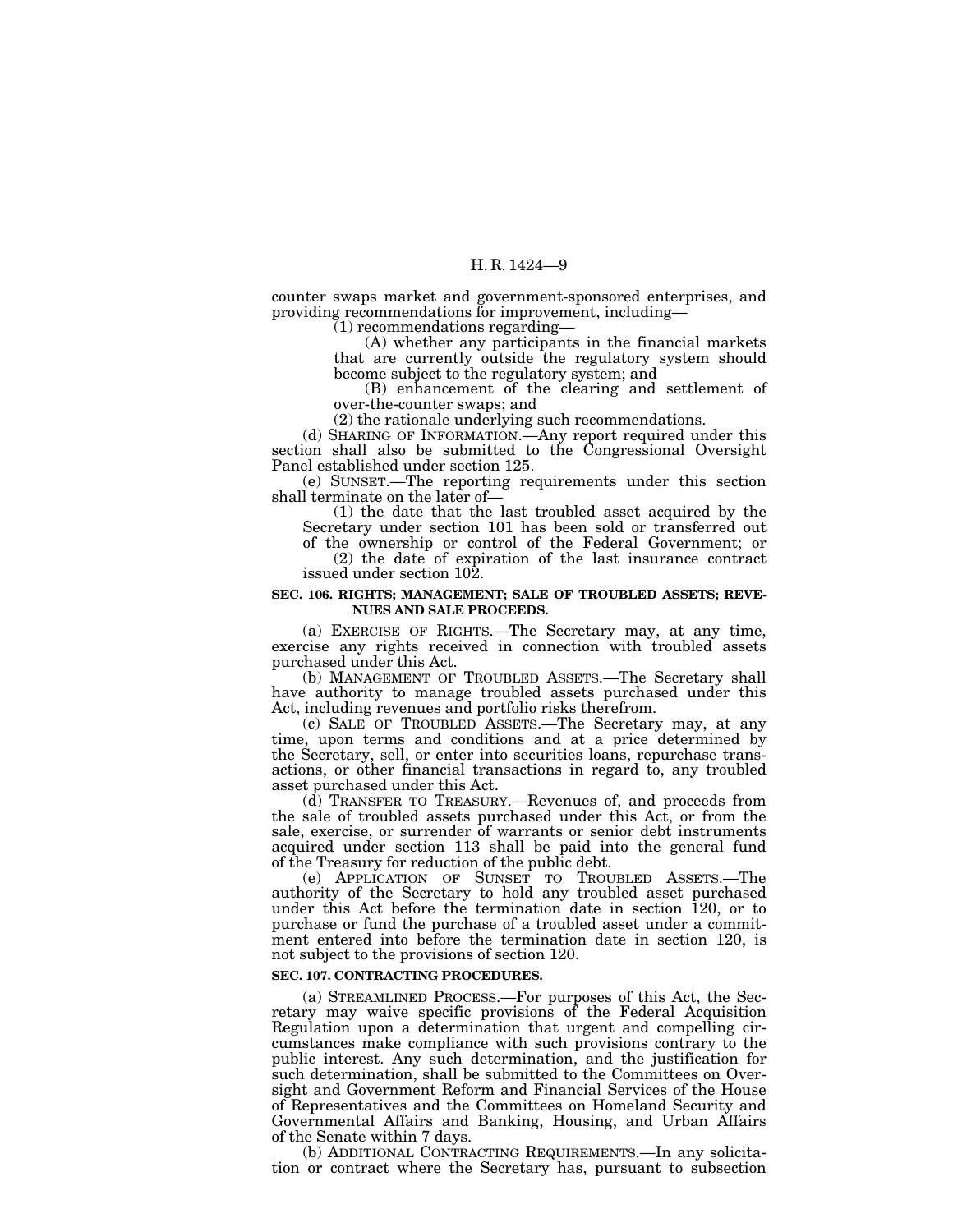(a), waived any provision of the Federal Acquisition Regulation pertaining to minority contracting, the Secretary shall develop and implement standards and procedures to ensure, to the maximum extent practicable, the inclusion and utilization of minorities (as such term is defined in section 1204(c) of the Financial Institutions Reform, Recovery, and Enforcement Act of 1989 (12 U.S.C. 1811 note)) and women, and minority- and women-owned businesses (as such terms are defined in section  $21A(r)(4)$  of the Federal Home Loan Bank Act (12 U.S.C. 1441a(r)(4)), in that solicitation or contract, including contracts to asset managers, servicers, property managers, and other service providers or expert consultants.

(c) ELIGIBILITY OF FDIC.—Notwithstanding subsections (a) and (b), the Corporation—

(1) shall be eligible for, and shall be considered in, the selection of asset managers for residential mortgage loans and residential mortgage-backed securities; and

(2) shall be reimbursed by the Secretary for any services provided.

#### **SEC. 108. CONFLICTS OF INTEREST.**

(a) STANDARDS REQUIRED.—The Secretary shall issue regulations or guidelines necessary to address and manage or to prohibit conflicts of interest that may arise in connection with the administration and execution of the authorities provided under this Act, including—

 $(1)$  conflicts arising in the selection or hiring of contractors or advisors, including asset managers;

(2) the purchase of troubled assets;

(3) the management of the troubled assets held;

(4) post-employment restrictions on employees; and

(5) any other potential conflict of interest, as the Secretary deems necessary or appropriate in the public interest.

(b) TIMING.—Regulations or guidelines required by this section shall be issued as soon as practicable after the date of enactment of this Act.

#### **SEC. 109. FORECLOSURE MITIGATION EFFORTS.**

(a) RESIDENTIAL MORTGAGE LOAN SERVICING STANDARDS.—To the extent that the Secretary acquires mortgages, mortgage backed securities, and other assets secured by residential real estate, including multifamily housing, the Secretary shall implement a plan that seeks to maximize assistance for homeowners and use the authority of the Secretary to encourage the servicers of the underlying mortgages, considering net present value to the taxpayer, to take advantage of the HOPE for Homeowners Program under section 257 of the National Housing Act or other available programs to minimize foreclosures. In addition, the Secretary may use loan guarantees and credit enhancements to facilitate loan modifications to prevent avoidable foreclosures.

(b) COORDINATION.—The Secretary shall coordinate with the Corporation, the Board (with respect to any mortgage or mortgagebacked securities or pool of securities held, owned, or controlled by or on behalf of a Federal reserve bank, as provided in section  $110(a)(1)(C)$ , the Federal Housing Finance Agency, the Secretary of Housing and Urban Development, and other Federal Government entities that hold troubled assets to attempt to identify opportunities for the acquisition of classes of troubled assets that will improve the ability of the Secretary to improve the loan modification and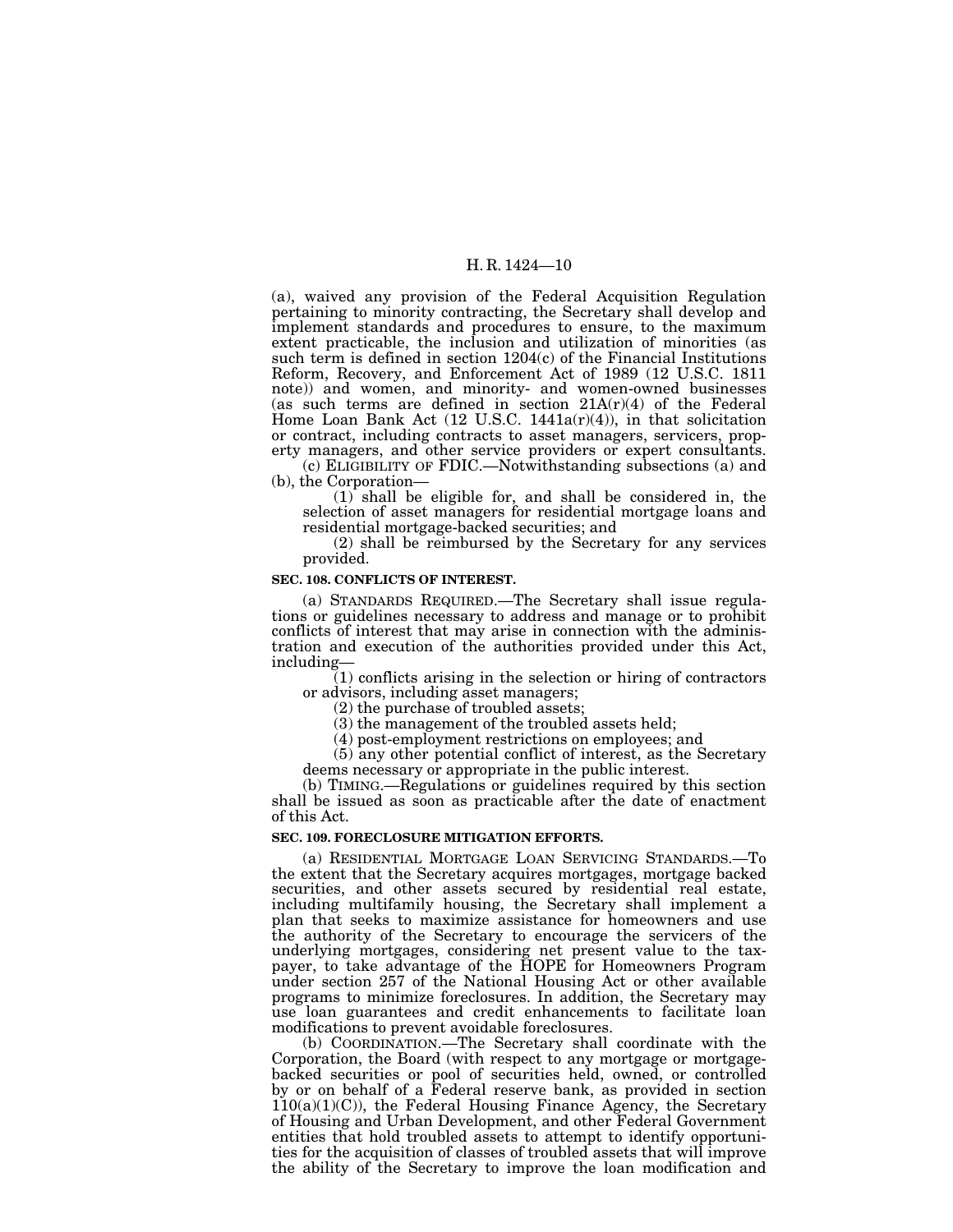restructuring process and, where permissible, to permit bona fide tenants who are current on their rent to remain in their homes under the terms of the lease. In the case of a mortgage on a residential rental property, the plan required under this section shall include protecting Federal, State, and local rental subsidies and protections, and ensuring any modification takes into account the need for operating funds to maintain decent and safe conditions at the property.

(c) CONSENT TO REASONABLE LOAN MODIFICATION REQUESTS.— Upon any request arising under existing investment contracts, the Secretary shall consent, where appropriate, and considering net present value to the taxpayer, to reasonable requests for loss mitigation measures, including term extensions, rate reductions, principal write downs, increases in the proportion of loans within a trust or other structure allowed to be modified, or removal of other limitation on modifications.

#### **SEC. 110. ASSISTANCE TO HOMEOWNERS.**

(a) DEFINITIONS.—As used in this section—

(1) the term ''Federal property manager'' means—

(A) the Federal Housing Finance Agency, in its capacity as conservator of the Federal National Mortgage Association and the Federal Home Loan Mortgage Corporation;

(B) the Corporation, with respect to residential mortgage loans and mortgage-backed securities held by any bridge depository institution pursuant to section  $11(n)$  of the Federal Deposit Insurance Act; and

(C) the Board, with respect to any mortgage or mortgage-backed securities or pool of securities held, owned, or controlled by or on behalf of a Federal reserve bank, other than mortgages or securities held, owned, or controlled in connection with open market operations under section 14 of the Federal Reserve Act (12 U.S.C. 353), or as collateral for an advance or discount that is not in default;

 $(2)$  the term "consumer" has the same meaning as in section 103 of the Truth in Lending Act (15 U.S.C. 1602);

(3) the term ''insured depository institution'' has the same meaning as in section 3 of the Federal Deposit Insurance Act (12 U.S.C. 1813); and

 $(4)$  the term "servicer" has the same meaning as in section 6(i)(2) of the Real Estate Settlement Procedures Act of 1974 (12 U.S.C. 2605(i)(2)).

(b) HOMEOWNER ASSISTANCE BY AGENCIES.—

(1) IN GENERAL.—To the extent that the Federal property manager holds, owns, or controls mortgages, mortgage backed securities, and other assets secured by residential real estate, including multifamily housing, the Federal property manager shall implement a plan that seeks to maximize assistance for homeowners and use its authority to encourage the servicers of the underlying mortgages, and considering net present value to the taxpayer, to take advantage of the HOPE for Homeowners Program under section 257 of the National Housing Act or other available programs to minimize foreclosures.

(2) MODIFICATIONS.—In the case of a residential mortgage loan, modifications made under paragraph (1) may include—

(A) reduction in interest rates;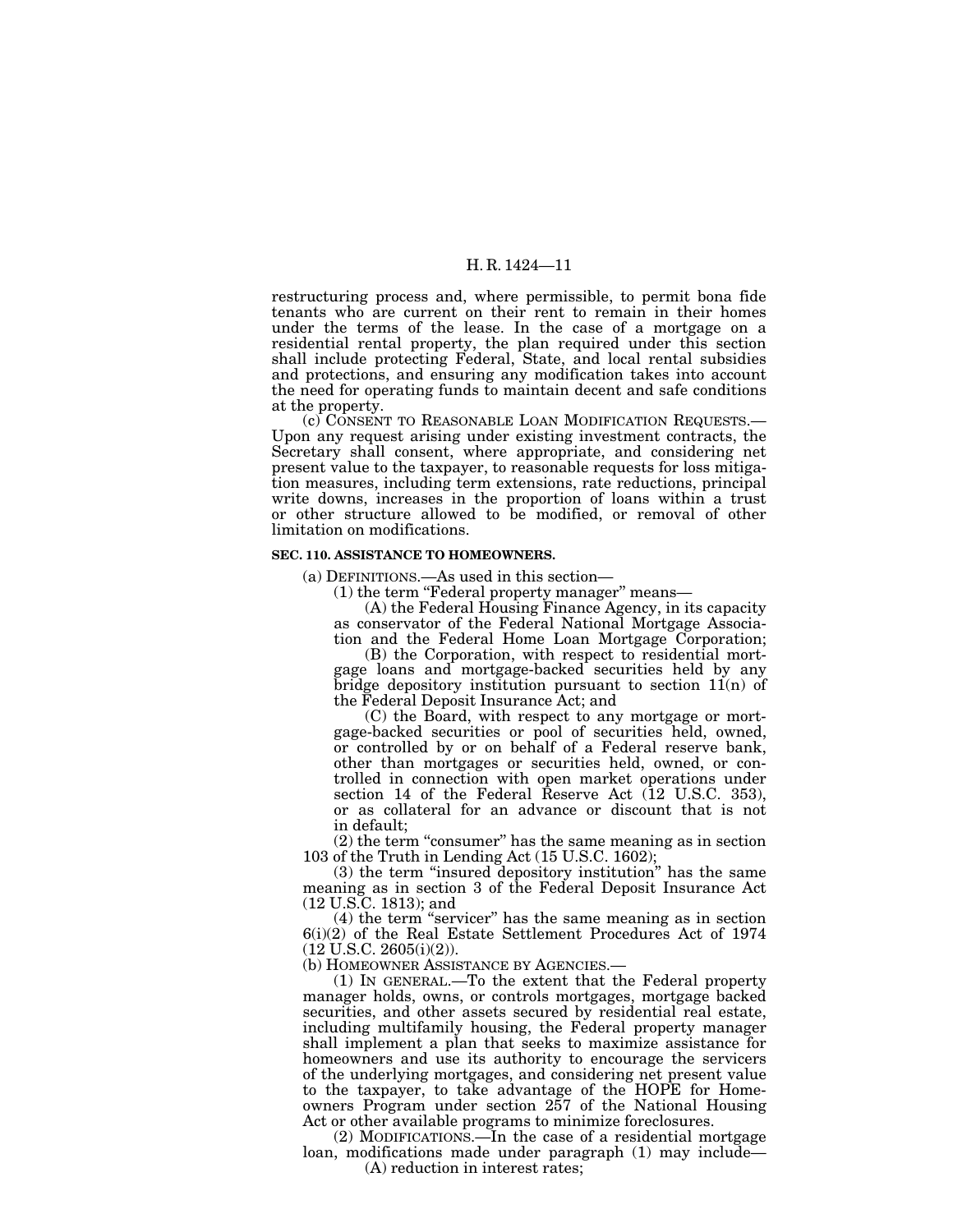(B) reduction of loan principal; and

(C) other similar modifications.

(3) TENANT PROTECTIONS.—In the case of mortgages on residential rental properties, modifications made under paragraph (1) shall ensure—

(A) the continuation of any existing Federal, State, and local rental subsidies and protections; and

(B) that modifications take into account the need for operating funds to maintain decent and safe conditions at the property.

(4) TIMING.—Each Federal property manager shall develop and begin implementation of the plan required by this subsection not later than 60 days after the date of enactment of this Act.

(5) REPORTS TO CONGRESS.—Each Federal property manager shall, 60 days after the date of enactment of this Act and every 30 days thereafter, report to Congress specific information on the number and types of loan modifications made and the number of actual foreclosures occurring during the reporting period in accordance with this section.

(6) CONSULTATION.—In developing the plan required by this subsection, the Federal property managers shall consult with one another and, to the extent possible, utilize consistent approaches to implement the requirements of this subsection.

(c) ACTIONS WITH RESPECT TO SERVICERS.—In any case in which a Federal property manager is not the owner of a residential mortgage loan, but holds an interest in obligations or pools of obligations secured by residential mortgage loans, the Federal property manager shall—

 $(1)$  encourage implementation by the loan servicers of loan modifications developed under subsection (b); and

(2) assist in facilitating any such modifications, to the extent possible.

(d) LIMITATION.—The requirements of this section shall not supersede any other duty or requirement imposed on the Federal property managers under otherwise applicable law.

#### **SEC. 111. EXECUTIVE COMPENSATION AND CORPORATE GOVERNANCE.**

(a) APPLICABILITY.—Any financial institution that sells troubled assets to the Secretary under this Act shall be subject to the executive compensation requirements of subsections (b) and (c) and the provisions under the Internal Revenue Code of 1986, as provided under the amendment by section 302, as applicable.

(b) DIRECT PURCHASES.—

(1) IN GENERAL.—Where the Secretary determines that the purposes of this Act are best met through direct purchases of troubled assets from an individual financial institution where no bidding process or market prices are available, and the Secretary receives a meaningful equity or debt position in the financial institution as a result of the transaction, the Secretary shall require that the financial institution meet appropriate standards for executive compensation and corporate governance. The standards required under this subsection shall be effective for the duration of the period that the Secretary holds an equity or debt position in the financial institution.

(2) CRITERIA.—The standards required under this subsection shall include—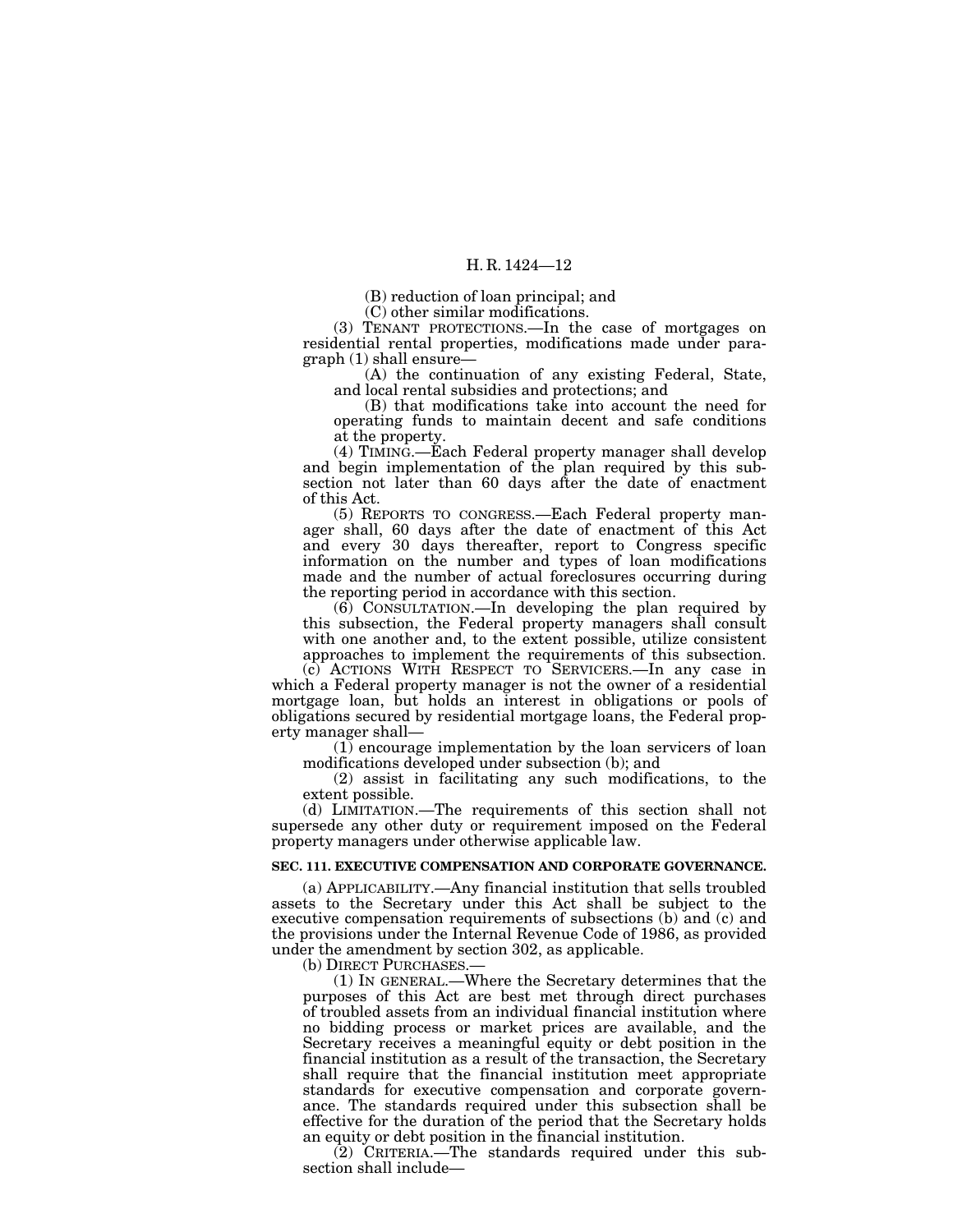(A) limits on compensation that exclude incentives for senior executive officers of a financial institution to take unnecessary and excessive risks that threaten the value of the financial institution during the period that the Secretary holds an equity or debt position in the financial institution;

(B) a provision for the recovery by the financial institution of any bonus or incentive compensation paid to a senior executive officer based on statements of earnings, gains, or other criteria that are later proven to be materially inaccurate; and

(C) a prohibition on the financial institution making any golden parachute payment to its senior executive officer during the period that the Secretary holds an equity or debt position in the financial institution.

(3) DEFINITION.—For purposes of this section, the term "senior executive officer" means an individual who is one of the top 5 highly paid executives of a public company, whose compensation is required to be disclosed pursuant to the Securities Exchange Act of 1934, and any regulations issued thereunder, and non-public company counterparts.

(c) AUCTION PURCHASES.—Where the Secretary determines that the purposes of this Act are best met through auction purchases of troubled assets, and only where such purchases per financial institution in the aggregate exceed \$300,000,000 (including direct purchases), the Secretary shall prohibit, for such financial institution, any new employment contract with a senior executive officer that provides a golden parachute in the event of an involuntary termination, bankruptcy filing, insolvency, or receivership. The Secretary shall issue guidance to carry out this paragraph not later than 2 months after the date of enactment of this Act, and such guidance shall be effective upon issuance.

(d) SUNSET.—The provisions of subsection (c) shall apply only to arrangements entered into during the period during which the authorities under section 101(a) are in effect, as determined under section 120.

## **SEC. 112. COORDINATION WITH FOREIGN AUTHORITIES AND CENTRAL BANKS.**

The Secretary shall coordinate, as appropriate, with foreign financial authorities and central banks to work toward the establishment of similar programs by such authorities and central banks. To the extent that such foreign financial authorities or banks hold troubled assets as a result of extending financing to financial institutions that have failed or defaulted on such financing, such troubled assets qualify for purchase under section 101.

#### **SEC. 113. MINIMIZATION OF LONG-TERM COSTS AND MAXIMIZATION OF BENEFITS FOR TAXPAYERS.**

(a) LONG-TERM COSTS AND BENEFITS.—

(1) MINIMIZING NEGATIVE IMPACT.—The Secretary shall use the authority under this Act in a manner that will minimize any potential long-term negative impact on the taxpayer, taking into account the direct outlays, potential long-term returns on assets purchased, and the overall economic benefits of the program, including economic benefits due to improvements in economic activity and the availability of credit, the impact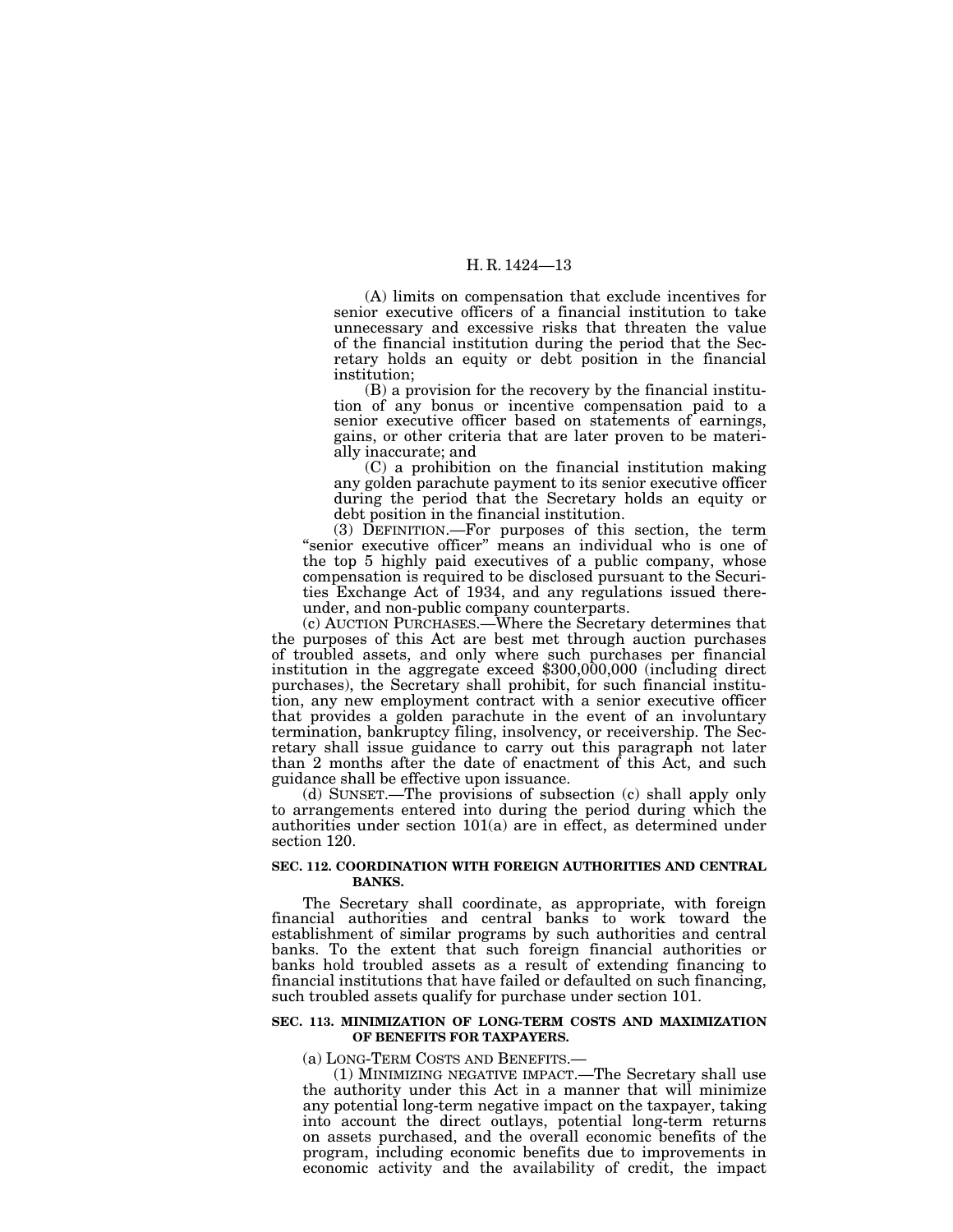on the savings and pensions of individuals, and reductions in losses to the Federal Government.

(2) AUTHORITY.—In carrying out paragraph (1), the Secretary shall—

(A) hold the assets to maturity or for resale for and until such time as the Secretary determines that the market is optimal for selling such assets, in order to maximize the value for taxpayers; and

(B) sell such assets at a price that the Secretary determines, based on available financial analysis, will maximize return on investment for the Federal Government.

(3) PRIVATE SECTOR PARTICIPATION.—The Secretary shall encourage the private sector to participate in purchases of troubled assets, and to invest in financial institutions, consistent with the provisions of this section.

(b) USE OF MARKET MECHANISMS.—In making purchases under this Act, the Secretary shall—

(1) make such purchases at the lowest price that the Secretary determines to be consistent with the purposes of this Act; and

(2) maximize the efficiency of the use of taxpayer resources by using market mechanisms, including auctions or reverse auctions, where appropriate.

(c) DIRECT PURCHASES.—If the Secretary determines that use of a market mechanism under subsection (b) is not feasible or appropriate, and the purposes of the Act are best met through direct purchases from an individual financial institution, the Secretary shall pursue additional measures to ensure that prices paid for assets are reasonable and reflect the underlying value of the asset.

(d) CONDITIONS ON PURCHASE AUTHORITY FOR WARRANTS AND DEBT INSTRUMENTS.—

(1) IN GENERAL.—The Secretary may not purchase, or make any commitment to purchase, any troubled asset under the authority of this Act, unless the Secretary receives from the financial institution from which such assets are to be purchased—

(A) in the case of a financial institution, the securities of which are traded on a national securities exchange, a warrant giving the right to the Secretary to receive nonvoting common stock or preferred stock in such financial institution, or voting stock with respect to which, the Secretary agrees not to exercise voting power, as the Secretary determines appropriate; or

(B) in the case of any financial institution other than one described in subparagraph (A), a warrant for common or preferred stock, or a senior debt instrument from such financial institution, as described in paragraph (2)(C).

(2) TERMS AND CONDITIONS.—The terms and conditions of any warrant or senior debt instrument required under paragraph (1) shall meet the following requirements:

(A) PURPOSES.—Such terms and conditions shall, at a minimum, be designed—

(i) to provide for reasonable participation by the Secretary, for the benefit of taxpayers, in equity appreciation in the case of a warrant or other equity security,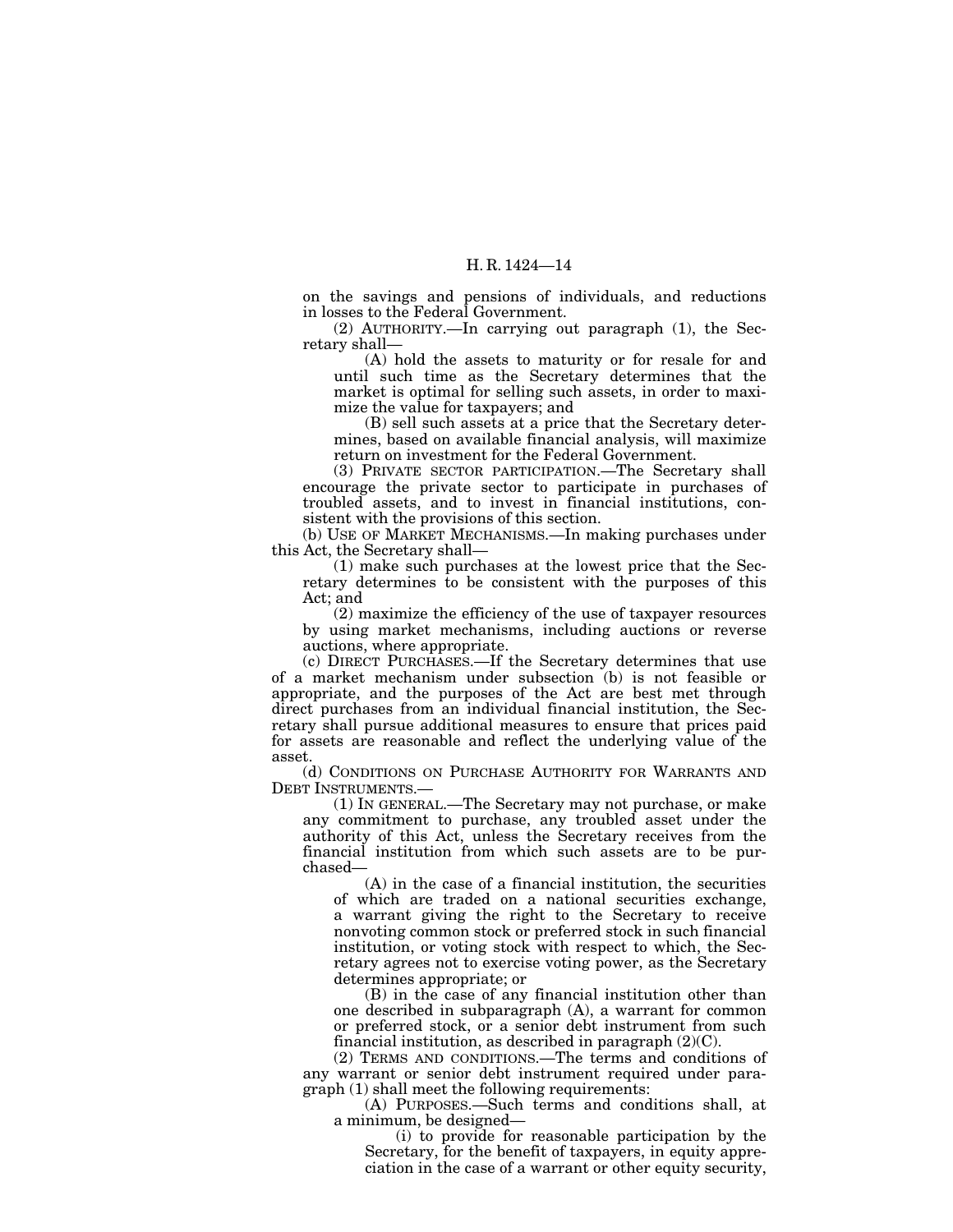or a reasonable interest rate premium, in the case of a debt instrument; and

(ii) to provide additional protection for the taxpayer against losses from sale of assets by the Secretary under this Act and the administrative expenses of the TARP.

(B) AUTHORITY TO SELL, EXERCISE, OR SURRENDER.— The Secretary may sell, exercise, or surrender a warrant or any senior debt instrument received under this subsection, based on the conditions established under subparagraph (A).

(C) CONVERSION.—The warrant shall provide that if, after the warrant is received by the Secretary under this subsection, the financial institution that issued the warrant is no longer listed or traded on a national securities exchange or securities association, as described in paragraph  $(1)(A)$ , such warrants shall convert to senior debt, or contain appropriate protections for the Secretary to ensure that the Treasury is appropriately compensated for the value of the warrant, in an amount determined by the Secretary.

(D) PROTECTIONS.—Any warrant representing securities to be received by the Secretary under this subsection shall contain anti-dilution provisions of the type employed in capital market transactions, as determined by the Secretary. Such provisions shall protect the value of the securities from market transactions such as stock splits, stock distributions, dividends, and other distributions, mergers, and other forms of reorganization or recapitalization.

(E) EXERCISE PRICE.—The exercise price for any warrant issued pursuant to this subsection shall be set by the Secretary, in the interest of the taxpayers.

(F) SUFFICIENCY.—The financial institution shall guarantee to the Secretary that it has authorized shares of nonvoting stock available to fulfill its obligations under this subsection. Should the financial institution not have sufficient authorized shares, including preferred shares that may carry dividend rights equal to a multiple number of common shares, the Secretary may, to the extent necessary, accept a senior debt note in an amount, and on such terms as will compensate the Secretary with equivalent value, in the event that a sufficient shareholder vote to authorize the necessary additional shares cannot be obtained.

(3) EXCEPTIONS.—

(A) DE MINIMIS.—The Secretary shall establish de minimis exceptions to the requirements of this subsection, based on the size of the cumulative transactions of troubled assets purchased from any one financial institution for the duration of the program, at not more than \$100,000,000.

(B) OTHER EXCEPTIONS.—The Secretary shall establish an exception to the requirements of this subsection and appropriate alternative requirements for any participating financial institution that is legally prohibited from issuing securities and debt instruments, so as not to allow circumvention of the requirements of this section.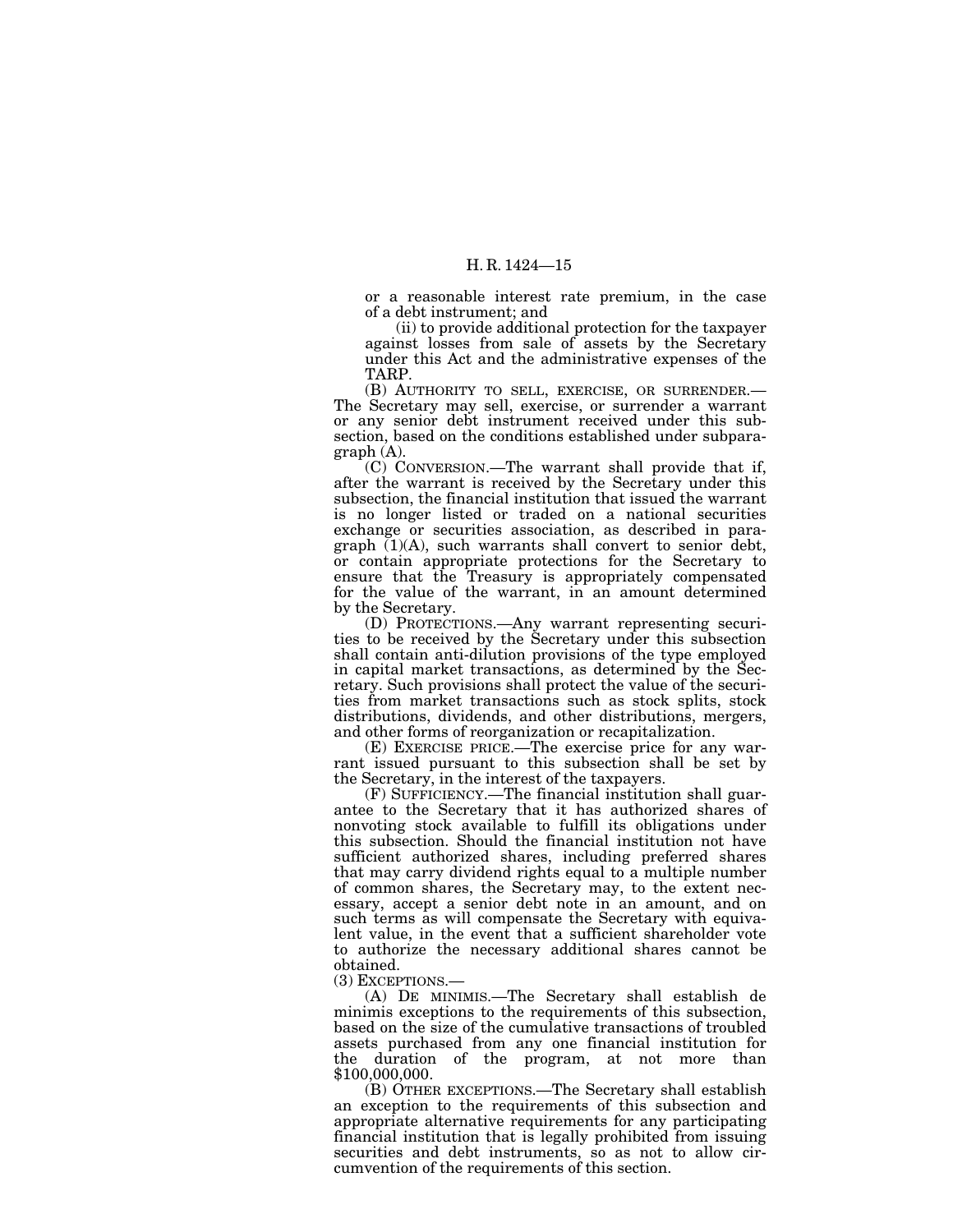#### **SEC. 114. MARKET TRANSPARENCY.**

(a) PRICING.—To facilitate market transparency, the Secretary shall make available to the public, in electronic form, a description, amounts, and pricing of assets acquired under this Act, within 2 business days of purchase, trade, or other disposition.

(b) DISCLOSURE.—For each type of financial institutions that sells troubled assets to the Secretary under this Act, the Secretary shall determine whether the public disclosure required for such financial institutions with respect to off-balance sheet transactions, derivatives instruments, contingent liabilities, and similar sources of potential exposure is adequate to provide to the public sufficient information as to the true financial position of the institutions. If such disclosure is not adequate for that purpose, the Secretary shall make recommendations for additional disclosure requirements to the relevant regulators.

#### **SEC. 115. GRADUATED AUTHORIZATION TO PURCHASE.**

(a) AUTHORITY.—The authority of the Secretary to purchase troubled assets under this Act shall be limited as follows:

(1) Effective upon the date of enactment of this Act, such authority shall be limited to \$250,000,000,000 outstanding at any one time.

(2) If at any time, the President submits to the Congress a written certification that the Secretary needs to exercise the authority under this paragraph, effective upon such submission, such authority shall be limited to \$350,000,000,000 outstanding at any one time.

(3) If, at any time after the certification in paragraph (2) has been made, the President transmits to the Congress a written report detailing the plan of the Secretary to exercise the authority under this paragraph, unless there is enacted, within 15 calendar days of such transmission, a joint resolution described in subsection (c), effective upon the expiration of such 15-day period, such authority shall be limited to \$700,000,000,000 outstanding at any one time.

(b) AGGREGATION OF PURCHASE PRICES.—The amount of troubled assets purchased by the Secretary outstanding at any one time shall be determined for purposes of the dollar amount limitations under subsection (a) by aggregating the purchase prices of all troubled assets held.

(c) JOINT RESOLUTION OF DISAPPROVAL.—

(1) IN GENERAL.—Notwithstanding any other provision of this section, the Secretary may not exercise any authority to make purchases under this Act with regard to any amount in excess of \$350,000,000,000 previously obligated, as described in this section if, within 15 calendar days after the date on which Congress receives a report of the plan of the Secretary described in subsection  $(a)(3)$ , there is enacted into law a joint resolution disapproving the plan of the Secretary with respect to such additional amount.

(2) CONTENTS OF JOINT RESOLUTION.—For the purpose of this section, the term ''joint resolution'' means only a joint resolution—

(A) that is introduced not later than 3 calendar days after the date on which the report of the plan of the Secretary referred to in subsection  $(a)(3)$  is received by Congress;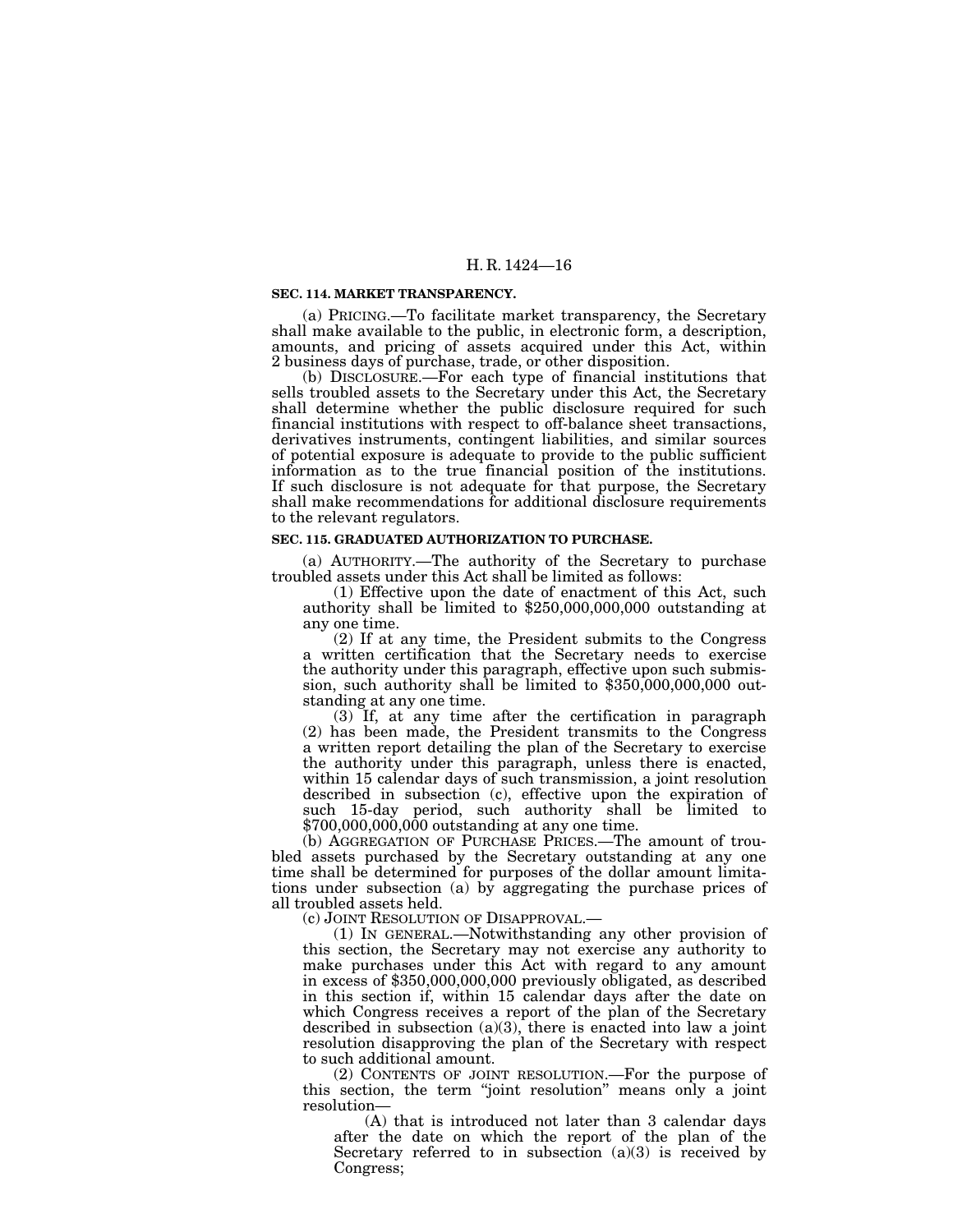(B) which does not have a preamble;

(C) the title of which is as follows: ''Joint resolution relating to the disapproval of obligations under the Emergency Economic Stabilization Act of 2008''; and

 $(D)$  the matter after the resolving clause of which is as follows: ''That Congress disapproves the obligation of any amount exceeding the amounts obligated as described in paragraphs (1) and (2) of section 115(a) of the Emergency Economic Stabilization Act of 2008.''.

(d) FAST TRACK CONSIDERATION IN HOUSE OF REPRESENTA-TIVES.—

(1) RECONVENING.—Upon receipt of a report under subsection (a)(3), the Speaker, if the House would otherwise be adjourned, shall notify the Members of the House that, pursuant to this section, the House shall convene not later than the second calendar day after receipt of such report;

(2) REPORTING AND DISCHARGE.—Any committee of the House of Representatives to which a joint resolution is referred shall report it to the House not later than 5 calendar days after the date of receipt of the report described in subsection (a)(3). If a committee fails to report the joint resolution within that period, the committee shall be discharged from further consideration of the joint resolution and the joint resolution shall be referred to the appropriate calendar.

(3) PROCEEDING TO CONSIDERATION.—After each committee authorized to consider a joint resolution reports it to the House or has been discharged from its consideration, it shall be in order, not later than the sixth day after Congress receives the report described in subsection  $(a)(3)$ , to move to proceed to consider the joint resolution in the House. All points of order against the motion are waived. Such a motion shall not be in order after the House has disposed of a motion to proceed on the joint resolution. The previous question shall be considered as ordered on the motion to its adoption without intervening motion. The motion shall not be debatable. A motion to reconsider the vote by which the motion is disposed of shall not be in order.

(4) CONSIDERATION.—The joint resolution shall be considered as read. All points of order against the joint resolution and against its consideration are waived. The previous question shall be considered as ordered on the joint resolution to its passage without intervening motion except two hours of debate equally divided and controlled by the proponent and an opponent. A motion to reconsider the vote on passage of the joint resolution shall not be in order.

(e) FAST TRACK CONSIDERATION IN SENATE.— (1) RECONVENING.—Upon receipt of a report under subsection (a)(3), if the Senate has adjourned or recessed for more than 2 days, the majority leader of the Senate, after consultation with the minority leader of the Senate, shall notify the Members of the Senate that, pursuant to this section, the Senate shall convene not later than the second calendar day after receipt of such message.

(2) PLACEMENT ON CALENDAR.—Upon introduction in the Senate, the joint resolution shall be placed immediately on the calendar.

(3) FLOOR CONSIDERATION.—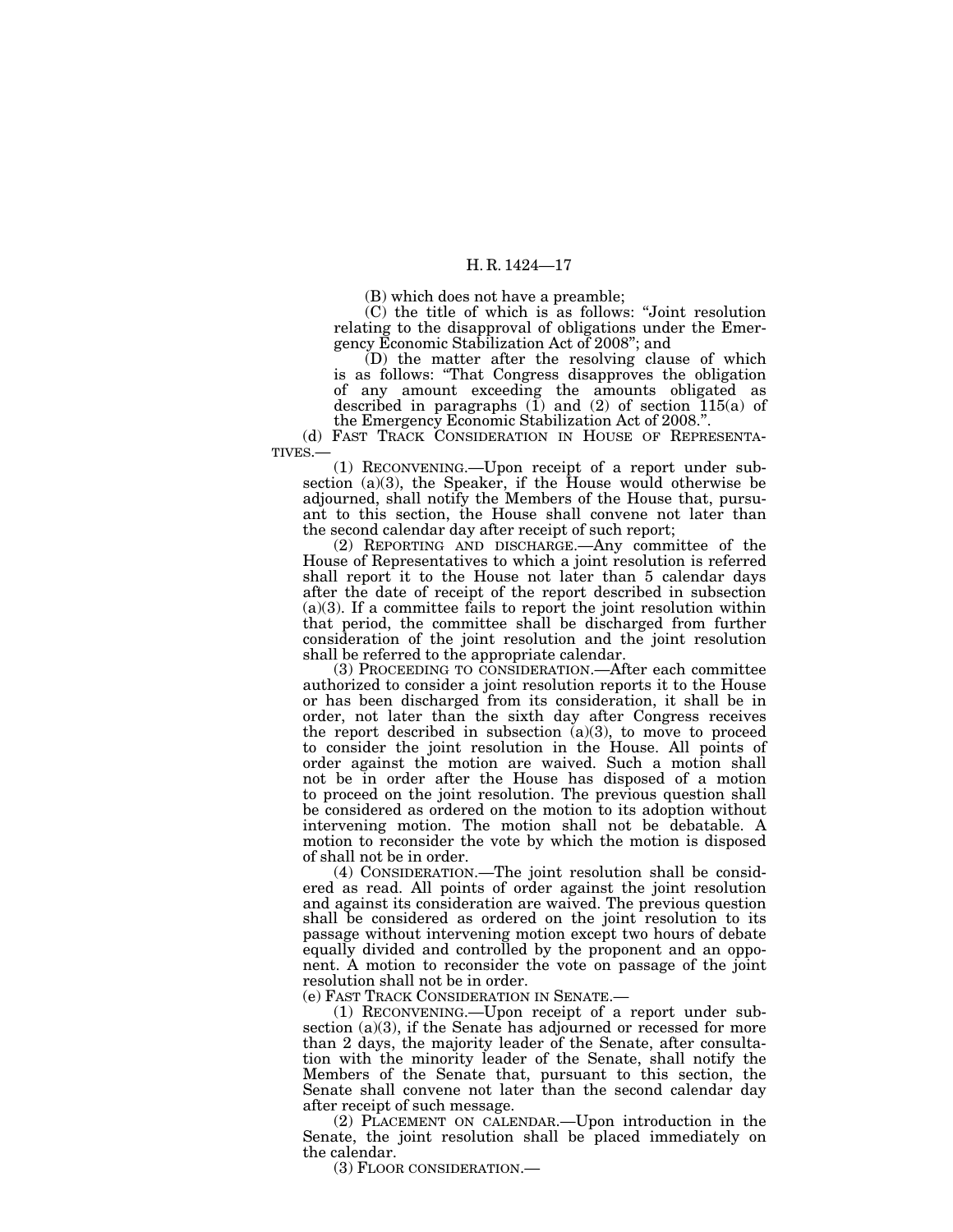(A) IN GENERAL.—Notwithstanding Rule XXII of the Standing Rules of the Senate, it is in order at any time during the period beginning on the 4th day after the date on which Congress receives a report of the plan of the Secretary described in subsection  $(a)(3)$  and ending on the 6th day after the date on which Congress receives a report of the plan of the Secretary described in subsection  $(a)(3)$ (even though a previous motion to the same effect has been disagreed to) to move to proceed to the consideration of the joint resolution, and all points of order against the joint resolution (and against consideration of the joint resolution) are waived. The motion to proceed is not debatable. The motion is not subject to a motion to postpone. A motion to reconsider the vote by which the motion is agreed to or disagreed to shall not be in order. If a motion to proceed to the consideration of the resolution is agreed to, the joint resolution shall remain the unfinished business until disposed of.

(B) DEBATE.—Debate on the joint resolution, and on all debatable motions and appeals in connection therewith, shall be limited to not more than 10 hours, which shall be divided equally between the majority and minority leaders or their designees. A motion further to limit debate is in order and not debatable. An amendment to, or a motion to postpone, or a motion to proceed to the consideration of other business, or a motion to recommit the joint resolution is not in order.

(C) VOTE ON PASSAGE.—The vote on passage shall occur immediately following the conclusion of the debate on a joint resolution, and a single quorum call at the conclusion of the debate if requested in accordance with the rules of the Senate.

(D) RULINGS OF THE CHAIR ON PROCEDURE.—Appeals from the decisions of the Chair relating to the application of the rules of the Senate, as the case may be, to the procedure relating to a joint resolution shall be decided without debate.

(f) RULES RELATING TO SENATE AND HOUSE OF REPRESENTA-TIVES.—

(1) COORDINATION WITH ACTION BY OTHER HOUSE.—If, before the passage by one House of a joint resolution of that House, that House receives from the other House a joint resolution, then the following procedures shall apply:

(A) The joint resolution of the other House shall not be referred to a committee.

(B) With respect to a joint resolution of the House receiving the resolution—

(i) the procedure in that House shall be the same as if no joint resolution had been received from the other House; but

(ii) the vote on passage shall be on the joint resolution of the other House.<br>(2) TREATMENT OF JOINT RESOLUTION OF OTHER HOUSE.—

If one House fails to introduce or consider a joint resolution under this section, the joint resolution of the other House shall be entitled to expedited floor procedures under this section.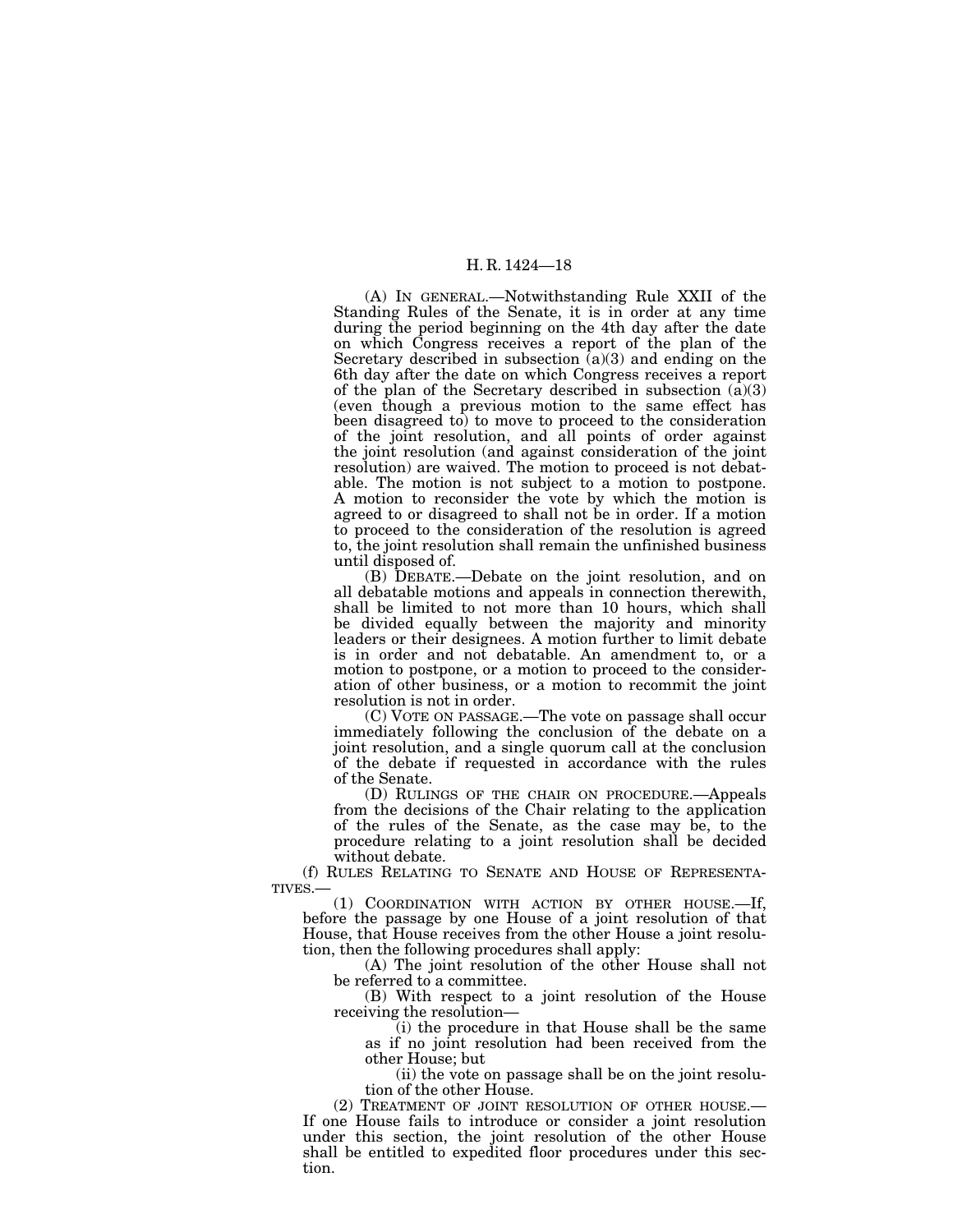(3) TREATMENT OF COMPANION MEASURES.—If, following passage of the joint resolution in the Senate, the Senate then receives the companion measure from the House of Representatives, the companion measure shall not be debatable.

(4) CONSIDERATION AFTER PASSAGE.—

(A) IN GENERAL.—If Congress passes a joint resolution, the period beginning on the date the President is presented with the joint resolution and ending on the date the President takes action with respect to the joint resolution shall be disregarded in computing the 15-calendar day period described in subsection  $(a)(3)$ .

(B) VETOES.—If the President vetoes the joint resolution—

(i) the period beginning on the date the President vetoes the joint resolution and ending on the date the Congress receives the veto message with respect to the joint resolution shall be disregarded in computing the 15-calendar day period described in subsection (a)(3), and

(ii) debate on a veto message in the Senate under this section shall be 1 hour equally divided between

the majority and minority leaders or their designees. (5) RULES OF HOUSE OF REPRESENTATIVES AND SENATE.— This subsection and subsections (c), (d), and (e) are enacted by Congress—

(A) as an exercise of the rulemaking power of the Senate and House of Representatives, respectively, and as such it is deemed a part of the rules of each House, respectively, but applicable only with respect to the procedure to be followed in that House in the case of a joint resolution, and it supersedes other rules only to the extent that it is inconsistent with such rules; and

(B) with full recognition of the constitutional right of either House to change the rules (so far as relating to the procedure of that House) at any time, in the same manner, and to the same extent as in the case of any other rule of that House.

#### **SEC. 116. OVERSIGHT AND AUDITS.**

(a) COMPTROLLER GENERAL OVERSIGHT.—

(1) SCOPE OF OVERSIGHT.—The Comptroller General of the United States shall, upon establishment of the troubled assets relief program under this Act (in this section referred to as the "TARP"), commence ongoing oversight of the activities and performance of the TARP and of any agents and representatives of the TARP (as related to the agent or representative's activities on behalf of or under the authority of the TARP), including vehicles established by the Secretary under this Act. The subjects of such oversight shall include the following:

(A) The performance of the TARP in meeting the purposes of this Act, particularly those involving—

(i) foreclosure mitigation;

(ii) cost reduction;

(iii) whether it has provided stability or prevented disruption to the financial markets or the banking system; and

(iv) whether it has protected taxpayers.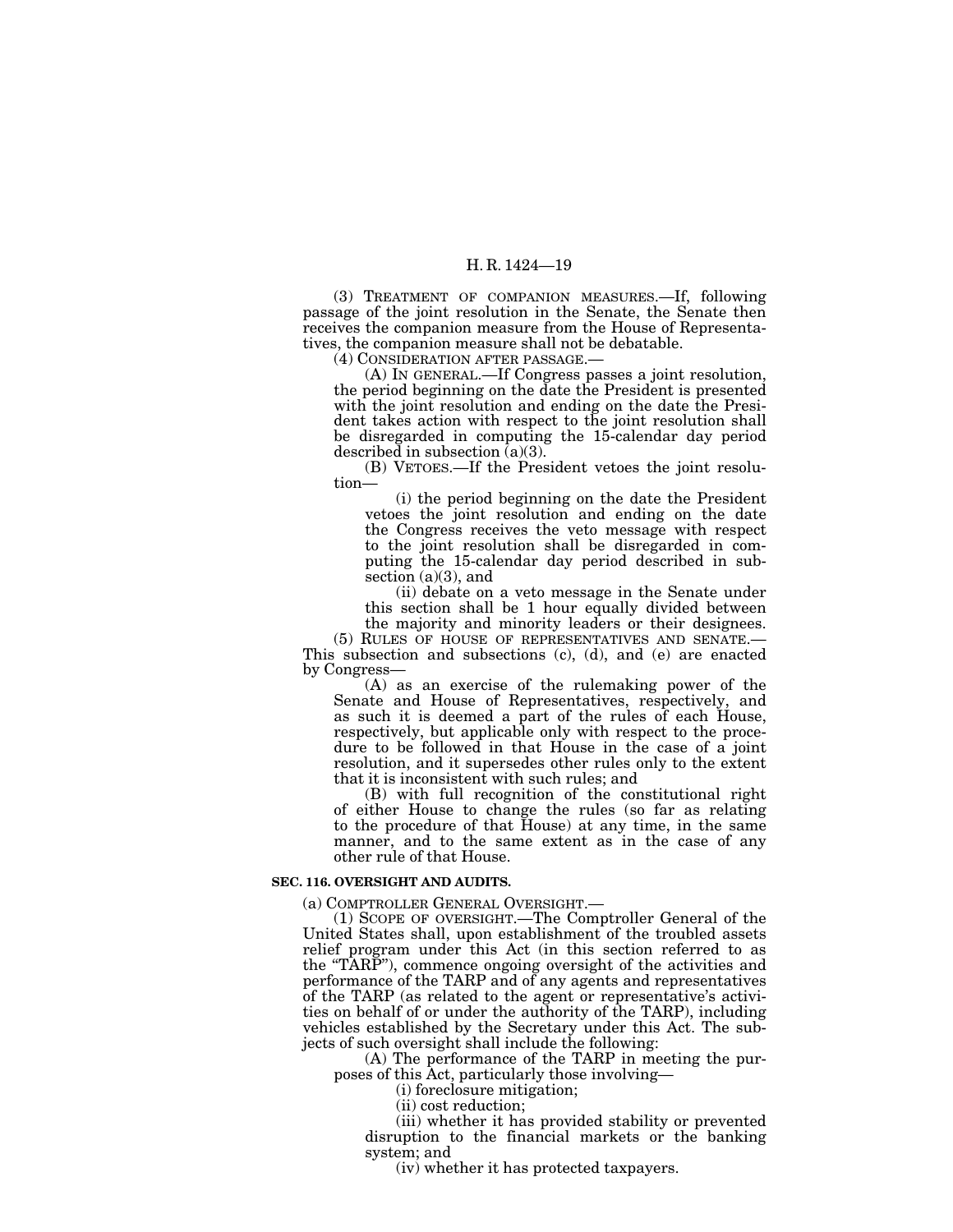(B) The financial condition and internal controls of the TARP, its representatives and agents.

(C) Characteristics of transactions and commitments entered into, including transaction type, frequency, size, prices paid, and all other relevant terms and conditions, and the timing, duration and terms of any future commitments to purchase assets.

(D) Characteristics and disposition of acquired assets, including type, acquisition price, current market value, sale prices and terms, and use of proceeds from sales.

(E) Efficiency of the operations of the TARP in the use of appropriated funds.

 $(F)$  Compliance with all applicable laws and regulations by the TARP, its agents and representatives.

(G) The efforts of the TARP to prevent, identify, and minimize conflicts of interest involving any agent or representative performing activities on behalf of or under the authority of the TARP.

(H) The efficacy of contracting procedures pursuant to section 107(b), including, as applicable, the efforts of the TARP in evaluating proposals for inclusion and contracting to the maximum extent possible of minorities (as such term is defined in  $1204(c)$  of the Financial Institutions Reform, Recovery, and Enhancement Act of 1989 (12 U.S.C. 1811 note), women, and minority- and women-owned businesses, including ascertaining and reporting the total amount of fees paid and other value delivered by the TARP to all of its agents and representatives, and such amounts paid or delivered to such firms that are minority- and women-owned businesses (as such terms are defined in section 21A of the Federal Home Loan Bank Act (12 U.S.C. 1441a)).

(2) CONDUCT AND ADMINISTRATION OF OVERSIGHT.—

(A) GAO PRESENCE.—The Secretary shall provide the Comptroller General with appropriate space and facilities in the Department of the Treasury as necessary to facilitate oversight of the TARP until the termination date established in section 120.

(B) ACCESS TO RECORDS.—To the extent otherwise consistent with law, the Comptroller General shall have access, upon request, to any information, data, schedules, books, accounts, financial records, reports, files, electronic communications, or other papers, things, or property belonging to or in use by the TARP, or any vehicles established by the Secretary under this Act, and to the officers, directors, employees, independent public accountants, financial advisors, and other agents and representatives of the TARP (as related to the agent or representative's activities on behalf of or under the authority of the TARP) or any such vehicle at such reasonable time as the Comptroller General may request. The Comptroller General shall be afforded full facilities for verifying transactions with the balances or securities held by depositaries, fiscal agents, and custodians. The Comptroller General may make and retain copies of such books, accounts, and other records as the Comptroller General deems appropriate.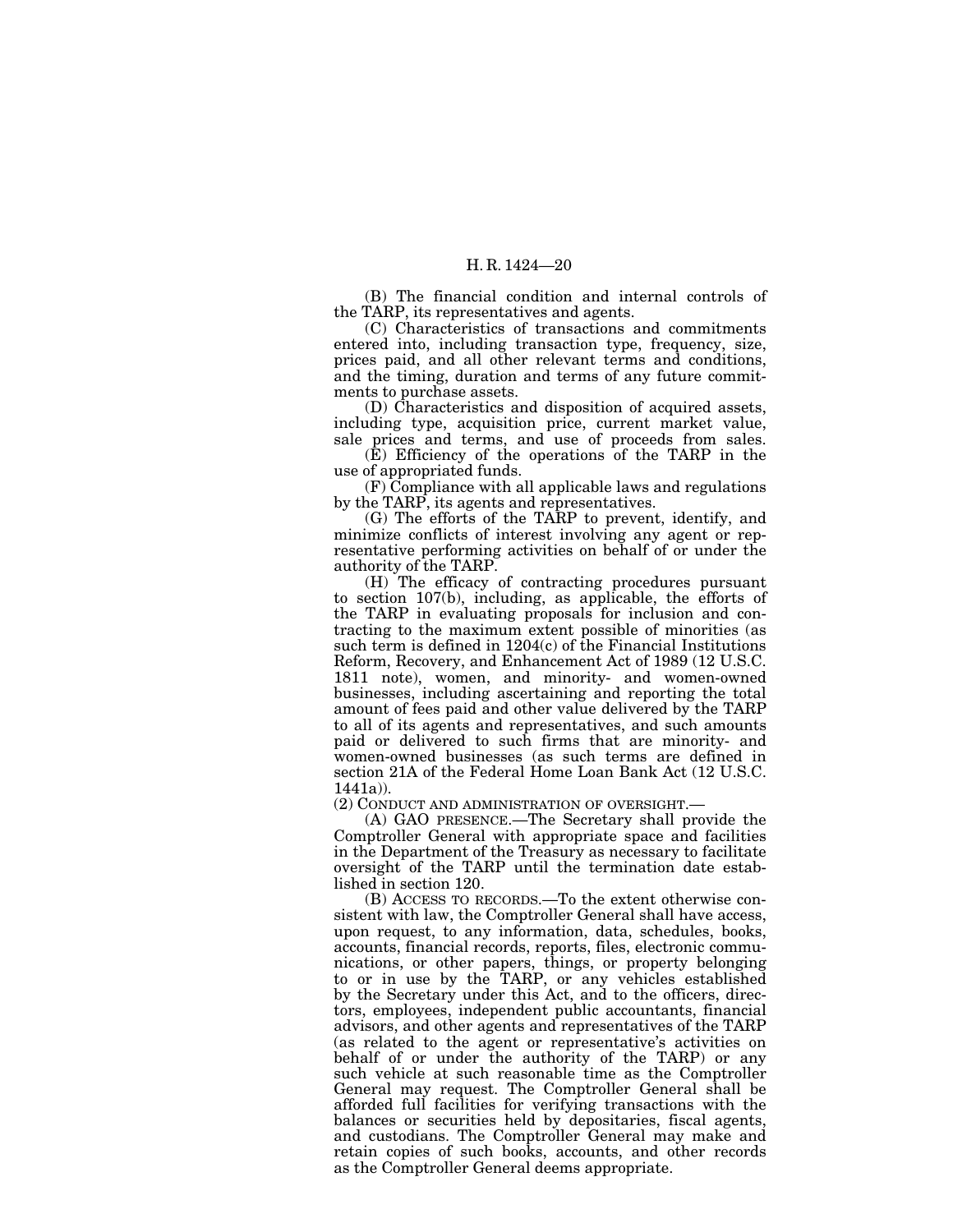(C) REIMBURSEMENT OF COSTS.—The Treasury shall reimburse the Government Accountability Office for the full cost of any such oversight activities as billed therefor by the Comptroller General of the United States. Such reimbursements shall be credited to the appropriation account ''Salaries and Expenses, Government Accountability Office'' current when the payment is received and remain available until expended.

(3) REPORTING.—The Comptroller General shall submit reports of findings under this section, regularly and no less frequently than once every 60 days, to the appropriate committees of Congress, and the Special Inspector General for the Troubled Asset Relief Program established under this Act on the activities and performance of the TARP. The Comptroller may also submit special reports under this subsection as warranted by the findings of its oversight activities.

(b) COMPTROLLER GENERAL AUDITS.—

(1) ANNUAL AUDIT.—The TARP shall annually prepare and issue to the appropriate committees of Congress and the public audited financial statements prepared in accordance with generally accepted accounting principles, and the Comptroller General shall annually audit such statements in accordance with generally accepted auditing standards. The Treasury shall reimburse the Government Accountability Office for the full cost of any such audit as billed therefor by the Comptroller General. Such reimbursements shall be credited to the appropriation account ''Salaries and Expenses, Government Accountability Office'' current when the payment is received and remain available until expended. The financial statements prepared under this paragraph shall be on the fiscal year basis prescribed under section 1102 of title 31, United States Code.

(2) AUTHORITY.—The Comptroller General may audit the programs, activities, receipts, expenditures, and financial transactions of the TARP and any agents and representatives of the TARP (as related to the agent or representative's activities on behalf of or under the authority of the TARP), including vehicles established by the Secretary under this Act.

(3) CORRECTIVE RESPONSES TO AUDIT PROBLEMS.—The TARP shall—

(A) take action to address deficiencies identified by the Comptroller General or other auditor engaged by the TARP; or

(B) certify to appropriate committees of Congress that no action is necessary or appropriate.

(c) INTERNAL CONTROL.—

(1) ESTABLISHMENT.—The TARP shall establish and maintain an effective system of internal control, consistent with the standards prescribed under section 3512(c) of title 31, United States Code, that provides reasonable assurance of—

(A) the effectiveness and efficiency of operations, including the use of the resources of the TARP;

(B) the reliability of financial reporting, including financial statements and other reports for internal and external use; and

(C) compliance with applicable laws and regulations. (2) REPORTING.—In conjunction with each annual financial statement issued under this section, the TARP shall—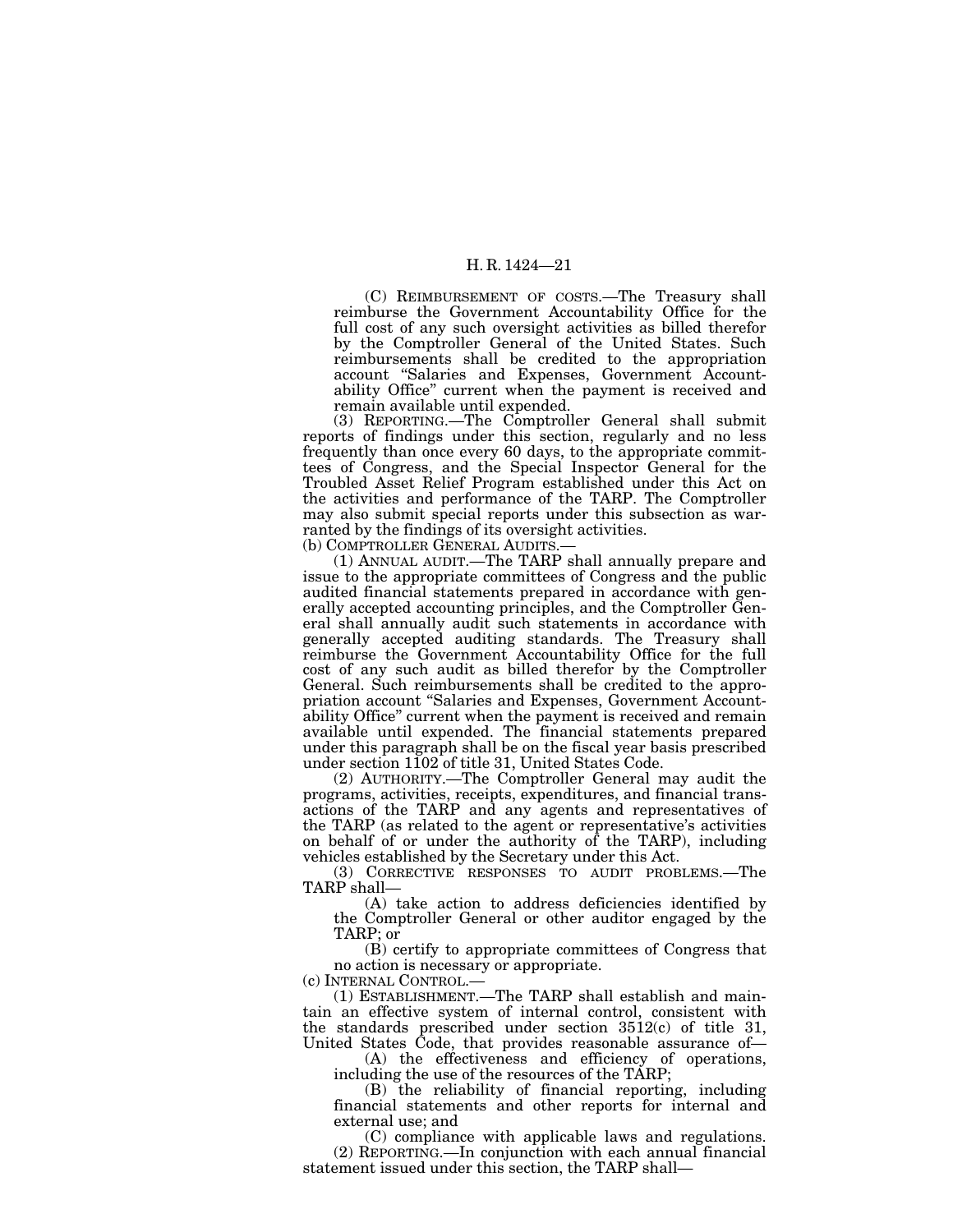(A) state the responsibility of management for establishing and maintaining adequate internal control over financial reporting; and

(B) state its assessment, as of the end of the most recent year covered by such financial statement of the TARP, of the effectiveness of the internal control over financial reporting.

(d) SHARING OF INFORMATION.—Any report or audit required under this section shall also be submitted to the Congressional Oversight Panel established under section 125.

(e) TERMINATION.—Any oversight, reporting, or audit requirement under this section shall terminate on the later of—

(1) the date that the last troubled asset acquired by the Secretary under section 101 has been sold or transferred out of the ownership or control of the Federal Government; or

(2) the date of expiration of the last insurance contract issued under section 102.

#### **SEC. 117. STUDY AND REPORT ON MARGIN AUTHORITY.**

(a) STUDY.—The Comptroller General shall undertake a study to determine the extent to which leverage and sudden deleveraging of financial institutions was a factor behind the current financial crisis.

(b) CONTENT.—The study required by this section shall include—

(1) an analysis of the roles and responsibilities of the Board, the Securities and Exchange Commission, the Secretary, and other Federal banking agencies with respect to monitoring leverage and acting to curtail excessive leveraging;

 $(2)$  an analysis of the authority of the Board to regulate leverage, including by setting margin requirements, and what process the Board used to decide whether or not to use its authority;

(3) an analysis of any usage of the margin authority by the Board; and

(4) recommendations for the Board and appropriate committees of Congress with respect to the existing authority of the Board.

(c) REPORT.—Not later than June 1, 2009, the Comptroller General shall complete and submit a report on the study required by this section to the Committee on Banking, Housing, and Urban Affairs of the Senate and the Committee on Financial Services of the House of Representatives.

(d) SHARING OF INFORMATION.—Any reports required under this section shall also be submitted to the Congressional Oversight Panel established under section 125.

#### **SEC. 118. FUNDING.**

For the purpose of the authorities granted in this Act, and for the costs of administering those authorities, the Secretary may use the proceeds of the sale of any securities issued under chapter 31 of title 31, United States Code, and the purposes for which securities may be issued under chapter 31 of title 31, United States Code, are extended to include actions authorized by this Act, including the payment of administrative expenses. Any funds expended or obligated by the Secretary for actions authorized by this Act, including the payment of administrative expenses, shall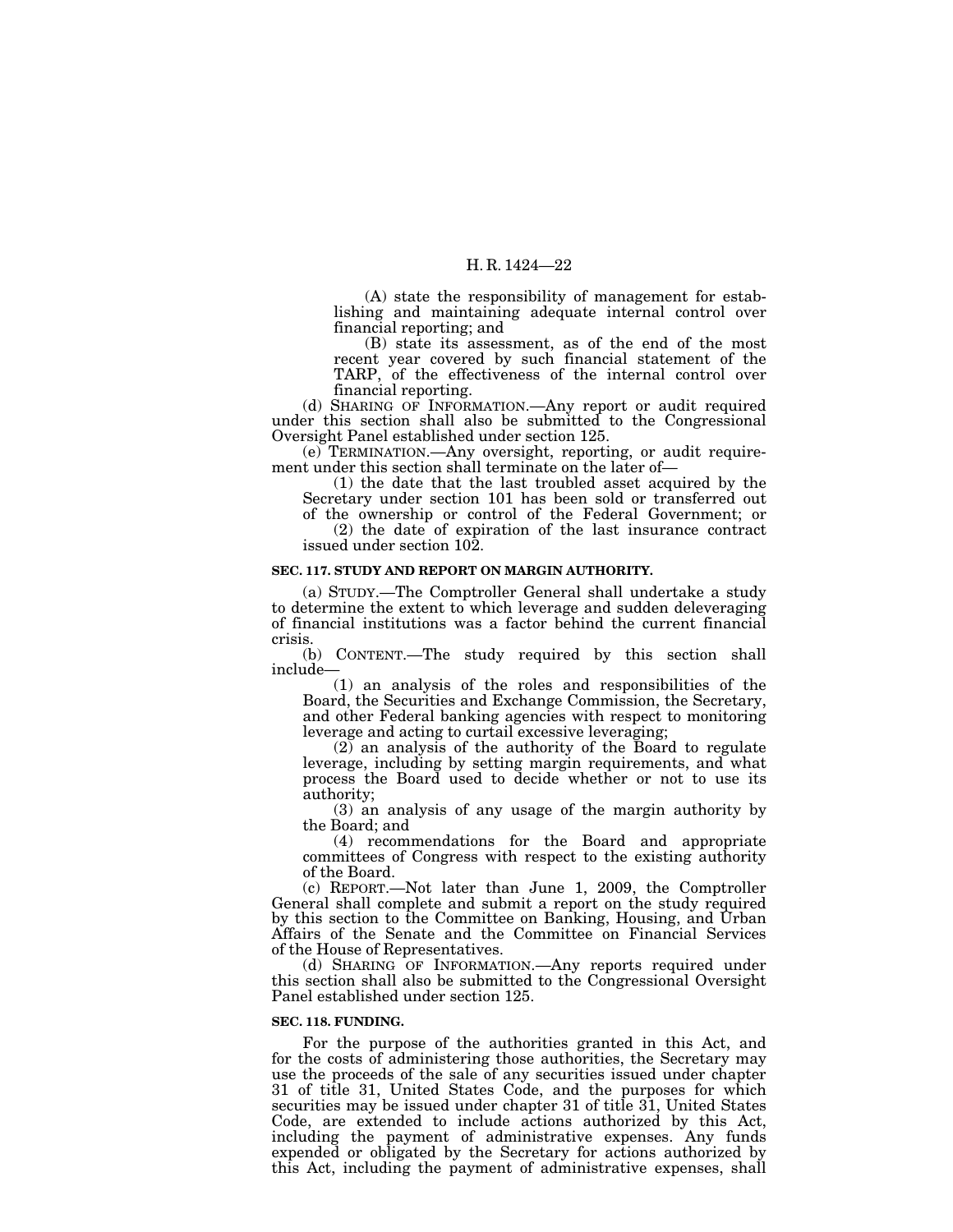be deemed appropriated at the time of such expenditure or obligation.

## **SEC. 119. JUDICIAL REVIEW AND RELATED MATTERS.**

(a) JUDICIAL REVIEW.—

(1) STANDARD.—Actions by the Secretary pursuant to the authority of this Act shall be subject to chapter 7 of title 5, United States Code, including that such final actions shall be held unlawful and set aside if found to be arbitrary, capricious, an abuse of discretion, or not in accordance with law. (2) LIMITATIONS ON EQUITABLE RELIEF.—

(A) INJUNCTION.—No injunction or other form of equitable relief shall be issued against the Secretary for actions pursuant to section 101, 102, 106, and 109, other than to remedy a violation of the Constitution.

(B) TEMPORARY RESTRAINING ORDER.—Any request for a temporary restraining order against the Secretary for actions pursuant to this Act shall be considered and granted or denied by the court within 3 days of the date of the request.

(C) PRELIMINARY INJUNCTION.—Any request for a preliminary injunction against the Secretary for actions pursuant to this Act shall be considered and granted or denied by the court on an expedited basis consistent with the provisions of rule  $65(b)(3)$  of the Federal Rules of Civil Procedure, or any successor thereto.

(D) PERMANENT INJUNCTION.—Any request for a permanent injunction against the Secretary for actions pursuant to this Act shall be considered and granted or denied by the court on an expedited basis. Whenever possible, the court shall consolidate trial on the merits with any hearing on a request for a preliminary injunction, consistent with the provisions of rule 65(a)(2) of the Federal Rules of Civil Procedure, or any successor thereto.

(3) LIMITATION ON ACTIONS BY PARTICIPATING COMPANIES.— No action or claims may be brought against the Secretary by any person that divests its assets with respect to its participation in a program under this Act, except as provided in paragraph (1), other than as expressly provided in a written contract with the Secretary.

(4) STAYS.—Any injunction or other form of equitable relief issued against the Secretary for actions pursuant to section 101, 102, 106, and 109, shall be automatically stayed. The stay shall be lifted unless the Secretary seeks a stay from a higher court within 3 calendar days after the date on which the relief is issued.

(b) RELATED MATTERS.—

(1) TREATMENT OF HOMEOWNERS' RIGHTS.—The terms of any residential mortgage loan that is part of any purchase by the Secretary under this Act shall remain subject to all claims and defenses that would otherwise apply, notwithstanding the exercise of authority by the Secretary under this Act.

(2) SAVINGS CLAUSE.—Any exercise of the authority of the Secretary pursuant to this Act shall not impair the claims or defenses that would otherwise apply with respect to persons other than the Secretary. Except as established in any contract,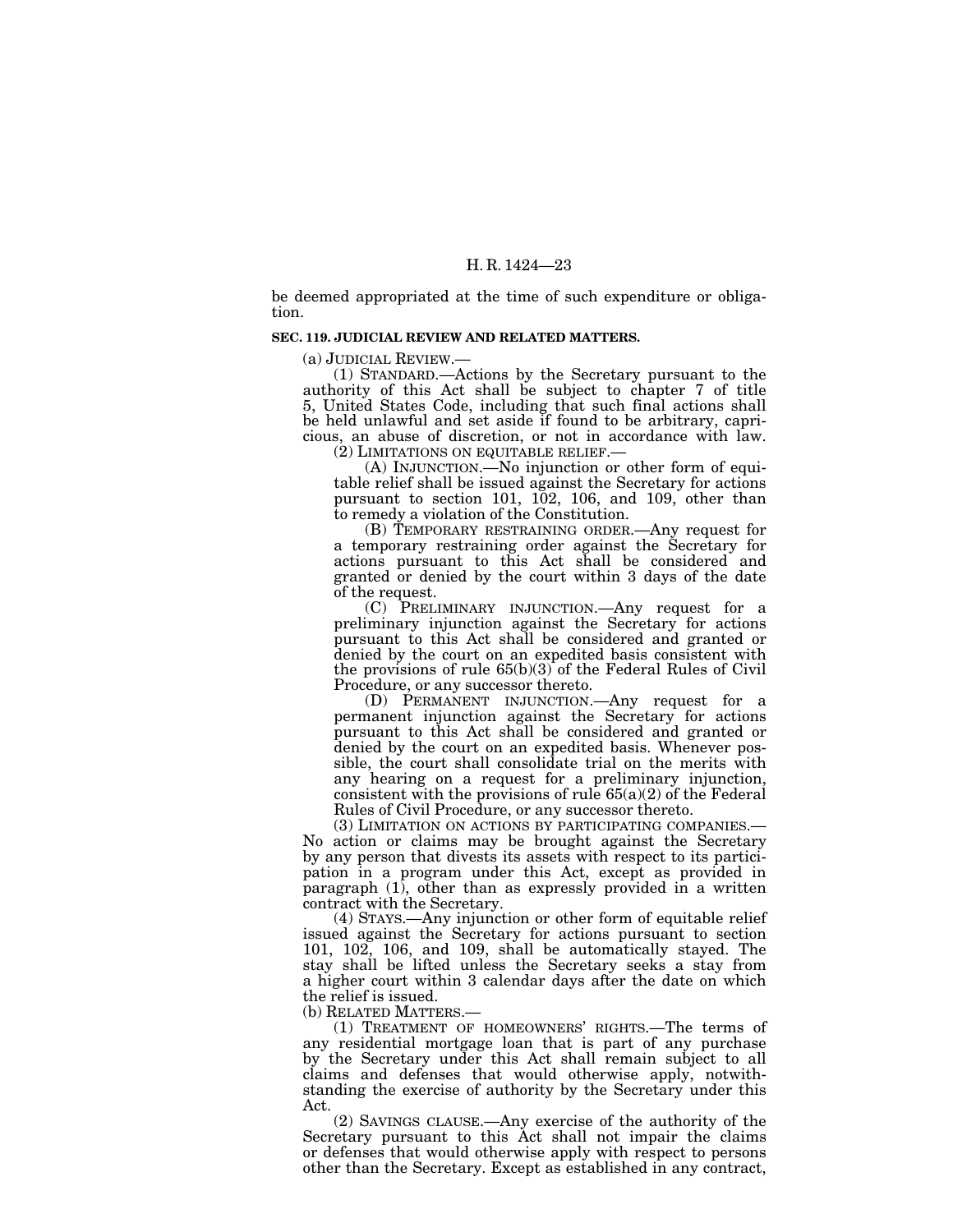a servicer of pooled residential mortgages owes any duty to determine whether the net present value of the payments on the loan, as modified, is likely to be greater than the anticipated net recovery that would result from foreclosure to all investors and holders of beneficial interests in such investment, but not to any individual or groups of investors or beneficial interest holders, and shall be deemed to act in the best interests of all such investors or holders of beneficial interests if the servicer agrees to or implements a modification or workout plan when the servicer takes reasonable loss mitigation actions, including partial payments.

#### **SEC. 120. TERMINATION OF AUTHORITY.**

(a) TERMINATION.—The authorities provided under sections  $101(a)$ , excluding section  $101(a)(3)$ , and  $102$  shall terminate on December 31, 2009.

(b) EXTENSION UPON CERTIFICATION.—The Secretary, upon submission of a written certification to Congress, may extend the authority provided under this Act to expire not later than 2 years from the date of enactment of this Act. Such certification shall include a justification of why the extension is necessary to assist American families and stabilize financial markets, as well as the expected cost to the taxpayers for such an extension.

#### **SEC. 121. SPECIAL INSPECTOR GENERAL FOR THE TROUBLED ASSET RELIEF PROGRAM.**

(a) OFFICE OF INSPECTOR GENERAL.—There is hereby established the Office of the Special Inspector General for the Troubled Asset Relief Program.

(b) APPOINTMENT OF INSPECTOR GENERAL; REMOVAL.—(1) The head of the Office of the Special Inspector General for the Troubled Asset Relief Program is the Special Inspector General for the Troubled Asset Relief Program (in this section referred to as the ''Special Inspector General''), who shall be appointed by the President, by and with the advice and consent of the Senate.

(2) The appointment of the Special Inspector General shall be made on the basis of integrity and demonstrated ability in accounting, auditing, financial analysis, law, management analysis, public administration, or investigations.

(3) The nomination of an individual as Special Inspector General shall be made as soon as practicable after the establishment of any program under sections 101 and 102.

(4) The Special Inspector General shall be removable from office in accordance with the provisions of section 3(b) of the Inspector General Act of 1978 (5 U.S.C. App.).

(5) For purposes of section 7324 of title 5, United States Code, the Special Inspector General shall not be considered an employee who determines policies to be pursued by the United States in the nationwide administration of Federal law.

(6) The annual rate of basic pay of the Special Inspector General shall be the annual rate of basic pay for an Inspector General under section 3(e) of the Inspector General Act of 1978 (5 U.S.C. App.).

(c) DUTIES.—(1) It shall be the duty of the Special Inspector General to conduct, supervise, and coordinate audits and investigations of the purchase, management, and sale of assets by the Secretary of the Treasury under any program established by the Secretary under section 101, and the management by the Secretary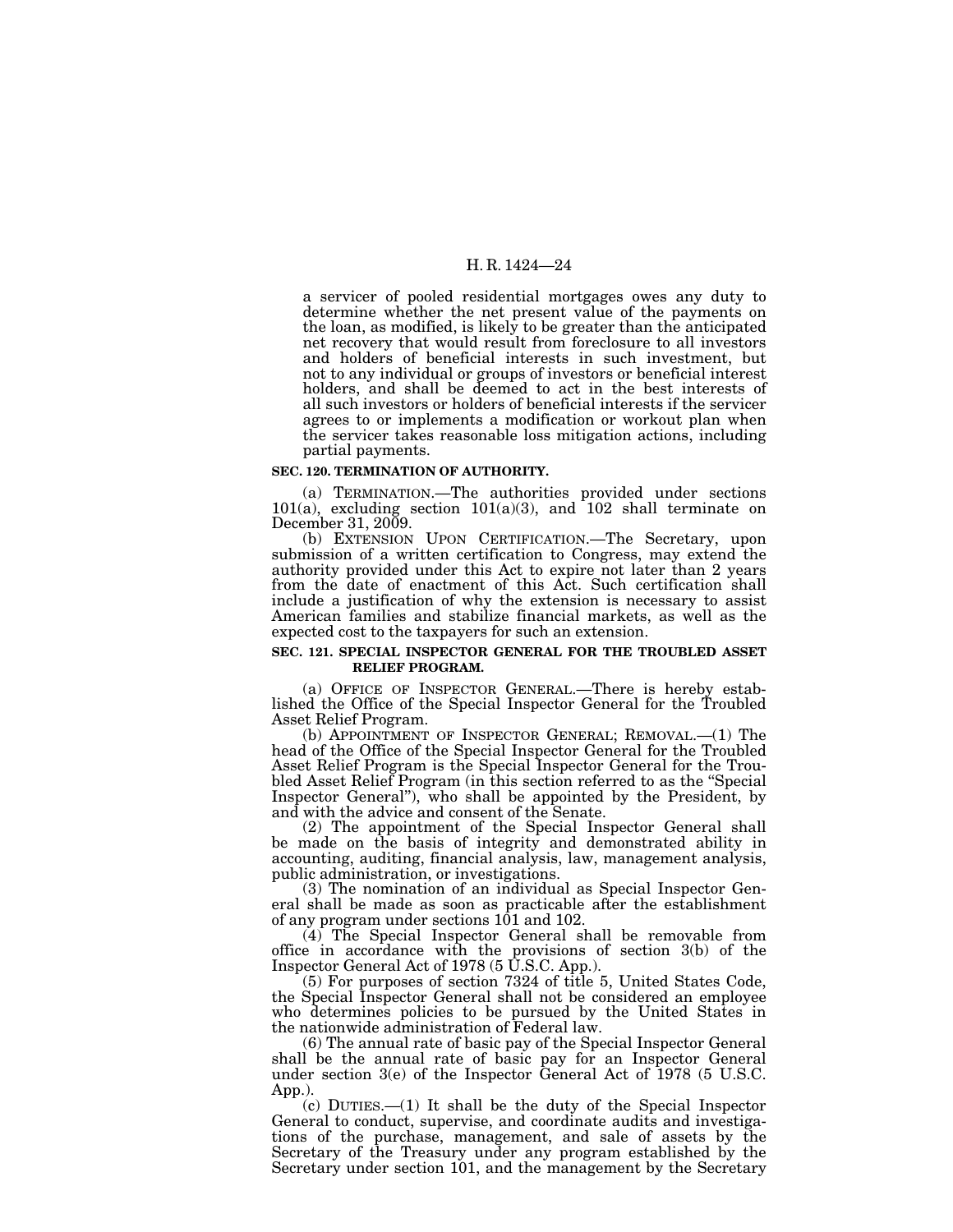of any program established under section 102, including by collecting and summarizing the following information:

(A) A description of the categories of troubled assets purchased or otherwise procured by the Secretary.

(B) A listing of the troubled assets purchased in each such category described under subparagraph  $(A)$ .

(C) An explanation of the reasons the Secretary deemed it necessary to purchase each such troubled asset.

(D) A listing of each financial institution that such troubled assets were purchased from.

(E) A listing of and detailed biographical information on each person or entity hired to manage such troubled assets.

(F) A current estimate of the total amount of troubled assets purchased pursuant to any program established under section 101, the amount of troubled assets on the books of the Treasury, the amount of troubled assets sold, and the profit and loss incurred on each sale or disposition of each such troubled asset.

(G) A listing of the insurance contracts issued under section 102.

(2) The Special Inspector General shall establish, maintain, and oversee such systems, procedures, and controls as the Special Inspector General considers appropriate to discharge the duty under paragraph (1).

(3) In addition to the duties specified in paragraphs (1) and (2), the Inspector General shall also have the duties and responsibilities of inspectors general under the Inspector General Act of 1978.

(d) POWERS AND AUTHORITIES.— $(1)$  In carrying out the duties specified in subsection (c), the Special Inspector General shall have the authorities provided in section 6 of the Inspector General Act of 1978.

(2) The Special Inspector General shall carry out the duties specified in subsection  $(c)(1)$  in accordance with section  $4(b)(1)$  of the Inspector General Act of 1978.

(e) PERSONNEL, FACILITIES, AND OTHER RESOURCES.—(1) The Special Inspector General may select, appoint, and employ such officers and employees as may be necessary for carrying out the duties of the Special Inspector General, subject to the provisions of title 5, United States Code, governing appointments in the competitive service, and the provisions of chapter 51 and subchapter III of chapter 53 of such title, relating to classification and General Schedule pay rates.

(2) The Special Inspector General may obtain services as authorized by section 3109 of title 5, United States Code, at daily rates not to exceed the equivalent rate prescribed for grade GS– 15 of the General Schedule by section 5332 of such title.

(3) The Special Inspector General may enter into contracts and other arrangements for audits, studies, analyses, and other services with public agencies and with private persons, and make such payments as may be necessary to carry out the duties of the Inspector General.

(4)(A) Upon request of the Special Inspector General for information or assistance from any department, agency, or other entity of the Federal Government, the head of such entity shall, insofar as is practicable and not in contravention of any existing law, furnish such information or assistance to the Special Inspector General, or an authorized designee.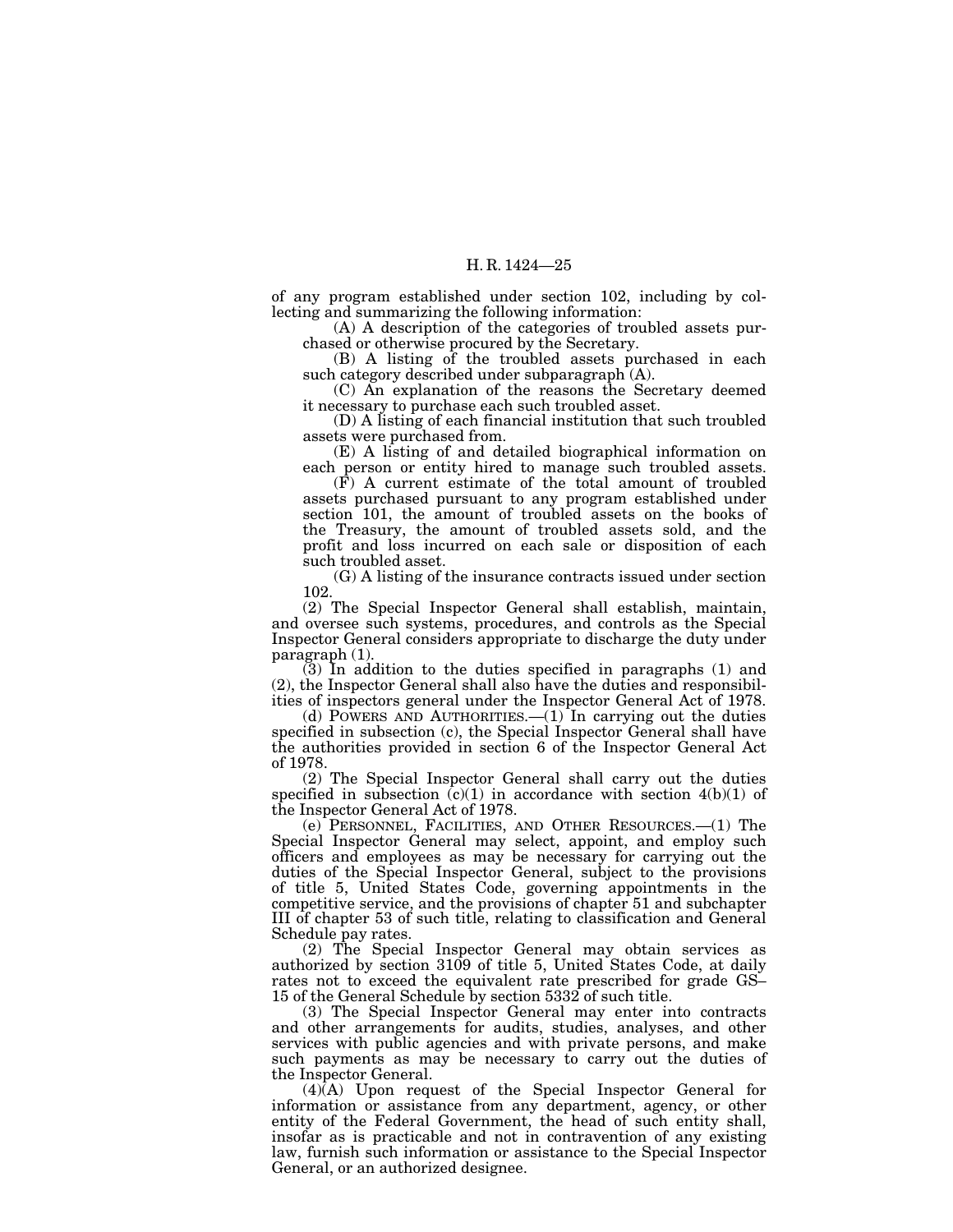(B) Whenever information or assistance requested by the Special Inspector General is, in the judgment of the Special Inspector General, unreasonably refused or not provided, the Special Inspector General shall report the circumstances to the appropriate committees of Congress without delay.

(f) REPORTS.—(1) Not later than 60 days after the confirmation of the Special Inspector General, and every calendar quarter thereafter, the Special Inspector General shall submit to the appropriate committees of Congress a report summarizing the activities of the Special Inspector General during the 120-day period ending on the date of such report. Each report shall include, for the period covered by such report, a detailed statement of all purchases, obligations, expenditures, and revenues associated with any program established by the Secretary of the Treasury under sections 101 and 102, as well as the information collected under subsection  $(c)(1)$ .

(2) Nothing in this subsection shall be construed to authorize the public disclosure of information that is—

(A) specifically prohibited from disclosure by any other provision of law;

(B) specifically required by Executive order to be protected from disclosure in the interest of national defense or national security or in the conduct of foreign affairs; or

(C) a part of an ongoing criminal investigation.

(3) Any reports required under this section shall also be submitted to the Congressional Oversight Panel established under section 125.

 $(g)$  FUNDING.— $(1)$  Of the amounts made available to the Secretary of the Treasury under section 118, \$50,000,000 shall be available to the Special Inspector General to carry out this section.

(2) The amount available under paragraph (1) shall remain available until expended.

(h) TERMINATION.—The Office of the Special Inspector General shall terminate on the later of—

(1) the date that the last troubled asset acquired by the Secretary under section 101 has been sold or transferred out

of the ownership or control of the Federal Government; or (2) the date of expiration of the last insurance contract issued under section 102.

#### **SEC. 122. INCREASE IN STATUTORY LIMIT ON THE PUBLIC DEBT.**

Subsection (b) of section 3101 of title 31, United States Code, is amended by striking out the dollar limitation contained in such subsection and inserting "\$11,315,000,000,000".

### **SEC. 123. CREDIT REFORM.**

(a) IN GENERAL.—Subject to subsection (b), the costs of purchases of troubled assets made under section 101(a) and guarantees of troubled assets under section 102, and any cash flows associated with the activities authorized in section 102 and subsections (a), (b), and (c) of section 106 shall be determined as provided under the Federal Credit Reform Act of 1990 (2 U.S.C. 661 et. seq.). (b) COSTS.—For the purposes of section 502(5) of the Federal

Credit Reform Act of  $1990(2 \text{ U.S.C. } 661a(5))$ 

(1) the cost of troubled assets and guarantees of troubled assets shall be calculated by adjusting the discount rate in section  $502(5)(E)$  (2 U.S.C.  $661a(5)(E)$ ) for market risks; and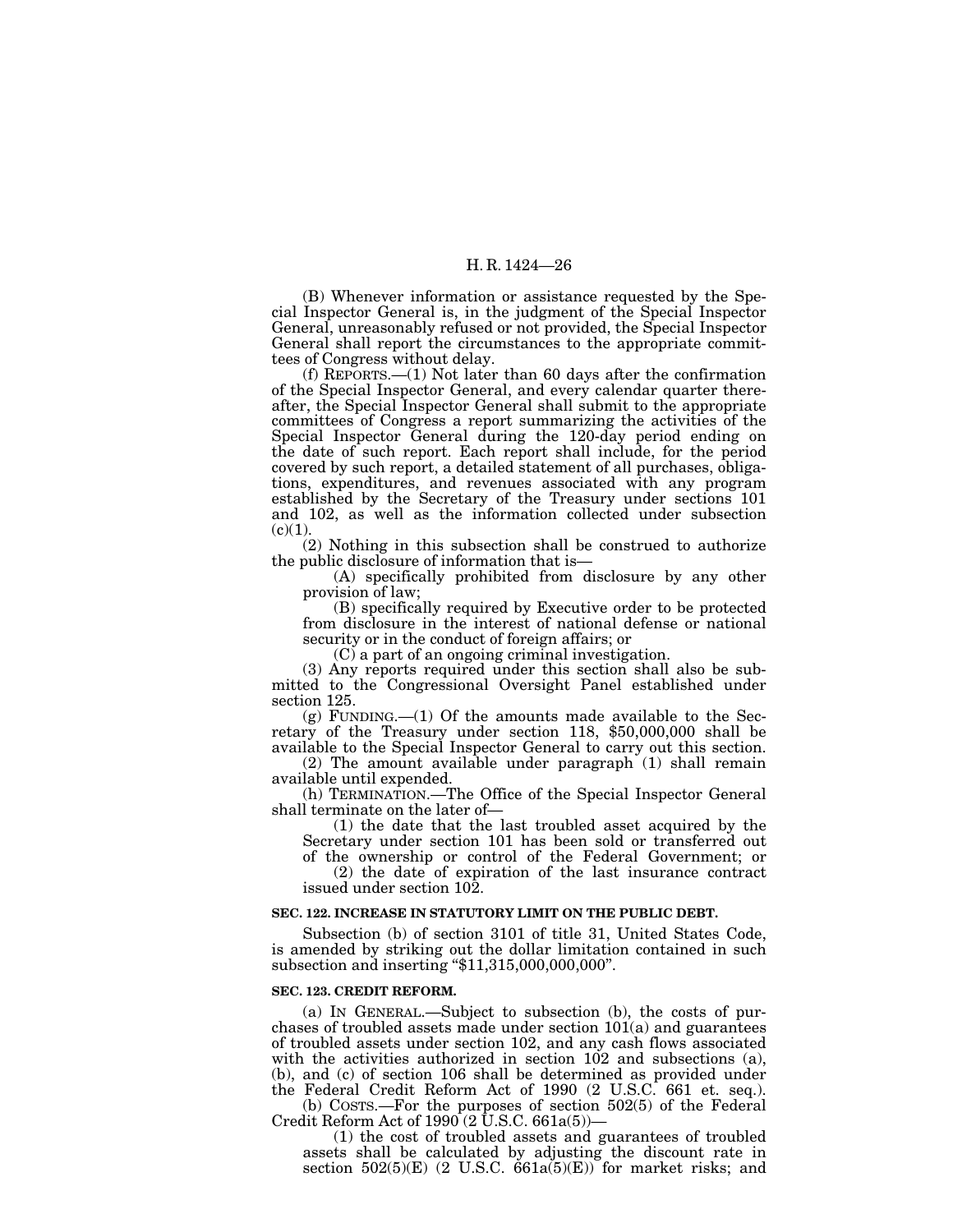(2) the cost of a modification of a troubled asset or guarantee of a troubled asset shall be the difference between the current estimate consistent with paragraph (1) under the terms of the troubled asset or guarantee of the troubled asset and the current estimate consistent with paragraph (1) under the terms of the troubled asset or guarantee of the troubled asset, as modified.

### **SEC. 124. HOPE FOR HOMEOWNERS AMENDMENTS.**

Section 257 of the National Housing Act (12 U.S.C. 1715z– 23) is amended—

 $(1)$  in subsection  $(e)$ —

 $(A)$  in paragraph  $(1)(B)$ , by inserting before "a ratio" the following: '', or thereafter is likely to have, due to the terms of the mortgage being reset,'';

(B) in paragraph  $(\tilde{2})(B)$ , by inserting before the period at the end ''(or such higher percentage as the Board determines, in the discretion of the Board)'';

 $(C)$  in paragraph  $(4)(A)$ —

(i) in the first sentence, by inserting after ''insured loan" the following: "and any payments made under this paragraph,''; and

(ii) by adding at the end the following: ''Such actions may include making payments, which shall be accepted as payment in full of all indebtedness under the eligible mortgage, to any holder of an existing subordinate mortgage, in lieu of any future appreciation payments authorized under subparagraph  $(\overline{B})$ ."; and

(2) in subsection (w), by inserting after ''administrative costs'' the following: ''and payments pursuant to subsection  $(e)(4)(A)$ ".

#### **SEC. 125. CONGRESSIONAL OVERSIGHT PANEL.**

(a) ESTABLISHMENT.—There is hereby established the Congressional Oversight Panel (hereafter in this section referred to as the ''Oversight Panel'') as an establishment in the legislative branch.

(b) DUTIES.—The Oversight Panel shall review the current state of the financial markets and the regulatory system and submit the following reports to Congress:

(1) REGULAR REPORTS.—

(A) IN GENERAL.—Regular reports of the Oversight Panel shall include the following:

(i) The use by the Secretary of authority under this Act, including with respect to the use of contracting authority and administration of the program.

(ii) The impact of purchases made under the Act on the financial markets and financial institutions.

(iii) The extent to which the information made available on transactions under the program has contributed to market transparency.

(iv) The effectiveness of foreclosure mitigation efforts, and the effectiveness of the program from the standpoint of minimizing long-term costs to the taxpayers and maximizing the benefits for taxpayers.

(B) TIMING.—The reports required under this paragraph shall be submitted not later than 30 days after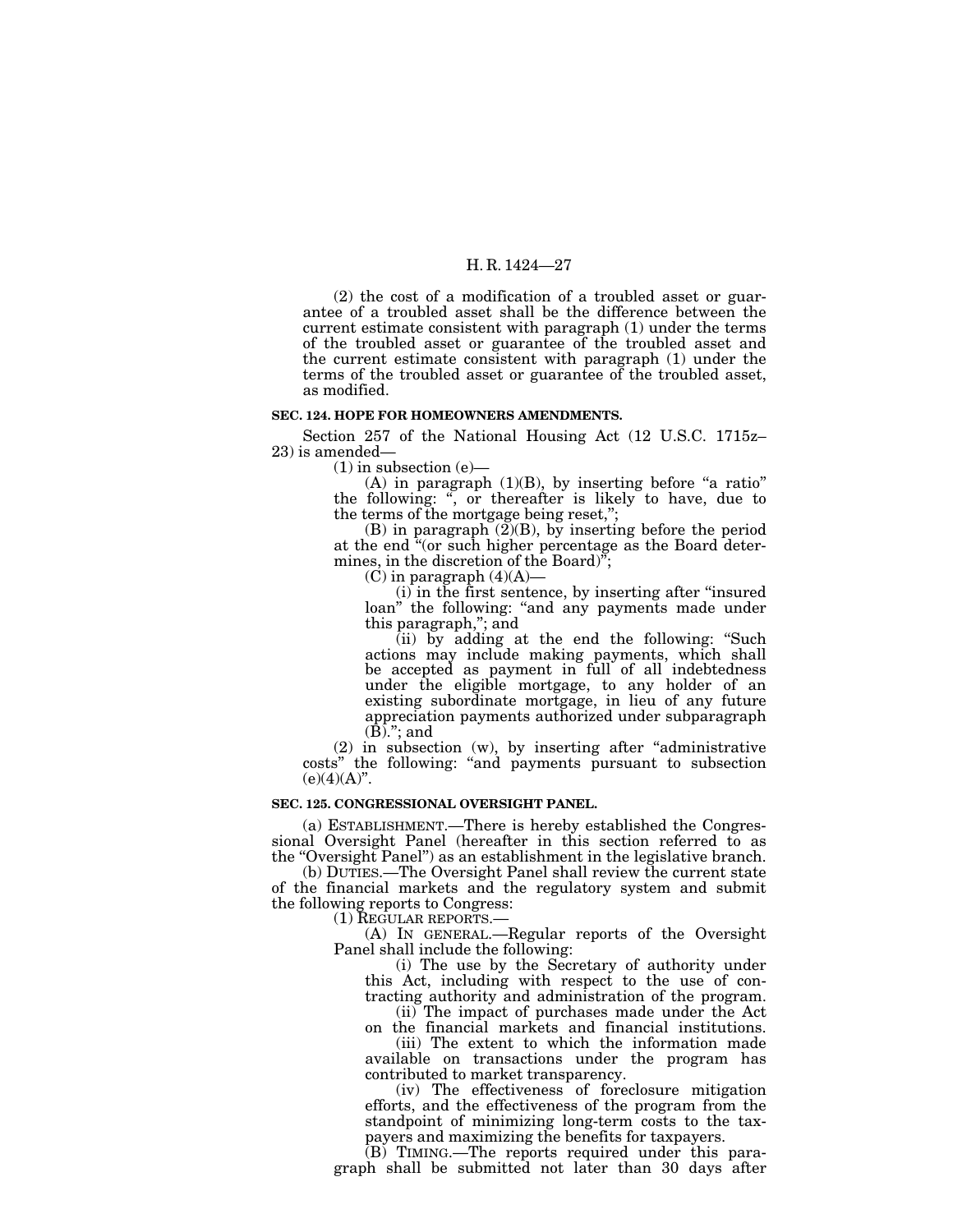the first exercise by the Secretary of the authority under section  $101(a)$  or  $10\overline{2}$ , and every  $30$  days thereafter.

(2) SPECIAL REPORT ON REGULATORY REFORM.—The Oversight Panel shall submit a special report on regulatory reform not later than January 20, 2009, analyzing the current state of the regulatory system and its effectiveness at overseeing the participants in the financial system and protecting consumers, and providing recommendations for improvement, including recommendations regarding whether any participants in the financial markets that are currently outside the regulatory system should become subject to the regulatory system, the rationale underlying such recommendation, and whether there are any gaps in existing consumer protections.

(c) MEMBERSHIP.—

(1) IN GENERAL.—The Oversight Panel shall consist of 5 members, as follows:

(A) 1 member appointed by the Speaker of the House of Representatives.

(B) 1 member appointed by the minority leader of the House of Representatives.

(C) 1 member appointed by the majority leader of the Senate.

(D) 1 member appointed by the minority leader of the Senate.

(E) 1 member appointed by the Speaker of the House of Representatives and the majority leader of the Senate, after consultation with the minority leader of the Senate and the minority leader of the House of Representatives.

(2) PAY.—Each member of the Oversight Panel shall each be paid at a rate equal to the daily equivalent of the annual rate of basic pay for level I of the Executive Schedule for each day (including travel time) during which such member is engaged in the actual performance of duties vested in the Commission.

(3) PROHIBITION OF COMPENSATION OF FEDERAL EMPLOYEES.—Members of the Oversight Panel who are fulltime officers or employees of the United States or Members of Congress may not receive additional pay, allowances, or benefits by reason of their service on the Oversight Panel.

(4) TRAVEL EXPENSES.—Each member shall receive travel expenses, including per diem in lieu of subsistence, in accordance with applicable provisions under subchapter I of chapter 57 of title 5, United States Code.

(5) QUORUM.—Four members of the Oversight Panel shall constitute a quorum but a lesser number may hold hearings.

(6) VACANCIES.—A vacancy on the Oversight Panel shall be filled in the manner in which the original appointment was made.

(7) MEETINGS.—The Oversight Panel shall meet at the call of the Chairperson or a majority of its members.

 $(d)$  STAFF. $-$ 

(1) IN GENERAL.—The Oversight Panel may appoint and fix the pay of any personnel as the Commission considers appropriate.

(2) EXPERTS AND CONSULTANTS.—The Oversight Panel may procure temporary and intermittent services under section 3109(b) of title 5, United States Code.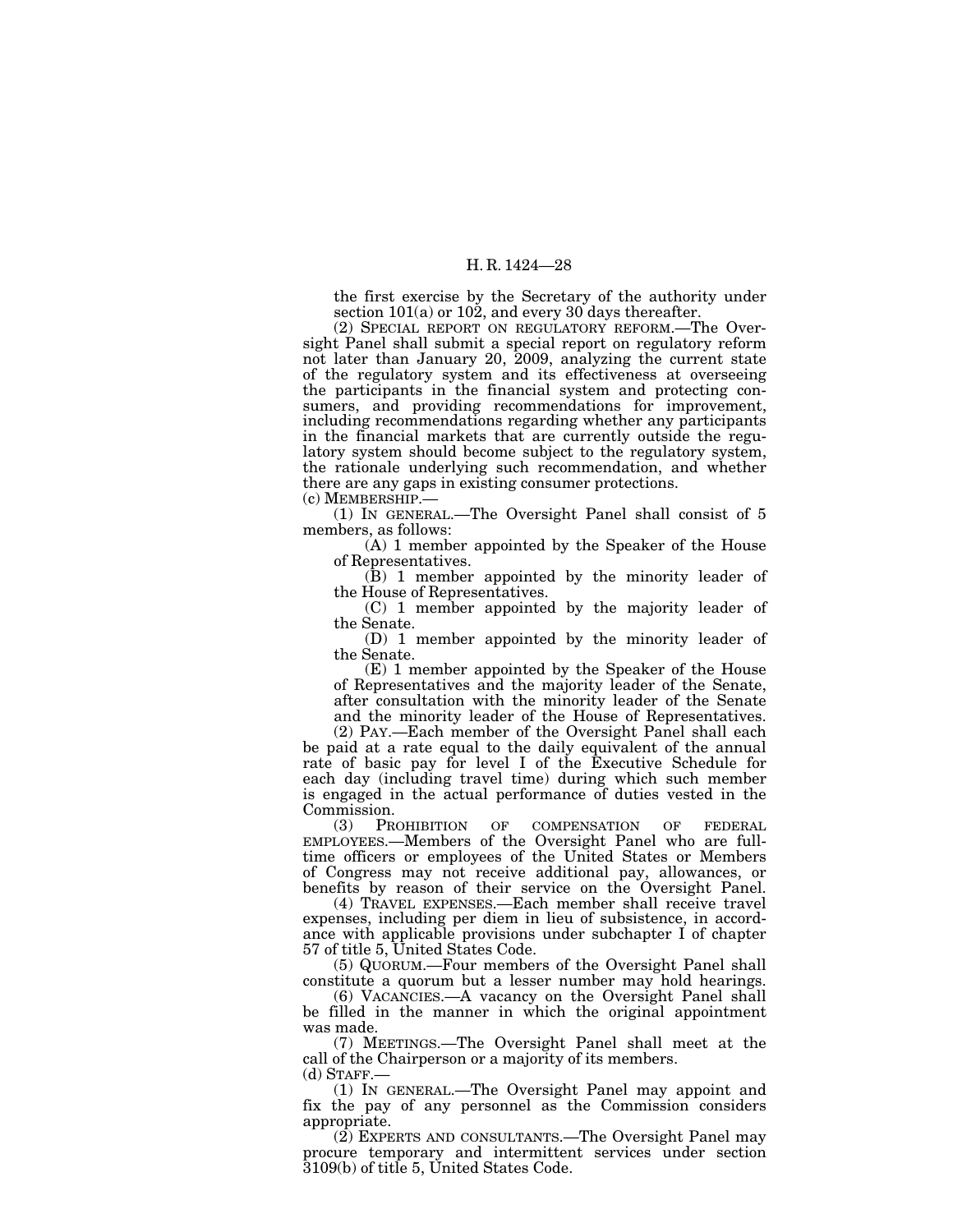(3) STAFF OF AGENCIES.—Upon request of the Oversight Panel, the head of any Federal department or agency may detail, on a reimbursable basis, any of the personnel of that department or agency to the Oversight Panel to assist it in carrying out its duties under this Act.

(e) POWERS.—

(1) HEARINGS AND SESSIONS.—The Oversight Panel may, for the purpose of carrying out this section, hold hearings, sit and act at times and places, take testimony, and receive evidence as the Panel considers appropriate and may administer oaths or affirmations to witnesses appearing before it.

(2) POWERS OF MEMBERS AND AGENTS.—Any member or agent of the Oversight Panel may, if authorized by the Oversight Panel, take any action which the Oversight Panel is authorized to take by this section.

(3) OBTAINING OFFICIAL DATA.—The Oversight Panel may secure directly from any department or agency of the United States information necessary to enable it to carry out this section. Upon request of the Chairperson of the Oversight Panel, the head of that department or agency shall furnish that information to the Oversight Panel.

(4) REPORTS.—The Oversight Panel shall receive and consider all reports required to be submitted to the Oversight Panel under this Act.

(f) TERMINATION.—The Oversight Panel shall terminate 6 months after the termination date specified in section 120.

(g) FUNDING FOR EXPENSES.—

(1) AUTHORIZATION OF APPROPRIATIONS.—There is authorized to be appropriated to the Oversight Panel such sums as may be necessary for any fiscal year, half of which shall be derived from the applicable account of the House of Representatives, and half of which shall be derived from the contingent fund of the Senate.

(2) REIMBURSEMENT OF AMOUNTS.—An amount equal to the expenses of the Oversight Panel shall be promptly transferred by the Secretary, from time to time upon the presentment of a statement of such expenses by the Chairperson of the Oversight Panel, from funds made available to the Secretary under this Act to the applicable fund of the House of Representatives and the contingent fund of the Senate, as appropriate, as reimbursement for amounts expended from such account and fund under paragraph (1).

#### **SEC. 126. FDIC AUTHORITY.**

(a) IN GENERAL.—Section 18(a) of the Federal Deposit Insurance Act (12 U.S.C. 1828(a)) is amended by adding at the end the following new paragraph:

"(4) FALSE ADVERTISING, MISUSE OF FDIC NAMES, AND MIS-REPRESENTATION TO INDICATE INSURED STATUS.—

"(A) PROHIBITION ON FALSE ADVERTISING AND MISUSE OF FDIC NAMES.—No person may represent or imply that any deposit liability, obligation, certificate, or share is insured or guaranteed by the Corporation, if such deposit liability, obligation, certificate, or share is not insured or guaranteed by the Corporation—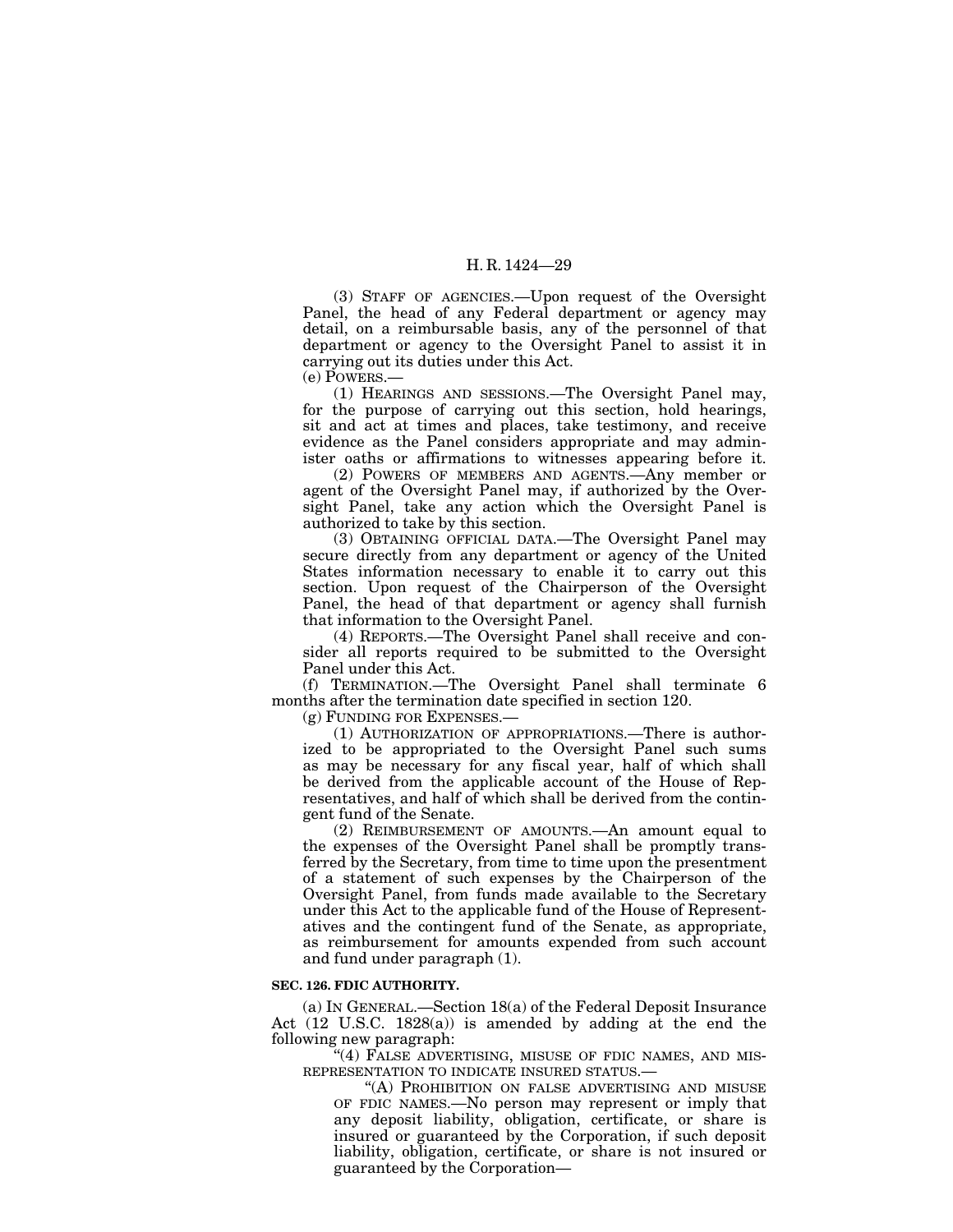"(i) by using the terms 'Federal Deposit', 'Federal' Deposit Insurance', 'Federal Deposit Insurance Corporation', any combination of such terms, or the abbreviation 'FDIC' as part of the business name or firm name of any person, including any corporation, partnership, business trust, association, or other business entity; or

''(ii) by using such terms or any other terms, sign, or symbol as part of an advertisement, solicitation, or other document.

''(B) PROHIBITION ON MISREPRESENTATIONS OF INSURED STATUS.—No person may knowingly misrepresent—

''(i) that any deposit liability, obligation, certificate, or share is insured, under this Act, if such deposit liability, obligation, certificate, or share is not so insured; or

''(ii) the extent to which or the manner in which any deposit liability, obligation, certificate, or share is insured under this Act, if such deposit liability, obligation, certificate, or share is not so insured, to the extent or in the manner represented.

''(C) AUTHORITY OF THE APPROPRIATE FEDERAL BANKING AGENCY.—The appropriate Federal banking agency shall have enforcement authority in the case of a violation of this paragraph by any person for which the agency is the appropriate Federal banking agency, or any institutionaffiliated party thereof.

''(D) CORPORATION AUTHORITY IF THE APPROPRIATE FED-ERAL BANKING AGENCY FAILS TO FOLLOW RECOMMENDA-TION.—

''(i) RECOMMENDATION.—The Corporation may recommend in writing to the appropriate Federal banking agency that the agency take any enforcement action authorized under section 8 for purposes of enforcement of this paragraph with respect to any person for which the agency is the appropriate Federal banking agency or any institution-affiliated party thereof.

"(ii) AGENCY RESPONSE.—If the appropriate Federal banking agency does not, within 30 days of the date of receipt of a recommendation under clause (i), take the enforcement action with respect to this paragraph recommended by the Corporation or provide a plan acceptable to the Corporation for responding to the situation presented, the Corporation may take the recommended enforcement action against such person or institution-affiliated party.

''(E) ADDITIONAL AUTHORITY.—In addition to its authority under subparagraphs (C) and (D), for purposes of this paragraph, the Corporation shall have, in the same manner and to the same extent as with respect to a State nonmember insured bank—

''(i) jurisdiction over—

''(I) any person other than a person for which another agency is the appropriate Federal banking agency or any institution-affiliated party thereof; and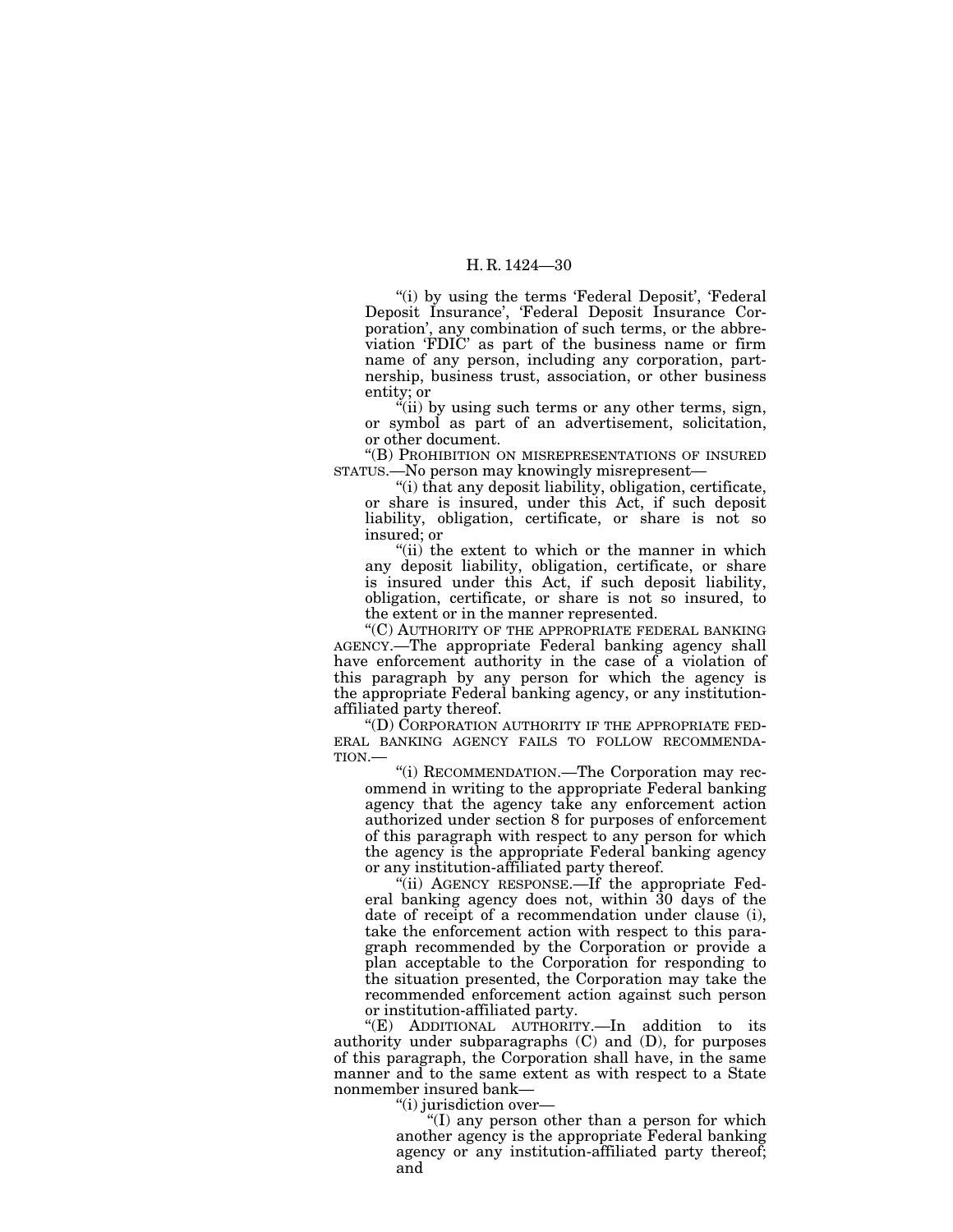''(II) any person that aids or abets a violation of this paragraph by a person described in subclause (I); and

"(ii) for purposes of enforcing the requirements of this paragraph, the authority of the Corporation under—

 $f(T)$  section 10 $(c)$  to conduct investigations; and " $(II)$  subsections (b), (c), (d) and (i) of section 8 to conduct enforcement actions.

"(F) OTHER ACTIONS PRESERVED.—No provision of this paragraph shall be construed as barring any action otherwise available, under the laws of the United States or any State, to any Federal or State agency or individual.

(b) ENFORCEMENT ORDERS.—Section 8(c) of the Federal Deposit Insurance Act (12 U.S.C. 1818(c)) is amended by adding at the end the following new paragraph:

 $\lq\lq(4)$  FALSE ADVERTISING OR MISUSE OF NAMES TO INDICATE INSURED STATUS.—

"(A) TEMPORARY ORDER.—

''(i) IN GENERAL.—If a notice of charges served under subsection  $(b)(1)$  specifies on the basis of particular facts that any person engaged or is engaging in conduct described in section  $\overline{18(a)(4)}$ , the Corporation or other appropriate Federal banking agency may issue a temporary order requiring—

 $\sqrt[4]{(I)}$  the immediate cessation of any activity or practice described, which gave rise to the notice of charges; and

" $(II)$  affirmative action to prevent any further, or to remedy any existing, violation.

''(ii) EFFECT OF ORDER.—Any temporary order issued under this subparagraph shall take effect upon service.

''(B) EFFECTIVE PERIOD OF TEMPORARY ORDER.—A temporary order issued under subparagraph (A) shall remain effective and enforceable, pending the completion of an administrative proceeding pursuant to subsection  $(b)(1)$  in connection with the notice of charges—

''(i) until such time as the Corporation or other appropriate Federal banking agency dismisses the charges specified in such notice; or

 $\ddot{f}$ (ii) if a cease-and-desist order is issued against such person, until the effective date of such order.

''(C) CIVIL MONEY PENALTIES.—Any violation of section  $18(a)(4)$  shall be subject to civil money penalties, as set forth in subsection (i), except that for any person other than an insured depository institution or an institutionaffiliated party that is found to have violated this paragraph, the Corporation or other appropriate Federal banking agency shall not be required to demonstrate any loss to an insured depository institution."

(c) UNENFORCEABILITY OF CERTAIN AGREEMENTS.—Section 13(c) of the Federal Deposit Insurance Act (12 U.S.C. 1823(c)) is amended by adding at the end the following new paragraph:

"(11) UNENFORCEABILITY OF CERTAIN AGREEMENTS.—No provision contained in any existing or future standstill, confidentiality, or other agreement that, directly or indirectly—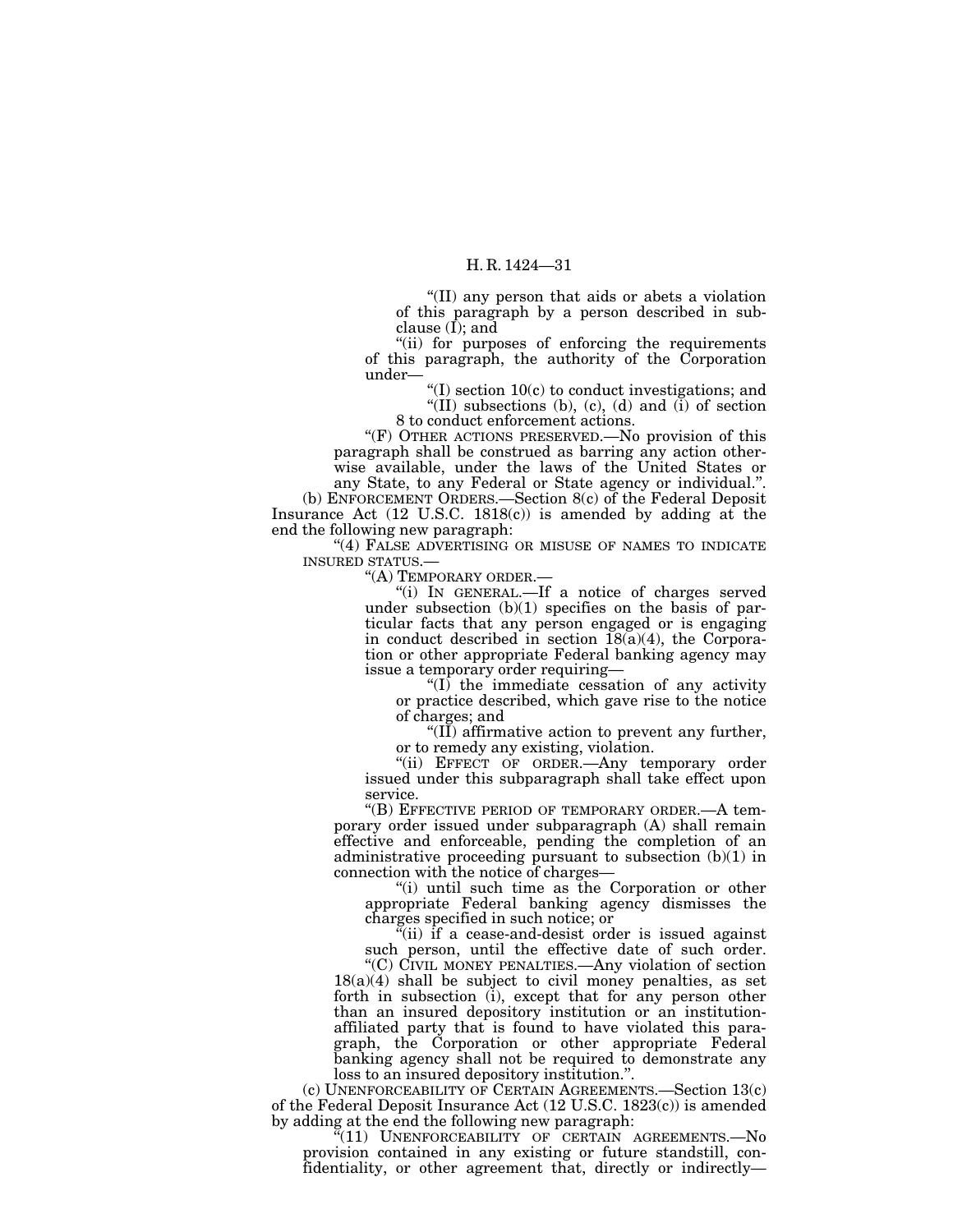''(A) affects, restricts, or limits the ability of any person to offer to acquire or acquire,

''(B) prohibits any person from offering to acquire or acquiring, or

"(C) prohibits any person from using any previously disclosed information in connection with any such offer to acquire or acquisition of,

all or part of any insured depository institution, including any liabilities, assets, or interest therein, in connection with any transaction in which the Corporation exercises its authority under section 11 or 13, shall be enforceable against or impose any liability on such person, as such enforcement or liability shall be contrary to public policy."

(d) TECHNICAL AND CONFORMING AMENDMENTS.—Section 18 of the Federal Deposit Insurance Act (12 U.S.C. 1828) is amended—

 $(1)$  in subsection  $(a)(3)$ 

(A) by striking ''this subsection'' the first place that term appears and inserting "paragraph (1)"; and

(B) by striking ''this subsection'' the second place that term appears and inserting ''paragraph (2)''; and

(2) in the heading for subsection (a), by striking ''INSURANCE LOGO.—" and inserting "REPRESENTATIONS OF DEPOSIT INSURANCE.—".

#### **SEC. 127. COOPERATION WITH THE FBI.**

Any Federal financial regulatory agency shall cooperate with the Federal Bureau of Investigation and other law enforcement agencies investigating fraud, misrepresentation, and malfeasance with respect to development, advertising, and sale of financial products.

## **SEC. 128. ACCELERATION OF EFFECTIVE DATE.**

Section 203 of the Financial Services Regulatory Relief Act of 2006 (12 U.S.C. 461 note) is amended by striking ''October 1, 2011'' and inserting ''October 1, 2008''.

### **SEC. 129. DISCLOSURES ON EXERCISE OF LOAN AUTHORITY.**

(a) IN GENERAL.—Not later than 7 days after the date on which the Board exercises its authority under the third paragraph of section 13 of the Federal Reserve Act (12 U.S.C. 343; relating to discounts for individuals, partnerships, and corporations) the Board shall provide to the Committee on Banking, Housing, and Urban Affairs of the Senate and the Committee on Financial Services of the House of Representatives a report which includes—

(1) the justification for exercising the authority; and

(2) the specific terms of the actions of the Board, including the size and duration of the lending, available information concerning the value of any collateral held with respect to such a loan, the recipient of warrants or any other potential equity in exchange for the loan, and any expected cost to the taxpayers for such exercise.

(b) PERIODIC UPDATES.—The Board shall provide updates to the Committees specified in subsection (a) not less frequently than once every 60 days while the subject loan is outstanding, including—

(1) the status of the loan;

(2) the value of the collateral held by the Federal reserve bank which initiated the loan; and

(3) the projected cost to the taxpayers of the loan.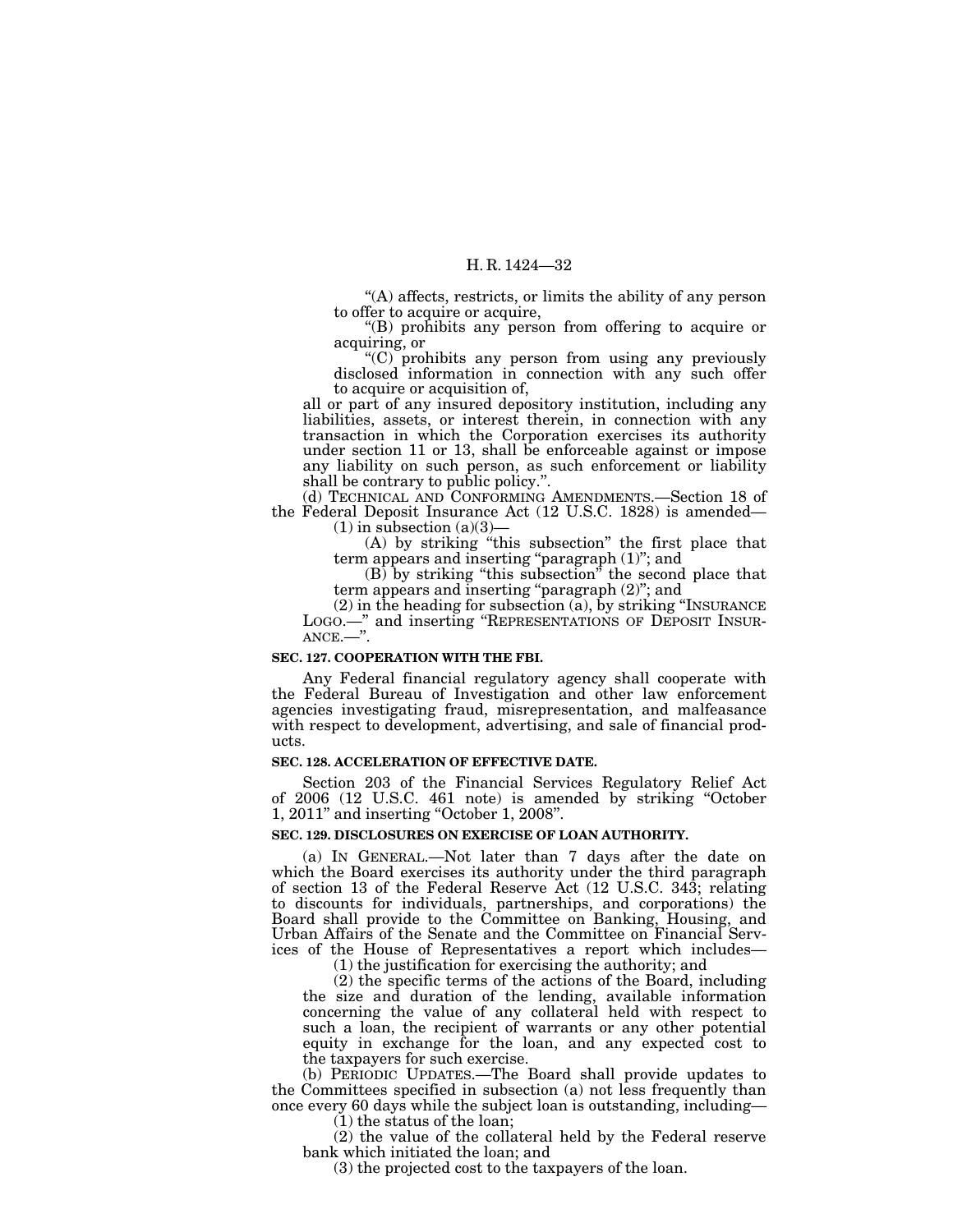(c) CONFIDENTIALITY.—The information submitted to the Congress under this section shall be kept confidential, upon the written request of the Chairman of the Board, in which case it shall be made available only to the Chairpersons and Ranking Members of the Committees described in subsection (a).

(d) APPLICABILITY.—The provisions of this section shall be in force for all uses of the authority provided under section 13 of the Federal Reserve Act occurring during the period beginning on March 1, 2008 and ending on the after the date of enactment of this Act, and reports described in subsection (a) shall be required beginning not later than 30 days after that date of enactment, with respect to any such exercise of authority.

(e) SHARING OF INFORMATION.—Any reports required under this section shall also be submitted to the Congressional Oversight Panel established under section 125.

#### **SEC. 130. TECHNICAL CORRECTIONS.**

(a) IN GENERAL.—Section 128(b)(2) of the Truth in Lending Act  $(15 \text{ U.S.C. } 1638(b)(2))$ , as amended by section 2502 of the Mortgage Disclosure Improvement Act of 2008 (Public Law 110– 289), is amended—

(1) in subparagraph (A), by striking ''In the case'' and inserting "Except as provided in subparagraph  $(G)$ , in the case"; and

(2) by amending subparagraph (G) to read as follows:

 $\mathcal{F}(G)(i)$  In the case of an extension of credit relating to a plan described in section 101(53D) of title 11, United States Code—

''(I) the requirements of subparagraphs (A) through (E) shall not apply; and

''(II) a good faith estimate of the disclosures required under subsection (a) shall be made in accordance with regulations of the Board under section 121(c) before such credit is extended, or shall be delivered or placed in the mail not later than 3 business days after the date on which the creditor receives the written application of the consumer for such credit, whichever is earlier.

"(ii) If a disclosure statement furnished within 3 business days of the written application (as provided under clause (i)(II)) contains an annual percentage rate which is subsequently rendered inaccurate, within the meaning of section 107(c), the creditor shall furnish another disclosure statement at the time of settlement or consummation of the transaction.''.

(b) EFFECTIVE DATE.—The amendments made by subsection (a) shall take effect as if included in the amendments made by section 2502 of the Mortgage Disclosure Improvement Act of 2008 (Public Law 110–289).

#### **SEC. 131. EXCHANGE STABILIZATION FUND REIMBURSEMENT.**

(a) REIMBURSEMENT.—The Secretary shall reimburse the Exchange Stabilization Fund established under section 5302 of title 31, United States Code, for any funds that are used for the Treasury Money Market Funds Guaranty Program for the United States money market mutual fund industry, from funds under this Act.

(b) LIMITS ON USE OF EXCHANGE STABILIZATION FUND.—The Secretary is prohibited from using the Exchange Stabilization Fund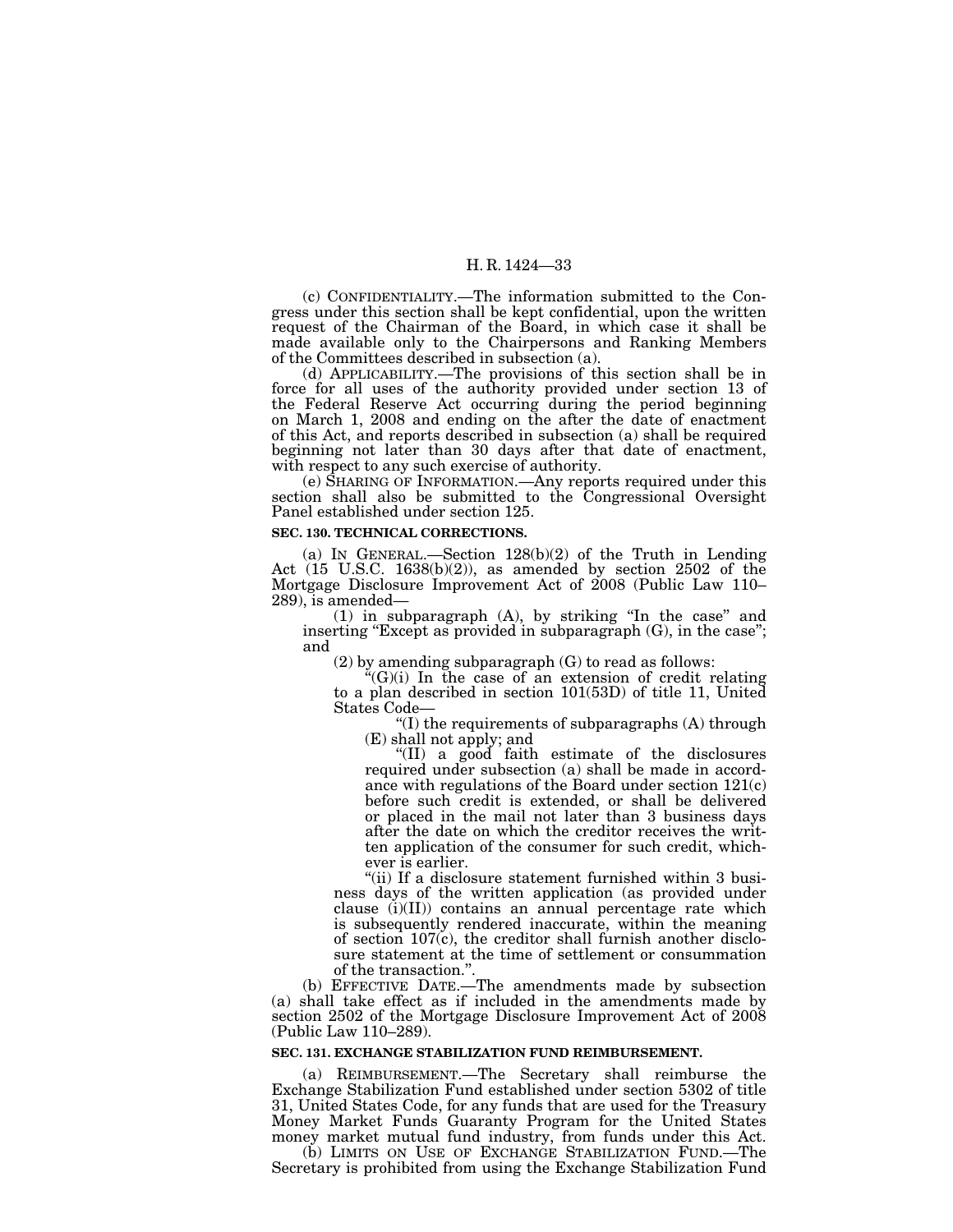for the establishment of any future guaranty programs for the United States money market mutual fund industry.

#### **SEC. 132. AUTHORITY TO SUSPEND MARK-TO-MARKET ACCOUNTING.**

(a) AUTHORITY.—The Securities and Exchange Commission shall have the authority under the securities laws (as such term is defined in section  $3(a)(47)$  of the Securities Exchange Act of 1934 (15 U.S.C.  $78c(a)(47)$ ) to suspend, by rule, regulation, or order, the application of Statement Number 157 of the Financial Accounting Standards Board for any issuer (as such term is defined in section  $3(a)(8)$  of such Act) or with respect to any class or category of transaction if the Commission determines that is necessary or appropriate in the public interest and is consistent with the protection of investors.

(b) SAVINGS PROVISION.—Nothing in subsection (a) shall be construed to restrict or limit any authority of the Securities and Exchange Commission under securities laws as in effect on the date of enactment of this Act.

#### **SEC. 133. STUDY ON MARK-TO-MARKET ACCOUNTING.**

(a) STUDY.—The Securities and Exchange Commission, in consultation with the Board and the Secretary, shall conduct a study on mark-to-market accounting standards as provided in Statement Number 157 of the Financial Accounting Standards Board, as such standards are applicable to financial institutions, including depository institutions. Such a study shall consider at a minimum—

(1) the effects of such accounting standards on a financial institution's balance sheet;

(2) the impacts of such accounting on bank failures in 2008;

(3) the impact of such standards on the quality of financial information available to investors;

(4) the process used by the Financial Accounting Standards Board in developing accounting standards;

(5) the advisability and feasibility of modifications to such standards; and

(6) alternative accounting standards to those provided in such Statement Number 157.

(b) REPORT.—The Securities and Exchange Commission shall submit to Congress a report of such study before the end of the 90-day period beginning on the date of the enactment of this Act containing the findings and determinations of the Commission, including such administrative and legislative recommendations as the Commission determines appropriate.

#### **SEC. 134. RECOUPMENT.**

Upon the expiration of the 5-year period beginning upon the date of the enactment of this Act, the Director of the Office of Management and Budget, in consultation with the Director of the Congressional Budget Office, shall submit a report to the Congress on the net amount within the Troubled Asset Relief Program under this Act. In any case where there is a shortfall, the President shall submit a legislative proposal that recoups from the financial industry an amount equal to the shortfall in order to ensure that the Troubled Asset Relief Program does not add to the deficit or national debt.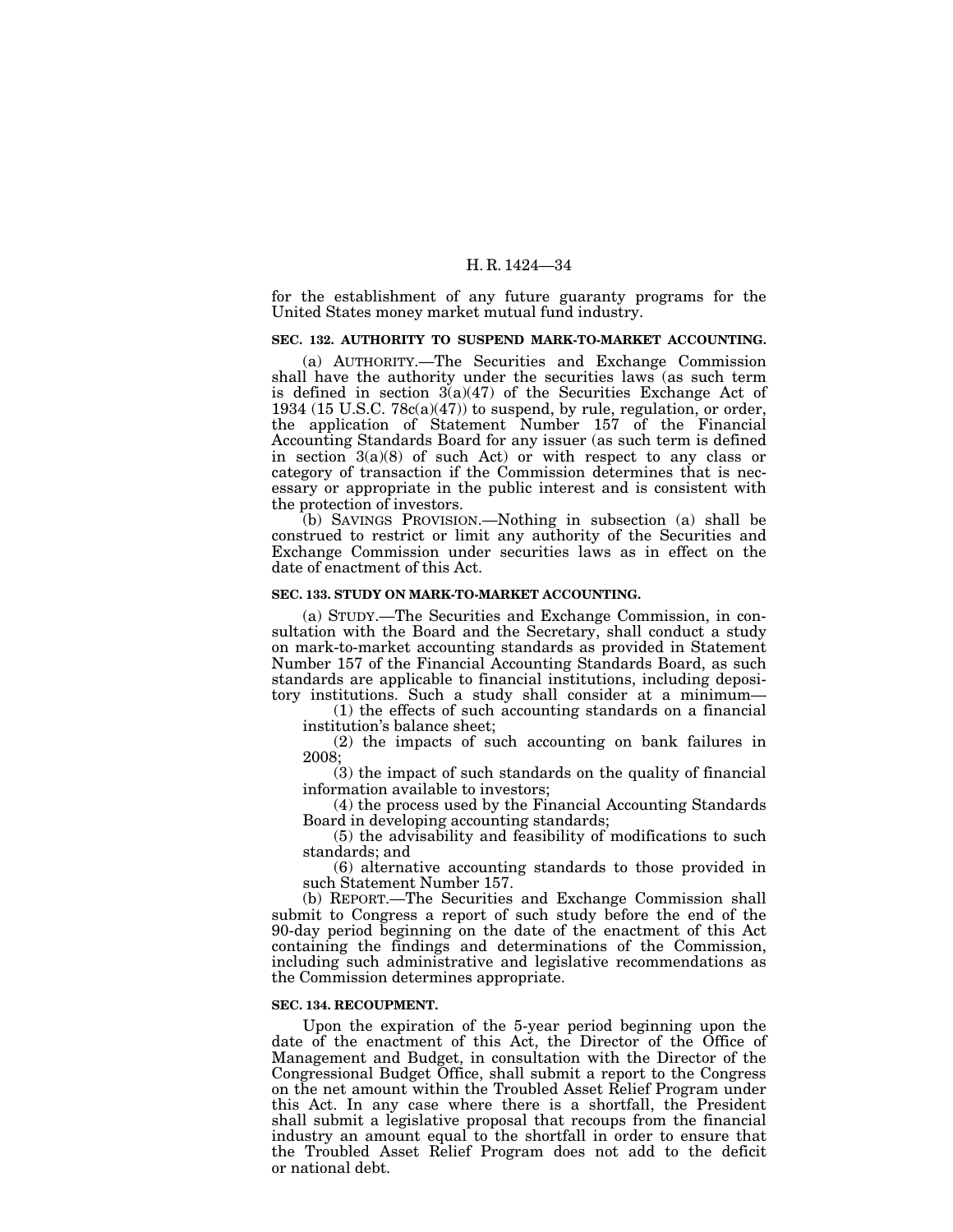#### **SEC. 135. PRESERVATION OF AUTHORITY.**

With the exception of section 131, nothing in this Act may be construed to limit the authority of the Secretary or the Board under any other provision of law.

#### **SEC. 136. TEMPORARY INCREASE IN DEPOSIT AND SHARE INSURANCE COVERAGE.**

(a) FEDERAL DEPOSIT INSURANCE ACT; TEMPORARY INCREASE IN DEPOSIT INSURANCE.—

(1) INCREASED AMOUNT.—Effective only during the period beginning on the date of enactment of this Act and ending on December 31, 2009, section  $11(a)(1)(E)$  of the Federal Deposit Insurance Act  $(12 \text{ U.S.C. } 1821(a)(1)(E))$  shall apply with ''\$250,000'' substituted for ''\$100,000''.

(2) TEMPORARY INCREASE NOT TO BE CONSIDERED FOR SET-TING ASSESSMENTS.—The temporary increase in the standard maximum deposit insurance amount made under paragraph (1) shall not be taken into account by the Board of Directors of the Corporation for purposes of setting assessments under section  $7(b)(2)$  of the Federal Deposit Insurance Act (12 U.S.C. 1817(b)(2)).

(3) BORROWING LIMITS TEMPORARILY LIFTED.—During the period beginning on the date of enactment of this Act and ending on December 31, 2009, the Board of Directors of the Corporation may request from the Secretary, and the Secretary shall approve, a loan or loans in an amount or amounts necessary to carry out this subsection, without regard to the limitations on such borrowing under section 14(a) and 15(c) of the Federal Deposit Insurance Act (12 U.S.C. 1824(a), 1825(c)). (b) FEDERAL CREDIT UNION ACT; TEMPORARY INCREASE IN SHARE INSURANCE.—

(1) INCREASED AMOUNT.—Effective only during the period beginning on the date of enactment of this Act and ending on December 31, 2009, section 207(k)(5) of the Federal Credit Union Act (12 U.S.C. 1787(k)(5)) shall apply with "\$250,000" substituted for "\$100,000".

(2) TEMPORARY INCREASE NOT TO BE CONSIDERED FOR SET-TING INSURANCE PREMIUM CHARGES AND INSURANCE DEPOSIT ADJUSTMENTS.—The temporary increase in the standard maximum share insurance amount made under paragraph (1) shall not be taken into account by the National Credit Union Administration Board for purposes of setting insurance premium charges and share insurance deposit adjustments under section  $20\tilde{2}(c)(2)$  of the Federal Credit Union Act (12 U.S.C.  $1782(c)(2)$ ).

(3) BORROWING LIMITS TEMPORARILY LIFTED.—During the period beginning on the date of enactment of this Act and ending on December 31, 2009, the National Credit Union Administration Board may request from the Secretary, and the Secretary shall approve, a loan or loans in an amount or amounts necessary to carry out this subsection, without regard to the limitations on such borrowing under section 203(d)(1) of the Federal Credit Union Act (12 U.S.C. 1783(d)(1)).

(c) NOT FOR USE IN INFLATION ADJUSTMENTS.—The temporary increase in the standard maximum deposit insurance amount made under this section shall not be used to make any inflation adjustment under section  $11(a)(1)(F)$  of the Federal Deposit Insurance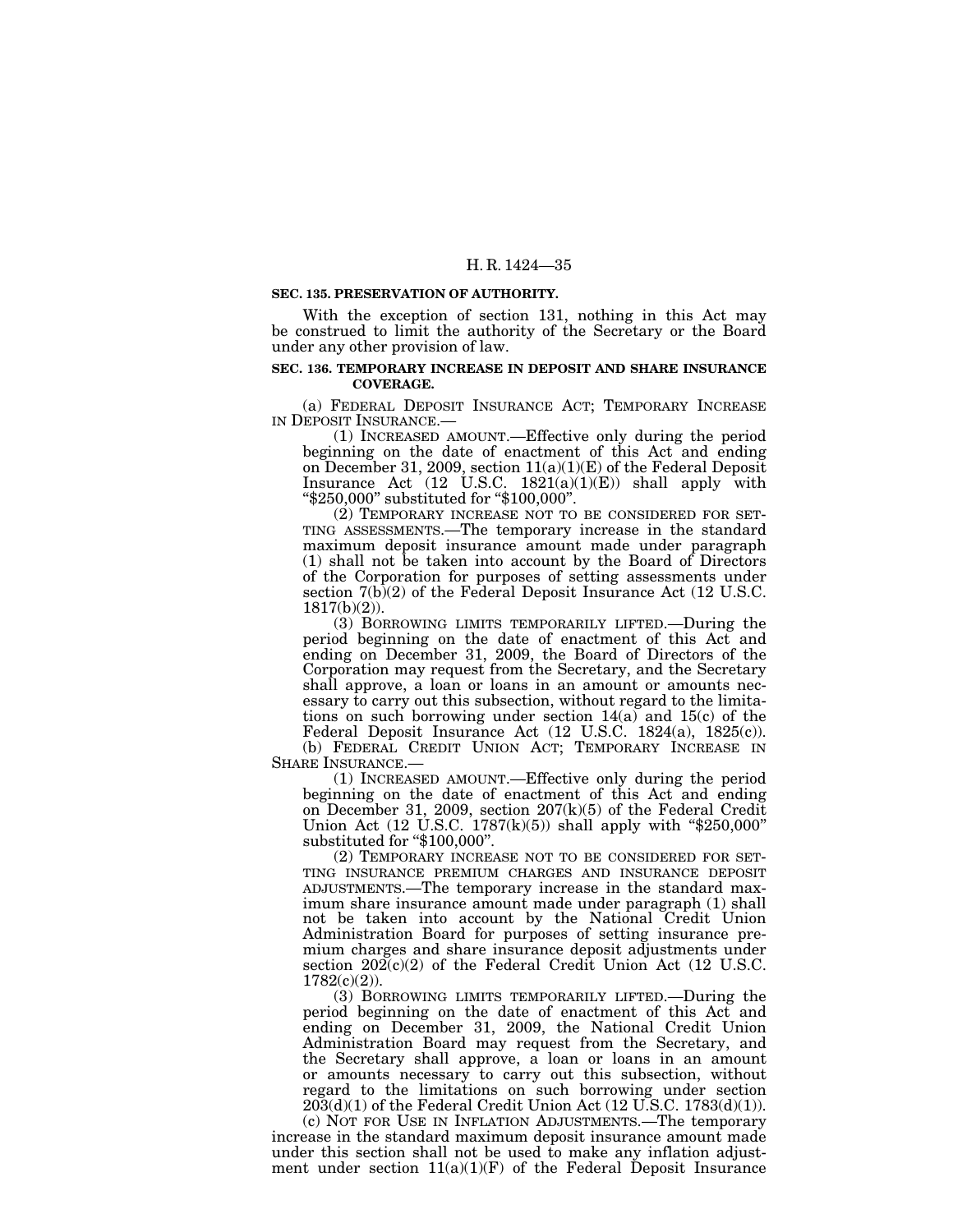Act  $(12 \text{ U.S.C. } 1821(a)(1)(\text{F}))$  for purposes of that Act or the Federal Credit Union Act.

## **TITLE II—BUDGET-RELATED PROVISIONS**

#### **SEC. 201. INFORMATION FOR CONGRESSIONAL SUPPORT AGENCIES.**

Upon request, and to the extent otherwise consistent with law, all information used by the Secretary in connection with activities authorized under this Act (including the records to which the Comptroller General is entitled under this Act) shall be made available to congressional support agencies (in accordance with their obligations to support the Congress as set out in their authorizing statutes) for the purposes of assisting the committees of Congress with conducting oversight, monitoring, and analysis of the activities authorized under this Act.

#### **SEC. 202. REPORTS BY THE OFFICE OF MANAGEMENT AND BUDGET AND THE CONGRESSIONAL BUDGET OFFICE.**

(a) REPORTS BY THE OFFICE OF MANAGEMENT AND BUDGET.— Within 60 days of the first exercise of the authority granted in section  $101(a)$ , but in no case later than December 31, 2008, and semiannually thereafter, the Office of Management and Budget shall report to the President and the Congress-

(1) the estimate, notwithstanding section  $502(5)(F)$  of the Federal Credit Reform Act of 1990  $(2 \text{ U.S.C. } 661a(5)(F))$ , as of the first business day that is at least 30 days prior to the issuance of the report, of the cost of the troubled assets, and guarantees of the troubled assets, determined in accordance with section 123;

(2) the information used to derive the estimate, including assets purchased or guaranteed, prices paid, revenues received, the impact on the deficit and debt, and a description of any outstanding commitments to purchase troubled assets; and

(3) a detailed analysis of how the estimate has changed from the previous report.

Beginning with the second report under subsection (a), the Office of Management and Budget shall explain the differences between the Congressional Budget Office estimates delivered in accordance with subsection (b) and prior Office of Management and Budget estimates.

(b) REPORTS BY THE CONGRESSIONAL BUDGET OFFICE.—Within 45 days of receipt by the Congress of each report from the Office of Management and Budget under subsection (a), the Congressional Budget Office shall report to the Congress the Congressional Budget Office's assessment of the report submitted by the Office of Management and Budget, including—

(1) the cost of the troubled assets and guarantees of the troubled assets,

(2) the information and valuation methods used to calculate such cost, and

(3) the impact on the deficit and the debt.

(c) FINANCIAL EXPERTISE.—In carrying out the duties in this subsection or performing analyses of activities under this Act, the Director of the Congressional Budget Office may employ personnel and procure the services of experts and consultants.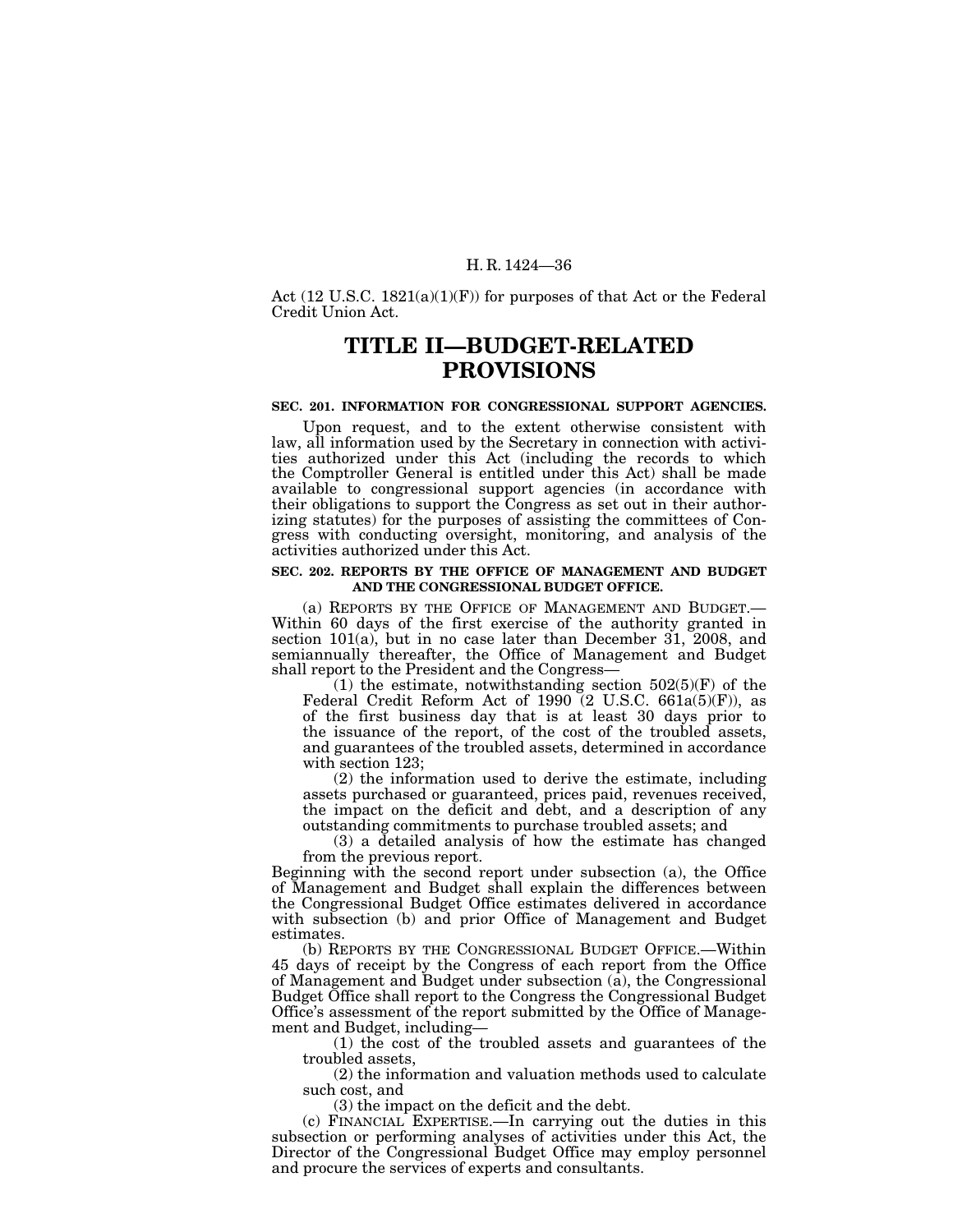(d) AUTHORIZATION OF APPROPRIATIONS.—There are authorized to be appropriated such sums as may be necessary to produce reports required by this section.

#### **SEC. 203. ANALYSIS IN PRESIDENT'S BUDGET.**

(a) IN GENERAL.—Section 1105(a) of title 31, United States Code, is amended by adding at the end the following new paragraph:

"(35) as supplementary materials, a separate analysis of the budgetary effects for all prior fiscal years, the current fiscal year, the fiscal year for which the budget is submitted, and ensuing fiscal years of the actions the Secretary of the Treasury has taken or plans to take using any authority provided in the Emergency Economic Stabilization Act of 2008, including—

''(A) an estimate of the current value of all assets purchased, sold, and guaranteed under the authority provided in the Emergency Economic Stabilization Act of 2008 using methodology required by the Federal Credit Reform Act of 1990  $(2 \text{ U.S.C. } 661 \text{ et seq.})$  and section 123 of the Emergency Economic Stabilization Act of 2008;

''(B) an estimate of the deficit, the debt held by the public, and the gross Federal debt using methodology required by the Federal Credit Reform Act of 1990 and section 123 of the Emergency Economic Stabilization Act of 2008;

" $(C)$  an estimate of the current value of all assets" purchased, sold, and guaranteed under the authority provided in the Emergency Economic Stabilization Act of 2008 calculated on a cash basis;

''(D) a revised estimate of the deficit, the debt held by the public, and the gross Federal debt, substituting the cash-based estimates in subparagraph (C) for the estimates calculated under subparagraph (A) pursuant to the Federal Credit Reform Act of 1990 and section 123 of the Emergency Economic Stabilization Act of 2008; and

 $E(E)$  the portion of the deficit which can be attributed to any action taken by the Secretary using authority provided by the Emergency Economic Stabilization Act of 2008 and the extent to which the change in the deficit since the most recent estimate is due to a reestimate using the methodology required by the Federal Credit Reform Act of 1990 and section 123 of the Emergency Economic Stabilization Act of 2008.''

(b) CONSULTATION.—In implementing this section, the Director of Office of Management and Budget shall consult periodically, but at least annually, with the Committee on the Budget of the House of Representatives, the Committee on the Budget of the Senate, and the Director of the Congressional Budget Office.

(c) EFFECTIVE DATE.—This section and the amendment made by this section shall apply beginning with respect to the fiscal year 2010 budget submission of the President.

#### **SEC. 204. EMERGENCY TREATMENT.**

All provisions of this Act are designated as an emergency requirement and necessary to meet emergency needs pursuant to section 204(a) of S. Con. Res 21 (110th Congress), the concurrent resolution on the budget for fiscal year 2008 and rescissions of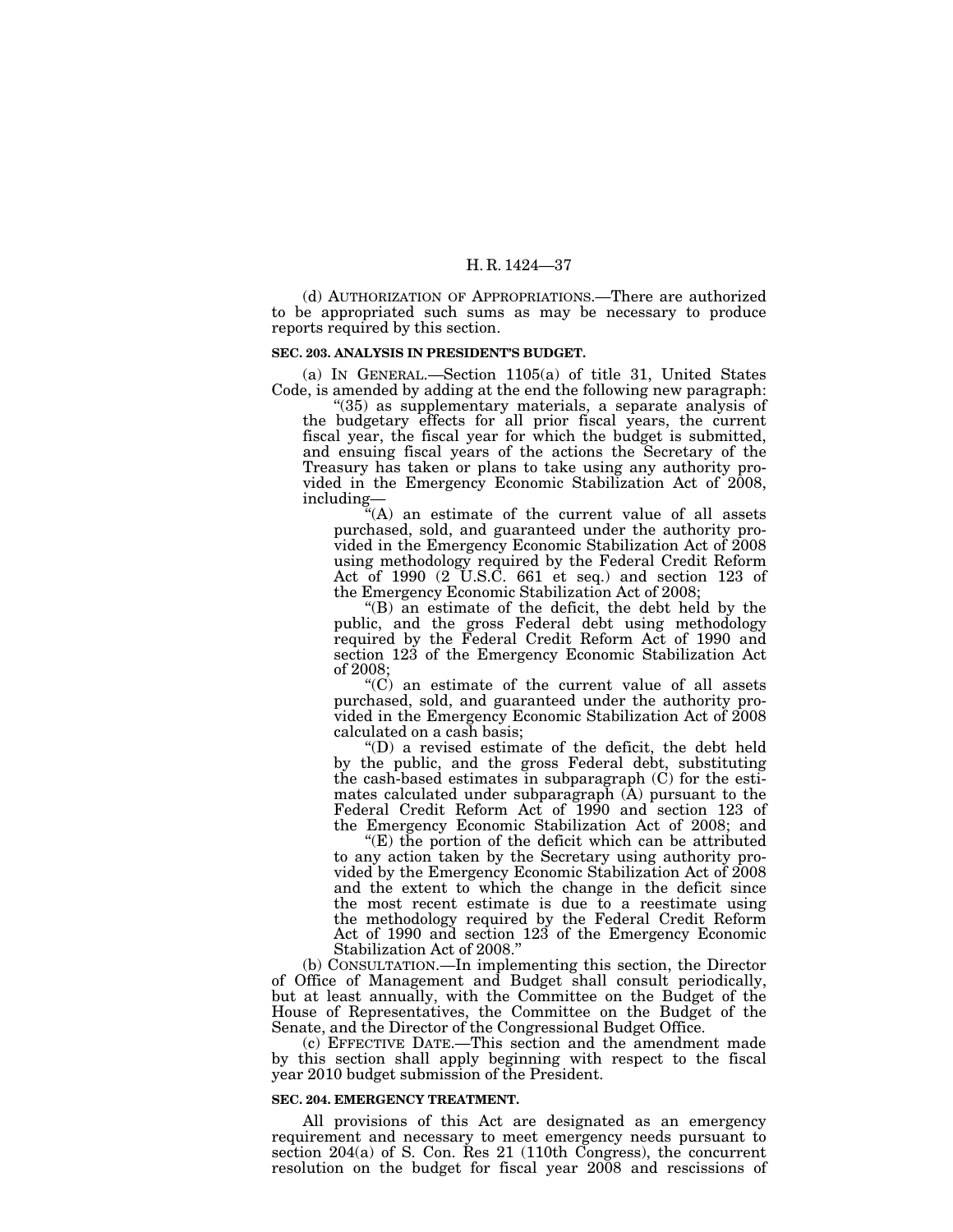any amounts provided in this Act shall not be counted for purposes of budget enforcement.

# **TITLE III—TAX PROVISIONS**

#### **SEC. 301. GAIN OR LOSS FROM SALE OR EXCHANGE OF CERTAIN PRE-FERRED STOCK.**

(a) IN GENERAL.—For purposes of the Internal Revenue Code of 1986, gain or loss from the sale or exchange of any applicable preferred stock by any applicable financial institution shall be treated as ordinary income or loss.

(b) APPLICABLE PREFERRED STOCK.—For purposes of this section, the term ''applicable preferred stock'' means any stock—

(1) which is preferred stock in—

(A) the Federal National Mortgage Association, established pursuant to the Federal National Mortgage Association Charter Act (12 U.S.C. 1716 et seq.), or

(B) the Federal Home Loan Mortgage Corporation, established pursuant to the Federal Home Loan Mortgage Corporation Act (12 U.S.C. 1451 et seq.), and

 $(2)$  which-

(A) was held by the applicable financial institution on September 6, 2008, or

(B) was sold or exchanged by the applicable financial institution on or after January 1, 2008, and before September 7, 2008.

(c) APPLICABLE FINANCIAL INSTITUTION.—For purposes of this section:

(1) IN GENERAL.—Except as provided in paragraph (2), the term ''applicable financial institution'' means—

(A) a financial institution referred to in section 582(c)(2) of the Internal Revenue Code of 1986, or

(B) a depository institution holding company (as defined in section 3(w)(1) of the Federal Deposit Insurance Act  $(12 \text{ U.S.C. } 1813(\text{w})(1))$ .

(2) SPECIAL RULES FOR CERTAIN SALES.—In the case of—

 $(A)$  a sale or exchange described in subsection  $(b)(2)(B)$ , an entity shall be treated as an applicable financial institution only if it was an entity described in subparagraph (A) or (B) of paragraph (1) at the time of the sale or exchange, and

(B) a sale or exchange after September 6, 2008, of preferred stock described in subsection  $(b)(2)(A)$ , an entity shall be treated as an applicable financial institution only if it was an entity described in subparagraph (A) or (B) of paragraph (1) at all times during the period beginning on September 6, 2008, and ending on the date of the sale or exchange of the preferred stock.

(d) SPECIAL RULE FOR CERTAIN PROPERTY NOT HELD ON SEP-TEMBER 6, 2008.—The Secretary of the Treasury or the Secretary's delegate may extend the application of this section to all or a portion of the gain or loss from a sale or exchange in any case where—

(1) an applicable financial institution sells or exchanges applicable preferred stock after September 6, 2008, which the applicable financial institution did not hold on such date, but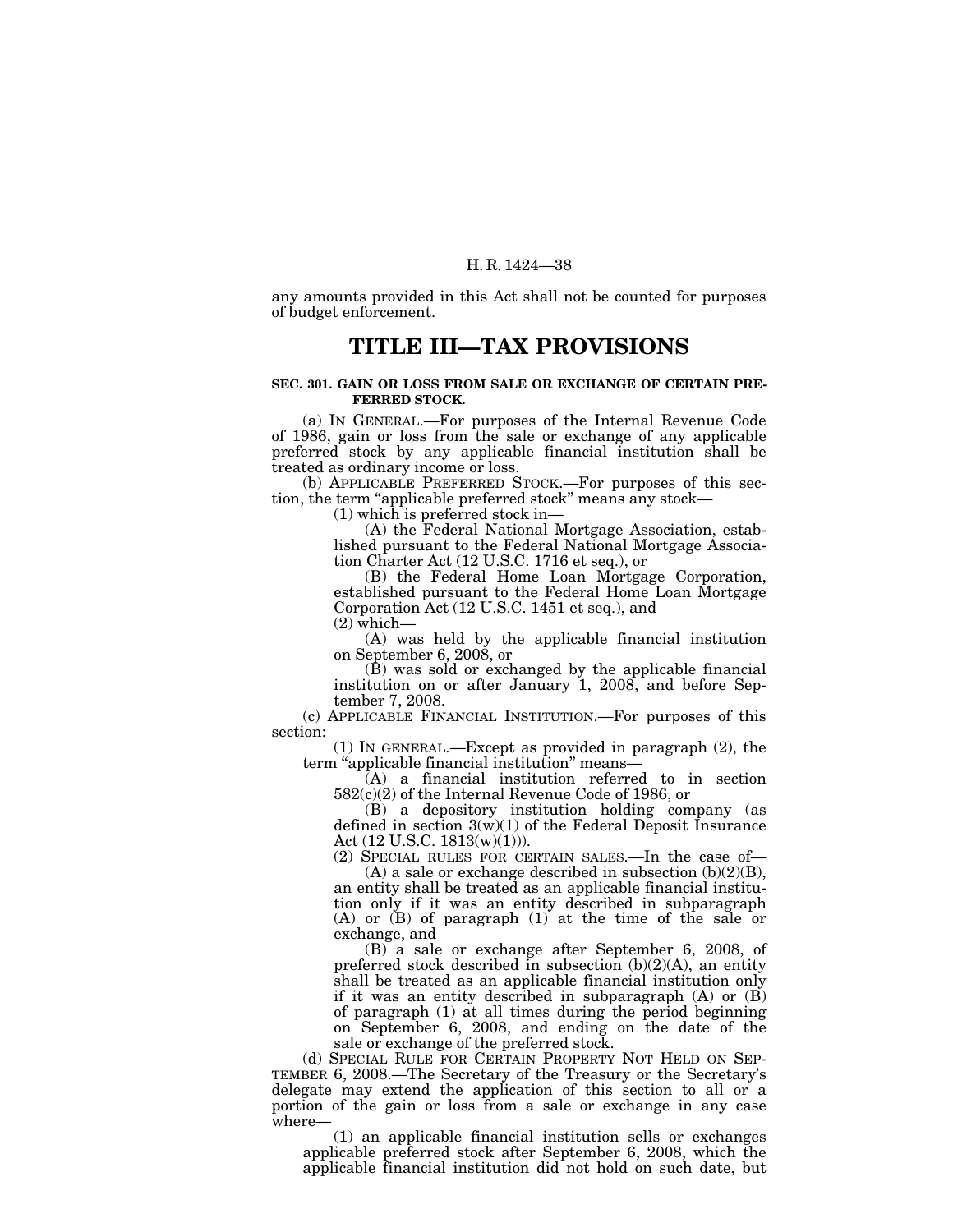the basis of which in the hands of the applicable financial institution at the time of the sale or exchange is the same as the basis in the hands of the person which held such stock on such date, or

(2) the applicable financial institution is a partner in a partnership which—

(A) held such stock on September 6, 2008, and later sold or exchanged such stock, or

(B) sold or exchanged such stock during the period described in subsection (b)(2)(B).

(e) REGULATORY AUTHORITY.—The Secretary of the Treasury or the Secretary's delegate may prescribe such guidance, rules, or regulations as are necessary to carry out the purposes of this section.

(f) EFFECTIVE DATE.—This section shall apply to sales or exchanges occurring after December 31, 2007, in taxable years ending after such date.

#### **SEC. 302. SPECIAL RULES FOR TAX TREATMENT OF EXECUTIVE COM-PENSATION OF EMPLOYERS PARTICIPATING IN THE TROU-BLED ASSETS RELIEF PROGRAM.**

(a) DENIAL OF DEDUCTION.—Subsection (m) of section 162 of the Internal Revenue Code of 1986 is amended by adding at the end the following new paragraph:

''(5) SPECIAL RULE FOR APPLICATION TO EMPLOYERS PARTICI-PATING IN THE TROUBLED ASSETS RELIEF PROGRAM.—

''(A) IN GENERAL.—In the case of an applicable employer, no deduction shall be allowed under this chapter—

''(i) in the case of executive remuneration for any applicable taxable year which is attributable to services performed by a covered executive during such applicable taxable year, to the extent that the amount of such remuneration exceeds \$500,000, or

''(ii) in the case of deferred deduction executive remuneration for any taxable year for services performed during any applicable taxable year by a covered executive, to the extent that the amount of such remuneration exceeds \$500,000 reduced (but not below zero) by the sum of—

''(I) the executive remuneration for such applicable taxable year, plus

''(II) the portion of the deferred deduction executive remuneration for such services which was taken into account under this clause in a preceding taxable year.

''(B) APPLICABLE EMPLOYER.—For purposes of this paragraph—

''(i) IN GENERAL.—Except as provided in clause (ii), the term 'applicable employer' means any employer from whom 1 or more troubled assets are acquired under a program established by the Secretary under section  $101(a)$  of the Emergency Economic Stabilization Act of 2008 if the aggregate amount of the assets so acquired for all taxable years exceeds \$300,000,000.

''(ii) DISREGARD OF CERTAIN ASSETS SOLD THROUGH DIRECT PURCHASE.—If the only sales of troubled assets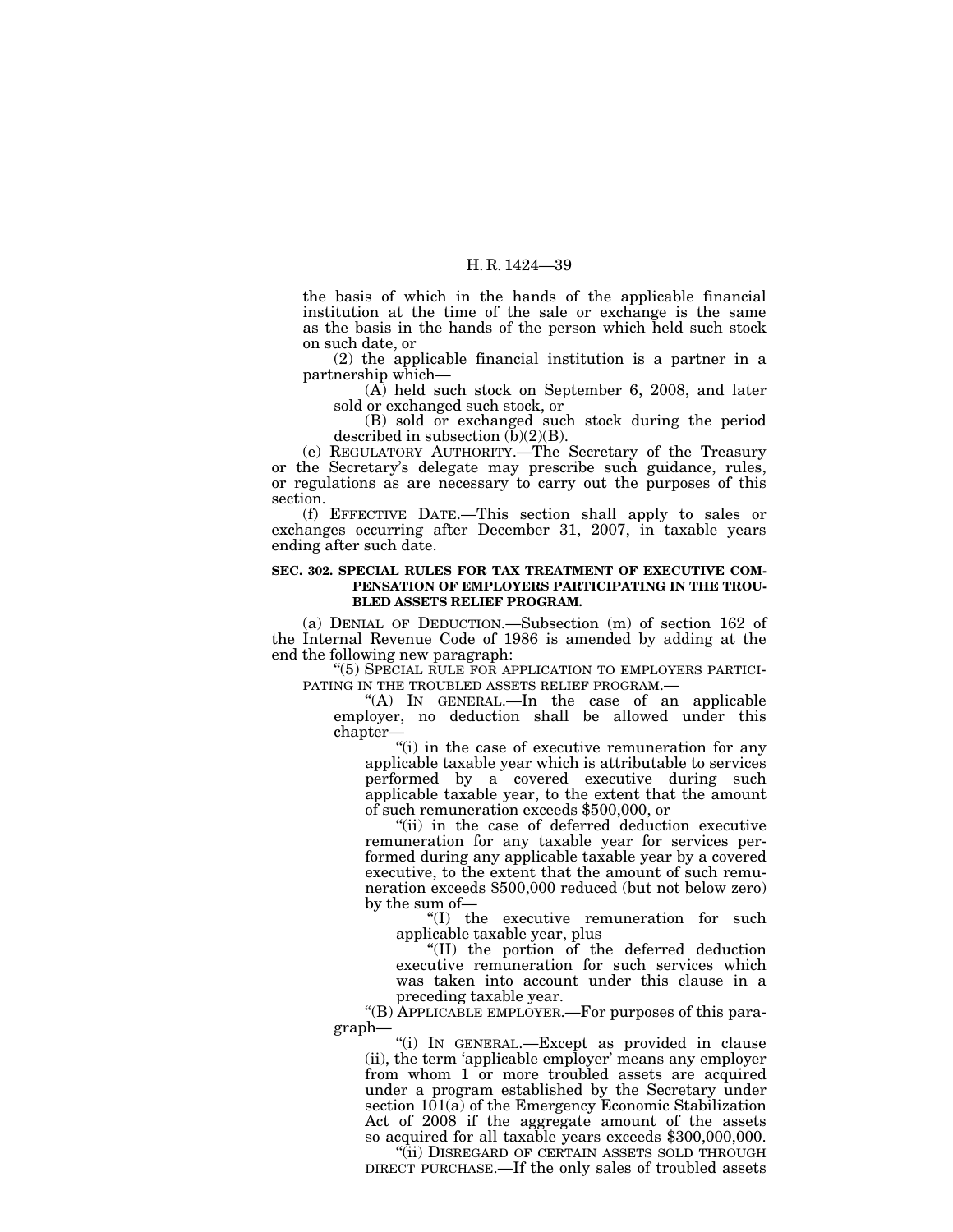by an employer under the program described in clause (i) are through 1 or more direct purchases (within the meaning of section 113(c) of the Emergency Economic Stabilization Act of 2008), such assets shall not be taken into account under clause (i) in determining whether the employer is an applicable employer for purposes of this paragraph.

''(iii) AGGREGATION RULES.—Two or more persons who are treated as a single employer under subsection (b) or (c) of section 414 shall be treated as a single employer, except that in applying section 1563(a) for purposes of either such subsection, paragraphs (2) and (3) thereof shall be disregarded.

''(C) APPLICABLE TAXABLE YEAR.—For purposes of this paragraph, the term 'applicable taxable year' means, with respect to any employer—

''(i) the first taxable year of the employer—

''(I) which includes any portion of the period during which the authorities under section  $101(a)$ of the Emergency Economic Stabilization Act of 2008 are in effect (determined under section 120 thereof), and

" $(II)$  in which the aggregate amount of troubled assets acquired from the employer during the taxable year pursuant to such authorities (other than assets to which subparagraph  $(B)(ii)$  applies), when added to the aggregate amount so acquired<br>for all preceding taxable years, exceeds for all preceding taxable years, exceeds \$300,000,000, and

''(ii) any subsequent taxable year which includes any portion of such period.

''(D) COVERED EXECUTIVE.—For purposes of this paragraph—

''(i) IN GENERAL.—The term 'covered executive' means, with respect to any applicable taxable year, any employee—

''(I) who, at any time during the portion of the taxable year during which the authorities under section 101(a) of the Emergency Economic Stabilization Act of 2008 are in effect (determined under section 120 thereof), is the chief executive officer of the applicable employer or the chief financial officer of the applicable employer, or an individual acting in either such capacity, or

''(II) who is described in clause (ii).

''(ii) HIGHEST COMPENSATED EMPLOYEES.—An employee is described in this clause if the employee is 1 of the 3 highest compensated officers of the applicable employer for the taxable year (other than an individual described in clause (i)(I)), determined—

''(I) on the basis of the shareholder disclosure rules for compensation under the Securities Exchange Act of 1934 (without regard to whether those rules apply to the employer), and

''(II) by only taking into account employees employed during the portion of the taxable year described in clause  $(i)(\bar{I})$ .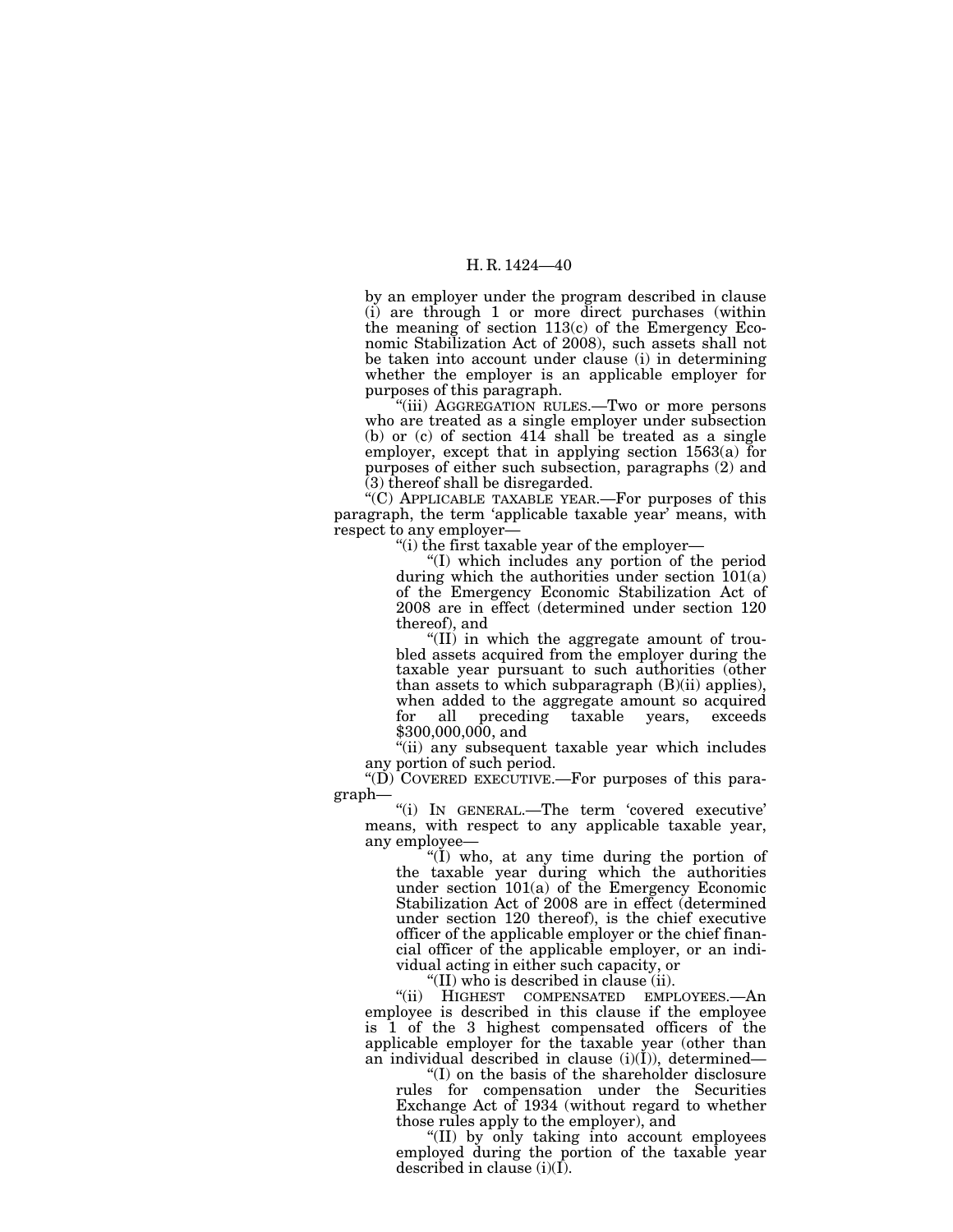"(iii) EMPLOYEE REMAINS COVERED EXECUTIVE.-If an employee is a covered executive with respect to an applicable employer for any applicable taxable year, such employee shall be treated as a covered executive with respect to such employer for all subsequent applicable taxable years and for all subsequent taxable years in which deferred deduction executive remuneration with respect to services performed in all such applicable taxable years would (but for this paragraph) be deductible.

"(E) EXECUTIVE REMUNERATION.—For purposes of this paragraph, the term 'executive remuneration' means the applicable employee remuneration of the covered executive, as determined under paragraph (4) without regard to subparagraphs (B), (C), and (D) thereof. Such term shall not include any deferred deduction executive remuneration with respect to services performed in a prior applicable taxable year.

"(F) DEFERRED DEDUCTION EXECUTIVE REMUNERA-TION.—For purposes of this paragraph, the term 'deferred deduction executive remuneration' means remuneration which would be executive remuneration for services performed in an applicable taxable year but for the fact that the deduction under this chapter (determined without regard to this paragraph) for such remuneration is allowable in a subsequent taxable year.

''(G) COORDINATION.—Rules similar to the rules of subparagraphs  $(F)$  and  $(G)$  of paragraph  $(4)$  shall apply for purposes of this paragraph.

''(H) REGULATORY AUTHORITY.—The Secretary may prescribe such guidance, rules, or regulations as are necessary to carry out the purposes of this paragraph and the Emergency Economic Stabilization Act of 2008, including the extent to which this paragraph applies in the case of any acquisition, merger, or reorganization of an applicable employer.''.

(b) GOLDEN PARACHUTE RULE.—Section 280G of the Internal Revenue Code of 1986 is amended—

(1) by redesignating subsection (e) as subsection (f), and (2) by inserting after subsection (d) the following new subsection:

''(e) SPECIAL RULE FOR APPLICATION TO EMPLOYERS PARTICI-PATING IN THE TROUBLED ASSETS RELIEF PROGRAM.—

''(1) IN GENERAL.—In the case of the severance from employment of a covered executive of an applicable employer during the period during which the authorities under section  $101(a)$ of the Emergency Economic Stabilization Act of 2008 are in effect (determined under section 120 of such Act), this section shall be applied to payments to such executive with the following modifications:

''(A) Any reference to a disqualified individual (other than in subsection (c)) shall be treated as a reference to a covered executive.

''(B) Any reference to a change described in subsection  $(b)(2)(A)(i)$  shall be treated as a reference to an applicable severance from employment of a covered executive, and any reference to a payment contingent on such a change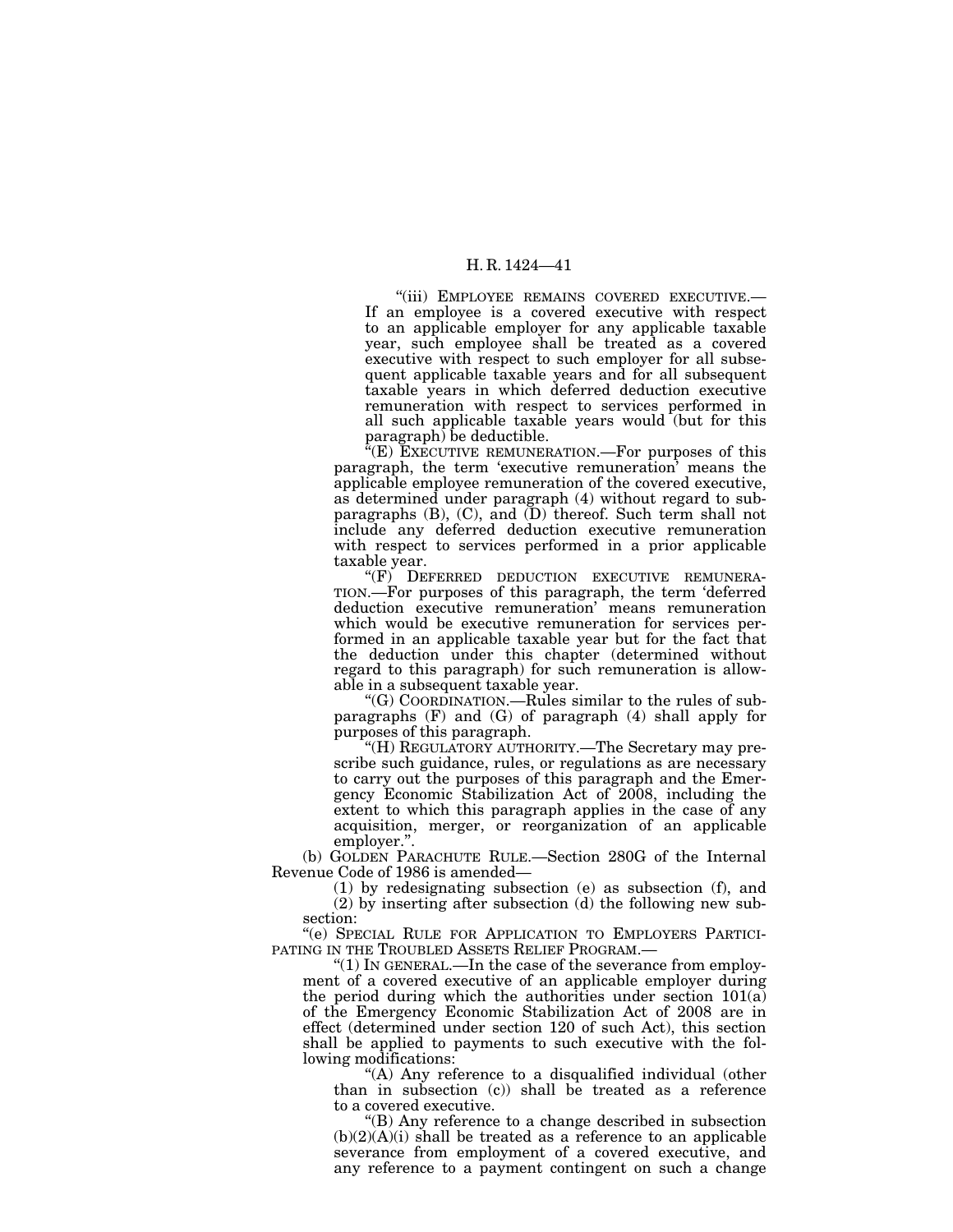shall be treated as a reference to any payment made during an applicable taxable year of the employer on account of such applicable severance from employment.

''(C) Any reference to a corporation shall be treated as a reference to an applicable employer.

"(D) The provisions of subsections  $(b)(2)(C)$ ,  $(b)(4)$ ,  $(b)(5)$ , and  $(d)(5)$  shall not apply.

"(2) DEFINITIONS AND SPECIAL RULES.—For purposes of this subsection:

''(A) DEFINITIONS.—Any term used in this subsection which is also used in section  $162(m)(5)$  shall have the meaning given such term by such section.

''(B) APPLICABLE SEVERANCE FROM EMPLOYMENT.—The term 'applicable severance from employment' means any severance from employment of a covered executive—

''(i) by reason of an involuntary termination of the executive by the employer, or

"(ii) in connection with any bankruptcy, liquidation, or receivership of the employer.

''(C) COORDINATION AND OTHER RULES.—

''(i) IN GENERAL.—If a payment which is treated as a parachute payment by reason of this subsection is also a parachute payment determined without regard to this subsection, this subsection shall not apply to such payment.

"(ii) REGULATORY AUTHORITY.—The Secretary may prescribe such guidance, rules, or regulations as are necessary—

''(I) to carry out the purposes of this subsection and the Emergency Economic Stabilization Act of 2008, including the extent to which this subsection applies in the case of any acquisition, merger, or reorganization of an applicable employer,

 $\sqrt[4]{\text{III}}$  to apply this section and section 4999 in cases where one or more payments with respect to any individual are treated as parachute payments by reason of this subsection, and other payments with respect to such individual are treated as parachute payments under this section without regard to this subsection, and

''(III) to prevent the avoidance of the application of this section through the mischaracterization of a severance from employment as other than an applicable severance from employment.''.

(c) EFFECTIVE DATES.—

(1) IN GENERAL.—The amendment made by subsection (a) shall apply to taxable years ending on or after the date of the enactment of this Act.

(2) GOLDEN PARACHUTE RULE.—The amendments made by subsection (b) shall apply to payments with respect to severances occurring during the period during which the authorities under section 101(a) of this Act are in effect (determined under section 120 of this Act).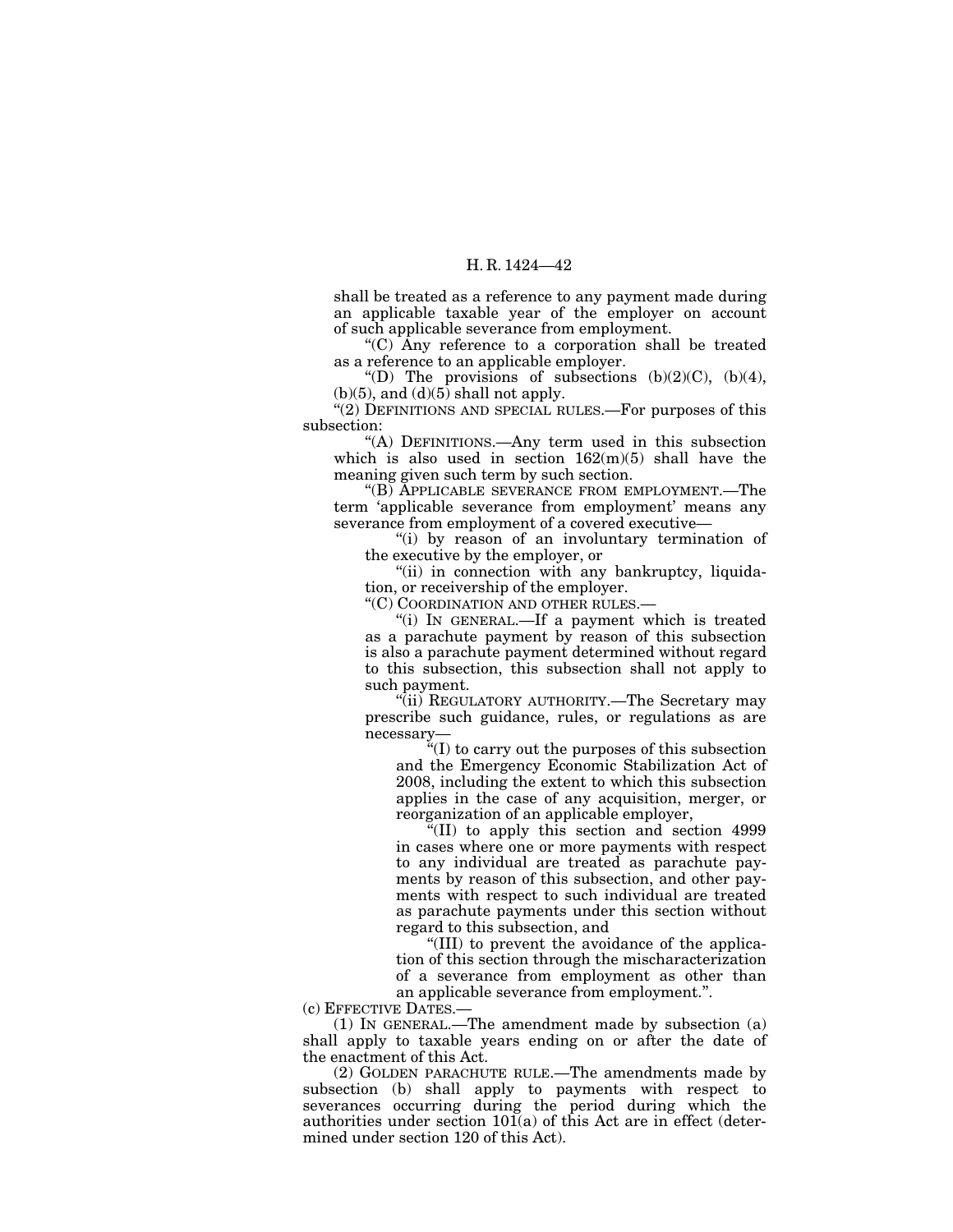#### **SEC. 303. EXTENSION OF EXCLUSION OF INCOME FROM DISCHARGE OF QUALIFIED PRINCIPAL RESIDENCE INDEBTEDNESS.**

(a) EXTENSION.—Subparagraph  $(E)$  of section  $108(a)(1)$  of the Internal Revenue Code of 1986 is amended by striking ''January 1, 2010'' and inserting ''January 1, 2013''.

(b) EFFECTIVE DATE.—The amendment made by this section shall apply to discharges of indebtedness occurring on or after January 1, 2010.

# **DIVISION B—ENERGY IMPROVEMENT AND EXTENSION ACT OF 2008**

### **SEC. 1. SHORT TITLE, ETC.**

(a) SHORT TITLE.—This division may be cited as the ''Energy Improvement and Extension Act of 2008''.

(b) REFERENCE.—Except as otherwise expressly provided, whenever in this division an amendment or repeal is expressed in terms of an amendment to, or repeal of, a section or other provision, the reference shall be considered to be made to a section or other provision of the Internal Revenue Code of 1986.

(c) TABLE OF CONTENTS.—The table of contents for this division is as follows:

#### Sec. 1. Short title, etc.

#### TITLE I—ENERGY PRODUCTION INCENTIVES

#### Subtitle A—Renewable Energy Incentives

- 
- Sec. 101. Renewable energy credit. Sec. 102. Production credit for electricity produced from marine renewables. Sec. 103. Energy credit.
- 
- 
- Sec. 104. Energy credit for small wind property. Sec. 105. Energy credit for geothermal heat pump systems. Sec. 106. Credit for residential energy efficient property.
- 
- Sec. 107. New clean renewable energy bonds. Sec. 108. Credit for steel industry fuel.
- 
- Sec. 109. Special rule to implement FERC and State electric restructuring policy.

#### Subtitle B—Carbon Mitigation and Coal Provisions

- 
- Sec. 111. Expansion and modification of advanced coal project investment credit. Sec. 112. Expansion and modification of coal gasification investment credit.
- Sec. 113. Temporary increase in coal excise tax; funding of Black Lung Disability Trust Fund.
- Sec. 114. Special rules for refund of the coal excise tax to certain coal producers and exporters.
- Sec. 115. Tax credit for carbon dioxide sequestration. Sec. 116. Certain income and gains relating to industrial source carbon dioxide
- treated as qualifying income for publicly traded partnerships. Sec. 117. Carbon audit of the tax code.
- 

# TITLE II—TRANSPORTATION AND DOMESTIC FUEL SECURITY PROVISIONS

- Sec. 201. Inclusion of cellulosic biofuel in bonus depreciation for biomass ethanol plant property.
- Sec. 202. Credits for biodiesel and renewable diesel.
- Sec. 203. Clarification that credits for fuel are designed to provide an incentive for United States production.
- Sec. 204. Extension and modification of alternative fuel credit.
- Sec. 205. Credit for new qualified plug-in electric drive motor vehicles.
- Sec. 206. Exclusion from heavy truck tax for idling reduction units and advanced insulation.
- Sec. 207. Alternative fuel vehicle refueling property credit.
- Sec. 208. Certain income and gains relating to alcohol fuels and mixtures, biodiesel fuels and mixtures, and alternative fuels and mixtures treated as qualifying income for publicly traded partnerships.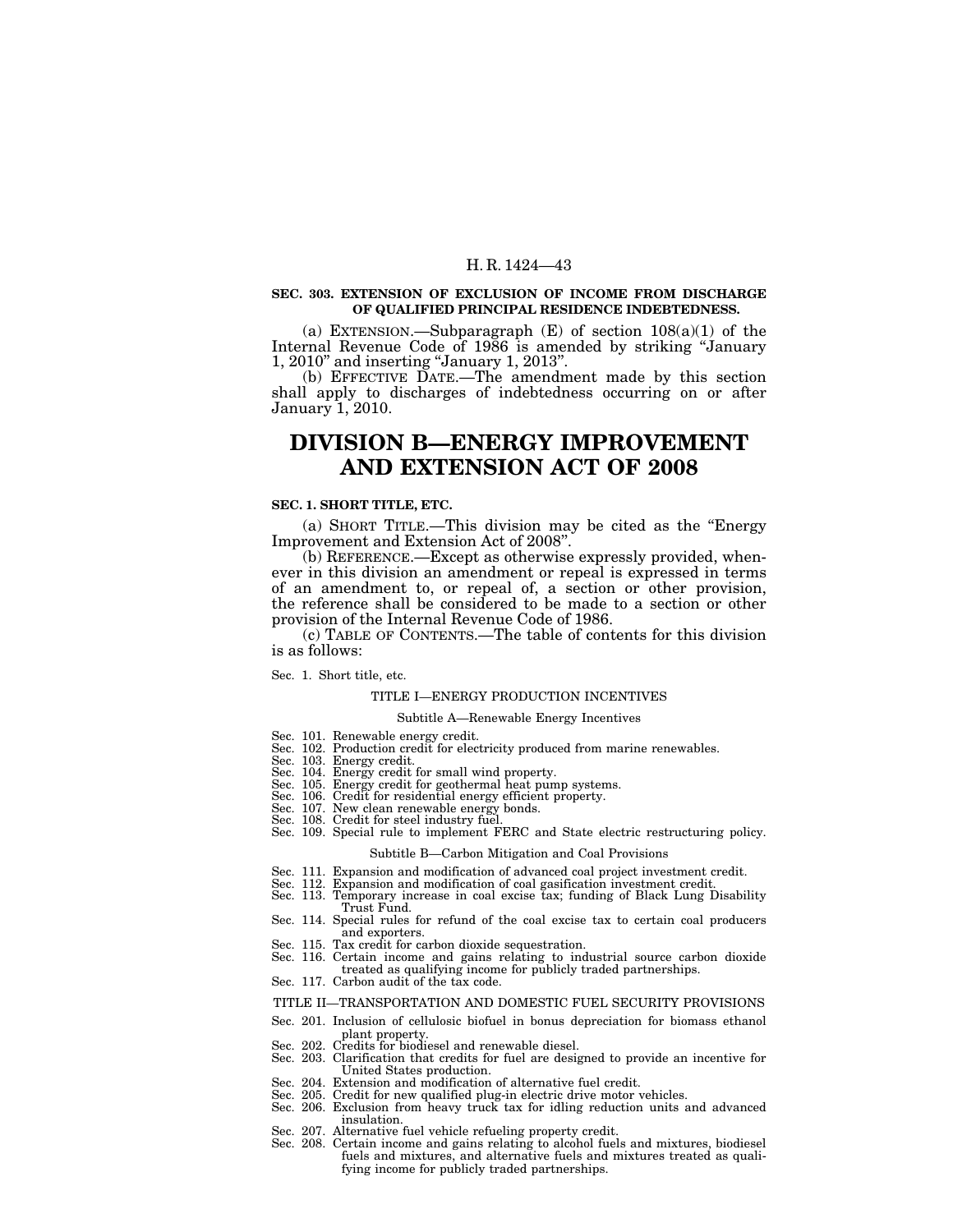- Sec. 209. Extension and modification of election to expense certain refineries.
- Sec. 210. Extension of suspension of taxable income limit on percentage depletion for oil and natural gas produced from marginal properties.
- Sec. 211. Transportation fringe benefit to bicycle commuters.

#### TITLE III—ENERGY CONSERVATION AND EFFICIENCY PROVISIONS

- Sec. 301. Qualified energy conservation bonds.
- 
- Sec. 302. Credit for nonbusiness energy property. Sec. 303. Energy efficient commercial buildings deduction.
- Sec. 304. New energy efficient home credit.
- Sec. 305. Modifications of energy efficient appliance credit for appliances produced after 2007.
- Sec. 306. Accelerated recovery period for depreciation of smart meters and smart grid systems.
- Sec. 307. Qualified green building and sustainable design projects.
- Sec. 308. Special depreciation allowance for certain reuse and recycling property.

#### TITLE IV—REVENUE PROVISIONS

- Sec. 401. Limitation of deduction for income attributable to domestic production of oil, gas, or primary products thereof. Sec. 402. Elimination of the different treatment of foreign oil and gas extraction in-
- come and foreign oil related income for purposes of the foreign tax credit.
- Sec. 403. Broker reporting of customer's basis in securities transactions. Sec. 404. 0.2 percent FUTA surtax.
- 
- Sec. 405. Increase and extension of Oil Spill Liability Trust Fund tax.

# **TITLE I—ENERGY PRODUCTION INCENTIVES**

# **Subtitle A—Renewable Energy Incentives**

#### **SEC. 101. RENEWABLE ENERGY CREDIT.**

(a) EXTENSION OF CREDIT.—

(1) 1-YEAR EXTENSION FOR WIND AND REFINED COAL FACILI-TIES.—Paragraphs (1) and (8) of section 45(d) are each amended by striking ''January 1, 2009'' and inserting ''January 1, 2010''.

(2) 2-YEAR EXTENSION FOR CERTAIN OTHER FACILITIES.— Each of the following provisions of section 45(d) is amended by striking "January 1, 2009" and inserting "January 1, 2011":

- $(A)$  Clauses (i) and (ii) of paragraph  $(2)(A)$ .
- (B) Clauses  $(i)(I)$  and  $(ii)$  of paragraph  $(3)(A)$ .
- (C) Paragraph (4).
- (D) Paragraph (5).
- (E) Paragraph (6).
- (F) Paragraph (7).

(G) Subparagraphs (A) and (B) of paragraph (9).

(b) MODIFICATION OF REFINED COAL AS A QUALIFIED ENERGY RESOURCE.—

(1) ELIMINATION OF INCREASED MARKET VALUE TEST.—Section 45(c)(7)(A)(i) (defining refined coal), as amended by section 108, is amended—

(A) by striking subclause (IV),

(B) by adding ''and'' at the end of subclause (II), and

(C) by striking '', and'' at the end of subclause (III) and inserting a period.

(2) INCREASE IN REQUIRED EMISSION REDUCTION.—Section  $45(c)(7)(B)$  (defining qualified emission reduction) is amended by inserting ''at least 40 percent of the emissions of'' after ''nitrogen oxide and''.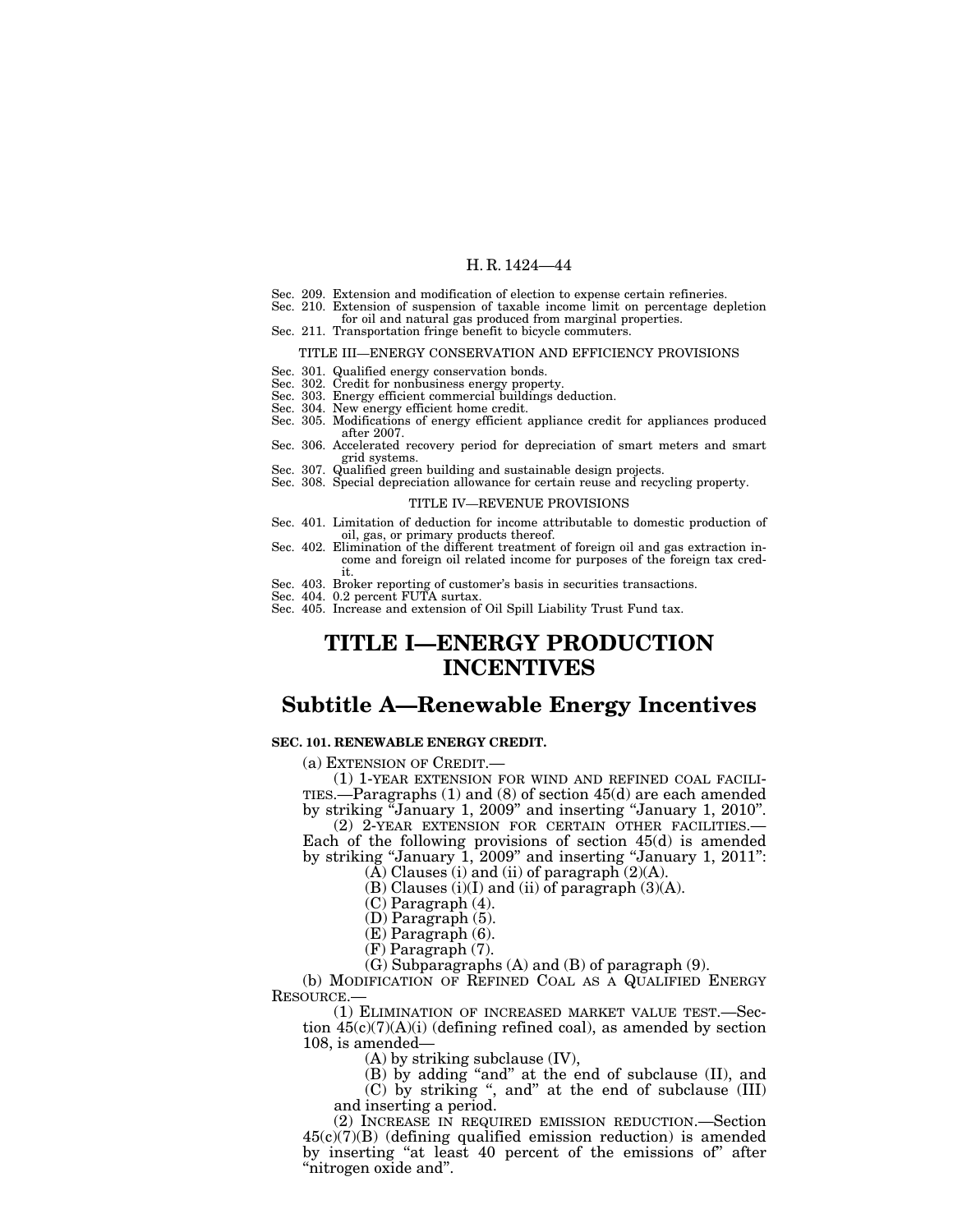(c) TRASH FACILITY CLARIFICATION.—Paragraph (7) of section 45(d) is amended—

(1) by striking ''facility which burns'' and inserting ''facility (other than a facility described in paragraph  $(6)$ ) which uses<sup>"</sup>, and

(2) by striking ''COMBUSTION''.

(d) EXPANSION OF BIOMASS FACILITIES.—

(1) OPEN-LOOP BIOMASS FACILITIES.—Paragraph (3) of section 45(d) is amended by redesignating subparagraph (B) as subparagraph (C) and by inserting after subparagraph (A) the following new subparagraph:

''(B) EXPANSION OF FACILITY.—Such term shall include a new unit placed in service after the date of the enactment of this subparagraph in connection with a facility described in subparagraph  $(\hat{A})$ , but only to the extent of the increased amount of electricity produced at the facility by reason of such new unit.''.

(2) CLOSED-LOOP BIOMASS FACILITIES.—Paragraph (2) of section 45(d) is amended by redesignating subparagraph (B) as subparagraph (C) and inserting after subparagraph (A) the following new subparagraph:

''(B) EXPANSION OF FACILITY.—Such term shall include a new unit placed in service after the date of the enactment of this subparagraph in connection with a facility described in subparagraph (A)(i), but only to the extent of the increased amount of electricity produced at the facility by reason of such new unit.''.

(e) MODIFICATION OF RULES FOR HYDROPOWER PRODUCTION.— Subparagraph  $(C)$  of section  $45(c)(8)$  is amended to read as follows:

''(C) NONHYDROELECTRIC DAM.—For purposes of subparagraph (A), a facility is described in this subparagraph if—

''(i) the hydroelectric project installed on the nonhydroelectric dam is licensed by the Federal Energy Regulatory Commission and meets all other applicable environmental, licensing, and regulatory requirements,

''(ii) the nonhydroelectric dam was placed in service before the date of the enactment of this paragraph and operated for flood control, navigation, or water supply purposes and did not produce hydroelectric power on the date of the enactment of this paragraph, and

''(iii) the hydroelectric project is operated so that the water surface elevation at any given location and time that would have occurred in the absence of the hydroelectric project is maintained, subject to any license requirements imposed under applicable law that change the water surface elevation for the purpose of improving environmental quality of the affected waterway.

The Secretary, in consultation with the Federal Energy Regulatory Commission, shall certify if a hydroelectric project licensed at a nonhydroelectric dam meets the criteria in clause (iii). Nothing in this section shall affect the standards under which the Federal Energy Regulatory Commission issues licenses for and regulates hydropower projects under part I of the Federal Power Act.''.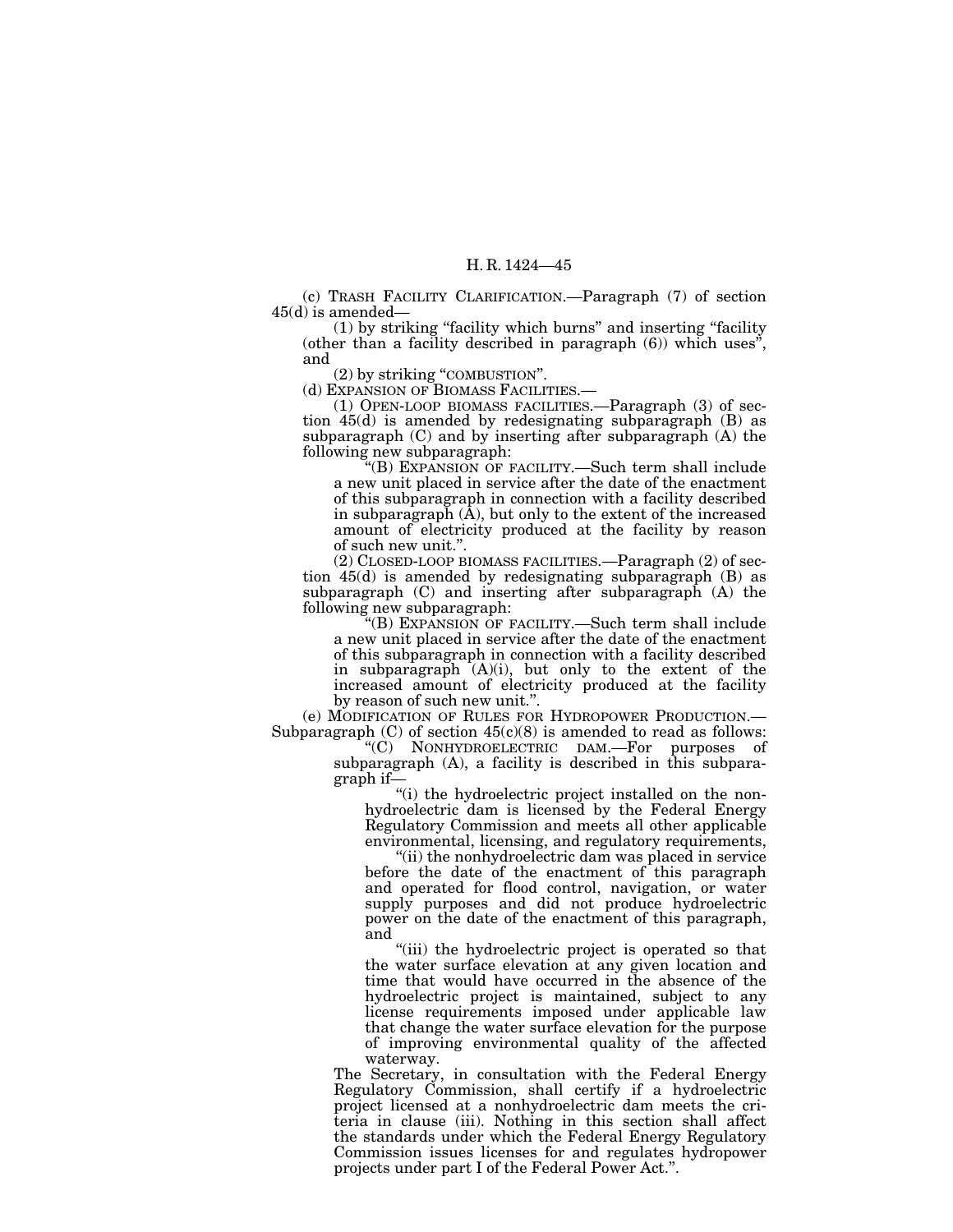(f) EFFECTIVE DATE.—

(1) IN GENERAL.—Except as otherwise provided in this subsection, the amendments made by this section shall apply to property originally placed in service after December 31, 2008.

(2) REFINED COAL.—The amendments made by subsection (b) shall apply to coal produced and sold from facilities placed in service after December 31, 2008.

(3) TRASH FACILITY CLARIFICATION.—The amendments made by subsection (c) shall apply to electricity produced and sold after the date of the enactment of this Act.

(4) EXPANSION OF BIOMASS FACILITIES.—The amendments made by subsection (d) shall apply to property placed in service after the date of the enactment of this Act.

#### **SEC. 102. PRODUCTION CREDIT FOR ELECTRICITY PRODUCED FROM MARINE RENEWABLES.**

(a) IN GENERAL.—Paragraph (1) of section 45(c) is amended by striking "and" at the end of subparagraph (G), by striking the period at the end of subparagraph (H) and inserting '', and'', and by adding at the end the following new subparagraph:

 $\mathbf{H}^{\mathsf{U}}(I)$  marine and hydrokinetic renewable energy.".

(b) MARINE RENEWABLES.—Subsection (c) of section 45 is amended by adding at the end the following new paragraph:

"(10) MARINE AND HYDROKINETIC RENEWABLE ENERGY.

''(A) IN GENERAL.—The term 'marine and hydrokinetic renewable energy' means energy derived from—

''(i) waves, tides, and currents in oceans, estuaries, and tidal areas,

"(ii) free flowing water in rivers, lakes, and streams,

''(iii) free flowing water in an irrigation system, canal, or other man-made channel, including projects that utilize nonmechanical structures to accelerate the flow of water for electric power production purposes, or

''(iv) differentials in ocean temperature (ocean thermal energy conversion).

''(B) EXCEPTIONS.—Such term shall not include any energy which is derived from any source which utilizes a dam, diversionary structure (except as provided in subparagraph  $(A)(iii)$ , or impoundment for electric power production purposes.''.

(c) DEFINITION OF FACILITY.—Subsection (d) of section 45 is amended by adding at the end the following new paragraph:

''(11) MARINE AND HYDROKINETIC RENEWABLE ENERGY FACILITIES.—In the case of a facility producing electricity from marine and hydrokinetic renewable energy, the term 'qualified facility' means any facility owned by the taxpayer—

"(A) which has a nameplate capacity rating of at least 150 kilowatts, and

''(B) which is originally placed in service on or after the date of the enactment of this paragraph and before January 1, 2012."

(d) CREDIT RATE.—Subparagraph (A) of section  $45(b)(4)$  is amended by striking "or  $(9)$ " and inserting " $(9)$ , or  $(11)$ ".

(e) COORDINATION WITH SMALL IRRIGATION POWER.—Paragraph (5) of section 45(d), as amended by section 101, is amended by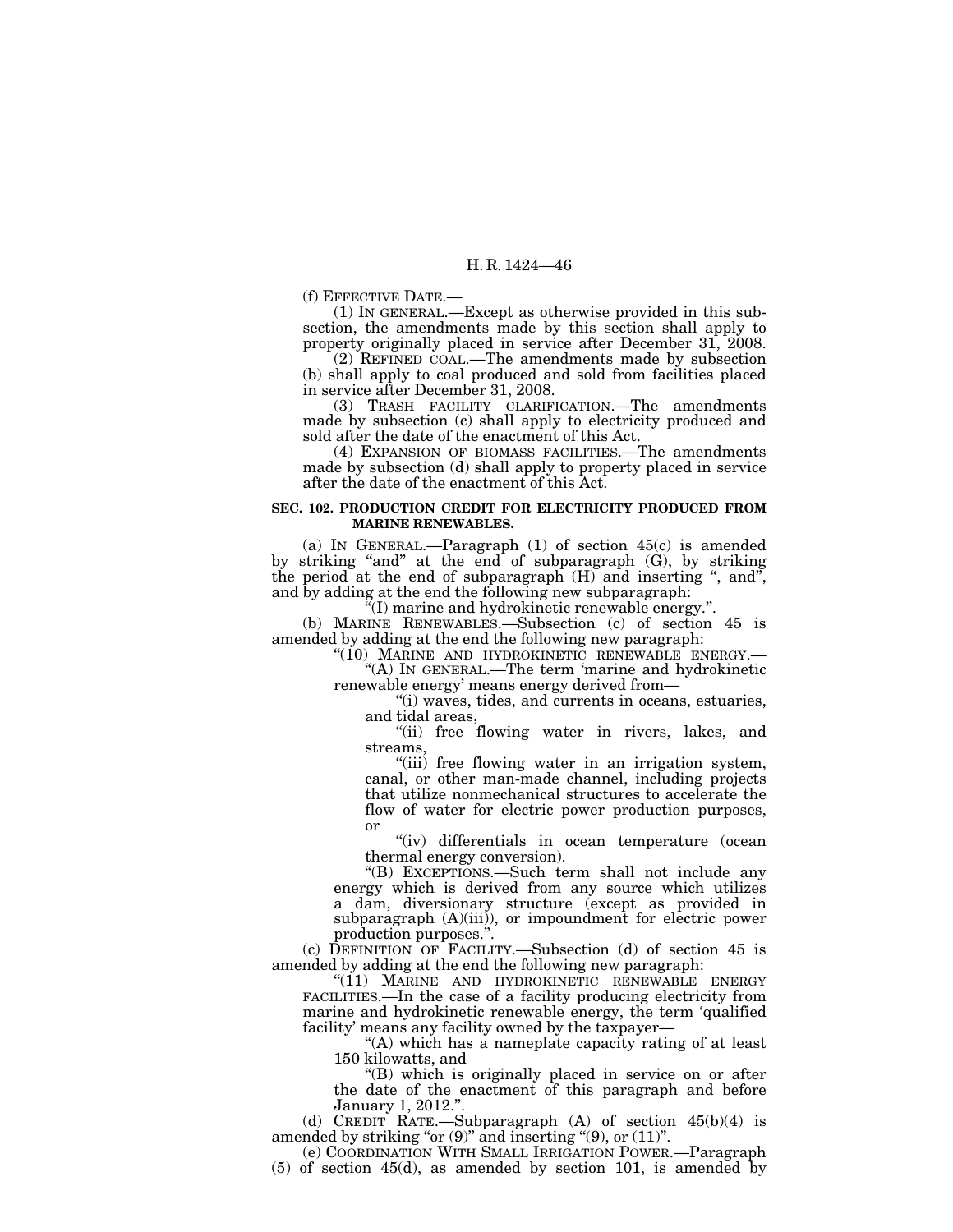striking "January 1, 2012" and inserting "the date of the enactment of paragraph  $(11)$ ".

(f) EFFECTIVE DATE.—The amendments made by this section shall apply to electricity produced and sold after the date of the enactment of this Act, in taxable years ending after such date.

# **SEC. 103. ENERGY CREDIT.**

(a) EXTENSION OF CREDIT.—

(1) SOLAR ENERGY PROPERTY.—Paragraphs  $(2)(A)(i)(II)$  and  $(3)(A)(ii)$  of section  $48(a)$  are each amended by striking "January" 1, 2009'' and inserting ''January 1, 2017''.

(2) FUEL CELL PROPERTY.—Subparagraph (E) of section  $48(c)(1)$  is amended by striking "December 31, 2008" and inserting "December 31, 2016".

(3) MICROTURBINE PROPERTY.—Subparagraph (E) of section 48(c)(2) is amended by striking ''December 31, 2008'' and inserting ''December 31, 2016''.

(b) ALLOWANCE OF ENERGY CREDIT AGAINST ALTERNATIVE MIN-IMUM TAX.—

(1) IN GENERAL.—Subparagraph  $(B)$  of section  $38(c)(4)$ , as amended by the Housing Assistance Tax Act of 2008, is amended by redesignating clause (vi) as clause (vi) and (vii), respectively, and by inserting after clause (iv) the following new clause:

> " $(v)$  the credit determined under section 46 to the extent that such credit is attributable to the energy credit determined under section 48,''.

(2) TECHNICAL AMENDMENT.—Clause (vi) of section  $38(c)(4)(B)$ , as redesignated by paragraph  $(1)$ , is amended by striking ''section 47 to the extent attributable to'' and inserting ''section 46 to the extent that such credit is attributable to the rehabilitation credit under section 47, but only with respect to''.

(c) ENERGY CREDIT FOR COMBINED HEAT AND POWER SYSTEM PROPERTY.—

(1) IN GENERAL.—Section  $48(a)(3)(A)$  is amended by striking "or" at the end of clause (iii), by inserting "or" at the end of clause (iv), and by adding at the end the following new clause:

''(v) combined heat and power system property,''. (2) COMBINED HEAT AND POWER SYSTEM PROPERTY.—Subsection (c) of section 48 is amended—

(A) by striking ''QUALIFIED FUEL CELL PROPERTY; QUALIFIED MICROTURBINE PROPERTY'' in the heading and inserting ''DEFINITIONS'', and

(B) by adding at the end the following new paragraph: ''(3) COMBINED HEAT AND POWER SYSTEM PROPERTY.—

''(A) COMBINED HEAT AND POWER SYSTEM PROPERTY.— The term 'combined heat and power system property' means property comprising a system—

''(i) which uses the same energy source for the simultaneous or sequential generation of electrical power, mechanical shaft power, or both, in combination with the generation of steam or other forms of useful thermal energy (including heating and cooling applications),

''(ii) which produces—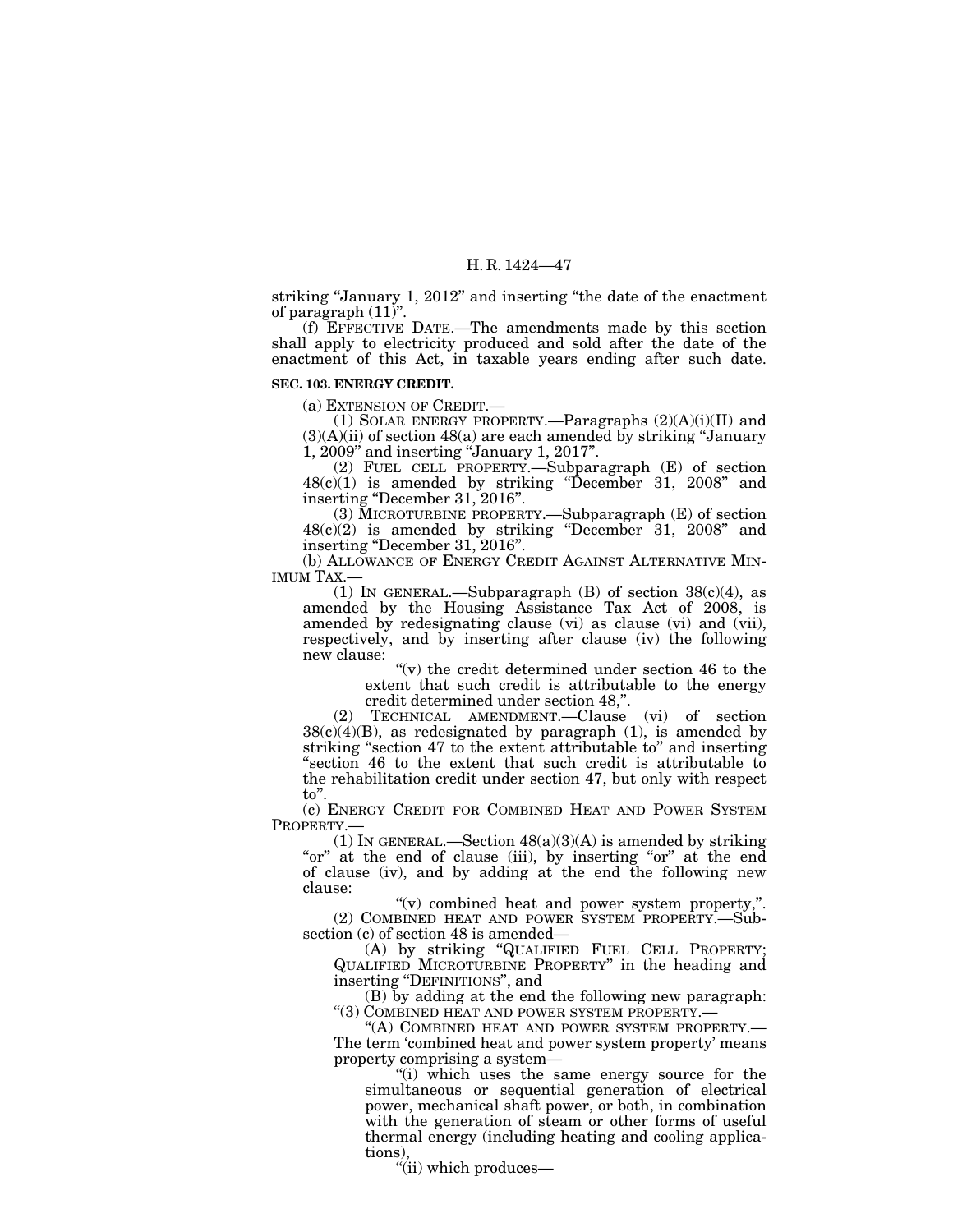''(I) at least 20 percent of its total useful energy in the form of thermal energy which is not used to produce electrical or mechanical power (or combination thereof), and

''(II) at least 20 percent of its total useful energy in the form of electrical or mechanical power (or combination thereof),

''(iii) the energy efficiency percentage of which exceeds 60 percent, and

"(iv) which is placed in service before January 1, 2017.

"(B) LIMITATION.—

''(i) IN GENERAL.—In the case of combined heat and power system property with an electrical capacity in excess of the applicable capacity placed in service during the taxable year, the credit under subsection  $(a)(1)$  (determined without regard to this paragraph) for such year shall be equal to the amount which bears the same ratio to such credit as the applicable capacity bears to the capacity of such property.

''(ii) APPLICABLE CAPACITY.—For purposes of clause (i), the term 'applicable capacity' means 15 megawatts or a mechanical energy capacity of more than 20,000 horsepower or an equivalent combination of electrical and mechanical energy capacities.

''(iii) MAXIMUM CAPACITY.—The term 'combined heat and power system property' shall not include any property comprising a system if such system has a capacity in excess of 50 megawatts or a mechanical energy capacity in excess of 67,000 horsepower or an equivalent combination of electrical and mechanical energy capacities.

''(C) SPECIAL RULES.—

''(i) ENERGY EFFICIENCY PERCENTAGE.—For purposes of this paragraph, the energy efficiency percentage of a system is the fraction—

''(I) the numerator of which is the total useful electrical, thermal, and mechanical power produced by the system at normal operating rates, and expected to be consumed in its normal application, and

''(II) the denominator of which is the lower heating value of the fuel sources for the system.

"(ii) DETERMINATIONS MADE ON BTU BASIS.—The energy efficiency percentage and the percentages under subparagraph (A)(ii) shall be determined on a Btu basis.<br>(iii)<sup>\*</sup>

"(iii) INPUT AND OUTPUT PROPERTY NOT INCLUDED.—The term 'combined heat and power system property' does not include property used to transport the energy source to the facility or to distribute energy produced by the facility.

''(D) SYSTEMS USING BIOMASS.—If a system is designed to use biomass (within the meaning of paragraphs (2) and (3) of section 45(c) without regard to the last sentence of paragraph  $(3)(A)$  for at least 90 percent of the energy source—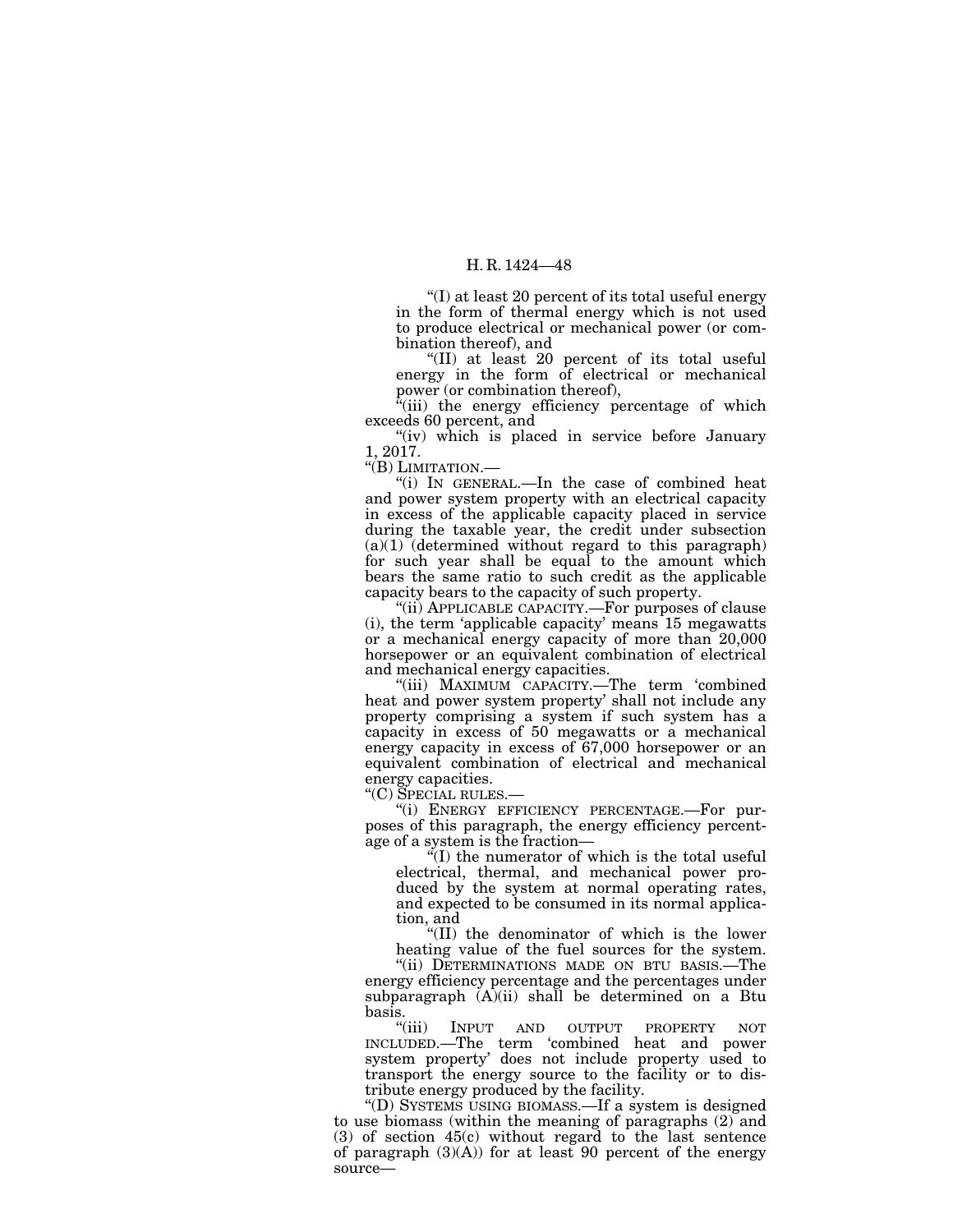''(i) subparagraph (A)(iii) shall not apply, but

"(ii) the amount of credit determined under subsection (a) with respect to such system shall not exceed the amount which bears the same ratio to such amount of credit (determined without regard to this subparagraph) as the energy efficiency percentage of such system bears to 60 percent.''.

(3) CONFORMING AMENDMENT.—Section  $48(a)(1)$  is amended by striking "paragraphs  $(1)(B)$  and  $(2)(B)$ " and inserting "paragraphs  $(1)(B)$ ,  $(2)(\bar{B})$ , and  $(3)(B)$ ".

(d) INCREASE OF CREDIT LIMITATION FOR FUEL CELL PROP-ERTY.—Subparagraph (B) of section  $48(c)(1)$  is amended by striking ''\$500'' and inserting ''\$1,500''.

(e) PUBLIC UTILITY PROPERTY TAKEN INTO ACCOUNT.—

(1) IN GENERAL.—Paragraph  $(3)$  of section  $48(a)$  is amended by striking the second sentence thereof.

(2) CONFORMING AMENDMENTS.—

(A) Paragraph (1) of section 48(c) is amended by striking subparagraph (D) and redesignating subparagraph (E) as subparagraph (D).

(B) Paragraph (2) of section 48(c) is amended by striking subparagraph (D) and redesignating subparagraph (E) as subparagraph (D).

(f) EFFECTIVE DATE.—

(1) IN GENERAL.—Except as otherwise provided in this subsection, the amendments made by this section shall take effect on the date of the enactment of this Act.

(2) ALLOWANCE AGAINST ALTERNATIVE MINIMUM TAX.—The amendments made by subsection (b) shall apply to credits determined under section 46 of the Internal Revenue Code of 1986 in taxable years beginning after the date of the enactment of this Act and to carrybacks of such credits.

(3) COMBINED HEAT AND POWER AND FUEL CELL PROPERTY.— The amendments made by subsections (c) and (d) shall apply to periods after the date of the enactment of this Act, in taxable years ending after such date, under rules similar to the rules of section 48(m) of the Internal Revenue Code of 1986 (as in effect on the day before the date of the enactment of the Revenue Reconciliation Act of 1990).

(4) PUBLIC UTILITY PROPERTY.—The amendments made by subsection (e) shall apply to periods after February 13, 2008, in taxable years ending after such date, under rules similar to the rules of section 48(m) of the Internal Revenue Code of 1986 (as in effect on the day before the date of the enactment of the Revenue Reconciliation Act of 1990).

#### **SEC. 104. ENERGY CREDIT FOR SMALL WIND PROPERTY.**

(a) IN GENERAL.—Section  $48(a)(3)(A)$ , as amended by section 103, is amended by striking "or" at the end of clause (iv), by adding "or" at the end of clause (v), and by inserting after clause (v) the following new clause:

''(vi) qualified small wind energy property,''.

(b) 30 PERCENT CREDIT.—Section  $48(a)(2)(\tilde{A})(i)$  is amended by striking "and" at the end of subclause (II) and by inserting after subclause (III) the following new subclause:

"(IV) qualified small wind energy property, and''.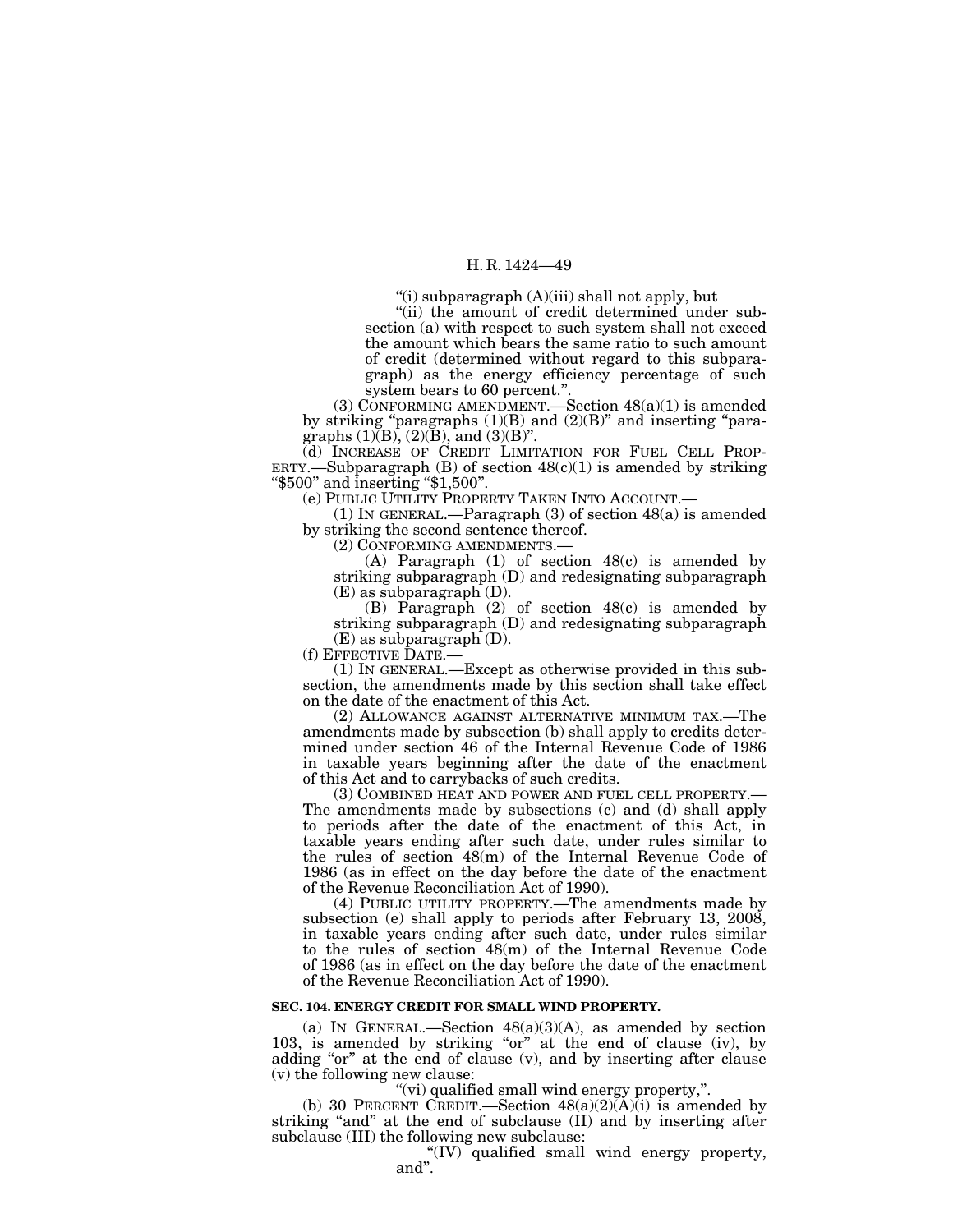(c) QUALIFIED SMALL WIND ENERGY PROPERTY.—Section 48(c), as amended by section 103, is amended by adding at the end the following new paragraph:<br>"(4) QUALIFIED SMALL WIND ENERGY PROPERTY.—

"(A) IN GENERAL.—The term 'qualified small wind energy property' means property which uses a qualifying small wind turbine to generate electricity.

''(B) LIMITATION.—In the case of qualified small wind energy property placed in service during the taxable year, the credit otherwise determined under subsection  $(a)(1)$ for such year with respect to all such property of the taxpayer shall not exceed \$4,000.

''(C) QUALIFYING SMALL WIND TURBINE.—The term 'qualifying small wind turbine' means a wind turbine which has a nameplate capacity of not more than 100 kilowatts.

''(D) TERMINATION.—The term 'qualified small wind energy property' shall not include any property for any period after December 31, 2016.''.

(d) CONFORMING AMENDMENT. Section  $48(a)(1)$ , as amended by section 103, is amended by striking "paragraphs  $(1)(B)$ ,  $(2)(B)$ , and  $(3)(B)$ " and inserting "paragraphs  $(1)(B)$ ,  $(2)(B)$ ,  $(3)(B)$ , and  $(4)(B)$ ".

(e) EFFECTIVE DATE.—The amendments made by this section shall apply to periods after the date of the enactment of this Act, in taxable years ending after such date, under rules similar to the rules of section 48(m) of the Internal Revenue Code of 1986 (as in effect on the day before the date of the enactment of the Revenue Reconciliation Act of 1990).

#### **SEC. 105. ENERGY CREDIT FOR GEOTHERMAL HEAT PUMP SYSTEMS.**

(a) IN GENERAL.—Subparagraph  $(A)$  of section  $48(a)(3)$ , as amended by this Act, is amended by striking "or" at the end of clause  $(v)$ , by inserting "or" at the end of clause  $(vi)$ , and by adding at the end the following new clause:

''(vii) equipment which uses the ground or ground water as a thermal energy source to heat a structure or as a thermal energy sink to cool a structure, but only with respect to periods ending before January  $1, 2017,$ 

(b) EFFECTIVE DATE.—The amendments made by this section shall apply to periods after the date of the enactment of this Act, in taxable years ending after such date, under rules similar to the rules of section 48(m) of the Internal Revenue Code of 1986 (as in effect on the day before the date of the enactment of the Revenue Reconciliation Act of 1990).

#### **SEC. 106. CREDIT FOR RESIDENTIAL ENERGY EFFICIENT PROPERTY.**

(a) EXTENSION.—Section 25D(g) is amended by striking ''December 31, 2008'' and inserting ''December 31, 2016''.

(b) REMOVAL OF LIMITATION FOR SOLAR ELECTRIC PROPERTY.—

(1) IN GENERAL.—Section  $25D(b)(1)$ , as amended by subsections (c) and (d), is amended—

(A) by striking subparagraph (A), and

(B) by redesignating subparagraphs (B) through (E) as subparagraphs  $(A)$  through and  $(D)$ , respectively.

(2) CONFORMING AMENDMENT.—Section  $25D(e)(4)(A)$ , as amended by subsections (c) and (d), is amended—

(A) by striking clause (i), and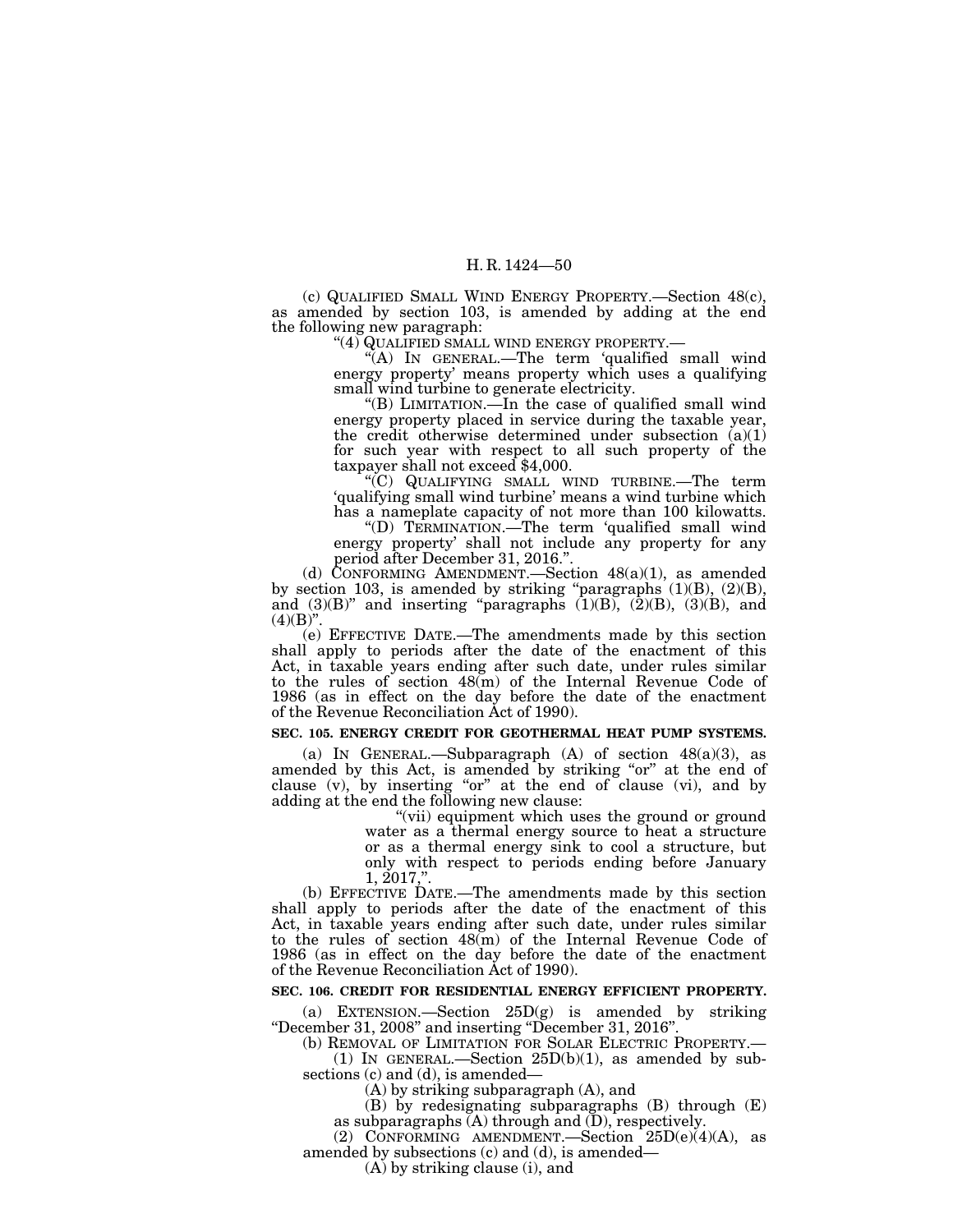(B) by redesignating clauses (ii) through (v) as clauses (i) and (iv), respectively.

(c) CREDIT FOR RESIDENTIAL WIND PROPERTY.—

(1) IN GENERAL.—Section 25D(a) is amended by striking "and" at the end of paragraph  $(2)$ , by striking the period at the end of paragraph (3) and inserting ", and", and by adding at the end the following new paragraph:

''(4) 30 percent of the qualified small wind energy property expenditures made by the taxpayer during such year."

(2) LIMITATION.—Section  $25D(b)(1)$  is amended by striking "and" at the end of subparagraph (B), by striking the period at the end of subparagraph  $(\tilde{C})$  and inserting ", and", and by adding at the end the following new subparagraph:

''(D) \$500 with respect to each half kilowatt of capacity (not to exceed \$4,000) of wind turbines for which qualified small wind energy property expenditures are made.''.

(3) QUALIFIED SMALL WIND ENERGY PROPERTY EXPENDI-TURES.—

(A) IN GENERAL.—Section 25D(d) is amended by adding at the end the following new paragraph:

"(4) QUALIFIED SMALL WIND ENERGY PROPERTY EXPENDI-TURE.—The term 'qualified small wind energy property expenditure' means an expenditure for property which uses a wind turbine to generate electricity for use in connection with a dwelling unit located in the United States and used as a residence by the taxpayer.''.

(B) NO DOUBLE BENEFIT.—Section 45(d)(1) is amended by adding at the end the following new sentence: ''Such term shall not include any facility with respect to which any qualified small wind energy property expenditure (as defined in subsection  $(d)(4)$  of section 25D) is taken into account in determining the credit under such section.''.

(4) MAXIMUM EXPENDITURES IN CASE OF JOINT OCCU-PANCY.—Section  $25D(e)(4)(A)$  is amended by striking "and" at the end of clause (ii), by striking the period at the end of clause (iii) and inserting '', and'', and by adding at the end the following new clause:

"(iv)  $$1,667$  in the case of each half kilowatt of capacity (not to exceed \$13,333) of wind turbines for which qualified small wind energy property expenditures are made.''.

(d) CREDIT FOR GEOTHERMAL HEAT PUMP SYSTEMS.—

(1) IN GENERAL.—Section 25D(a), as amended by subsection (c), is amended by striking ''and'' at the end of paragraph (3), by striking the period at the end of paragraph (4) and inserting ", and", and by adding at the end the following new paragraph:

''(5) 30 percent of the qualified geothermal heat pump property expenditures made by the taxpayer during such year."

(2) LIMITATION.—Section  $25D(b)(1)$ , as amended by subsection (c), is amended by striking "and" at the end of subparagraph (C), by striking the period at the end of subparagraph (D) and inserting '', and'', and by adding at the end the following new subparagraph:

" $(E)$  \$2,000 with respect to any qualified geothermal heat pump property expenditures.''.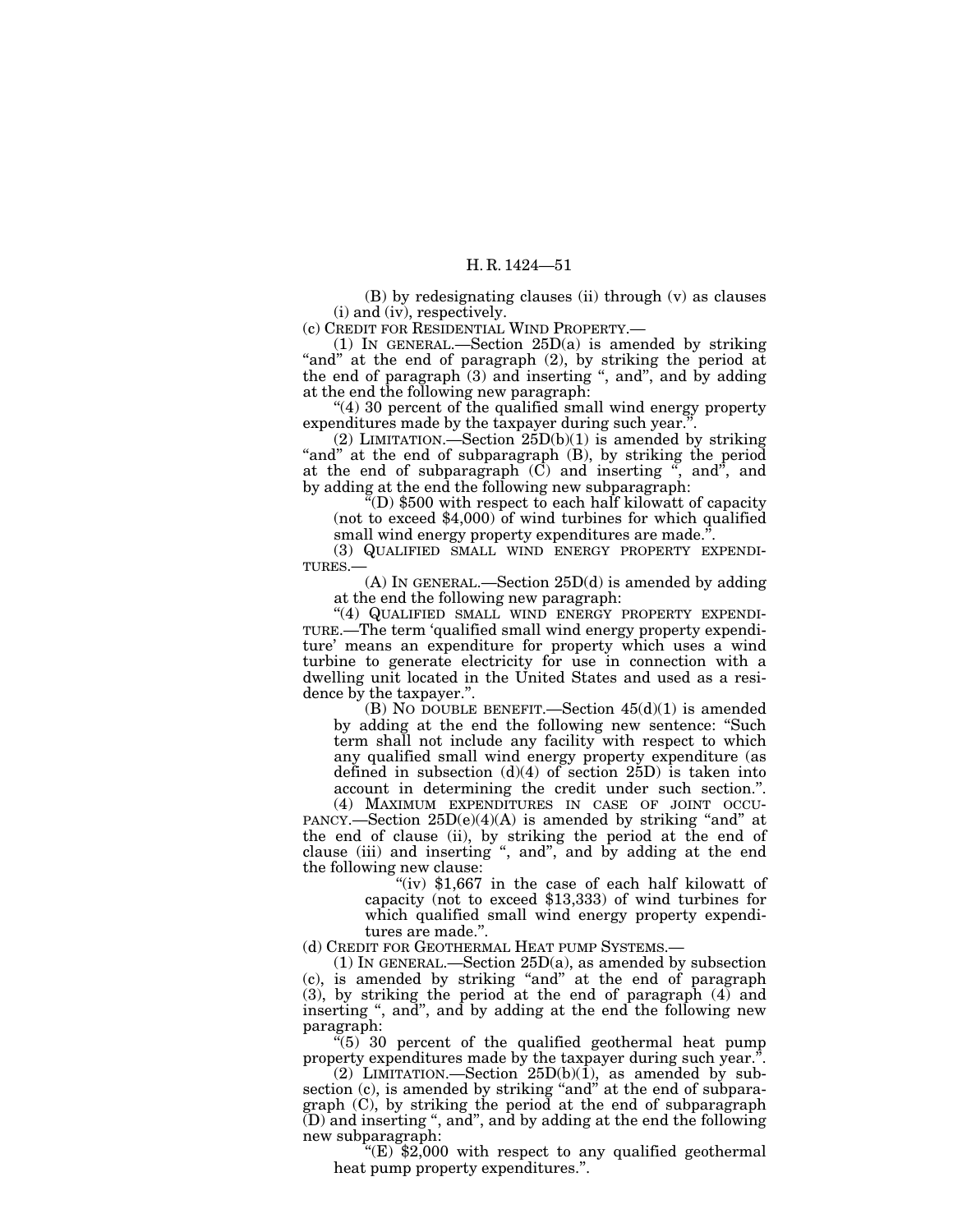(3) QUALIFIED GEOTHERMAL HEAT PUMP PROPERTY EXPENDI-TURE.—Section 25D(d), as amended by subsection (c), is amended by adding at the end the following new paragraph:

''(5) QUALIFIED GEOTHERMAL HEAT PUMP PROPERTY EXPENDI-TURE.—

''(A) IN GENERAL.—The term 'qualified geothermal heat pump property expenditure' means an expenditure for qualified geothermal heat pump property installed on or in connection with a dwelling unit located in the United States and used as a residence by the taxpayer.

''(B) QUALIFIED GEOTHERMAL HEAT PUMP PROPERTY.— The term 'qualified geothermal heat pump property' means any equipment which—

"(i) uses the ground or ground water as a thermal energy source to heat the dwelling unit referred to in subparagraph (A) or as a thermal energy sink to cool such dwelling unit, and

''(ii) meets the requirements of the Energy Star program which are in effect at the time that the expenditure for such equipment is made.''.

(4) MAXIMUM EXPENDITURES IN CASE OF JOINT OCCU-PANCY.—Section  $25D(e)(4)(A)$ , as amended by subsection (c), is amended by striking "and" at the end of clause (iii), by striking the period at the end of clause (iv) and inserting ", and", and by adding at the end the following new clause:

" $(v)$  \$6,667 in the case of any qualified geothermal heat pump property expenditures.''.

(e) CREDIT ALLOWED AGAINST ALTERNATIVE MINIMUM TAX.— (1) IN GENERAL.—Subsection (c) of section 25D is amended

to read as follows:

"(c) LIMITATION BASED ON AMOUNT OF TAX; CARRYFORWARD OF UNUSED CREDIT.—

"(1) LIMITATION BASED ON AMOUNT OF TAX.—In the case of a taxable year to which section  $26(a)(2)$  does not apply, the credit allowed under subsection (a) for the taxable year shall not exceed the excess of—

''(A) the sum of the regular tax liability (as defined in section 26(b)) plus the tax imposed by section 55, over

''(B) the sum of the credits allowable under this subpart (other than this section) and section 27 for the taxable year.

''(2) CARRYFORWARD OF UNUSED CREDIT.—

''(A) RULE FOR YEARS IN WHICH ALL PERSONAL CREDITS ALLOWED AGAINST REGULAR AND ALTERNATIVE MINIMUM TAX.—In the case of a taxable year to which section  $26(a)(2)$ applies, if the credit allowable under subsection (a) exceeds the limitation imposed by section  $26(a)(2)$  for such taxable year reduced by the sum of the credits allowable under this subpart (other than this section), such excess shall be carried to the succeeding taxable year and added to the credit allowable under subsection (a) for such succeeding taxable year.

''(B) RULE FOR OTHER YEARS.—In the case of a taxable year to which section  $26(a)(2)$  does not apply, if the credit allowable under subsection (a) exceeds the limitation imposed by paragraph (1) for such taxable year, such excess shall be carried to the succeeding taxable year and added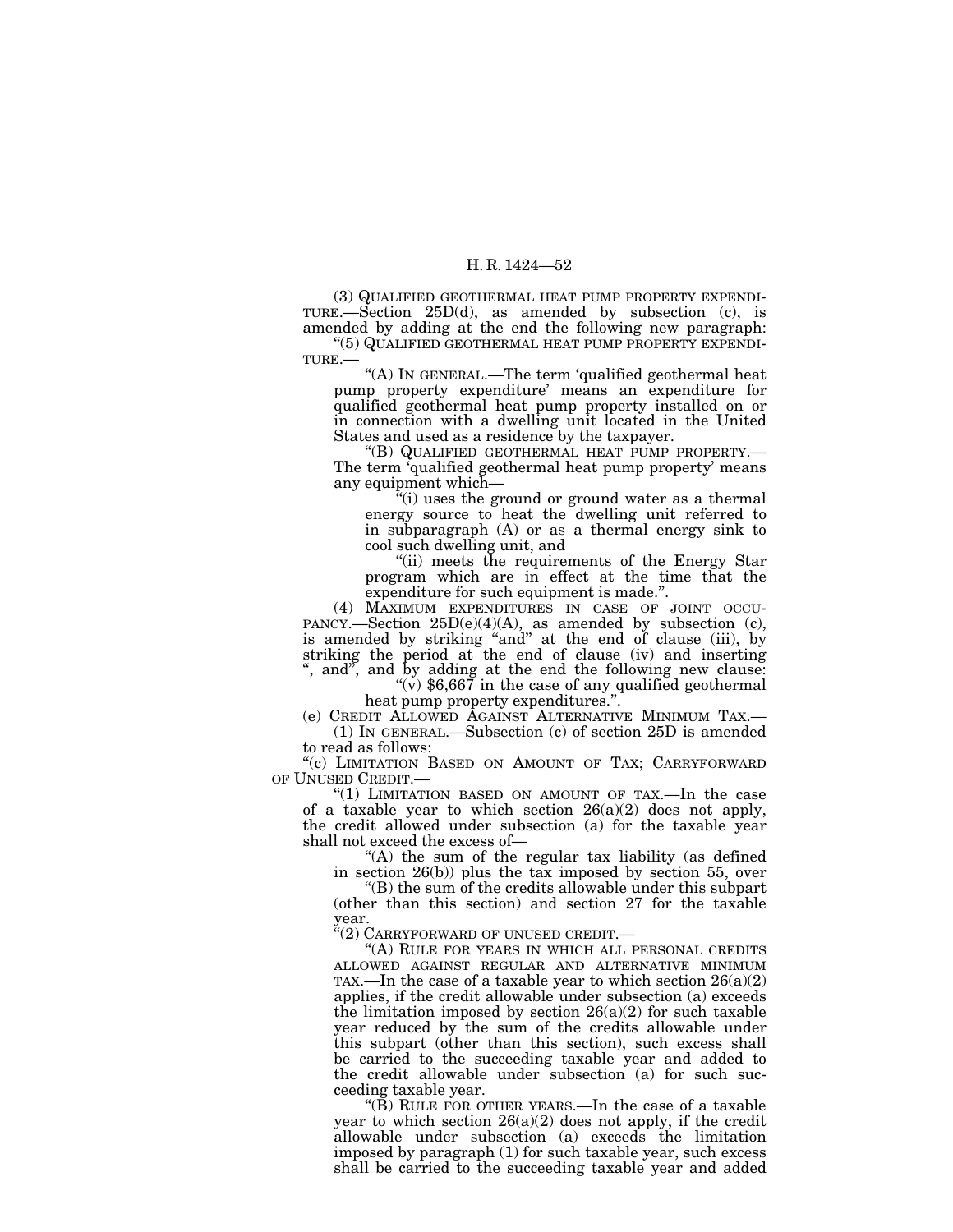to the credit allowable under subsection (a) for such succeeding taxable year.''.

(2) CONFORMING AMENDMENTS.—

 $(A)$  Section  $23(b)(4)(B)$  is amended by inserting "and section 25D" after "this section".

(B) Section  $24(b)(3)(B)$  is amended by striking "and  $25B"$  and inserting ",  $25B$ , and  $25D"$ .

 $(C)$  Section  $25B(g)(2)$  is amended by striking "section" 23'' and inserting ''sections 23 and 25D''.

(D) Section  $26(a)(1)$  is amended by striking "and  $25B$ " and inserting "25B, and 25D".

(f) EFFECTIVE DATE.—

(1) IN GENERAL.—Except as provided in paragraph (2), the amendments made by this section shall apply to taxable years beginning after December 31, 2007.

(2) SOLAR ELECTRIC PROPERTY LIMITATION.—The amendments made by subsection (b) shall apply to taxable years beginning after December 31, 2008.

(3) APPLICATION OF EGTRRA SUNSET.—The amendments made by subparagraphs (A) and (B) of subsection (e)(2) shall be subject to title IX of the Economic Growth and Tax Relief Reconciliation Act of 2001 in the same manner as the provisions of such Act to which such amendments relate.

#### **SEC. 107. NEW CLEAN RENEWABLE ENERGY BONDS.**

(a) IN GENERAL.—Subpart I of part IV of subchapter A of chapter 1 is amended by adding at the end the following new section:

## **''SEC. 54C. NEW CLEAN RENEWABLE ENERGY BONDS.**

"(a) NEW CLEAN RENEWABLE ENERGY BOND.—For purposes of this subpart, the term 'new clean renewable energy bond' means any bond issued as part of an issue if—

"(1) 100 percent of the available project proceeds of such issue are to be used for capital expenditures incurred by governmental bodies, public power providers, or cooperative electric companies for one or more qualified renewable energy facilities,

 $(2)$  the bond is issued by a qualified issuer, and

''(3) the issuer designates such bond for purposes of this section.

''(b) REDUCED CREDIT AMOUNT.—The annual credit determined under section 54A(b) with respect to any new clean renewable energy bond shall be 70 percent of the amount so determined without regard to this subsection.

''(c) LIMITATION ON AMOUNT OF BONDS DESIGNATED.—

"(1) In GENERAL.—The maximum aggregate face amount of bonds which may be designated under subsection (a) by any issuer shall not exceed the limitation amount allocated under this subsection to such issuer.

"(2) NATIONAL LIMITATION ON AMOUNT OF BONDS DES-IGNATED.—There is a national new clean renewable energy bond limitation of \$800,000,000 which shall be allocated by the Secretary as provided in paragraph (3), except that—

"(A) not more than  $33\frac{1}{3}$  percent thereof may be allocated to qualified projects of public power providers,

"(B) not more than  $33\frac{1}{3}$  percent thereof may be allocated to qualified projects of governmental bodies, and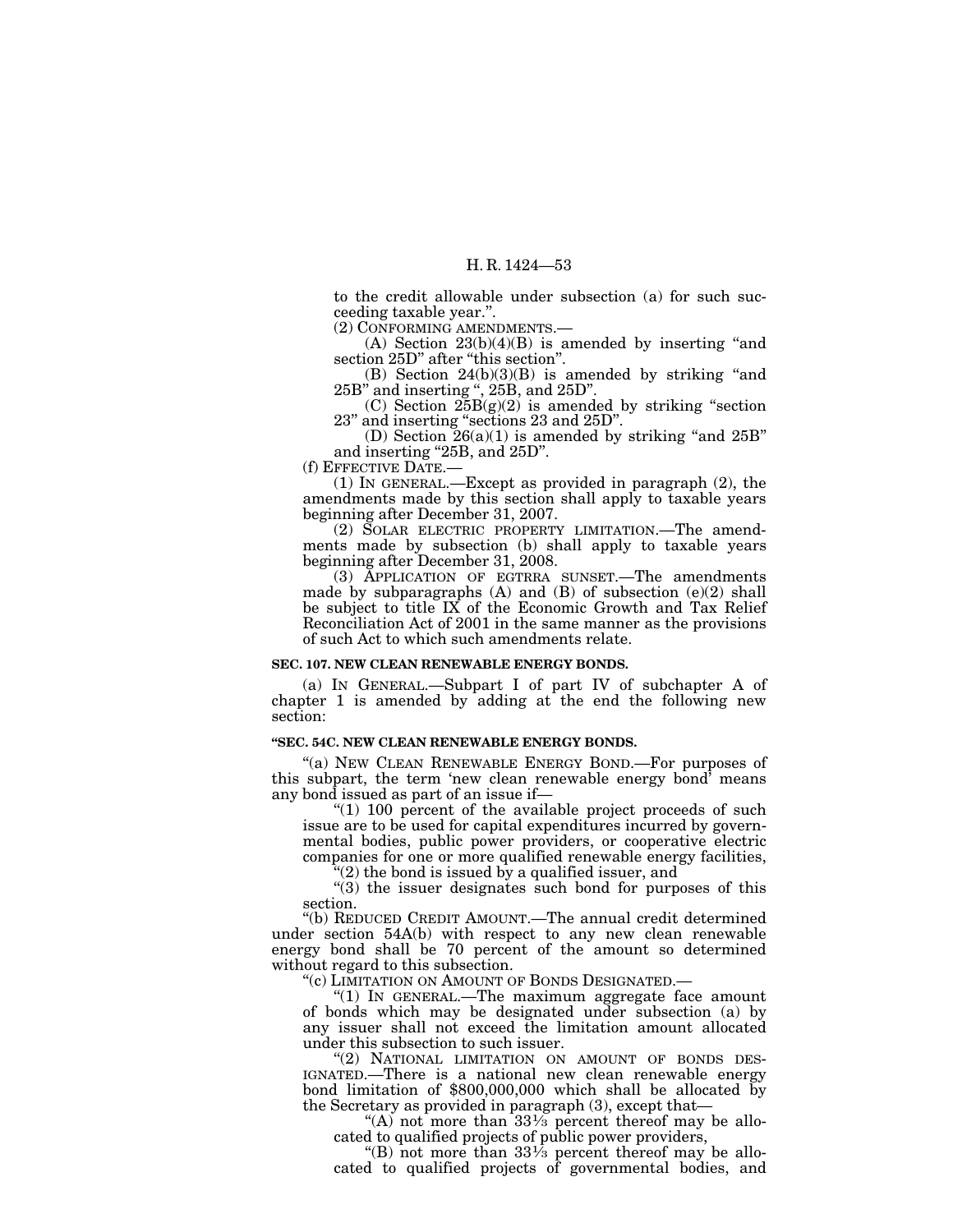"(C) not more than  $33\frac{1}{3}$  percent thereof may be allocated to qualified projects of cooperative electric companies. ''(3) METHOD OF ALLOCATION.—

''(A) ALLOCATION AMONG PUBLIC POWER PROVIDERS.— After the Secretary determines the qualified projects of public power providers which are appropriate for receiving an allocation of the national new clean renewable energy bond limitation, the Secretary shall, to the maximum extent practicable, make allocations among such projects in such manner that the amount allocated to each such project bears the same ratio to the cost of such project as the limitation under paragraph (2)(A) bears to the cost of all such projects.

"(B) ALLOCATION AMONG GOVERNMENTAL BODIES AND COOPERATIVE ELECTRIC COMPANIES.—The Secretary shall make allocations of the amount of the national new clean renewable energy bond limitation described in paragraphs  $(2)(B)$  and  $(2)(C)$  among qualified projects of governmental bodies and cooperative electric companies, respectively, in such manner as the Secretary determines appropriate.

''(d) DEFINITIONS.—For purposes of this section—

"(1) QUALIFIED RENEWABLE ENERGY FACILITY.—The term 'qualified renewable energy facility' means a qualified facility (as determined under section 45(d) without regard to paragraphs (8) and (10) thereof and to any placed in service date) owned by a public power provider, a governmental body, or a cooperative electric company.

"(2) PUBLIC POWER PROVIDER.—The term 'public power provider' means a State utility with a service obligation, as such terms are defined in section 217 of the Federal Power Act (as in effect on the date of the enactment of this paragraph).

''(3) GOVERNMENTAL BODY.—The term 'governmental body' means any State or Indian tribal government, or any political subdivision thereof.

"(4) COOPERATIVE ELECTRIC COMPANY.—The term 'cooperative electric company' means a mutual or cooperative electric company described in section  $501(c)(12)$  or section  $1381(a)(2)(C)$ .

''(5) CLEAN RENEWABLE ENERGY BOND LENDER.—The term 'clean renewable energy bond lender' means a lender which is a cooperative which is owned by, or has outstanding loans to, 100 or more cooperative electric companies and is in existence on February 1, 2002, and shall include any affiliated entity which is controlled by such lender.

 $\cdot$ <sup>"(6)</sup> QUALIFIED ISSUER.—The term 'qualified issuer' means a public power provider, a cooperative electric company, a governmental body, a clean renewable energy bond lender, or a not-for-profit electric utility which has received a loan or loan guarantee under the Rural Electrification Act.''. (b) CONFORMING AMENDMENTS.

(1) Paragraph (1) of section 54A(d) is amended to read as follows:

"(1) QUALIFIED TAX CREDIT BOND.—The term 'qualified tax credit bond' means—

''(A) a qualified forestry conservation bond, or

''(B) a new clean renewable energy bond,

which is part of an issue that meets requirements of paragraphs  $(2), (3), (\overline{4}), (5), \text{ and } (6).$ ".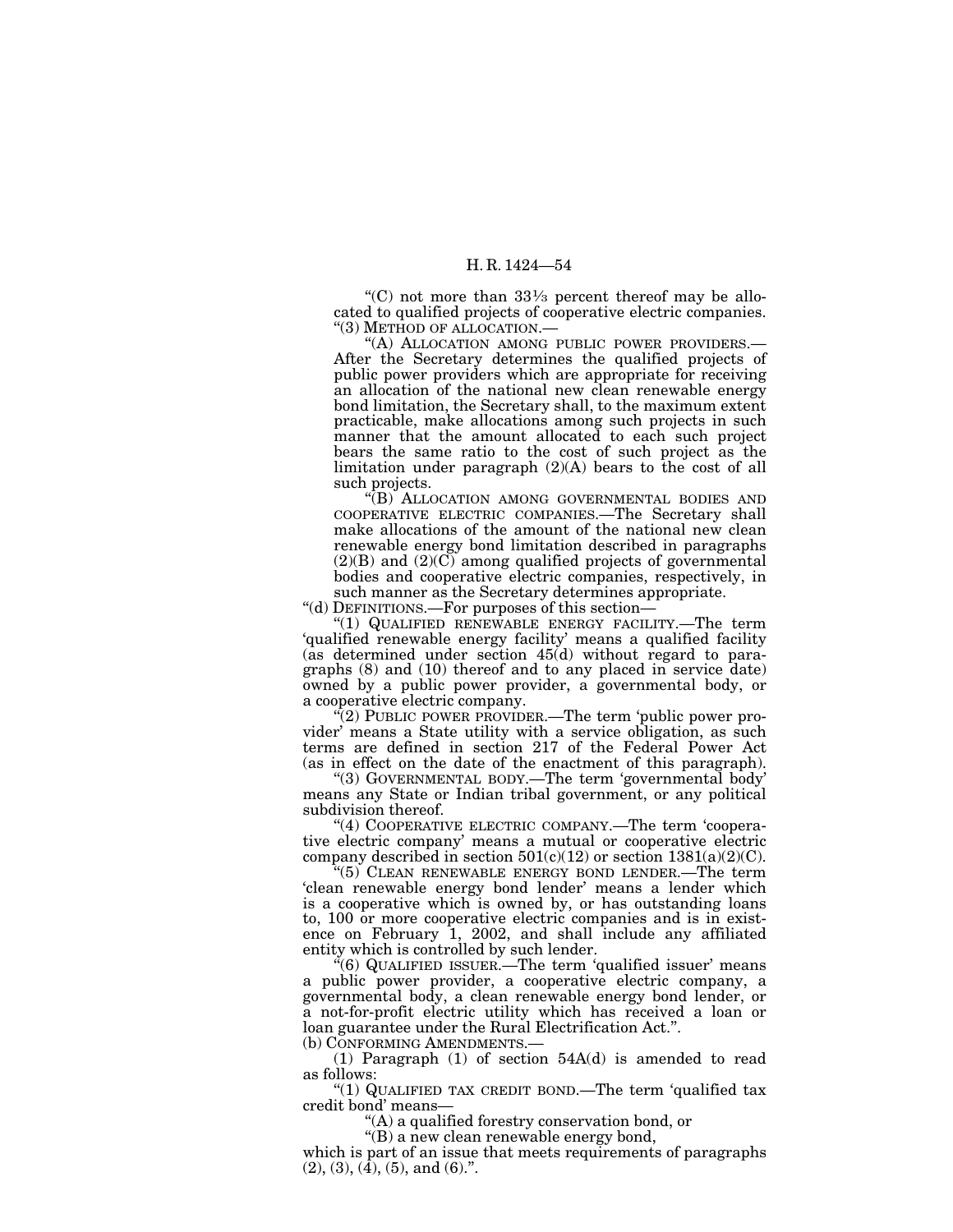(2) Subparagraph (C) of section  $54A(d)(2)$  is amended to read as follows:

"(C) QUALIFIED PURPOSE.—For purposes of this paragraph, the term 'qualified purpose' means—

"(i) in the case of a qualified forestry conservation bond, a purpose specified in section 54B(e), and

 $\lim_{h \to 0}$  in the case of a new clean renewable energy bond, a purpose specified in section  $54C(a)(1)$ .".

(3) The table of sections for subpart I of part IV of subchapter A of chapter 1 is amended by adding at the end the following new item:

''Sec. 54C. Qualified clean renewable energy bonds.''.

(c) EXTENSION FOR CLEAN RENEWABLE ENERGY BONDS.—Subsection (m) of section 54 is amended by striking "December 31, 2008'' and inserting ''December 31, 2009''.

(d) EFFECTIVE DATE.—The amendments made by this section shall apply to obligations issued after the date of the enactment of this Act.

#### **SEC. 108. CREDIT FOR STEEL INDUSTRY FUEL.**

(a) TREATMENT AS REFINED COAL.—

(1) IN GENERAL.—Subparagraph (A) of section 45(c)(7) of the Internal Revenue Code of 1986 (relating to refined coal), as amended by this Act, is amended to read as follows:

"(A) IN GENERAL.—The term 'refined coal' means a fuel—

''(i) which—

''(I) is a liquid, gaseous, or solid fuel produced from coal (including lignite) or high carbon fly ash, including such fuel used as a feedstock,

''(II) is sold by the taxpayer with the reasonable expectation that it will be used for purpose of producing steam,

''(III) is certified by the taxpayer as resulting (when used in the production of steam) in a qualified emission reduction, and

''(IV) is produced in such a manner as to result in an increase of at least 50 percent in the market value of the refined coal (excluding any increase caused by materials combined or added during the production process), as compared to the value of the feedstock coal, or

"(ii) which is steel industry fuel.".

(2) STEEL INDUSTRY FUEL DEFINED.—Paragraph (7) of section 45(c) of such Code is amended by adding at the end the following new subparagraph:

"(C) STEEL INDUSTRY FUEL.-

''(i) IN GENERAL.—The term 'steel industry fuel' means a fuel which—

''(I) is produced through a process of liquifying coal waste sludge and distributing it on coal, and

''(II) is used as a feedstock for the manufacture of coke.

''(ii) COAL WASTE SLUDGE.—The term 'coal waste sludge' means the tar decanter sludge and related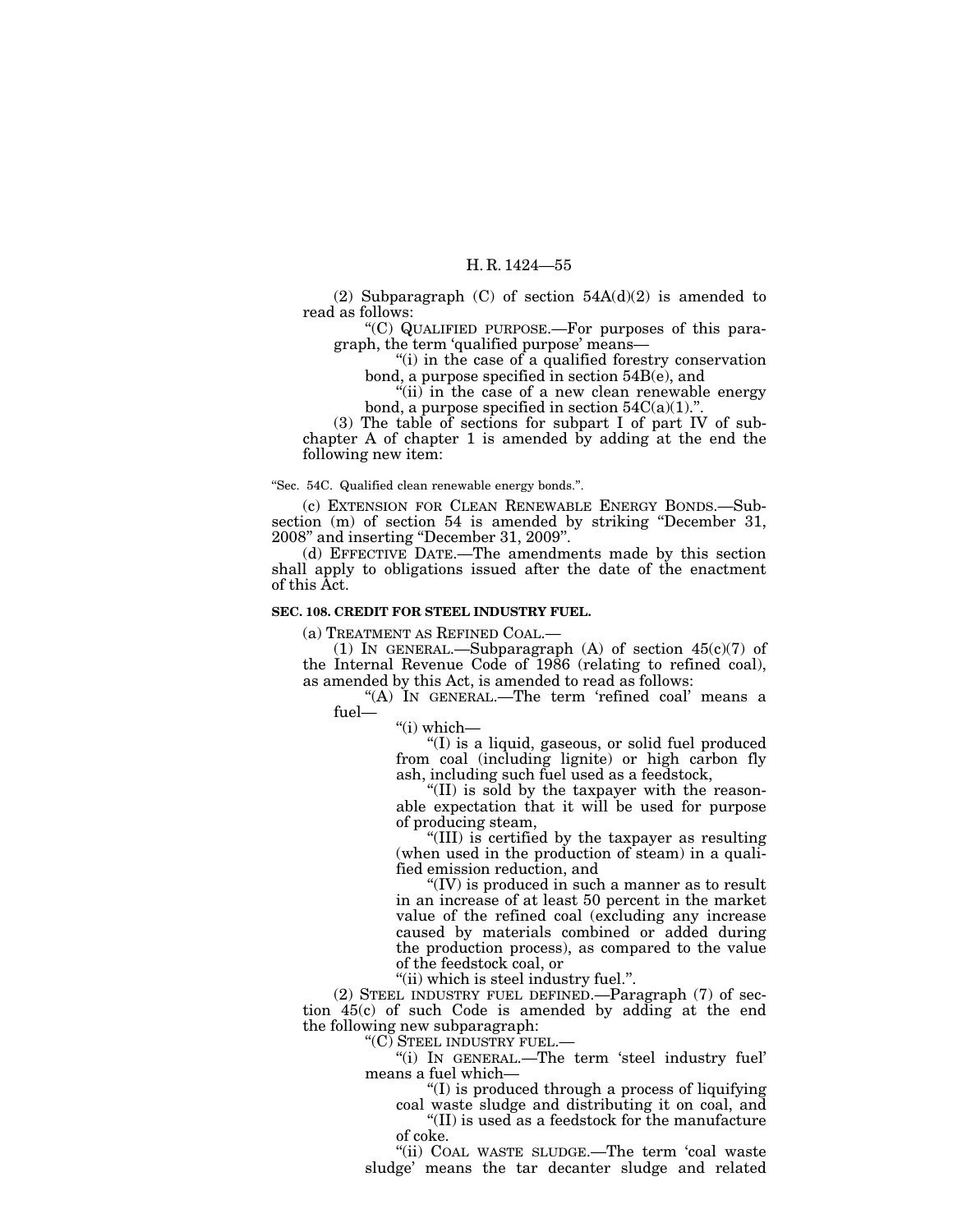byproducts of the coking process, including such materials that have been stored in ground, in tanks and in lagoons, that have been treated as hazardous wastes under applicable Federal environmental rules absent liquefaction and processing with coal into a feedstock for the manufacture of coke.''.

(b) CREDIT AMOUNT.—

(1) IN GENERAL.—Paragraph (8) of section 45(e) of the Internal Revenue Code of 1986 (relating to refined coal production facilities) is amended by adding at the end the following new subparagraph

''(D) SPECIAL RULE FOR STEEL INDUSTRY FUEL.—

''(i) IN GENERAL.—In the case of a taxpayer who produces steel industry fuel—

''(I) this paragraph shall be applied separately with respect to steel industry fuel and other refined coal, and

''(II) in applying this paragraph to steel industry fuel, the modifications in clause (ii) shall apply.

''(ii) MODIFICATIONS.—

''(I) CREDIT AMOUNT.—Subparagraph (A) shall be applied by substituting '\$2 per barrel-of-oil equivalent' for '\$4.375 per ton'.

''(II) CREDIT PERIOD.—In lieu of the 10-year period referred to in clauses (i) and  $(ii)(II)$  of subparagraph (A), the credit period shall be the period beginning on the later of the date such facility was originally placed in service, the date the modifications described in clause (iii) were placed in service, or October 1, 2008, and ending on the later of December 31, 2009, or the date which is 1 year after the date such facility or the modifications described in clause (iii) were placed in service.

''(III) NO PHASEOUT.—Subparagraph (B) shall not apply.

''(iii) MODIFICATIONS.—The modifications described in this clause are modifications to an existing facility which allow such facility to produce steel industry fuel.

"(iv) BARREL-OF-OIL EQUIVALENT.—For purposes of this subparagraph, a barrel-of-oil equivalent is the amount of steel industry fuel that has a Btu content of 5,800,000 Btus.''.

(2) INFLATION ADJUSTMENT.—Paragraph (2) of section 45(b) of such Code is amended by inserting ''the \$3 amount in subsection  $(e)(8)(D)(ii)(I)$ ," after "subsection  $(e)(8)(A)$ ,".

(c) TERMINATION.—Paragraph $(8)$  of section  $45(\mathrm{d})$  of the Internal Revenue Code of 1986 (relating to refined coal production facility), as amended by this Act, is amended to read as follows:

''(8) REFINED COAL PRODUCTION FACILITY.—In the case of a facility that produces refined coal, the term 'refined coal production facility' means—

''(A) with respect to a facility producing steel industry fuel, any facility (or any modification to a facility) which is placed in service before January 1, 2010, and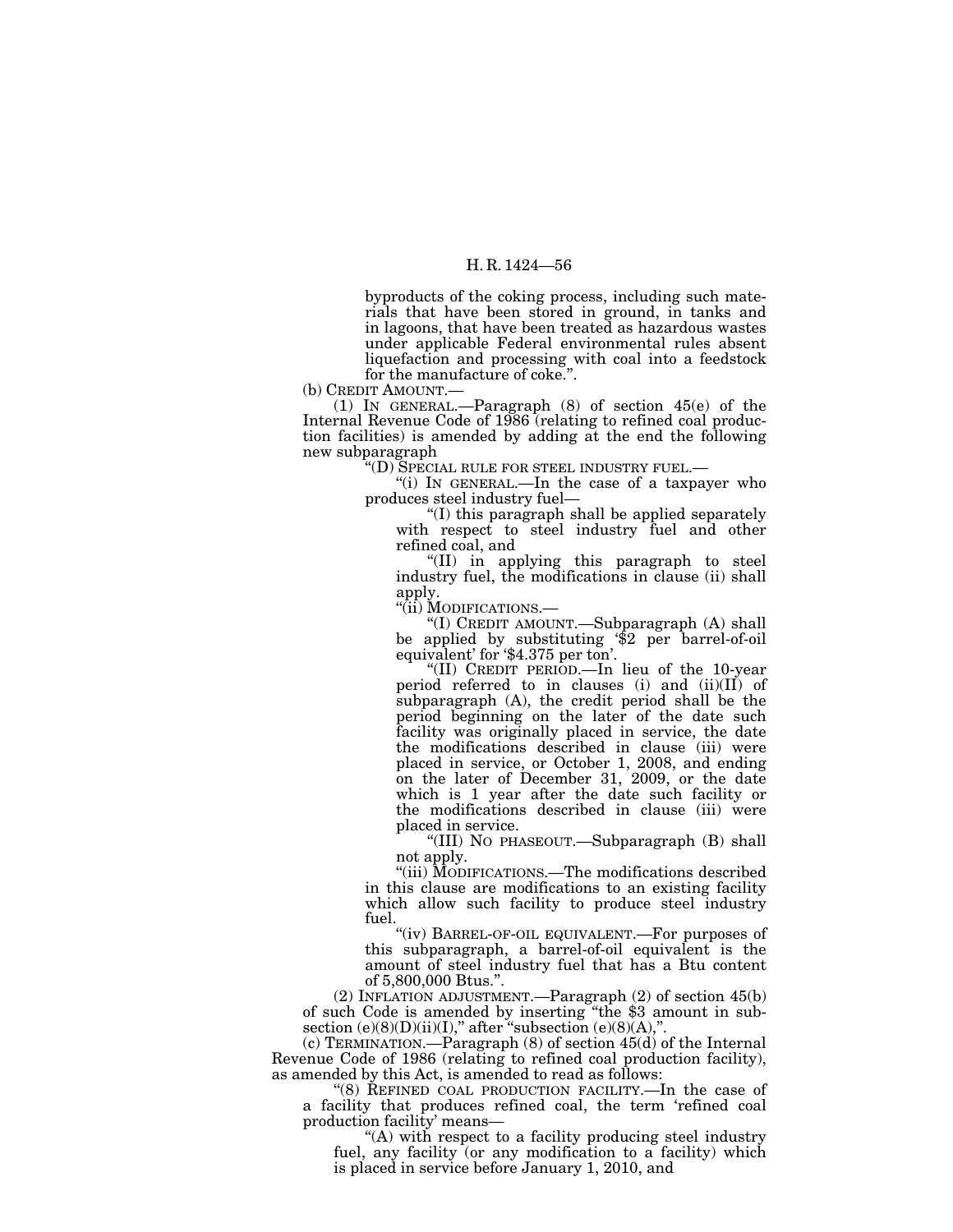''(B) with respect to any other facility producing refined coal, any facility placed in service after the date of the enactment of the American Jobs Creation Act of 2004 and before January 1, 2010.''.

(d) COORDINATION WITH CREDIT FOR PRODUCING FUEL FROM A NONCONVENTIONAL SOURCE.

(1) IN GENERAL.—Subparagraph  $(B)$  of section  $45(e)(9)$  of the Internal Revenue Code of 1986 is amended—

(A) by striking ''The term'' and inserting the following: ''(i) IN GENERAL.—The term'', and

(B) by adding at the end the following new clause: ''(ii) EXCEPTION FOR STEEL INDUSTRY COAL.—In the case of a facility producing steel industry fuel, clause (i) shall not apply to so much of the refined coal pro-

duced at such facility as is steel industry fuel.". (2) NO DOUBLE BENEFIT.—Section  $45K(g)(2)$  of such Code is amended by adding at the end the following new subparagraph:

''(E) COORDINATION WITH SECTION 45.—No credit shall be allowed with respect to any qualified fuel which is steel industry fuel (as defined in section  $45(c)(7)$ ) if a credit is allowed to the taxpayer for such fuel under section 45.''.

(e) EFFECTIVE DATE.—The amendments made by this section shall apply to fuel produced and sold after September 30, 2008.

#### **SEC. 109. SPECIAL RULE TO IMPLEMENT FERC AND STATE ELECTRIC RESTRUCTURING POLICY.**

(a) EXTENSION FOR QUALIFIED ELECTRIC UTILITIES.—

(1) IN GENERAL.—Paragraph (3) of section 451(i) is amended by inserting ''(before January 1, 2010, in the case of a qualified electric utility)'' after ''January 1, 2008''.

(2) QUALIFIED ELECTRIC UTILITY.—Subsection (i) of section 451 is amended by redesignating paragraphs (6) through (10) as paragraphs (7) through (11), respectively, and by inserting after paragraph (5) the following new paragraph:

''(6) QUALIFIED ELECTRIC UTILITY.—For purposes of this subsection, the term 'qualified electric utility' means a person that, as of the date of the qualifying electric transmission transaction, is vertically integrated, in that it is both—

"(A) a transmitting utility (as defined in section  $3(23)$ of the Federal Power Act (16 U.S.C. 796(23))) with respect to the transmission facilities to which the election under this subsection applies, and

"(B) an electric utility (as defined in section  $3(22)$  of the Federal Power Act (16 U.S.C. 796(22))).''.

(b) EXTENSION OF PERIOD FOR TRANSFER OF OPERATIONAL CON- TROL AUTHORIZED BY FERC.—Clause (ii) of section  $451(i)(4)(B)$  is amended by striking ''December 31, 2007'' and inserting ''the date which is 4 years after the close of the taxable year in which the transaction occurs''.

(c) PROPERTY LOCATED OUTSIDE THE UNITED STATES NOT TREATED AS EXEMPT UTILITY PROPERTY.—Paragraph (5) of section 451(i) is amended by adding at the end the following new subparagraph:

> ''(C) EXCEPTION FOR PROPERTY LOCATED OUTSIDE THE UNITED STATES.—The term 'exempt utility property' shall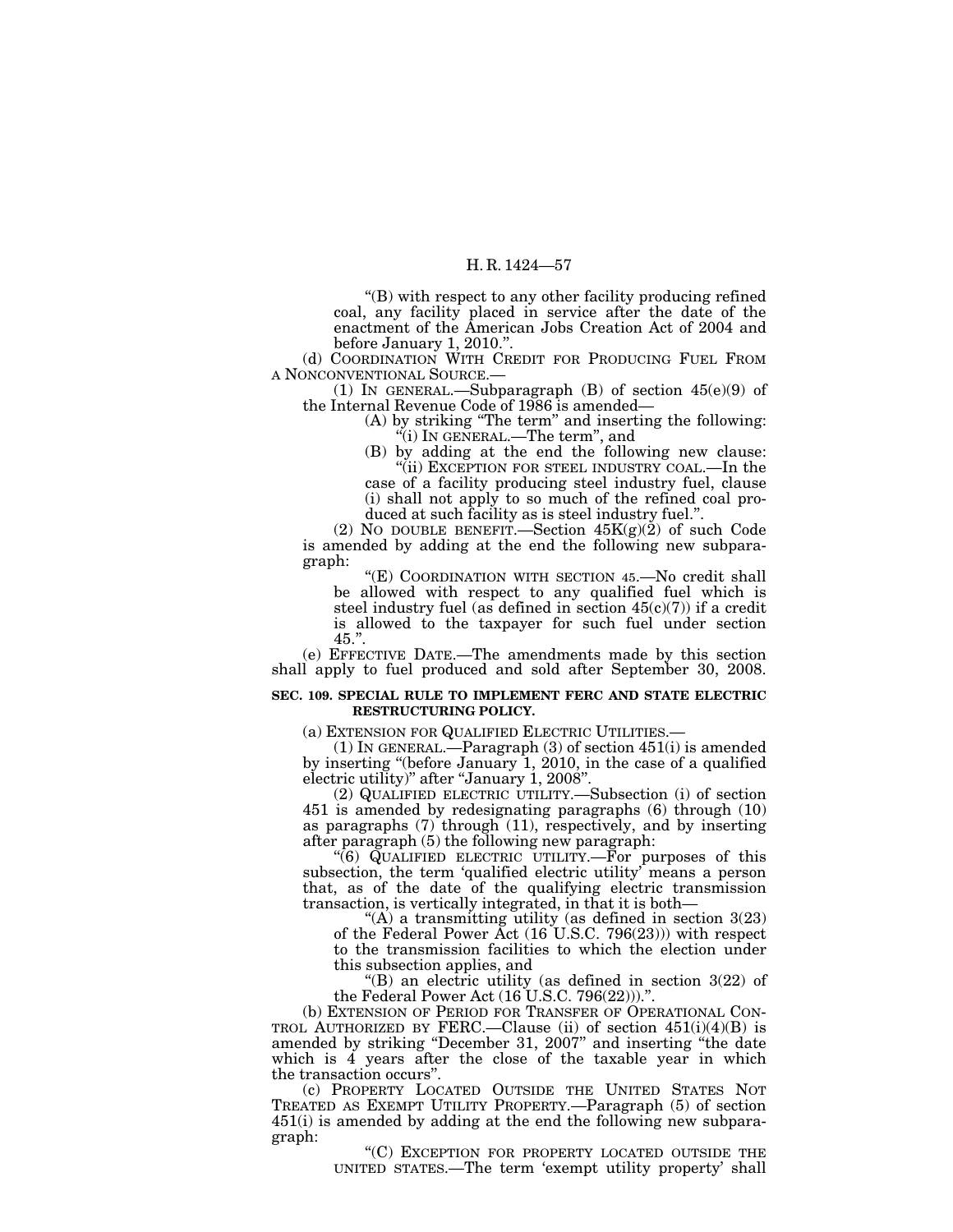not include any property which is located outside the United States.''.

(d) EFFECTIVE DATES.—

(1) EXTENSION.—The amendments made by subsection (a) shall apply to transactions after December 31, 2007.

(2) TRANSFERS OF OPERATIONAL CONTROL.—The amendment made by subsection (b) shall take effect as if included in section 909 of the American Jobs Creation Act of 2004.

(3) EXCEPTION FOR PROPERTY LOCATED OUTSIDE THE UNITED STATES.—The amendment made by subsection (c) shall apply to transactions after the date of the enactment of this Act.

# **Subtitle B—Carbon Mitigation and Coal Provisions**

#### **SEC. 111. EXPANSION AND MODIFICATION OF ADVANCED COAL PROJECT INVESTMENT CREDIT.**

(a) MODIFICATION OF CREDIT AMOUNT.—Section 48A(a) is amended by striking "and" at the end of paragraph (1), by striking the period at the end of paragraph (2) and inserting ", and", and by adding at the end the following new paragraph:

 $\mathcal{L}(3)$  30 percent of the qualified investment for such taxable year in the case of projects described in clause (iii) of subsection  $(d)(3)(B)$ .".

(b) EXPANSION OF AGGREGATE CREDITS.—Section  $48A(d)(3)(A)$  amended by striking "\$1,300,000,000" and inserting  $\text{\textdegree$1,300,000,000''}$  and inserting ''\$2,550,000,000''.

(c) AUTHORIZATION OF ADDITIONAL PROJECTS.—

(1) IN GENERAL.—Subparagraph  $(B)$  of section  $48A(d)(3)$ is amended to read as follows:

''(B) PARTICULAR PROJECTS.—Of the dollar amount in subparagraph (A), the Secretary is authorized to certify—

 $i$ <sup>"(i)</sup> \$800,000,000 for integrated gasification combined cycle projects the application for which is submitted during the period described in paragraph  $(2)(A)(i),$ 

"(ii) \$500,000,000 for projects which use other advanced coal-based generation technologies the application for which is submitted during the period described in paragraph  $(2)(A)(i)$ , and

''(iii) \$1,250,000,000 for advanced coal-based generation technology projects the application for which is submitted during the period described in paragraph (2)(A)(ii).''.

(2) APPLICATION PERIOD FOR ADDITIONAL PROJECTS.— Subparagraph (A) of section  $48A(d)(2)$  is amended to read as follows:

''(A) APPLICATION PERIOD.—Each applicant for certification under this paragraph shall submit an application meeting the requirements of subparagraph (B). An applicant may only submit an application—

''(i) for an allocation from the dollar amount specified in clause (i) or (ii) of paragraph (3)(B) during the 3-year period beginning on the date the Secretary establishes the program under paragraph (1), and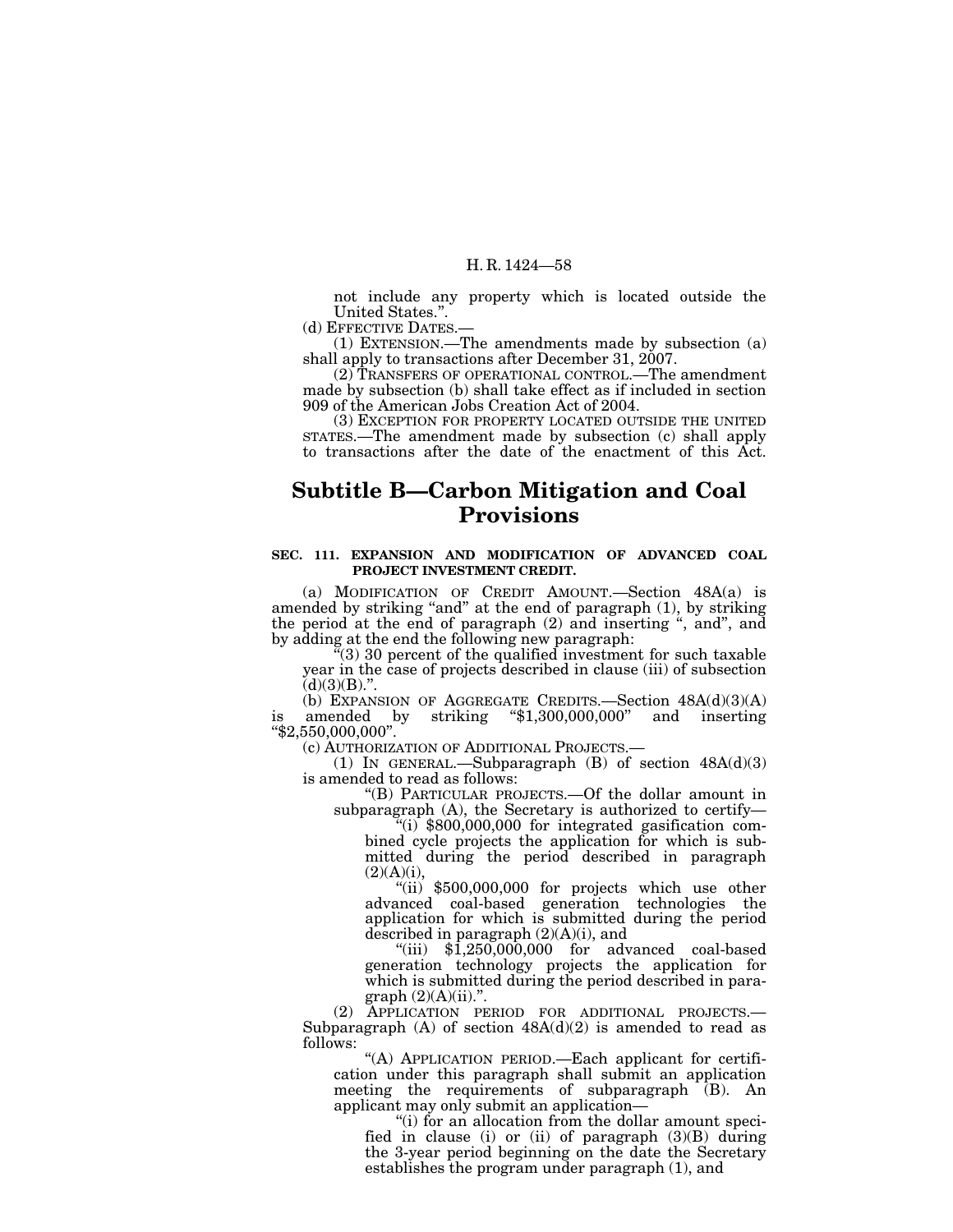"(ii) for an allocation from the dollar amount specified in paragraph  $(3)(B)(iii)$  during the 3-year period beginning at the earlier of the termination of the period described in clause (i) or the date prescribed by the Secretary.''.

(3) CAPTURE AND SEQUESTRATION OF CARBON DIOXIDE EMIS-SIONS REQUIREMENT.—

(A) IN GENERAL.—Section  $48A(e)(1)$  is amended by striking "and" at the end of subparagraph  $(E)$ , by striking the period at the end of subparagraph (F) and inserting "; and", and by adding at the end the following new subparagraph:

 $\mathrm{``(G)}$  in the case of any project the application for which is submitted during the period described in subsection  $(d)(2)(A)(ii)$ , the project includes equipment which separates and sequesters at least 65 percent (70 percent in the case of an application for reallocated credits under subsection  $(d)(4)$  of such project's total carbon dioxide emissions.".

(B) HIGHEST PRIORITY FOR PROJECTS WHICH SEQUESTER CARBON DIOXIDE EMISSIONS.—Section 48A(e)(3) is amended by striking "and" at the end of subparagraph (A)(iii), by striking the period at the end of subparagraph (B)(iii) and inserting ", and", and by adding at the end the following new subparagraph:

''(C) give highest priority to projects with the greatest separation and sequestration percentage of total carbon dioxide emissions.''.

(C) RECAPTURE OF CREDIT FOR FAILURE TO SEQUESTER.—Section 48A is amended by adding at the end the following new subsection:

''(i) RECAPTURE OF CREDIT FOR FAILURE TO SEQUESTER.—The Secretary shall provide for recapturing the benefit of any credit allowable under subsection (a) with respect to any project which fails to attain or maintain the separation and sequestration requirements of subsection  $(e)(1)(G)$ .".

(4) ADDITIONAL PRIORITY FOR RESEARCH PARTNERSHIPS.— Section  $48A(e)(3)(B)$ , as amended by paragraph  $(3)(B)$ , is amended—

(A) by striking "and" at the end of clause (ii),

(B) by redesignating clause (iii) as clause (iv), and

(C) by inserting after clause (ii) the following new clause:

"(iii) applicant participants who have a research partnership with an eligible educational institution (as defined in section  $529(e)(5)$ , and".

(5) CLERICAL AMENDMENT.—Section 48A(e)(3) is amended by striking ''INTEGRATED GASIFICATION COMBINED CYCLE'' in the heading and inserting ''CERTAIN''.

(d) DISCLOSURE OF ALLOCATIONS.—Section 48A(d) is amended by adding at the end the following new paragraph:

''(5) DISCLOSURE OF ALLOCATIONS.—The Secretary shall, upon making a certification under this subsection or section 48B(d), publicly disclose the identity of the applicant and the amount of the credit certified with respect to such applicant.''. (e) EFFECTIVE DATES.—

(1) IN GENERAL.—Except as otherwise provided in this subsection, the amendments made by this section shall apply to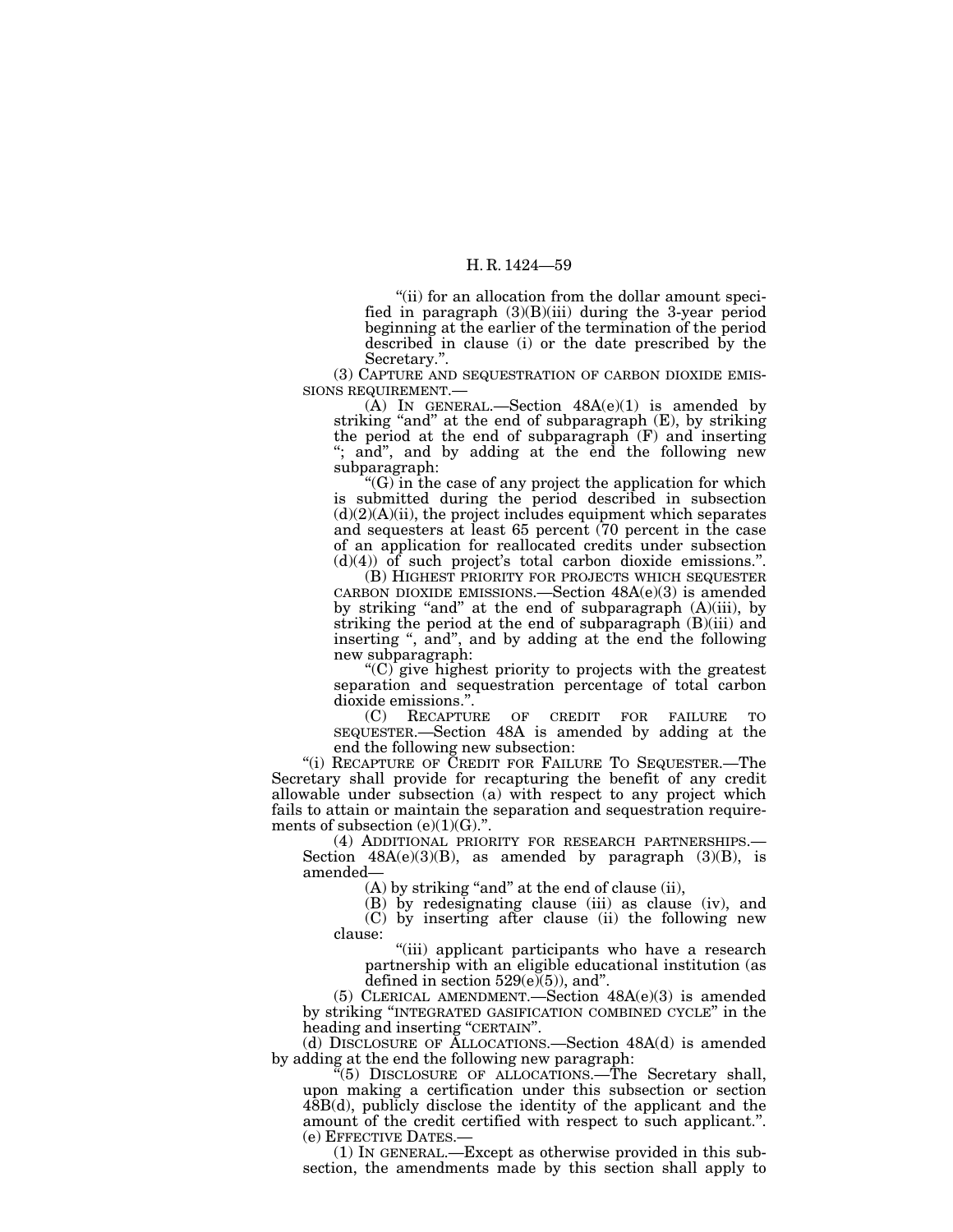credits the application for which is submitted during the period described in section 48A(d)(2)(A)(ii) of the Internal Revenue Code of 1986 and which are allocated or reallocated after the date of the enactment of this Act.

(2) DISCLOSURE OF ALLOCATIONS.—The amendment made by subsection (d) shall apply to certifications made after the date of the enactment of this Act.

(3) CLERICAL AMENDMENT.—The amendment made by subsection (c)(5) shall take effect as if included in the amendment made by section 1307(b) of the Energy Tax Incentives Act of 2005.

#### **SEC. 112. EXPANSION AND MODIFICATION OF COAL GASIFICATION INVESTMENT CREDIT.**

(a) MODIFICATION OF CREDIT AMOUNT.—Section 48B(a) is amended by inserting ''(30 percent in the case of credits allocated under subsection  $(d)(1)(B)$ " after "20 percent".

(b) EXPANSION OF AGGREGATE CREDITS.—Section  $48B(d)(1)$  is amended by striking ''shall not exceed \$350,000,000'' and all that follows and inserting ''shall not exceed— ''(A) \$350,000,000, plus

 $((A)$ \$350,000,000, plus<br>  $((B)$  \$250,000,000 for qualifying gasification projects that include equipment which separates and sequesters at least 75 percent of such project's total carbon dioxide emissions."

(c) RECAPTURE OF CREDIT FOR FAILURE TO SEQUESTER.—Section 48B is amended by adding at the end the following new subsection:

''(f) RECAPTURE OF CREDIT FOR FAILURE TO SEQUESTER.—The Secretary shall provide for recapturing the benefit of any credit allowable under subsection (a) with respect to any project which fails to attain or maintain the separation and sequestration requirements for such project under subsection  $(d)(1)$ ."

(d) SELECTION PRIORITIES.—Section 48B(d) is amended by adding at the end the following new paragraph:

''(4) SELECTION PRIORITIES.—In determining which qualifying gasification projects to certify under this section, the Secretary shall—

''(A) give highest priority to projects with the greatest separation and sequestration percentage of total carbon dioxide emissions, and

''(B) give high priority to applicant participants who have a research partnership with an eligible educational institution (as defined in section  $529(e)(5)$ ).".

(e) ELIGIBLE PROJECTS INCLUDE TRANSPORTATION GRADE LIQUID FUELS.—Section 48B(c)(7) (defining eligible entity) is amended by striking "and" at the end of subparagraph (F), by striking the period at the end of subparagraph (G) and inserting '', and'', and by adding at the end the following new subparagraph: ''(H) transportation grade liquid fuels.''.

(f) EFFECTIVE DATE.—The amendments made by this section shall apply to credits described in section  $48B(d)(1)(B)$  of the Internal Revenue Code of 1986 which are allocated or reallocated after the date of the enactment of this Act.

#### **SEC. 113. TEMPORARY INCREASE IN COAL EXCISE TAX; FUNDING OF BLACK LUNG DISABILITY TRUST FUND.**

(a) EXTENSION OF TEMPORARY INCREASE.—Paragraph (2) of section 4121(e) is amended—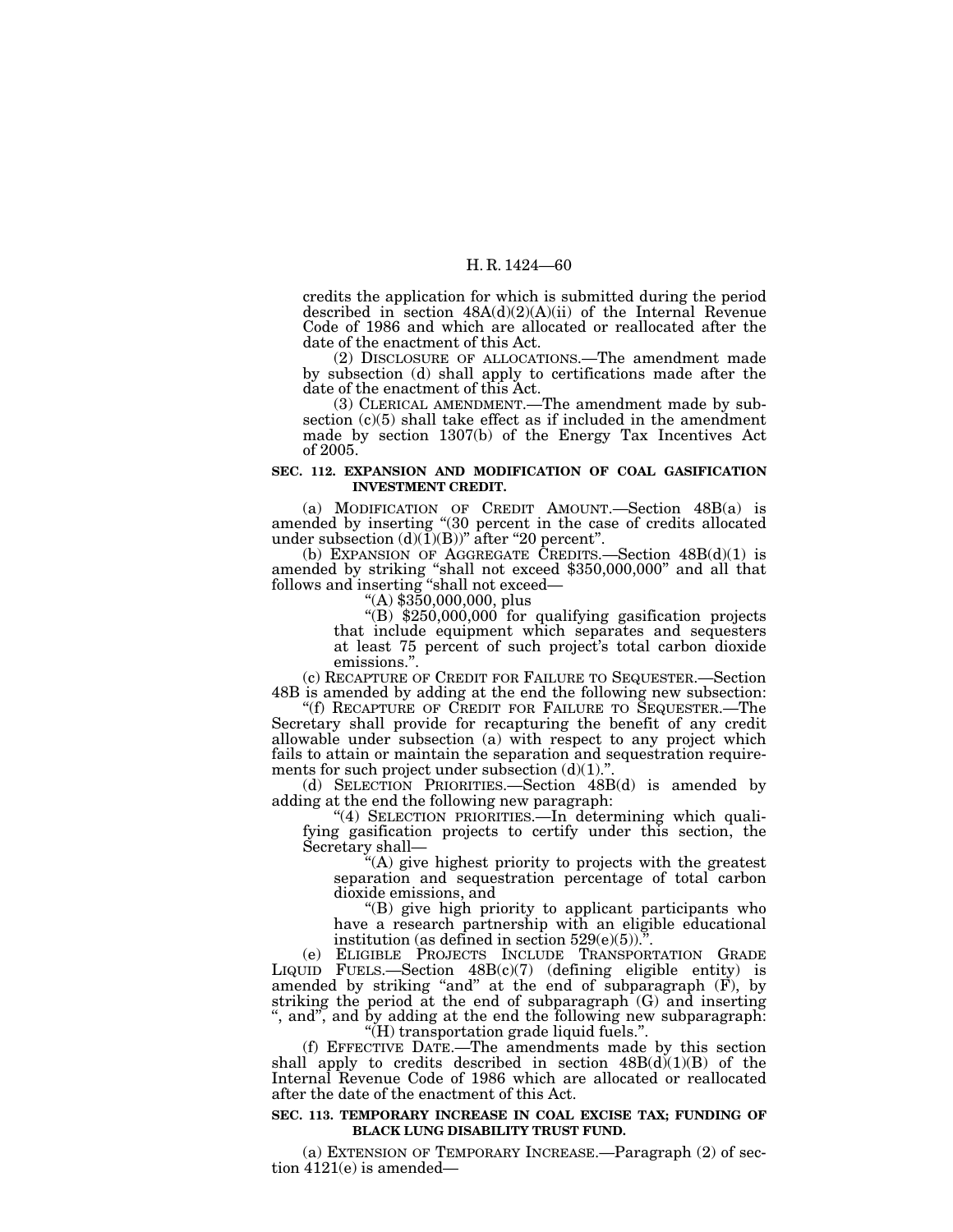(1) by striking ''January 1, 2014'' in subparagraph (A) and inserting ''December 31, 2018'', and

(2) by striking ''January 1 after 1981'' in subparagraph (B) and inserting ''December 31 after 2007''.

(b) RESTRUCTURING OF TRUST FUND DEBT.—

(1) DEFINITIONS.—For purposes of this subsection—

(A) MARKET VALUE OF THE OUTSTANDING REPAYABLE ADVANCES, PLUS ACCRUED INTEREST.—The term ''market value of the outstanding repayable advances, plus accrued interest'' means the present value (determined by the Secretary of the Treasury as of the refinancing date and using the Treasury rate as the discount rate) of the stream of principal and interest payments derived assuming that each repayable advance that is outstanding on the refinancing date is due on the 30th anniversary of the end of the fiscal year in which the advance was made to the Trust Fund, and that all such principal and interest payments are made on September 30 of the applicable fiscal year.

(B) REFINANCING DATE.—The term ''refinancing date'' means the date occurring 2 days after the enactment of this Act.

(C) REPAYABLE ADVANCE.—The term ''repayable advance'' means an amount that has been appropriated to the Trust Fund in order to make benefit payments and other expenditures that are authorized under section 9501 of the Internal Revenue Code of 1986 and are required to be repaid when the Secretary of the Treasury determines that monies are available in the Trust Fund for such purpose.

(D) TREASURY RATE.—The term ''Treasury rate'' means a rate determined by the Secretary of the Treasury, taking into consideration current market yields on outstanding marketable obligations of the United States of comparable maturities.

(E) TREASURY 1-YEAR RATE.—The term ''Treasury 1 year rate'' means a rate determined by the Secretary of the Treasury, taking into consideration current market yields on outstanding marketable obligations of the United States with remaining periods to maturity of approximately 1 year, to have been in effect as of the close of business 1 business day prior to the date on which the Trust Fund issues obligations to the Secretary of the Treasury under paragraph  $(2)(B)$ .

(2) REFINANCING OF OUTSTANDING PRINCIPAL OF REPAYABLE ADVANCES AND UNPAID INTEREST ON SUCH ADVANCES.—

(A) TRANSFER TO GENERAL FUND.—On the refinancing date, the Trust Fund shall repay the market value of the outstanding repayable advances, plus accrued interest, by transferring into the general fund of the Treasury the following sums:

(i) The proceeds from obligations that the Trust Fund shall issue to the Secretary of the Treasury in such amounts as the Secretaries of Labor and the Treasury shall determine and bearing interest at the Treasury rate, and that shall be in such forms and denominations and be subject to such other terms and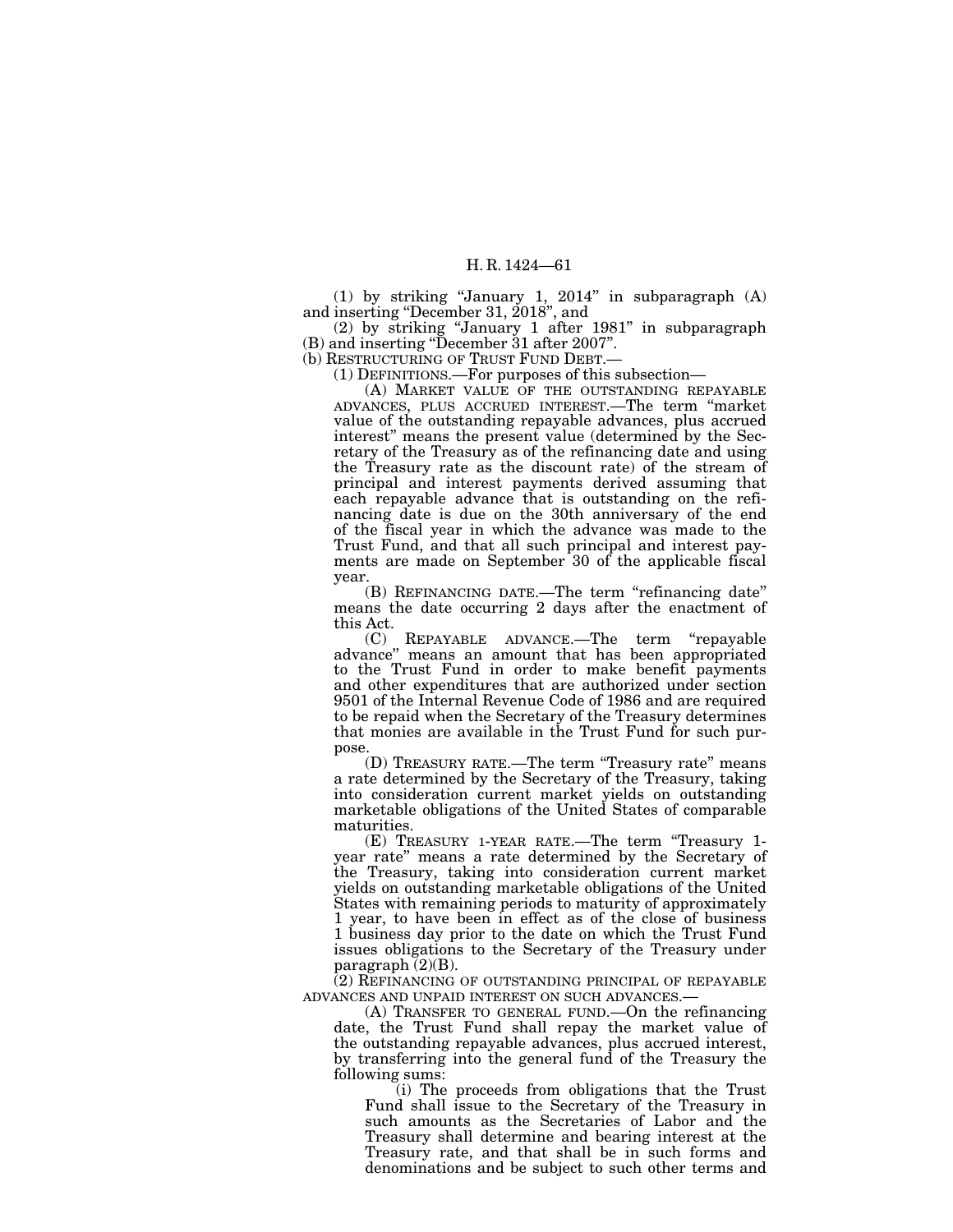conditions, including maturity, as the Secretary of the Treasury shall prescribe.

(ii) All, or that portion, of the appropriation made to the Trust Fund pursuant to paragraph (3) that is needed to cover the difference defined in that paragraph.

(B) REPAYMENT OF OBLIGATIONS.—In the event that the Trust Fund is unable to repay the obligations that it has issued to the Secretary of the Treasury under subparagraph  $(A)(i)$  and this subparagraph, or is unable to make benefit payments and other authorized expenditures, the Trust Fund shall issue obligations to the Secretary of the Treasury in such amounts as may be necessary to make such repayments, payments, and expenditures, with a maturity of 1 year, and bearing interest at the Treasury 1-year rate. These obligations shall be in such forms and denominations and be subject to such other terms and conditions as the Secretary of the Treasury shall prescribe.

(C) AUTHORITY TO ISSUE OBLIGATIONS.—The Trust Fund is authorized to issue obligations to the Secretary of the Treasury under subparagraphs (A)(i) and (B). The Secretary of the Treasury is authorized to purchase such obligations of the Trust Fund. For the purposes of making such purchases, the Secretary of the Treasury may use as a public debt transaction the proceeds from the sale of any securities issued under chapter 31 of title 31, United States Code, and the purposes for which securities may be issued under such chapter are extended to include any purchase of such Trust Fund obligations under this subparagraph.

(3) ONE-TIME APPROPRIATION.—There is hereby appropriated to the Trust Fund an amount sufficient to pay to the general fund of the Treasury the difference between—

(A) the market value of the outstanding repayable advances, plus accrued interest; and

(B) the proceeds from the obligations issued by the Trust Fund to the Secretary of the Treasury under paragraph (2)(A)(i).

(4) PREPAYMENT OF TRUST FUND OBLIGATIONS.—The Trust Fund is authorized to repay any obligation issued to the Secretary of the Treasury under subparagraphs (A)(i) and (B) of paragraph (2) prior to its maturity date by paying a prepayment price that would, if the obligation being prepaid (including all unpaid interest accrued thereon through the date of prepayment) were purchased by a third party and held to the maturity date of such obligation, produce a yield to the third-party purchaser for the period from the date of purchase to the maturity date of such obligation substantially equal to the Treasury yield on outstanding marketable obligations of the United States having a comparable maturity to this period.

#### **SEC. 114. SPECIAL RULES FOR REFUND OF THE COAL EXCISE TAX TO CERTAIN COAL PRODUCERS AND EXPORTERS.**

(a) REFUND.—

(1) COAL PRODUCERS.—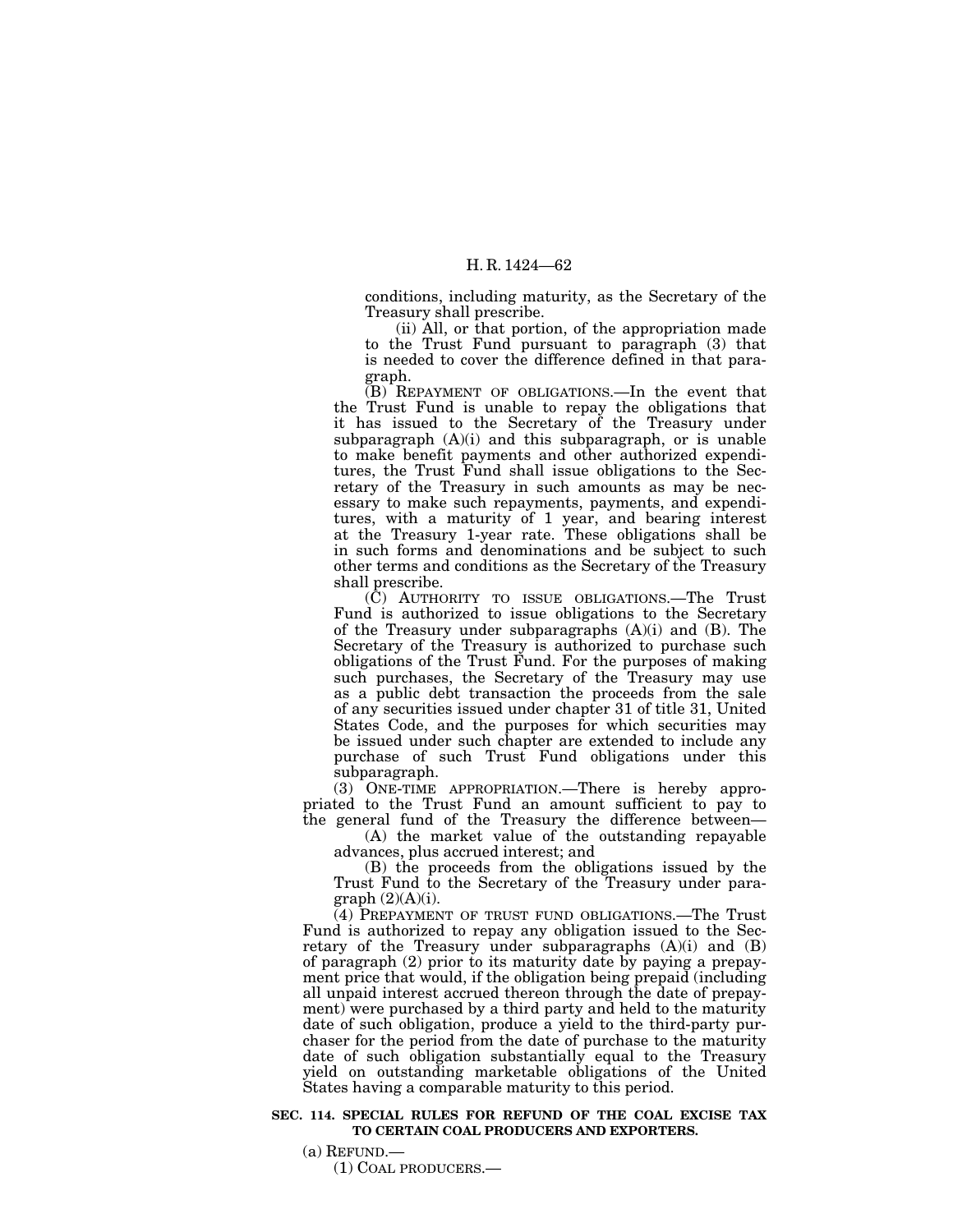(A) IN GENERAL.—Notwithstanding subsections  $(a)(1)$ and (c) of section 6416 and section 6511 of the Internal Revenue Code of 1986, if—

(i) a coal producer establishes that such coal producer, or a party related to such coal producer, exported coal produced by such coal producer to a foreign country or shipped coal produced by such coal producer to a possession of the United States, or caused such coal to be exported or shipped, the export or shipment of which was other than through an exporter who meets the requirements of paragraph  $(2)$ ,

(ii) such coal producer filed an excise tax return on or after October 1, 1990, and on or before the date of the enactment of this Act, and

(iii) such coal producer files a claim for refund with the Secretary not later than the close of the 30-day period beginning on the date of the enactment of this Act,

then the Secretary shall pay to such coal producer an amount equal to the tax paid under section 4121 of such Code on such coal exported or shipped by the coal producer or a party related to such coal producer, or caused by the coal producer or a party related to such coal producer to be exported or shipped.

(B) SPECIAL RULES FOR CERTAIN TAXPAYERS.—For purposes of this section—

(i) IN GENERAL.—If a coal producer or a party related to a coal producer has received a judgment described in clause (iii), such coal producer shall be deemed to have established the export of coal to a foreign country or shipment of coal to a possession of the United States under subparagraph (A)(i).

(ii) AMOUNT OF PAYMENT.—If a taxpayer described in clause (i) is entitled to a payment under subparagraph (A), the amount of such payment shall be reduced by any amount paid pursuant to the judgment described in clause (iii).

(iii) JUDGMENT DESCRIBED.—A judgment is described in this subparagraph if such judgment—

(I) is made by a court of competent jurisdiction within the United States,

(II) relates to the constitutionality of any tax paid on exported coal under section 4121 of the Internal Revenue Code of 1986, and

(III) is in favor of the coal producer or the party related to the coal producer.

(2) EXPORTERS.—Notwithstanding subsections (a)(1) and (c) of section 6416 and section 6511 of the Internal Revenue Code of 1986, and a judgment described in paragraph (1)(B)(iii) of this subsection, if—

(A) an exporter establishes that such exporter exported coal to a foreign country or shipped coal to a possession of the United States, or caused such coal to be so exported or shipped,

(B) such exporter filed a tax return on or after October 1, 1990, and on or before the date of the enactment of this Act, and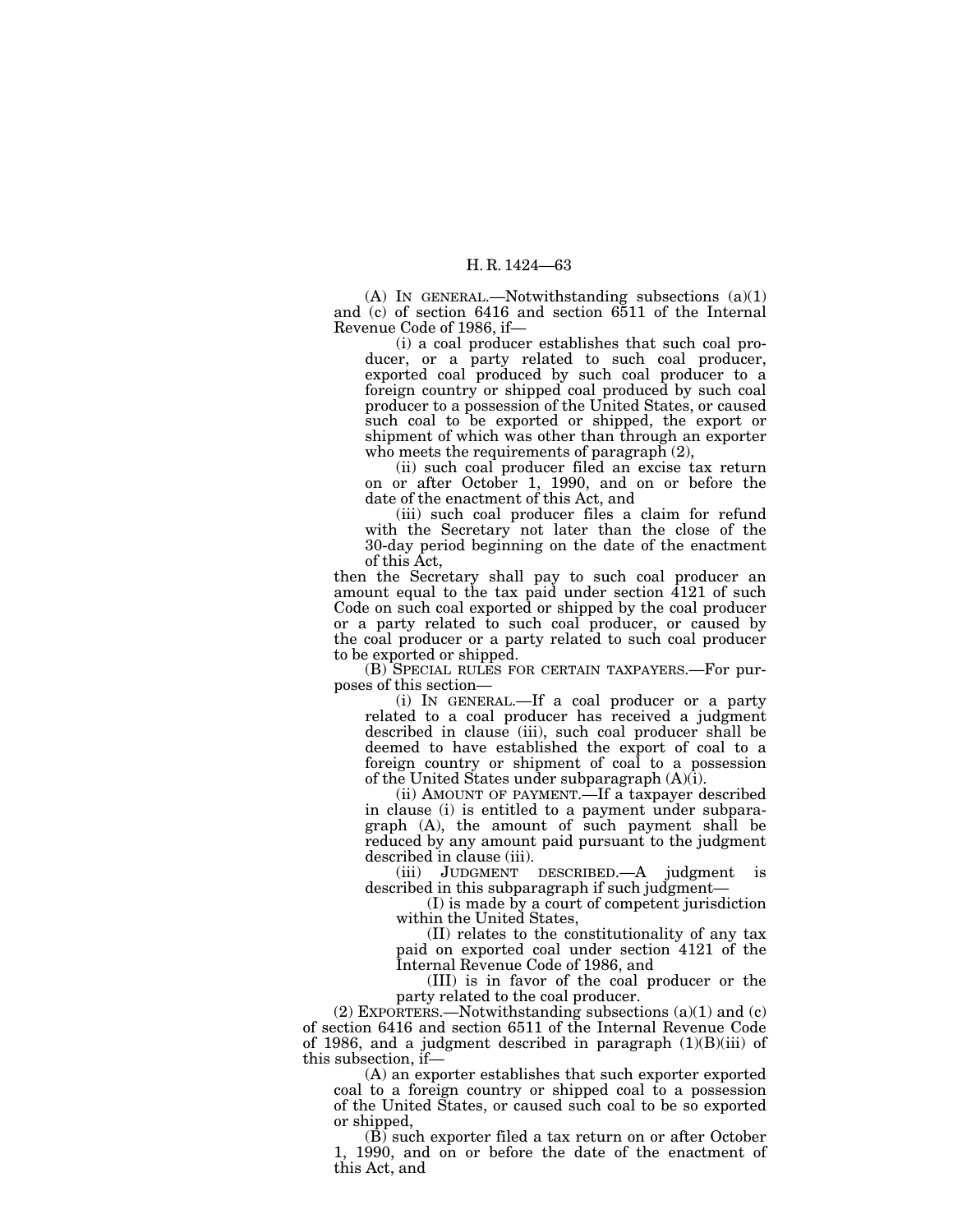(C) such exporter files a claim for refund with the Secretary not later than the close of the 30-day period beginning on the date of the enactment of this Act,

then the Secretary shall pay to such exporter an amount equal to \$0.825 per ton of such coal exported by the exporter or caused to be exported or shipped, or caused to be exported or shipped, by the exporter.

(b) LIMITATIONS.—Subsection (a) shall not apply with respect to exported coal if a settlement with the Federal Government has been made with and accepted by, the coal producer, a party related to such coal producer, or the exporter, of such coal, as of the date that the claim is filed under this section with respect to such exported coal. For purposes of this subsection, the term "settlement with the Federal Government'' shall not include any settlement or stipulation entered into as of the date of the enactment of this Act, the terms of which contemplate a judgment concerning which any party has reserved the right to file an appeal, or has filed an appeal.

(c) SUBSEQUENT REFUND PROHIBITED.—No refund shall be made under this section to the extent that a credit or refund of such tax on such exported or shipped coal has been paid to any person. (d) DEFINITIONS.—For purposes of this section—

(1) COAL PRODUCER.—The term ''coal producer'' means the person in whom is vested ownership of the coal immediately after the coal is severed from the ground, without regard to the existence of any contractual arrangement for the sale or other disposition of the coal or the payment of any royalties between the producer and third parties. The term includes any person who extracts coal from coal waste refuse piles or from the silt waste product which results from the wet washing (or similar processing) of coal.

(2) EXPORTER.—The term ''exporter'' means a person, other than a coal producer, who does not have a contract, fee arrangement, or any other agreement with a producer or seller of such coal to export or ship such coal to a third party on behalf of the producer or seller of such coal and—

(A) is indicated in the shipper's export declaration or other documentation as the exporter of record, or

(B) actually exported such coal to a foreign country or shipped such coal to a possession of the United States, or caused such coal to be so exported or shipped.

(3) RELATED PARTY.—The term "a party related to such coal producer'' means a person who—

(A) is related to such coal producer through any degree of common management, stock ownership, or voting control,

(B) is related (within the meaning of section  $144(a)(3)$ of the Internal Revenue Code of 1986) to such coal producer, or

(C) has a contract, fee arrangement, or any other agreement with such coal producer to sell such coal to a third party on behalf of such coal producer.

(4) SECRETARY.—The term ''Secretary'' means the Secretary of Treasury or the Secretary's designee.

(e) TIMING OF REFUND.—With respect to any claim for refund filed pursuant to this section, the Secretary shall determine whether the requirements of this section are met not later than 180 days after such claim is filed. If the Secretary determines that the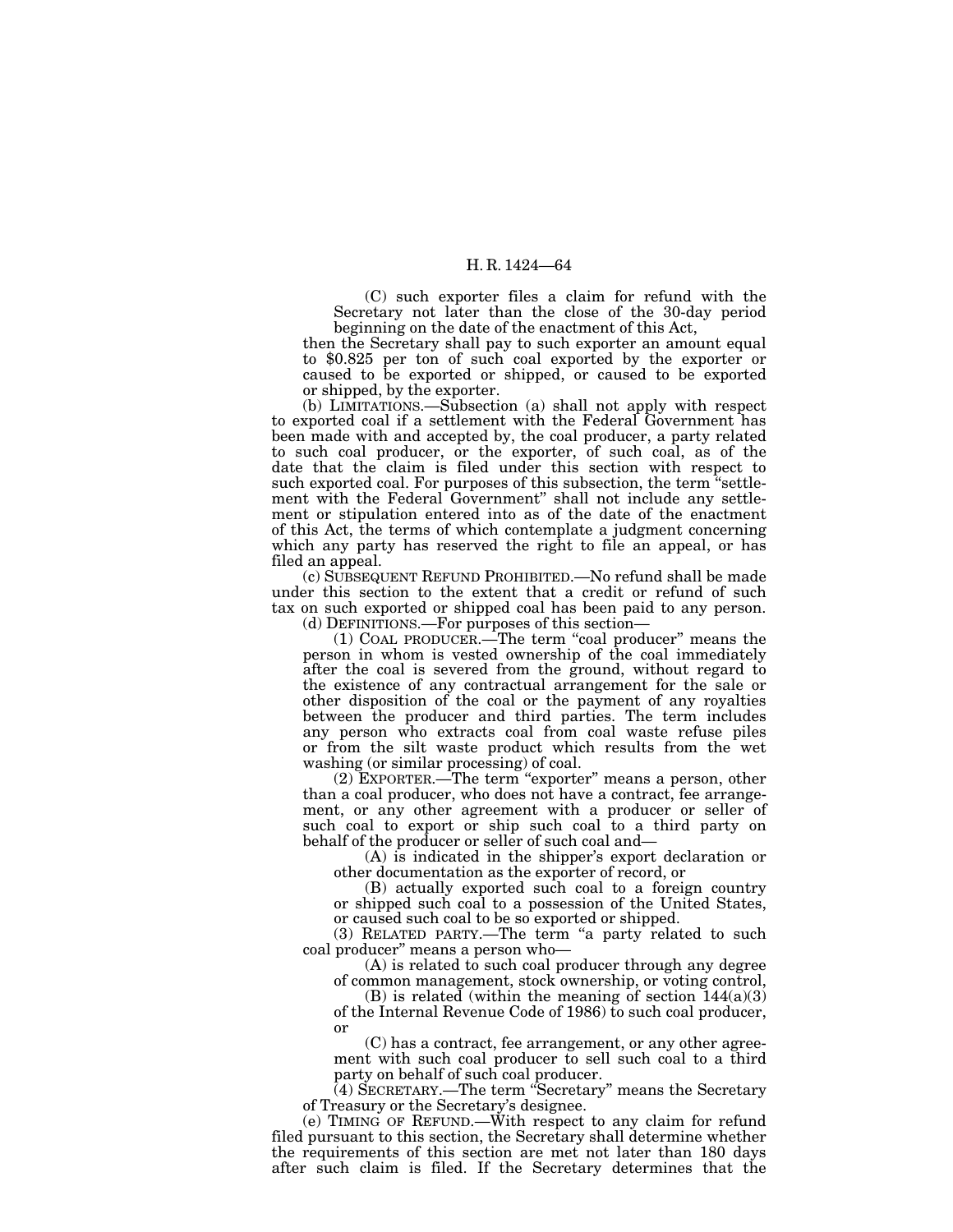requirements of this section are met, the claim for refund shall be paid not later than 180 days after the Secretary makes such determination.

(f) INTEREST.—Any refund paid pursuant to this section shall be paid by the Secretary with interest from the date of overpayment determined by using the overpayment rate and method under section 6621 of the Internal Revenue Code of 1986.

(g) DENIAL OF DOUBLE BENEFIT.—The payment under subsection (a) with respect to any coal shall not exceed—

(1) in the case of a payment to a coal producer, the amount of tax paid under section 4121 of the Internal Revenue Code of 1986 with respect to such coal by such coal producer or a party related to such coal producer, and<br>(2) in the case of a payment to an exporter, an amount

equal to \$0.825 per ton with respect to such coal exported by the exporter or caused to be exported by the exporter.

(h) APPLICATION OF SECTION.—This section applies only to claims on coal exported or shipped on or after October 1, 1990, through the date of the enactment of this Act.<br>(i) STANDING NOT CONFERRED.—

(1) EXPORTERS.—With respect to exporters, this section shall not confer standing upon an exporter to commence, or intervene in, any judicial or administrative proceeding concerning a claim for refund by a coal producer of any Federal or State tax, fee, or royalty paid by the coal producer.

(2) COAL PRODUCERS.—With respect to coal producers, this section shall not confer standing upon a coal producer to commence, or intervene in, any judicial or administrative proceeding concerning a claim for refund by an exporter of any Federal or State tax, fee, or royalty paid by the producer and alleged to have been passed on to an exporter.

### **SEC. 115. TAX CREDIT FOR CARBON DIOXIDE SEQUESTRATION.**

(a) IN GENERAL.—Subpart D of part IV of subchapter A of chapter 1 (relating to business credits) is amended by adding at the end the following new section:

#### **''SEC. 45Q. CREDIT FOR CARBON DIOXIDE SEQUESTRATION.**

''(a) GENERAL RULE.—For purposes of section 38, the carbon dioxide sequestration credit for any taxable year is an amount

"(1) \$20 per metric ton of qualified carbon dioxide which is—

''(A) captured by the taxpayer at a qualified facility, and

''(B) disposed of by the taxpayer in secure geological storage, and

" $(2)$  \$10 per metric ton of qualified carbon dioxide which is—

''(A) captured by the taxpayer at a qualified facility, and

''(B) used by the taxpayer as a tertiary injectant in a qualified enhanced oil or natural gas recovery project. ''(b) QUALIFIED CARBON DIOXIDE.—For purposes of this sec-

tion—

''(1) IN GENERAL.—The term 'qualified carbon dioxide' means carbon dioxide captured from an industrial source which—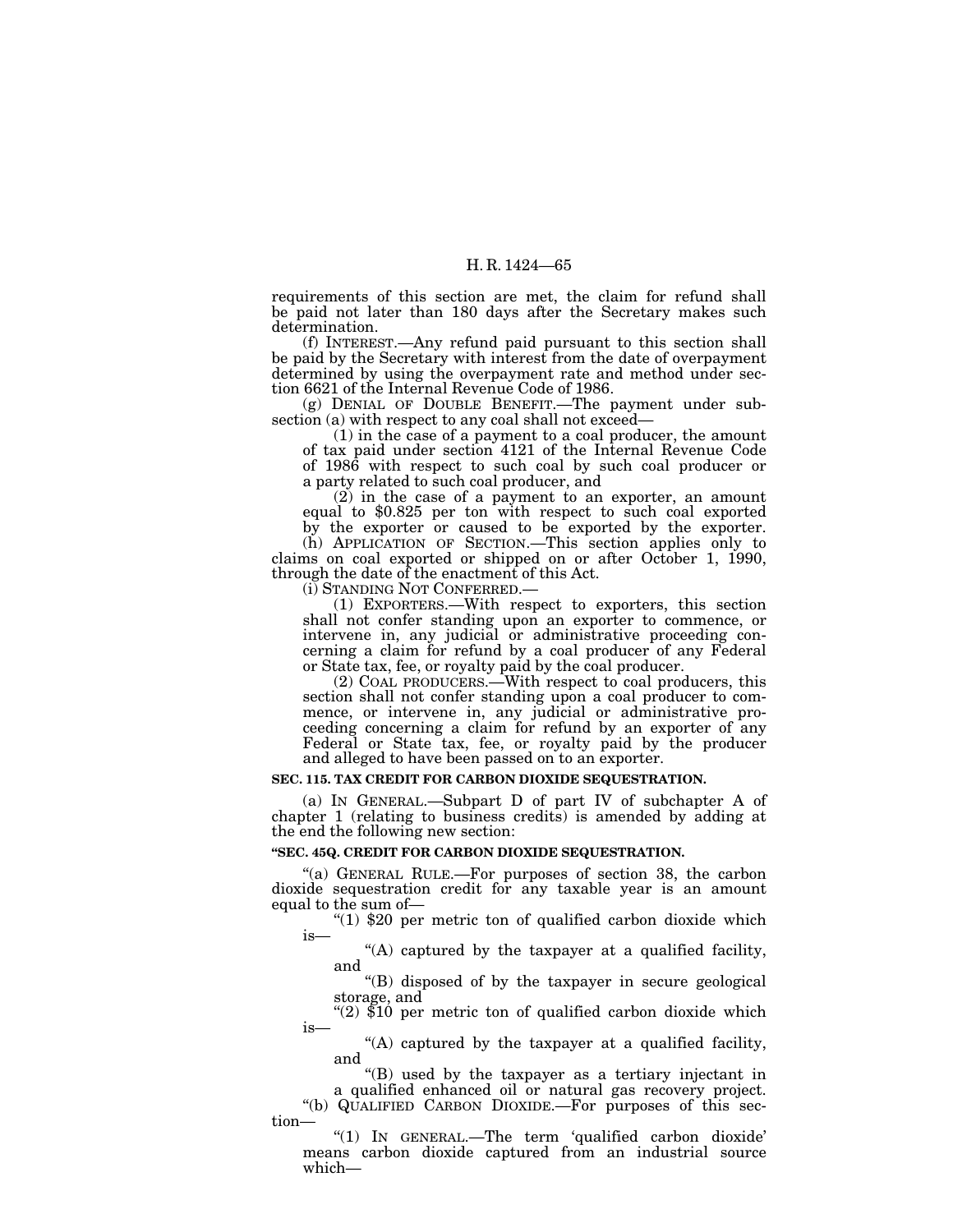''(A) would otherwise be released into the atmosphere as industrial emission of greenhouse gas, and

''(B) is measured at the source of capture and verified at the point of disposal or injection.

"(2) RECYCLED CARBON DIOXIDE.—The term 'qualified carbon dioxide' includes the initial deposit of captured carbon dioxide used as a tertiary injectant. Such term does not include carbon dioxide that is re-captured, recycled, and re-injected as part of the enhanced oil and natural gas recovery process. ''(c) QUALIFIED FACILITY.—For purposes of this section, the term

'qualified facility' means any industrial facility—

" $(1)$  which is owned by the taxpayer,

 $''(2)$  at which carbon capture equipment is placed in service, and

''(3) which captures not less than 500,000 metric tons of carbon dioxide during the taxable year.

''(d) SPECIAL RULES AND OTHER DEFINITIONS.—For purposes of this section—

''(1) ONLY CARBON DIOXIDE CAPTURED AND DISPOSED OF OR USED WITHIN THE UNITED STATES TAKEN INTO ACCOUNT.— The credit under this section shall apply only with respect to qualified carbon dioxide the capture and disposal or use of which is within—

''(A) the United States (within the meaning of section 638(1)), or

''(B) a possession of the United States (within the meaning of section 638(2)).

"(2) SECURE GEOLOGICAL STORAGE.—The Secretary, in consultation with the Administrator of the Environmental Protection Agency, shall establish regulations for determining adequate security measures for the geological storage of carbon dioxide under subsection  $(a)(1)(B)$  such that the carbon dioxide does not escape into the atmosphere. Such term shall include storage at deep saline formations and unminable coal seems under such conditions as the Secretary may determine under such regulations.

''(3) TERTIARY INJECTANT.—The term 'tertiary injectant' has the same meaning as when used within section  $193(b)(1)$ .

"(4) QUALIFIED ENHANCED OIL OR NATURAL GAS RECOVERY PROJECT.—The term 'qualified enhanced oil or natural gas recovery project' has the meaning given the term 'qualified enhanced oil recovery project' by section  $43(c)(2)$ , by substituting 'crude oil or natural gas' for 'crude oil' in subparagraph (A)(i) thereof.

''(5) CREDIT ATTRIBUTABLE TO TAXPAYER.—Any credit under this section shall be attributable to the person that captures and physically or contractually ensures the disposal of or the use as a tertiary injectant of the qualified carbon dioxide, except to the extent provided in regulations prescribed by the Secretary.

''(6) RECAPTURE.—The Secretary shall, by regulations, provide for recapturing the benefit of any credit allowable under subsection (a) with respect to any qualified carbon dioxide which ceases to be captured, disposed of, or used as a tertiary injectant in a manner consistent with the requirements of this section.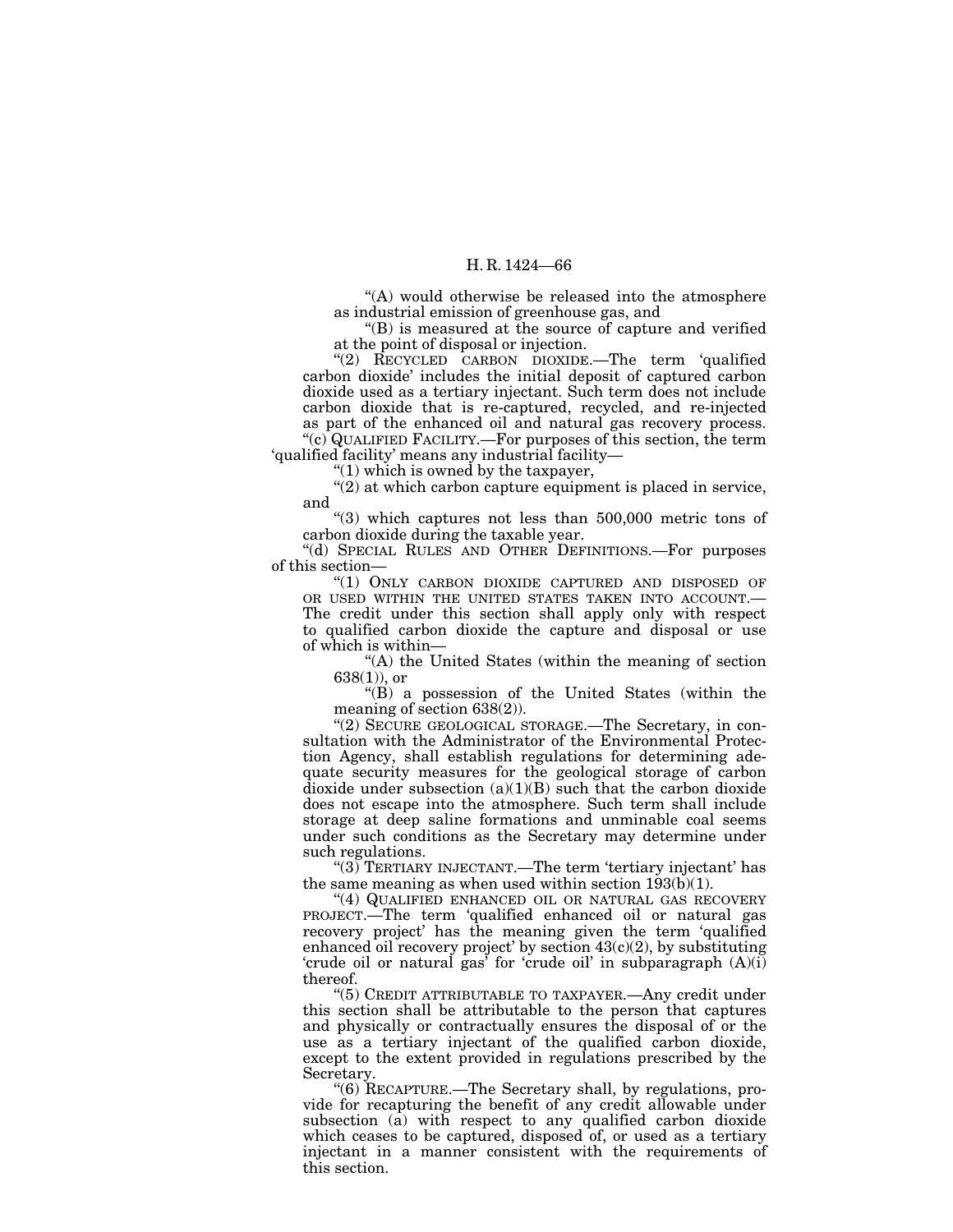"(7) INFLATION ADJUSTMENT.—In the case of any taxable year beginning in a calendar year after 2009, there shall be substituted for each dollar amount contained in subsection (a) an amount equal to the product of—

''(A) such dollar amount, multiplied by

''(B) the inflation adjustment factor for such calendar year determined under section 43(b)(3)(B) for such calendar year, determined by substituting '2008' for '1990'.

''(e) APPLICATION OF SECTION.—The credit under this section shall apply with respect to qualified carbon dioxide before the end of the calendar year in which the Secretary, in consultation with the Administrator of the Environmental Protection Agency, certifies that 75,000,000 metric tons of qualified carbon dioxide have been captured and disposed of or used as a tertiary injectant.".

(b) CONFORMING AMENDMENT.—Section 38(b) (relating to general business credit) is amended by striking ''plus'' at the end of paragraph (32), by striking the period at the end of paragraph (33) and inserting '', plus'', and by adding at the end of following new paragraph:

 $\sqrt{34}$  the carbon dioxide sequestration credit determined under section  $45Q(a)$ .".

(c) CLERICAL AMENDMENT.—The table of sections for subpart B of part IV of subchapter A of chapter 1 (relating to other credits) is amended by adding at the end the following new section:

#### ''Sec. 45Q. Credit for carbon dioxide sequestration.''.

(d) EFFECTIVE DATE.—The amendments made by this section shall apply to carbon dioxide captured after the date of the enactment of this Act.

## **SEC. 116. CERTAIN INCOME AND GAINS RELATING TO INDUSTRIAL SOURCE CARBON DIOXIDE TREATED AS QUALIFYING INCOME FOR PUBLICLY TRADED PARTNERSHIPS.**

(a) IN GENERAL.—Subparagraph  $(E)$  of section 7704(d)(1) (defining qualifying income) is amended by inserting ''or industrial source carbon dioxide" after "timber)".

(b) EFFECTIVE DATE.—The amendment made by this section shall take effect on the date of the enactment of this Act, in taxable years ending after such date.

## **SEC. 117. CARBON AUDIT OF THE TAX CODE.**

(a) STUDY.—The Secretary of the Treasury shall enter into an agreement with the National Academy of Sciences to undertake a comprehensive review of the Internal Revenue Code of 1986 to identify the types of and specific tax provisions that have the largest effects on carbon and other greenhouse gas emissions and to estimate the magnitude of those effects.

(b) REPORT.—Not later than 2 years after the date of enactment of this Act, the National Academy of Sciences shall submit to Congress a report containing the results of study authorized under this section.

(c) AUTHORIZATION OF APPROPRIATIONS.—There is authorized to be appropriated to carry out this section \$1,500,000 for the period of fiscal years 2009 and 2010.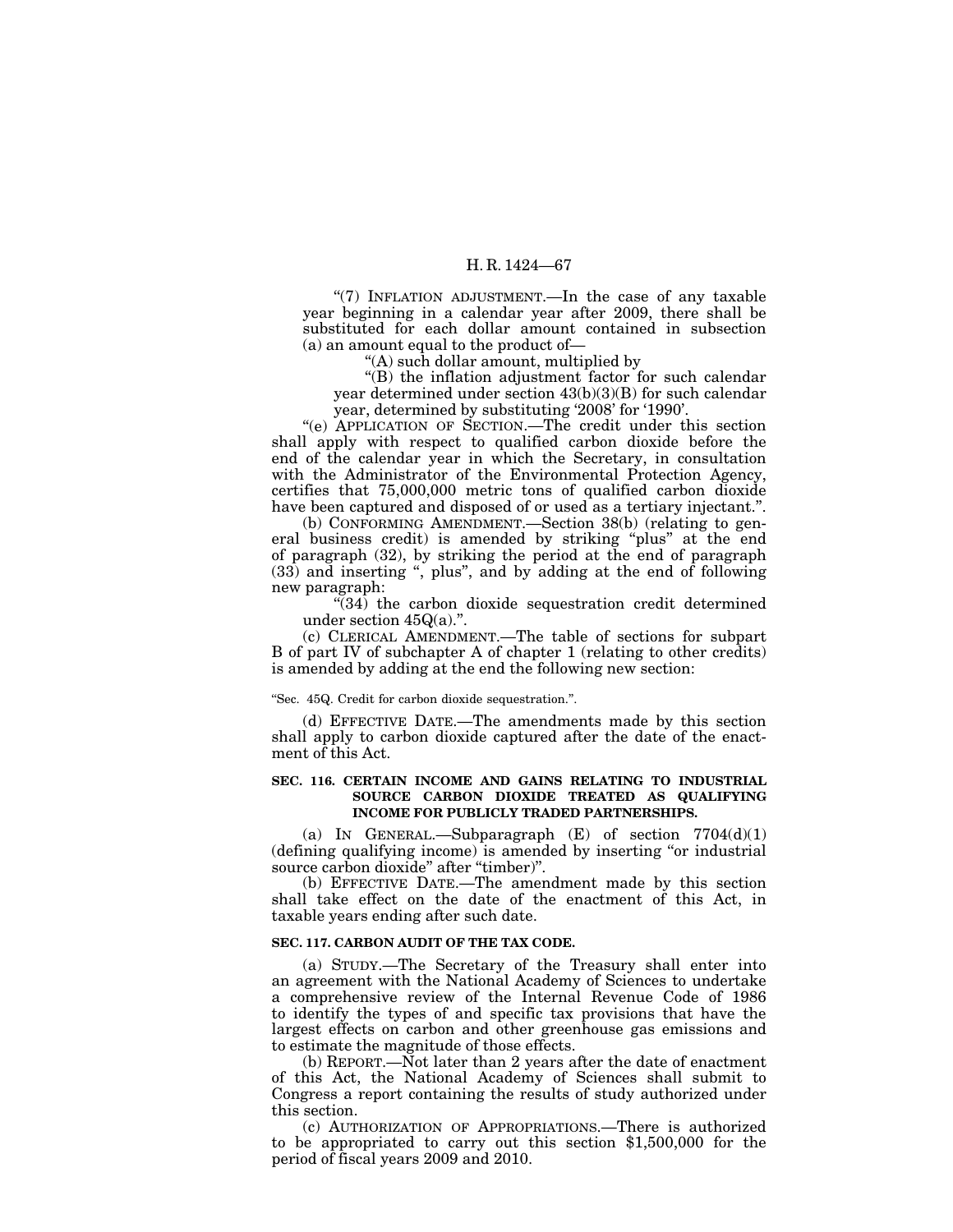# **TITLE II—TRANSPORTATION AND DO-MESTIC FUEL SECURITY PROVISIONS**

### **SEC. 201. INCLUSION OF CELLULOSIC BIOFUEL IN BONUS DEPRECIA-TION FOR BIOMASS ETHANOL PLANT PROPERTY.**

(a) IN GENERAL.—Paragraph (3) of section 168(l) is amended to read as follows:

''(3) CELLULOSIC BIOFUEL.—The term 'cellulosic biofuel' means any liquid fuel which is produced from any lignocellulosic or hemicellulosic matter that is available on a renewable or recurring basis.''.

(b) CONFORMING AMENDMENTS.—Subsection (l) of section 168 is amended—

(1) by striking ''cellulosic biomass ethanol'' each place it appears and inserting ''cellulosic biofuel'',

(2) by striking ''CELLULOSIC BIOMASS ETHANOL'' in the heading of such subsection and inserting ''CELLULOSIC BIOFUEL'', and

(3) by striking ''CELLULOSIC BIOMASS ETHANOL'' in the heading of paragraph (2) thereof and inserting "CELLULOSIC BIOFUEL''.

(c) EFFECTIVE DATE.—The amendments made by this section shall apply to property placed in service after the date of the enactment of this Act, in taxable years ending after such date. **SEC. 202. CREDITS FOR BIODIESEL AND RENEWABLE DIESEL.** 

(a) IN GENERAL.—Sections  $40A(g)$ ,  $6426(c)(6)$ , and  $6427(e)(5)(B)$ are each amended by striking "December 31, 2008" and inserting "December 31, 2009".<br>
(b) INCREASE IN RATE OF CREDIT.—

(1) INCOME TAX CREDIT.— $Paragraphs$  (1)(A) and (2)(A) of section 40A(b) are each amended by striking "50 cents" and inserting "\$1.00".

(2) EXCISE TAX CREDIT.—Paragraph  $(2)$  of section  $6426(c)$ is amended to read as follows:

"(2) APPLICABLE AMOUNT.—For purposes of this subsection, the applicable amount is \$1.00.".<br>(3) CONFORMING AMENDMENTS.—

 $(A)$  Subsection  $(b)$  of section 40A is amended by striking paragraph (3) and by redesignating paragraphs (4) and  $(5)$  as paragraphs  $(3)$  and  $(4)$ , respectively.

 $(B)$  Paragraph  $(2)$  of section  $40A(f)$  is amended to read as follows:

"(2) EXCEPTION.—Subsection  $(b)(4)$  shall not apply with respect to renewable diesel.''.

(C) Paragraphs (2) and (3) of section 40A(e) are each amended by striking "subsection  $(b)(5)(C)$ " and inserting "subsection  $(b)(4)(C)$ ".

(D) Clause (ii) of section  $40A(d)(3)(C)$  is amended by striking "subsection (b)(5)(B)" and inserting "subsection  $(b)(4)(B)$ ".

(c) UNIFORM TREATMENT OF DIESEL PRODUCED FROM BIO-MASS.—Paragraph (3) of section 40A(f) is amended—

(1) by striking ''diesel fuel'' and inserting ''liquid fuel'', (2) by striking ''using a thermal depolymerization process'',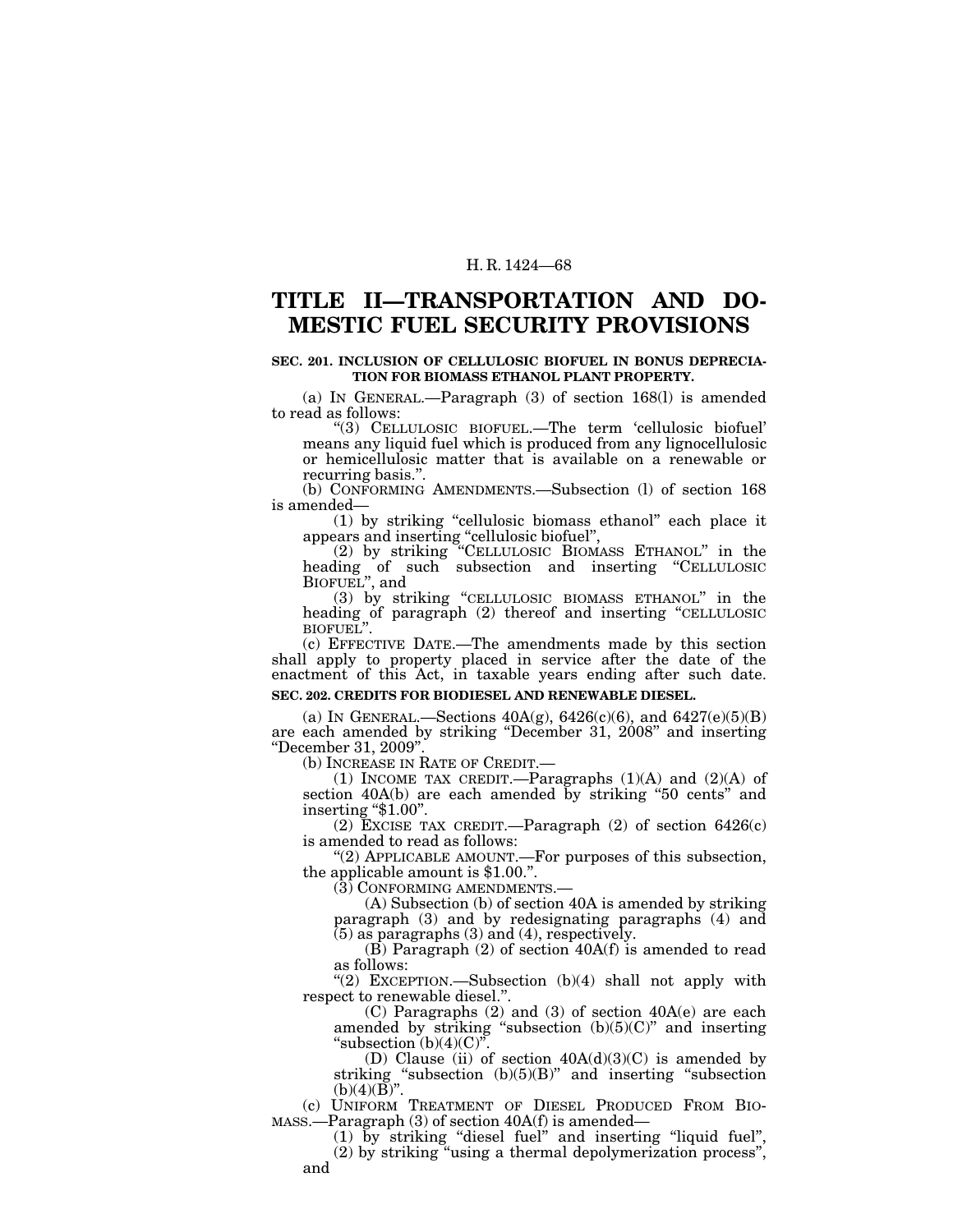(3) by inserting '', or other equivalent standard approved by the Secretary" after "D396".

(d) COPRODUCTION OF RENEWABLE DIESEL WITH PETROLEUM FEEDSTOCK.—

(1) IN GENERAL.—Paragraph (3) of section 40A(f) is amended by adding at the end the following new sentences: ''Such term does not include any fuel derived from coprocessing biomass with a feedstock which is not biomass. For purposes of this paragraph, the term 'biomass' has the meaning given such term by section  $45K(c)(3)$ .".

(2) CONFORMING AMENDMENT.—Paragraph (3) of section  $40A(f)$  is amended by striking "(as defined in section  $45K(c)(3)$ )".

(e) ELIGIBILITY OF CERTAIN AVIATION FUEL.—Subsection (f) of section 40A (relating to renewable diesel) is amended by adding at the end the following new paragraph:

"(4) CERTAIN AVIATION FUEL.-

"(A) IN GENERAL.—Except as provided in the last 3 sentences of paragraph (3), the term 'renewable diesel' shall include fuel derived from biomass which meets the requirements of a Department of Defense specification for military jet fuel or an American Society of Testing and Materials specification for aviation turbine fuel.

''(B) APPLICATION OF MIXTURE CREDITS.—In the case of fuel which is treated as renewable diesel solely by reason of subparagraph  $(A)$ , subsection  $(b)(1)$  and section  $6426(c)$ shall be applied with respect to such fuel by treating kerosene as though it were diesel fuel.''.

(f) MODIFICATION RELATING TO DEFINITION OF AGRI-BIO-DIESEL.—Paragraph (2) of section 40A(d) (relating to agri-biodiesel) is amended by striking ''and mustard seeds'' and inserting ''mustard seeds, and camelina''.

(g) EFFECTIVE DATE.—

(1) IN GENERAL.—Except as otherwise provided in this subsection, the amendments made by this section shall apply to fuel produced, and sold or used, after December 31, 2008.

(2) COPRODUCTION OF RENEWABLE DIESEL WITH PETROLEUM FEEDSTOCK.—The amendment made by subsection (d) shall apply to fuel produced, and sold or used, after the date of the enactment of this Act.

#### **SEC. 203. CLARIFICATION THAT CREDITS FOR FUEL ARE DESIGNED TO PROVIDE AN INCENTIVE FOR UNITED STATES PRODUC-TION.**

(a) ALCOHOL FUELS CREDIT.—Subsection (d) of section 40 is amended by adding at the end the following new paragraph:

" $(7)$  LIMITATION TO ALCOHOL WITH CONNECTION TO THE UNITED STATES.—No credit shall be determined under this section with respect to any alcohol which is produced outside the United States for use as a fuel outside the United States. For purposes of this paragraph, the term 'United States' includes any possession of the United States.''.

(b) BIODIESEL FUELS CREDIT.—Subsection (d) of section 40A is amended by adding at the end the following new paragraph:

''(5) LIMITATION TO BIODIESEL WITH CONNECTION TO THE UNITED STATES.—No credit shall be determined under this section with respect to any biodiesel which is produced outside the United States for use as a fuel outside the United States.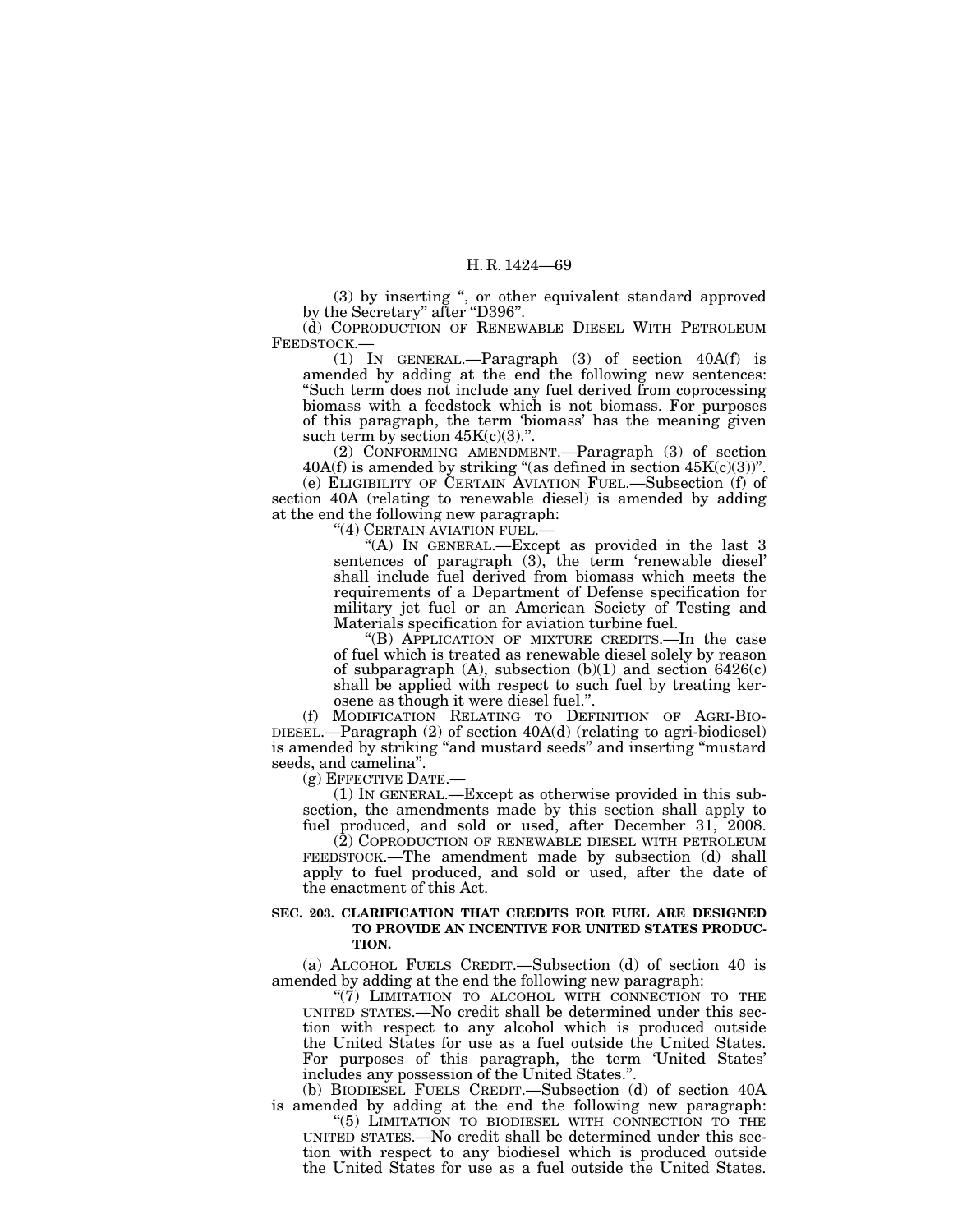For purposes of this paragraph, the term 'United States' includes any possession of the United States.''.

(c) EXCISE TAX CREDIT.—

(1) IN GENERAL.—Section 6426 is amended by adding at the end the following new subsection:

"(i) LIMITATION TO FUELS WITH CONNECTION TO THE UNITED STATES.—

"(1) ALCOHOL.—No credit shall be determined under this section with respect to any alcohol which is produced outside the United States for use as a fuel outside the United States.

"(2) BIODIESEL AND ALTERNATIVE FUELS.—No credit shall be determined under this section with respect to any biodiesel or alternative fuel which is produced outside the United States for use as a fuel outside the United States.

For purposes of this subsection, the term 'United States' includes any possession of the United States.''.

(2) CONFORMING AMENDMENT.—Subsection (e) of section 6427 is amended by redesignating paragraph (5) as paragraph (6) and by inserting after paragraph (4) the following new paragraph:

"(5) LIMITATION TO FUELS WITH CONNECTION TO THE UNITED STATES.—No amount shall be payable under paragraph (1) or (2) with respect to any mixture or alternative fuel if credit is not allowed with respect to such mixture or alternative fuel by reason of section 6426(i).''.

(d) EFFECTIVE DATE.—The amendments made by this section shall apply to claims for credit or payment made on or after May 15, 2008.

#### **SEC. 204. EXTENSION AND MODIFICATION OF ALTERNATIVE FUEL CREDIT.**

(a) EXTENSION.—

(1) ALTERNATIVE FUEL CREDIT.—Paragraph (4) of section  $6426(d)$  (relating to alternative fuel credit) is amended by striking "September 30, 2009" and inserting "December 31, 2009''.

(2) ALTERNATIVE FUEL MIXTURE CREDIT.—Paragraph (3) of section 6426(e) (relating to alternative fuel mixture credit) is amended by striking ''September 30, 2009'' and inserting ''December 31, 2009''.

(3) PAYMENTS.—Subparagraph (C) of section 6427(e)(5) (relating to termination) is amended by striking ''September 30, 2009'' and inserting ''December 31, 2009''.

(b) MODIFICATIONS.—

(1) ALTERNATIVE FUEL TO INCLUDE COMPRESSED OR LIQUIFIED BIOMASS GAS.—Paragraph (2) of section 6426(d) (relating to alternative fuel credit) is amended by striking ''and'' at the end of subparagraph (E), by redesignating subparagraph (F) as subparagraph (G), and by inserting after subparagraph (E) the following new subparagraph:

''(F) compressed or liquefied gas derived from biomass (as defined in section  $45K(c)(3)$ ), and".

(2) CREDIT ALLOWED FOR AVIATION USE OF FUEL.—Paragraph (1) of section 6426(d) is amended by inserting ''sold by the taxpayer for use as a fuel in aviation," after "motorboat,". (c) CARBON CAPTURE REQUIREMENT FOR CERTAIN FUELS.—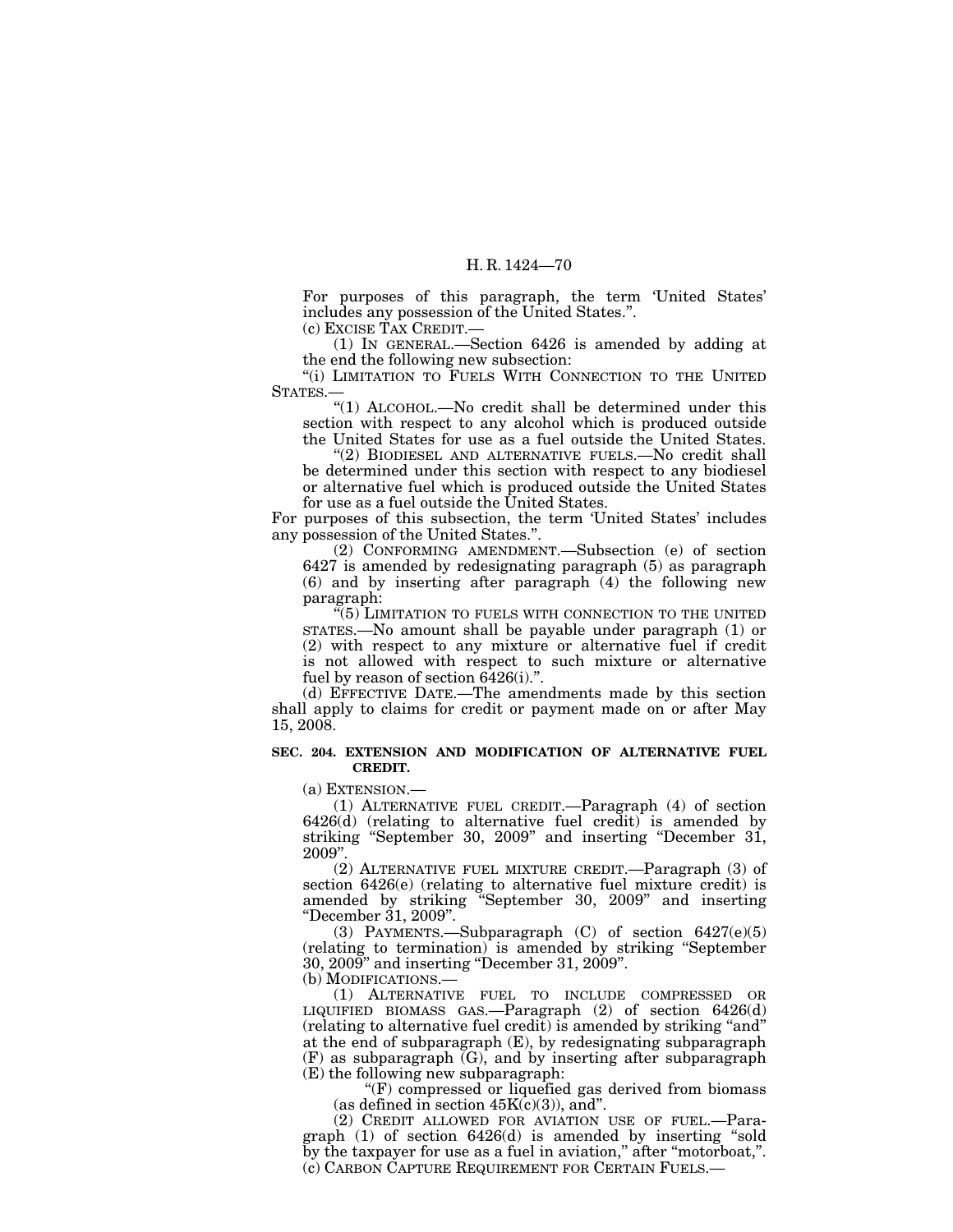(1) IN GENERAL.—Subsection (d) of section 6426, as amended by subsection (a), is amended by redesignating paragraph (4) as paragraph (5) and by inserting after paragraph (3) the following new paragraph:

''(4) CARBON CAPTURE REQUIREMENT.—

"(A) IN GENERAL.—The requirements of this paragraph are met if the fuel is certified, under such procedures as required by the Secretary, as having been derived from coal produced at a gasification facility which separates and sequesters not less than the applicable percentage of such facility's total carbon dioxide emissions.

''(B) APPLICABLE PERCENTAGE.—For purposes of subparagraph  $(A)$ , the applicable percentage is-

 $i$ (i) 50 percent in the case of fuel produced after September 30, 2009, and on or before December 30, 2009, and

"(ii) 75 percent in the case of fuel produced after December 30, 2009.".

(2) CONFORMING AMENDMENT.—Subparagraph (E) of section  $6426(d)(2)$  is amended by inserting "which meets the requirements of paragraph (4) and which is" after "any liquid fuel".

(d) EFFECTIVE DATE.—The amendments made by this section shall apply to fuel sold or used after the date of the enactment of this Act.

#### **SEC. 205. CREDIT FOR NEW QUALIFIED PLUG-IN ELECTRIC DRIVE MOTOR VEHICLES.**

(a) PLUG-IN ELECTRIC DRIVE MOTOR VEHICLE CREDIT.—Subpart B of part IV of subchapter A of chapter 1 (relating to other credits) is amended by adding at the end the following new section:

### **''SEC. 30D. NEW QUALIFIED PLUG-IN ELECTRIC DRIVE MOTOR VEHICLES.**

''(a) ALLOWANCE OF CREDIT.—

" $(1)$  In GENERAL.—There shall be allowed as a credit against the tax imposed by this chapter for the taxable year an amount equal to the applicable amount with respect to each new qualified plug-in electric drive motor vehicle placed in service by the taxpayer during the taxable year.

"(2) APPLICABLE AMOUNT.—For purposes of paragraph (1), the applicable amount is sum of—

''(A) \$2,500, plus

"(B) \$417 for each kilowatt hour of traction battery capacity in excess of 4 kilowatt hours.

''(b) LIMITATIONS.—

"(1) LIMITATION BASED ON WEIGHT.—The amount of the credit allowed under subsection (a) by reason of subsection  $(a)(2)$  shall not exceed—

"(A)  $$7,500$ , in the case of any new qualified plugin electric drive motor vehicle with a gross vehicle weight rating of not more than 10,000 pounds,

 $\sqrt{\text{B}}$  \$10,000, in the case of any new qualified plugin electric drive motor vehicle with a gross vehicle weight rating of more than 10,000 pounds but not more than 14,000 pounds,

" $(C)$  \$12,500, in the case of any new qualified plugin electric drive motor vehicle with a gross vehicle weight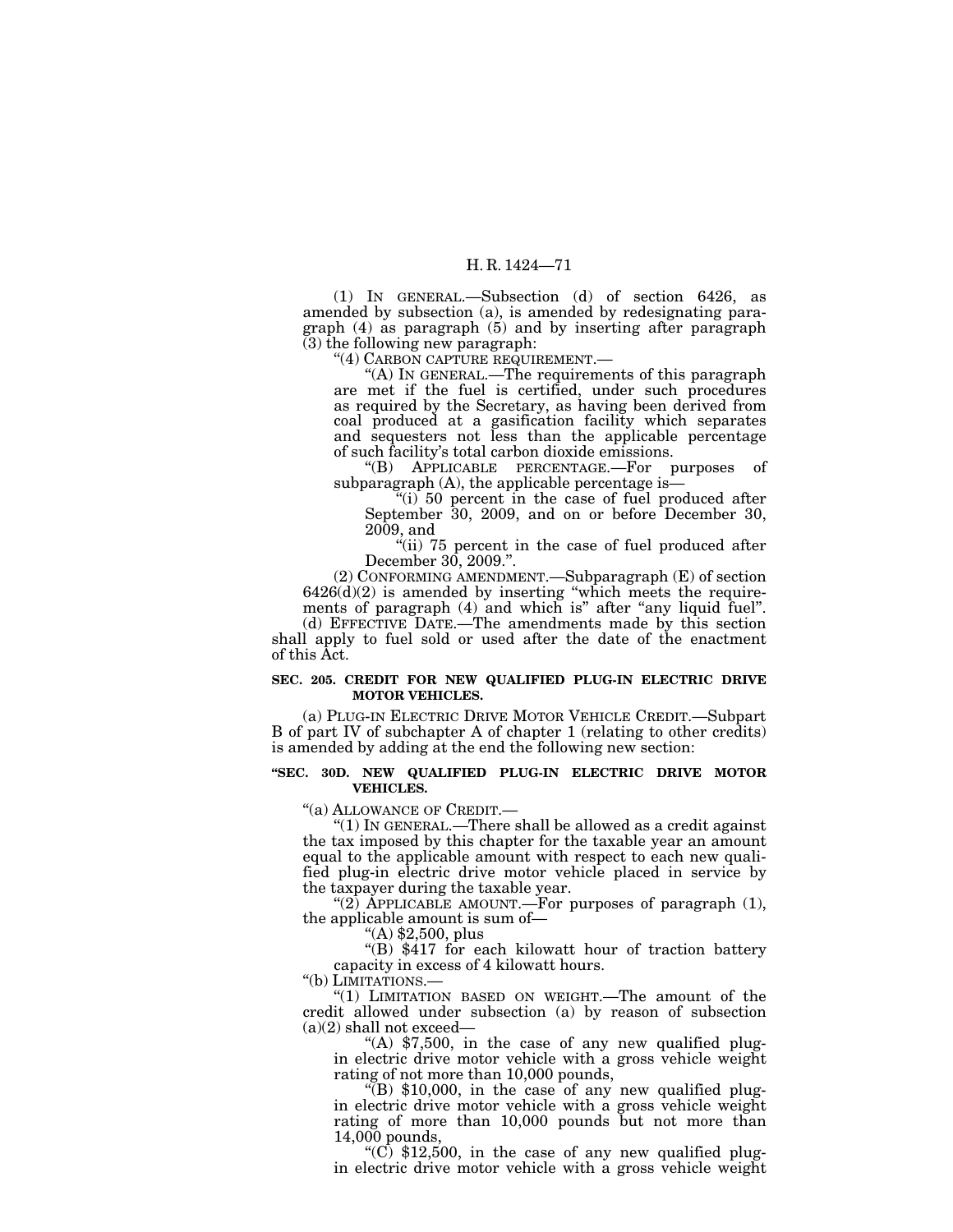rating of more than 14,000 pounds but not more than 26,000 pounds, and

" $(D)$  \$15,000, in the case of any new qualified plugin electric drive motor vehicle with a gross vehicle weight rating of more than 26,000 pounds.

''(2) LIMITATION ON NUMBER OF PASSENGER VEHICLES AND LIGHT TRUCKS ELIGIBLE FOR CREDIT.—

"(A) IN GENERAL.—In the case of a new qualified plugin electric drive motor vehicle sold during the phaseout period, only the applicable percentage of the credit otherwise allowable under subsection (a) shall be allowed.

''(B) PHASEOUT PERIOD.—For purposes of this subsection, the phaseout period is the period beginning with the second calendar quarter following the calendar quarter which includes the first date on which the total number of such new qualified plug-in electric drive motor vehicles sold for use in the United States after December 31, 2008, is at least 250,000.

''(C) APPLICABLE PERCENTAGE.—For purposes of subparagraph (A), the applicable percentage is—

 $(i)$  50 percent for the first 2 calendar quarters of the phaseout period,

" $(i)$  25 percent for the 3d and 4th calendar quarters of the phaseout period, and

"(iii) 0 percent for each calendar quarter thereafter.

''(D) CONTROLLED GROUPS.—Rules similar to the rules of section  $30B(f)(4)$  shall apply for purposes of this subsection.

''(c) NEW QUALIFIED PLUG-IN ELECTRIC DRIVE MOTOR VEHICLE.—For purposes of this section, the term 'new qualified plug-in electric drive motor vehicle' means a motor vehicle—

''(1) which draws propulsion using a traction battery with at least 4 kilowatt hours of capacity,

"(2) which uses an offboard source of energy to recharge such battery,

''(3) which, in the case of a passenger vehicle or light truck which has a gross vehicle weight rating of not more than 8,500 pounds, has received a certificate of conformity under the Clean Air Act and meets or exceeds the equivalent qualifying California low emission vehicle standard under section 243(e)(2) of the Clean Air Act for that make and model year, and

"(A) in the case of a vehicle having a gross vehicle weight rating of 6,000 pounds or less, the Bin 5 Tier II emission standard established in regulations prescribed by the Administrator of the Environmental Protection Agency under section 202(i) of the Clean Air Act for that make and model year vehicle, and

''(B) in the case of a vehicle having a gross vehicle weight rating of more than 6,000 pounds but not more than 8,500 pounds, the Bin 8 Tier II emission standard which is so established,

''(4) the original use of which commences with the taxpayer, "(5) which is acquired for use or lease by the taxpayer and not for resale, and

''(6) which is made by a manufacturer.

''(d) APPLICATION WITH OTHER CREDITS.—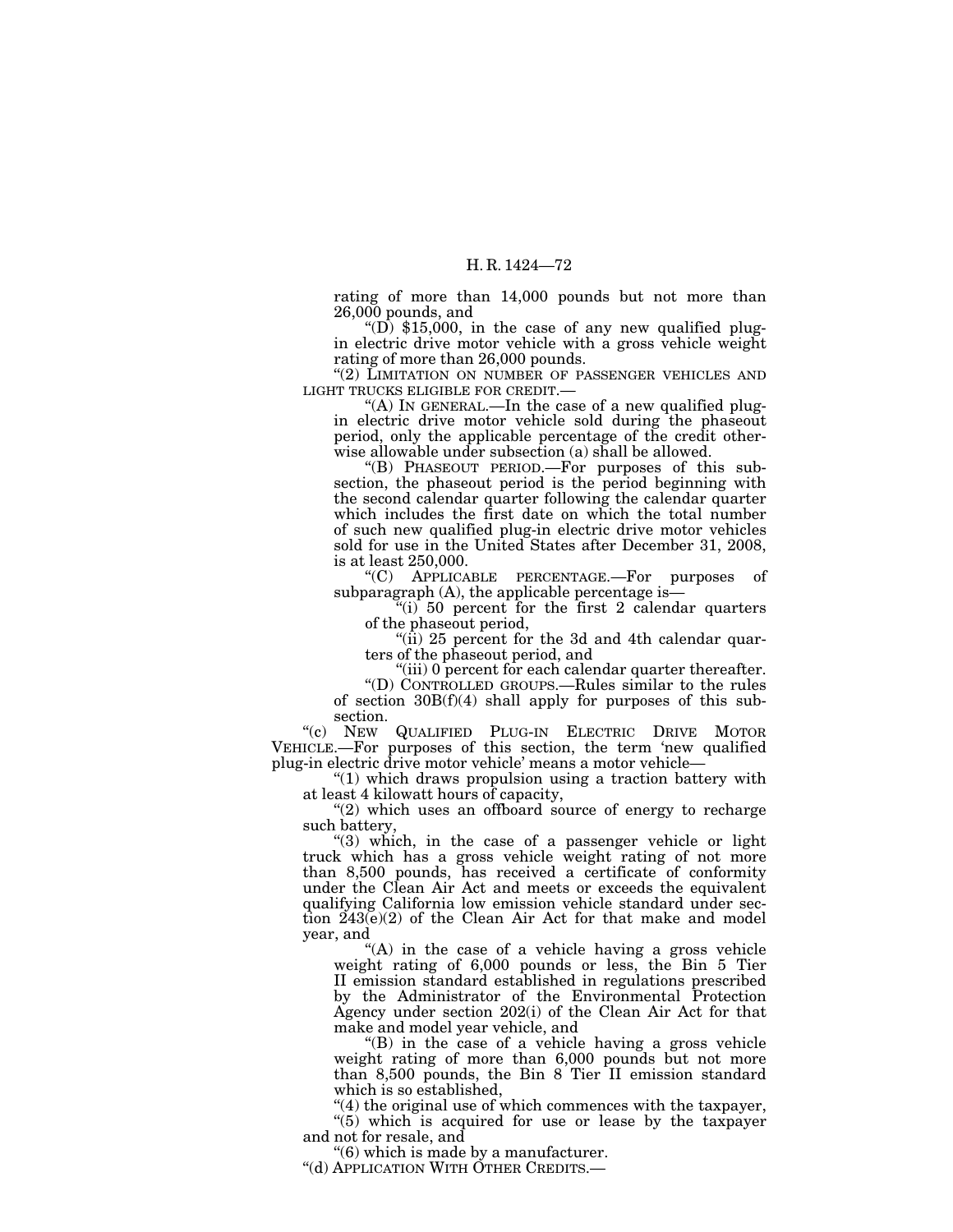"(1) BUSINESS CREDIT TREATED AS PART OF GENERAL BUSI-NESS CREDIT.—So much of the credit which would be allowed under subsection (a) for any taxable year (determined without regard to this subsection) that is attributable to property of a character subject to an allowance for depreciation shall be treated as a credit listed in section 38(b) for such taxable year (and not allowed under subsection (a)).

''(2) PERSONAL CREDIT.—

''(A) IN GENERAL.—For purposes of this title, the credit allowed under subsection (a) for any taxable year (determined after application of paragraph (1)) shall be treated as a credit allowable under subpart A for such taxable year.

''(B) LIMITATION BASED ON AMOUNT OF TAX.—In the case of a taxable year to which section 26(a)(2) does not apply, the credit allowed under subsection (a) for any taxable year (determined after application of paragraph (1)) shall not exceed the excess of—

''(i) the sum of the regular tax liability (as defined in section 26(b)) plus the tax imposed by section 55, over

''(ii) the sum of the credits allowable under subpart A (other than this section and sections 23 and 25D) and section 27 for the taxable year.

''(e) OTHER DEFINITIONS AND SPECIAL RULES.—For purposes of this section—

"(1) MOTOR VEHICLE.—The term 'motor vehicle' has the meaning given such term by section 30(c)(2).

"(2) OTHER TERMS.—The terms 'passenger automobile', 'light truck', and 'manufacturer' have the meanings given such terms in regulations prescribed by the Administrator of the Environmental Protection Agency for purposes of the administration of title II of the Clean Air Act (42 U.S.C. 7521 et tre seq.).<br> $\overset{\text{``(3)}}{\overset{\text{``(3)}}{\cdot}}$ 

TRACTION BATTERY CAPACITY.—Traction battery capacity shall be measured in kilowatt hours from a 100 percent state of charge to a zero percent state of charge.

"(4) REDUCTION IN BASIS.—For purposes of this subtitle, the basis of any property for which a credit is allowable under subsection (a) shall be reduced by the amount of such credit so allowed.

''(5) NO DOUBLE BENEFIT.—The amount of any deduction or other credit allowable under this chapter for a new qualified plug-in electric drive motor vehicle shall be reduced by the amount of credit allowed under subsection (a) for such vehicle for the taxable year.

''(6) PROPERTY USED BY TAX-EXEMPT ENTITY.—In the case of a vehicle the use of which is described in paragraph (3) or (4) of section 50(b) and which is not subject to a lease, the person who sold such vehicle to the person or entity using such vehicle shall be treated as the taxpayer that placed such vehicle in service, but only if such person clearly discloses to such person or entity in a document the amount of any credit allowable under subsection (a) with respect to such vehicle (determined without regard to subsection  $(b)(2)$ ).

"(7) PROPERTY USED OUTSIDE UNITED STATES, ETC., NOT QUALIFIED.—No credit shall be allowable under subsection (a)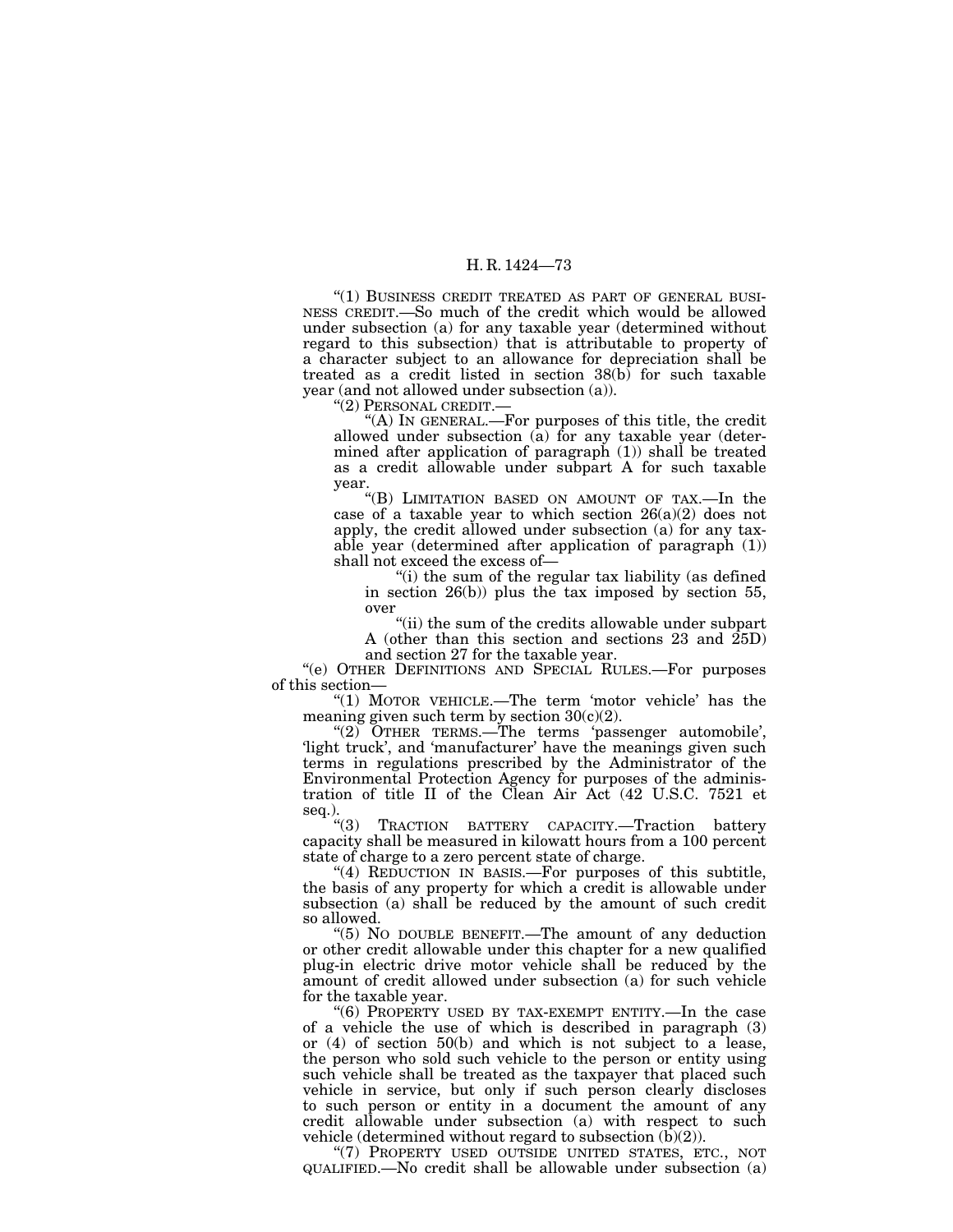with respect to any property referred to in section 50(b)(1) or with respect to the portion of the cost of any property taken into account under section 179.

''(8) RECAPTURE.—The Secretary shall, by regulations, provide for recapturing the benefit of any credit allowable under subsection (a) with respect to any property which ceases to be property eligible for such credit (including recapture in the case of a lease period of less than the economic life of a vehicle).

''(9) ELECTION TO NOT TAKE CREDIT.—No credit shall be allowed under subsection (a) for any vehicle if the taxpayer elects not to have this section apply to such vehicle.

"(10) INTERACTION WITH AIR QUALITY AND MOTOR VEHICLE SAFETY STANDARDS.—Unless otherwise provided in this section, a motor vehicle shall not be considered eligible for a credit under this section unless such vehicle is in compliance with—

''(A) the applicable provisions of the Clean Air Act for the applicable make and model year of the vehicle (or applicable air quality provisions of State law in the case of a State which has adopted such provision under a waiver under section 209(b) of the Clean Air Act), and

''(B) the motor vehicle safety provisions of sections 30101 through 30169 of title 49, United States Code. "(f) REGULATIONS.-

"(1) IN GENERAL.—Except as provided in paragraph  $(2)$ , the Secretary shall promulgate such regulations as necessary to carry out the provisions of this section.

"(2) COORDINATION IN PRESCRIPTION OF CERTAIN REGULA-TIONS.—The Secretary of the Treasury, in coordination with the Secretary of Transportation and the Administrator of the Environmental Protection Agency, shall prescribe such regulations as necessary to determine whether a motor vehicle meets the requirements to be eligible for a credit under this section.

''(g) TERMINATION.—This section shall not apply to property purchased after December 31, 2014.''.

(b) COORDINATION WITH ALTERNATIVE MOTOR VEHICLE CREDIT.—Section  $30B(d)(3)$  is amended by adding at the end the following new subparagraph:

''(D) EXCLUSION OF PLUG-IN VEHICLES.—Any vehicle with respect to which a credit is allowable under section 30D (determined without regard to subsection (d) thereof) shall not be taken into account under this section.''.

(c) CREDIT MADE PART OF GENERAL BUSINESS CREDIT.—Section 38(b), as amended by this Act, is amended by striking "plus" at the end of paragraph (33), by striking the period at the end of paragraph (34) and inserting ''plus'', and by adding at the end the following new paragraph:

 $(35)$  the portion of the new qualified plug-in electric drive motor vehicle credit to which section  $30D(d)(1)$  applies.".<br>(d) CONFORMING AMENDMENTS.—

 $(1)(A)$  Section 24(b)(3)(B), as amended by section 106, is amended by striking "and 25D" and inserting "25D, and 30D". (B) Section  $25(e)(1)(C)(ii)$  is amended by inserting "30D,"

after "25D,".

(C) Section  $25B(g)(2)$ , as amended by section 106, is amended by striking "and 25D" and inserting ", 25D, and 30D''.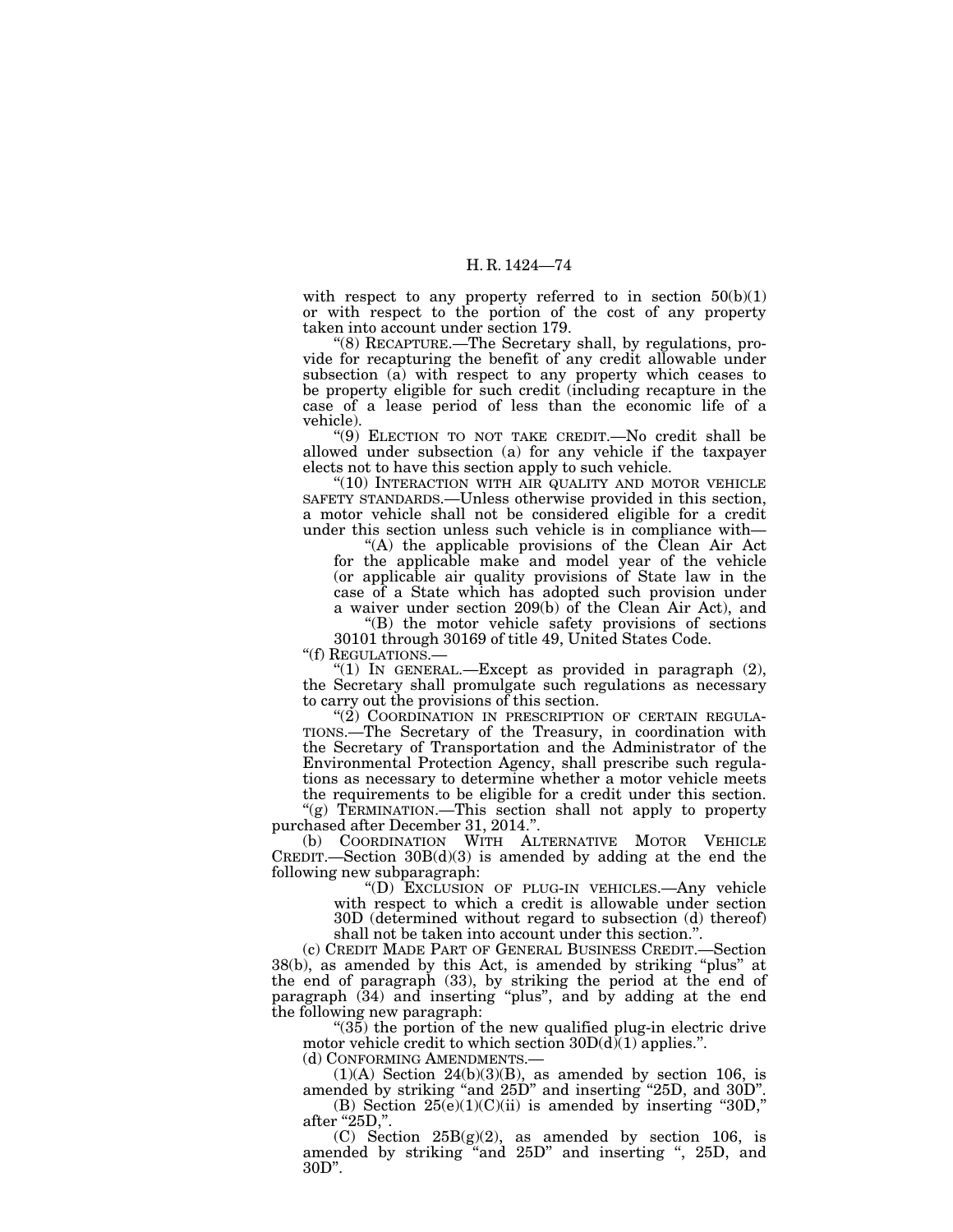(D) Section 26(a)(1), as amended by section 106, is amended by striking "and  $25D$ " and inserting " $25D$ , and  $30D$ ".

 $(E)$  Section 1400 $C(d)(2)$  is amended by striking "and 25D" and inserting "25D, and 30D".

 $(2)$  Section 1016 $(a)$  is amended by striking "and" at the end of paragraph (35), by striking the period at the end of paragraph (36) and inserting '', and'', and by adding at the end the following new paragraph:

"(37) to the extent provided in section  $30D(e)(4)$ .".

(3) Section  $6501(m)$  is amended by inserting "30D(e)(9)," after " $30C(e)(5)$ ,

(4) The table of sections for subpart B of part IV of subchapter A of chapter 1 is amended by adding at the end the following new item:

#### ''Sec. 30D. New qualified plug-in electric drive motor vehicles.''.

(e) EFFECTIVE DATE.—The amendments made by this section shall apply to taxable years beginning after December 31, 2008.

(f) APPLICATION OF EGTRRA SUNSET.—The amendment made by subsection  $(d)(1)(A)$  shall be subject to title IX of the Economic Growth and Tax Relief Reconciliation Act of 2001 in the same manner as the provision of such Act to which such amendment relates.

## **SEC. 206. EXCLUSION FROM HEAVY TRUCK TAX FOR IDLING REDUC-TION UNITS AND ADVANCED INSULATION.**

(a) IN GENERAL.—Section 4053 is amended by adding at the end the following new paragraphs:

''(9) IDLING REDUCTION DEVICE.—Any device or system of devices which—

"(A) is designed to provide to a vehicle those services (such as heat, air conditioning, or electricity) that would otherwise require the operation of the main drive engine while the vehicle is temporarily parked or remains stationary using one or more devices affixed to a tractor, and

''(B) is determined by the Administrator of the Environmental Protection Agency, in consultation with the Secretary of Energy and the Secretary of Transportation, to reduce idling of such vehicle at a motor vehicle rest stop or other location where such vehicles are temporarily parked or remain stationary.

 $\sqrt[n]{(10)}$  ADVANCED INSULATION.—Any insulation that has an R value of not less than R35 per inch.''.

(b) EFFECTIVE DATE.—The amendment made by this section shall apply to sales or installations after the date of the enactment of this Act.

## **SEC. 207. ALTERNATIVE FUEL VEHICLE REFUELING PROPERTY CREDIT.**

(a) EXTENSION OF CREDIT.—Paragraph  $(2)$  of section  $30C(g)$ is amended by striking ''December 31, 2009'' and inserting ''December 31, 2010''.

(b) INCLUSION OF ELECTRICITY AS A CLEAN-BURNING FUEL.— Section  $30C(c)(2)$  is amended by adding at the end the following new subparagraph:

 $C$ <sup>T</sup> $\leq$  Electricity.".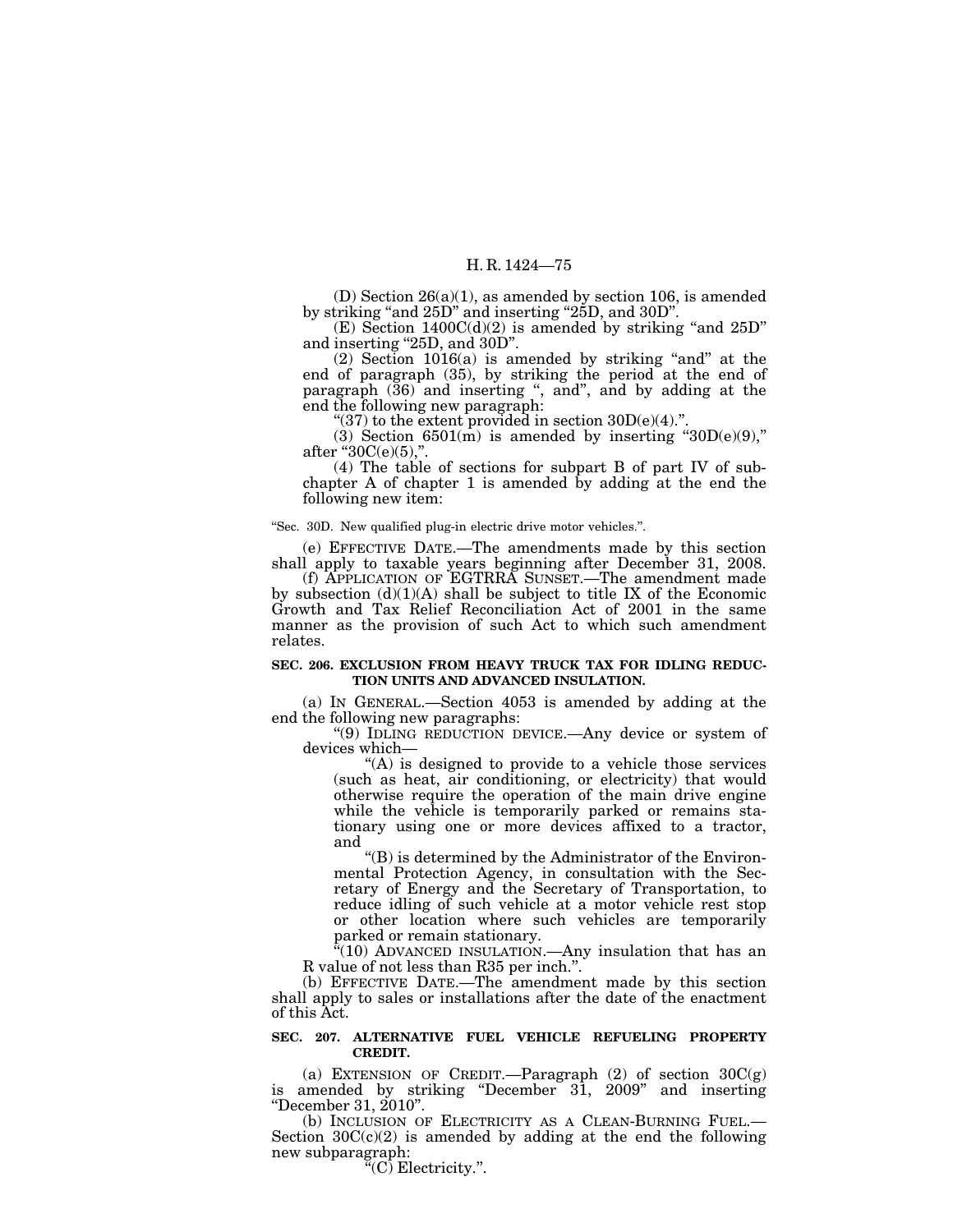(c) EFFECTIVE DATE.—The amendments made by this section shall apply to property placed in service after the date of the enactment of this Act, in taxable years ending after such date.

## **SEC. 208. CERTAIN INCOME AND GAINS RELATING TO ALCOHOL FUELS AND MIXTURES, BIODIESEL FUELS AND MIXTURES, AND ALTERNATIVE FUELS AND MIXTURES TREATED AS QUALI-FYING INCOME FOR PUBLICLY TRADED PARTNERSHIPS.**

(a) IN GENERAL.—Subparagraph  $(E)$  of section 7704(d)(1), as amended by this Act, is amended by striking "or industrial source carbon dioxide'' and inserting '', industrial source carbon dioxide, or the transportation or storage of any fuel described in subsection (b), (c), (d), or (e) of section 6426, or any alcohol fuel defined in section 6426(b)(4)(A) or any biodiesel fuel as defined in section  $40A(d)(1)$ " after "timber)".

(b) EFFECTIVE DATE.—The amendment made by this section shall take effect on the date of the enactment of this Act, in taxable years ending after such date.

#### **SEC. 209. EXTENSION AND MODIFICATION OF ELECTION TO EXPENSE CERTAIN REFINERIES.**

(a) EXTENSION.—Paragraph  $(1)$  of section 179 $C(c)$  (relating to qualified refinery property) is amended—

(1) by striking ''January 1, 2012'' in subparagraph (B) and inserting ''January 1, 2014'', and

(2) by striking ''January 1, 2008'' each place it appears in subparagraph  $(F)$  and inserting "January 1, 2010".

(b) INCLUSION OF FUEL DERIVED FROM SHALE AND TAR SANDS.—

(1) IN GENERAL.—Subsection (d) of section 179C is amended by inserting ", or directly from shale or tar sands" after "(as defined in section  $45K(c)$ ".

(2) CONFORMING AMENDMENT.—Paragraph (2) of section  $179C(e)$  is amended by inserting "shale,  $ar$  sands, or" before ''qualified fuels''.

(c) EFFECTIVE DATE.—The amendments made by this section shall apply to property placed in service after the date of the enactment of this Act.

## **SEC. 210. EXTENSION OF SUSPENSION OF TAXABLE INCOME LIMIT ON PERCENTAGE DEPLETION FOR OIL AND NATURAL GAS PRODUCED FROM MARGINAL PROPERTIES.**

Subparagraph  $(H)$  of section  $613A(c)(6)$  (relating to oil and gas produced from marginal properties) is amended by striking ''for any taxable year'' and all that follows and inserting ''for any taxable year—

> ''(i) beginning after December 31, 1997, and before January 1, 2008, or

> ''(ii) beginning after December 31, 2008, and before January 1, 2010.''.

## **SEC. 211. TRANSPORTATION FRINGE BENEFIT TO BICYCLE COM-MUTERS.**

(a) IN GENERAL.—Paragraph (1) of section 132(f) is amended by adding at the end the following:

''(D) Any qualified bicycle commuting reimbursement.''. (b) LIMITATION ON EXCLUSION.—Paragraph (2) of section 132(f) is amended by striking "and" at the end of subparagraph (A),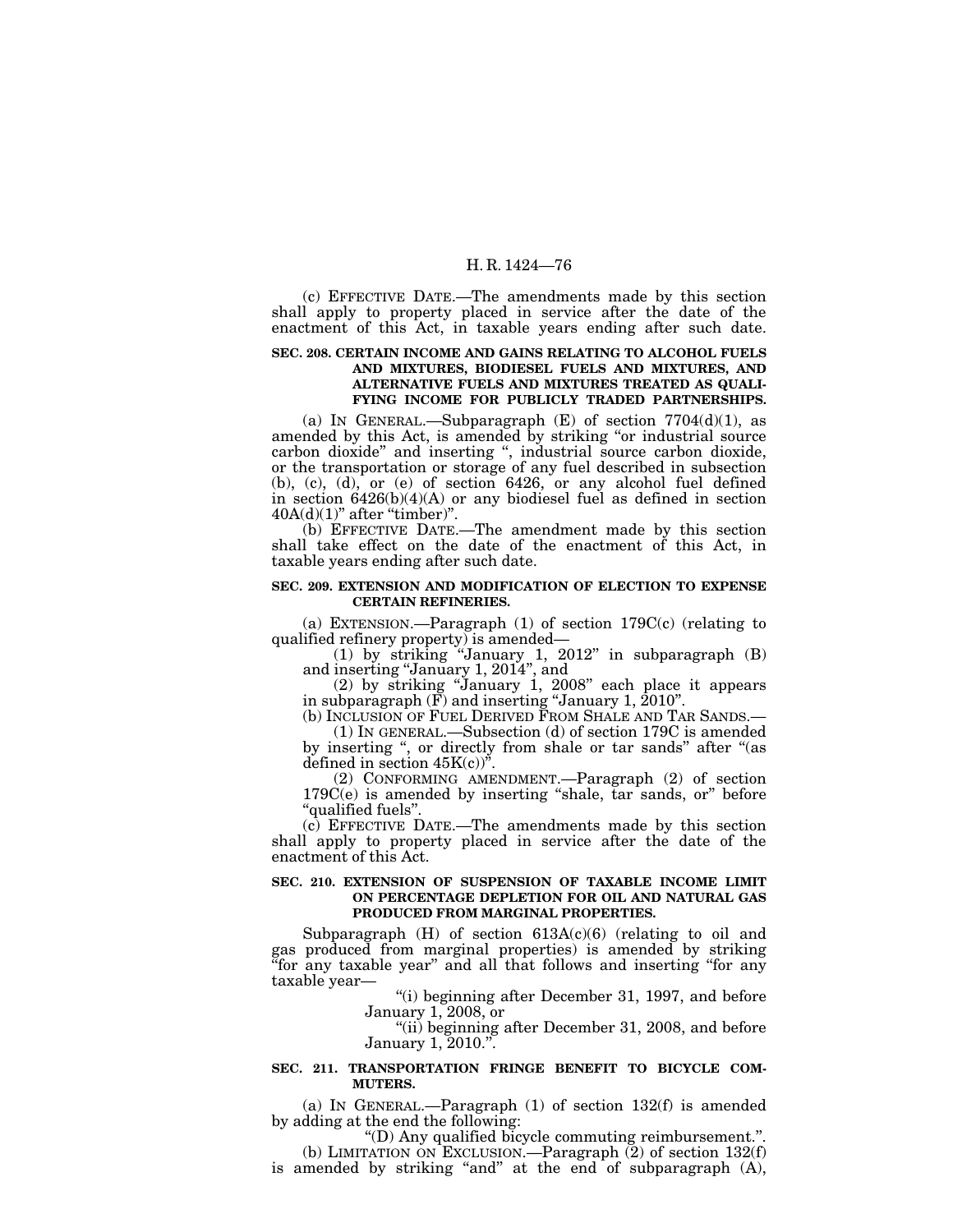by striking the period at the end of subparagraph (B) and inserting ', and", and by adding at the end the following new subparagraph:

''(C) the applicable annual limitation in the case of

any qualified bicycle commuting reimbursement.''.

(c) DEFINITIONS.—Paragraph (5) of section 132(f) is amended by adding at the end the following:

''(F) DEFINITIONS RELATED TO BICYCLE COMMUTING REIMBURSEMENT.—

> ''(i) QUALIFIED BICYCLE COMMUTING REIMBURSE-MENT.—The term 'qualified bicycle commuting reimbursement' means, with respect to any calendar year, any employer reimbursement during the 15 month period beginning with the first day of such calendar year for reasonable expenses incurred by the employee during such calendar year for the purchase of a bicycle and bicycle improvements, repair, and storage, if such bicycle is regularly used for travel between the employee's residence and place of employment.

> ''(ii) APPLICABLE ANNUAL LIMITATION.—The term 'applicable annual limitation' means, with respect to any employee for any calendar year, the product of \$20 multiplied by the number of qualified bicycle commuting months during such year.

> ''(iii) QUALIFIED BICYCLE COMMUTING MONTH.—The term 'qualified bicycle commuting month' means, with respect to any employee, any month during which such employee—

''(I) regularly uses the bicycle for a substantial portion of the travel between the employee's residence and place of employment, and

''(II) does not receive any benefit described in subparagraph  $(A)$ ,  $(B)$ , or  $(C)$  of paragraph  $(1)$ .".

(d) CONSTRUCTIVE RECEIPT OF BENEFIT.—Paragraph  $(4)$  of section 132(f) is amended by inserting ''(other than a qualified bicycle commuting reimbursement)'' after ''qualified transportation fringe''.

(e) EFFECTIVE DATE.—The amendments made by this section shall apply to taxable years beginning after December 31, 2008.

# **TITLE III—ENERGY CONSERVATION AND EFFICIENCY PROVISIONS**

## **SEC. 301. QUALIFIED ENERGY CONSERVATION BONDS.**

(a) IN GENERAL.—Subpart I of part IV of subchapter A of chapter 1, as amended by section 107, is amended by adding at the end the following new section:

### **''SEC. 54D. QUALIFIED ENERGY CONSERVATION BONDS.**

''(a) QUALIFIED ENERGY CONSERVATION BOND.—For purposes of this subchapter, the term 'qualified energy conservation bond' means any bond issued as part of an issue if—

 $(1)$  100 percent of the available project proceeds of such issue are to be used for one or more qualified conservation purposes,

 $(2)$  the bond is issued by a State or local government, and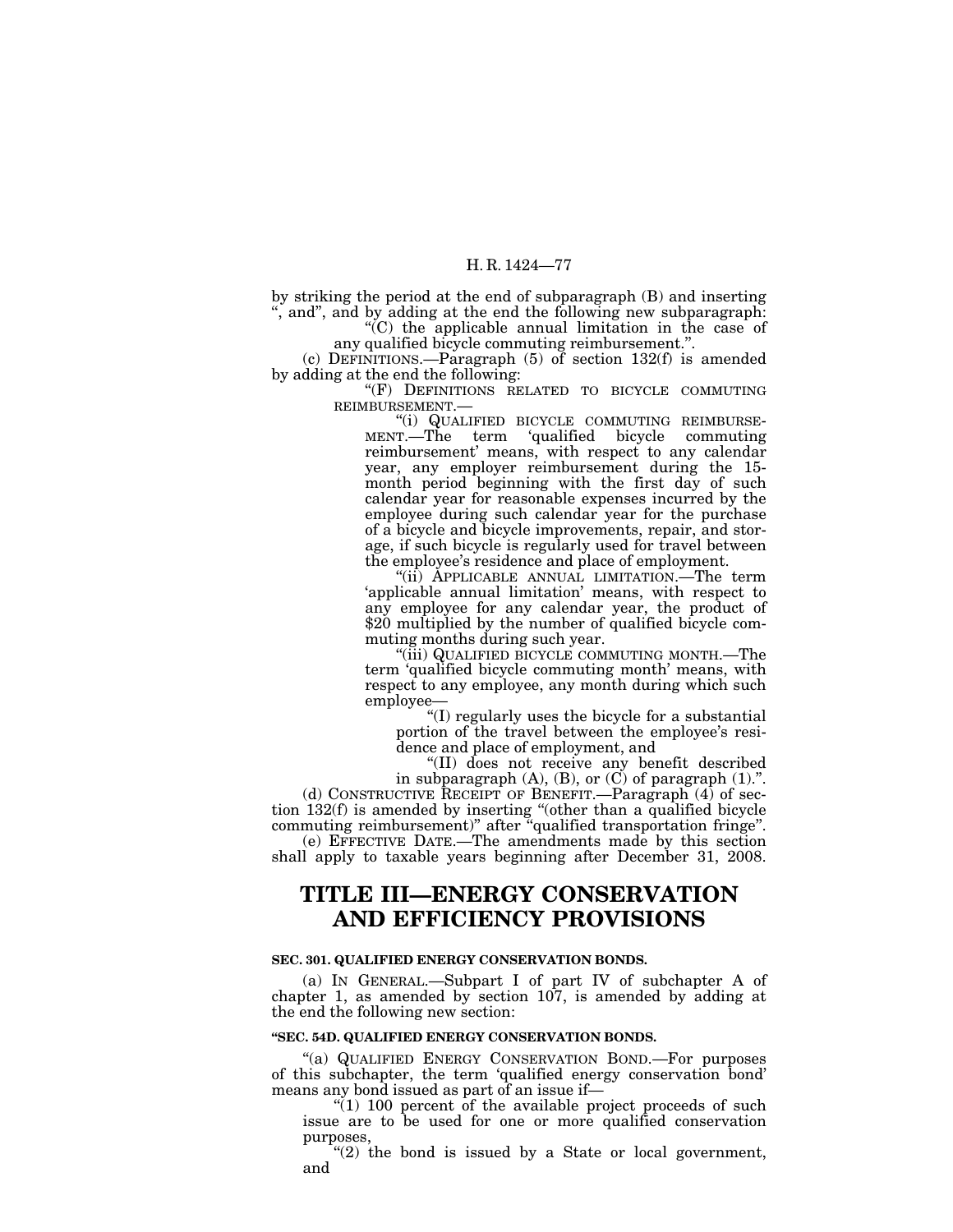"(3) the issuer designates such bond for purposes of this section.

''(b) REDUCED CREDIT AMOUNT.—The annual credit determined under section 54A(b) with respect to any qualified energy conservation bond shall be 70 percent of the amount so determined without regard to this subsection.

''(c) LIMITATION ON AMOUNT OF BONDS DESIGNATED.—The maximum aggregate face amount of bonds which may be designated under subsection (a) by any issuer shall not exceed the limitation amount allocated to such issuer under subsection (e).

''(d) NATIONAL LIMITATION ON AMOUNT OF BONDS DES-IGNATED.—There is a national qualified energy conservation bond limitation of \$800,000,000.

''(e) ALLOCATIONS.—

''(1) IN GENERAL.—The limitation applicable under subsection (d) shall be allocated by the Secretary among the States in proportion to the population of the States.

''(2) ALLOCATIONS TO LARGEST LOCAL GOVERNMENTS.—

''(A) IN GENERAL.—In the case of any State in which there is a large local government, each such local government shall be allocated a portion of such State's allocation which bears the same ratio to the State's allocation (determined without regard to this subparagraph) as the population of such large local government bears to the population of such State.

''(B) ALLOCATION OF UNUSED LIMITATION TO STATE.— The amount allocated under this subsection to a large local government may be reallocated by such local government to the State in which such local government is located.

''(C) LARGE LOCAL GOVERNMENT.—For purposes of this section, the term 'large local government' means any municipality or county if such municipality or county has a population of 100,000 or more.

"(3) ALLOCATION TO ISSUERS; RESTRICTION ON PRIVATE ACTIVITY BONDS.—Any allocation under this subsection to a State or large local government shall be allocated by such State or large local government to issuers within the State in a manner that results in not less than 70 percent of the allocation to such State or large local government being used to designate bonds which are not private activity bonds.

''(f) QUALIFIED CONSERVATION PURPOSE.—For purposes of this section—

''(1) IN GENERAL.—The term 'qualified conservation purpose' means any of the following:

 $\mathcal{H}(A)$  Capital expenditures incurred for purposes of-

''(i) reducing energy consumption in publicly-owned buildings by at least 20 percent,

''(ii) implementing green community programs,

"(iii) rural development involving the production of electricity from renewable energy resources, or

"(iv) any qualified facility (as determined under section 45(d) without regard to paragraphs (8) and (10) thereof and without regard to any placed in service date).

''(B) Expenditures with respect to research facilities, and research grants, to support research in—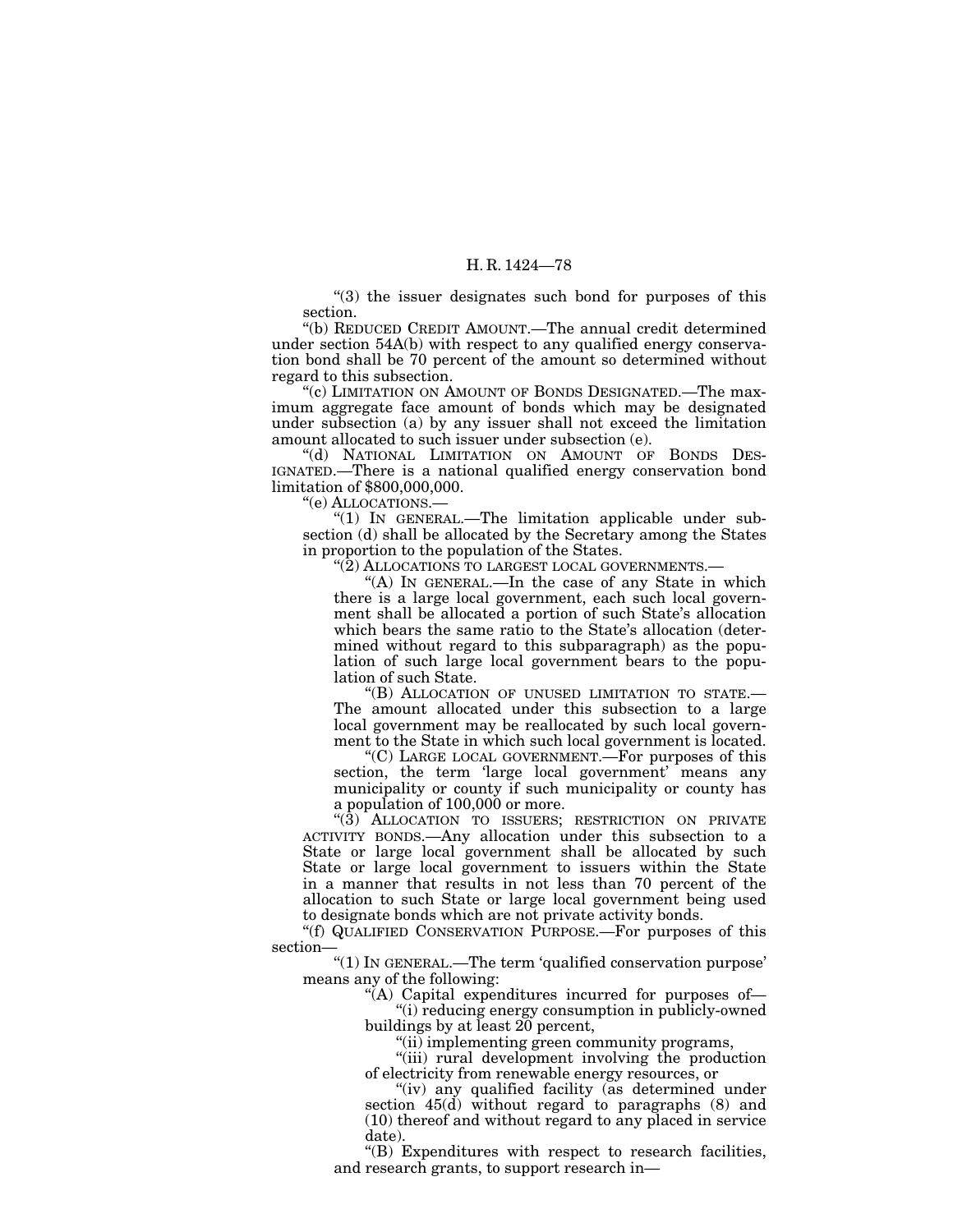''(i) development of cellulosic ethanol or other nonfossil fuels,

''(ii) technologies for the capture and sequestration of carbon dioxide produced through the use of fossil fuels,

''(iii) increasing the efficiency of existing technologies for producing nonfossil fuels,

"(iv) automobile battery technologies and other technologies to reduce fossil fuel consumption in transportation, or

 $\sqrt[n]{v}$  technologies to reduce energy use in buildings.

''(C) Mass commuting facilities and related facilities that reduce the consumption of energy, including expenditures to reduce pollution from vehicles used for mass commuting.

''(D) Demonstration projects designed to promote the commercialization of—

''(i) green building technology,

"(ii) conversion of agricultural waste for use in the production of fuel or otherwise,

''(iii) advanced battery manufacturing technologies,

"(iv) technologies to reduce peak use of electricity, or

 $''(v)$  technologies for the capture and sequestration of carbon dioxide emitted from combusting fossil fuels in order to produce electricity.

''(E) Public education campaigns to promote energy efficiency.

"(2) SPECIAL RULES FOR PRIVATE ACTIVITY BONDS.—For purposes of this section, in the case of any private activity bond, the term 'qualified conservation purposes' shall not include any expenditure which is not a capital expenditure.

''(g) POPULATION.—

" $(1)$  IN GENERAL.—The population of any State or local government shall be determined for purposes of this section as provided in section 146(j) for the calendar year which includes the date of the enactment of this section.

''(2) SPECIAL RULE FOR COUNTIES.—In determining the population of any county for purposes of this section, any population of such county which is taken into account in determining the population of any municipality which is a large local government shall not be taken into account in determining the population of such county.

''(h) APPLICATION TO INDIAN TRIBAL GOVERNMENTS.—An Indian tribal government shall be treated for purposes of this section in the same manner as a large local government, except that—

''(1) an Indian tribal government shall be treated for purposes of subsection (e) as located within a State to the extent of so much of the population of such government as resides within such State, and

" $(2)$  any bond issued by an Indian tribal government shall be treated as a qualified energy conservation bond only if issued as part of an issue the available project proceeds of which are used for purposes for which such Indian tribal government could issue bonds to which section 103(a) applies.''. (b) CONFORMING AMENDMENTS.—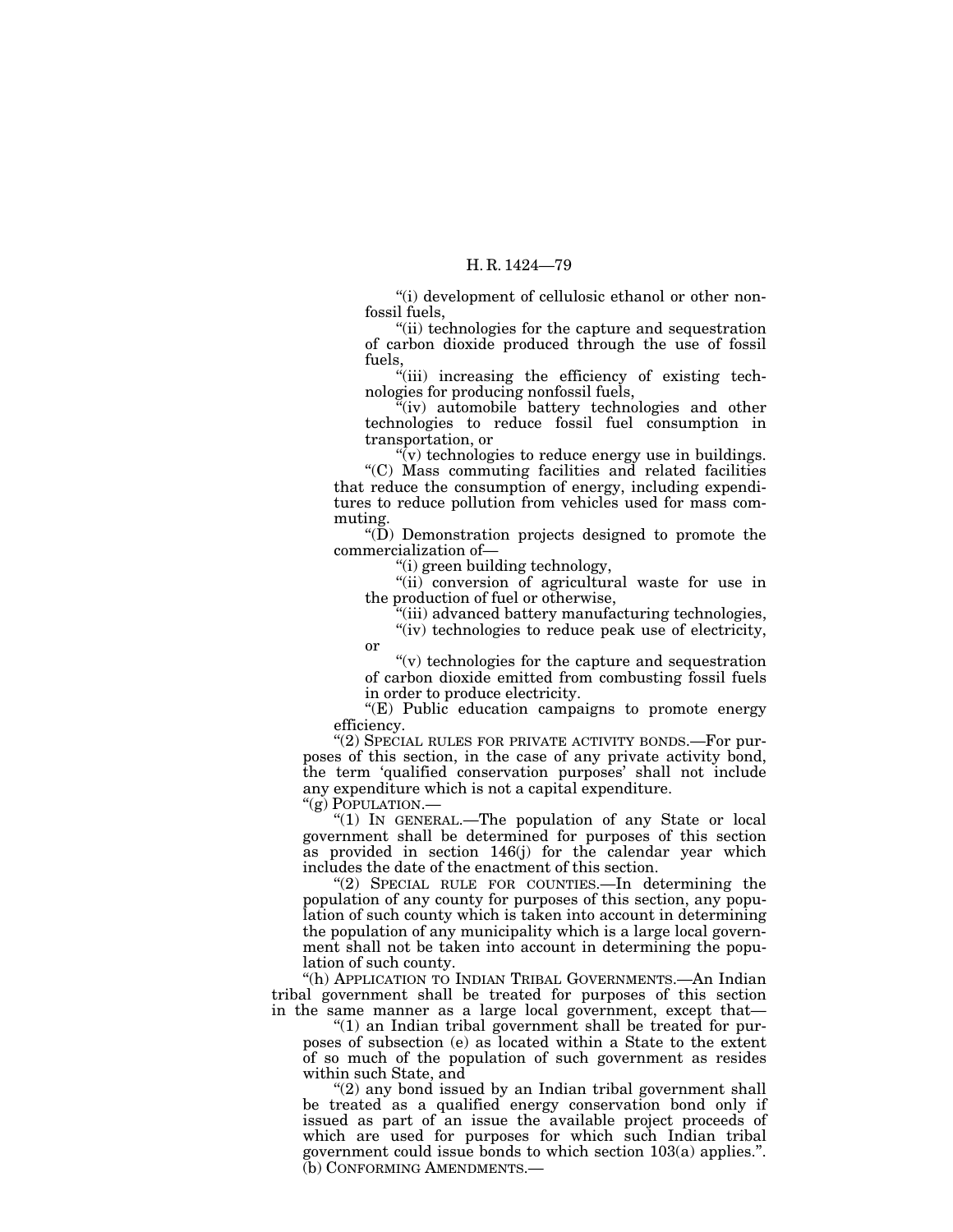(1) Paragraph (1) of section 54A(d), as amended by this Act, is amended to read as follows:

"(1) QUALIFIED TAX CREDIT BOND.—The term 'qualified tax credit bond' means—

''(A) a qualified forestry conservation bond,

''(B) a new clean renewable energy bond, or

''(C) a qualified energy conservation bond,

which is part of an issue that meets requirements of paragraphs  $(2), (3), (4), (5),$  and  $(6)$ ."

(2) Subparagraph (C) of section  $54A(d)(2)$ , as amended by this Act, is amended to read as follows:

''(C) QUALIFIED PURPOSE.—For purposes of this paragraph, the term 'qualified purpose' means—

"(i) in the case of a qualified forestry conservation bond, a purpose specified in section  $54B(e)$ ,

 $\cdot$ "(ii) in the case of a new clean renewable energy

bond, a purpose specified in section  $54C(a)(1)$ , and "(iii) in the case of a qualified energy conservation bond, a purpose specified in section  $54D(a)(1)$ .".

(3) The table of sections for subpart I of part IV of subchapter A of chapter 1, as amended by this Act, is amended by adding at the end the following new item:

''Sec. 54D. Qualified energy conservation bonds.''.

(c) EFFECTIVE DATE.—The amendments made by this section shall apply to obligations issued after the date of the enactment of this Act.

## **SEC. 302. CREDIT FOR NONBUSINESS ENERGY PROPERTY.**

(a) EXTENSION OF CREDIT.—Section  $25C(g)$  is amended by striking "placed in service after December 31,  $2007$ " and inserting ''placed in service—

" $(1)$  after December 31, 2007, and before January 1, 2009, or

''(2) after December 31, 2009.''.

(b) QUALIFIED BIOMASS FUEL PROPERTY.—

(1) IN GENERAL.—Section  $25C(d)(3)$  is amended—

(A) by striking "and" at the end of subparagraph  $(D)$ ,

(B) by striking the period at the end of subparagraph (E) and inserting '', and'', and

(C) by adding at the end the following new subparagraph:

" $(F)$  a stove which uses the burning of biomass fuel to heat a dwelling unit located in the United States and used as a residence by the taxpayer, or to heat water for use in such a dwelling unit, and which has a thermal efficiency rating of at least 75 percent.''.

(2) BIOMASS FUEL.—Section  $25C(d)$  is amended by adding at the end the following new paragraph:

''(6) BIOMASS FUEL.—The term 'biomass fuel' means any plant-derived fuel available on a renewable or recurring basis, including agricultural crops and trees, wood and wood waste and residues (including wood pellets), plants (including aquatic plants), grasses, residues, and fibers.''.

(c) MODIFICATION OF WATER HEATER REQUIREMENTS.—Section  $25C(d)(3)(E)$  is amended by inserting "or a thermal efficiency of at least 90 percent" after "0.80".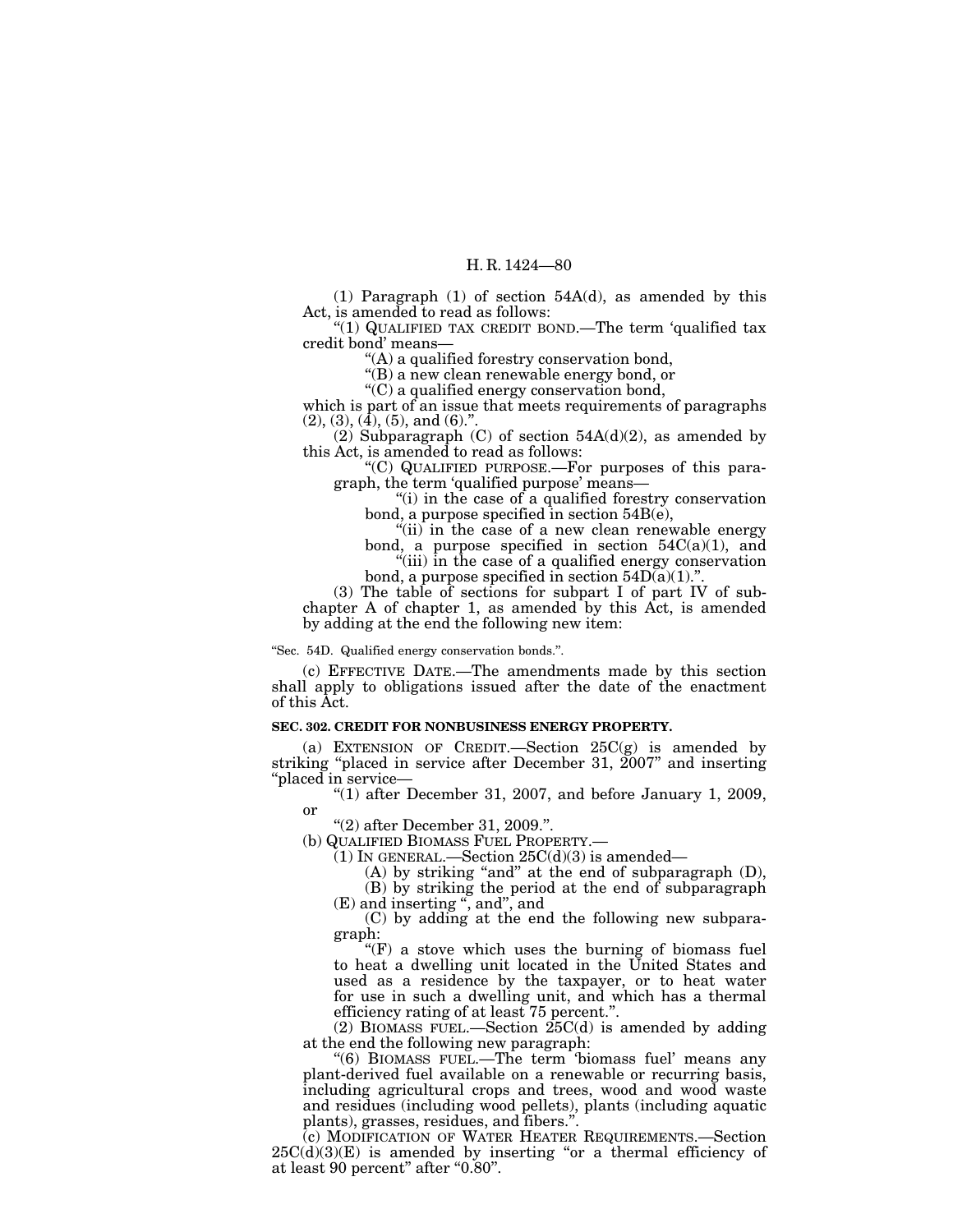(d) COORDINATION WITH CREDIT FOR QUALIFIED GEOTHERMAL HEAT PUMP PROPERTY EXPENDITURES.—

(1) IN GENERAL.—Paragraph (3) of section  $25C(d)$ , as amended by subsections (b) and (c), is amended by striking subparagraph  $(C)$  and by redesignating subparagraphs  $(D)$ ,  $(E)$ , and  $(F)$  as subparagraphs  $(C)$ ,  $(D)$ , and  $(E)$ , respectively.

(2) CONFORMING AMENDMENT.—Subparagraph (C) of section  $25C(d)(2)$  is amended to read as follows:

''(C) REQUIREMENTS AND STANDARDS FOR AIR CONDI- TIONERS AND HEAT PUMPS.—The standards and requirements prescribed by the Secretary under subparagraph (B) with respect to the energy efficiency ratio (EER) for central air conditioners and electric heat pumps—

''(i) shall require measurements to be based on published data which is tested by manufacturers at 95 degrees Fahrenheit, and

''(ii) may be based on the certified data of the Air Conditioning and Refrigeration Institute that are prepared in partnership with the Consortium for Energy Efficiency.''.

(e) MODIFICATION OF QUALIFIED ENERGY EFFICIENCY IMPROVE- MENTS.—

(1) IN GENERAL.—Paragraph (1) of section 25C(c) is amended by inserting '', or an asphalt roof with appropriate cooling granules,'' before ''which meet the Energy Star program requirements''.

(2) BUILDING ENVELOPE COMPONENT.—Subparagraph (D) of section  $25C(c)(2)$  is amended—

(A) by inserting "or asphalt roof" after "metal roof", and

(B) by inserting "or cooling granules" after "pigmented coatings''.

(f) EFFECTIVE DATES.—<br>(1) IN GENERAL.—Except as provided in paragraph (2), the amendments made this section shall apply to expenditures made after December 31, 2008.

(2) MODIFICATION OF QUALIFIED ENERGY EFFICIENCY IMPROVEMENTS.—The amendments made by subsection (e) shall apply to property placed in service after the date of the enactment of this Act.

# **SEC. 303. ENERGY EFFICIENT COMMERCIAL BUILDINGS DEDUCTION.**

Subsection (h) of section 179D is amended by striking ''December 31, 2008'' and inserting ''December 31, 2013''.

### **SEC. 304. NEW ENERGY EFFICIENT HOME CREDIT.**

Subsection (g) of section 45L (relating to termination) is amended by striking ''December 31, 2008'' and inserting ''December 31, 2009''.

## **SEC. 305. MODIFICATIONS OF ENERGY EFFICIENT APPLIANCE CREDIT FOR APPLIANCES PRODUCED AFTER 2007.**

(a) IN GENERAL.—Subsection (b) of section 45M is amended to read as follows:

"(b) APPLICABLE AMOUNT.—For purposes of subsection  $(a)$ — ''(1) DISHWASHERS.—The applicable amount is—

"(A)  $$45$  in the case of a dishwasher which is manufactured in calendar year 2008 or 2009 and which uses no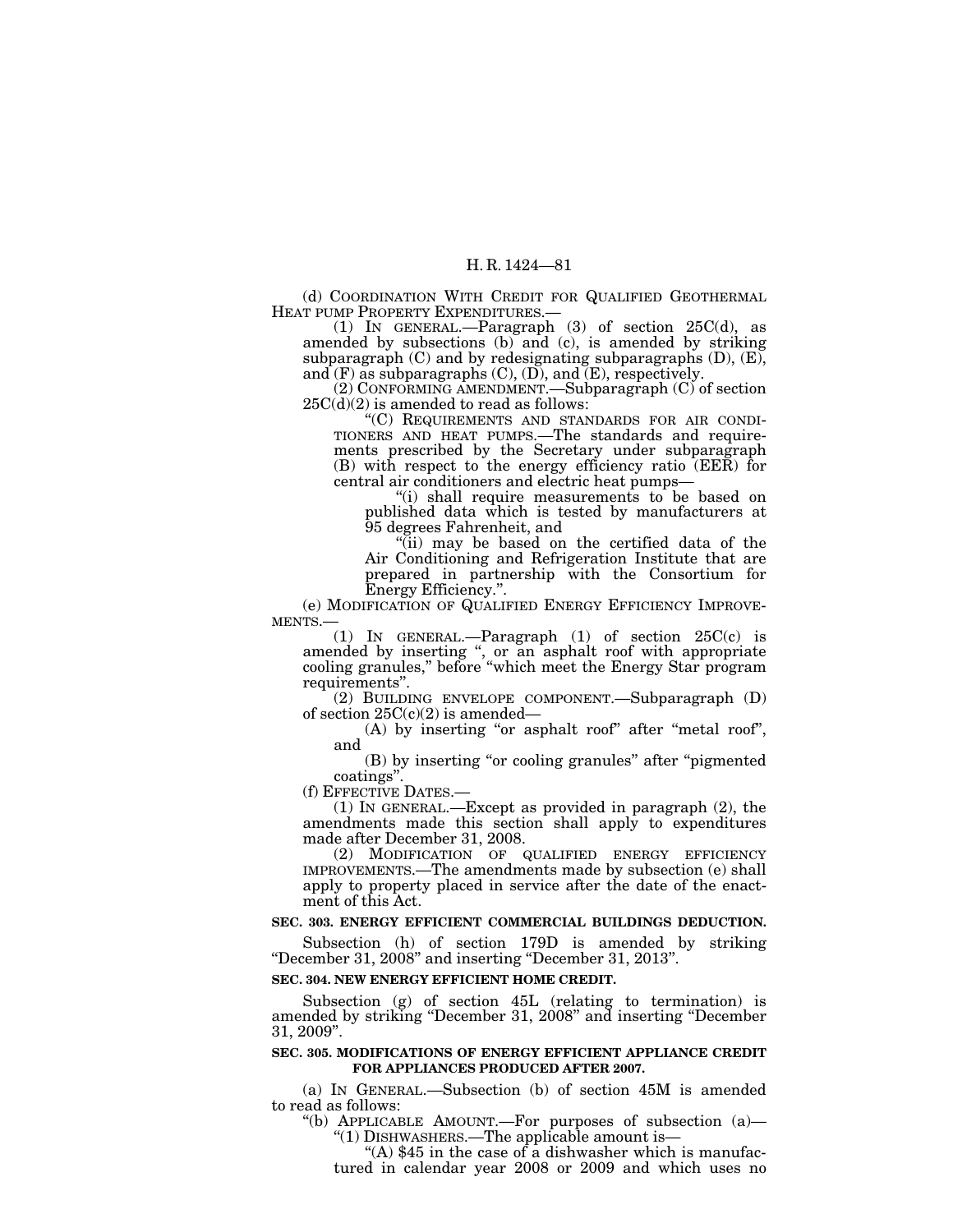more than 324 kilowatt hours per year and 5.8 gallons per cycle, and

 $\mathcal{L}(B)$  \$75 in the case of a dishwasher which is manufactured in calendar year 2008, 2009, or 2010 and which uses no more than 307 kilowatt hours per year and 5.0 gallons per cycle (5.5 gallons per cycle for dishwashers designed for greater than 12 place settings).

''(2) CLOTHES WASHERS.—The applicable amount is—

"(A) \$75 in the case of a residential top-loading clothes washer manufactured in calendar year 2008 which meets or exceeds a 1.72 modified energy factor and does not exceed a 8.0 water consumption factor,

 $\degree$ (B) \$125 in the case of a residential top-loading clothes washer manufactured in calendar year 2008 or 2009 which meets or exceeds a 1.8 modified energy factor and does not exceed a 7.5 water consumption factor,

"(C)  $$150$  in the case of a residential or commercial clothes washer manufactured in calendar year 2008, 2009, or 2010 which meets or exceeds 2.0 modified energy factor and does not exceed a 6.0 water consumption factor, and

''(D) \$250 in the case of a residential or commercial clothes washer manufactured in calendar year 2008, 2009, or 2010 which meets or exceeds 2.2 modified energy factor and does not exceed a 4.5 water consumption factor.

''(3) REFRIGERATORS.—The applicable amount is—

"(A)  $$50$  in the case of a refrigerator which is manufactured in calendar year 2008, and consumes at least 20 percent but not more than 22.9 percent less kilowatt hours per year than the 2001 energy conservation standards,

 $\mathrm{``(B)}$  \$75 in the case of a refrigerator which is manufactured in calendar year 2008 or 2009, and consumes at least 23 percent but no more than 24.9 percent less kilowatt hours per year than the 2001 energy conservation standards,

''(C) \$100 in the case of a refrigerator which is manufactured in calendar year 2008, 2009, or 2010, and consumes at least 25 percent but not more than 29.9 percent less kilowatt hours per year than the 2001 energy conservation standards, and

"(D)  $$200$  in the case of a refrigerator manufactured in calendar year 2008, 2009, or 2010 and which consumes at least 30 percent less energy than the 2001 energy conservation standards.''.

(b) ELIGIBLE PRODUCTION.—

(1) SIMILAR TREATMENT FOR ALL APPLIANCES.—Subsection (c) of section 45M is amended—

(A) by striking paragraph (2),

(B) by striking " $(1)$  In GENERAL" and all that follows through ''the eligible'' and inserting ''The eligible'',

(C) by moving the text of such subsection in line with the subsection heading, and

(D) by redesignating subparagraphs (A) and (B) as paragraphs (1) and (2), respectively, and by moving such paragraphs 2 ems to the left.

 $(2)$  MODIFICATION OF BASE PERIOD.—Paragraph  $(2)$  of section  $45M(c)$ , as amended by paragraph  $(1)$ , is amended by striking ''3-calendar year'' and inserting ''2-calendar year''.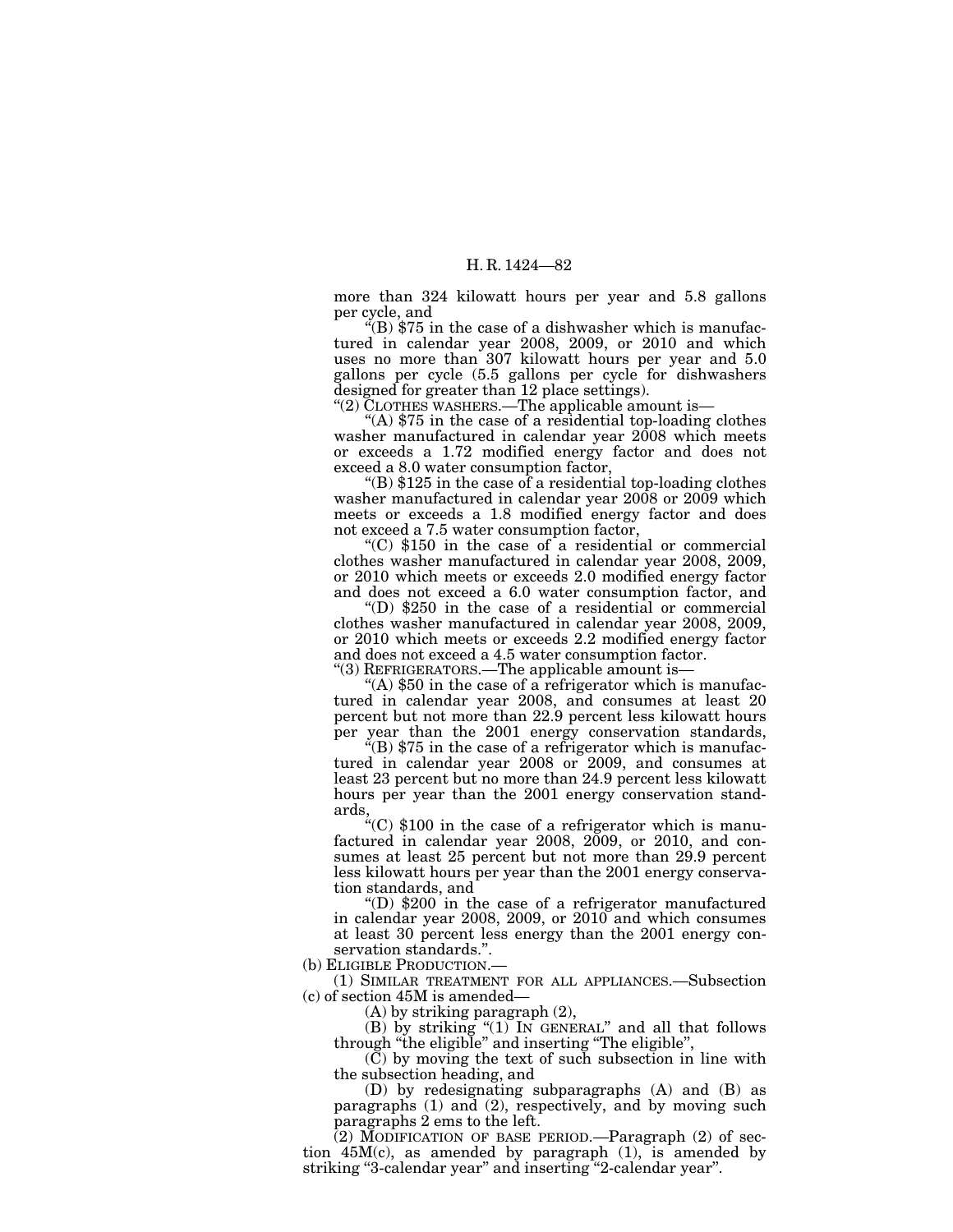(c) TYPES OF ENERGY EFFICIENT APPLIANCES.—Subsection (d) of section 45M is amended to read as follows:

''(d) TYPES OF ENERGY EFFICIENT APPLIANCE.—For purposes of this section, the types of energy efficient appliances are—

" $(1)$  dishwashers described in subsection  $(b)(1)$ ,

"(2) clothes washers described in subsection (b)(2), and " $(3)$  refrigerators described in subsection  $(b)(3)$ .".

(d) AGGREGATE CREDIT AMOUNT ALLOWED.—

(1) INCREASE IN LIMIT.—Paragraph (1) of section 45M(e) is amended to read as follows:

''(1) AGGREGATE CREDIT AMOUNT ALLOWED.—The aggregate amount of credit allowed under subsection (a) with respect to a taxpayer for any taxable year shall not exceed \$75,000,000 reduced by the amount of the credit allowed under subsection (a) to the taxpayer (or any predecessor) for all prior taxable years beginning after December 31, 2007.''.

(2) EXCEPTION FOR CERTAIN REFRIGERATOR AND CLOTHES WASHERS.—Paragraph (2) of section 45M(e) is amended to read as follows:

''(2) AMOUNT ALLOWED FOR CERTAIN REFRIGERATORS AND CLOTHES WASHERS.—Refrigerators described in subsection  $(b)(3)(D)$  and clothes washers described in subsection  $(b)(2)(D)$ shall not be taken into account under paragraph (1).''.

(e) QUALIFIED ENERGY EFFICIENT APPLIANCES.—

(1) IN GENERAL.—Paragraph (1) of section 45M(f) is amended to read as follows:

"(1) QUALIFIED ENERGY EFFICIENT APPLIANCE.—The term 'qualified energy efficient appliance' means—

"(A) any dishwasher described in subsection  $(b)(1)$ ,

"(B) any clothes washer described in subsection (b)(2), and

"(C) any refrigerator described in subsection  $(b)(3)$ .".

(2) CLOTHES WASHER.—Section  $45M(f)(3)$  is amended by inserting "commercial" before "residential" the second place it appears.

(3) TOP-LOADING CLOTHES WASHER.—Subsection (f) of section 45M is amended by redesignating paragraphs (4), (5), (6), and (7) as paragraphs (5),  $(\overline{6})$ ,  $(7)$ , and  $(\overline{8})$ , respectively, and by inserting after paragraph (3) the following new paragraph:

"(4) TOP-LOADING CLOTHES WASHER.—The term 'top-loading clothes washer' means a clothes washer which has the clothes container compartment access located on the top of the machine and which operates on a vertical axis.''.

(4) REPLACEMENT OF ENERGY FACTOR.—Section 45M(f)(6), as redesignated by paragraph (3), is amended to read as follows:

''(6) MODIFIED ENERGY FACTOR.—The term 'modified energy factor' means the modified energy factor established by the Department of Energy for compliance with the Federal energy conservation standard.''.

(5) GALLONS PER CYCLE; WATER CONSUMPTION FACTOR.— Section 45M(f), as amended by paragraph (3), is amended by adding at the end the following:

''(9) GALLONS PER CYCLE.—The term 'gallons per cycle' means, with respect to a dishwasher, the amount of water, expressed in gallons, required to complete a normal cycle of a dishwasher.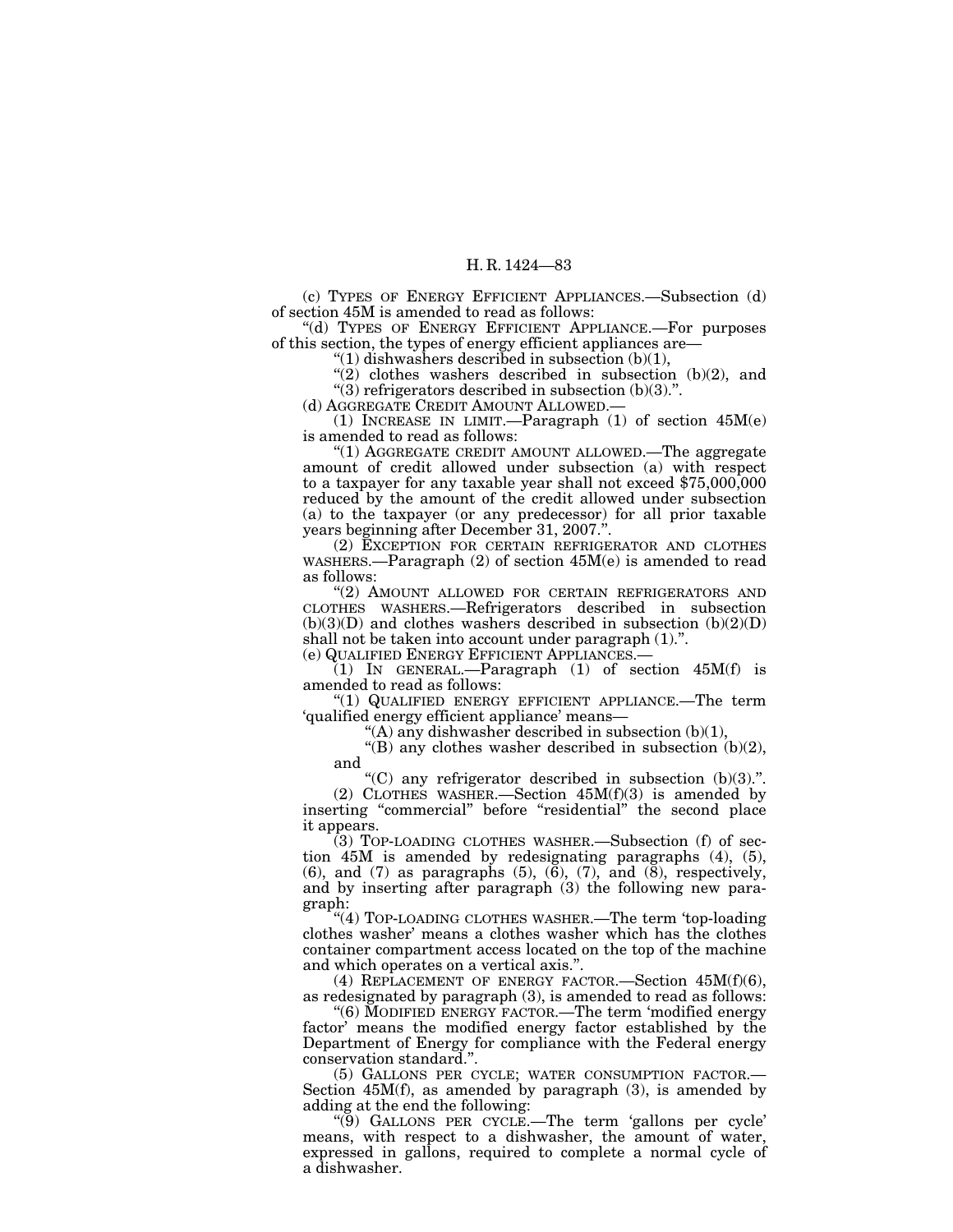''(10) WATER CONSUMPTION FACTOR.—The term 'water consumption factor' means, with respect to a clothes washer, the quotient of the total weighted per-cycle water consumption divided by the cubic foot (or liter) capacity of the clothes washer.''.

(f) EFFECTIVE DATE.—The amendments made by this section shall apply to appliances produced after December 31, 2007.

### **SEC. 306. ACCELERATED RECOVERY PERIOD FOR DEPRECIATION OF SMART METERS AND SMART GRID SYSTEMS.**

(a) IN GENERAL.—Section 168(e)(3)(D) is amended by striking "and" at the end of clause (i), by striking the period at the end of clause (ii) and inserting a comma, and by inserting after clause (ii) the following new clauses:

''(iii) any qualified smart electric meter, and

"(iv) any qualified smart electric grid system.". (b) DEFINITIONS.—Section 168(i) is amended by inserting at the end the following new paragraph:

''(18) QUALIFIED SMART ELECTRIC METERS.—

"(A) IN GENERAL.—The term 'qualified smart electric meter' means any smart electric meter which—

"(i) is placed in service by a taxpayer who is a supplier of electric energy or a provider of electric energy services, and

''(ii) does not have a class life (determined without regard to subsection (e)) of less than 10 years.

''(B) SMART ELECTRIC METER.—For purposes of subparagraph (A), the term 'smart electric meter' means any timebased meter and related communication equipment which is capable of being used by the taxpayer as part of a system that—

''(i) measures and records electricity usage data on a time-differentiated basis in at least 24 separate time segments per day,

''(ii) provides for the exchange of information between supplier or provider and the customer's electric meter in support of time-based rates or other forms of demand response,

''(iii) provides data to such supplier or provider so that the supplier or provider can provide energy usage information to customers electronically, and ''(iv) provides net metering.

''(19) QUALIFIED SMART ELECTRIC GRID SYSTEMS.—

"( $\vec{A}$ ) In GENERAL.—The term 'qualified smart electric grid system' means any smart grid property which—

''(i) is used as part of a system for electric distribution grid communications, monitoring, and management placed in service by a taxpayer who is a supplier of electric energy or a provider of electric energy services, and

''(ii) does not have a class life (determined without regard to subsection (e)) of less than 10 years.

" $(B)$  SMART GRID PROPERTY.—For the purposes of subparagraph (A), the term 'smart grid property' means electronics and related equipment that is capable of—

''(i) sensing, collecting, and monitoring data of or from all portions of a utility's electric distribution grid,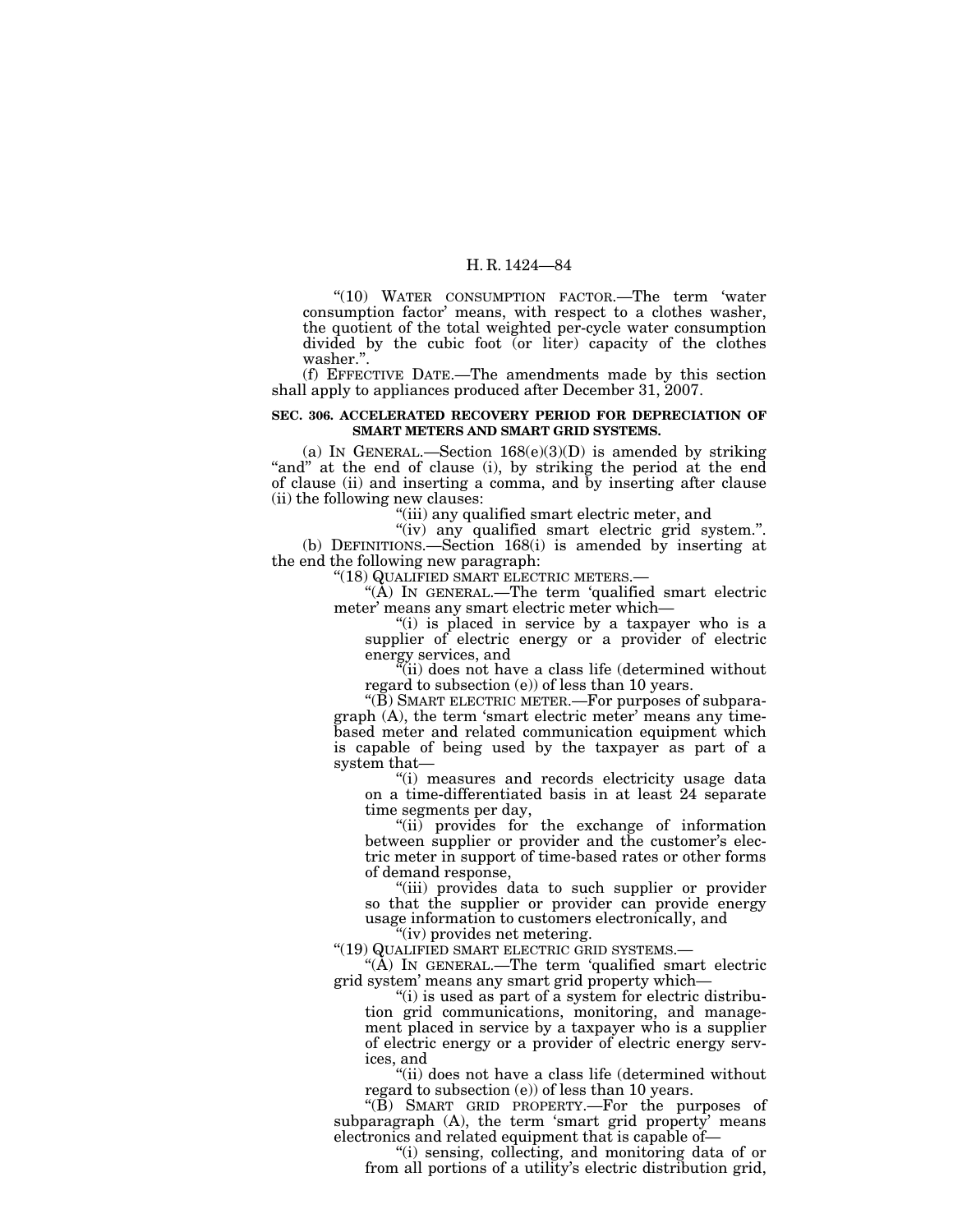"(ii) providing real-time, two-way communications to monitor or manage such grid, and

''(iii) providing real time analysis of and event prediction based upon collected data that can be used to improve electric distribution system reliability, quality, and performance.''.

(c) CONTINUED APPLICATION OF 150 PERCENT DECLINING BAL- ANCE METHOD.—Paragraph (2) of section 168(b) is amended by striking "or" at the end of subparagraph (B), by redesignating subparagraph (C) as subparagraph (D), and by inserting after subparagraph (B) the following new subparagraph:

''(C) any property (other than property described in paragraph (3)) which is a qualified smart electric meter or qualified smart electric grid system, or''.

(d) EFFECTIVE DATE.—The amendments made by this section shall apply to property placed in service after the date of the enactment of this Act.

## **SEC. 307. QUALIFIED GREEN BUILDING AND SUSTAINABLE DESIGN PROJECTS.**

(a) IN GENERAL.—Paragraph (8) of section 142(l) is amended by striking ''September 30, 2009'' and inserting ''September 30, 2012''.

(b) TREATMENT OF CURRENT REFUNDING BONDS.—Paragraph (9) of section 142(l) is amended by striking "October 1, 2009" and inserting "October 1, 2012".

(c)  $ACCOUNTABILITY.—The second sentence of section 701(d)$ of the American Jobs Creation Act of 2004 is amended by striking ''issuance,'' and inserting ''issuance of the last issue with respect to such project,''.

## **SEC. 308. SPECIAL DEPRECIATION ALLOWANCE FOR CERTAIN REUSE AND RECYCLING PROPERTY.**

(a) IN GENERAL.—Section 168 is amended by adding at the end the following new subsection:

''(m) SPECIAL ALLOWANCE FOR CERTAIN REUSE AND RECYCLING PROPERTY.—

" $(1)$  In GENERAL.—In the case of any qualified reuse and recycling property—

''(A) the depreciation deduction provided by section 167(a) for the taxable year in which such property is placed in service shall include an allowance equal to 50 percent of the adjusted basis of the qualified reuse and recycling property, and

 $'(B)$  the adjusted basis of the qualified reuse and recycling property shall be reduced by the amount of such deduction before computing the amount otherwise allowable as a depreciation deduction under this chapter for such taxable year and any subsequent taxable year.

''(2) QUALIFIED REUSE AND RECYCLING PROPERTY.—For purposes of this subsection—

''(A) IN GENERAL.—The term 'qualified reuse and recycling property' means any reuse and recycling property—

''(i) to which this section applies,

"(ii) which has a useful life of at least 5 years, "(iii) the original use of which commences with

the taxpayer after August 31, 2008, and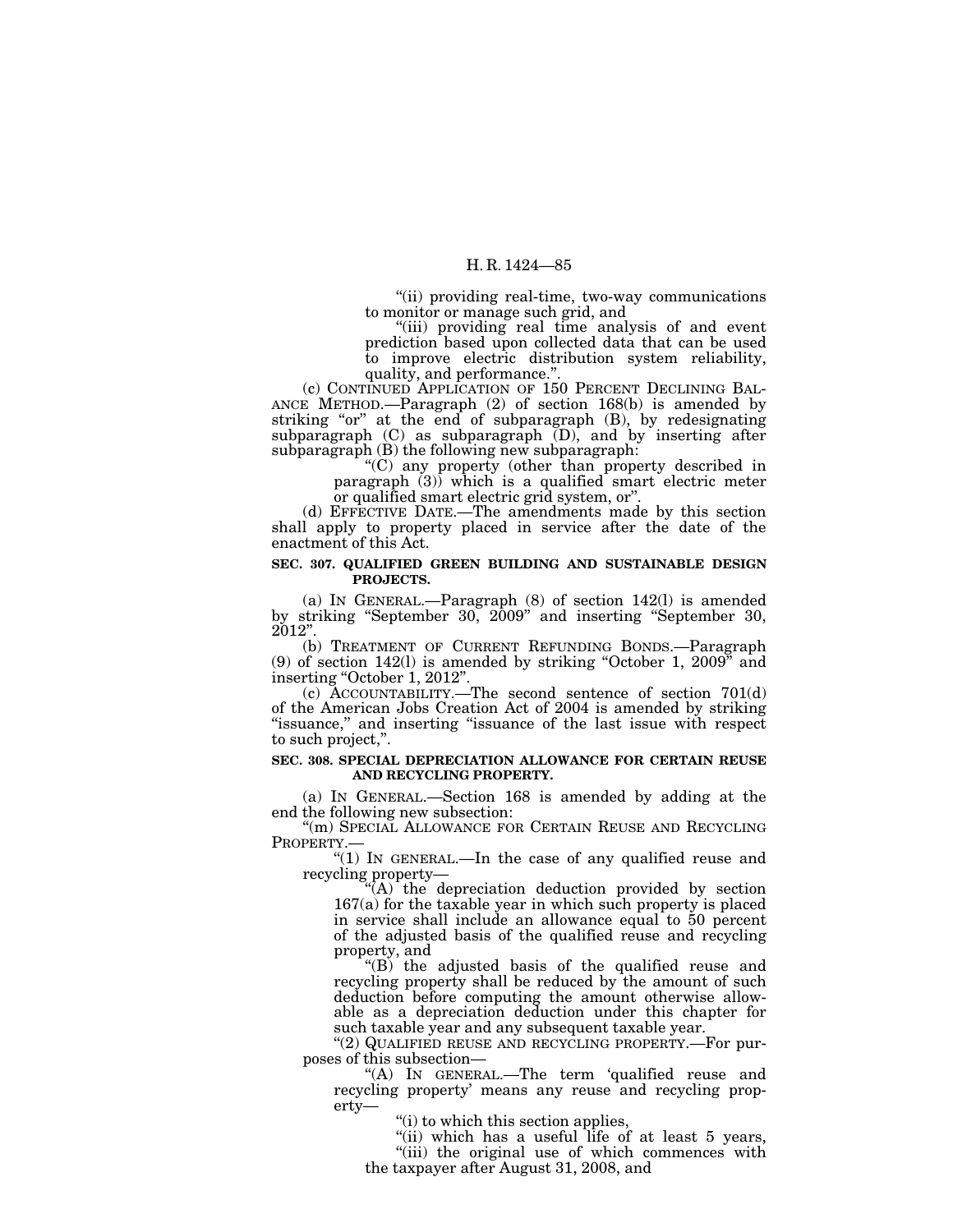"(iv) which is-

''(I) acquired by purchase (as defined in section  $179(d)(2)$  by the taxpayer after August 31, 2008, but only if no written binding contract for the acquisition was in effect before September 1, 2008, or

''(II) acquired by the taxpayer pursuant to a written binding contract which was entered into after August 31, 2008.

''(B) EXCEPTIONS.—

''(i) BONUS DEPRECIATION PROPERTY UNDER SUB-SECTION (k).—The term 'qualified reuse and recycling property' shall not include any property to which section 168(k) applies.

''(ii) ALTERNATIVE DEPRECIATION PROPERTY.—The term 'qualified reuse and recycling property' shall not include any property to which the alternative depreciation system under subsection (g) applies, determined without regard to paragraph (7) of subsection (g) (relating to election to have system apply).

"(iii) ELECTION OUT.—If a taxpayer makes an election under this clause with respect to any class of property for any taxable year, this subsection shall not apply to all property in such class placed in service during such taxable year.

''(C) SPECIAL RULE FOR SELF-CONSTRUCTED PROPERTY.— In the case of a taxpayer manufacturing, constructing, or producing property for the taxpayer's own use, the requirements of clause (iv) of subparagraph (A) shall be treated as met if the taxpayer begins manufacturing, constructing, or producing the property after August 31, 2008.

''(D) DEDUCTION ALLOWED IN COMPUTING MINIMUM TAX.—For purposes of determining alternative minimum taxable income under section 55, the deduction under subsection (a) for qualified reuse and recycling property shall be determined under this section without regard to any adjustment under section 56.

" $(3)$  DEFINITIONS.—For purposes of this subsection—

''(A) REUSE AND RECYCLING PROPERTY.—

''(i) IN GENERAL.—The term 'reuse and recycling property' means any machinery and equipment (not including buildings or real estate), along with all appurtenances thereto, including software necessary to operate such equipment, which is used exclusively to collect, distribute, or recycle qualified reuse and recyclable materials.

''(ii) EXCLUSION.—Such term does not include rolling stock or other equipment used to transport reuse and recyclable materials.

''(B) QUALIFIED REUSE AND RECYCLABLE MATERIALS.— ''(i) IN GENERAL.—The term 'qualified reuse and

recyclable materials' means scrap plastic, scrap glass, scrap textiles, scrap rubber, scrap packaging, recovered fiber, scrap ferrous and nonferrous metals, or electronic scrap generated by an individual or business.

 $(iii)$  ELECTRONIC SCRAP.—For purposes of clause (i), the term 'electronic scrap' means—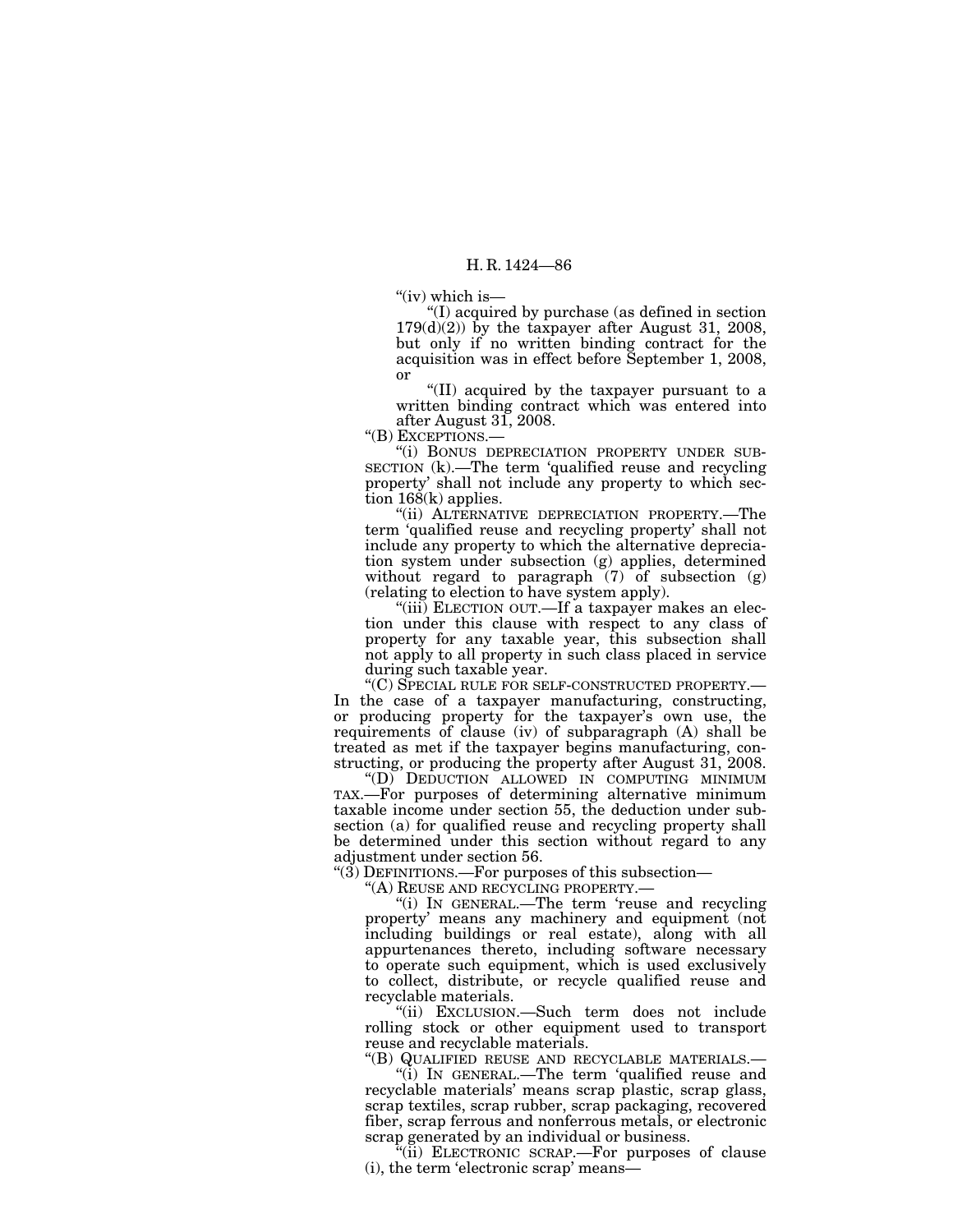''(I) any cathode ray tube, flat panel screen, or similar video display device with a screen size greater than 4 inches measured diagonally, or

''(II) any central processing unit.

''(C) RECYCLING OR RECYCLE.—The term 'recycling' or 'recycle' means that process (including sorting) by which worn or superfluous materials are manufactured or processed into specification grade commodities that are suitable for use as a replacement or substitute for virgin materials in manufacturing tangible consumer and commercial products, including packaging.''.

(b) EFFECTIVE DATE.—The amendment made by this section shall apply to property placed in service after August 31, 2008.

# **TITLE IV—REVENUE PROVISIONS**

# **SEC. 401. LIMITATION OF DEDUCTION FOR INCOME ATTRIBUTABLE TO DOMESTIC PRODUCTION OF OIL, GAS, OR PRIMARY PRODUCTS THEREOF.**

(a) IN GENERAL.—Section 199(d) is amended by redesignating paragraph (9) as paragraph (10) and by inserting after paragraph (8) the following new paragraph:

''(9) SPECIAL RULE FOR TAXPAYERS WITH OIL RELATED QUALI-FIED PRODUCTION ACTIVITIES INCOME.—

''(A) IN GENERAL.—If a taxpayer has oil related qualified production activities income for any taxable year beginning after 2009, the amount otherwise allowable as a deduction under subsection (a) shall be reduced by 3 percent of the least of—

''(i) the oil related qualified production activities income of the taxpayer for the taxable year,

''(ii) the qualified production activities income of the taxpayer for the taxable year, or

''(iii) taxable income (determined without regard to this section).

''(B) OIL RELATED QUALIFIED PRODUCTION ACTIVITIES INCOME.—For purposes of this paragraph, the term 'oil related qualified production activities income' means for any taxable year the qualified production activities income which is attributable to the production, refining, processing, transportation, or distribution of oil, gas, or any primary product thereof during such taxable year.

''(C) PRIMARY PRODUCT.—For purposes of this paragraph, the term 'primary product' has the same meaning as when used in section  $927(a)(2)(C)$ , as in effect before its repeal.''.

(b) CONFORMING AMENDMENT.—Section 199(d)(2) (relating to application to individuals) is amended by striking ''subsection  $(a)(1)(B)$ " and inserting "subsections  $(a)(1)(B)$  and  $(d)(9)(A)(iii)$ ".

(c) EFFECTIVE DATE.—The amendments made by this section shall apply to taxable years beginning after December 31, 2008.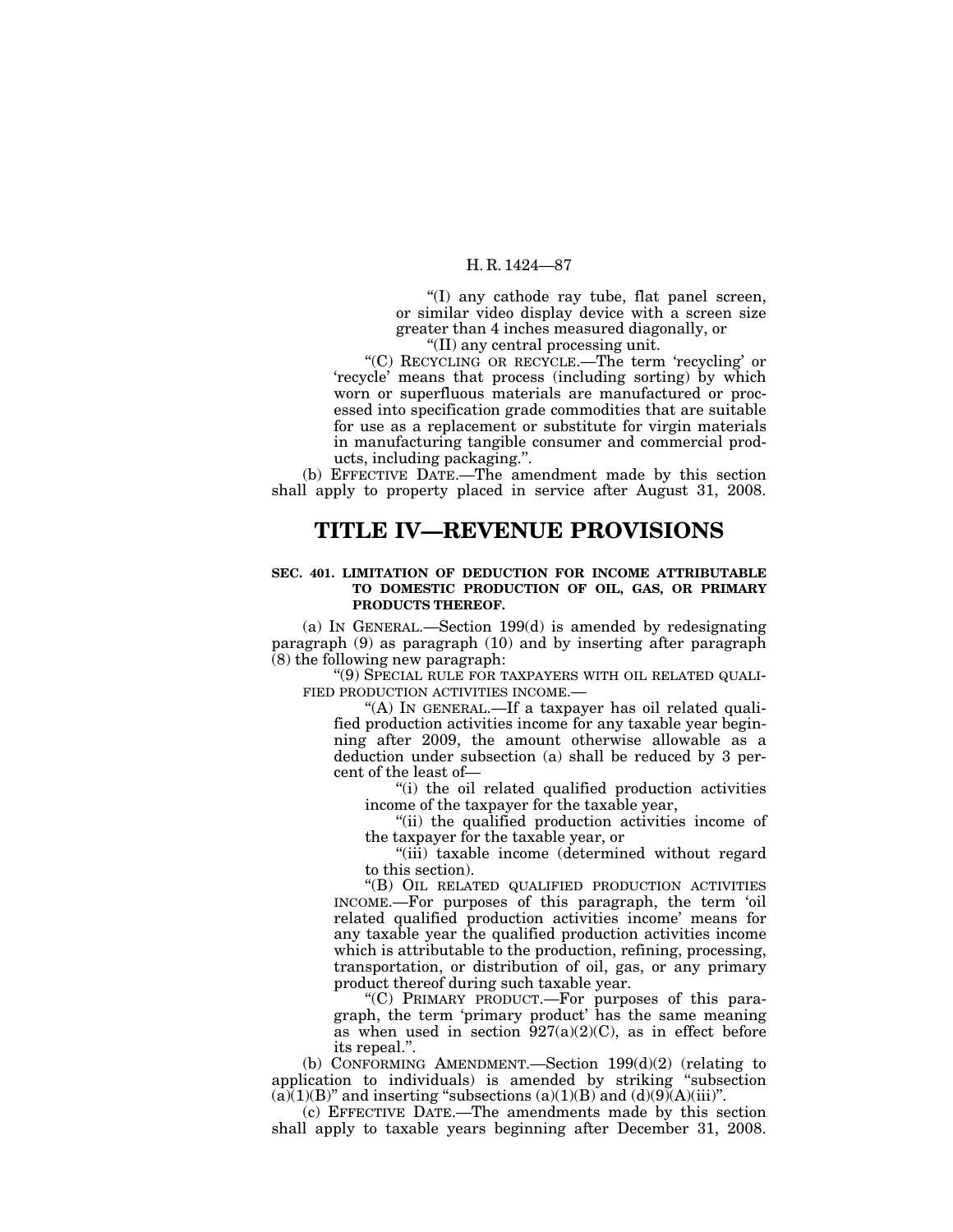## **SEC. 402. ELIMINATION OF THE DIFFERENT TREATMENT OF FOREIGN OIL AND GAS EXTRACTION INCOME AND FOREIGN OIL RELATED INCOME FOR PURPOSES OF THE FOREIGN TAX CREDIT.**

(a) IN GENERAL.—Subsections (a) and (b) of section 907 (relating to special rules in case of foreign oil and gas income) are amended to read as follows:

"(a) REDUCTION IN AMOUNT ALLOWED AS FOREIGN TAX UNDER SECTION 901.—In applying section 901, the amount of any foreign oil and gas taxes paid or accrued (or deemed to have been paid) during the taxable year which would (but for this subsection) be taken into account for purposes of section 901 shall be reduced by the amount (if any) by which the amount of such taxes exceeds the product of—

''(1) the amount of the combined foreign oil and gas income for the taxable year,

 $''(2)$  multiplied by-

 $(A)$  in the case of a corporation, the percentage which is equal to the highest rate of tax specified under section 11(b), or

''(B) in the case of an individual, a fraction the numerator of which is the tax against which the credit under section 901(a) is taken and the denominator of which is the taxpayer's entire taxable income.

''(b) COMBINED FOREIGN OIL AND GAS INCOME; FOREIGN OIL AND GAS TAXES.—For purposes of this section—

''(1) COMBINED FOREIGN OIL AND GAS INCOME.—The term 'combined foreign oil and gas income' means, with respect to any taxable year, the sum of—

''(A) foreign oil and gas extraction income, and

''(B) foreign oil related income.

"(2) FOREIGN OIL AND GAS TAXES.—The term 'foreign oil and gas taxes' means, with respect to any taxable year, the sum of—

''(A) oil and gas extraction taxes, and

"(B) any income, war profits, and excess profits taxes paid or accrued (or deemed to have been paid or accrued under section 902 or 960) during the taxable year with respect to foreign oil related income (determined without regard to subsection  $(c)(4)$  or loss which would be taken into account for purposes of section 901 without regard to this section."

(b) RECAPTURE OF FOREIGN OIL AND GAS LOSSES.—Paragraph (4) of section 907(c) (relating to recapture of foreign oil and gas extraction losses by recharacterizing later extraction income) is amended to read as follows:

"(4) RECAPTURE OF FOREIGN OIL AND GAS LOSSES BY RE-CHARACTERIZING LATER COMBINED FOREIGN OIL AND GAS INCOME.—

''(A) IN GENERAL.—The combined foreign oil and gas income of a taxpayer for a taxable year (determined without regard to this paragraph) shall be reduced—

''(i) first by the amount determined under subparagraph (B), and

"(ii) then by the amount determined under subparagraph $(C)$ .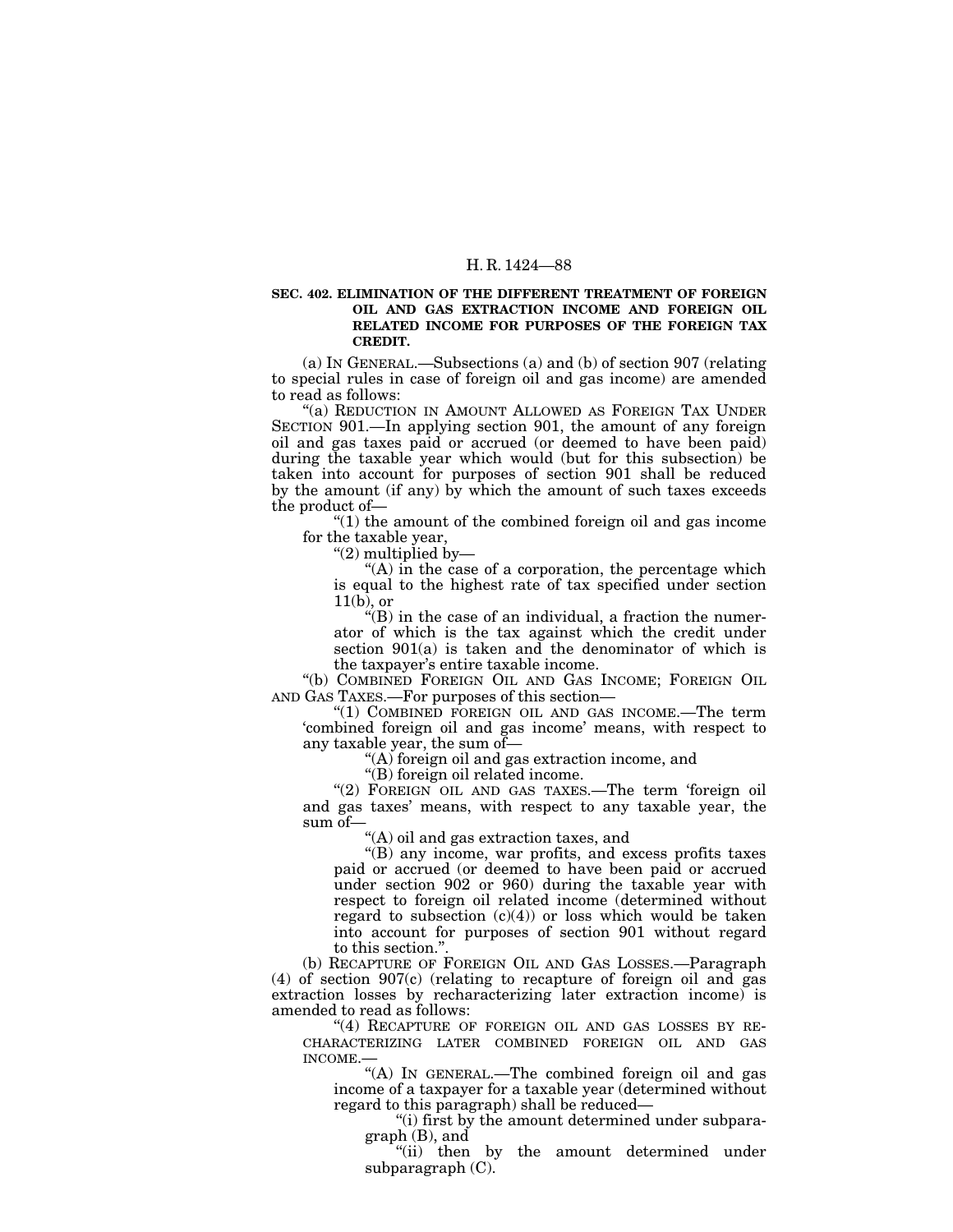The aggregate amount of such reductions shall be treated as income (from sources without the United States) which is not combined foreign oil and gas income.

''(B) REDUCTION FOR PRE-2009 FOREIGN OIL EXTRACTION LOSSES.—The reduction under this paragraph shall be equal to the lesser of—

''(i) the foreign oil and gas extraction income of the taxpayer for the taxable year (determined without regard to this paragraph), or

"(ii) the excess of-

''(I) the aggregate amount of foreign oil extraction losses for preceding taxable years beginning after December 31, 1982, and before January 1, 2009, over

''(II) so much of such aggregate amount as was recharacterized under this paragraph (as in effect before and after the date of the enactment of the Energy Improvement and Extension Act of 2008) for preceding taxable years beginning after December 31, 1982.

''(C) REDUCTION FOR POST-2008 FOREIGN OIL AND GAS LOSSES.—The reduction under this paragraph shall be equal to the lesser of—

''(i) the combined foreign oil and gas income of the taxpayer for the taxable year (determined without regard to this paragraph), reduced by an amount equal to the reduction under subparagraph (A) for the taxable year, or

''(ii) the excess of—

''(I) the aggregate amount of foreign oil and gas losses for preceding taxable years beginning after December 31, 2008, over

''(II) so much of such aggregate amount as was recharacterized under this paragraph for preceding taxable years beginning after December 31, 2008.

''(D) FOREIGN OIL AND GAS LOSS DEFINED.—

''(i) IN GENERAL.—For purposes of this paragraph, the term 'foreign oil and gas loss' means the amount by which—

''(I) the gross income for the taxable year from sources without the United States and its possessions (whether or not the taxpayer chooses the benefits of this subpart for such taxable year) taken into account in determining the combined foreign oil and gas income for such year, is exceeded by

''(II) the sum of the deductions properly apportioned or allocated thereto.

''(ii) NET OPERATING LOSS DEDUCTION NOT TAKEN INTO ACCOUNT.—For purposes of clause (i), the net operating loss deduction allowable for the taxable year under section 172(a) shall not be taken into account.

''(iii) EXPROPRIATION AND CASUALTY LOSSES NOT TAKEN INTO ACCOUNT.—For purposes of clause (i), there shall not be taken into account—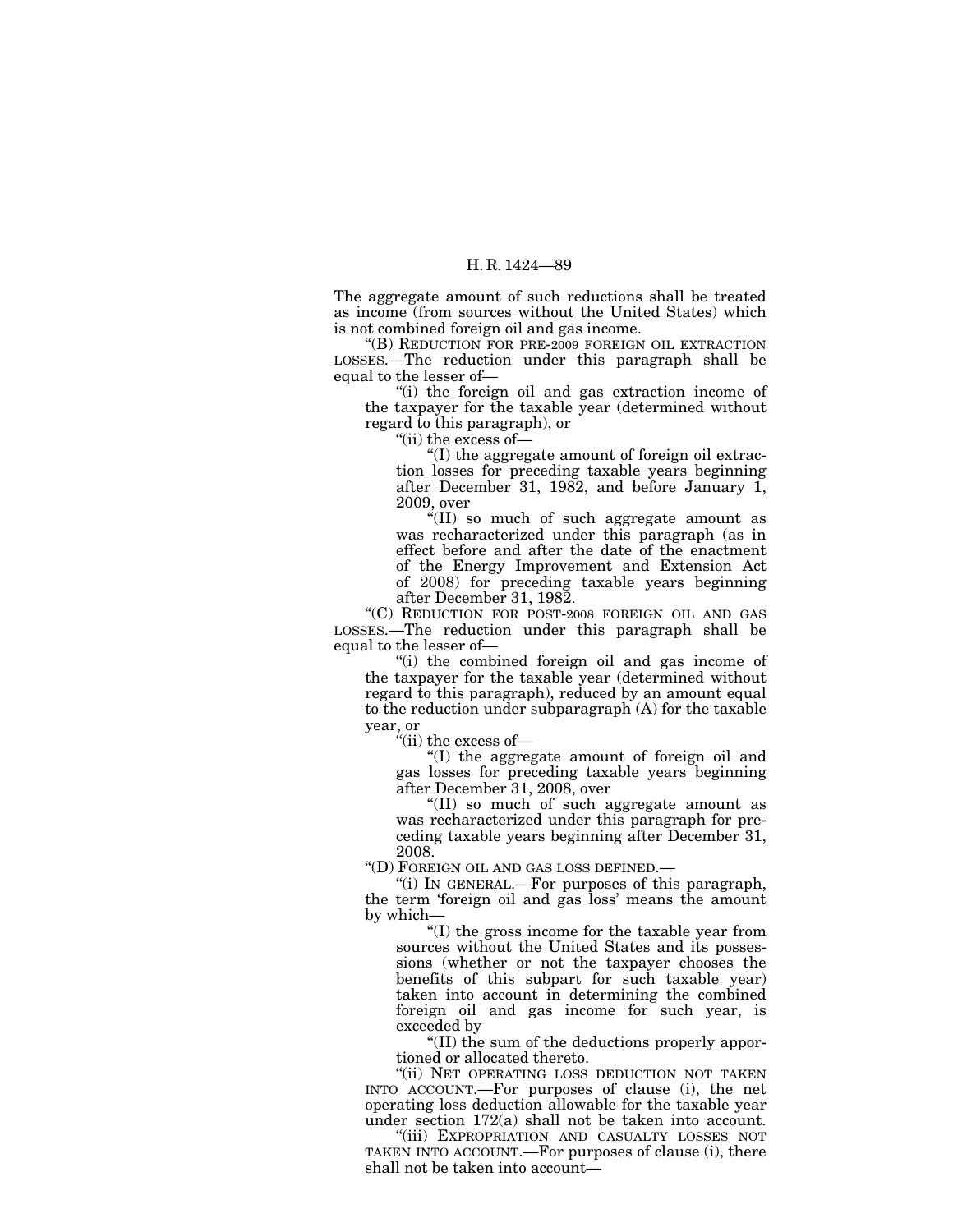''(I) any foreign expropriation loss (as defined in section  $172(h)$  (as in effect on the day before the date of the enactment of the Revenue Reconciliation Act of 1990)) for the taxable year, or

''(II) any loss for the taxable year which arises from fire, storm, shipwreck, or other casualty, or from theft,

to the extent such loss is not compensated for by insurance or otherwise.

''(iv) FOREIGN OIL EXTRACTION LOSS.—For purposes of subparagraph (B)(ii)(I), foreign oil extraction losses shall be determined under this paragraph as in effect on the day before the date of the enactment of the Energy Improvement and Extension Act of 2008.'

(c) CARRYBACK AND CARRYOVER OF DISALLOWED CREDITS.— Section 907(f) (relating to carryback and carryover of disallowed credits) is amended—

(1) by striking ''oil and gas extraction taxes'' each place it appears and inserting ''foreign oil and gas taxes'', and

(2) by adding at the end the following new paragraph: ''(4) TRANSITION RULES FOR PRE-2009 AND 2009 DISALLOWED CREDITS.—

''(A) PRE-2009 CREDITS.—In the case of any unused credit year beginning before January 1, 2009, this subsection shall be applied to any unused oil and gas extraction taxes carried from such unused credit year to a year beginning after December 31, 2008—

''(i) by substituting 'oil and gas extraction taxes' for 'foreign oil and gas taxes' each place it appears in paragraphs  $(1)$ ,  $(2)$ , and  $(3)$ , and

''(ii) by computing, for purposes of paragraph (2)(A), the limitation under subparagraph (A) for the year to which such taxes are carried by substituting 'foreign oil and gas extraction income' for 'foreign oil and gas income' in subsection (a).

''(B) 2009 CREDITS.—In the case of any unused credit year beginning in 2009, the amendments made to this subsection by the Energy Improvement and Extension Act of 2008 shall be treated as being in effect for any preceding year beginning before January 1, 2009, solely for purposes of determining how much of the unused foreign oil and gas taxes for such unused credit year may be deemed paid or accrued in such preceding year.''.

(d) CONFORMING AMENDMENT.—Section 6501(i) is amended by striking ''oil and gas extraction taxes'' and inserting ''foreign oil and gas taxes''.

(e) EFFECTIVE DATE.—The amendments made by this section shall apply to taxable years beginning after December 31, 2008.

## **SEC. 403. BROKER REPORTING OF CUSTOMER'S BASIS IN SECURITIES TRANSACTIONS.**

(a) IN GENERAL.— (1) BROKER REPORTING FOR SECURITIES TRANSACTIONS.— Section 6045 is amended by adding at the end the following new subsection:

''(g) ADDITIONAL INFORMATION REQUIRED IN THE CASE OF SECU- RITIES TRANSACTIONS, ETC.—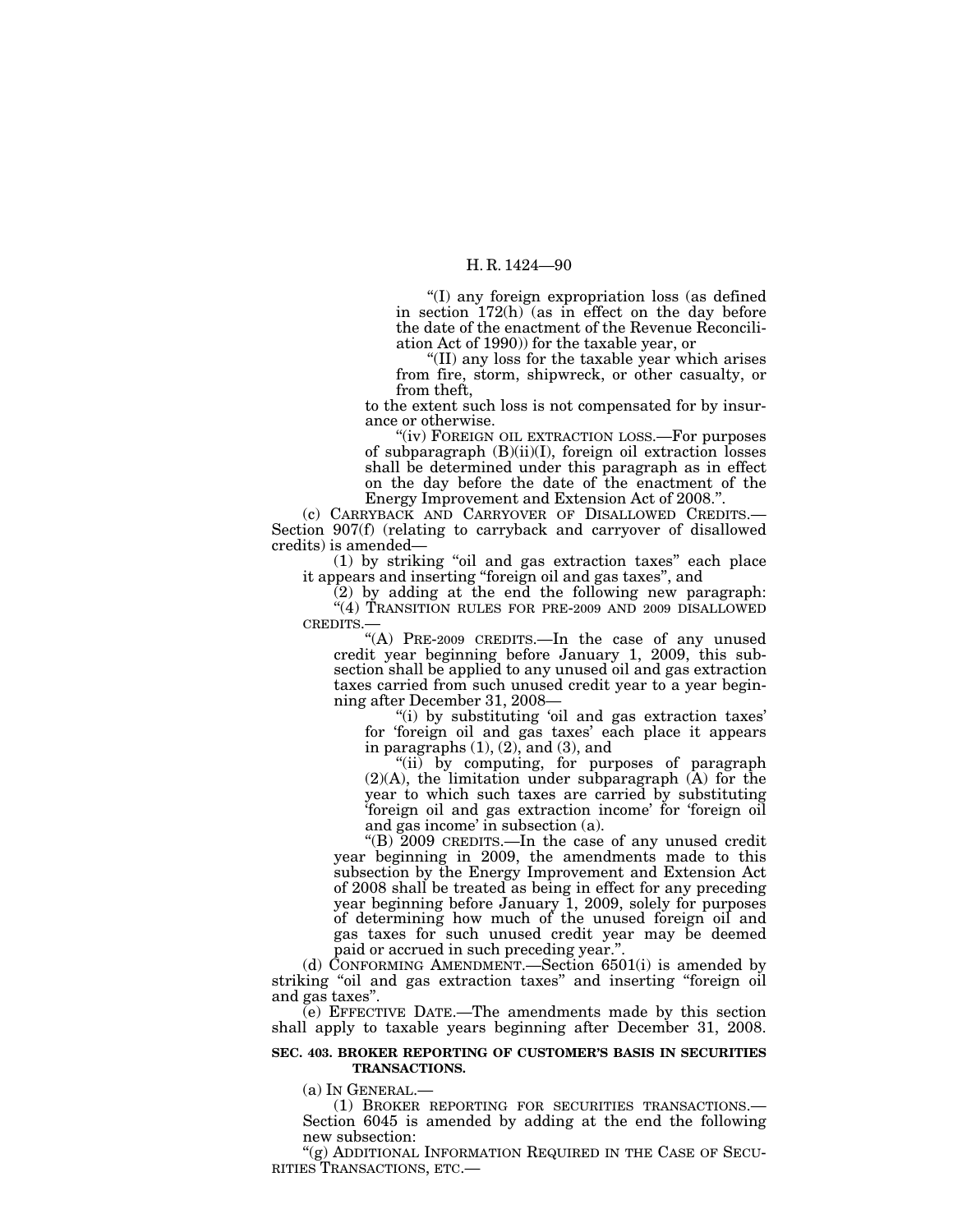" $(1)$  IN GENERAL.—If a broker is otherwise required to make a return under subsection (a) with respect to the gross proceeds of the sale of a covered security, the broker shall include in such return the information described in paragraph (2).

''(2) ADDITIONAL INFORMATION REQUIRED.—

''(A) IN GENERAL.—The information required under paragraph (1) to be shown on a return with respect to a covered security of a customer shall include the customer's adjusted basis in such security and whether any gain or loss with respect to such security is long-term or short-term (within the meaning of section 1222).

''(B) DETERMINATION OF ADJUSTED BASIS.—For purposes of subparagraph (A)—

''(i) IN GENERAL.—The customer's adjusted basis shall be determined—

''(I) in the case of any security (other than any stock for which an average basis method is permissible under section 1012), in accordance with the first-in first-out method unless the customer notifies the broker by means of making an adequate identification of the stock sold or transferred, and

''(II) in the case of any stock for which an average basis method is permissible under section 1012, in accordance with the broker's default method unless the customer notifies the broker that he elects another acceptable method under section 1012 with respect to the account in which such stock is held.

"(ii) EXCEPTION FOR WASH SALES.—Except as otherwise provided by the Secretary, the customer's adjusted basis shall be determined without regard to section 1091 (relating to loss from wash sales of stock or securities) unless the transactions occur in the same account with respect to identical securities.

''(3) COVERED SECURITY.—For purposes of this subsection—

"(A) In GENERAL.—The term 'covered security' means any specified security acquired on or after the applicable date if such security—

''(i) was acquired through a transaction in the account in which such security is held, or

''(ii) was transferred to such account from an account in which such security was a covered security, but only if the broker received a statement under section 6045A with respect to the transfer.

''(B) SPECIFIED SECURITY.—The term 'specified security' means—

''(i) any share of stock in a corporation,

"(ii) any note, bond, debenture, or other evidence" of indebtedness,

"(iii) any commodity, or contract or derivative with respect to such commodity, if the Secretary determines that adjusted basis reporting is appropriate for purposes of this subsection, and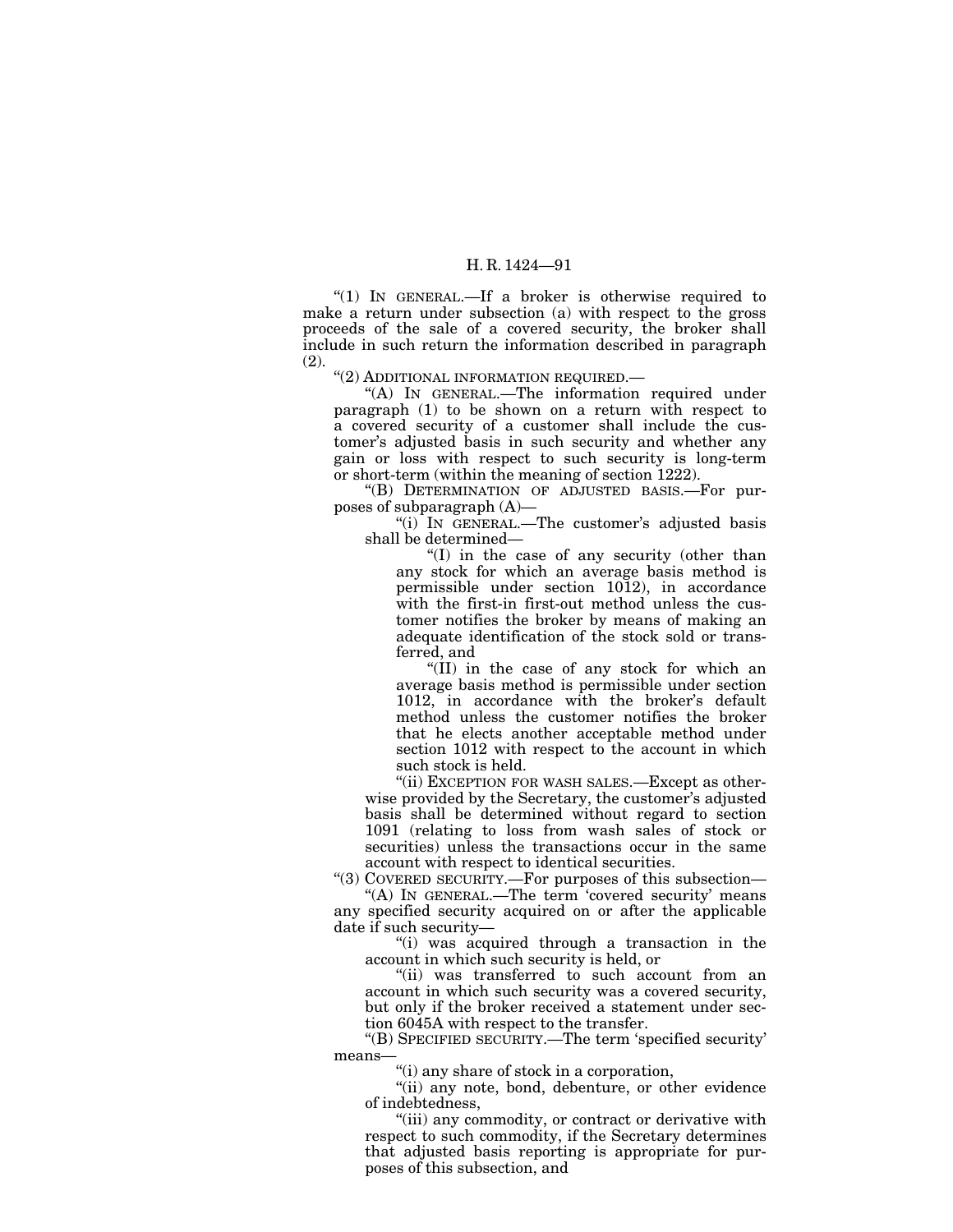"(iv) any other financial instrument with respect to which the Secretary determines that adjusted basis reporting is appropriate for purposes of this subsection.  $\langle C \rangle$  APPLICABLE DATE.—The term 'applicable date'

means— "(i) January 1, 2011, in the case of any specified

security which is stock in a corporation (other than any stock described in clause (ii)),

"(ii) January 1, 2012, in the case of any stock for which an average basis method is permissible under section 1012, and

"(iii) January 1, 2013, or such later date determined by the Secretary in the case of any other specified security.

"(4) TREATMENT OF S CORPORATIONS.—In the case of the sale of a covered security acquired by an S corporation (other than a financial institution) after December 31, 2011, such S corporation shall be treated in the same manner as a partnership for purposes of this section.

''(5) SPECIAL RULES FOR SHORT SALES.—In the case of a short sale, reporting under this section shall be made for the year in which such sale is closed.''.

(2) BROKER INFORMATION REQUIRED WITH RESPECT TO OPTIONS.—Section 6045, as amended by subsection (a), is amended by adding at the end the following new subsection: ''(h) APPLICATION TO OPTIONS ON SECURITIES.—

" $(1)$  EXERCISE OF OPTION.—For purposes of this section, if a covered security is acquired or disposed of pursuant to the exercise of an option that was granted or acquired in the same account as the covered security, the amount received with respect to the grant or paid with respect to the acquisition of such option shall be treated as an adjustment to gross proceeds or as an adjustment to basis, as the case may be.

"(2) LAPSE OR CLOSING TRANSACTION.—In the case of the lapse (or closing transaction (as defined in section  $1234(b)(2)(A))$  of an option on a specified security or the exercise of a cash-settled option on a specified security, reporting under subsections (a) and (g) with respect to such option shall be made for the calendar year which includes the date of such lapse, closing transaction, or exercise.

''(3) PROSPECTIVE APPLICATION.—Paragraphs (1) and (2) shall not apply to any option which is granted or acquired before January 1, 2013.

"(4) DEFINITIONS.—For purposes of this subsection, the terms 'covered security' and 'specified security' shall have the meanings given such terms in subsection  $(g)(3)$ .".

(3) EXTENSION OF PERIOD FOR STATEMENTS SENT TO CUS-TOMERS.—

(A) IN GENERAL.—Subsection (b) of section 6045 is amended by striking "January 31" and inserting "February  $15"$ .

(B) STATEMENTS RELATED TO SUBSTITUTE PAYMENTS.— Subsection (d) of section 6045 is amended—

(i) by striking ''at such time and'', and

(ii) by inserting after ''other item.'' the following new sentence: ''The written statement required under the preceding sentence shall be furnished on or before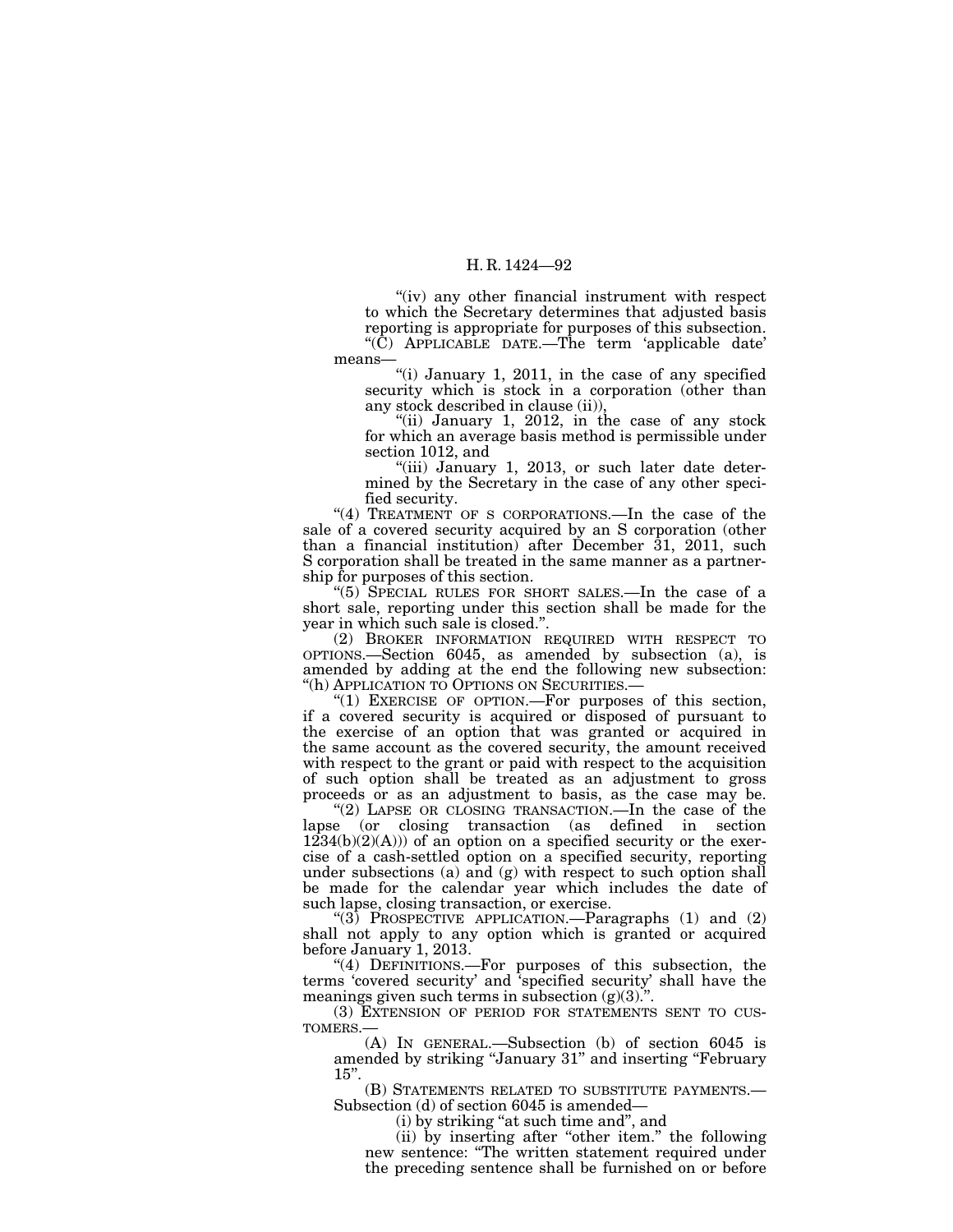February 15 of the year following the calendar year in which the payment was made.''.

(C) OTHER STATEMENTS.—Subsection (b) of section 6045 is amended by adding at the end the following: ''In the case of a consolidated reporting statement (as defined in regulations) with respect to any customer, any statement which would otherwise be required to be furnished on or before January 31 of a calendar year with respect to any item reportable to the taxpayer shall instead be required to be furnished on or before February 15 of such calendar year if furnished with such consolidated reporting statement.''.

(b) DETERMINATION OF BASIS OF CERTAIN SECURITIES ON ACCOUNT BY ACCOUNT OR AVERAGE BASIS METHOD.—Section 1012 is amended—

(1) by striking ''The basis of property'' and inserting the following:

''(a) IN GENERAL.—The basis of property'',

(2) by striking ''The cost of real property'' and inserting the following:

''(b) SPECIAL RULE FOR APPORTIONED REAL ESTATE TAXES.— The cost of real property'', and

(3) by adding at the end the following new subsections: ''(c) DETERMINATIONS BY ACCOUNT.—

''(1) IN GENERAL.—In the case of the sale, exchange, or other disposition of a specified security on or after the applicable date, the conventions prescribed by regulations under this section shall be applied on an account by account basis.

''(2) APPLICATION TO CERTAIN FUNDS.—

''(A) IN GENERAL.—Except as provided in subparagraph (B), any stock for which an average basis method is permissible under section 1012 which is acquired before January 1, 2012, shall be treated as a separate account from any such stock acquired on or after such date.

"(B) ELECTION FUND FOR TREATMENT AS SINGLE ACCOUNT.—If a fund described in subparagraph (A) elects to have this subparagraph apply with respect to one or more of its stockholders—

"(i) subparagraph  $(A)$  shall not apply with respect to any stock in such fund held by such stockholders, and

"(ii) all stock in such fund which is held by such stockholders shall be treated as covered securities described in section  $6045(g)(3)$  without regard to the date of the acquisition of such stock.

A rule similar to the rule of the preceding sentence shall apply with respect to a broker holding such stock as a nominee.

''(3) DEFINITIONS.—For purposes of this section, the terms 'specified security' and 'applicable date' shall have the meaning given such terms in section 6045(g).

''(d) AVERAGE BASIS FOR STOCK ACQUIRED PURSUANT TO A DIVI-DEND REINVESTMENT PLAN.—

" $(1)$  In GENERAL.—In the case of any stock acquired after December 31, 2010, in connection with a dividend reinvestment plan, the basis of such stock while held as part of such plan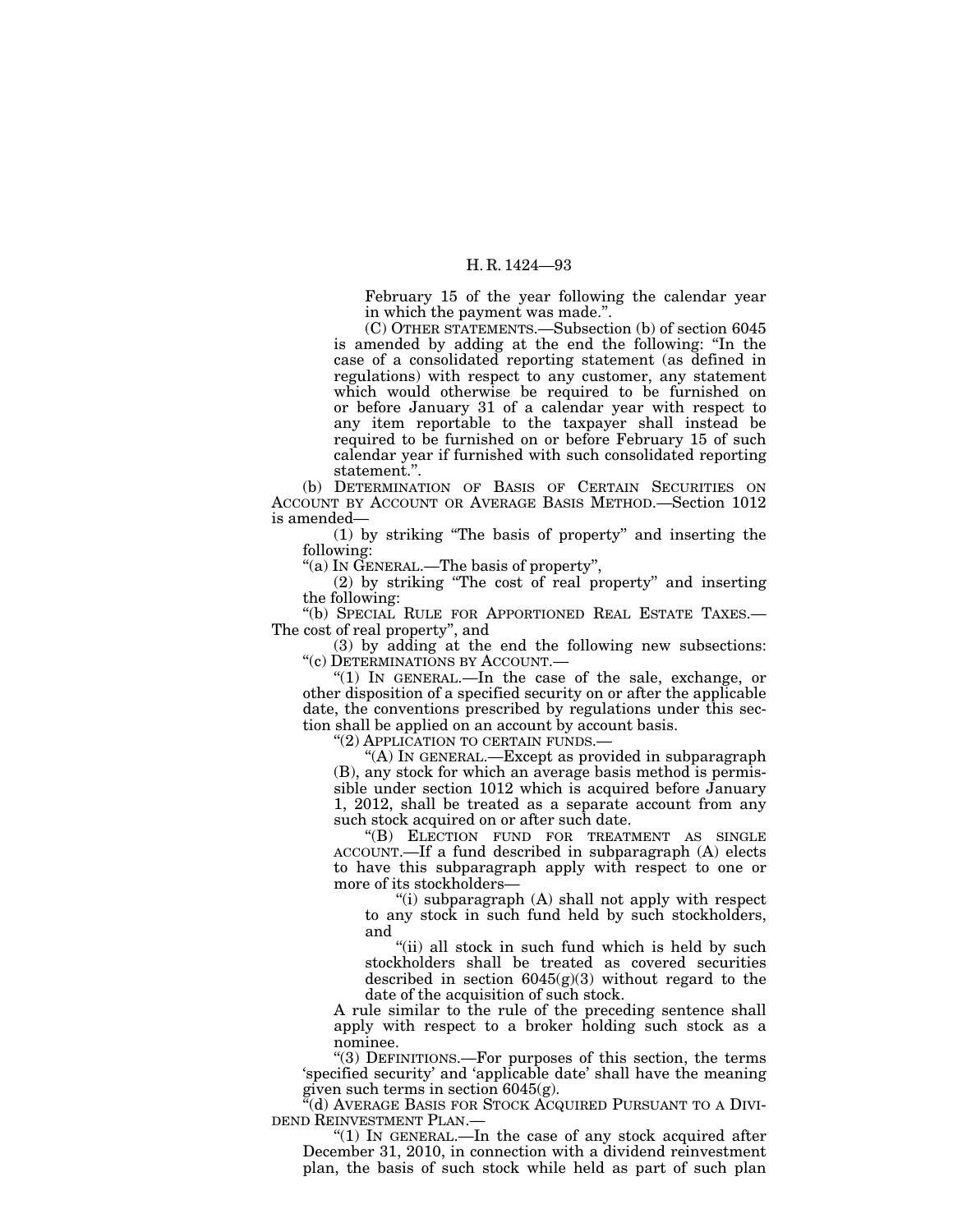shall be determined using one of the methods which may be used for determining the basis of stock in an open-end fund.

"(2) TREATMENT AFTER TRANSFER.—In the case of the transfer to another account of stock to which paragraph (1) applies, such stock shall have a cost basis in such other account equal to its basis in the dividend reinvestment plan immediately before such transfer (properly adjusted for any fees or other charges taken into account in connection with such transfer).

"(3) SEPARATE ACCOUNTS; ELECTION FOR TREATMENT AS SINGLE ACCOUNT.—Rules similar to the rules of subsection  $(c)(2)$ shall apply for purposes of this subsection.

" $(4)$  DIVIDEND REINVESTMENT PLAN.—For purposes of this subsection—

''(A) IN GENERAL.—The term 'dividend reinvestment plan' means any arrangement under which dividends on any stock are reinvested in stock identical to the stock with respect to which the dividends are paid.

''(B) INITIAL STOCK ACQUISITION TREATED AS ACQUIRED IN CONNECTION WITH PLAN.—Stock shall be treated as acquired in connection with a dividend reinvestment plan if such stock is acquired pursuant to such plan or if the dividends paid on such stock are subject to such plan.''. (c) INFORMATION BY TRANSFERORS TO AID BROKERS.—

(1) IN GENERAL.—Subpart B of part III of subchapter A of chapter 61 is amended by inserting after section 6045 the following new section:

### **''SEC. 6045A. INFORMATION REQUIRED IN CONNECTION WITH TRANS-FERS OF COVERED SECURITIES TO BROKERS.**

"(a) FURNISHING OF INFORMATION.—Every applicable person which transfers to a broker (as defined in section  $6045(c)(1)$ ) a security which is a covered security (as defined in section  $6045(g)(3)$ ) in the hands of such applicable person shall furnish to such broker a written statement in such manner and setting forth such information as the Secretary may by regulations prescribe for purposes of enabling such broker to meet the requirements of section  $60\overline{45}$ (g).

''(b) APPLICABLE PERSON.—For purposes of subsection (a), the term 'applicable person' means—

 $(1)$  any broker (as defined in section  $6045(c)(1)$ ), and

 $(2)$  any other person as provided by the Secretary in regulations.

"(c) TIME FOR FURNISHING STATEMENT.—Except as otherwise provided by the Secretary, any statement required by subsection (a) shall be furnished not later than 15 days after the date of the transfer described in such subsection.''.

(2) ASSESSABLE PENALTIES.—Paragraph (2) of section 6724(d), as amended by the Housing Assistance Tax Act of 2008, is amended by redesignating subparagraphs (I) through (DD) as subparagraphs (J) through (EE), respectively, and by inserting after subparagraph (H) the following new subparagraph:

''(I) section 6045A (relating to information required in connection with transfers of covered securities to brokers),''.

(3) CLERICAL AMENDMENT.—The table of sections for subpart B of part III of subchapter A of chapter 61 is amended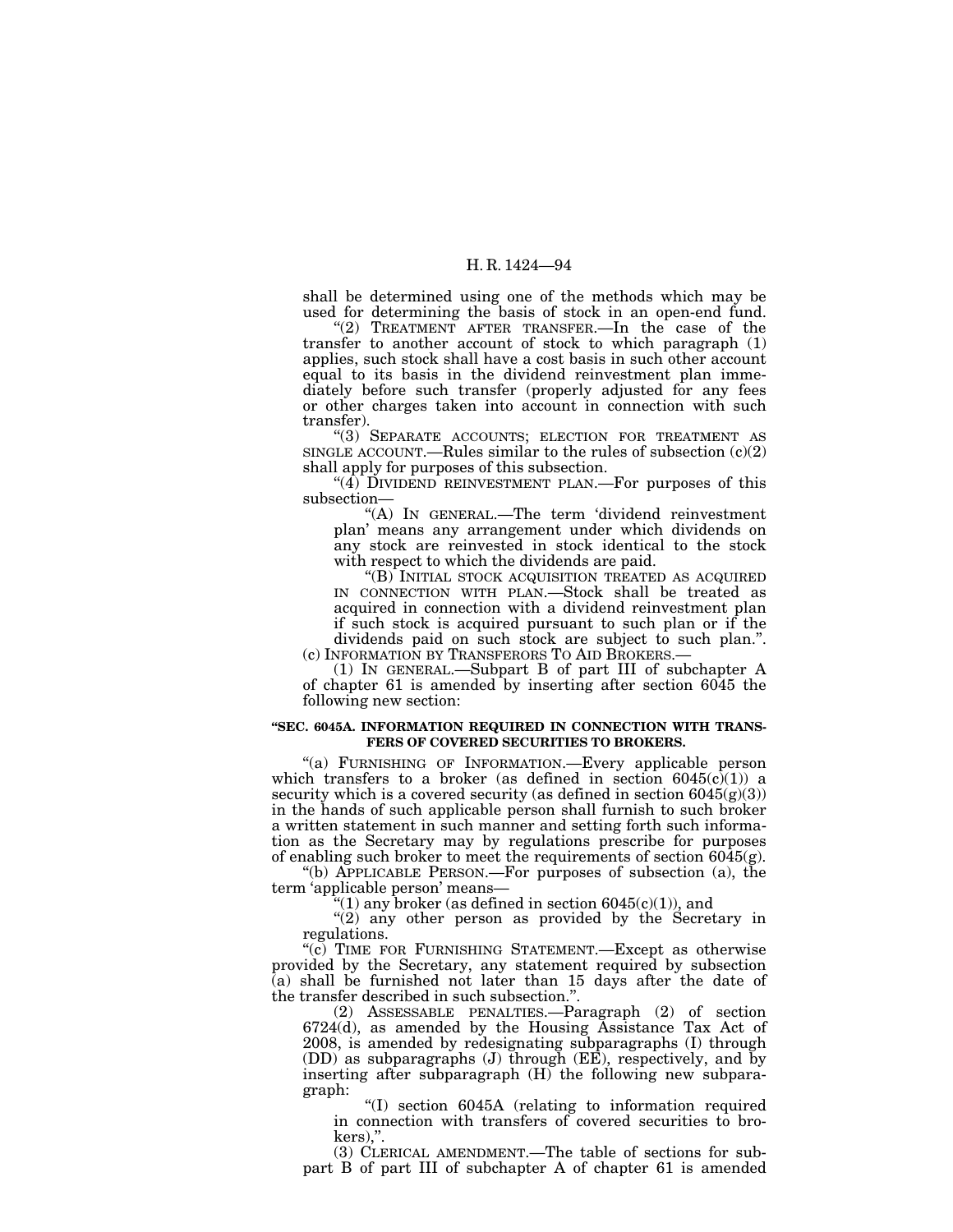by inserting after the item relating to section 6045 the following new item:

''Sec. 6045A. Information required in connection with transfers of covered securities to brokers.''.

(d) ADDITIONAL ISSUER INFORMATION TO AID BROKERS.— (1) IN GENERAL.—Subpart B of part III of subchapter A of chapter 61, as amended by subsection (b), is amended by inserting after section 6045A the following new section:

## **''SEC. 6045B. RETURNS RELATING TO ACTIONS AFFECTING BASIS OF SPECIFIED SECURITIES.**

''(a) IN GENERAL.—According to the forms or regulations prescribed by the Secretary, any issuer of a specified security shall make a return setting forth—

 $''(1)$  a description of any organizational action which affects the basis of such specified security of such issuer,

 $''(2)$  the quantitative effect on the basis of such specified security resulting from such action, and

 $(3)$  such other information as the Secretary may prescribe. "(b) TIME FOR FILING RETURN.—Any return required by subsection (a) shall be filed not later than the earlier of—

" $(1)$  45 days after the date of the action described in subsection (a), or

"(2) January 15 of the year following the calendar year during which such action occurred.

''(c) STATEMENTS TO BE FURNISHED TO HOLDERS OF SPECIFIED SECURITIES OR THEIR NOMINEES.—According to the forms or regulations prescribed by the Secretary, every person required to make a return under subsection (a) with respect to a specified security shall furnish to the nominee with respect to the specified security (or certificate holder if there is no nominee) a written statement showing—

"(1) the name, address, and phone number of the information contact of the person required to make such return,

" $(2)$  the information required to be shown on such return with respect to such security, and

''(3) such other information as the Secretary may prescribe. The written statement required under the preceding sentence shall be furnished to the holder on or before January 15 of the year following the calendar year during which the action described in subsection (a) occurred.

''(d) SPECIFIED SECURITY.—For purposes of this section, the term 'specified security' has the meaning given such term by section  $6045(g)(3)(B)$ . No return shall be required under this section with respect to actions described in subsection (a) with respect to a specified security which occur before the applicable date (as defined in section  $6045(g)(3)(C)$  with respect to such security.

''(e) PUBLIC REPORTING IN LIEU OF RETURN.—The Secretary may waive the requirements under subsections (a) and (c) with respect to a specified security, if the person required to make the return under subsection (a) makes publicly available, in such form and manner as the Secretary determines necessary to carry out the purposes of this section—

 $\degree$ (1) the name, address, phone number, and email address of the information contact of such person, and

" $(2)$  the information described in paragraphs  $(1)$ ,  $(2)$ , and  $(3)$  of subsection  $(a)$ .".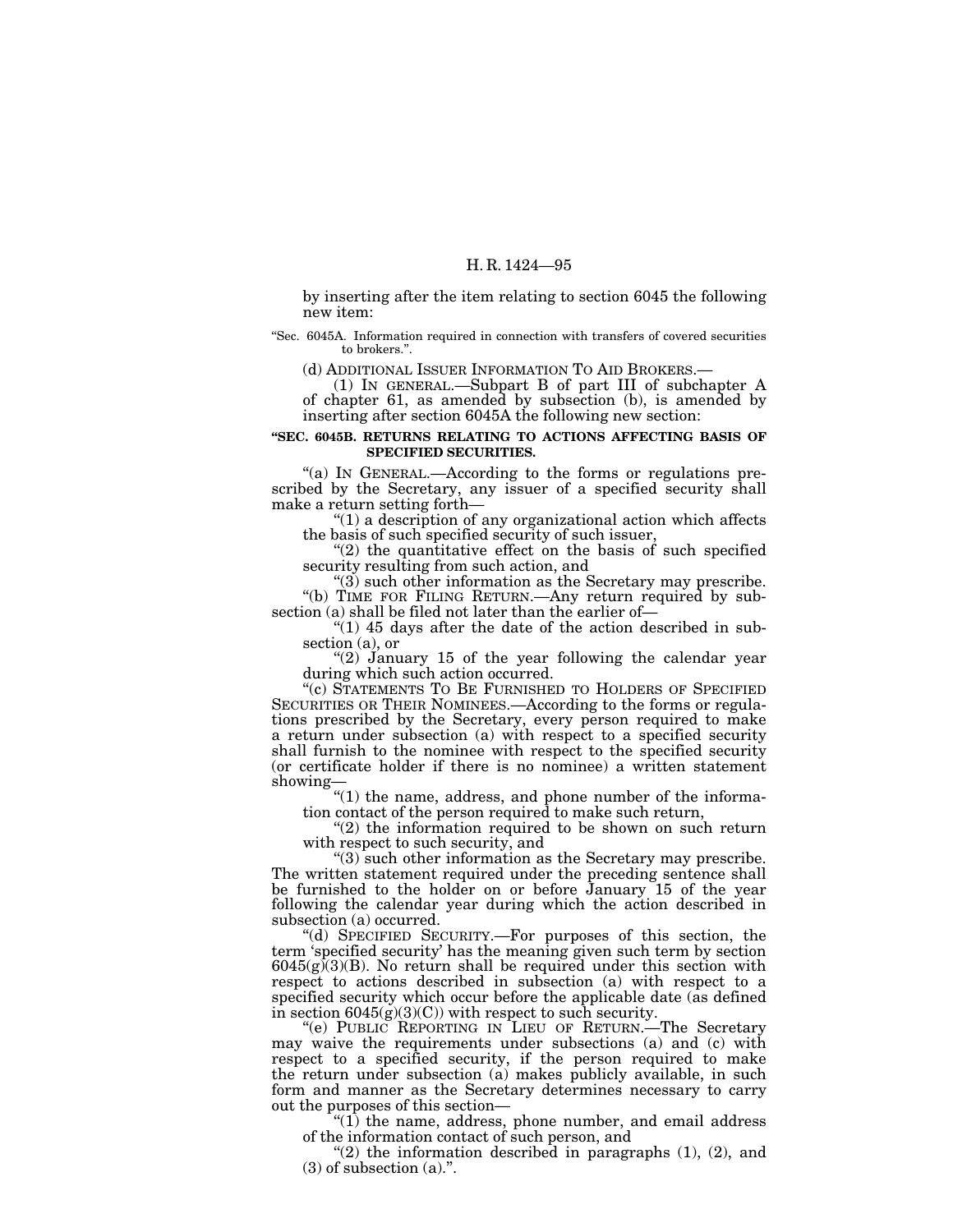(2) ASSESSABLE PENALTIES.—<br>(A) Subparagraph (B) of section  $6724(d)(1)$ , as amended by the Housing Assistance Tax Act of 2008, is amended by redesignating clause (iv) and each of the clauses which follow as clauses (v) through (xxiii), respectively, and by inserting after clause (iii) the following new clause:

"(iv) section  $6045B(a)$  (relating to returns relating to actions affecting basis of specified securities),''.

(B) Paragraph  $(2)$  of section 6724 $(d)$ , as amended by the Housing Assistance Tax Act of 2008 and by subsection  $(c)(2)$ , is amended by redesignating subparagraphs  $(J)$ through (EE) as subparagraphs (K) through (FF), respectively, and by inserting after subparagraph (I) the following new subparagraph:

" $(J)$  subsections (c) and (e) of section 6045B (relating to returns relating to actions affecting basis of specified securities),".

(3) CLERICAL AMENDMENT.—The table of sections for subpart B of part III of subchapter A of chapter 61, as amended by subsection (b)(3), is amended by inserting after the item relating to section 6045A the following new item:

''Sec. 6045B. Returns relating to actions affecting basis of specified securities.''.

(e) EFFECTIVE DATE.— (1) IN GENERAL.—Except as otherwise provided in this subsection, the amendments made by this section shall take effect on January 1, 2011.<br>
(2) EXTENSION OF PERIOD FOR STATEMENTS SENT TO CUS-

 $TOMERS$ . The amendments made by subsection (a)(3) shall apply to statements required to be furnished after December 31, 2008.

# **SEC. 404. 0.2 PERCENT FUTA SURTAX.**

(a) IN GENERAL.—Section 3301 (relating to rate of tax) is amended—

(1) by striking ''through 2008'' in paragraph (1) and inserting "through 2009", and

(2) by striking ''calendar year 2009'' in paragraph (2) and inserting ''calendar year 2010''.

(b) EFFECTIVE DATE.—The amendments made by this section shall apply to wages paid after December 31, 2008.

## **SEC. 405. INCREASE AND EXTENSION OF OIL SPILL LIABILITY TRUST FUND TAX.**

(a) INCREASE IN RATE.—<br>(1) IN GENERAL.—Section  $4611(c)(2)(B)$  (relating to rates) is amended by striking ''is 5 cents a barrel.'' and inserting  $"$ is—

''(i) in the case of crude oil received or petroleum products entered before January 1, 2017, 8 cents a barrel, and

"(ii) in the case of crude oil received or petroleum products entered after December 31, 2016, 9 cents a barrel.''.

(2) EFFECTIVE DATE.—The amendment made by this subsection shall apply on and after the first day of the first calendar quarter beginning more than 60 days after the date of the enactment of this Act.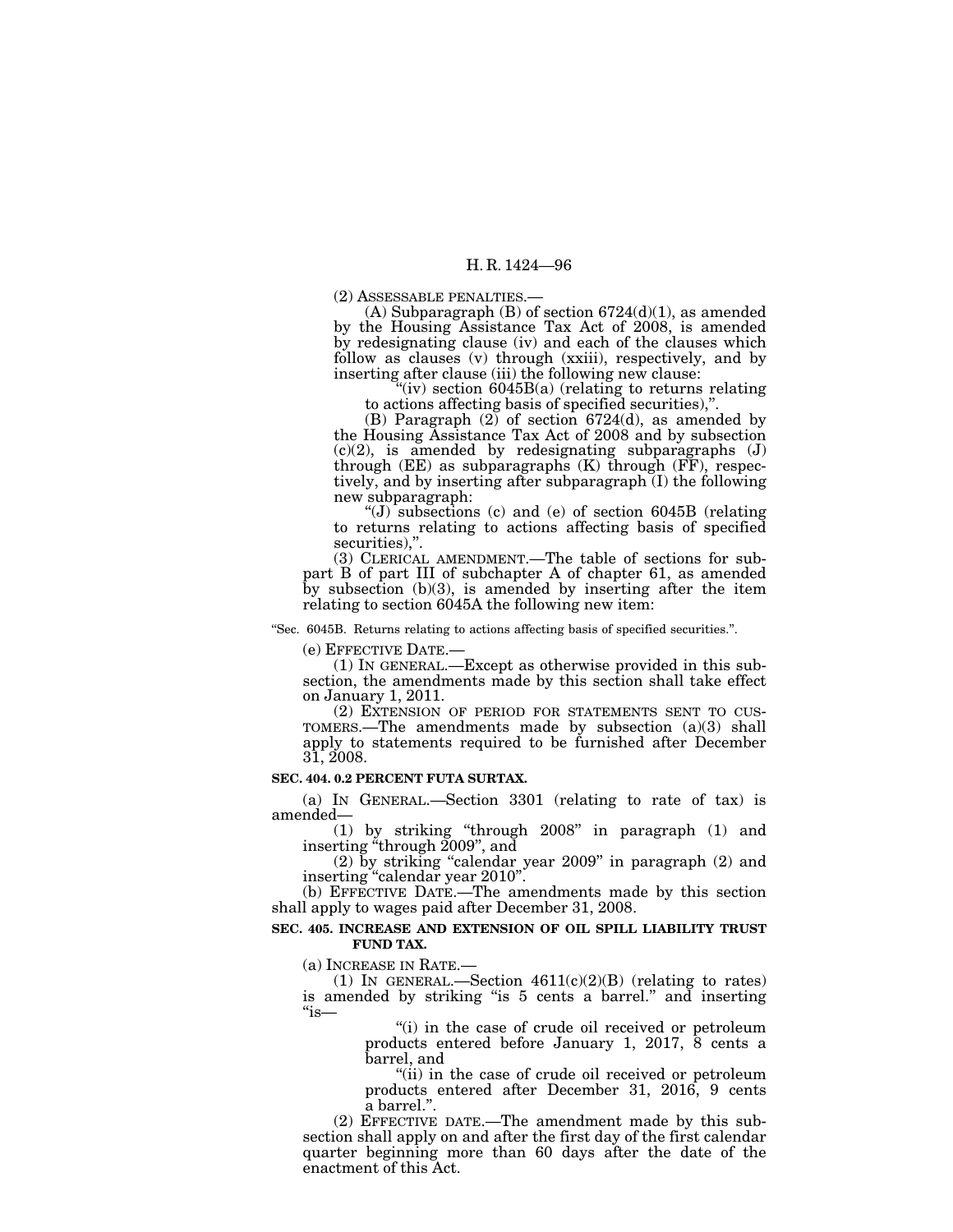(b) EXTENSION.—

(1) IN GENERAL.—Section 4611(f) (relating to application of Oil Spill Liability Trust Fund financing rate) is amended by striking paragraphs (2) and (3) and inserting the following new paragraph:

"(2) TERMINATION.—The Oil Spill Liability Trust Fund financing rate shall not apply after December 31, 2017.''.

(2) CONFORMING AMENDMENT.—Section  $4611(f)(1)$  is amended by striking "paragraphs (2) and (3)" and inserting ''paragraph (2)''.

(3) EFFECTIVE DATE.—The amendments made by this subsection shall take effect on the date of the enactment of this Act.

# **DIVISION C—TAX EXTENDERS AND ALTERNATIVE MINIMUM TAX RELIEF**

## **SEC. 1. SHORT TITLE; AMENDMENT OF 1986 CODE; TABLE OF CON-TENTS.**

(a) SHORT TITLE.—This division may be cited as the ''Tax Extenders and Alternative Minimum Tax Relief Act of 2008''.

(b) AMENDMENT OF 1986 CODE.—Except as otherwise expressly provided, whenever in this division an amendment or repeal is expressed in terms of an amendment to, or repeal of, a section or other provision, the reference shall be considered to be made to a section or other provision of the Internal Revenue Code of 1986.

(c) TABLE OF CONTENTS.—The table of contents of this division is as follows:

Sec. 1. Short title; amendment of 1986 Code; table of contents.

#### TITLE I—ALTERNATIVE MINIMUM TAX RELIEF

- Sec. 101. Extension of alternative minimum tax relief for nonrefundable personal credits.
- Sec. 102. Extension of increased alternative minimum tax exemption amount.
- Sec. 103. Increase of AMT refundable credit amount for individuals with long-term unused credits for prior year minimum tax liability, etc.

## TITLE II—EXTENSION OF INDIVIDUAL TAX PROVISIONS

- Sec. 201. Deduction for State and local sales taxes.
- Sec. 202. Deduction of qualified tuition and related expenses.
- Sec. 203. Deduction for certain expenses of elementary and secondary school teach-
- ers. Sec. 204. Additional standard deduction for real property taxes for nonitemizers.
- Sec. 205. Tax-free distributions from individual retirement plans for charitable purposes.
- Sec. 206. Treatment of certain dividends of regulated investment companies. Sec. 207. Stock in RIC for purposes of determining estates of nonresidents not citi-
- zens. Sec. 208. Qualified investment entities.
- 

# TITLE III—EXTENSION OF BUSINESS TAX PROVISIONS

- Sec. 301. Extension and modification of research credit.
- Sec. 302. New markets tax credit.
- Sec. 303. Subpart F exception for active financing income.
- Sec. 304. Extension of look-thru rule for related controlled foreign corporations.
- Sec. 305. Extension of 15-year straight-line cost recovery for qualified leasehold improvements and qualified restaurant improvements; 15-year straightline cost recovery for certain improvements to retail space.
- Sec. 306. Modification of tax treatment of certain payments to controlling exempt organizations.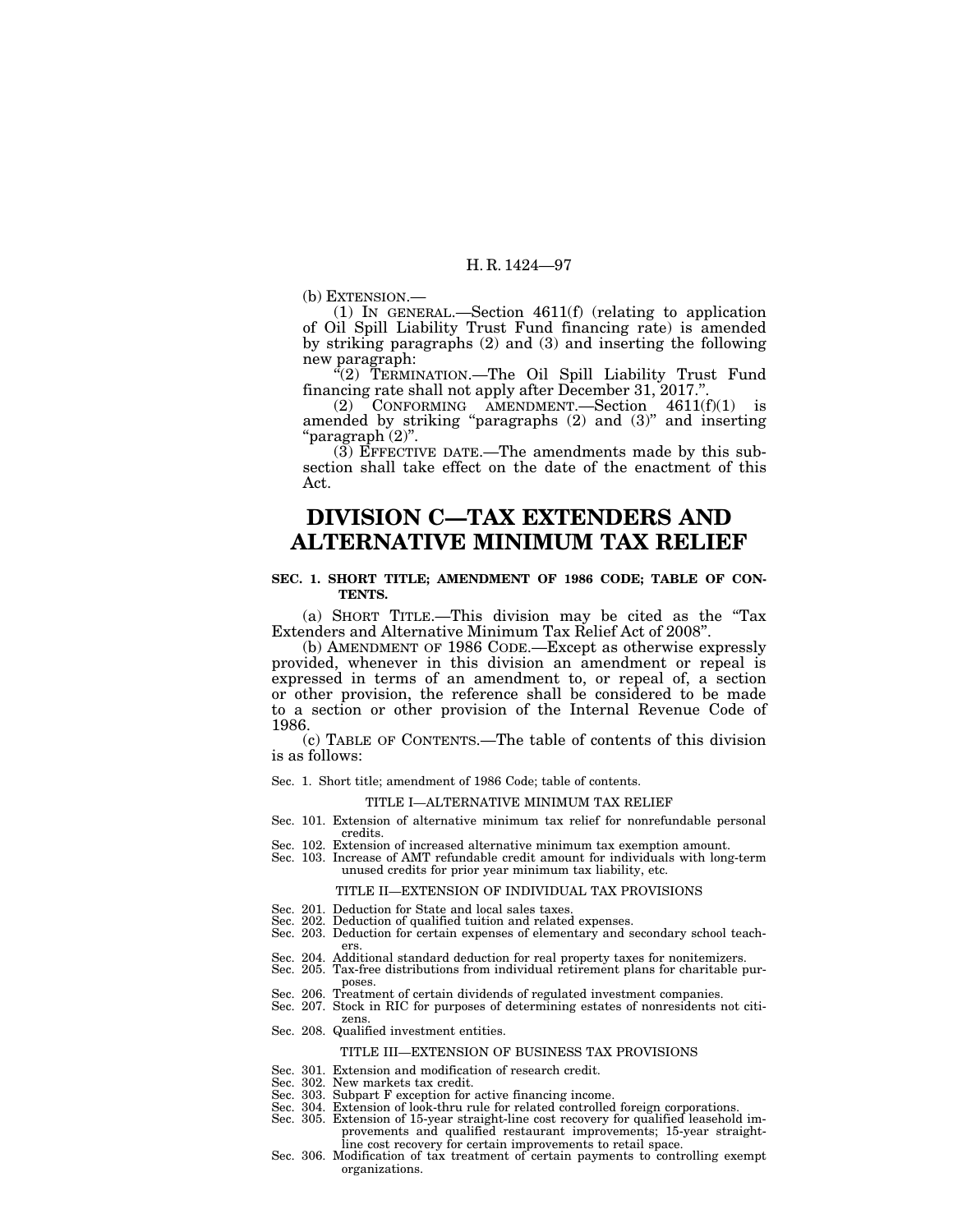- Sec. 307. Basis adjustment to stock of S corporations making charitable contributions of property.
- Sec. 308. Increase in limit on cover over of rum excise tax to Puerto Rico and the Virgin Islands.
- Sec. 309. Extension of economic development credit for American Samoa.
- Sec. 310. Extension of mine rescue team training credit.
- Sec. 311. Extension of election to expense advanced mine safety equipment.
- Sec. 312. Deduction allowable with respect to income attributable to domestic production activities in Puerto Rico.
- Sec. 313. Qualified zone academy bonds.
- Sec. 314. Indian employment credit. Sec. 315. Accelerated depreciation for business property on Indian reservations.
- Sec. 316. Railroad track maintenance.
- Sec. 317. Seven-year cost recovery period for motorsports racing track facility.
- Sec. 318. Expensing of environmental remediation costs.
- Sec. 319. Extension of work opportunity tax credit for Hurricane Katrina employees.
- Sec. 320. Extension of increased rehabilitation credit for structures in the Gulf Opportunity Zone.
- Sec. 321. Enhanced deduction for qualified computer contributions.
- Sec. 322. Tax incentives for investment in the District of Columbia.
- Sec. 323. Enhanced charitable deductions for contributions of food inventory.
- Sec. 324. Extension of enhanced charitable deduction for contributions of book inventory.
- Sec. 325. Extension and modification of duty suspension on wool products; wool research fund; wool duty refunds.

#### TITLE IV—EXTENSION OF TAX ADMINISTRATION PROVISIONS

- Sec. 401. Permanent authority for undercover operations.
- Sec. 402. Permanent authority for disclosure of information relating to terrorist activities.

#### TITLE V—ADDITIONAL TAX RELIEF AND OTHER TAX PROVISIONS

#### Subtitle A—General Provisions

- Sec. 501. \$8,500 income threshold used to calculate refundable portion of child tax credit.
- Sec. 502. Provisions related to film and television productions.
- Sec. 503. Exemption from excise tax for certain wooden arrows designed for use by children.
- Sec. 504. Income averaging for amounts received in connection with the Exxon Valdez litigation.
- Sec. 505. Certain farming business machinery and equipment treated as 5-year property.
- Sec. 506. Modification of penalty on understatement of taxpayer's liability by tax return preparer.

Subtitle B—Paul Wellstone and Pete Domenici Mental Health Parity and Addiction Equity Act of 2008

- Sec. 511. Short title.
- Sec. 512. Mental health parity.

#### TITLE VI—OTHER PROVISIONS

- Sec. 601. Secure rural schools and community self-determination program.
- Sec. 602. Transfer to abandoned mine reclamation fund.

#### TITLE VII—DISASTER RELIEF

#### Subtitle A—Heartland and Hurricane Ike Disaster Relief

- Sec. 701. Short title.
- Sec. 702. Temporary tax relief for areas damaged by 2008 Midwestern severe storms, tornados, and flooding.
- Sec. 703. Reporting requirements relating to disaster relief contributions.
- Sec. 704. Temporary tax-exempt bond financing and low-income housing tax relief for areas damaged by Hurricane Ike.

#### Subtitle B—National Disaster Relief

- Sec. 706. Losses attributable to federally declared disasters.
- Sec. 707. Expensing of Qualified Disaster Expenses.
- Sec. 708. Net operating losses attributable to federally declared disasters.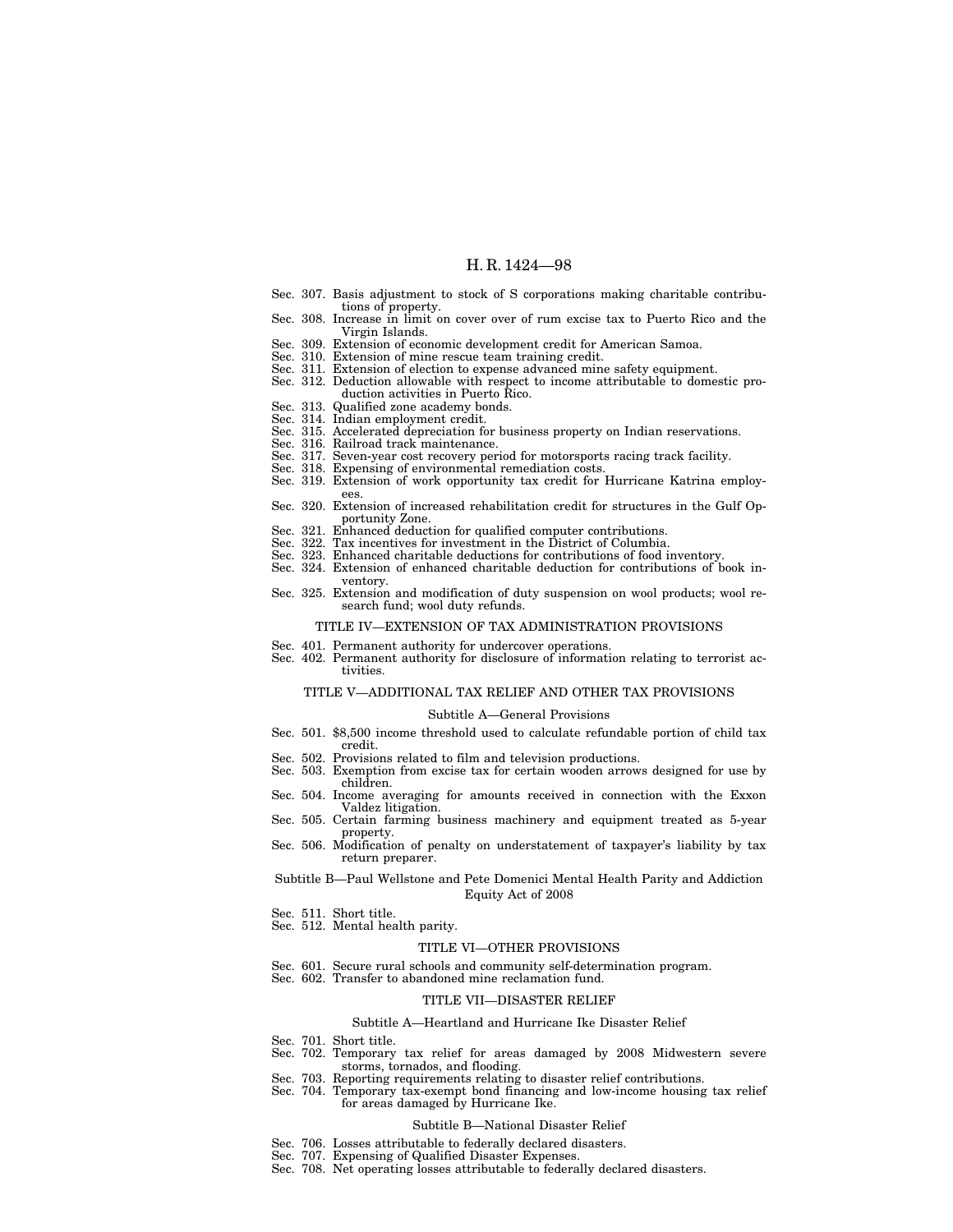- Sec. 709. Waiver of certain mortgage revenue bond requirements following federally declared disasters.
- Sec. 710. Special depreciation allowance for qualified disaster property.
- Sec. 711. Increased expensing for qualified disaster assistance property.

Sec. 712. Coordination with Heartland disaster relief.

### TITLE VIII—SPENDING REDUCTIONS AND APPROPRIATE REVENUE RAISERS FOR NEW TAX RELIEF POLICY

Sec. 801. Nonqualified deferred compensation from certain tax indifferent parties.

# **TITLE I—ALTERNATIVE MINIMUM TAX RELIEF**

## **SEC. 101. EXTENSION OF ALTERNATIVE MINIMUM TAX RELIEF FOR NONREFUNDABLE PERSONAL CREDITS.**

(a) IN GENERAL.—Paragraph (2) of section 26(a) (relating to special rule for taxable years 2000 through 2007) is amended—

 $(1)$  by striking "or  $2007$ " and inserting " $2007$ , or  $2008$ ", and

(2) by striking ''2007'' in the heading thereof and inserting  $"2008"$ 

(b) EFFECTIVE DATE.—The amendments made by this section shall apply to taxable years beginning after December 31, 2007.

# **SEC. 102. EXTENSION OF INCREASED ALTERNATIVE MINIMUM TAX EXEMPTION AMOUNT.**

(a) IN GENERAL.—Paragraph (1) of section 55(d) (relating to exemption amount) is amended—

(1) by striking " $$66,250$  in the case of taxable years beginning in 2007)" in subparagraph  $(A)$  and inserting " $(\$69,950$ in the case of taxable years beginning in 2008)'', and

 $(2)$  by striking " $$44,350$  in the case of taxable years beginning in 2007)" in subparagraph (B) and inserting "(\$46,200) in the case of taxable years beginning in 2008)''.

(b) EFFECTIVE DATE.—The amendments made by this section shall apply to taxable years beginning after December 31, 2007.

## **SEC. 103. INCREASE OF AMT REFUNDABLE CREDIT AMOUNT FOR INDIVIDUALS WITH LONG-TERM UNUSED CREDITS FOR PRIOR YEAR MINIMUM TAX LIABILITY, ETC.**

(a) IN GENERAL.—Paragraph (2) of section 53(e) is amended to read as follows:

"(2) AMT REFUNDABLE CREDIT AMOUNT.—For purposes of paragraph (1), the term 'AMT refundable credit amount' means, with respect to any taxable year, the amount (not in excess of the long-term unused minimum tax credit for such taxable year) equal to the greater of—

"(A) 50 percent of the long-term unused minimum tax credit for such taxable year, or

''(B) the amount (if any) of the AMT refundable credit amount determined under this paragraph for the taxpayer's preceding taxable year (determined without regard to subsection  $(f)(2)$ ."

(b) TREATMENT OF CERTAIN UNDERPAYMENTS, INTEREST, AND PENALTIES ATTRIBUTABLE TO THE TREATMENT OF INCENTIVE STOCK OPTIONS.—Section 53 is amended by adding at the end the following new subsection: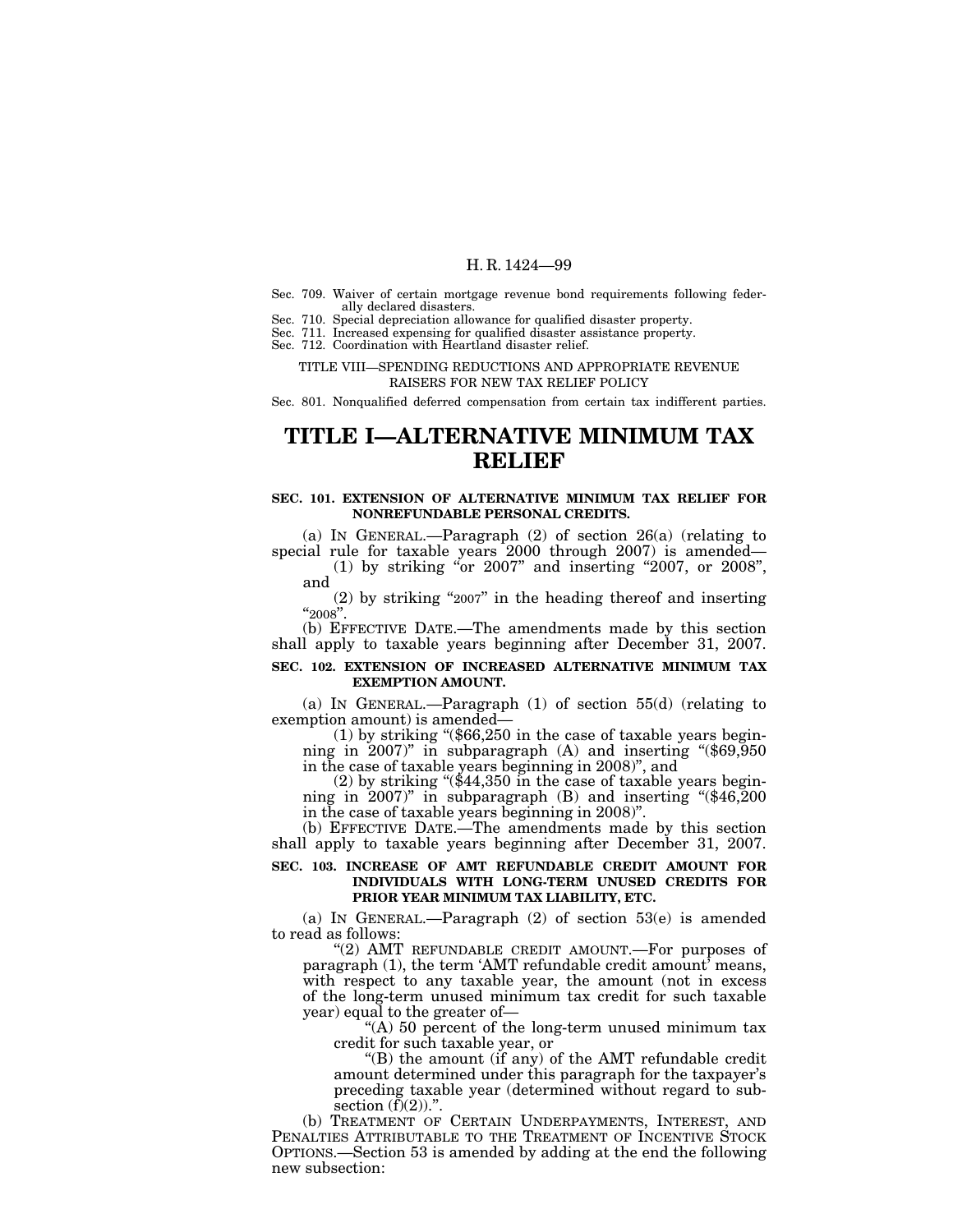''(f) TREATMENT OF CERTAIN UNDERPAYMENTS, INTEREST, AND PENALTIES ATTRIBUTABLE TO THE TREATMENT OF INCENTIVE STOCK OPTIONS.—

''(1) ABATEMENT.—Any underpayment of tax outstanding on the date of the enactment of this subsection which is attributable to the application of section 56(b)(3) for any taxable year ending before January 1, 2008, and any interest or penalty with respect to such underpayment which is outstanding on such date of enactment, is hereby abated. The amount determined under subsection (b)(1) shall not include any tax abated under the preceding sentence.

"(2) INCREASE IN CREDIT FOR CERTAIN INTEREST AND PEN-ALTIES ALREADY PAID.—The AMT refundable credit amount, and the minimum tax credit determined under subsection (b), for the taxpayer's first 2 taxable years beginning after December 31, 2007, shall each be increased by 50 percent of the aggregate amount of the interest and penalties which were paid by the taxpayer before the date of the enactment of this subsection and which would (but for such payment) have been abated under paragraph  $(1)$ .".

(c) EFFECTIVE DATE.—

(1) IN GENERAL.—Except as provided in paragraph (2), the amendments made by this section shall apply to taxable years beginning after December 31, 2007.

(2) ABATEMENT.—Section  $53(f)(1)$ , as added by subsection (b), shall take effect on the date of the enactment of this Act.

# **TITLE II—EXTENSION OF INDIVIDUAL TAX PROVISIONS**

## **SEC. 201. DEDUCTION FOR STATE AND LOCAL SALES TAXES.**

(a) IN GENERAL.—Subparagraph (I) of section 164(b)(5) is amended by striking ''January 1, 2008'' and inserting ''January 1, 2010''.

(b) EFFECTIVE DATE.—The amendment made by this section shall apply to taxable years beginning after December 31, 2007.

### **SEC. 202. DEDUCTION OF QUALIFIED TUITION AND RELATED EXPENSES.**

(a) IN GENERAL.—Subsection (e) of section 222 (relating to termination) is amended by striking ''December 31, 2007'' and inserting ''December 31, 2009''.

(b) EFFECTIVE DATE.—The amendment made by this section shall apply to taxable years beginning after December 31, 2007.

## **SEC. 203. DEDUCTION FOR CERTAIN EXPENSES OF ELEMENTARY AND SECONDARY SCHOOL TEACHERS.**

(a) IN GENERAL.—Subparagraph (D) of section  $62(a)(2)$  (relating to certain expenses of elementary and secondary school teachers) is amended by striking "or  $2007$ " and inserting "2007, 2008, or 2009''.

(b) EFFECTIVE DATE.—The amendment made by subsection (a) shall apply to taxable years beginning after December 31, 2007.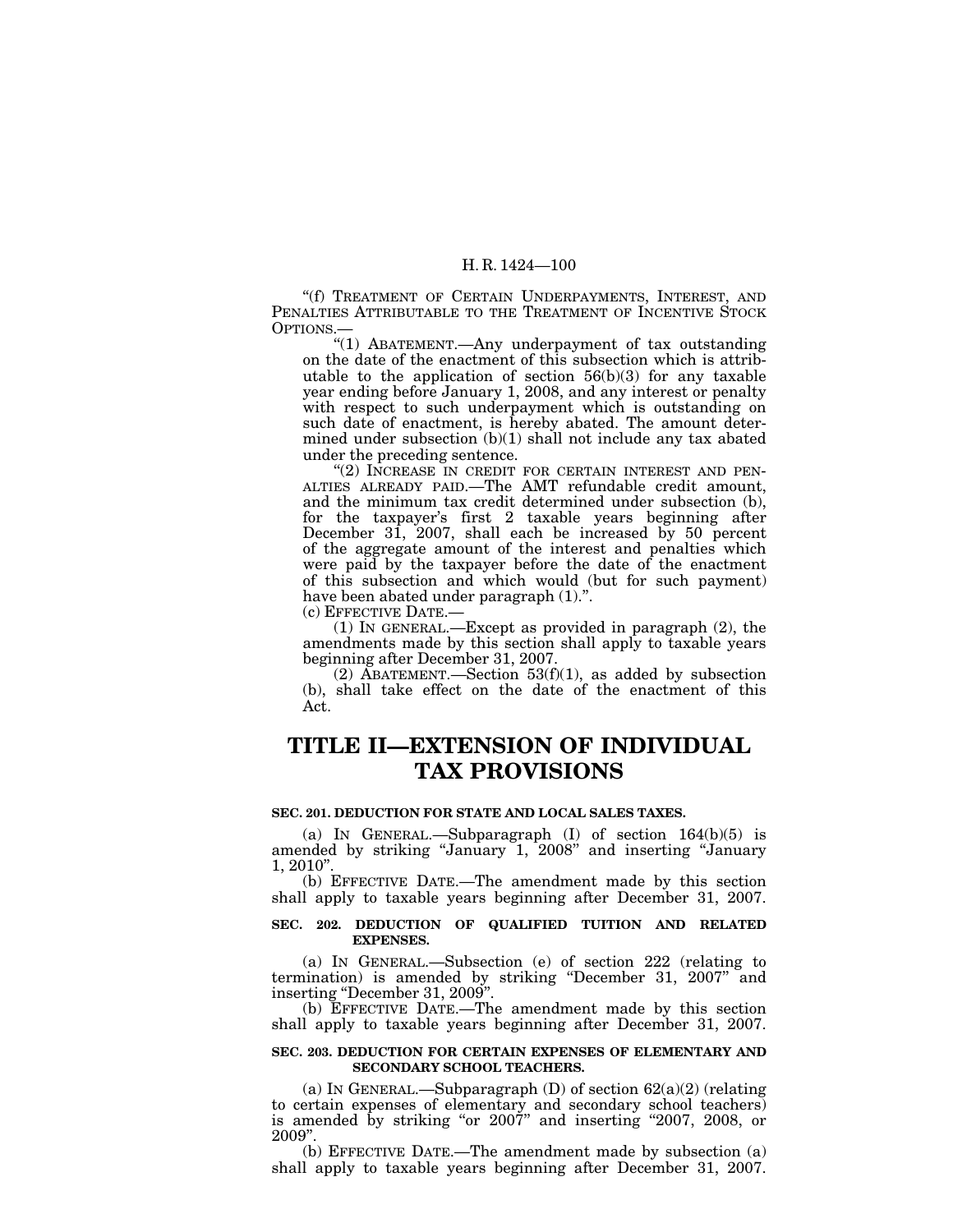### **SEC. 204. ADDITIONAL STANDARD DEDUCTION FOR REAL PROPERTY TAXES FOR NONITEMIZERS.**

(a) IN GENERAL.—Subparagraph  $(C)$  of section  $63(c)(1)$ , as added by the Housing Assistance Tax Act of 2008, is amended by inserting "or 2009" after "2008".

(b) EFFECTIVE DATE.—The amendment made by this section shall apply to taxable years beginning after December 31, 2008.

## **SEC. 205. TAX-FREE DISTRIBUTIONS FROM INDIVIDUAL RETIREMENT PLANS FOR CHARITABLE PURPOSES.**

(a) IN GENERAL.—Subparagraph  $(F)$  of section  $408(d)(8)$ (relating to termination) is amended by striking ''December 31, 2007'' and inserting ''December 31, 2009''.

(b) EFFECTIVE DATE.—The amendment made by this section shall apply to distributions made in taxable years beginning after December 31, 2007.

## **SEC. 206. TREATMENT OF CERTAIN DIVIDENDS OF REGULATED INVESTMENT COMPANIES.**

(a) INTEREST-RELATED DIVIDENDS.—Subparagraph (C) of section  $871(k)(1)$  (defining interest-related dividend) is amended by striking ''December 31, 2007'' and inserting ''December 31, 2009''.

(b) SHORT-TERM CAPITAL GAIN DIVIDENDS.—Subparagraph (C) of section 871(k)(2) (defining short-term capital gain dividend) is amended by striking ''December 31, 2007'' and inserting ''December 31, 2009''.

(c) EFFECTIVE DATE.—The amendments made by this section shall apply to dividends with respect to taxable years of regulated investment companies beginning after December 31, 2007.

## **SEC. 207. STOCK IN RIC FOR PURPOSES OF DETERMINING ESTATES OF NONRESIDENTS NOT CITIZENS.**

(a) IN GENERAL.—Paragraph (3) of section 2105(d) (relating to stock in a RIC) is amended by striking ''December 31, 2007'' and inserting ''December 31, 2009''.

(b) EFFECTIVE DATE.—The amendment made by this section shall apply to decedents dying after December 31, 2007.

### **SEC. 208. QUALIFIED INVESTMENT ENTITIES.**

(a) IN GENERAL.—Clause (ii) of section  $897(h)(4)(A)$  (relating to termination) is amended by striking ''December 31, 2007'' and inserting "December 31, 2009".

(b) EFFECTIVE DATE.—The amendment made by subsection (a) shall take effect on January 1, 2008.

# **TITLE III—EXTENSION OF BUSINESS TAX PROVISIONS**

# **SEC. 301. EXTENSION AND MODIFICATION OF RESEARCH CREDIT.**

(a) EXTENSION.—<br>(1) IN GENERAL.—Section 41(h) (relating to termination) is amended by striking "December 31, 2007" and inserting "December 31, 2009" in paragraph  $(1)(B)$ .

(2) CONFORMING AMENDMENT.—Subparagraph (D) of section 45C(b)(1) (relating to special rule) is amended by striking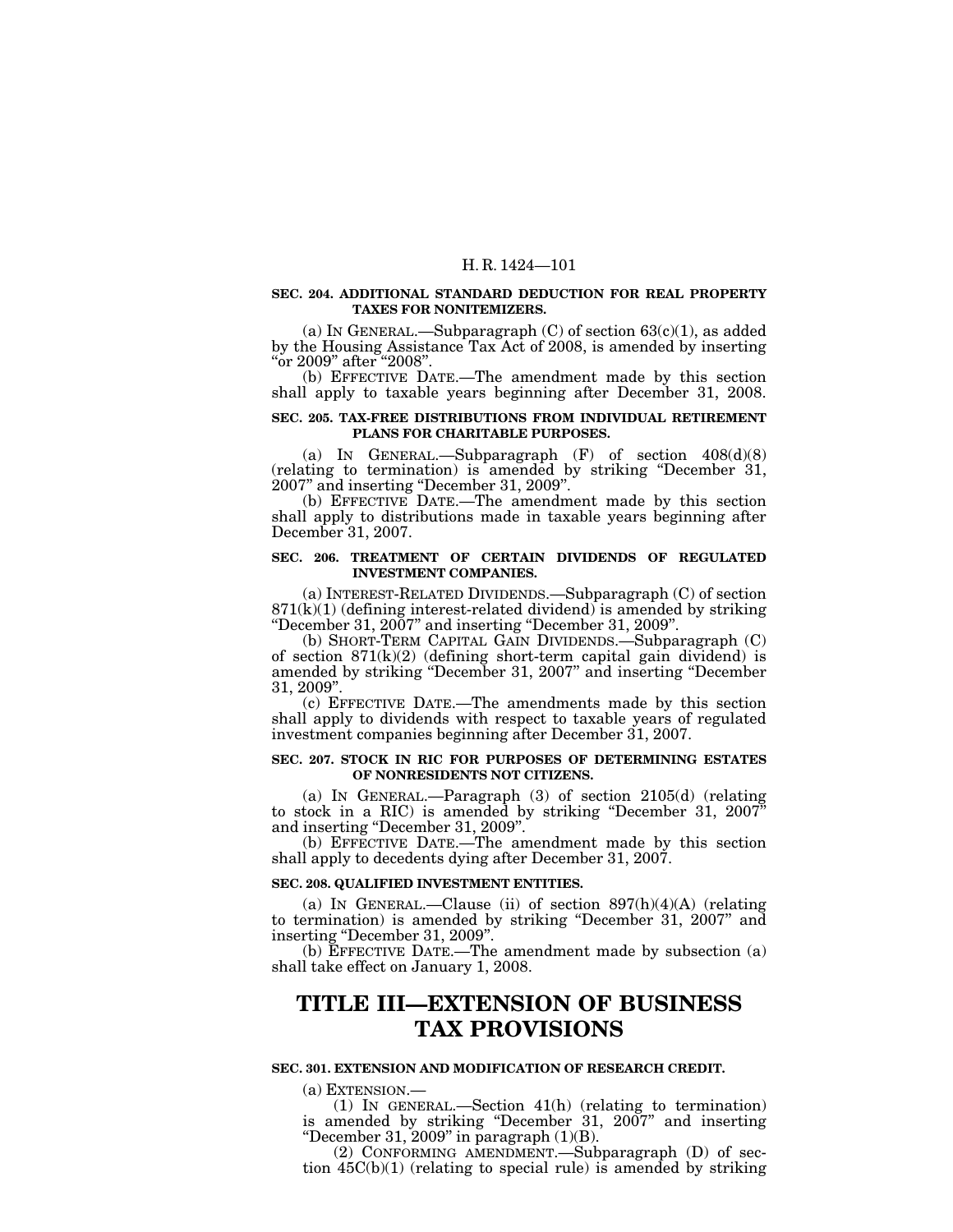"after December 31, 2007" and inserting "after December 31, 2009''.

(b) TERMINATION OF ALTERNATIVE INCREMENTAL CREDIT.—Section 41(h) is amended by redesignating paragraph (2) as paragraph  $(3)$ , and by inserting after paragraph  $(1)$  the following new paragraph:

"(2) TERMINATION OF ALTERNATIVE INCREMENTAL CREDIT.-No election under subsection  $(c)(4)$  shall apply to taxable years beginning after December 31, 2008.''.

(c) MODIFICATION OF ALTERNATIVE SIMPLIFIED CREDIT.—Paragraph (5)(A) of section 41(c) (relating to election of alternative simplified credit) is amended by striking "12 percent" and inserting "14 percent (12 percent in the case of taxable years ending before January 1, 2009)''.

(d) TECHNICAL CORRECTION.—Paragraph  $(3)$  of section  $41(h)$ is amended to read as follows:

"(2) COMPUTATION FOR TAXABLE YEAR IN WHICH CREDIT TERMINATES.—In the case of any taxable year with respect to which this section applies to a number of days which is less than the total number of days in such taxable year—

"(A) the amount determined under subsection  $(c)(1)(B)$ with respect to such taxable year shall be the amount which bears the same ratio to such amount (determined without regard to this paragraph) as the number of days in such taxable year to which this section applies bears to the total number of days in such taxable year, and

 $\degree$ (B) for purposes of subsection (c)(5), the average qualified research expenses for the preceding 3 taxable years shall be the amount which bears the same ratio to such average qualified research expenses (determined without regard to this paragraph) as the number of days in such taxable year to which this section applies bears to the total number of days in such taxable year.''.

(e) EFFECTIVE DATE.—

(1) IN GENERAL.—Except as provided in paragraph (2), the amendments made by this section shall apply to taxable years beginning after December 31, 2007.

(2) EXTENSION.—The amendments made by subsection (a) shall apply to amounts paid or incurred after December 31, 2007.

## **SEC. 302. NEW MARKETS TAX CREDIT.**

Subparagraph  $(D)$  of section  $45D(f)(1)$  (relating to national limitation on amount of investments designated) is amended by striking "and  $2008$ " and inserting " $2008$ , and  $2009$ ".

# **SEC. 303. SUBPART F EXCEPTION FOR ACTIVE FINANCING INCOME.**

(a) EXEMPT INSURANCE INCOME.—Paragraph (10) of section 953(e) (relating to application) is amended—

(1) by striking ''January 1, 2009'' and inserting ''January 1, 2010'', and

(2) by striking ''December 31, 2008'' and inserting ''December 31, 2009''.

(b) EXCEPTION TO TREATMENT AS FOREIGN PERSONAL HOLDING COMPANY INCOME.—Paragraph (9) of section 954(h) (relating to application) is amended by striking ''January 1, 2009'' and inserting ''January 1, 2010''.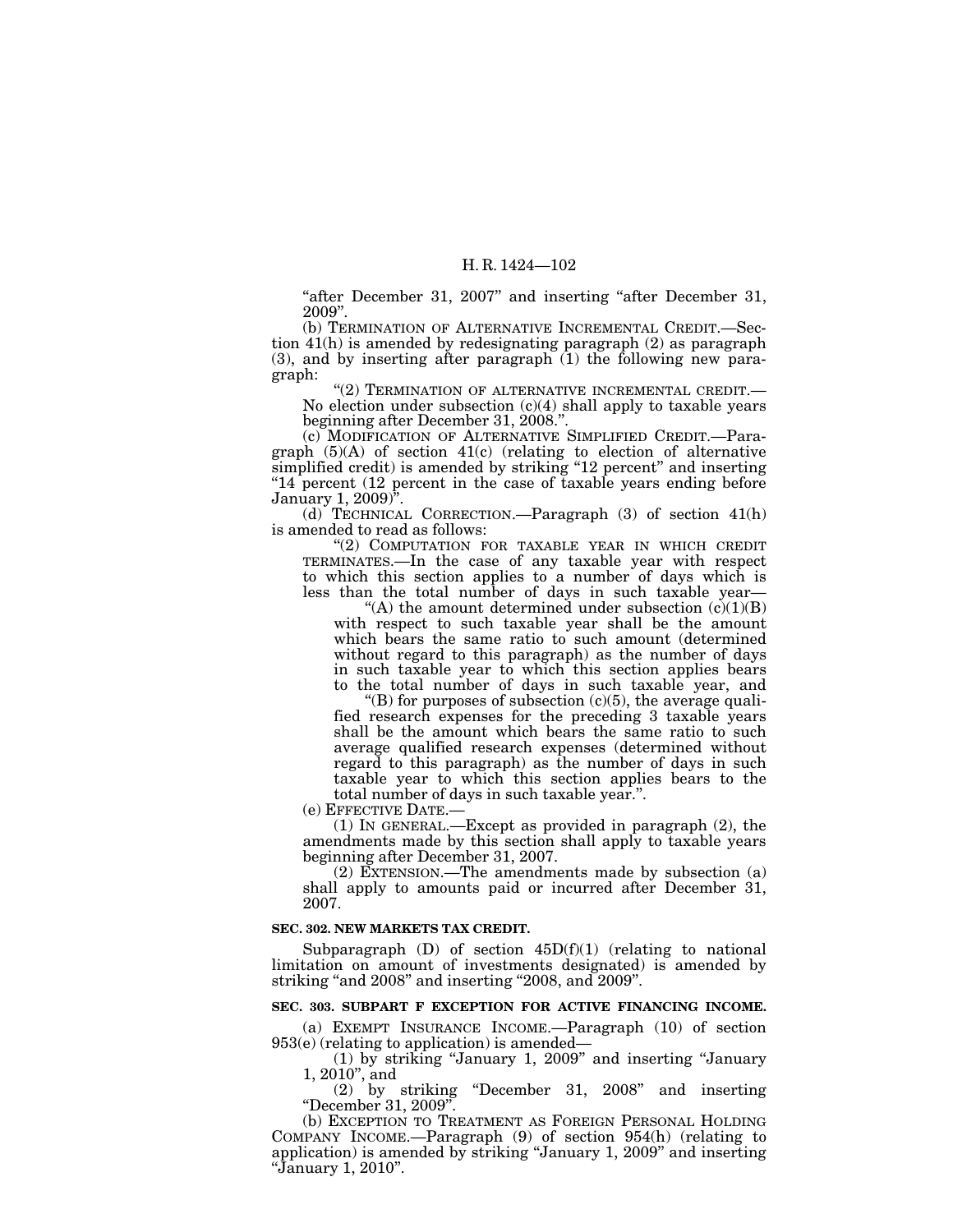## **SEC. 304. EXTENSION OF LOOK-THRU RULE FOR RELATED CON-TROLLED FOREIGN CORPORATIONS.**

(a) IN GENERAL.—Subparagraph  $(C)$  of section  $954(c)(6)$ (relating to application) is amended by striking ''January 1, 2009'' and inserting ''January 1, 2010''.

(b) EFFECTIVE DATE.—The amendment made by this section shall apply to taxable years of foreign corporations beginning after December 31, 2007, and to taxable years of United States shareholders with or within which such taxable years of foreign corporations end.

## **SEC. 305. EXTENSION OF 15-YEAR STRAIGHT-LINE COST RECOVERY FOR QUALIFIED LEASEHOLD IMPROVEMENTS AND QUALI-FIED RESTAURANT IMPROVEMENTS; 15-YEAR STRAIGHT-LINE COST RECOVERY FOR CERTAIN IMPROVEMENTS TO RETAIL SPACE.**

(a) EXTENSION OF LEASEHOLD AND RESTAURANT IMPROVE- MENTS.—

(1) IN GENERAL.—Clauses (iv) and (v) of section  $168(e)(3)(E)$ (relating to 15-year property) are each amended by striking ''January 1, 2008'' and inserting ''January 1, 2010''.

(2) EFFECTIVE DATE.—The amendments made by this subsection shall apply to property placed in service after December 31, 2007.

(b) TREATMENT TO INCLUDE NEW CONSTRUCTION.—

(1) IN GENERAL.—Paragraph (7) of section 168(e) (relating to classification of property) is amended to read as follows:

''(7) QUALIFIED RESTAURANT PROPERTY.—

(A) In GENERAL.—The term 'qualified restaurant property' means any section 1250 property which is—

''(i) a building, if such building is placed in service after December 31, 2008, and before January 1, 2010, or

"(ii) an improvement to a building,

if more than 50 percent of the building's square footage is devoted to preparation of, and seating for on-premises consumption of, prepared meals.

''(B) EXCLUSION FROM BONUS DEPRECIATION.—Property described in this paragraph shall not be considered qualified property for purposes of subsection (k).''.

(2) EFFECTIVE DATE.—The amendment made by this subsection shall apply to property placed in service after December 31, 2008.

(c) RECOVERY PERIOD FOR DEPRECIATION OF CERTAIN IMPROVE-MENTS TO RETAIL SPACE.—<br>
(1) 15-YEAR RECOVERY PERIOD.—Section 168(e)(3)(E)

(relating to 15-year property) is amended by striking ''and'' at the end of clause (vii), by striking the period at the end of clause (viii) and inserting '', and'', and by adding at the end the following new clause:

"(ix) any qualified retail improvement property placed in service after December 31, 2008, and before January 1, 2010.''.

(2) QUALIFIED RETAIL IMPROVEMENT PROPERTY.—Section 168(e) is amended by adding at the end the following new paragraph:

 $\sqrt[G(8)]$ QUALIFIED RETAIL IMPROVEMENT PROPERTY.—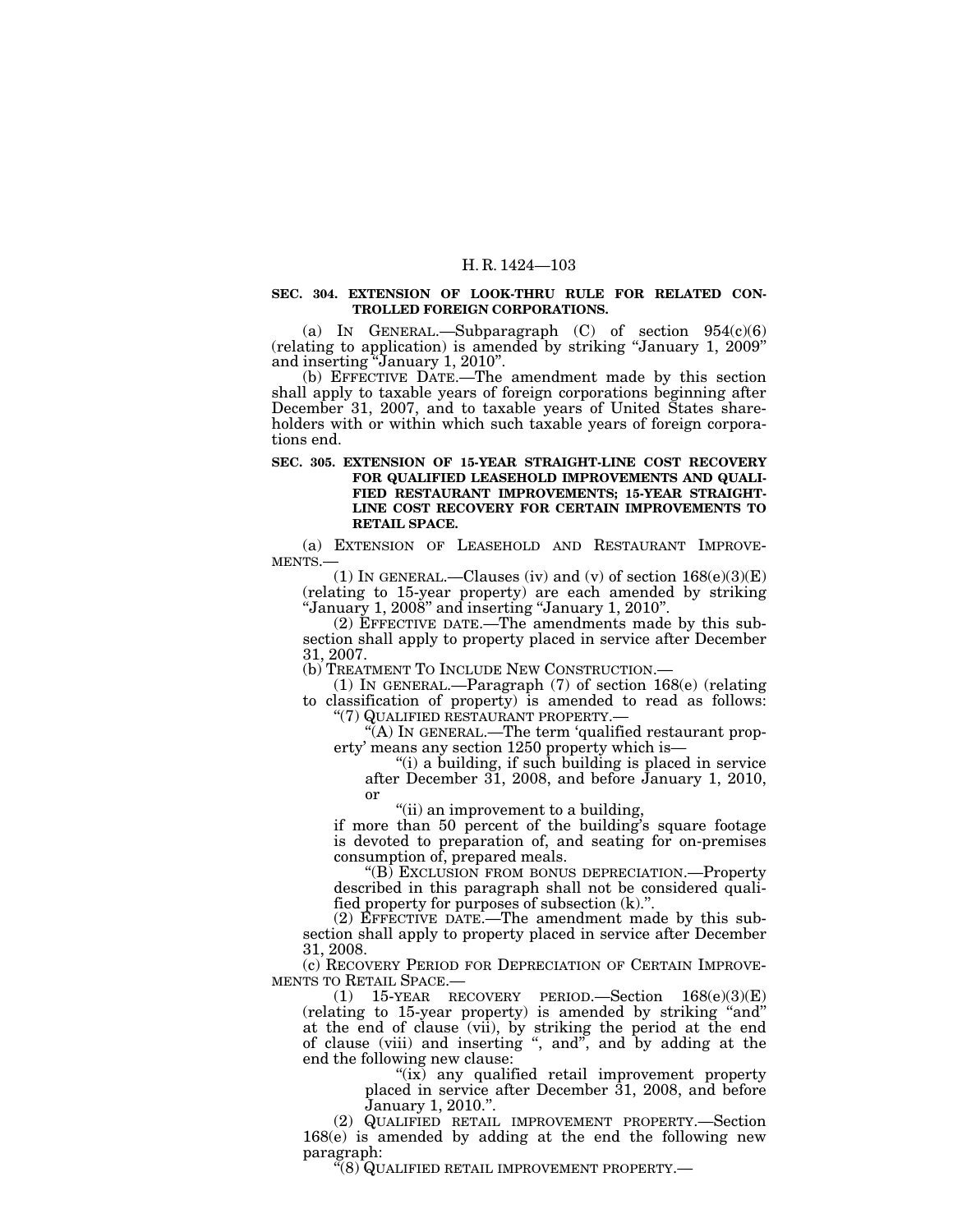''(A) IN GENERAL.—The term 'qualified retail improvement property' means any improvement to an interior portion of a building which is nonresidential real property if—

''(i) such portion is open to the general public and is used in the retail trade or business of selling tangible personal property to the general public, and

"(ii) such improvement is placed in service more than 3 years after the date the building was first placed in service.

 $\frac{\partial^2}{\partial t}(B)$  IMPROVEMENTS MADE BY OWNER.—In the case of an improvement made by the owner of such improvement, such improvement shall be qualified retail improvement property (if at all) only so long as such improvement is held by such owner. Rules similar to the rules under paragraph (6)(B) shall apply for purposes of the preceding sentence.

''(C) CERTAIN IMPROVEMENTS NOT INCLUDED.—Such term shall not include any improvement for which the expenditure is attributable to—

''(i) the enlargement of the building,

''(ii) any elevator or escalator,

''(iii) any structural component benefitting a common area, or

"(iv) the internal structural framework of the building.

''(D) EXCLUSION FROM BONUS DEPRECIATION.—Property described in this paragraph shall not be considered qualified property for purposes of subsection (k).

 $F(E)$  TERMINATION.—Such term shall not include any improvement placed in service after December 31, 2009.''.

(3) REQUIREMENT TO USE STRAIGHT LINE METHOD.—Section  $168(b)(3)$  is amended by adding at the end the following new subparagraph:

''(I) Qualified retail improvement property described in subsection (e)(8).''.

(4) ALTERNATIVE SYSTEM.—The table contained in section  $168(g)(3)(B)$  is amended by inserting after the item relating to subparagraph  $(E)(viii)$  the following new item:

# ''(E)(ix) ............................................................................. 39''.

(5) EFFECTIVE DATE.—The amendments made by this subsection shall apply to property placed in service after December 31, 2008.

## **SEC. 306. MODIFICATION OF TAX TREATMENT OF CERTAIN PAYMENTS TO CONTROLLING EXEMPT ORGANIZATIONS.**

(a) IN GENERAL.—Clause (iv) of section  $512(b)(13)(E)$  (relating to termination) is amended by striking ''December 31, 2007'' and inserting "December 31, 2009".

(b) EFFECTIVE DATE.—The amendment made by this section shall apply to payments received or accrued after December 31, 2007.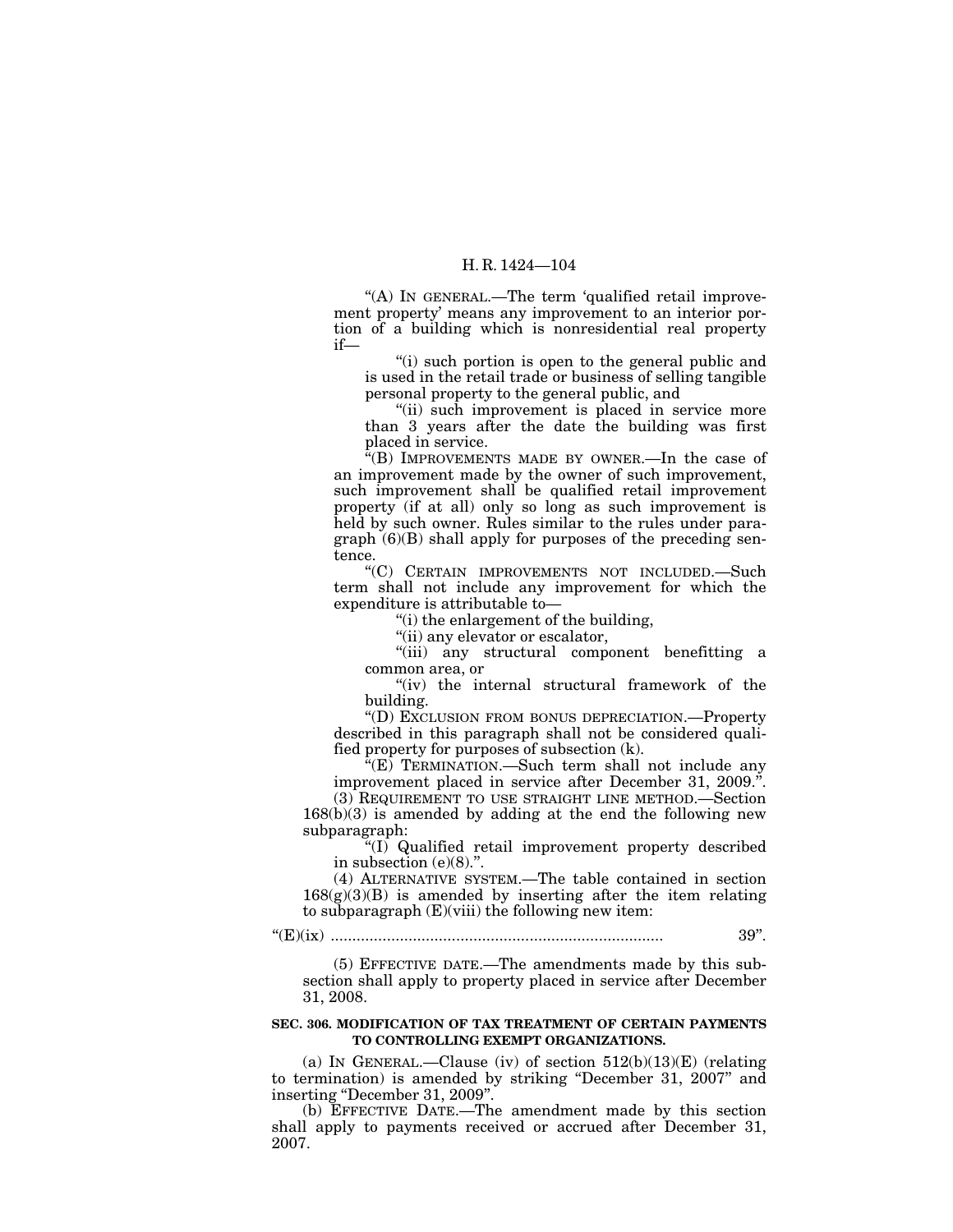## **SEC. 307. BASIS ADJUSTMENT TO STOCK OF S CORPORATIONS MAKING CHARITABLE CONTRIBUTIONS OF PROPERTY.**

(a) IN GENERAL.—The last sentence of section  $1367(a)(2)$ (relating to decreases in basis) is amended by striking ''December 31, 2007'' and inserting ''December 31, 2009''.

(b) EFFECTIVE DATE.—The amendment made by this section shall apply to contributions made in taxable years beginning after December 31, 2007.

## **SEC. 308. INCREASE IN LIMIT ON COVER OVER OF RUM EXCISE TAX TO PUERTO RICO AND THE VIRGIN ISLANDS.**

(a) IN GENERAL.—Paragraph (1) of section 7652(f) is amended by striking ''January 1, 2008'' and inserting ''January 1, 2010''.

(b) EFFECTIVE DATE.—The amendment made by this section shall apply to distilled spirits brought into the United States after December 31, 2007.

## **SEC. 309. EXTENSION OF ECONOMIC DEVELOPMENT CREDIT FOR AMERICAN SAMOA.**

(a) IN GENERAL.—Subsection (d) of section 119 of division A of the Tax Relief and Health Care Act of 2006 is amended—

(1) by striking ''first two taxable years'' and inserting ''first 4 taxable years'', and

(2) by striking ''January 1, 2008'' and inserting ''January 1, 2010''.

(b) EFFECTIVE DATE.—The amendments made by this section shall apply to taxable years beginning after December 31, 2007.

## **SEC. 310. EXTENSION OF MINE RESCUE TEAM TRAINING CREDIT.**

Section 45N(e) (relating to termination) is amended by striking ''December 31, 2008'' and inserting ''December 31, 2009''.

## **SEC. 311. EXTENSION OF ELECTION TO EXPENSE ADVANCED MINE SAFETY EQUIPMENT.**

Section 179E(g) (relating to termination) is amended by striking ''December 31, 2008'' and inserting ''December 31, 2009''.

# **SEC. 312. DEDUCTION ALLOWABLE WITH RESPECT TO INCOME ATTRIB-UTABLE TO DOMESTIC PRODUCTION ACTIVITIES IN PUERTO RICO.**

(a) IN GENERAL.—Subparagraph  $(C)$  of section  $199(d)(8)$ (relating to termination) is amended—

(1) by striking ''first 2 taxable years'' and inserting ''first 4 taxable years'', and

(2) by striking ''January 1, 2008'' and inserting ''January 1, 2010''.

(b) EFFECTIVE DATE.—The amendments made by this section shall apply to taxable years beginning after December 31, 2007.

## **SEC. 313. QUALIFIED ZONE ACADEMY BONDS.**

(a) IN GENERAL.—Subpart I of part IV of subchapter A of chapter 1 is amended by adding at the end the following new section:

#### **''SEC. 54E. QUALIFIED ZONE ACADEMY BONDS.**

"(a) QUALIFIED ZONE ACADEMY BONDS.—For purposes of this subchapter, the term 'qualified zone academy bond' means any bond issued as part of an issue if—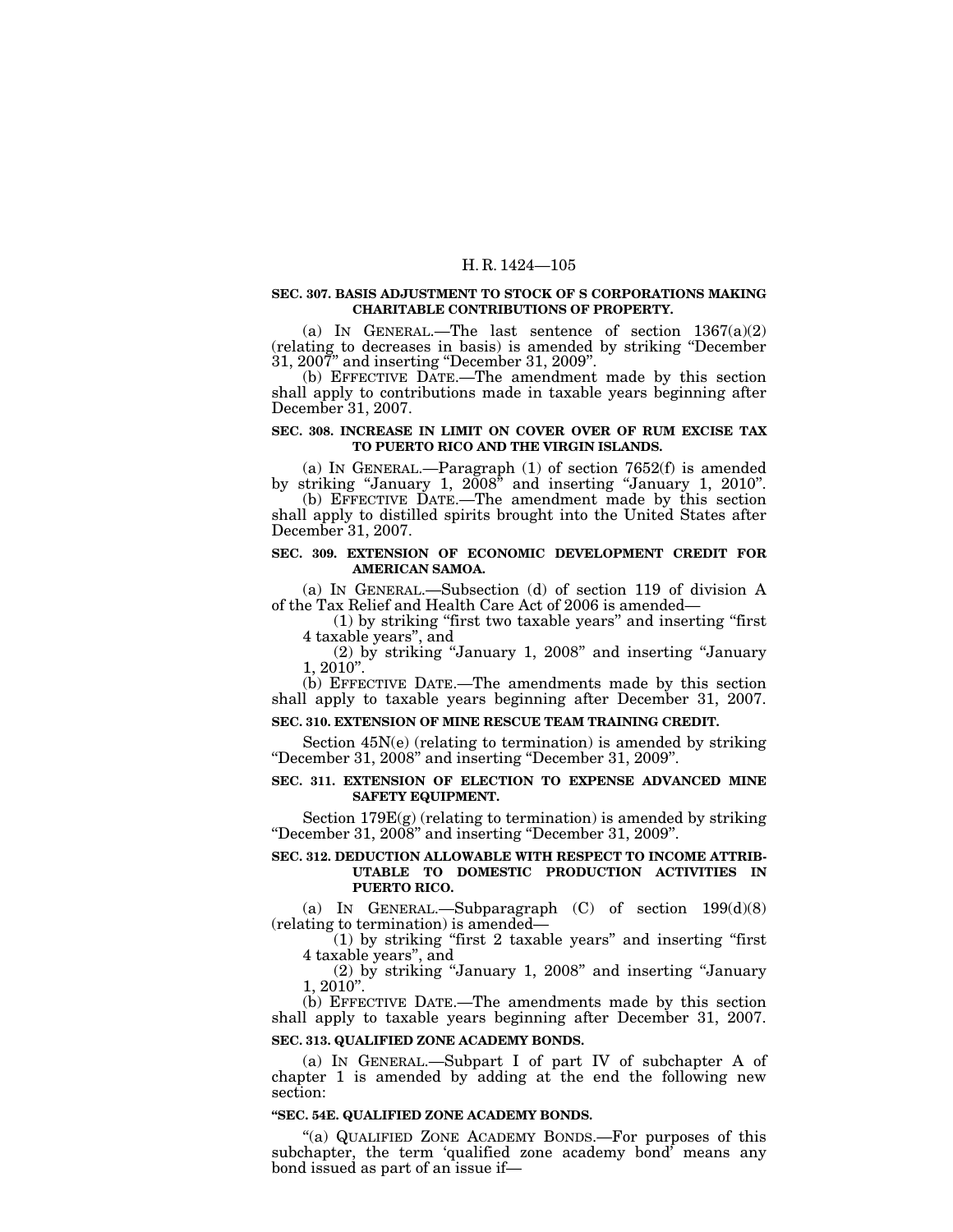" $(1)$  100 percent of the available project proceeds of such issue are to be used for a qualified purpose with respect to a qualified zone academy established by an eligible local education agency,

" $(2)$  the bond is issued by a State or local government within the jurisdiction of which such academy is located, and  $''(3)$  the issuer-

''(A) designates such bond for purposes of this section,

''(B) certifies that it has written assurances that the private business contribution requirement of subsection (b) will be met with respect to such academy, and

''(C) certifies that it has the written approval of the eligible local education agency for such bond issuance.

''(b) PRIVATE BUSINESS CONTRIBUTION REQUIREMENT.—For purposes of subsection (a), the private business contribution requirement of this subsection is met with respect to any issue if the eligible local education agency that established the qualified zone academy has written commitments from private entities to make qualified contributions having a present value (as of the date of issuance of the issue) of not less than 10 percent of the proceeds of the issue.

''(c) LIMITATION ON AMOUNT OF BONDS DESIGNATED.—

"(1) NATIONAL LIMITATION.—There is a national zone academy bond limitation for each calendar year. Such limitation is \$400,000,000 for 2008 and 2009, and, except as provided in paragraph (4), zero thereafter.

"(2) ALLOCATION OF LIMITATION.—The national zone academy bond limitation for a calendar year shall be allocated by the Secretary among the States on the basis of their respective populations of individuals below the poverty line (as defined by the Office of Management and Budget). The limitation amount allocated to a State under the preceding sentence shall be allocated by the State education agency to qualified zone academies within such State.

''(3) DESIGNATION SUBJECT TO LIMITATION AMOUNT.—The maximum aggregate face amount of bonds issued during any calendar year which may be designated under subsection (a) with respect to any qualified zone academy shall not exceed the limitation amount allocated to such academy under paragraph (2) for such calendar year.

''(4) CARRYOVER OF UNUSED LIMITATION.—

''(A) IN GENERAL.—If for any calendar year—

"(i) the limitation amount for any State, exceeds

"(ii) the amount of bonds issued during such year which are designated under subsection (a) with respect to qualified zone academies within such State,

the limitation amount for such State for the following calendar year shall be increased by the amount of such excess.

''(B) LIMITATION ON CARRYOVER.—Any carryforward of a limitation amount may be carried only to the first 2 years following the unused limitation year. For purposes of the preceding sentence, a limitation amount shall be treated as used on a first-in first-out basis.

''(C) COORDINATION WITH SECTION 1397E.—Any carryover determined under section 1397E(e)(4) (relating to carryover of unused limitation) with respect to any State to calendar year 2008 or 2009 shall be treated for purposes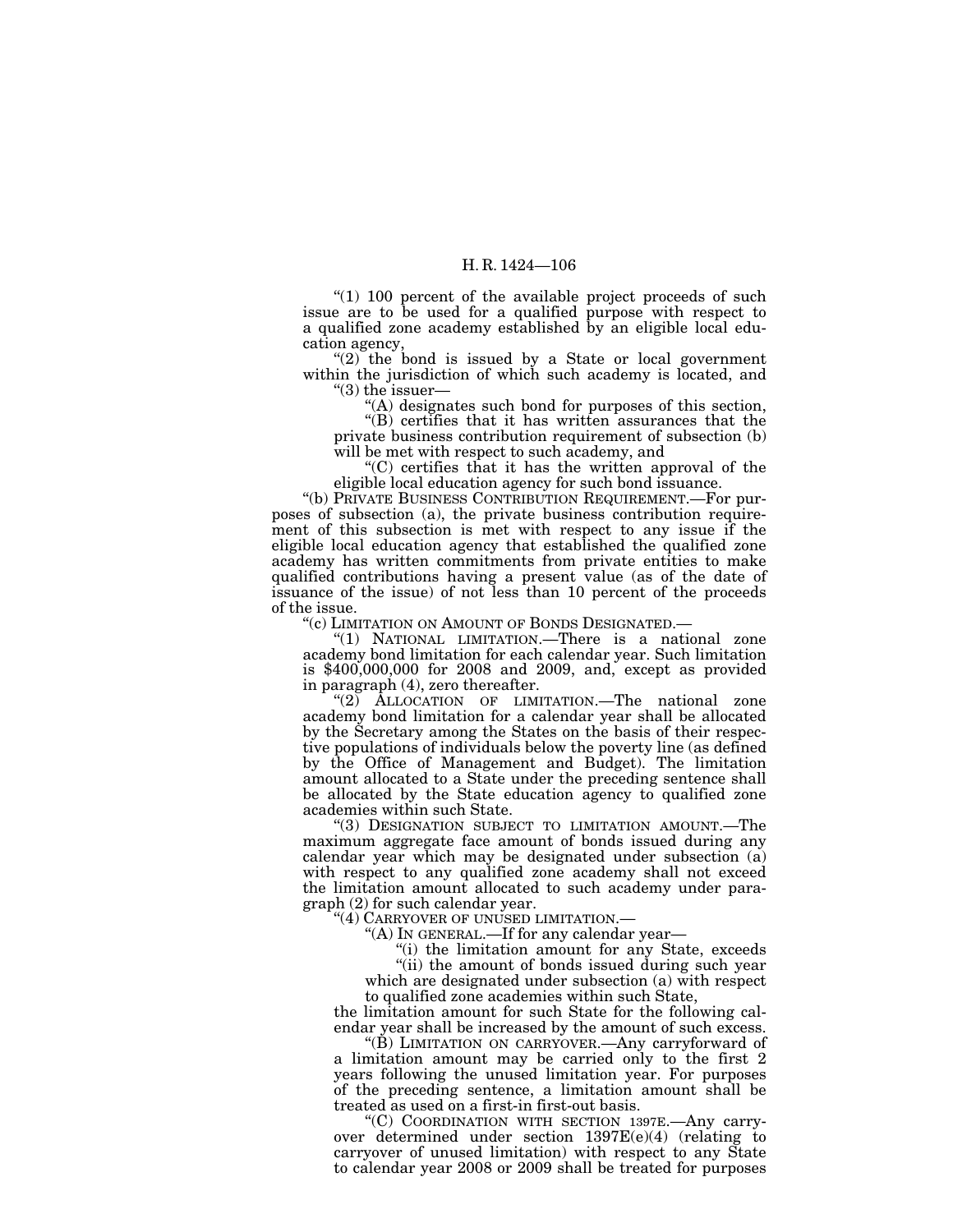of this section as a carryover with respect to such State for such calendar year under subparagraph (A), and the limitation of subparagraph (B) shall apply to such carryover taking into account the calendar years to which such carryover relates.

''(d) DEFINITIONS.—For purposes of this section—

"(1) QUALIFIED ZONE ACADEMY.—The term 'qualified zone academy' means any public school (or academic program within a public school) which is established by and operated under the supervision of an eligible local education agency to provide education or training below the postsecondary level if—

''(A) such public school or program (as the case may be) is designed in cooperation with business to enhance the academic curriculum, increase graduation and employment rates, and better prepare students for the rigors of college and the increasingly complex workforce,

''(B) students in such public school or program (as the case may be) will be subject to the same academic standards and assessments as other students educated by the eligible local education agency,

 $\mathcal{L}(\bar{C})$  the comprehensive education plan of such public school or program is approved by the eligible local education agency, and

 $\sqrt{\langle D \rangle(i)}$  such public school is located in an empowerment zone or enterprise community (including any such zone or community designated after the date of the enactment of this section), or

"(ii) there is a reasonable expectation (as of the date of issuance of the bonds) that at least 35 percent of the students attending such school or participating in such program (as the case may be) will be eligible for free or reduced-cost lunches under the school lunch program established under the National School Lunch Act.

"(2) ELIGIBLE LOCAL EDUCATION AGENCY.—For purposes of this section, the term 'eligible local education agency' means any local educational agency as defined in section 9101 of the Elementary and Secondary Education Act of 1965.

''(3) QUALIFIED PURPOSE.—The term 'qualified purpose' means, with respect to any qualified zone academy—

''(A) rehabilitating or repairing the public school facility in which the academy is established,

''(B) providing equipment for use at such academy,

''(C) developing course materials for education to be provided at such academy, and

''(D) training teachers and other school personnel in such academy.

''(4) QUALIFIED CONTRIBUTIONS.—The term 'qualified contribution' means any contribution (of a type and quality acceptable to the eligible local education agency) of—

''(A) equipment for use in the qualified zone academy (including state-of-the-art technology and vocational equipment),

''(B) technical assistance in developing curriculum or in training teachers in order to promote appropriate market driven technology in the classroom,

''(C) services of employees as volunteer mentors,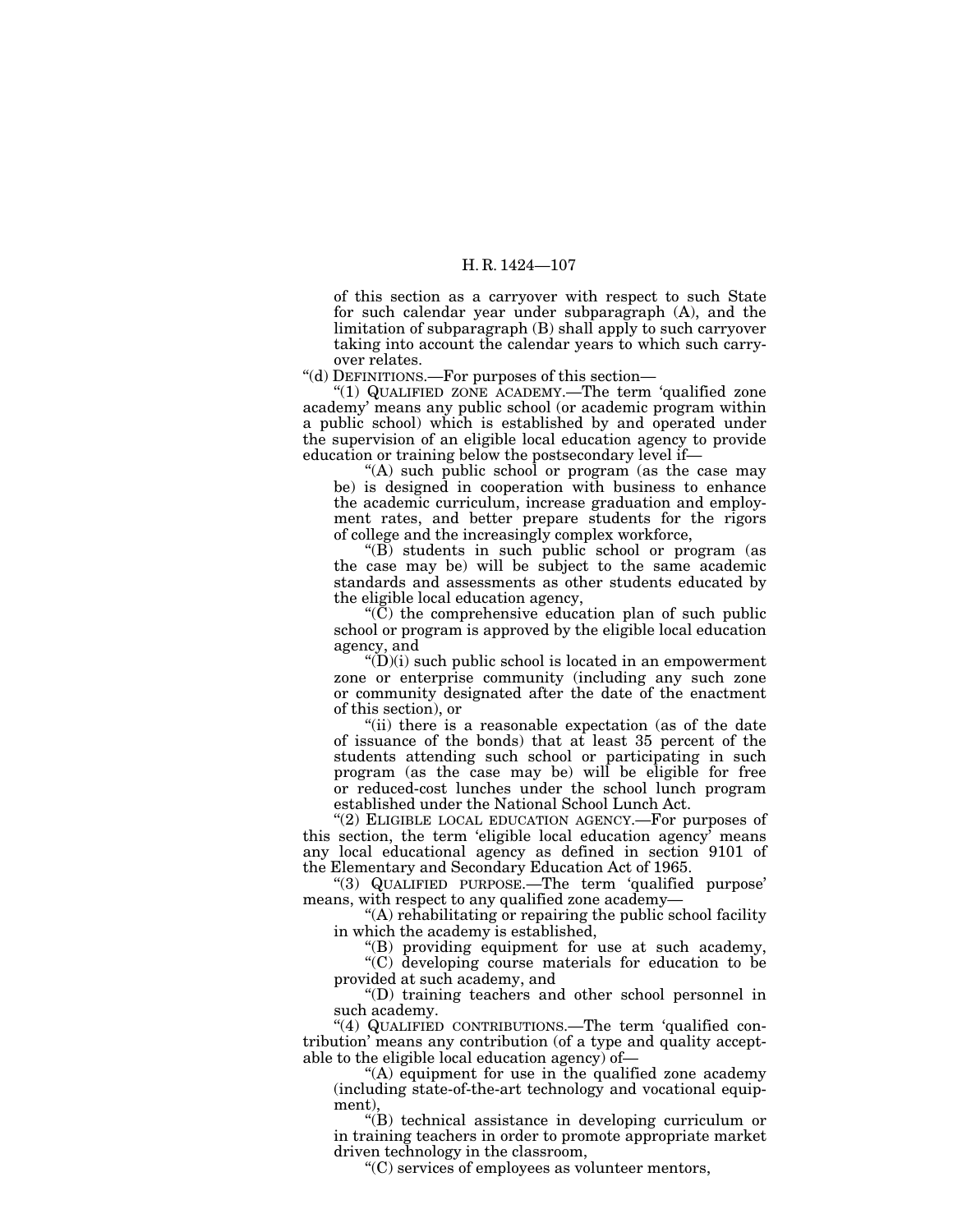''(D) internships, field trips, or other educational opportunities outside the academy for students, or

''(E) any other property or service specified by the eligible local education agency.''.

(b) CONFORMING AMENDMENTS.— (1) Paragraph (1) of section 54A(d), as amended by this Act, is amended by striking "or" at the end of subparagraph (B), by inserting ''or'' at the end of subparagraph (C), and by inserting after subparagraph (C) the following new subparagraph:

 $\mathrm{``(D)}$  a qualified zone academy bond,'

(2) Subparagraph (C) of section  $54A(d)(2)$ , as amended by this Act, is amended by striking ''and'' at the end of clause (ii), by striking the period at the end of clause (iii) and inserting ', and'', and by adding at the end the following new clause:

"(iv) in the case of a qualified zone academy bond,

a purpose specified in section  $54E(a)(1)$ .".

(3) Section 1397E is amended by adding at the end the following new subsection:

"(m) TERMINATION.—This section shall not apply to any obligation issued after the date of the enactment of the Tax Extenders and Alternative Minimum Tax Relief Act of 2008.''.

(4) The table of sections for subpart I of part IV of subchapter A of chapter 1 is amended by adding at the end the following new item:

''Sec. 54E. Qualified zone academy bonds.''.

(c) EFFECTIVE DATE.—The amendments made by this section shall apply to obligations issued after the date of the enactment of this Act.

### **SEC. 314. INDIAN EMPLOYMENT CREDIT.**

(a) IN GENERAL.—Subsection (f) of section 45A (relating to termination) is amended by striking ''December 31, 2007'' and inserting ''December 31, 2009''.

(b) EFFECTIVE DATE.—The amendment made by this section shall apply to taxable years beginning after December 31, 2007.

# **SEC. 315. ACCELERATED DEPRECIATION FOR BUSINESS PROPERTY ON INDIAN RESERVATIONS.**

(a) IN GENERAL.—Paragraph (8) of section 168(j) (relating to termination) is amended by striking ''December 31, 2007'' and inserting "December 31, 2009".

(b) EFFECTIVE DATE.—The amendment made by this section shall apply to property placed in service after December 31, 2007. **SEC. 316. RAILROAD TRACK MAINTENANCE.** 

(a) IN GENERAL.—Subsection (f) of section 45G (relating to application of section) is amended by striking ''January 1, 2008'' and inserting ''January 1, 2010''.

(b) CREDIT ALLOWED AGAINST ALTERNATIVE MINIMUM TAX.— Subparagraph  $(B)$  of section  $38(c)(4)$ , as amended by this Act, is amended—

(1) by redesignating clauses (v), (vi), and (vii) as clauses (vi), (vii), and (viii), respectively, and

(2) by inserting after clause (iv) the following new clause: " $(v)$  the credit determined under section 45G,".

(c) EFFECTIVE DATES.—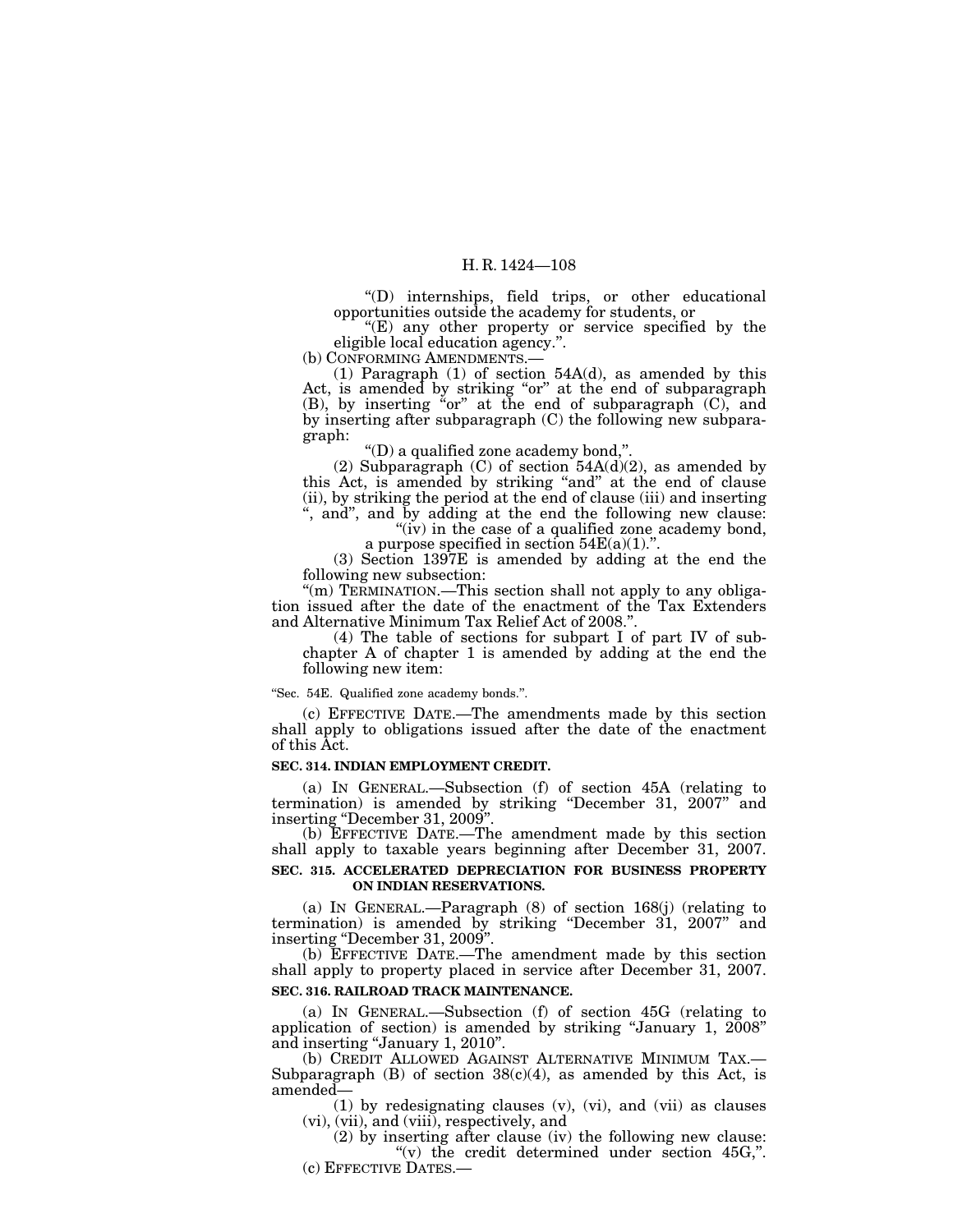(1) The amendment made by subsection (a) shall apply to expenditures paid or incurred during taxable years beginning after December 31, 2007.

(2) The amendments made by subsection (b) shall apply to credits determined under section 45G of the Internal Revenue Code of 1986 in taxable years beginning after December 31, 2007, and to carrybacks of such credits.

#### **SEC. 317. SEVEN-YEAR COST RECOVERY PERIOD FOR MOTORSPORTS RACING TRACK FACILITY.**

(a) IN GENERAL.—Subparagraph  $(D)$  of section  $168(i)(15)$ (relating to termination) is amended by striking ''December 31, 2007'' and inserting ''December 31, 2009''.

(b) EFFECTIVE DATE.—The amendment made by this section shall apply to property placed in service after December 31, 2007.

#### **SEC. 318. EXPENSING OF ENVIRONMENTAL REMEDIATION COSTS.**

(a) IN GENERAL.—Subsection (h) of section 198 (relating to termination) is amended by striking ''December 31, 2007'' and inserting "December 31, 2009".

(b) EFFECTIVE DATE.—The amendment made by this section shall apply to expenditures paid or incurred after December 31, 2007.

#### **SEC. 319. EXTENSION OF WORK OPPORTUNITY TAX CREDIT FOR HURRICANE KATRINA EMPLOYEES.**

(a) IN GENERAL.—Paragraph (1) of section 201(b) of the Katrina Emergency Tax Relief Act of 2005 is amended by striking "2year" and inserting "4-year".

(b) EFFECTIVE DATE.—The amendment made by subsection (a) shall apply to individuals hired after August 27, 2007.

## **SEC. 320. EXTENSION OF INCREASED REHABILITATION CREDIT FOR STRUCTURES IN THE GULF OPPORTUNITY ZONE.**

(a) IN GENERAL.—Subsection (h) of section 1400N is amended by striking ''December 31, 2008'' and inserting ''December 31, 2009''.

(b) EFFECTIVE DATE.—The amendment made by this section shall apply to expenditures paid or incurred after the date of the enactment of this Act.

#### **SEC. 321. ENHANCED DEDUCTION FOR QUALIFIED COMPUTER CON-TRIBUTIONS.**

(a) IN GENERAL.—Subparagraph  $(G)$  of section  $170(e)(6)$  is amended by striking ''December 31, 2007'' and inserting ''December 31, 2009''.

(b) EFFECTIVE DATE.—The amendment made by this section shall apply to contributions made during taxable years beginning after December 31, 2007.

#### **SEC. 322. TAX INCENTIVES FOR INVESTMENT IN THE DISTRICT OF COLUMBIA.**

(a) DESIGNATION OF ZONE.—

(1) IN GENERAL.—Subsection (f) of section 1400 is amended by striking "2007" both places it appears and inserting "2009".

(2) EFFECTIVE DATE.—The amendments made by this subsection shall apply to periods beginning after December 31, 2007.

(b) TAX-EXEMPT ECONOMIC DEVELOPMENT BONDS.—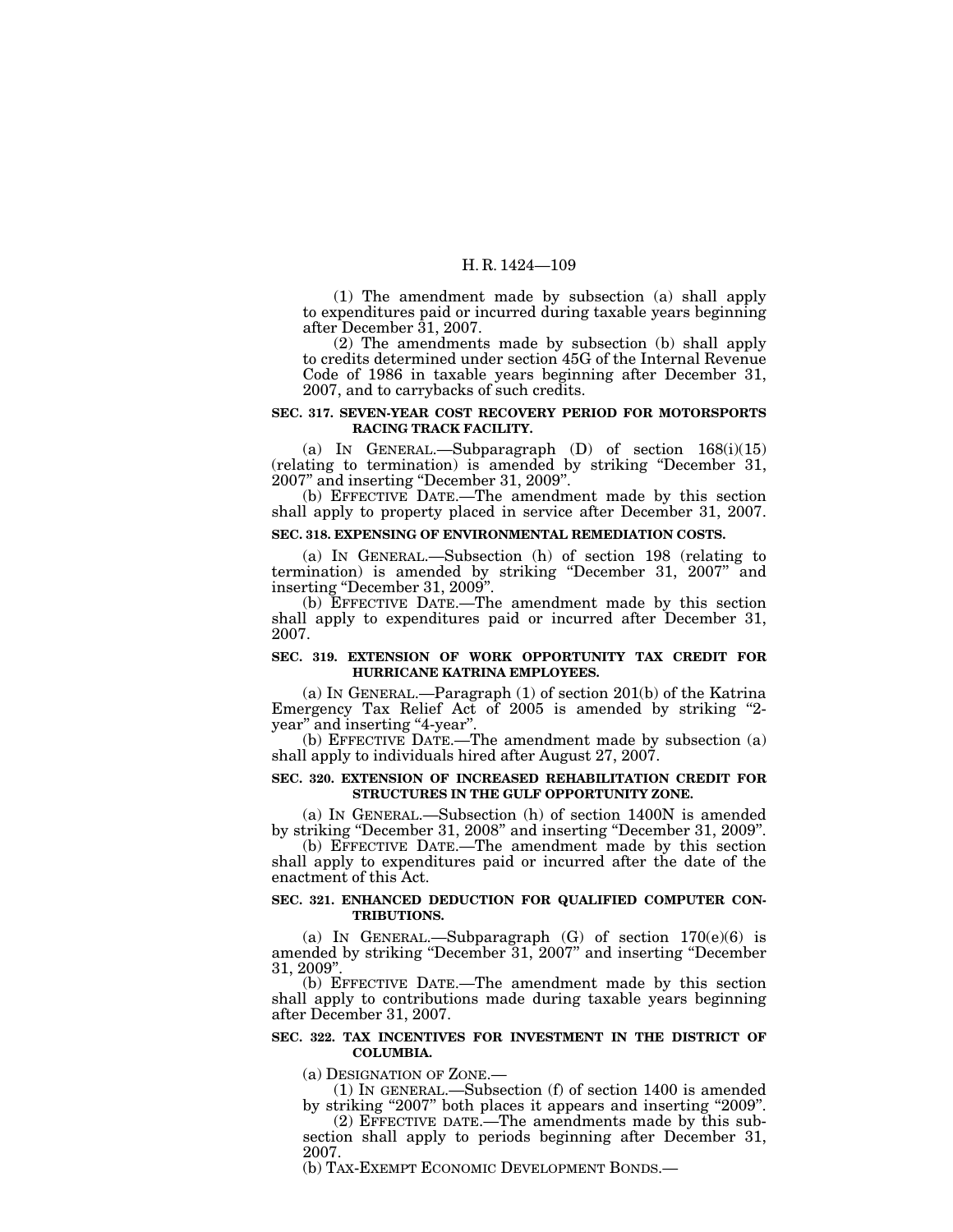(1) IN GENERAL.—Subsection (b) of section 1400A is amended by striking ''2007'' and inserting ''2009''.

(2) EFFECTIVE DATE.—The amendment made by this subsection shall apply to bonds issued after December 31, 2007. (c) ZERO PERCENT CAPITAL GAINS RATE.—

(1) IN GENERAL.—Subsection (b) of section 1400B is amended by striking ''2008'' each place it appears and inserting ''2010''.

(2) CONFORMING AMENDMENTS.—

 $(A)$  Section 1400B $(e)(2)$  is amended—

 $(i)$  by striking "2012" and inserting "2014", and

(ii) by striking "2012" in the heading thereof and inserting "2014"

(B) Section  $1400B(g)(2)$  is amended by striking "2012" and inserting "2014".

 $(C)$  Section 1400 $F(d)$  is amended by striking "2012" and inserting "2014".

(3) EFFECTIVE DATES.—

(A) EXTENSION.—The amendments made by paragraph (1) shall apply to acquisitions after December 31, 2007.

(B) CONFORMING AMENDMENTS.—The amendments made by paragraph (2) shall take effect on the date of the enactment of this Act.

(d) FIRST-TIME HOMEBUYER CREDIT.—

(1) IN GENERAL.—Subsection (i) of section 1400C is amended by striking "2008" and inserting "2010".

(2) EFFECTIVE DATE.—The amendment made by this subsection shall apply to property purchased after December 31, 2007.

#### **SEC. 323. ENHANCED CHARITABLE DEDUCTIONS FOR CONTRIBUTIONS OF FOOD INVENTORY.**

(a) INCREASED AMOUNT OF DEDUCTION.—

(1) IN GENERAL.—Clause (iv) of section  $170(e)(3)(C)$  (relating to termination) is amended by striking "December 31,  $2007$ " and inserting ''December 31, 2009''.

(2) EFFECTIVE DATE.—The amendment made by this subsection shall apply to contributions made after December 31, 2007.

(b) TEMPORARY SUSPENSION OF LIMITATIONS ON CHARITABLE CONTRIBUTIONS.—

(1) IN GENERAL.—Section 170(b) is amended by adding at the end the following new paragraph:

"(3) TEMPORARY SUSPENSION OF LIMITATIONS ON CHARI-TABLE CONTRIBUTIONS.—In the case of a qualified farmer or rancher (as defined in paragraph  $(1)(E)(v)$ ), any charitable contribution of food—

"(A) to which subsection  $(e)(3)(C)$  applies (without regard to clause (ii) thereof), and

''(B) which is made during the period beginning on the date of the enactment of this paragraph and before January 1, 2009,

shall be treated for purposes of paragraph  $(1)(E)$  or  $(2)(B)$ , whichever is applicable, as if it were a qualified conservation contribution which is made by a qualified farmer or rancher and which otherwise meets the requirements of such paragraph.''.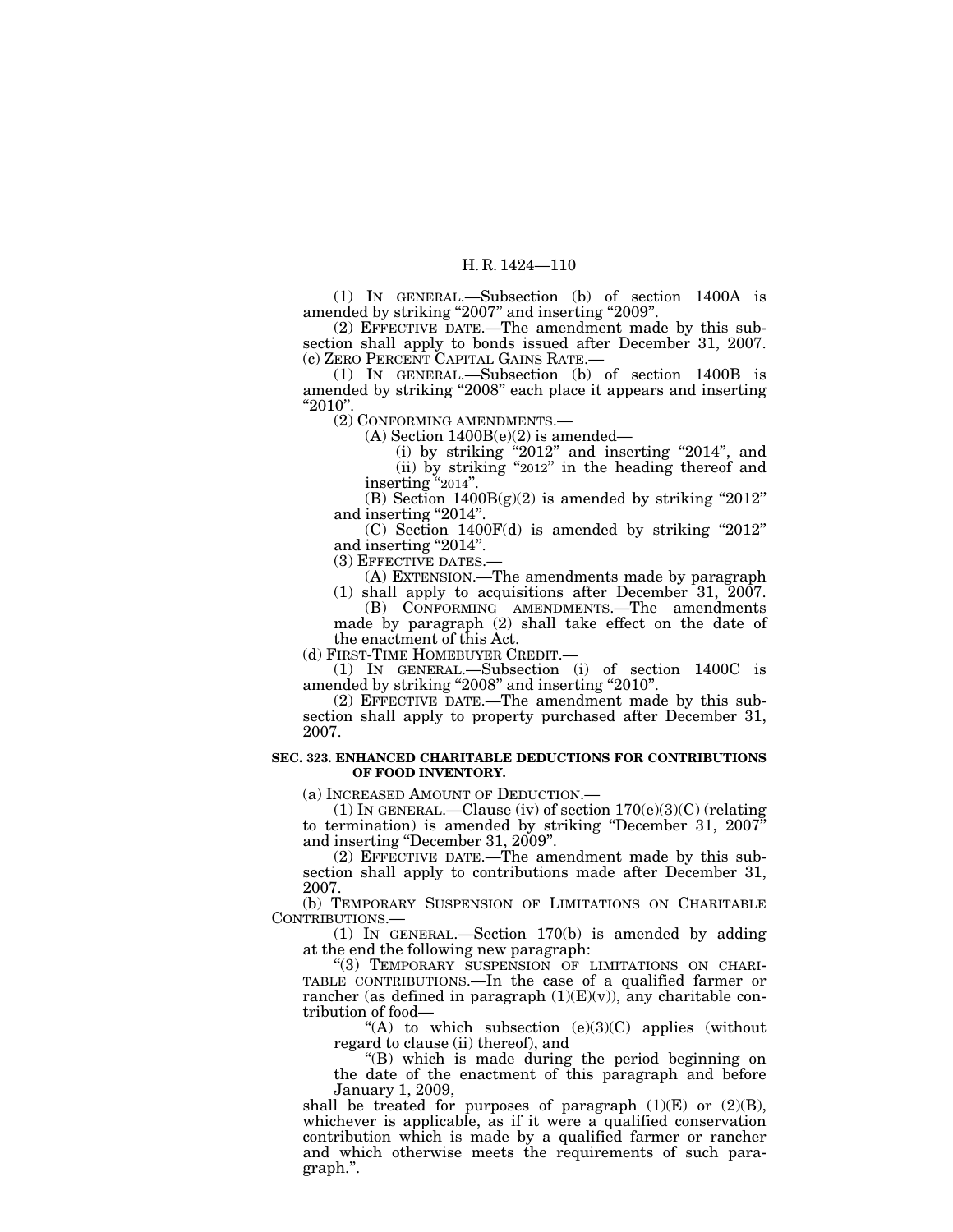(2) EFFECTIVE DATE.—The amendment made by this subsection shall apply to taxable years ending after the date of the enactment of this Act.

#### **SEC. 324. EXTENSION OF ENHANCED CHARITABLE DEDUCTION FOR CONTRIBUTIONS OF BOOK INVENTORY.**

(a) EXTENSION.—Clause (iv) of section  $170(e)(3)(D)$  (relating to termination) is amended by striking ''December 31, 2007'' and inserting ''December 31, 2009''.

(b) CLERICAL AMENDMENT.—Clause (iii) of section  $170(e)(3)(D)$ (relating to certification by donee) is amended by inserting ''of books'' after ''to any contribution''.

(c) EFFECTIVE DATE.—The amendments made by this section shall apply to contributions made after December 31, 2007.

#### **SEC. 325. EXTENSION AND MODIFICATION OF DUTY SUSPENSION ON WOOL PRODUCTS; WOOL RESEARCH FUND; WOOL DUTY REFUNDS.**

(a) EXTENSION OF TEMPORARY DUTY REDUCTIONS.—Each of the following headings of the Harmonized Tariff Schedule of the United States is amended by striking the date in the effective period column and inserting  $"12/31/2014"$ :

(1) Heading 9902.51.11 (relating to fabrics of worsted wool).

(2) Heading 9902.51.13 (relating to yarn of combed wool).

(3) Heading 9902.51.14 (relating to wool fiber, waste, garnetted stock, combed wool, or wool top).

(4) Heading 9902.51.15 (relating to fabrics of combed wool).

(5) Heading 9902.51.16 (relating to fabrics of combed wool). (b) EXTENSION OF DUTY REFUNDS AND WOOL RESEARCH TRUST FUND.—

(1) IN GENERAL.—Section 4002(c) of the Wool Suit and Textile Trade Extension Act of 2004 (Public Law 108–429; 118 Stat. 2603) is amended—

(A) in paragraph  $(3)(C)$ , by striking "2010" and inserting "2015"; and

(B) in paragraph (6)(A), by striking ''through 2009'' and inserting ''through 2014''.

(2) SUNSET.—Section 506(f) of the Trade and Development Act of 2000 (Public 106–200; 114 Stat. 303 (7 U.S.C. 7101 note)) is amended by striking "2010" and inserting "2015".

# **TITLE IV—EXTENSION OF TAX ADMINISTRATION PROVISIONS**

## **SEC. 401. PERMANENT AUTHORITY FOR UNDERCOVER OPERATIONS.**

(a) IN GENERAL.—Section 7608(c) (relating to rules relating to undercover operations) is amended by striking paragraph (6).

(b) EFFECTIVE DATE.—The amendment made by this section shall apply to operations conducted after the date of the enactment of this Act.

#### **SEC. 402. PERMANENT AUTHORITY FOR DISCLOSURE OF INFORMA-TION RELATING TO TERRORIST ACTIVITIES.**

(a) DISCLOSURE OF RETURN INFORMATION TO APPRISE APPRO-PRIATE OFFICIALS OF TERRORIST ACTIVITIES.—Subparagraph (C) of section  $6103(i)(3)$  is amended by striking clause (iv).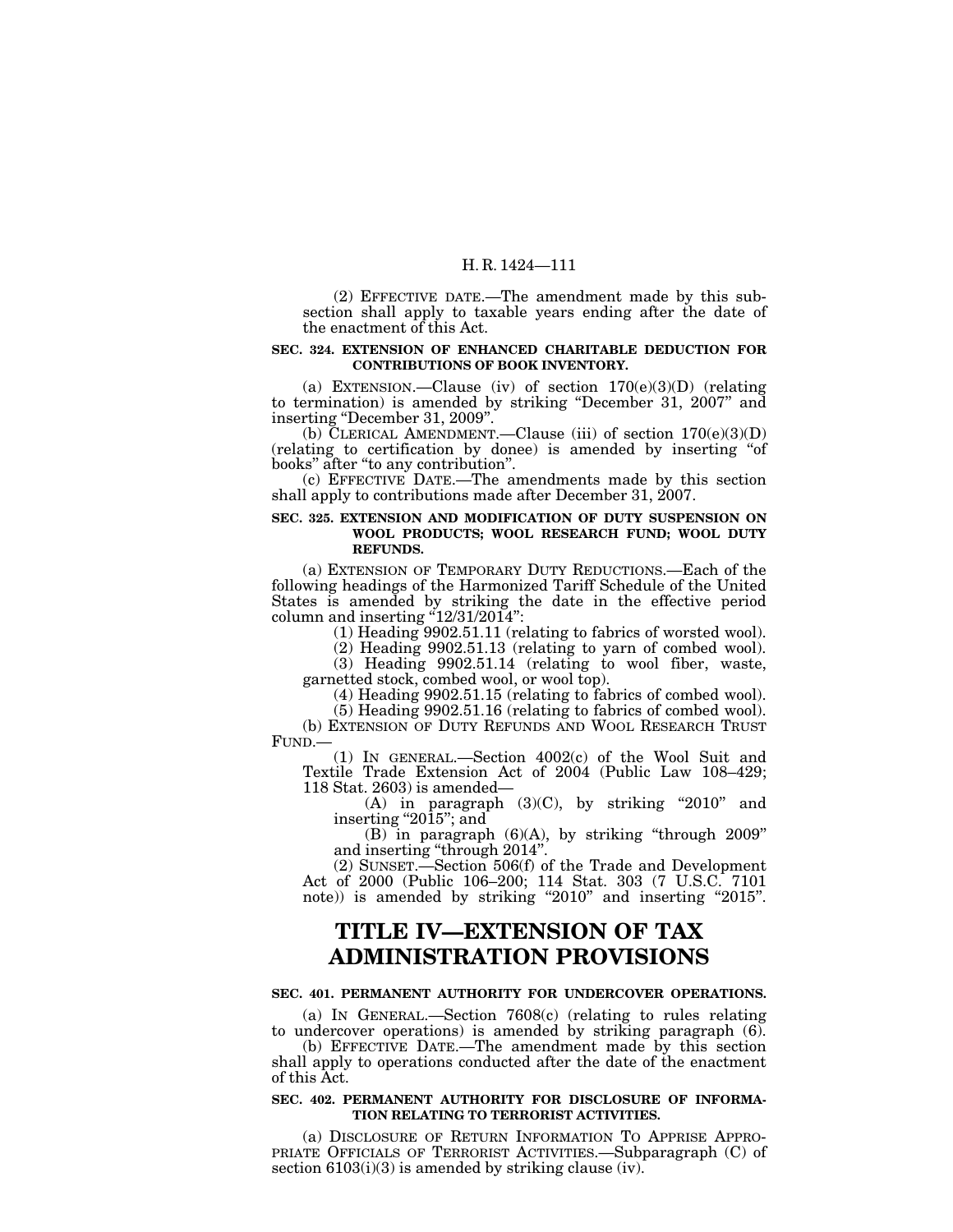(b) DISCLOSURE UPON REQUEST OF INFORMATION RELATING TO TERRORIST ACTIVITIES.—Paragraph (7) of section 6103(i) is amended by striking subparagraph (E).

(c) EFFECTIVE DATE.—The amendments made by this section shall apply to disclosures after the date of the enactment of this Act.

# **TITLE V—ADDITIONAL TAX RELIEF AND OTHER TAX PROVISIONS**

# **Subtitle A—General Provisions**

### **SEC. 501. \$8,500 INCOME THRESHOLD USED TO CALCULATE REFUND-ABLE PORTION OF CHILD TAX CREDIT.**

(a) IN GENERAL.—Section 24(d) is amended by adding at the end the following new paragraph:

"(4) SPECIAL RULE FOR 2008.—Notwithstanding paragraph (3), in the case of any taxable year beginning in 2008, the dollar amount in effect for such taxable year under paragraph  $(1)(B)(i)$  shall be \$8,500.".

(b) EFFECTIVE DATE.—The amendment made by this section shall apply to taxable years beginning after December 31, 2007.

#### **SEC. 502. PROVISIONS RELATED TO FILM AND TELEVISION PRODUC-TIONS.**

(a) EXTENSION OF EXPENSING RULES FOR QUALIFIED FILM AND TELEVISION PRODUCTIONS.—Section 181(f) (relating to termination) is amended by striking ''December 31, 2008'' and inserting ''December 31, 2009''.

(b) MODIFICATION OF LIMITATION ON EXPENSING.—Subpara $graph(A)$  of section  $181(a)(2)$  is amended to read as follows:

"(A) In GENERAL.—Paragraph (1) shall not apply to so much of the aggregate cost of any qualified film or television production as exceeds \$15,000,000.''.

(c) MODIFICATIONS TO DEDUCTION FOR DOMESTIC ACTIVITIES.—

(1) DETERMINATION OF W–2 WAGES.—Paragraph (2) of section 199(b) is amended by adding at the end the following new subparagraph:

''(D) SPECIAL RULE FOR QUALIFIED FILM.—In the case of a qualified film, such term shall include compensation for services performed in the United States by actors, production personnel, directors, and producers.''.

 $(2)$  DEFINITION OF QUALIFIED FILM.—Paragraph  $(6)$  of section 199(c) is amended by adding at the end the following: ''A qualified film shall include any copyrights, trademarks, or other intangibles with respect to such film. The methods and means of distributing a qualified film shall not affect the availability of the deduction under this section.''.

(3) PARTNERSHIPS.—Subparagraph  $(A)$  of section  $199(d)(1)$ is amended by striking "and" at the end of clause (ii), by striking the period at the end of clause (iii) and inserting '', and'', and by adding at the end the following new clause:

''(iv) in the case of each partner of a partnership, or shareholder of an S corporation, who owns (directly or indirectly) at least 20 percent of the capital interests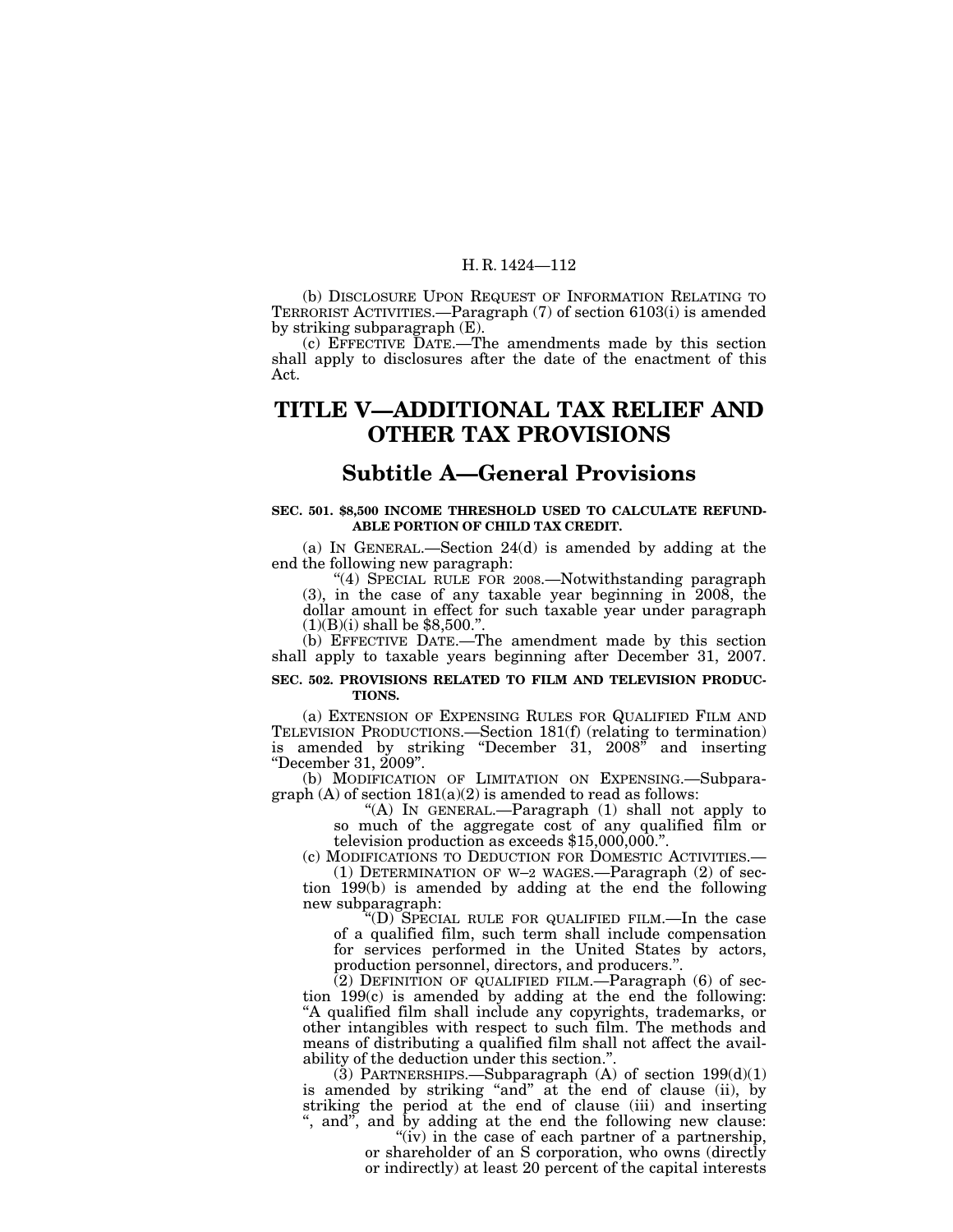in such partnership or of the stock of such S corporation—

''(I) such partner or shareholder shall be treated as having engaged directly in any film produced by such partnership or S corporation, and

''(II) such partnership or S corporation shall be treated as having engaged directly in any film produced by such partner or shareholder.''.

(d) CONFORMING AMENDMENT.—Section 181(d)(3)(A) is amended by striking "actors" and all that follows and inserting "actors, production personnel, directors, and producers.''.

(e) EFFECTIVE DATES.— (1) IN GENERAL.—Except as otherwise provided in this subsection, the amendments made by this section shall apply to qualified film and television productions commencing after December 31, 2007.

(2) DEDUCTION.—The amendments made by subsection (c) shall apply to taxable years beginning after December 31, 2007.

#### **SEC. 503. EXEMPTION FROM EXCISE TAX FOR CERTAIN WOODEN ARROWS DESIGNED FOR USE BY CHILDREN.**

(a) IN GENERAL.—Paragraph (2) of section 4161(b) is amended by redesignating subparagraph (B) as subparagraph (C) and by inserting after subparagraph (A) the following new subparagraph:

''(B) EXEMPTION FOR CERTAIN WOODEN ARROW SHAFTS.—Subparagraph (A) shall not apply to any shaft consisting of all natural wood with no laminations or artificial means of enhancing the spine of such shaft (whether sold separately or incorporated as part of a finished or unfinished product) of a type used in the manufacture of any arrow which after its assembly—

"(i) measures  $\frac{5}{16}$  of an inch or less in diameter, and

"(ii) is not suitable for use with a bow described in paragraph  $(1)(A)$ .".

(b) EFFECTIVE DATE.—The amendments made by this section shall apply to shafts first sold after the date of enactment of this Act.

#### **SEC. 504. INCOME AVERAGING FOR AMOUNTS RECEIVED IN CONNEC-TION WITH THE EXXON VALDEZ LITIGATION.**

(a) INCOME AVERAGING OF AMOUNTS RECEIVED FROM THE EXXON VALDEZ LITIGATION.—For purposes of section 1301 of the Internal Revenue Code of 1986—

(1) any qualified taxpayer who receives any qualified settlement income in any taxable year shall be treated as engaged in a fishing business (determined without regard to the commercial nature of the business), and

(2) such qualified settlement income shall be treated as income attributable to such a fishing business for such taxable year.

(b) CONTRIBUTIONS OF AMOUNTS RECEIVED TO RETIREMENT ACCOUNTS.—

(1) IN GENERAL.—Any qualified taxpayer who receives qualified settlement income during the taxable year may, at any time before the end of the taxable year in which such income was received, make one or more contributions to an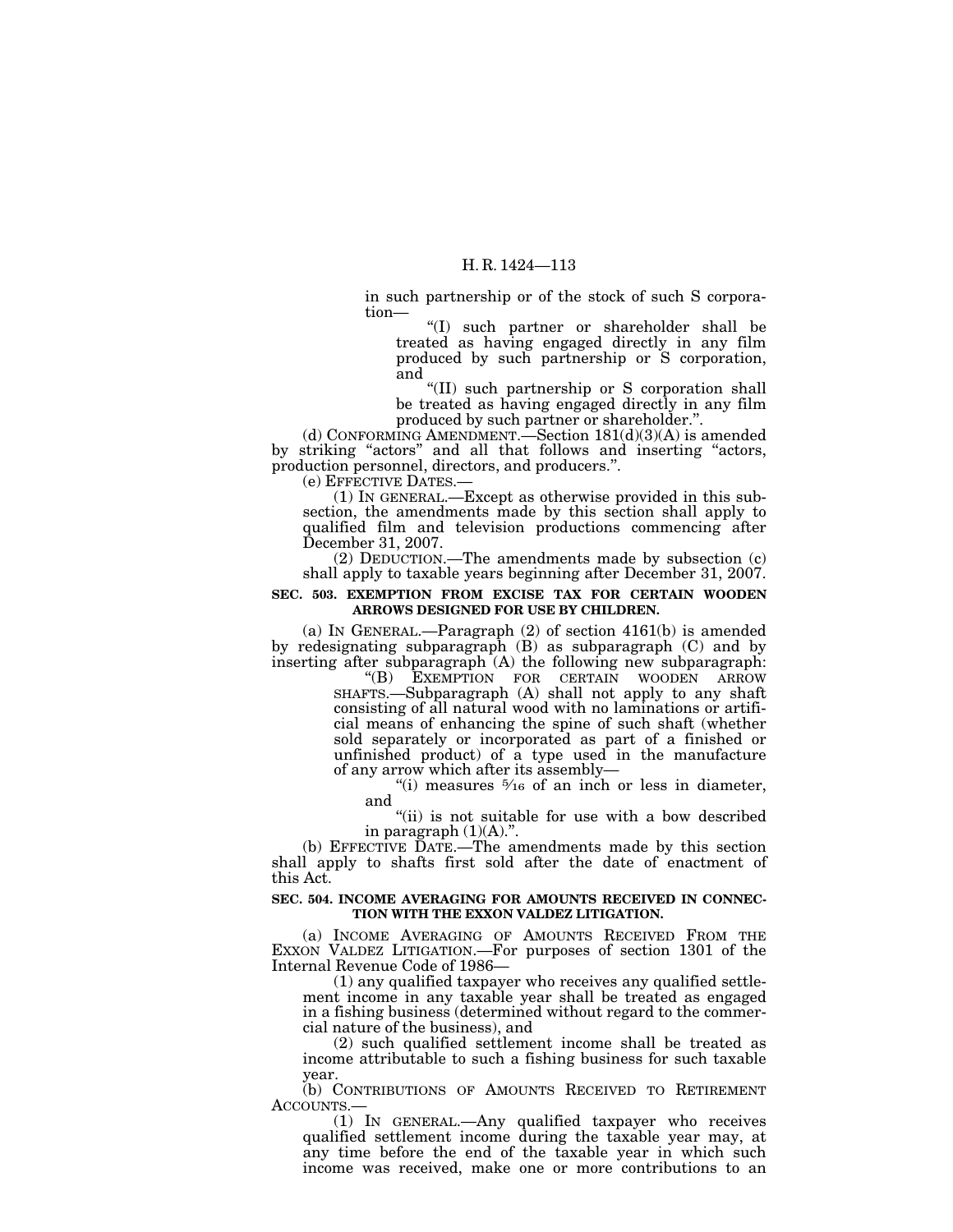eligible retirement plan of which such qualified taxpayer is a beneficiary in an aggregate amount not to exceed the lesser of—

(A) \$100,000 (reduced by the amount of qualified settlement income contributed to an eligible retirement plan in prior taxable years pursuant to this subsection), or

(B) the amount of qualified settlement income received by the individual during the taxable year.

(2) TIME WHEN CONTRIBUTIONS DEEMED MADE.—For purposes of paragraph (1), a qualified taxpayer shall be deemed to have made a contribution to an eligible retirement plan on the last day of the taxable year in which such income is received if the contribution is made on account of such taxable year and is made not later than the time prescribed by law for filing the return for such taxable year (not including extensions thereof).

(3) TREATMENT OF CONTRIBUTIONS TO ELIGIBLE RETIREMENT PLANS.—For purposes of the Internal Revenue Code of 1986, if a contribution is made pursuant to paragraph (1) with respect to qualified settlement income, then—

(A) except as provided in paragraph (4)—

(i) to the extent of such contribution, the qualified settlement income shall not be included in taxable income, and

(ii) for purposes of section 72 of such Code, such contribution shall not be considered to be investment in the contract,

(B) the qualified taxpayer shall, to the extent of the amount of the contribution, be treated—

(i) as having received the qualified settlement income—

(I) in the case of a contribution to an individual retirement plan (as defined under section 7701(a)(37) of such Code), in a distribution described in section 408(d)(3) of such Code, and (II) in the case of any other eligible retirement

plan, in an eligible rollover distribution (as defined under section  $402(f)(2)$  of such Code), and

(ii) as having transferred the amount to the eligible retirement plan in a direct trustee to trustee transfer within 60 days of the distribution,

 $(C)$  section  $\overline{408(d)(3)(B)}$  of the Internal Revenue Code of 1986 shall not apply with respect to amounts treated as a rollover under this paragraph, and

(D) section 408A(c)(3)(B) of the Internal Revenue Code of 1986 shall not apply with respect to amounts contributed to a Roth IRA (as defined under section 408A(b) of such Code) or a designated Roth contribution to an applicable retirement plan (within the meaning of section 402A of such Code) under this paragraph.

(4) SPECIAL RULE FOR ROTH IRAS AND ROTH  $401(k)s.$ -For purposes of the Internal Revenue Code of 1986, if a contribution is made pursuant to paragraph (1) with respect to qualified settlement income to a Roth IRA (as defined under section 408A(b) of such Code) or as a designated Roth contribution to an applicable retirement plan (within the meaning of section 402A of such Code), then—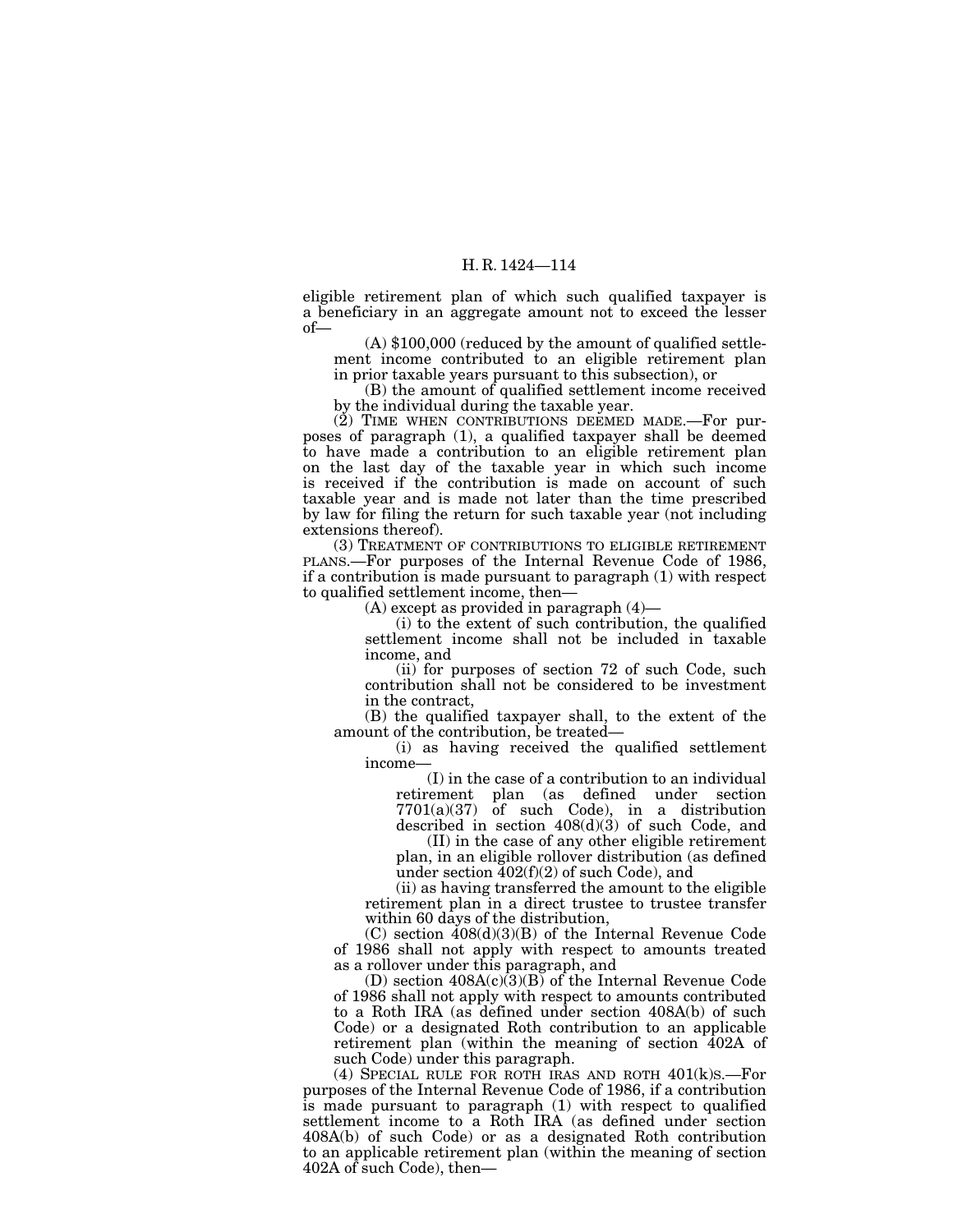(A) the qualified settlement income shall be includible in taxable income, and

(B) for purposes of section 72 of such Code, such contribution shall be considered to be investment in the contract.

(5) ELIGIBLE RETIREMENT PLAN.—For purpose of this subsection, the term "eligible retirement plan" has the meaning given such term under section  $402(c)(8)$ (B) of the Internal Revenue Code of 1986.

(c) TREATMENT OF QUALIFIED SETTLEMENT INCOME UNDER EMPLOYMENT TAXES.—

(1) SECA.—For purposes of chapter 2 of the Internal Revenue Code of 1986 and section 211 of the Social Security Act, no portion of qualified settlement income received by a qualified taxpayer shall be treated as self-employment income.

(2) FICA.—For purposes of chapter 21 of the Internal Revenue Code of 1986 and section 209 of the Social Security Act, no portion of qualified settlement income received by a qualified taxpayer shall be treated as wages.

(d) QUALIFIED TAXPAYER.—For purposes of this section, the term ''qualified taxpayer'' means—

(1) any individual who is a plaintiff in the civil action In re Exxon Valdez, No. 89–095–CV (HRH) (Consolidated) (D. Alaska); or

(2) any individual who is a beneficiary of the estate of such a plaintiff who—

(A) acquired the right to receive qualified settlement income from that plaintiff; and

(B) was the spouse or an immediate relative of that plaintiff.

(e) QUALIFIED SETTLEMENT INCOME.—For purposes of this section, the term ''qualified settlement income'' means any interest and punitive damage awards which are—

(1) otherwise includible in taxable income, and

(2) received (whether as lump sums or periodic payments) in connection with the civil action In re Exxon Valdez, No. 89–095–CV (HRH) (Consolidated) (D. Alaska) (whether preor post-judgment and whether related to a settlement or judgment).

#### **SEC. 505. CERTAIN FARMING BUSINESS MACHINERY AND EQUIPMENT TREATED AS 5-YEAR PROPERTY.**

(a) IN GENERAL.—Section  $168(e)(3)(B)$  (defining 5-year property) is amended by striking "and" at the end of clause (v), by striking the period at the end of clause  $(vi)(III)$  and inserting ", and", and by inserting after clause (vi) the following new clause:

"(vii) any machinery or equipment (other than any grain bin, cotton ginning asset, fence, or other land improvement) which is used in a farming business (as defined in section  $263A(e)(4)$ ), the original use of which commences with the taxpayer after December 31, 2008, and which is placed in service before January  $1, 2010."$ 

(b) ALTERNATIVE SYSTEM.—The table contained in section  $168(g)(3)(B)$  (relating to special rule for certain property assigned to classes) is amended by inserting after the item relating to subparagraph  $(B)(iii)$  the following: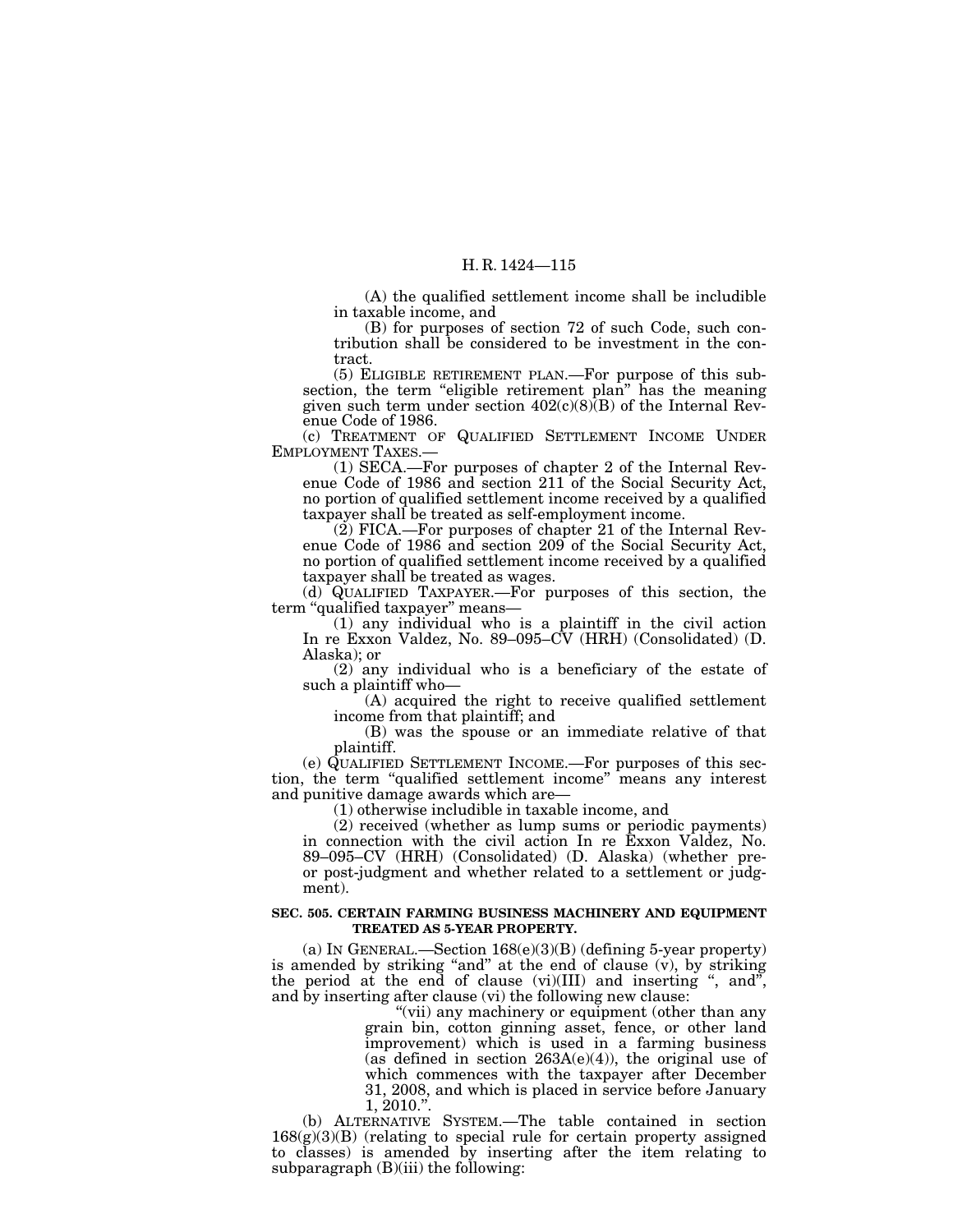# (B)(vii) ........................................................................ 10''.

(c) EFFECTIVE DATE.—The amendments made by this section shall apply to property placed in service after December 31, 2008.

#### **SEC. 506. MODIFICATION OF PENALTY ON UNDERSTATEMENT OF TAX-PAYER'S LIABILITY BY TAX RETURN PREPARER.**

(a) IN GENERAL.—Subsection (a) of section 6694 is amended to read as follows:

''(a) UNDERSTATEMENT DUE TO UNREASONABLE POSITIONS.— ''(1) IN GENERAL.—If a tax return preparer—

''(A) prepares any return or claim of refund with respect to which any part of an understatement of liability is due to a position described in paragraph (2), and

''(B) knew (or reasonably should have known) of the position,

such tax return preparer shall pay a penalty with respect to each such return or claim in an amount equal to the greater of \$1,000 or 50 percent of the income derived (or to be derived) by the tax return preparer with respect to the return or claim.

''(2) UNREASONABLE POSITION.—

''(A) IN GENERAL.—Except as otherwise provided in this paragraph, a position is described in this paragraph unless there is or was substantial authority for the position.

''(B) DISCLOSED POSITIONS.—If the position was disclosed as provided in section  $6662(d)(2)(\overrightarrow{B})(i)(I)$  and is not a position to which subparagraph (C) applies, the position is described in this paragraph unless there is a reasonable basis for the position.

''(C) TAX SHELTERS AND REPORTABLE TRANSACTIONS.— If the position is with respect to a tax shelter (as defined in section  $6662(d)(2)(C(ii))$  or a reportable transaction to which section 6662A applies, the position is described in this paragraph unless it is reasonable to believe that the position would more likely than not be sustained on its merits.

''(3) REASONABLE CAUSE EXCEPTION.—No penalty shall be imposed under this subsection if it is shown that there is reasonable cause for the understatement and the tax return preparer acted in good faith.''.

(b) EFFECTIVE DATE.—The amendment made by this section shall apply—

 $(1)$  in the case of a position other than a position described in subparagraph  $(C)$  of section 6694 $(a)(2)$  of the Internal Revenue Code of 1986 (as amended by this section), to returns prepared after May 25, 2007, and

(2) in the case of a position described in such subparagraph (C), to returns prepared for taxable years ending after the date of the enactment of this Act.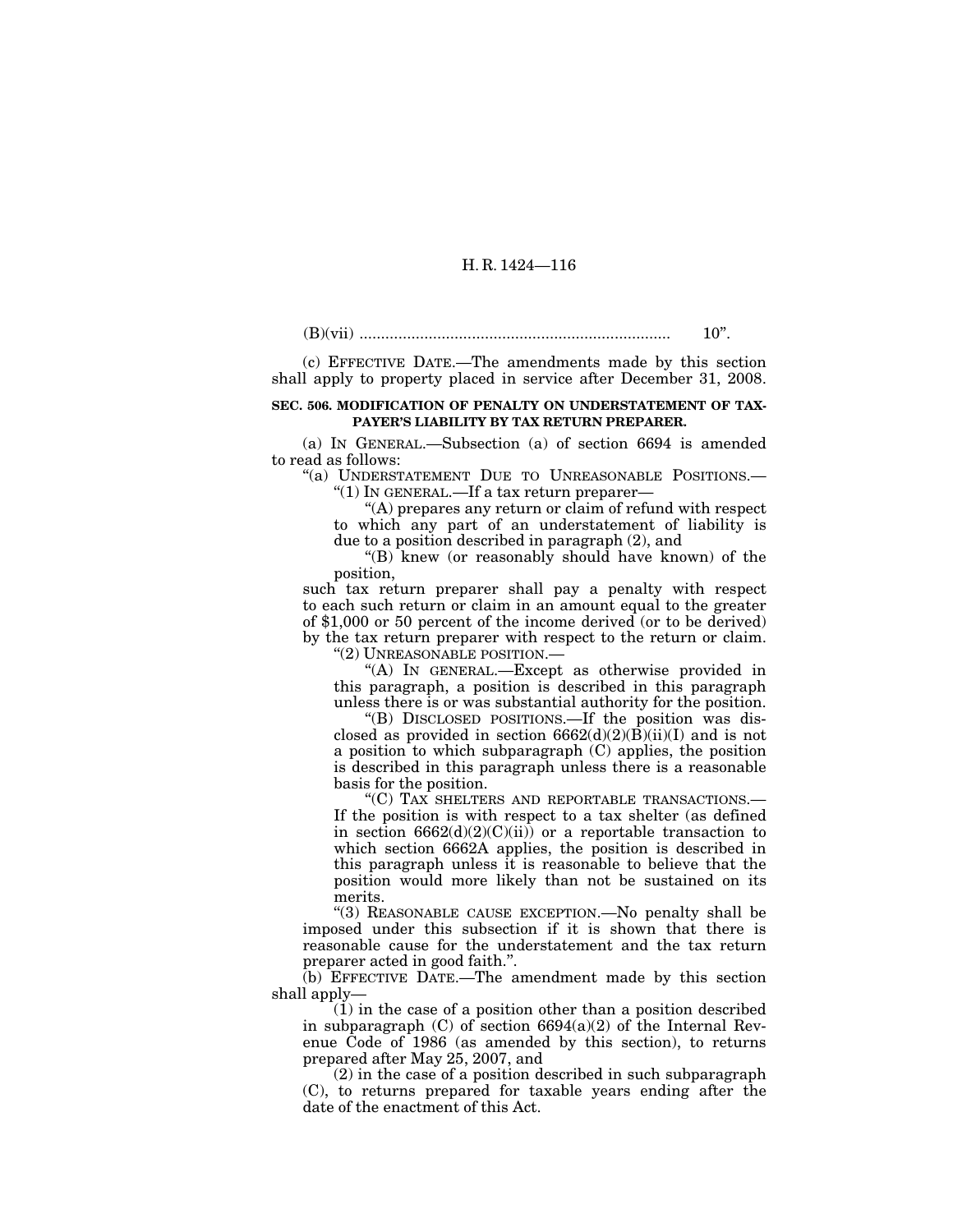# **Subtitle B—Paul Wellstone and Pete Domenici Mental Health Parity and Addiction Equity Act of 2008**

#### **SEC. 511. SHORT TITLE.**

This subtitle may be cited as the "Paul Wellstone and Pete Domenici Mental Health Parity and Addiction Equity Act of 2008''.

#### **SEC. 512. MENTAL HEALTH PARITY.**

(a) AMENDMENTS TO ERISA.—Section 712 of the Employee Retirement Income Security Act of 1974 (29 U.S.C. 1185a) is amended—

(1) in subsection (a), by adding at the end the following: "(3) FINANCIAL REQUIREMENTS AND TREATMENT LIMITA-TIONS.—

"(A) IN GENERAL.—In the case of a group health plan (or health insurance coverage offered in connection with such a plan) that provides both medical and surgical benefits and mental health or substance use disorder benefits, such plan or coverage shall ensure that—

''(i) the financial requirements applicable to such mental health or substance use disorder benefits are no more restrictive than the predominant financial requirements applied to substantially all medical and surgical benefits covered by the plan (or coverage), and there are no separate cost sharing requirements that are applicable only with respect to mental health or substance use disorder benefits; and

''(ii) the treatment limitations applicable to such mental health or substance use disorder benefits are no more restrictive than the predominant treatment limitations applied to substantially all medical and surgical benefits covered by the plan (or coverage) and there are no separate treatment limitations that are applicable only with respect to mental health or substance use disorder benefits.

''(B) DEFINITIONS.—In this paragraph:

''(i) FINANCIAL REQUIREMENT.—The term 'financial requirement' includes deductibles, copayments, coinsurance, and out-of-pocket expenses, but excludes an aggregate lifetime limit and an annual limit subject to paragraphs  $(1)$  and  $(2)$ ,

''(ii) PREDOMINANT.—A financial requirement or treatment limit is considered to be predominant if it is the most common or frequent of such type of limit or requirement.

''(iii) TREATMENT LIMITATION.—The term 'treatment limitation' includes limits on the frequency of treatment, number of visits, days of coverage, or other similar limits on the scope or duration of treatment.

"(4) AVAILABILITY OF PLAN INFORMATION.—The criteria for medical necessity determinations made under the plan with respect to mental health or substance use disorder benefits (or the health insurance coverage offered in connection with the plan with respect to such benefits) shall be made available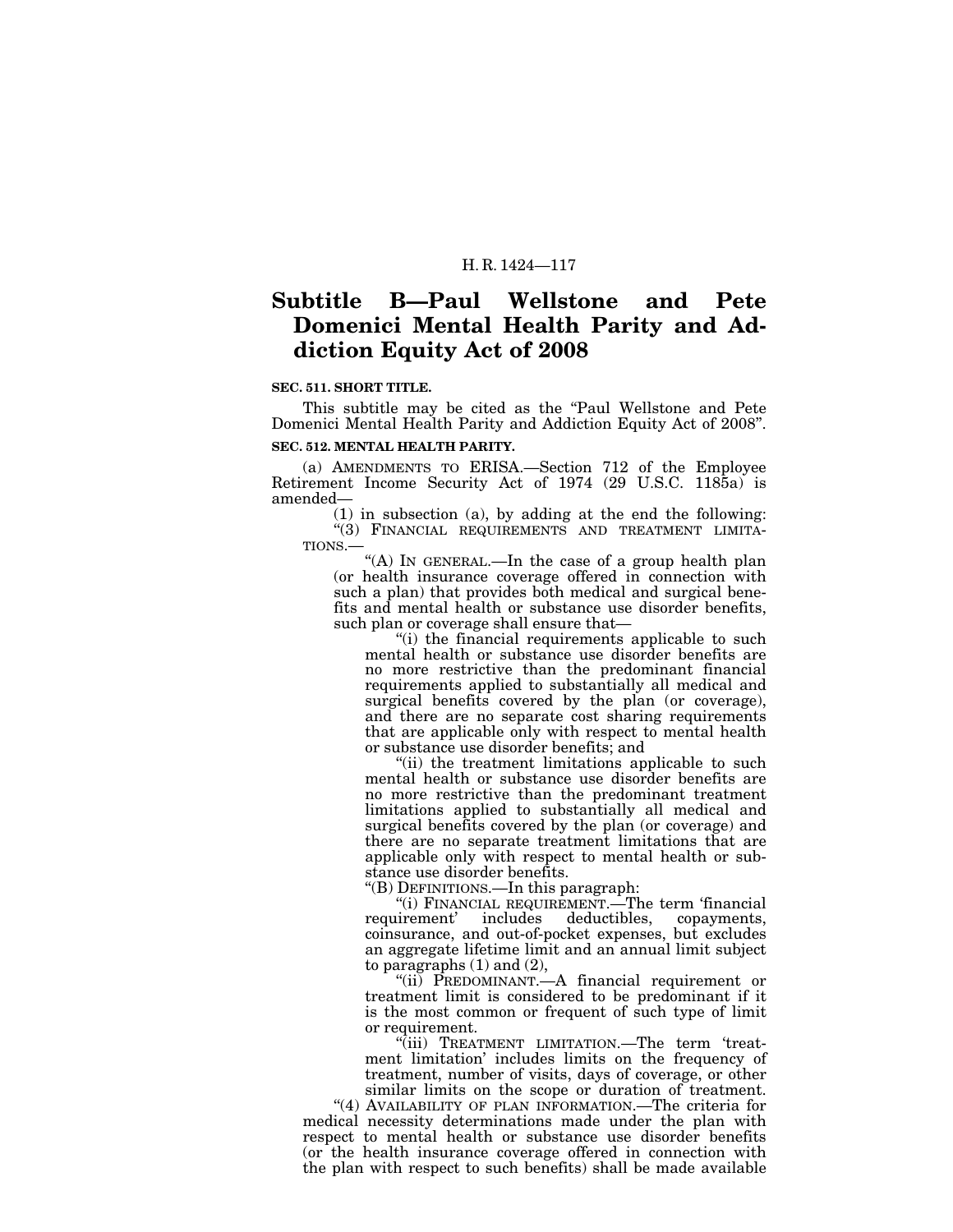by the plan administrator (or the health insurance issuer offering such coverage) in accordance with regulations to any current or potential participant, beneficiary, or contracting provider upon request. The reason for any denial under the plan (or coverage) of reimbursement or payment for services with respect to mental health or substance use disorder benefits in the case of any participant or beneficiary shall, on request or as otherwise required, be made available by the plan administrator (or the health insurance issuer offering such coverage) to the participant or beneficiary in accordance with regulations.

''(5) OUT-OF-NETWORK PROVIDERS.—In the case of a plan or coverage that provides both medical and surgical benefits and mental health or substance use disorder benefits, if the plan or coverage provides coverage for medical or surgical benefits provided by out-of-network providers, the plan or coverage shall provide coverage for mental health or substance use disorder benefits provided by out-of-network providers in a manner that is consistent with the requirements of this section.'';

(2) in subsection (b), by amending paragraph (2) to read as follows:

 $''(2)$  in the case of a group health plan (or health insurance coverage offered in connection with such a plan) that provides mental health or substance use disorder benefits, as affecting the terms and conditions of the plan or coverage relating to such benefits under the plan or coverage, except as provided in subsection (a).'';

 $(3)$  in subsection  $(c)$ —

 $(A)$  in paragraph  $(1)(B)$ —

(i) by inserting ''(or 1 in the case of an employer residing in a State that permits small groups to include a single individual)" after "at least  $2$ " the first place that such appears; and

(ii) by striking ''and who employs at least 2 employees on the first day of the plan year''; and

(B) by striking paragraph (2) and inserting the following:

''(2) COST EXEMPTION.—

''(A) IN GENERAL.—With respect to a group health plan (or health insurance coverage offered in connection with such a plan), if the application of this section to such plan (or coverage) results in an increase for the plan year involved of the actual total costs of coverage with respect to medical and surgical benefits and mental health and substance use disorder benefits under the plan (as determined and certified under subparagraph  $(C)$ ) by an amount that exceeds the applicable percentage described in subparagraph (B) of the actual total plan costs, the provisions of this section shall not apply to such plan (or coverage) during the following plan year, and such exemption shall apply to the plan (or coverage) for 1 plan year. An employer may elect to continue to apply mental health and substance use disorder parity pursuant to this section with respect to the group health plan (or coverage) involved regardless of any increase in total costs.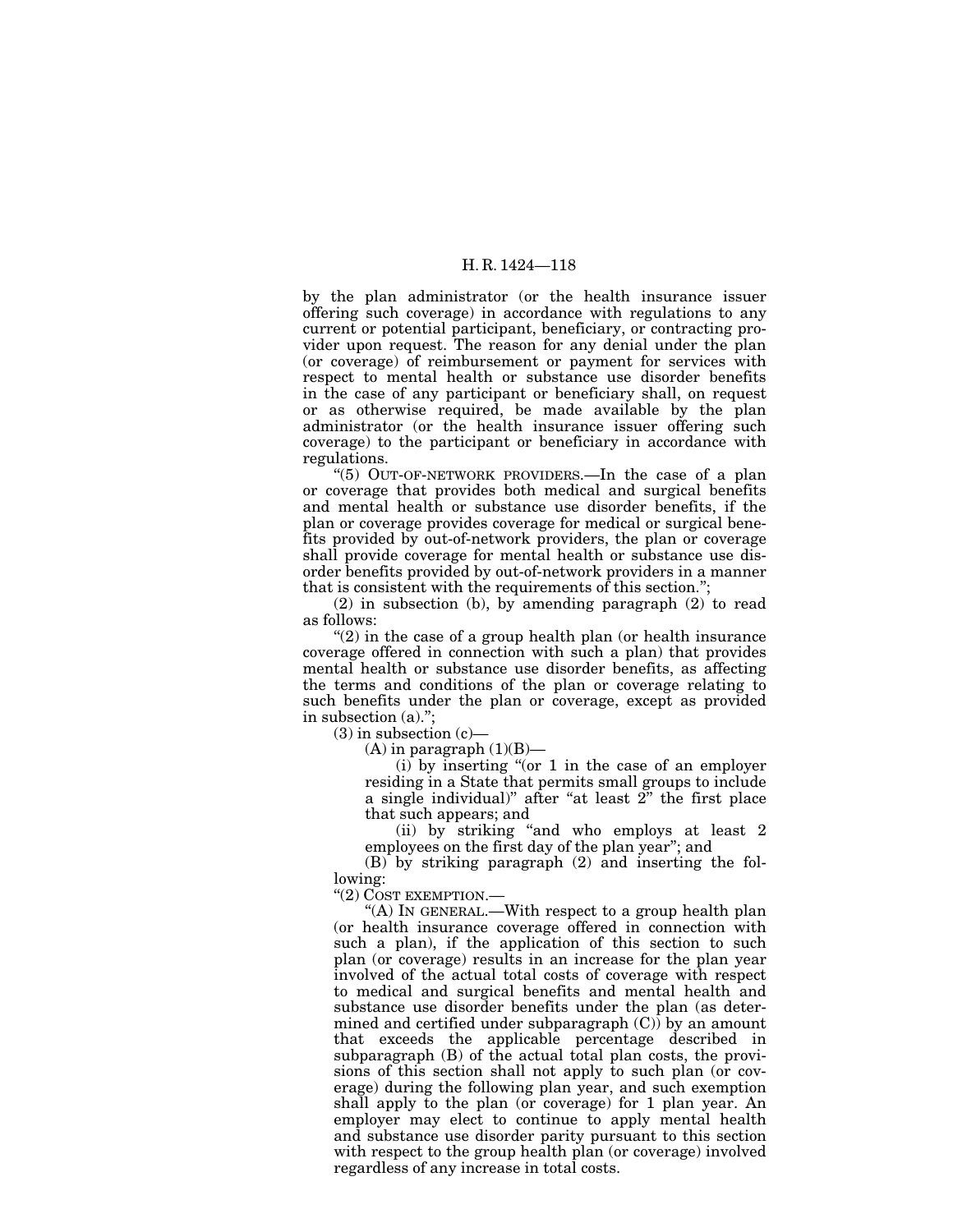''(B) APPLICABLE PERCENTAGE.—With respect to a plan (or coverage), the applicable percentage described in this subparagraph shall be—

"(i) 2 percent in the case of the first plan year in which this section is applied; and

"(ii) 1 percent in the case of each subsequent plan year.

''(C) DETERMINATIONS BY ACTUARIES.—Determinations as to increases in actual costs under a plan (or coverage) for purposes of this section shall be made and certified by a qualified and licensed actuary who is a member in good standing of the American Academy of Actuaries. All such determinations shall be in a written report prepared by the actuary. The report, and all underlying documentation relied upon by the actuary, shall be maintained by the group health plan or health insurance issuer for a period of 6 years following the notification made under subparagraph (E).

''(D) 6-MONTH DETERMINATIONS.—If a group health plan (or a health insurance issuer offering coverage in connection with a group health plan) seeks an exemption under this paragraph, determinations under subparagraph (A) shall be made after such plan (or coverage) has complied with this section for the first 6 months of the plan year involved.

''(E) NOTIFICATION.—

''(i) IN GENERAL.—A group health plan (or a health insurance issuer offering coverage in connection with a group health plan) that, based upon a certification described under subparagraph (C), qualifies for an exemption under this paragraph, and elects to implement the exemption, shall promptly notify the Secretary, the appropriate State agencies, and participants and beneficiaries in the plan of such election.

''(ii) REQUIREMENT.—A notification to the Secretary under clause (i) shall include—

''(I) a description of the number of covered lives under the plan (or coverage) involved at the time of the notification, and as applicable, at the time of any prior election of the cost-exemption under this paragraph by such plan (or coverage);

''(II) for both the plan year upon which a cost exemption is sought and the year prior, a description of the actual total costs of coverage with respect to medical and surgical benefits and mental health and substance use disorder benefits under the plan; and

''(III) for both the plan year upon which a cost exemption is sought and the year prior, the actual total costs of coverage with respect to mental health and substance use disorder benefits under the plan.

''(iii) CONFIDENTIALITY.—A notification to the Secretary under clause (i) shall be confidential. The Secretary shall make available, upon request and on not more than an annual basis, an anonymous itemization of such notifications, that includes—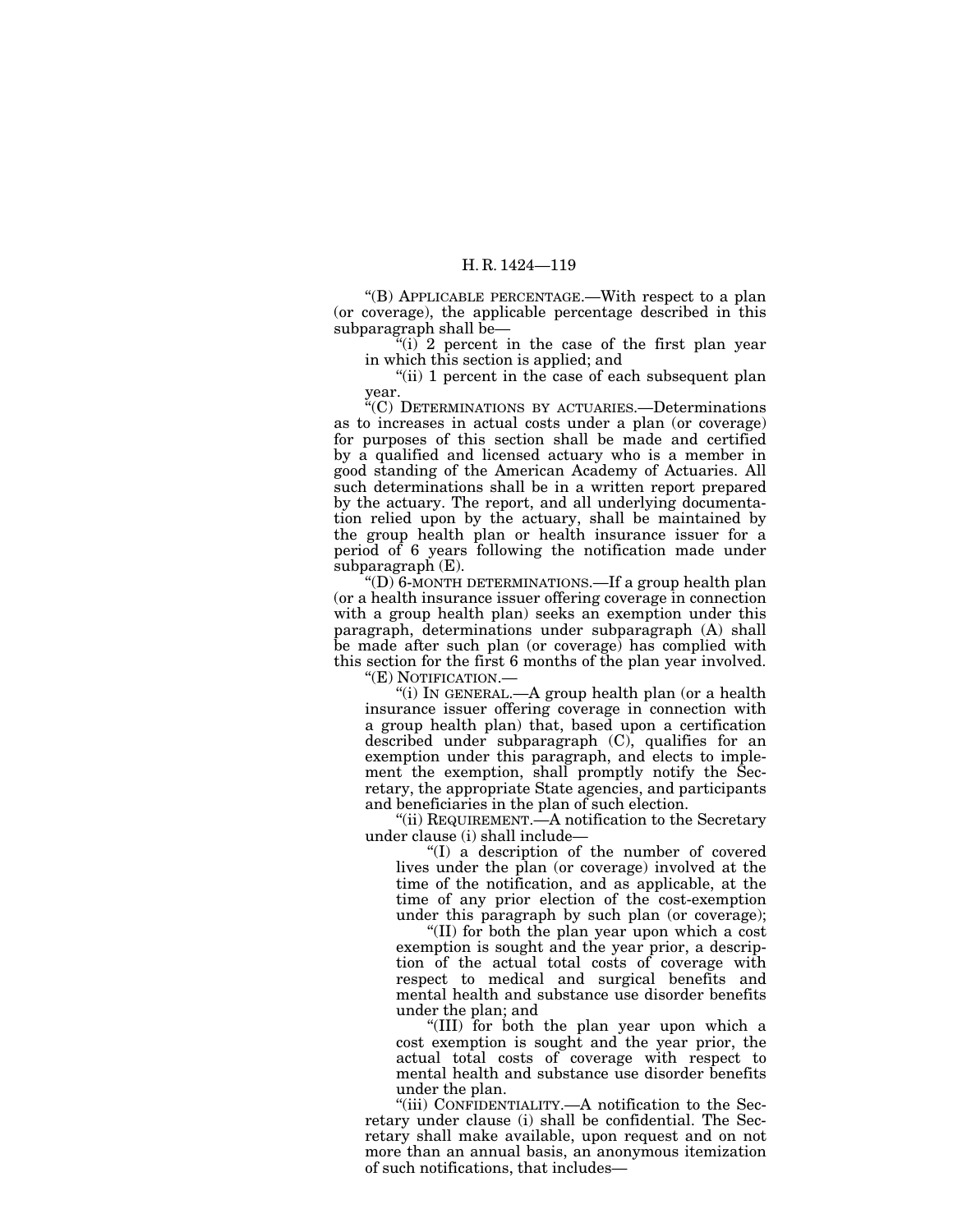''(I) a breakdown of States by the size and type of employers submitting such notification; and ''(II) a summary of the data received under clause (ii).

''(F) AUDITS BY APPROPRIATE AGENCIES.—To determine compliance with this paragraph, the Secretary may audit the books and records of a group health plan or health insurance issuer relating to an exemption, including any actuarial reports prepared pursuant to subparagraph  $(C)$ , during the 6 year period following the notification of such exemption under subparagraph (E). A State agency receiving a notification under subparagraph (E) may also conduct such an audit with respect to an exemption covered by such notification.'';

(4) in subsection (e), by striking paragraph (4) and inserting the following:

"(4) MENTAL HEALTH BENEFITS.—The term 'mental health benefits' means benefits with respect to services for mental health conditions, as defined under the terms of the plan and in accordance with applicable Federal and State law.

''(5) SUBSTANCE USE DISORDER BENEFITS.—The term 'substance use disorder benefits' means benefits with respect to services for substance use disorders, as defined under the terms of the plan and in accordance with applicable Federal and State law.'';

(5) by striking subsection (f);

(6) by inserting after subsection (e) the following:

''(f) SECRETARY REPORT.—The Secretary shall, by January 1, 2012, and every two years thereafter, submit to the appropriate committees of Congress a report on compliance of group health plans (and health insurance coverage offered in connection with such plans) with the requirements of this section. Such report shall include the results of any surveys or audits on compliance of group health plans (and health insurance coverage offered in connection with such plans) with such requirements and an analysis of the reasons for any failures to comply.

"(g) NOTICE AND ASSISTANCE.—The Secretary, in cooperation with the Secretaries of Health and Human Services and Treasury, as appropriate, shall publish and widely disseminate guidance and information for group health plans, participants and beneficiaries, applicable State and local regulatory bodies, and the National Association of Insurance Commissioners concerning the requirements of this section and shall provide assistance concerning such requirements and the continued operation of applicable State law. Such guidance and information shall inform participants and beneficiaries of how they may obtain assistance under this section, including, where appropriate, assistance from State consumer and insurance agencies.'';

(7) by striking ''mental health benefits'' and inserting "mental health and substance use disorder benefits" each place it appears in subsections (a)(1)(B)(i), (a)(1)(C), (a)(2)(B)(i), and  $(a)(2)(C)$ ; and

(8) by striking ''mental health benefits'' and inserting "mental health or substance use disorder benefits" each place it appears (other than in any provision amended by the previous paragraph).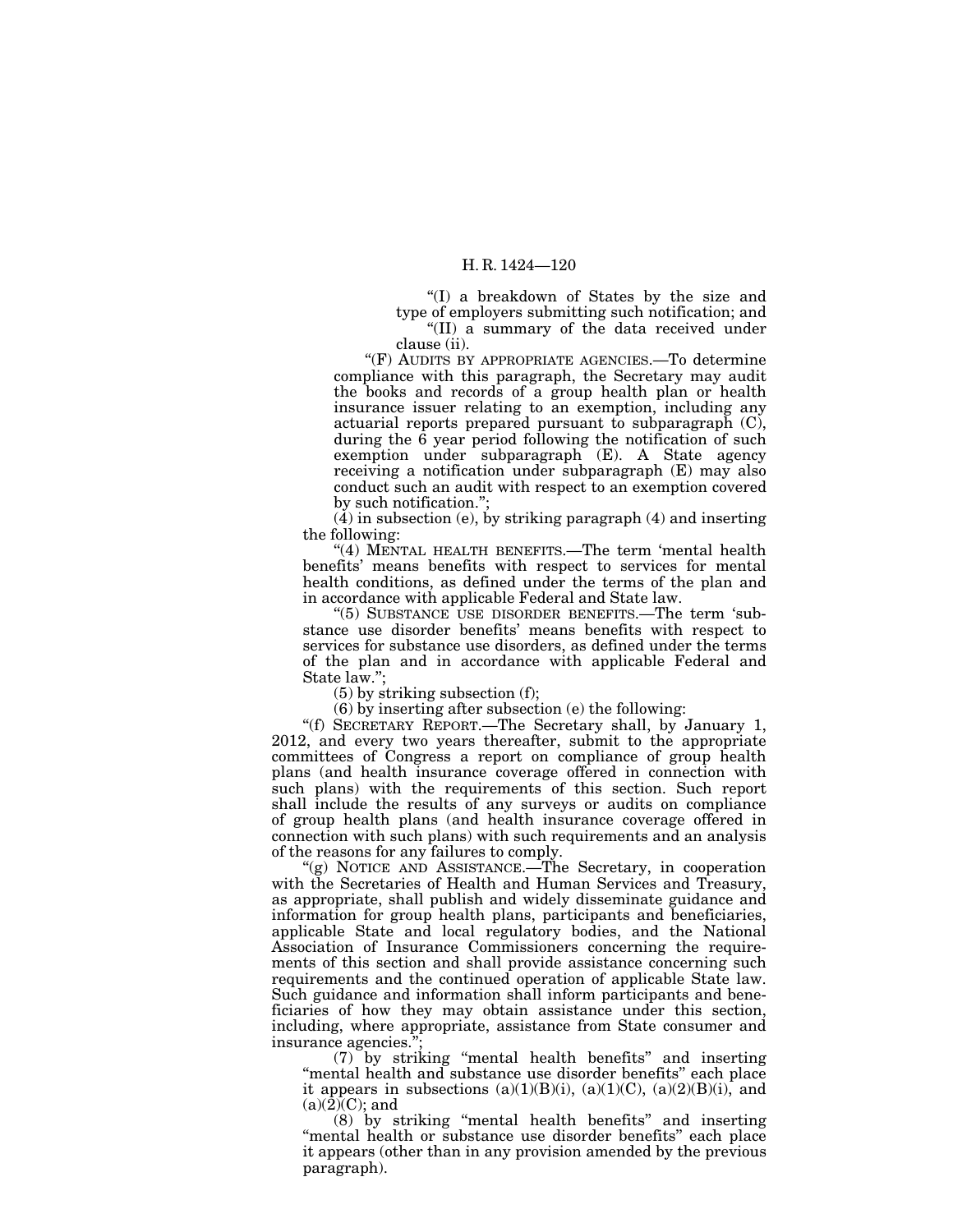(b) AMENDMENTS TO PUBLIC HEALTH SERVICE ACT.—Section 2705 of the Public Health Service Act (42 U.S.C. 300gg–5) is amended—

(1) in subsection (a), by adding at the end the following: "(3) FINANCIAL REQUIREMENTS AND TREATMENT LIMITA-TIONS.—

"(A) IN GENERAL.—In the case of a group health plan (or health insurance coverage offered in connection with such a plan) that provides both medical and surgical benefits and mental health or substance use disorder benefits, such plan or coverage shall ensure that—

''(i) the financial requirements applicable to such mental health or substance use disorder benefits are no more restrictive than the predominant financial requirements applied to substantially all medical and surgical benefits covered by the plan (or coverage), and there are no separate cost sharing requirements that are applicable only with respect to mental health or substance use disorder benefits; and

"(ii) the treatment limitations applicable to such mental health or substance use disorder benefits are no more restrictive than the predominant treatment limitations applied to substantially all medical and surgical benefits covered by the plan (or coverage) and there are no separate treatment limitations that are applicable only with respect to mental health or substance use disorder benefits.

''(B) DEFINITIONS.—In this paragraph:

"(i) FINANCIAL REQUIREMENT.—The term 'financial<br>irement' includes deductibles, copayments, requirement' includes deductibles, copayments, coinsurance, and out-of-pocket expenses, but excludes an aggregate lifetime limit and an annual limit subject to paragraphs (1) and (2).

''(ii) PREDOMINANT.—A financial requirement or treatment limit is considered to be predominant if it is the most common or frequent of such type of limit or requirement.

''(iii) TREATMENT LIMITATION.—The term 'treatment limitation' includes limits on the frequency of treatment, number of visits, days of coverage, or other similar limits on the scope or duration of treatment.

"(4) AVAILABILITY OF PLAN INFORMATION.—The criteria for medical necessity determinations made under the plan with respect to mental health or substance use disorder benefits (or the health insurance coverage offered in connection with the plan with respect to such benefits) shall be made available by the plan administrator (or the health insurance issuer offering such coverage) in accordance with regulations to any current or potential participant, beneficiary, or contracting provider upon request. The reason for any denial under the plan (or coverage) of reimbursement or payment for services with respect to mental health or substance use disorder benefits in the case of any participant or beneficiary shall, on request or as otherwise required, be made available by the plan administrator (or the health insurance issuer offering such coverage) to the participant or beneficiary in accordance with regulations.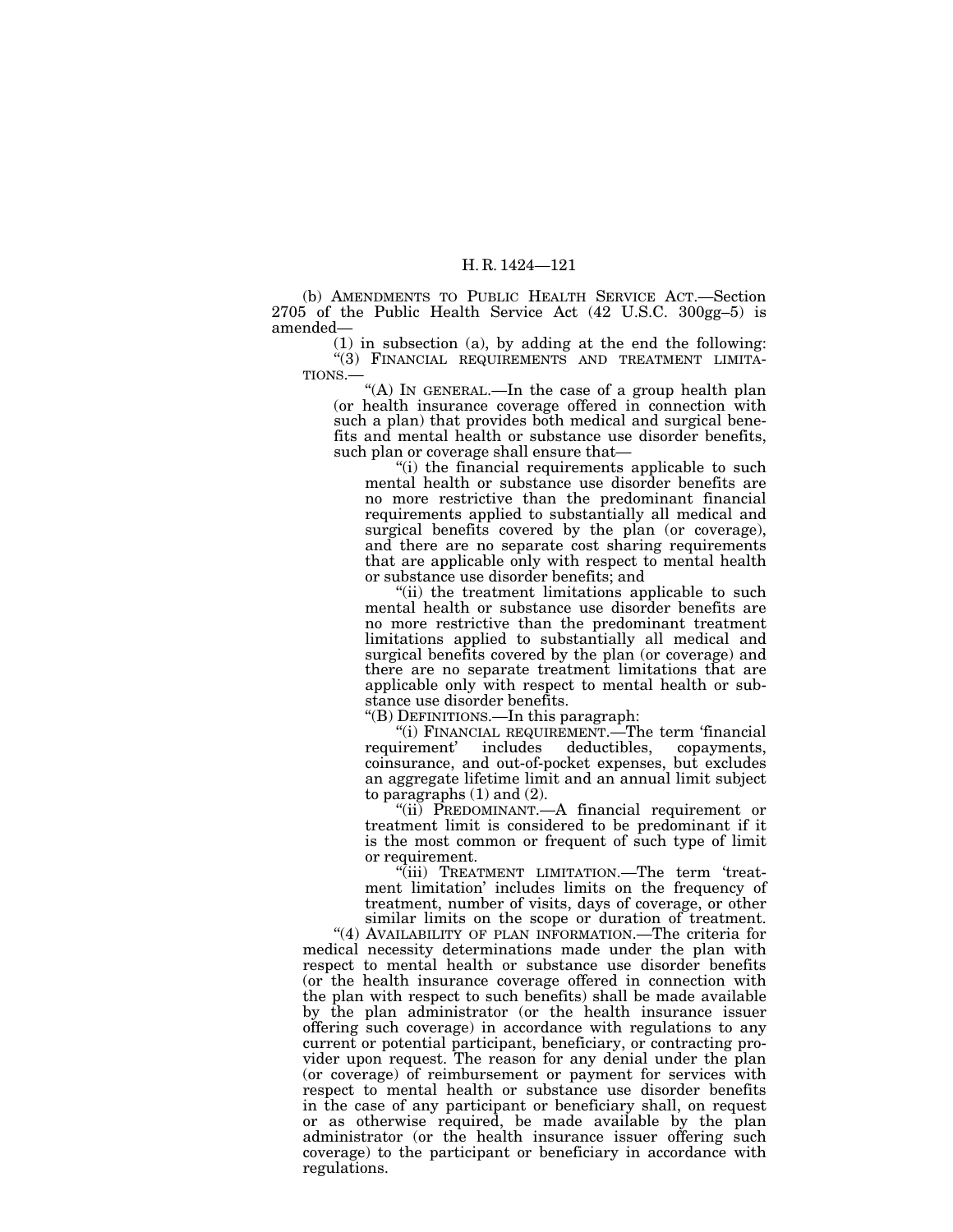''(5) OUT-OF-NETWORK PROVIDERS.—In the case of a plan or coverage that provides both medical and surgical benefits and mental health or substance use disorder benefits, if the plan or coverage provides coverage for medical or surgical benefits provided by out-of-network providers, the plan or coverage shall provide coverage for mental health or substance use disorder benefits provided by out-of-network providers in a manner that is consistent with the requirements of this section.'';

(2) in subsection (b), by amending paragraph  $(2)$  to read as follows:

" $(2)$  in the case of a group health plan (or health insurance coverage offered in connection with such a plan) that provides mental health or substance use disorder benefits, as affecting the terms and conditions of the plan or coverage relating to such benefits under the plan or coverage, except as provided in subsection (a).'';

 $(3)$  in subsection  $(c)$ –

(A) in paragraph (1), by inserting before the period the following: "(as defined in section  $2791(e)(4)$ , except that for purposes of this paragraph such term shall include employers with 1 employee in the case of an employer residing in a State that permits small groups to include a single individual)''; and

 $(B)$  by striking paragraph  $(2)$  and inserting the following:

''(2) COST EXEMPTION.—

"(A) IN GENERAL.—With respect to a group health plan (or health insurance coverage offered in connection with such a plan), if the application of this section to such plan (or coverage) results in an increase for the plan year involved of the actual total costs of coverage with respect to medical and surgical benefits and mental health and substance use disorder benefits under the plan (as determined and certified under subparagraph  $(C)$ ) by an amount that exceeds the applicable percentage described in subparagraph (B) of the actual total plan costs, the provisions of this section shall not apply to such plan (or coverage) during the following plan year, and such exemption shall apply to the plan (or coverage) for 1 plan year. An employer may elect to continue to apply mental health and substance use disorder parity pursuant to this section with respect to the group health plan (or coverage) involved regardless of any increase in total costs.

''(B) APPLICABLE PERCENTAGE.—With respect to a plan (or coverage), the applicable percentage described in this subparagraph shall be—

"(i) 2 percent in the case of the first plan year in which this section is applied; and

"(ii) 1 percent in the case of each subsequent plan year.

''(C) DETERMINATIONS BY ACTUARIES.—Determinations as to increases in actual costs under a plan (or coverage) for purposes of this section shall be made and certified by a qualified and licensed actuary who is a member in good standing of the American Academy of Actuaries. All such determinations shall be in a written report prepared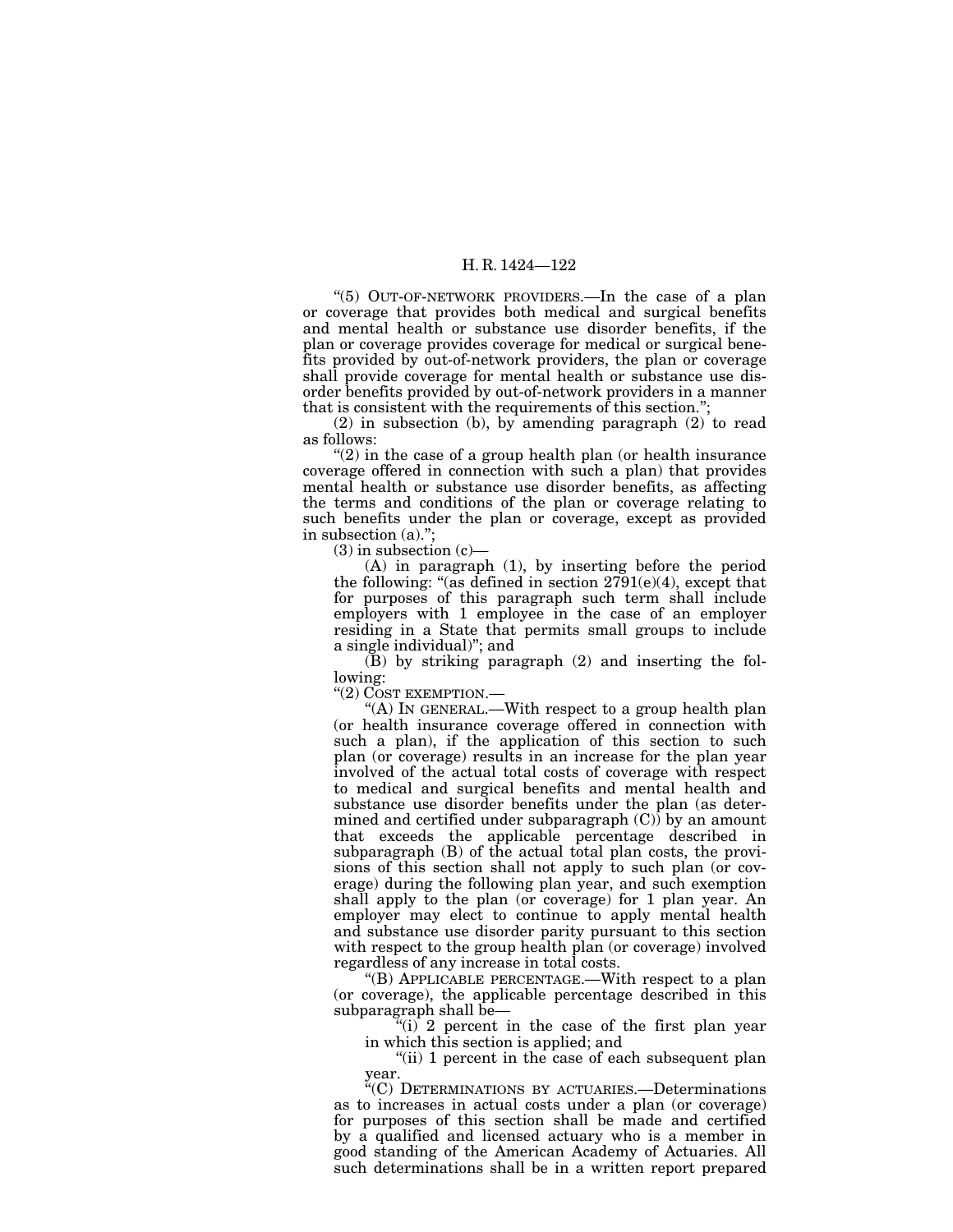by the actuary. The report, and all underlying documentation relied upon by the actuary, shall be maintained by the group health plan or health insurance issuer for a period of 6 years following the notification made under subparagraph (E).

" $(D)$  6-MONTH DETERMINATIONS.—If a group health plan (or a health insurance issuer offering coverage in connection with a group health plan) seeks an exemption under this paragraph, determinations under subparagraph (A) shall be made after such plan (or coverage) has complied with this section for the first 6 months of the plan year involved.

''(E) NOTIFICATION.—

''(i) IN GENERAL.—A group health plan (or a health insurance issuer offering coverage in connection with a group health plan) that, based upon a certification described under subparagraph (C), qualifies for an exemption under this paragraph, and elects to implement the exemption, shall promptly notify the Secretary, the appropriate State agencies, and participants and beneficiaries in the plan of such election.

''(ii) REQUIREMENT.—A notification to the Secretary under clause (i) shall include—

''(I) a description of the number of covered lives under the plan (or coverage) involved at the time of the notification, and as applicable, at the time of any prior election of the cost-exemption under this paragraph by such plan (or coverage);

''(II) for both the plan year upon which a cost exemption is sought and the year prior, a description of the actual total costs of coverage with respect to medical and surgical benefits and mental health and substance use disorder benefits under the plan; and

''(III) for both the plan year upon which a cost exemption is sought and the year prior, the actual total costs of coverage with respect to mental health and substance use disorder benefits under the plan.

''(iii) CONFIDENTIALITY.—A notification to the Secretary under clause (i) shall be confidential. The Secretary shall make available, upon request and on not more than an annual basis, an anonymous itemization of such notifications, that includes—

''(I) a breakdown of States by the size and type of employers submitting such notification; and

''(II) a summary of the data received under clause (ii).

''(F) AUDITS BY APPROPRIATE AGENCIES.—To determine compliance with this paragraph, the Secretary may audit the books and records of a group health plan or health insurance issuer relating to an exemption, including any actuarial reports prepared pursuant to subparagraph (C), during the 6 year period following the notification of such exemption under subparagraph (E). A State agency receiving a notification under subparagraph (E) may also conduct such an audit with respect to an exemption covered by such notification.'';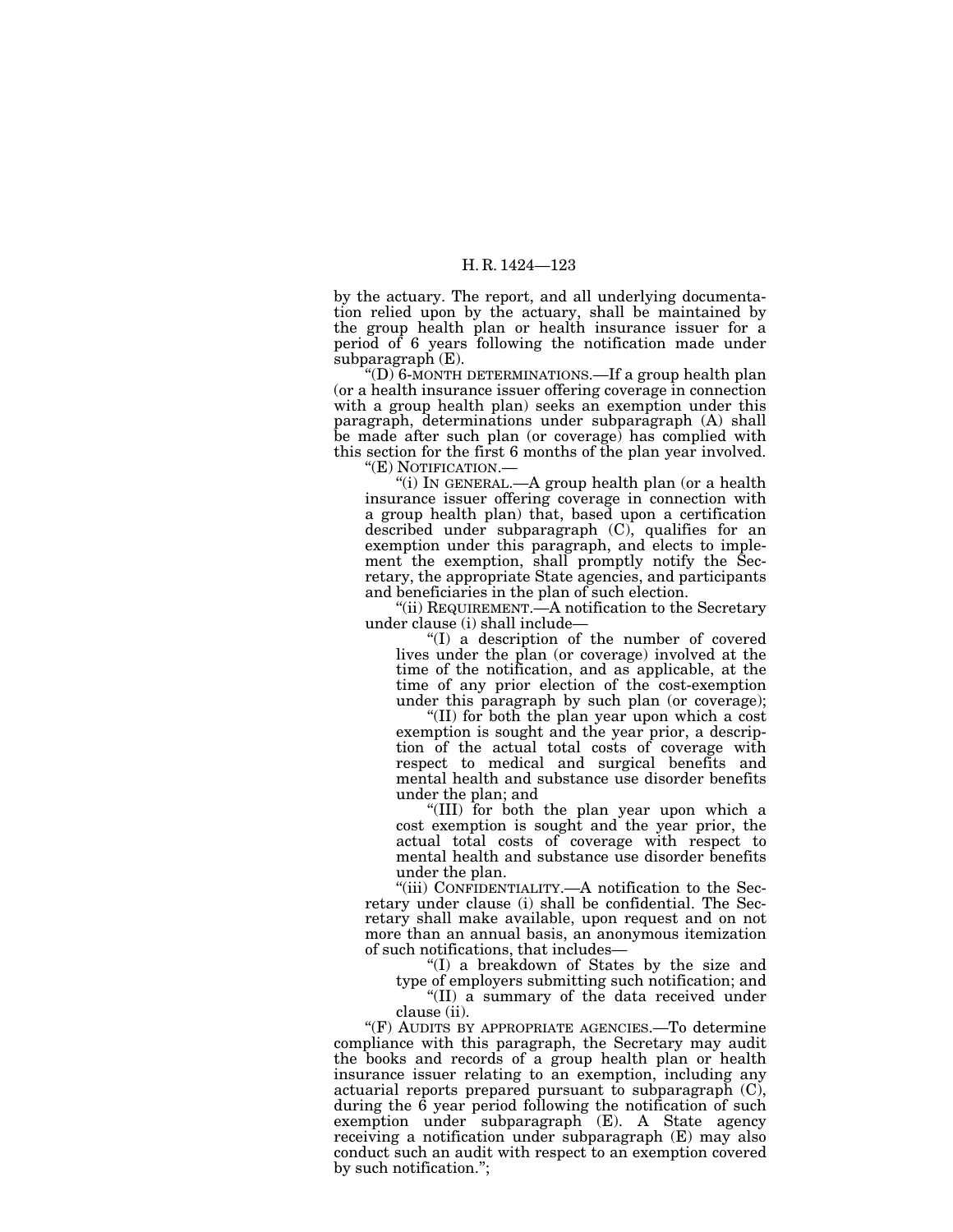(4) in subsection (e), by striking paragraph (4) and inserting the following:

"(4) MENTAL HEALTH BENEFITS.—The term 'mental health benefits' means benefits with respect to services for mental health conditions, as defined under the terms of the plan and in accordance with applicable Federal and State law.

''(5) SUBSTANCE USE DISORDER BENEFITS.—The term 'substance use disorder benefits' means benefits with respect to services for substance use disorders, as defined under the terms of the plan and in accordance with applicable Federal and State law.'';

(5) by striking subsection (f);

(6) by striking ''mental health benefits'' and inserting "mental health and substance use disorder benefits" each place it appears in subsections  $(a)(1)(B)(i)$ ,  $(a)(1)(C)$ ,  $(a)(2)(B)(i)$ , and  $(a)(\overline{2})(C)$ ; and

(7) by striking ''mental health benefits'' and inserting "mental health or substance use disorder benefits" each place it appears (other than in any provision amended by the previous paragraph).

(c) AMENDMENTS TO INTERNAL REVENUE CODE.—Section 9812 of the Internal Revenue Code of 1986 is amended—

(1) in subsection (a), by adding at the end the following: "(3) FINANCIAL REQUIREMENTS AND TREATMENT LIMITA-TIONS.—

''(A) IN GENERAL.—In the case of a group health plan that provides both medical and surgical benefits and mental health or substance use disorder benefits, such plan shall ensure that—

''(i) the financial requirements applicable to such mental health or substance use disorder benefits are no more restrictive than the predominant financial requirements applied to substantially all medical and surgical benefits covered by the plan, and there are no separate cost sharing requirements that are applicable only with respect to mental health or substance use disorder benefits; and

"(ii) the treatment limitations applicable to such mental health or substance use disorder benefits are no more restrictive than the predominant treatment limitations applied to substantially all medical and surgical benefits covered by the plan and there are no separate treatment limitations that are applicable only with respect to mental health or substance use disorder benefits.

''(B) DEFINITIONS.—In this paragraph:

"(i) FINANCIAL REQUIREMENT.—The term 'financial requirement' includes deductibles, copayments, includes deductibles, copayments, coinsurance, and out-of-pocket expenses, but excludes an aggregate lifetime limit and an annual limit subject to paragraphs  $(1)$  and  $(2)$ ,

''(ii) PREDOMINANT.—A financial requirement or treatment limit is considered to be predominant if it is the most common or frequent of such type of limit or requirement.

''(iii) TREATMENT LIMITATION.—The term 'treatment limitation' includes limits on the frequency of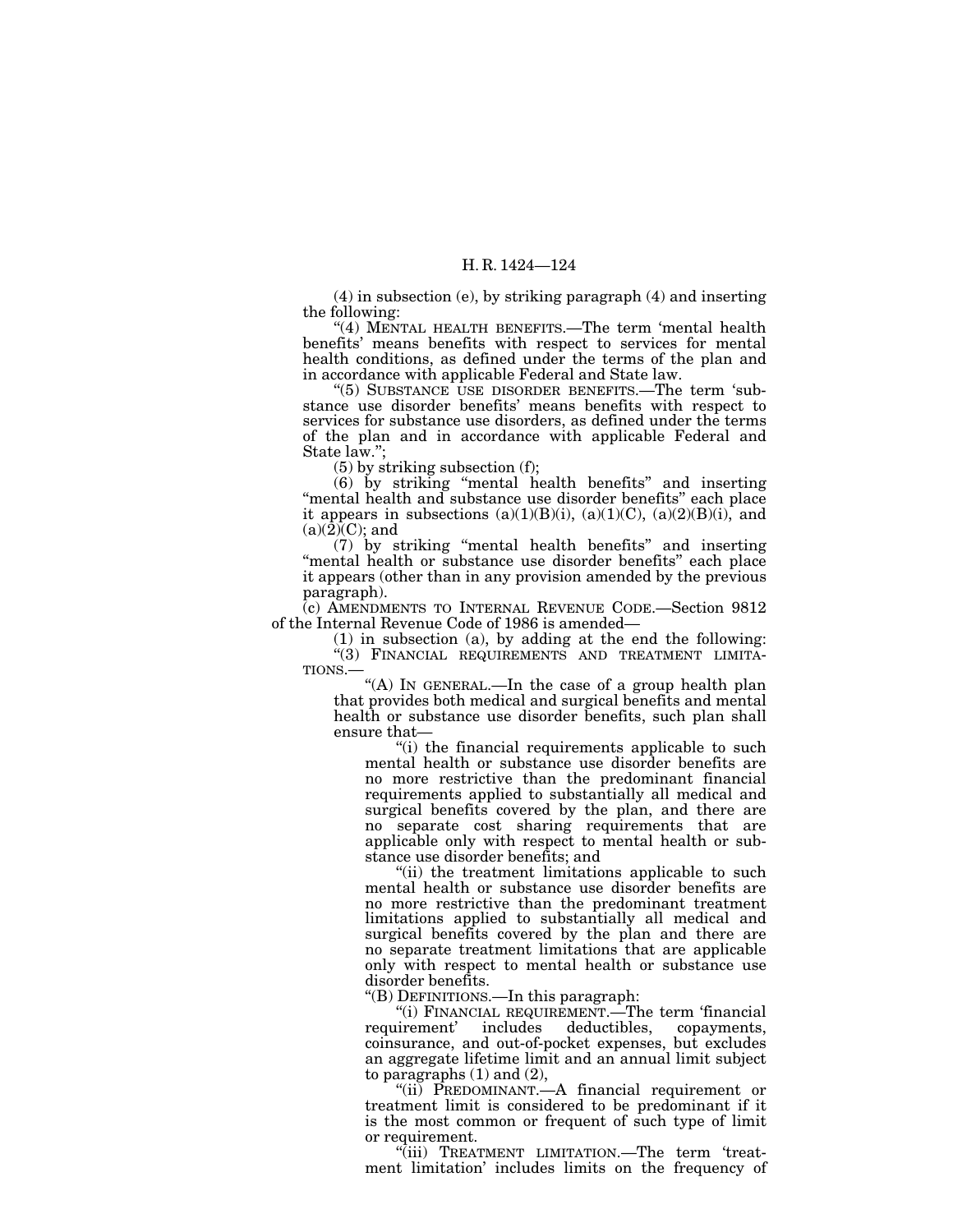treatment, number of visits, days of coverage, or other similar limits on the scope or duration of treatment.

"(4) AVAILABILITY OF PLAN INFORMATION.—The criteria for medical necessity determinations made under the plan with respect to mental health or substance use disorder benefits shall be made available by the plan administrator in accordance with regulations to any current or potential participant, beneficiary, or contracting provider upon request. The reason for any denial under the plan of reimbursement or payment for services with respect to mental health or substance use disorder benefits in the case of any participant or beneficiary shall, on request or as otherwise required, be made available by the plan administrator to the participant or beneficiary in accordance with regulations.

"(5) OUT-OF-NETWORK PROVIDERS.—In the case of a plan that provides both medical and surgical benefits and mental health or substance use disorder benefits, if the plan provides coverage for medical or surgical benefits provided by out-ofnetwork providers, the plan shall provide coverage for mental health or substance use disorder benefits provided by out-ofnetwork providers in a manner that is consistent with the requirements of this section.'';

(2) in subsection (b), by amending paragraph (2) to read as follows:

" $(2)$  in the case of a group health plan that provides mental health or substance use disorder benefits, as affecting the terms and conditions of the plan relating to such benefits under the plan, except as provided in subsection (a).'';

(3) in subsection (c)—

(A) by amending paragraph (1) to read as follows: ''(1) SMALL EMPLOYER EXEMPTION.—

''(A) IN GENERAL.—This section shall not apply to any group health plan for any plan year of a small employer.

''(B) SMALL EMPLOYER.—For purposes of subparagraph (A), the term 'small employer' means, with respect to a calendar year and a plan year, an employer who employed an average of at least 2 (or 1 in the case of an employer residing in a State that permits small groups to include a single individual) but not more than 50 employees on business days during the preceding calendar year. For purposes of the preceding sentence, all persons treated as a single employer under subsection (b), (c), (m), or (o) of section 414 shall be treated as 1 employer and rules similar to rules of subparagraphs (B) and (C) of section  $4980D(d)(2)$  shall apply."; and

(B) by striking paragraph (2) and inserting the following:

"(2) COST EXEMPTION.

''(A) IN GENERAL.—With respect to a group health plan, if the application of this section to such plan results in an increase for the plan year involved of the actual total costs of coverage with respect to medical and surgical benefits and mental health and substance use disorder benefits under the plan (as determined and certified under subpara $graph (C)$  by an amount that exceeds the applicable percentage described in subparagraph (B) of the actual total plan costs, the provisions of this section shall not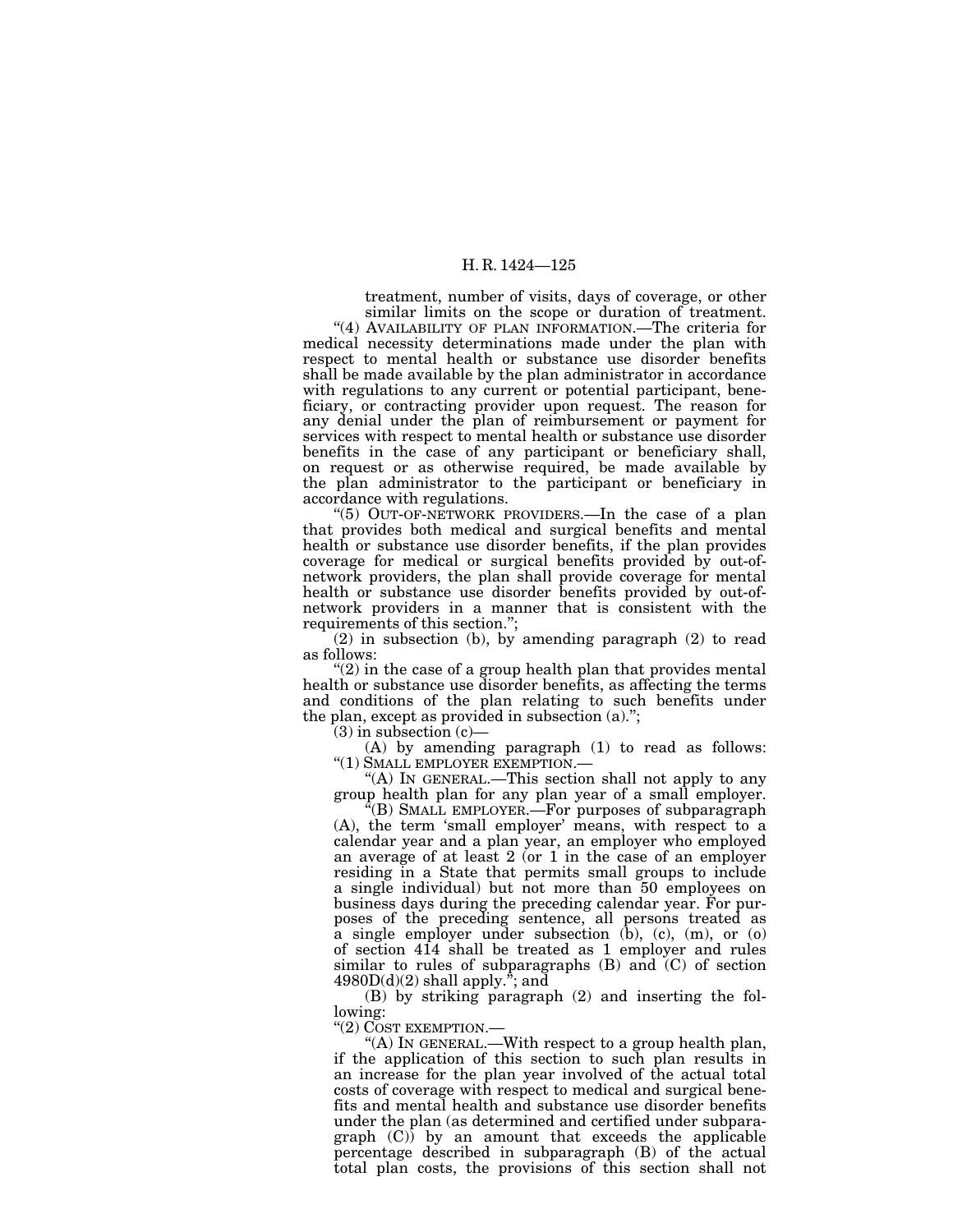apply to such plan during the following plan year, and such exemption shall apply to the plan for 1 plan year. An employer may elect to continue to apply mental health and substance use disorder parity pursuant to this section with respect to the group health plan involved regardless of any increase in total costs.

''(B) APPLICABLE PERCENTAGE.—With respect to a plan, the applicable percentage described in this subparagraph shall be—

''(i) 2 percent in the case of the first plan year in which this section is applied; and

''(ii) 1 percent in the case of each subsequent plan year.

''(C) DETERMINATIONS BY ACTUARIES.—Determinations as to increases in actual costs under a plan for purposes of this section shall be made and certified by a qualified and licensed actuary who is a member in good standing of the American Academy of Actuaries. All such determinations shall be in a written report prepared by the actuary. The report, and all underlying documentation relied upon by the actuary, shall be maintained by the group health plan for a period of 6 years following the notification made under subparagraph (E).

''(D) 6-MONTH DETERMINATIONS.—If a group health plan seeks an exemption under this paragraph, determinations under subparagraph (A) shall be made after such plan has complied with this section for the first 6 months of the plan year involved.

''(E) NOTIFICATION.—

''(i) IN GENERAL.—A group health plan that, based upon a certification described under subparagraph (C), qualifies for an exemption under this paragraph, and elects to implement the exemption, shall promptly notify the Secretary, the appropriate State agencies, and participants and beneficiaries in the plan of such election.

''(ii) REQUIREMENT.—A notification to the Secretary under clause (i) shall include—

''(I) a description of the number of covered lives under the plan involved at the time of the notification, and as applicable, at the time of any prior election of the cost-exemption under this paragraph by such plan;

 $\sqrt{\text{III}}$  for both the plan year upon which a cost exemption is sought and the year prior, a description of the actual total costs of coverage with respect to medical and surgical benefits and mental health and substance use disorder benefits under the plan; and

''(III) for both the plan year upon which a cost exemption is sought and the year prior, the actual total costs of coverage with respect to mental health and substance use disorder benefits under the plan.

''(iii) CONFIDENTIALITY.—A notification to the Secretary under clause (i) shall be confidential. The Secretary shall make available, upon request and on not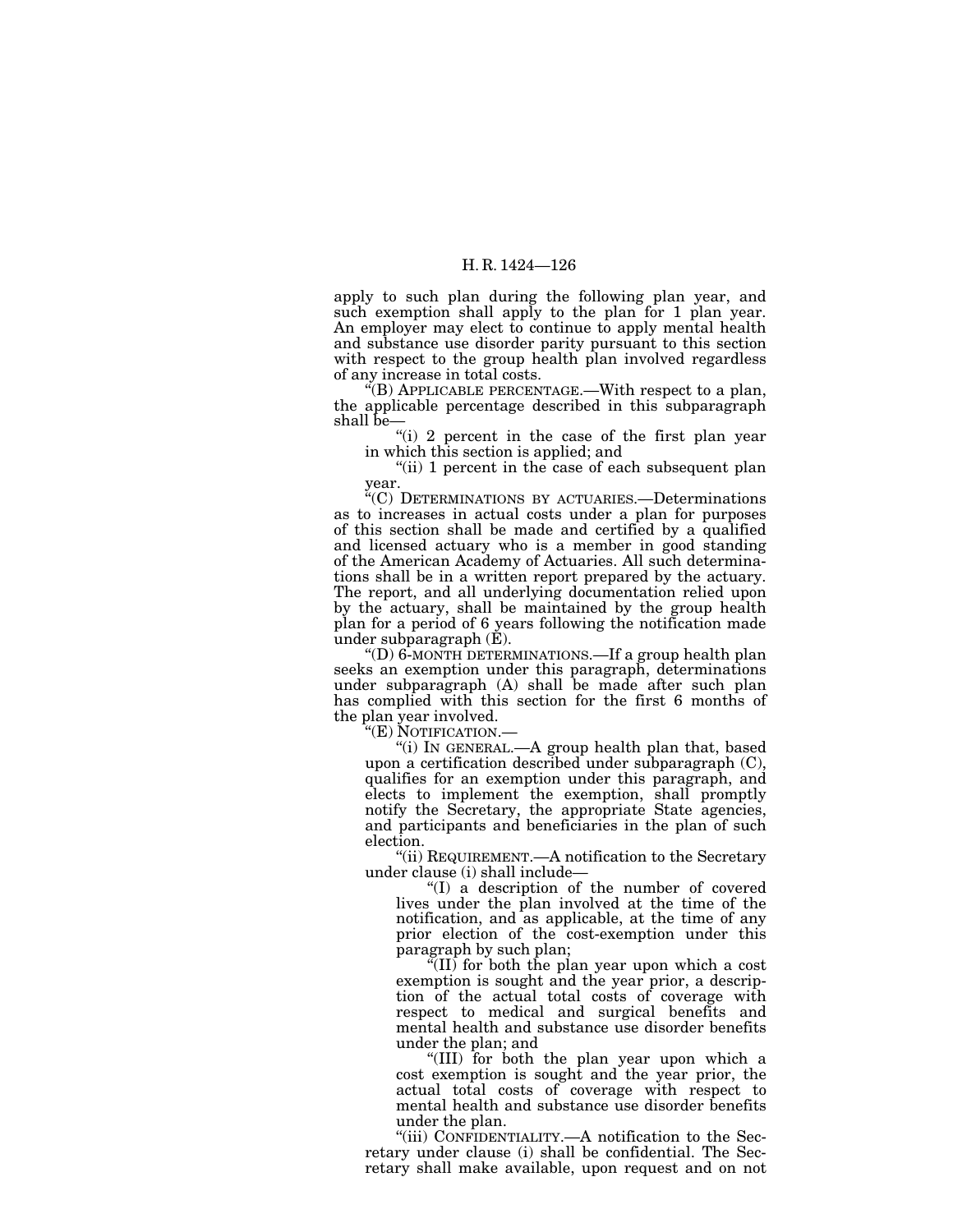more than an annual basis, an anonymous itemization of such notifications, that includes—

''(I) a breakdown of States by the size and

type of employers submitting such notification; and ''(II) a summary of the data received under

clause (ii).

''(F) AUDITS BY APPROPRIATE AGENCIES.—To determine compliance with this paragraph, the Secretary may audit the books and records of a group health plan relating to an exemption, including any actuarial reports prepared pursuant to subparagraph (C), during the 6 year period following the notification of such exemption under subparagraph (E). A State agency receiving a notification under subparagraph (E) may also conduct such an audit with respect to an exemption covered by such notification.'';

(4) in subsection (e), by striking paragraph (4) and inserting the following:

"(4) MENTAL HEALTH BENEFITS.—The term 'mental health benefits' means benefits with respect to services for mental health conditions, as defined under the terms of the plan and in accordance with applicable Federal and State law.

''(5) SUBSTANCE USE DISORDER BENEFITS.—The term 'substance use disorder benefits' means benefits with respect to services for substance use disorders, as defined under the terms of the plan and in accordance with applicable Federal and State law.'';

(5) by striking subsection (f);

(6) by striking ''mental health benefits'' and inserting "mental health and substance use disorder benefits" each place it appears in subsections (a)(1)(B)(i), (a)(1)(C), (a)(2)(B)(i), and  $(a)(2)(C)$ ; and

(7) by striking ''mental health benefits'' and inserting "mental health or substance use disorder benefits" each place it appears (other than in any provision amended by the previous paragraph).

(d) REGULATIONS.—Not later than 1 year after the date of enactment of this Act, the Secretaries of Labor, Health and Human Services, and the Treasury shall issue regulations to carry out the amendments made by subsections (a), (b), and (c), respectively. (e) EFFECTIVE DATE.—

(1) IN GENERAL.—The amendments made by this section shall apply with respect to group health plans for plan years beginning after the date that is 1 year after the date of enactment of this Act, regardless of whether regulations have been issued to carry out such amendments by such effective date, except that the amendments made by subsections  $(a)(5)$ ,  $(b)(5)$ , and  $(c)(5)$ , relating to striking of certain sunset provisions, shall take effect on January 1, 2009.

(2) SPECIAL RULE FOR COLLECTIVE BARGAINING AGREE-MENTS.—In the case of a group health plan maintained pursuant to one or more collective bargaining agreements between employee representatives and one or more employers ratified before the date of the enactment of this Act, the amendments made by this section shall not apply to plan years beginning before the later of—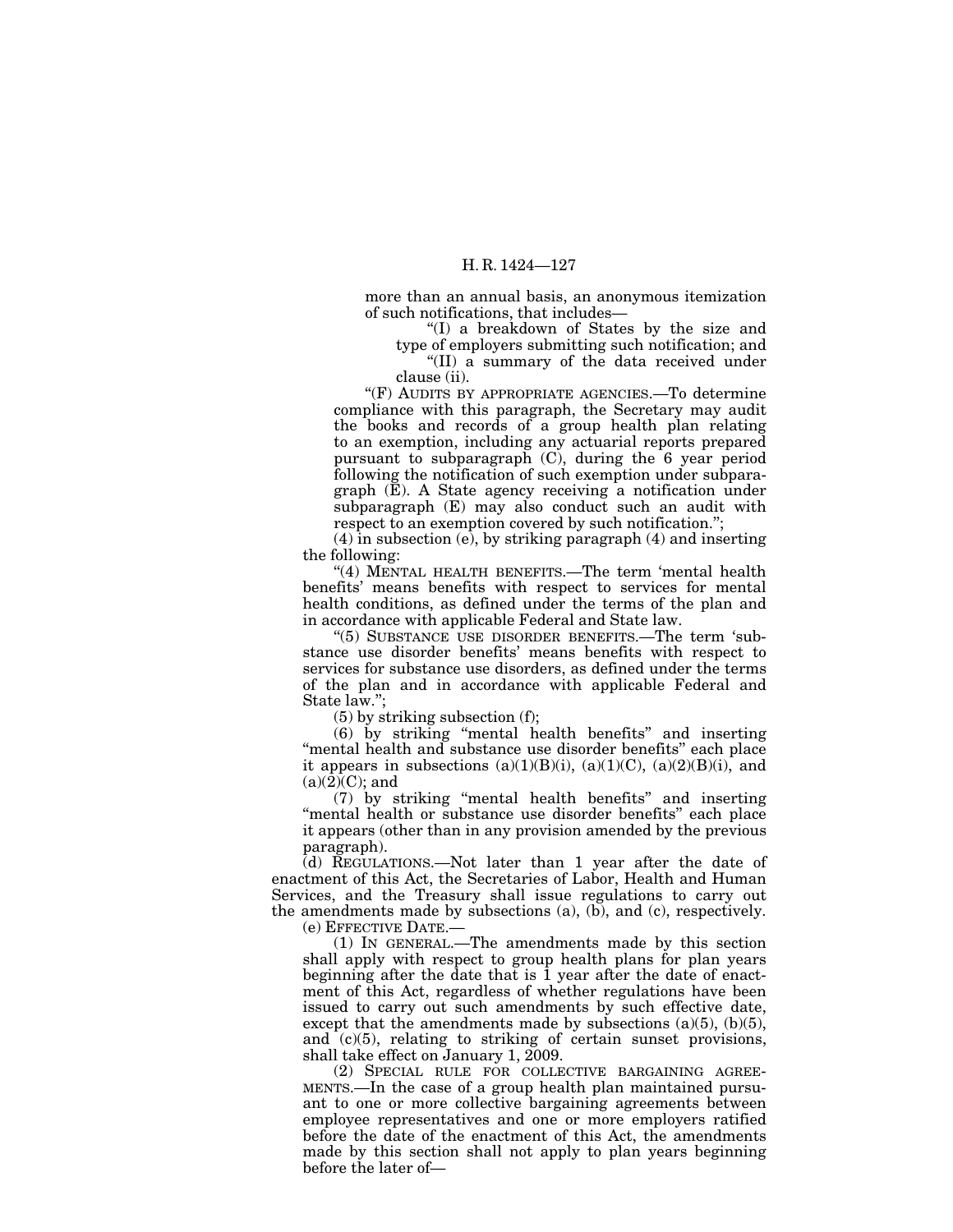(A) the date on which the last of the collective bargaining agreements relating to the plan terminates (determined without regard to any extension thereof agreed to after the date of the enactment of this Act), or

(B) January 1, 2009.

For purposes of subparagraph (A), any plan amendment made pursuant to a collective bargaining agreement relating to the plan which amends the plan solely to conform to any requirement added by this section shall not be treated as a termination of such collective bargaining agreement.

(f) ASSURING COORDINATION.—The Secretary of Health and Human Services, the Secretary of Labor, and the Secretary of the Treasury may ensure, through the execution or revision of an interagency memorandum of understanding among such Secretaries, that—

(1) regulations, rulings, and interpretations issued by such Secretaries relating to the same matter over which two or more such Secretaries have responsibility under this section (and the amendments made by this section) are administered so as to have the same effect at all times; and

(2) coordination of policies relating to enforcing the same requirements through such Secretaries in order to have a coordinated enforcement strategy that avoids duplication of enforcement efforts and assigns priorities in enforcement.

(g) CONFORMING CLERICAL AMENDMENTS.—

(1) ERISA HEADING.—

(A) IN GENERAL.—The heading of section 712 of the Employee Retirement Income Security Act of 1974 is amended to read as follows:

#### **''SEC. 712. PARITY IN MENTAL HEALTH AND SUBSTANCE USE DIS-ORDER BENEFITS.''.**

(B) CLERICAL AMENDMENT.—The table of contents in section 1 of such Act is amended by striking the item relating to section 712 and inserting the following new item:

''Sec. 712. Parity in mental health and substance use disorder benefits.''.

(2) PHSA HEADING.—The heading of section 2705 of the Public Health Service Act is amended to read as follows:

#### **''SEC. 2705. PARITY IN MENTAL HEALTH AND SUBSTANCE USE DIS-ORDER BENEFITS.''.**

(3) IRC HEADING.—

(A) IN GENERAL.—The heading of section 9812 of the Internal Revenue Code of 1986 is amended to read as follows:

#### **''SEC. 9812. PARITY IN MENTAL HEALTH AND SUBSTANCE USE DIS-ORDER BENEFITS.''.**

(B) CLERICAL AMENDMENT.—The table of sections for subchapter B of chapter 100 of such Code is amended by striking the item relating to section 9812 and inserting the following new item:

''Sec. 9812. Parity in mental health and substance use disorder benefits.''.

(h) GAO STUDY ON COVERAGE AND EXCLUSION OF MENTAL HEALTH AND SUBSTANCE USE DISORDER DIAGNOSES.—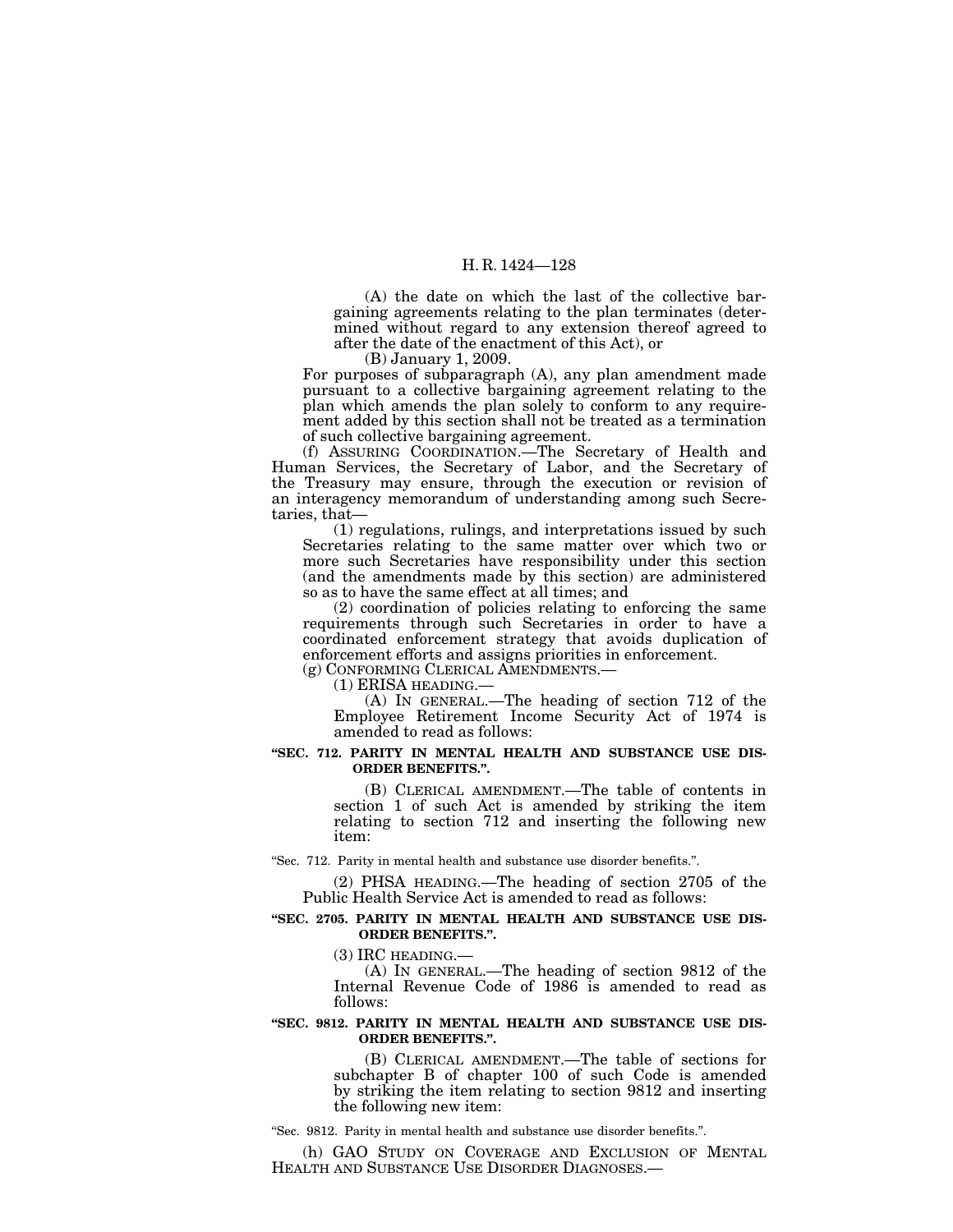(1) IN GENERAL.—The Comptroller General of the United States shall conduct a study that analyzes the specific rates, patterns, and trends in coverage and exclusion of specific mental health and substance use disorder diagnoses by health plans and health insurance. The study shall include an analysis  $of$ 

(A) specific coverage rates for all mental health conditions and substance use disorders;

(B) which diagnoses are most commonly covered or excluded;

(C) whether implementation of this Act has affected trends in coverage or exclusion of such diagnoses; and

(D) the impact of covering or excluding specific diagnoses on participants' and enrollees' health, their health care coverage, and the costs of delivering health care.

(2) REPORTS.—Not later than 3 years after the date of the enactment of this Act, and 2 years after the date of submission the first report under this paragraph, the Comptroller General shall submit to Congress a report on the results of the study conducted under paragraph (1).

# **TITLE VI—OTHER PROVISIONS**

#### **SEC. 601. SECURE RURAL SCHOOLS AND COMMUNITY SELF-DETER-MINATION PROGRAM.**

(a) REAUTHORIZATION OF THE SECURE RURAL SCHOOLS AND COMMUNITY SELF-DETERMINATION ACT OF 2000.—The Secure Rural Schools and Community Self-Determination Act of 2000 (16 U.S.C. 500 note; Public Law 106–393) is amended by striking sections 1 through 403 and inserting the following:

### **''SEC. 1. SHORT TITLE.**

''This Act may be cited as the 'Secure Rural Schools and Community Self-Determination Act of 2000'.

#### **''SEC. 2. PURPOSES.**

''The purposes of this Act are—

''(1) to stabilize and transition payments to counties to provide funding for schools and roads that supplements other available funds;

 $''(2)$  to make additional investments in, and create additional employment opportunities through, projects that—

 $\sqrt{\hat{A}}(i)$  improve the maintenance of existing infrastructure;

''(ii) implement stewardship objectives that enhance forest ecosystems; and

"(iii) restore and improve land health and water quality;

"(B) enjoy broad-based support; and

''(C) have objectives that may include—

''(i) road, trail, and infrastructure maintenance or obliteration;

''(ii) soil productivity improvement;

"(iii) improvements in forest ecosystem health;

''(iv) watershed restoration and maintenance;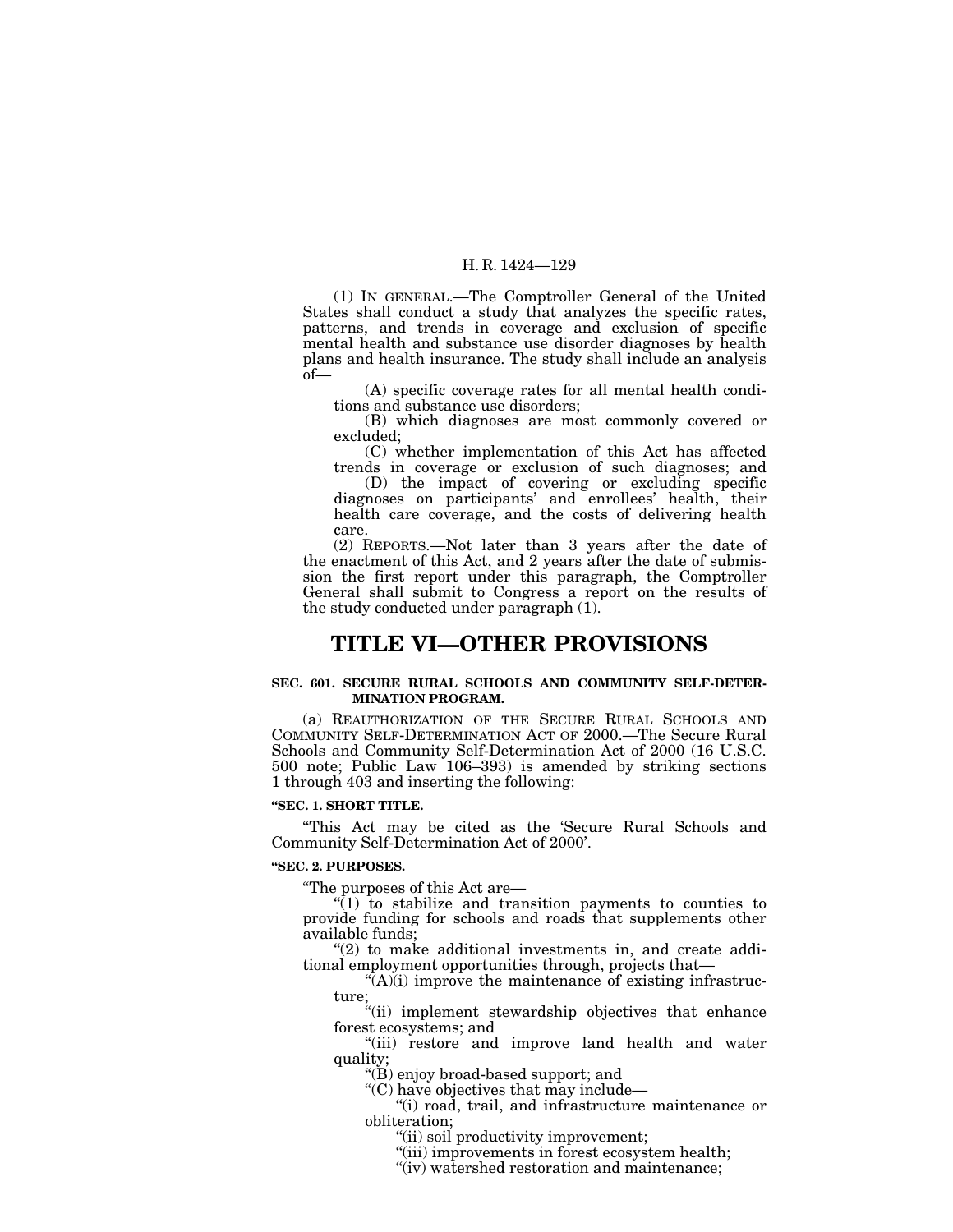"(v) the restoration, maintenance, and improvement of wildlife and fish habitat;

''(vi) the control of noxious and exotic weeds; and "(vii) the reestablishment of native species; and

''(3) to improve cooperative relationships among— "(A) the people that use and care for Federal land;

and

''(B) the agencies that manage the Federal land.

## **''SEC. 3. DEFINITIONS.**

''In this Act:

"(1) ADJUSTED SHARE.—The term 'adjusted share' means the number equal to the quotient obtained by dividing—

''(A) the number equal to the quotient obtained by dividing—

''(i) the base share for the eligible county; by

"(ii) the income adjustment for the eligible county; by

''(B) the number equal to the sum of the quotients obtained under subparagraph  $(A)$  and paragraph  $(B)(A)$  for all eligible counties.

"(2) BASE SHARE.—The term 'base share' means the number equal to the average of—

''(A) the quotient obtained by dividing—

"(i) the number of acres of Federal land described in paragraph  $(7)(A)$  in each eligible county; by

''(ii) the total number acres of Federal land in all eligible counties in all eligible States; and

''(B) the quotient obtained by dividing—

''(i) the amount equal to the average of the 3 highest 25-percent payments and safety net payments made to each eligible State for each eligible county during the eligibility period; by

''(ii) the amount equal to the sum of the amounts calculated under clause (i) and paragraph  $(9)(B)(i)$  for all eligible counties in all eligible States during the eligibility period.

"(3) COUNTY PAYMENT.—The term 'county payment' means the payment for an eligible county calculated under section  $101(b)$ .

"(4) ELIGIBLE COUNTY.—The term 'eligible county' means any county that—

''(A) contains Federal land (as defined in paragraph (7)); and

''(B) elects to receive a share of the State payment or the county payment under section 102(b).

''(5) ELIGIBILITY PERIOD.—The term 'eligibility period' means fiscal year 1986 through fiscal year 1999.

''(6) ELIGIBLE STATE.—The term 'eligible State' means a State or territory of the United States that received a 25 percent payment for 1 or more fiscal years of the eligibility period.

''(7) FEDERAL LAND.—The term 'Federal land' means—

''(A) land within the National Forest System, as defined in section 11(a) of the Forest and Rangeland Renewable Resources Planning Act of 1974 (16 U.S.C. 1609(a)) exclusive of the National Grasslands and land utilization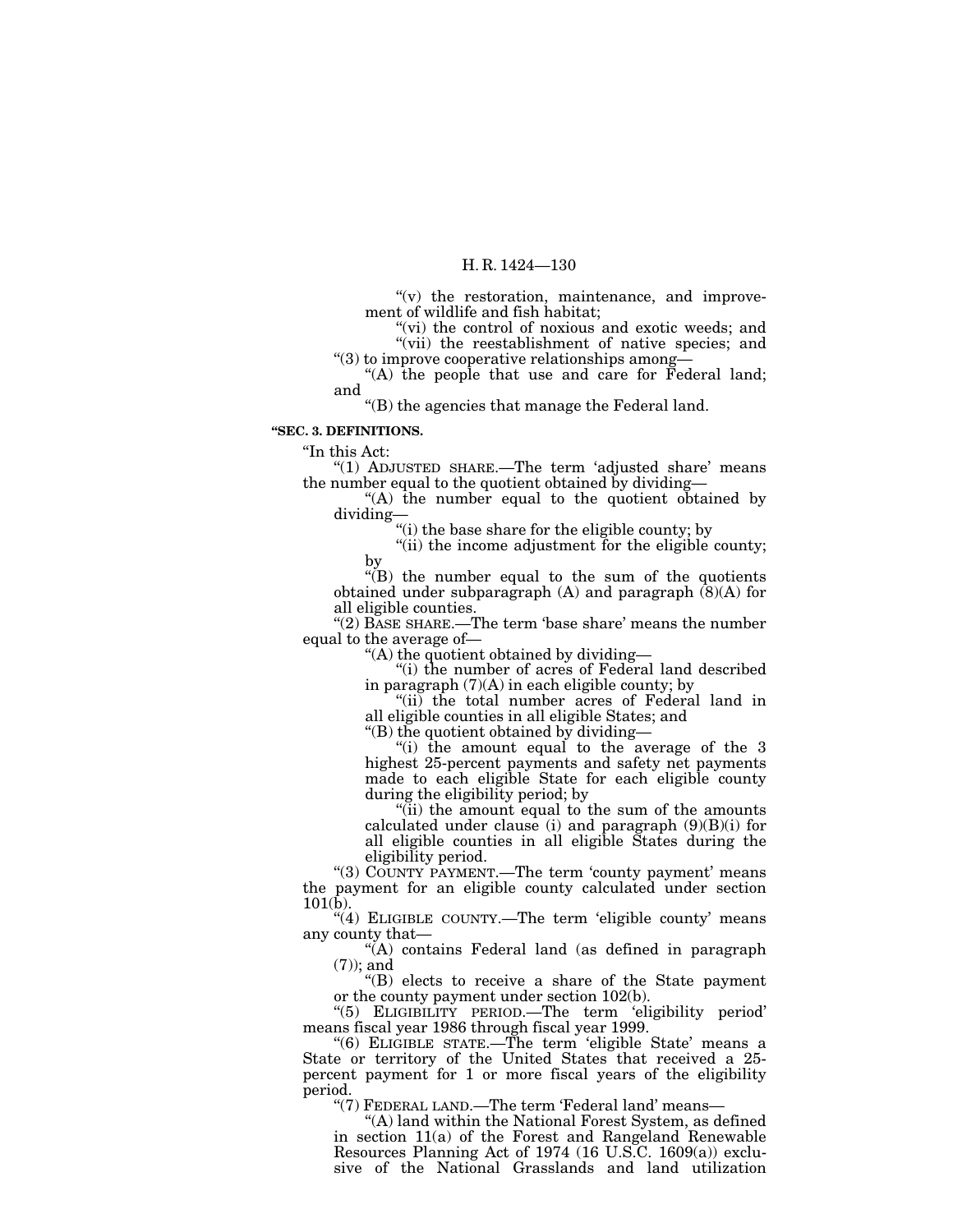projects designated as National Grasslands administered pursuant to the Act of July 22, 1937 (7 U.S.C. 1010– 1012); and

 $\mathcal{C}(B)$  such portions of the revested Oregon and California Railroad and reconveyed Coos Bay Wagon Road grant land as are or may hereafter come under the jurisdiction of the Department of the Interior, which have heretofore or may hereafter be classified as timberlands, and power-site land valuable for timber, that shall be managed, except as provided in the former section 3 of the Act of August 28, 1937 (50 Stat. 875; 43 U.S.C. 1181c), for permanent forest production.

''(8) 50-PERCENT ADJUSTED SHARE.—The term '50-percent adjusted share' means the number equal to the quotient obtained by dividing—

 $(A)$  the number equal to the quotient obtained by dividing—

''(i) the 50-percent base share for the eligible county; by

''(ii) the income adjustment for the eligible county; by

''(B) the number equal to the sum of the quotients obtained under subparagraph  $(A)$  and paragraph  $(1)(A)$  for all eligible counties.

''(9) 50-PERCENT BASE SHARE.—The term '50-percent base share' means the number equal to the average of—

''(A) the quotient obtained by dividing—

''(i) the number of acres of Federal land described in paragraph (7)(B) in each eligible county; by

''(ii) the total number acres of Federal land in all eligible counties in all eligible States; and

''(B) the quotient obtained by dividing—

"(i) the amount equal to the average of the 3 highest 50-percent payments made to each eligible county during the eligibility period; by

''(ii) the amount equal to the sum of the amounts calculated under clause (i) and paragraph  $(2)(B)(i)$  for all eligible counties in all eligible States during the eligibility period.

"(10) 50-PERCENT PAYMENT.—The term '50-percent payment' means the payment that is the sum of the 50-percent share otherwise paid to a county pursuant to title II of the Act of August 28, 1937 (chapter 876; 50 Stat. 875; 43 U.S.C. 1181f), and the payment made to a county pursuant to the Act of May 24, 1939 (chapter 144; 53 Stat. 753; 43 U.S.C. 1181f–1 et seq.).

"(11) FULL FUNDING AMOUNT.—The term 'full funding amount' means—

''(A) \$500,000,000 for fiscal year 2008; and

''(B) for fiscal year 2009 and each fiscal year thereafter, the amount that is equal to 90 percent of the full funding amount for the preceding fiscal year.

"(12) INCOME ADJUSTMENT.—The term 'income adjustment' means the square of the quotient obtained by dividing—

" $(A)$  the per capita personal income for each eligible county; by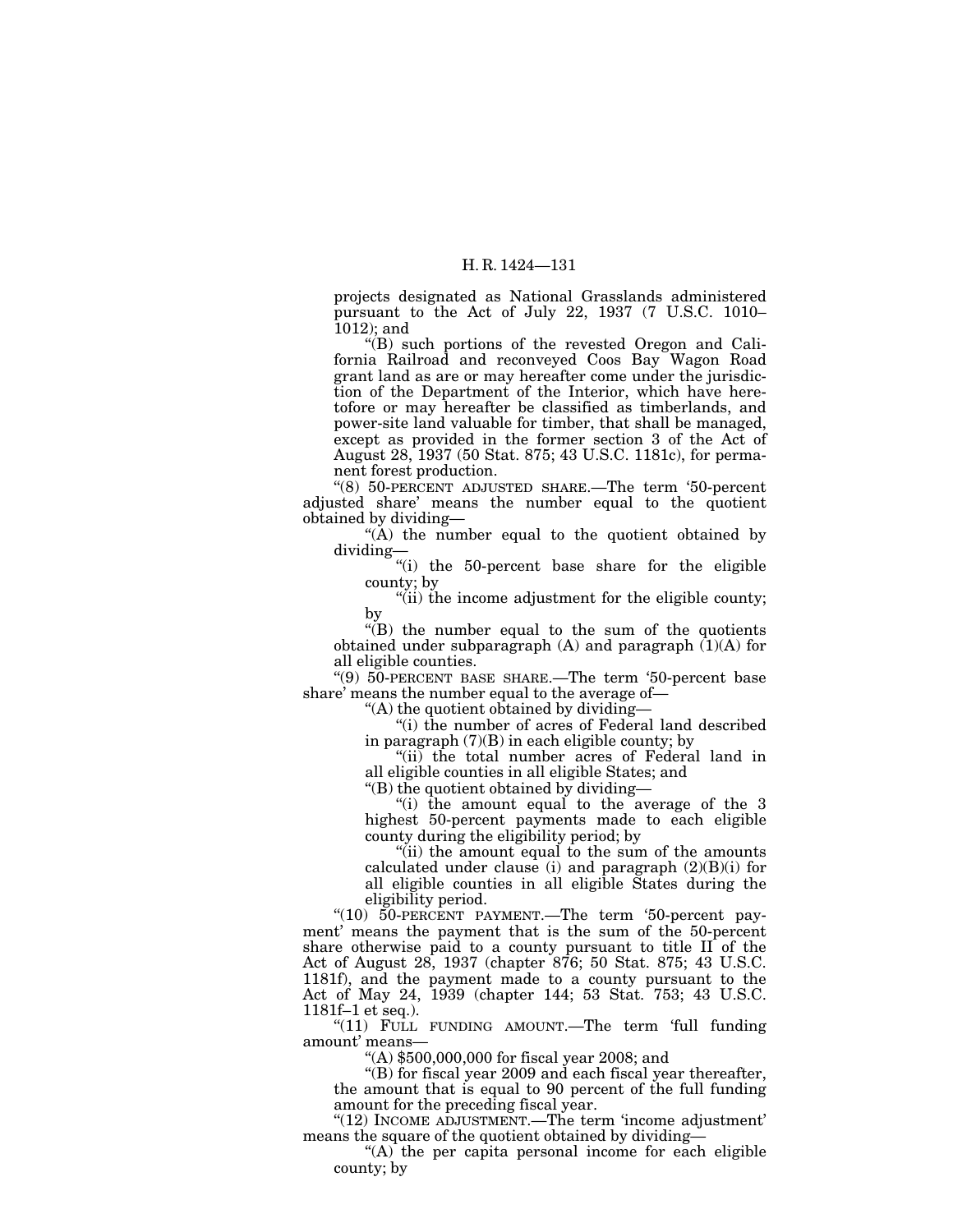''(B) the median per capita personal income of all eligible counties.

"(13) PER CAPITA PERSONAL INCOME.—The term 'per capita personal income' means the most recent per capita personal income data, as determined by the Bureau of Economic Analysis.

"(14) SAFETY NET PAYMENTS.—The term 'safety net payments' means the special payment amounts paid to States and counties required by section 13982 or 13983 of the Omnibus Budget Reconciliation Act of 1993 (Public Law 103–66; 16 U.S.C. 500 note; 43 U.S.C. 1181f note).

"(15) SECRETARY CONCERNED.—The term 'Secretary concerned' means—

''(A) the Secretary of Agriculture or the designee of the Secretary of Agriculture with respect to the Federal land described in paragraph (7)(A); and

''(B) the Secretary of the Interior or the designee of the Secretary of the Interior with respect to the Federal land described in paragraph (7)(B).

"(16) STATE PAYMENT.—The term 'State payment' means the payment for an eligible State calculated under section  $101(a)$ .

"(17) 25-PERCENT PAYMENT. The term '25-percent payment' means the payment to States required by the sixth paragraph under the heading of 'FOREST SERVICE' in the Act of May 23, 1908 (35 Stat. 260; 16 U.S.C. 500), and section 13 of the Act of March 1, 1911 (36 Stat. 963; 16 U.S.C. 500).

# **''TITLE I—SECURE PAYMENTS FOR STATES AND COUNTIES CONTAINING FEDERAL LAND**

#### **''SEC. 101. SECURE PAYMENTS FOR STATES CONTAINING FEDERAL LAND.**

"(a) STATE PAYMENT.—For each of fiscal years 2008 through 2011, the Secretary of Agriculture shall calculate for each eligible State an amount equal to the sum of the products obtained by multiplying—

 $\cdot$ (1) the adjusted share for each eligible county within the eligible State; by

''(2) the full funding amount for the fiscal year.

''(b) COUNTY PAYMENT.—For each of fiscal years 2008 through 2011, the Secretary of the Interior shall calculate for each eligible county that received a 50-percent payment during the eligibility period an amount equal to the product obtained by multiplying—

 $(1)$  the 50-percent adjusted share for the eligible county; by

''(2) the full funding amount for the fiscal year.

#### **''SEC. 102. PAYMENTS TO STATES AND COUNTIES.**

''(a) PAYMENT AMOUNTS.—Except as provided in section 103, the Secretary of the Treasury shall pay to—

''(1) a State or territory of the United States an amount equal to the sum of the amounts elected under subsection (b) by each county within the State or territory for—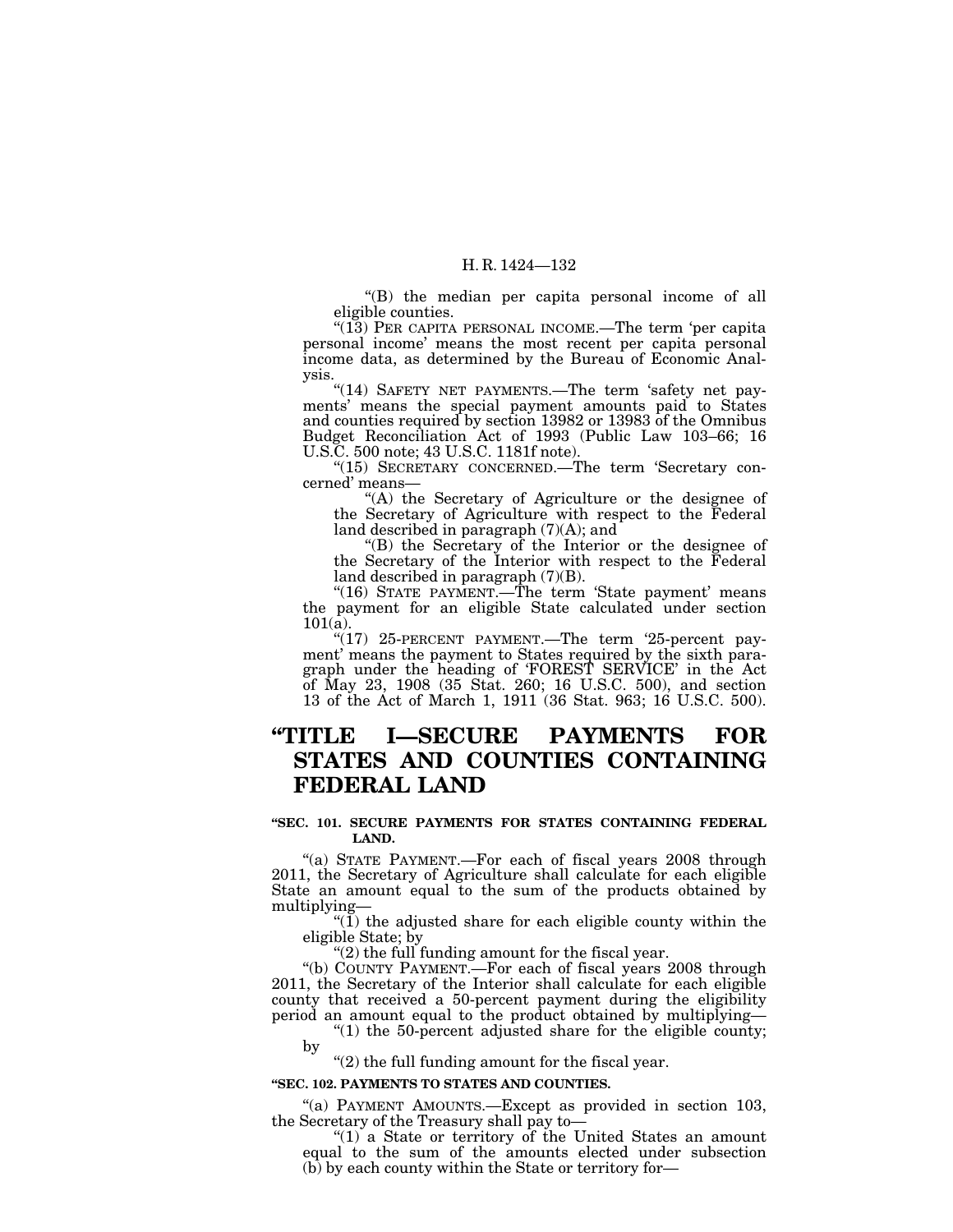''(A) if the county is eligible for the 25-percent payment, the share of the 25-percent payment; or

''(B) the share of the State payment of the eligible county; and

''(2) a county an amount equal to the amount elected under subsection (b) by each county for—

 $(A)$  if the county is eligible for the 50-percent payment, the 50-percent payment; or

 $\mathcal{F}(B)$  the county payment for the eligible county.

''(b) ELECTION TO RECEIVE PAYMENT AMOUNT.—

''(1) ELECTION; SUBMISSION OF RESULTS.—

''(A) IN GENERAL.—The election to receive a share of the State payment, the county payment, a share of the State payment and the county payment, a share of the 25-percent payment, the 50-percent payment, or a share of the 25-percent payment and the 50-percent payment, as applicable, shall be made at the discretion of each affected county by August 1, 2008 (or as soon thereafter as the Secretary concerned determines is practicable), and August 1 of each second fiscal year thereafter, in accordance with paragraph  $(2)$ , and transmitted to the Secretary concerned by the Governor of each eligible State.

"(B) FAILURE TO TRANSMIT.—If an election for an affected county is not transmitted to the Secretary concerned by the date specified under subparagraph (A), the affected county shall be considered to have elected to receive a share of the State payment, the county payment, or a share of the State payment and the county payment, as applicable.

''(2) DURATION OF ELECTION.—

''(A) IN GENERAL.—A county election to receive a share of the 25-percent payment or 50-percent payment, as applicable, shall be effective for 2 fiscal years.

''(B) FULL FUNDING AMOUNT.—If a county elects to receive a share of the State payment or the county payment, the election shall be effective for all subsequent fiscal years through fiscal year 2011.

"(3) SOURCE OF PAYMENT AMOUNTS.—The payment to an eligible State or eligible county under this section for a fiscal year shall be derived from—

"(A) any amounts that are appropriated to carry out this Act;

"(B) any revenues, fees, penalties, or miscellaneous receipts, exclusive of deposits to any relevant trust fund, special account, or permanent operating funds, received by the Federal Government from activities by the Bureau of Land Management or the Forest Service on the applicable Federal land; and

''(C) to the extent of any shortfall, out of any amounts in the Treasury of the United States not otherwise appro-

priated.<br>"(c) DISTRIBUTION AND EXPENDITURE OF PAYMENTS.—

"(1) DISTRIBUTION METHOD.—A State that receives a payment under subsection (a) for Federal land described in section 3(7)(A) shall distribute the appropriate payment amount among the appropriate counties in the State in accordance with—

"(A) the Act of May 23, 1908 (16 U.S.C. 500); and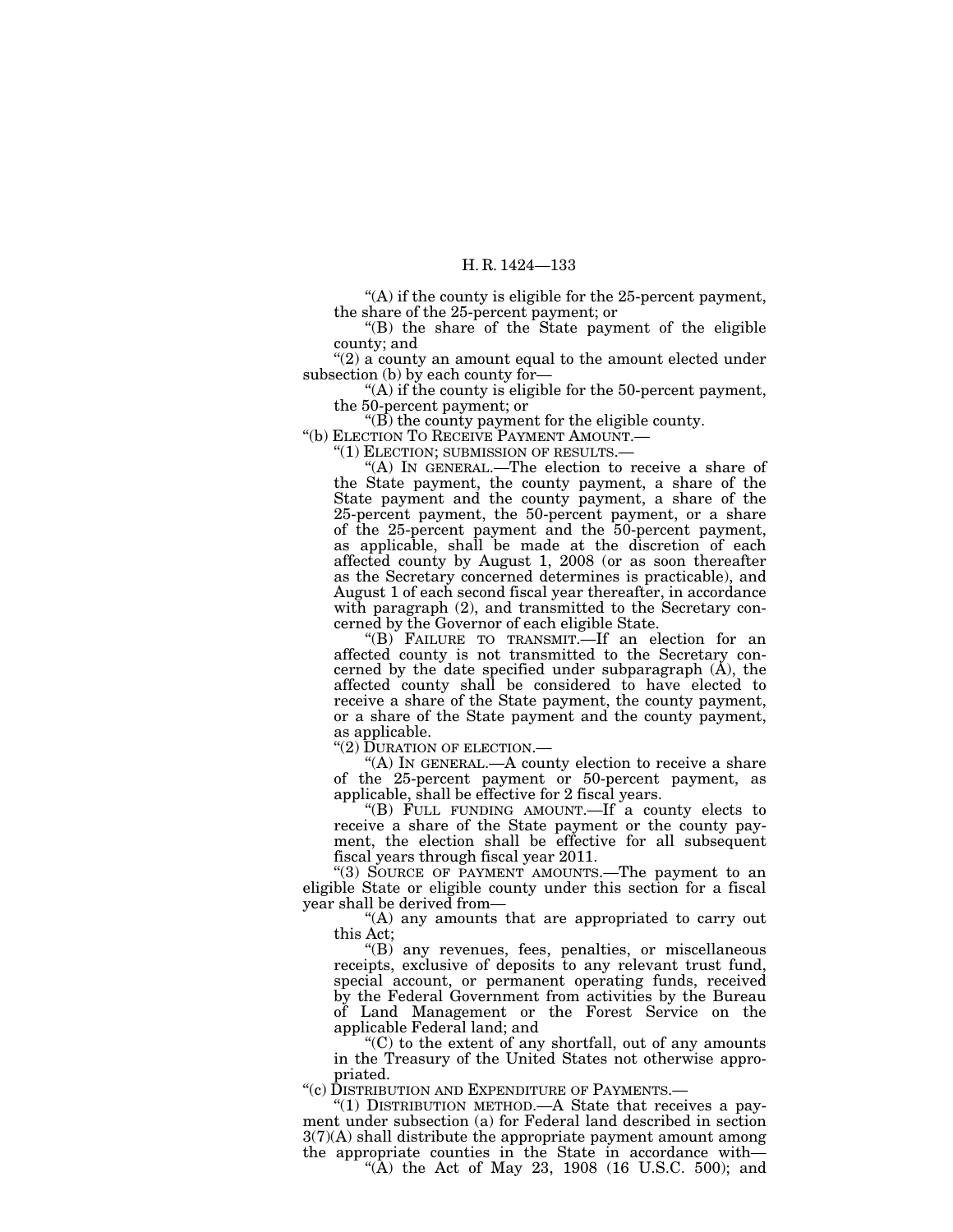''(B) section 13 of the Act of March 1, 1911 (36 Stat. 963; 16 U.S.C. 500).

"(2) EXPENDITURE PURPOSES.—Subject to subsection (d), payments received by a State under subsection (a) and distributed to counties in accordance with paragraph (1) shall be expended as required by the laws referred to in paragraph (1).

''(d) EXPENDITURE RULES FOR ELIGIBLE COUNTIES.—

''(1) ALLOCATIONS.—

''(A) USE OF PORTION IN SAME MANNER AS 25-PERCENT PAYMENT OR 50-PERCENT PAYMENT, AS APPLICABLE.—Except as provided in paragraph  $(3)(B)$ , if an eligible county elects to receive its share of the State payment or the county payment, not less than 80 percent, but not more than 85 percent, of the funds shall be expended in the same manner in which the 25-percent payments or 50-percent payment, as applicable, are required to be expended.

''(B) ELECTION AS TO USE OF BALANCE.—Except as provided in subparagraph (C), an eligible county shall elect to do 1 or more of the following with the balance of any funds not expended pursuant to subparagraph (A):

''(i) Reserve any portion of the balance for projects in accordance with title II.

"(ii) Reserve not more than 7 percent of the total share for the eligible county of the State payment or the county payment for projects in accordance with title III.

''(iii) Return the portion of the balance not reserved under clauses (i) and (ii) to the Treasury of the United States.

''(C) COUNTIES WITH MODEST DISTRIBUTIONS.—In the case of each eligible county to which more than \$100,000, but less than \$350,000, is distributed for any fiscal year pursuant to either or both of paragraphs  $(1)(B)$  and  $(2)(B)$ of subsection (a), the eligible county, with respect to the balance of any funds not expended pursuant to subparagraph (A) for that fiscal year, shall—

''(i) reserve any portion of the balance for—

''(I) carrying out projects under title II;

''(II) carrying out projects under title III; or ''(III) a combination of the purposes described in subclauses (I) and (II); or

"(ii) return the portion of the balance not reserved under clause (i) to the Treasury of the United States.<br>"(2) DISTRIBUTION OF FUNDS.—

"(A) IN GENERAL.—Funds reserved by an eligible county under subparagraph (B)(i) or (C)(i) of paragraph (1) for carrying out projects under title II shall be deposited in a special account in the Treasury of the United States.

''(B) AVAILABILITY.—Amounts deposited under subparagraph (A) shall—

''(i) be available for expenditure by the Secretary concerned, without further appropriation; and

''(ii) remain available until expended in accordance

with title II.<br>
"(3) ELECTION.—

"(A) NOTIFICATION.—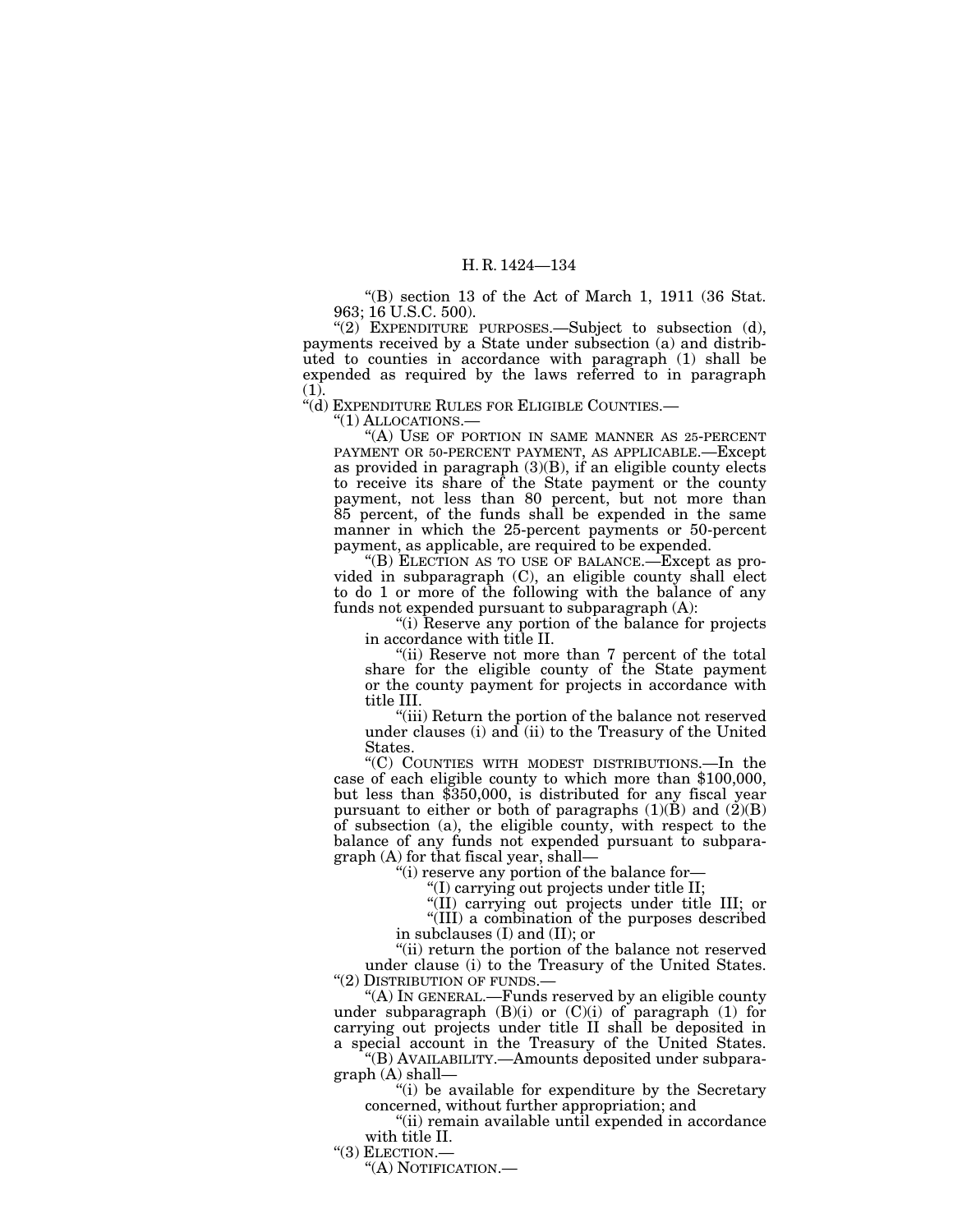''(i) IN GENERAL.—An eligible county shall notify the Secretary concerned of an election by the eligible county under this subsection not later than September 30, 2008 (or as soon thereafter as the Secretary concerned determines is practicable), and each September 30 thereafter for each succeeding fiscal year.

"(ii) FAILURE TO ELECT.—Except as provided in subparagraph (B), if the eligible county fails to make an election by the date specified in clause (i), the eligible county shall—

''(I) be considered to have elected to expend 85 percent of the funds in accordance with para $graph (1)(A);$  and

''(II) return the balance to the Treasury of the United States.

''(B) COUNTIES WITH MINOR DISTRIBUTIONS.—In the case of each eligible county to which less than \$100,000 is distributed for any fiscal year pursuant to either or both of paragraphs  $(1)(B)$  and  $(2)(B)$  of subsection  $(a)$ , the eligible county may elect to expend all the funds in the same manner in which the 25-percent payments or 50-percent payments, as applicable, are required to be expended.

''(e) TIME FOR PAYMENT.—The payments required under this section for a fiscal year shall be made as soon as practicable after the end of that fiscal year.

#### **''SEC. 103. TRANSITION PAYMENTS TO STATES.**

''(a) DEFINITIONS.—In this section:

''(1) ADJUSTED AMOUNT.—The term 'adjusted amount' means, with respect to a covered State—

''(A) for fiscal year 2008, 90 percent of—

''(i) the sum of the amounts paid for fiscal year 2006 under section  $102(a)(2)$  (as in effect on September 29, 2006) for the eligible counties in the covered State that have elected under section 102(b) to receive a share of the State payment for fiscal year 2008; and

"(ii) the sum of the amounts paid for fiscal year 2006 under section 103(a)(2) (as in effect on September 29, 2006) for the eligible counties in the State of Oregon that have elected under section 102(b) to receive the county payment for fiscal year 2008;

"(B) for fiscal year 2009, 81 percent of-

''(i) the sum of the amounts paid for fiscal year 2006 under section 102(a)(2) (as in effect on September 29, 2006) for the eligible counties in the covered State that have elected under section 102(b) to receive a share of the State payment for fiscal year 2009; and

''(ii) the sum of the amounts paid for fiscal year 2006 under section 103(a)(2) (as in effect on September 29, 2006) for the eligible counties in the State of Oregon that have elected under section 102(b) to receive the county payment for fiscal year 2009; and ''(C) for fiscal year 2010, 73 percent of—

''(i) the sum of the amounts paid for fiscal year 2006 under section 102(a)(2) (as in effect on September 29, 2006) for the eligible counties in the covered State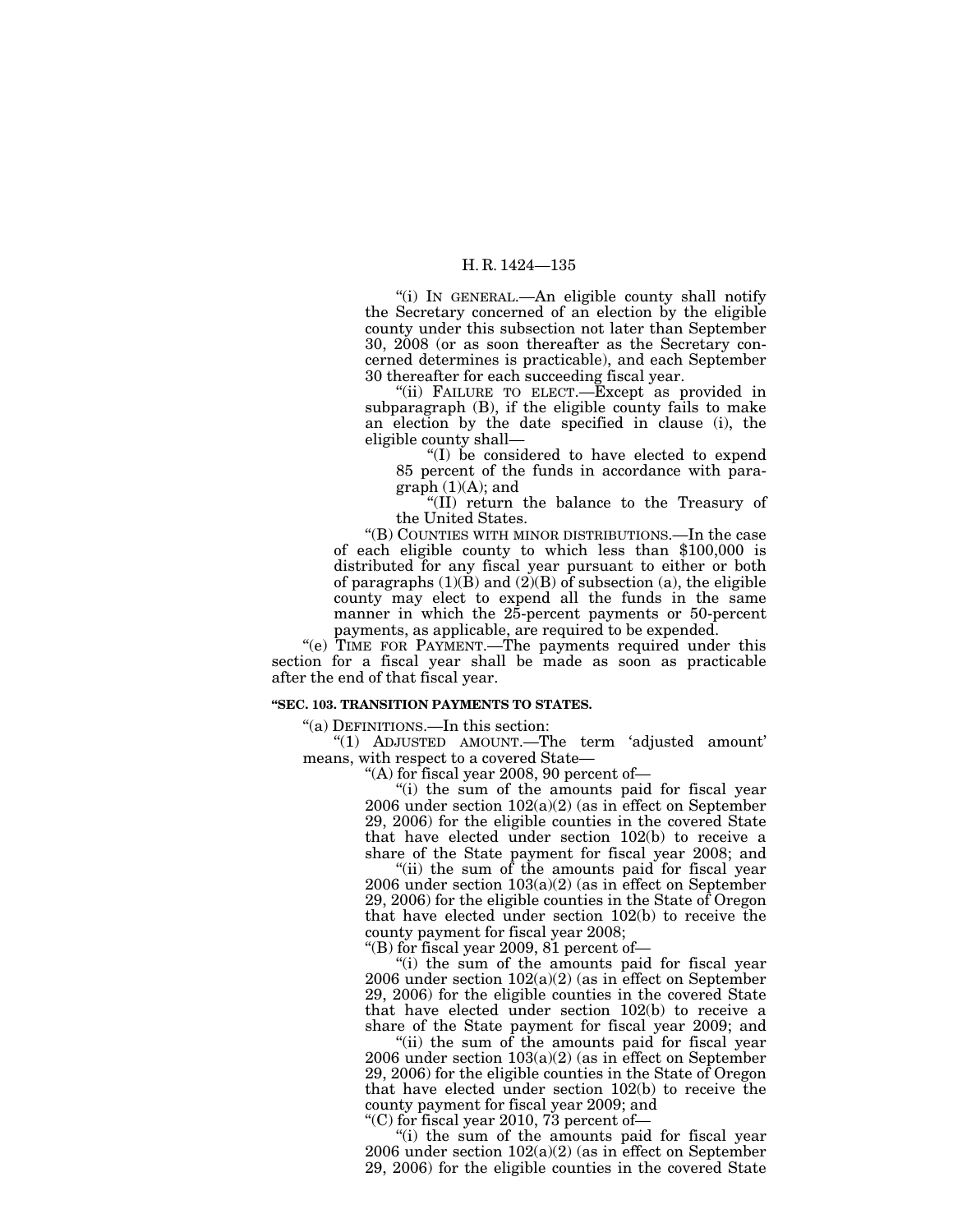that have elected under section 102(b) to receive a share of the State payment for fiscal year 2010; and

''(ii) the sum of the amounts paid for fiscal year  $2006$  under section  $103(a)(2)$  (as in effect on September 29, 2006) for the eligible counties in the State of Oregon that have elected under section 102(b) to receive the county payment for fiscal year 2010.

"(2) COVERED STATE.—The term 'covered State' means each of the States of California, Louisiana, Oregon, Pennsylvania, South Carolina, South Dakota, Texas, and Washington.

''(b) TRANSITION PAYMENTS.—For each of fiscal years 2008 through 2010, in lieu of the payment amounts that otherwise would have been made under paragraphs (1)(B) and (2)(B) of section 102(a), the Secretary of the Treasury shall pay the adjusted amount to each covered State and the eligible counties within the covered State, as applicable.

''(c) DISTRIBUTION OF ADJUSTED AMOUNT.—Except as provided in subsection (d), it is the intent of Congress that the method of distributing the payments under subsection (b) among the counties in the covered States for each of fiscal years 2008 through 2010 be in the same proportion that the payments were distributed to the eligible counties in fiscal year 2006.

''(d) DISTRIBUTION OF PAYMENTS IN CALIFORNIA.—The following payments shall be distributed among the eligible counties in the State of California in the same proportion that payments under section 102(a)(2) (as in effect on September 29, 2006) were distributed to the eligible counties for fiscal year 2006:

''(1) Payments to the State of California under subsection (b).

''(2) The shares of the eligible counties of the State payment for California under section 102 for fiscal year 2011.

"(e) TREATMENT OF PAYMENTS.—For purposes of this Act, any payment made under subsection (b) shall be considered to be a payment made under section 102(a).

# **''TITLE II—SPECIAL PROJECTS ON FEDERAL LAND**

#### **''SEC. 201. DEFINITIONS.**

''In this title:

''(1) PARTICIPATING COUNTY.—The term 'participating county' means an eligible county that elects under section 102(d) to expend a portion of the Federal funds received under section 102 in accordance with this title.

"(2) PROJECT FUNDS.—The term 'project funds' means all funds an eligible county elects under section 102(d) to reserve for expenditure in accordance with this title.

''(3) RESOURCE ADVISORY COMMITTEE.—The term 'resource advisory committee' means—

"(A) an advisory committee established by the Secretary concerned under section 205; or

''(B) an advisory committee determined by the Secretary concerned to meet the requirements of section 205.

"(4) RESOURCE MANAGEMENT PLAN.—The term 'resource management plan' means—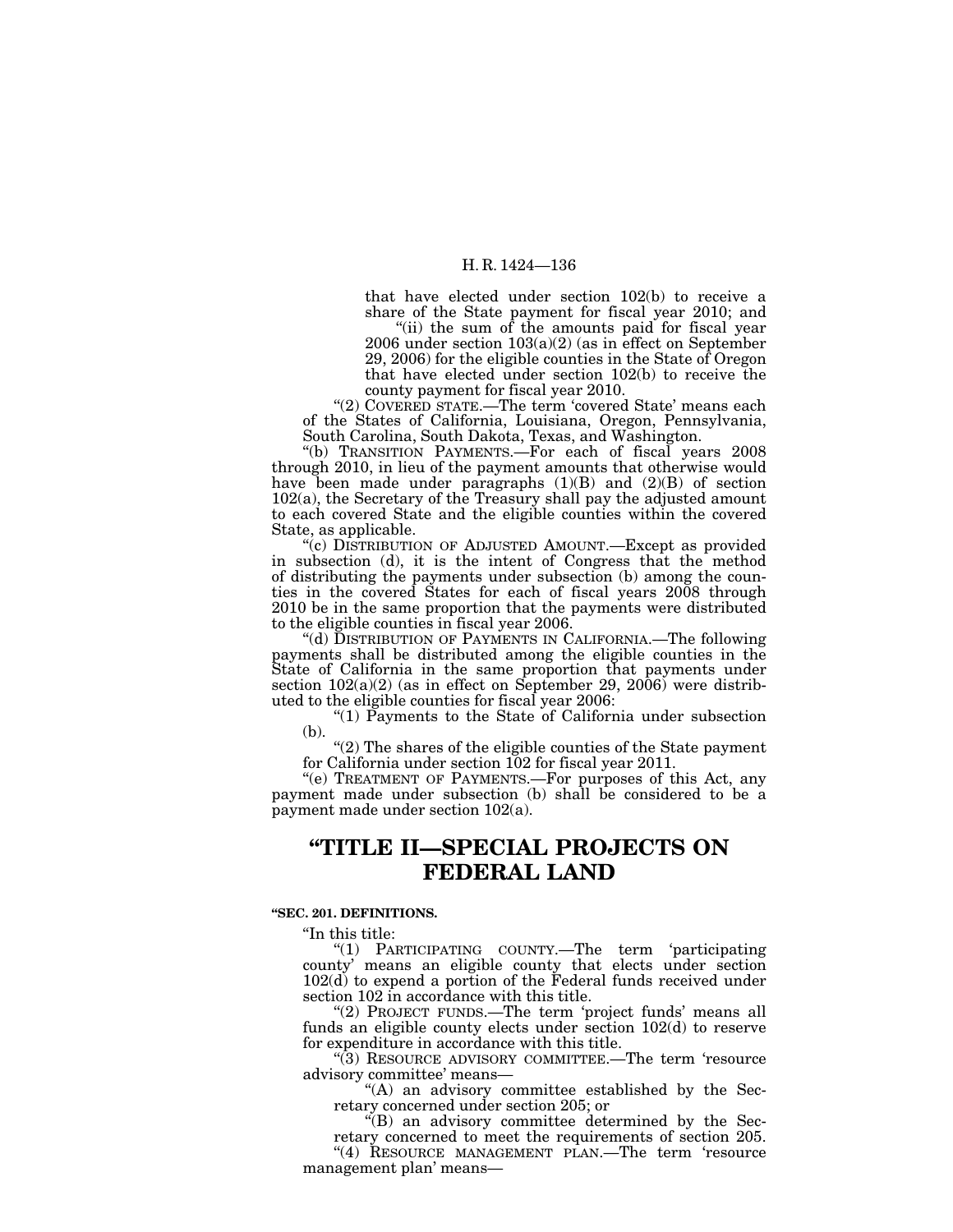"(A) a land use plan prepared by the Bureau of Land Management for units of the Federal land described in section 3(7)(B) pursuant to section 202 of the Federal Land Policy and Management Act of 1976 (43 U.S.C. 1712); or

''(B) a land and resource management plan prepared by the Forest Service for units of the National Forest System pursuant to section 6 of the Forest and Rangeland Renewable Resources Planning Act of 1974 (16 U.S.C. 1604).

#### **''SEC. 202. GENERAL LIMITATION ON USE OF PROJECT FUNDS.**

''(a) LIMITATION.—Project funds shall be expended solely on projects that meet the requirements of this title.

''(b) AUTHORIZED USES.—Project funds may be used by the Secretary concerned for the purpose of entering into and implementing cooperative agreements with willing Federal agencies, State and local governments, private and nonprofit entities, and landowners for protection, restoration, and enhancement of fish and wildlife habitat, and other resource objectives consistent with the purposes of this Act on Federal land and on non-Federal land where projects would benefit the resources on Federal land.

### **''SEC. 203. SUBMISSION OF PROJECT PROPOSALS.**

"(a) SUBMISSION OF PROJECT PROPOSALS TO SECRETARY CON-CERNED.—

''(1) PROJECTS FUNDED USING PROJECT FUNDS.—Not later than September 30 for fiscal year 2008 (or as soon thereafter as the Secretary concerned determines is practicable), and each September 30 thereafter for each succeeding fiscal year through fiscal year 2011, each resource advisory committee shall submit to the Secretary concerned a description of any projects that the resource advisory committee proposes the Secretary undertake using any project funds reserved by eligible counties in the area in which the resource advisory committee has geographic jurisdiction.

" $(2)$  PROJECTS FUNDED USING OTHER FUNDS.—A resource advisory committee may submit to the Secretary concerned a description of any projects that the committee proposes the Secretary undertake using funds from State or local governments, or from the private sector, other than project funds and funds appropriated and otherwise available to do similar work.

''(3) JOINT PROJECTS.—Participating counties or other persons may propose to pool project funds or other funds, described in paragraph (2), and jointly propose a project or group of projects to a resource advisory committee established under section 205.

''(b) REQUIRED DESCRIPTION OF PROJECTS.—In submitting proposed projects to the Secretary concerned under subsection (a), a resource advisory committee shall include in the description of each proposed project the following information:

 $f''(1)$  The purpose of the project and a description of how the project will meet the purposes of this title.

''(2) The anticipated duration of the project.

''(3) The anticipated cost of the project.

''(4) The proposed source of funding for the project, whether project funds or other funds.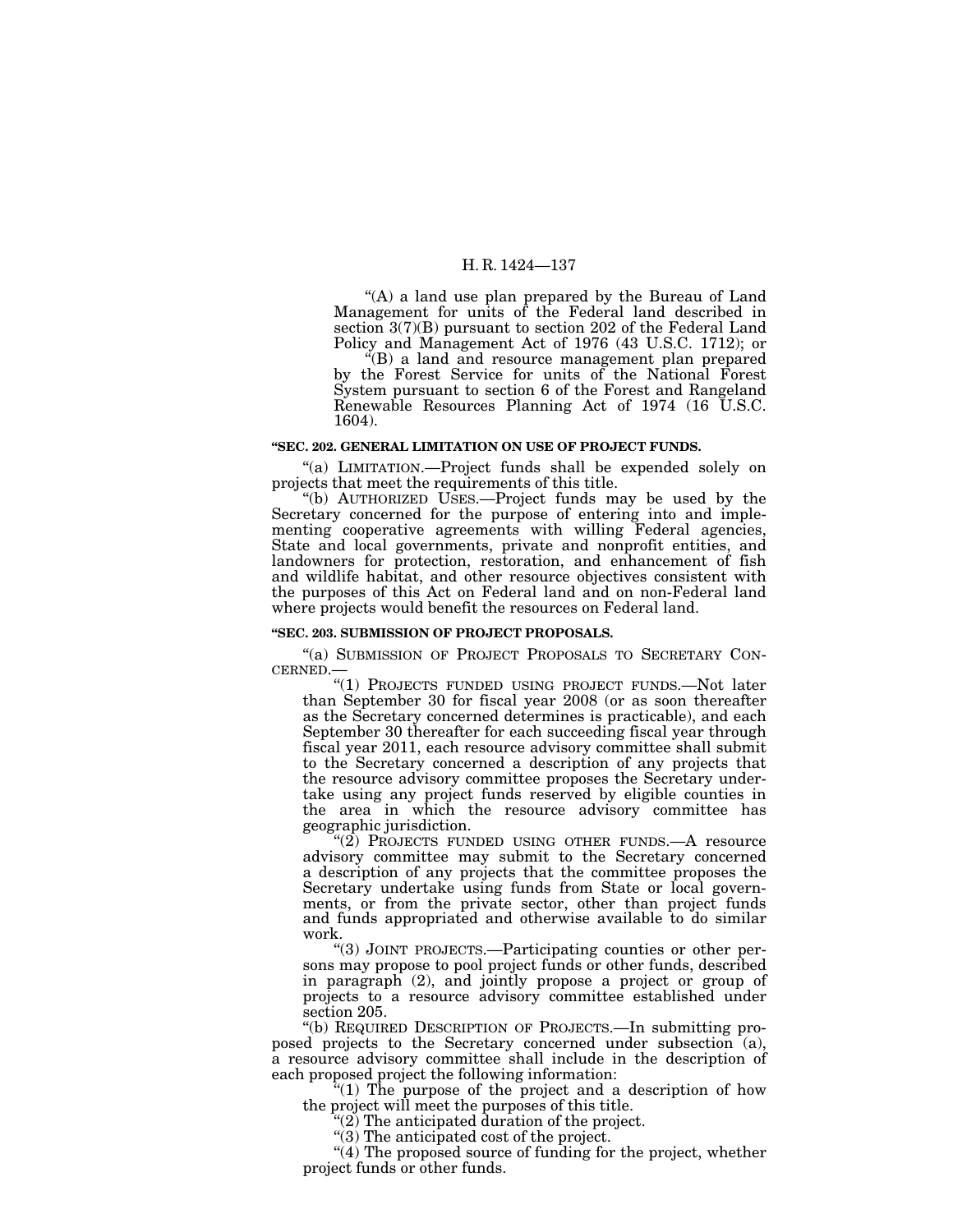"(5)(A) Expected outcomes, including how the project will meet or exceed desired ecological conditions, maintenance objectives, or stewardship objectives.

 $'(B)$  An estimate of the amount of any timber, forage, and other commodities and other economic activity, including jobs generated, if any, anticipated as part of the project.

''(6) A detailed monitoring plan, including funding needs and sources, that—

"(A) tracks and identifies the positive or negative impacts of the project, implementation, and provides for validation monitoring; and

''(B) includes an assessment of the following:

''(i) Whether or not the project met or exceeded desired ecological conditions; created local employment or training opportunities, including summer youth jobs programs such as the Youth Conservation Corps where appropriate.

''(ii) Whether the project improved the use of, or added value to, any products removed from land consistent with the purposes of this title.

''(7) An assessment that the project is to be in the public interest.

''(c) AUTHORIZED PROJECTS.—Projects proposed under subsection (a) shall be consistent with section 2.

#### **''SEC. 204. EVALUATION AND APPROVAL OF PROJECTS BY SECRETARY CONCERNED.**

"(a) CONDITIONS FOR APPROVAL OF PROPOSED PROJECT.—The Secretary concerned may make a decision to approve a project submitted by a resource advisory committee under section 203 only if the proposed project satisfies each of the following conditions:

"(1) The project complies with all applicable Federal laws (including regulations).

"(2) The project is consistent with the applicable resource management plan and with any watershed or subsequent plan developed pursuant to the resource management plan and approved by the Secretary concerned.

''(3) The project has been approved by the resource advisory committee in accordance with section 205, including the procedures issued under subsection (e) of that section.

''(4) A project description has been submitted by the resource advisory committee to the Secretary concerned in accordance with section 203.

''(5) The project will improve the maintenance of existing infrastructure, implement stewardship objectives that enhance forest ecosystems, and restore and improve land health and water quality.

''(b) ENVIRONMENTAL REVIEWS.—

"(1) REQUEST FOR PAYMENT BY COUNTY.—The Secretary concerned may request the resource advisory committee submitting a proposed project to agree to the use of project funds to pay for any environmental review, consultation, or compliance with applicable environmental laws required in connection with the project.

"(2) CONDUCT OF ENVIRONMENTAL REVIEW.—If a payment is requested under paragraph (1) and the resource advisory committee agrees to the expenditure of funds for this purpose,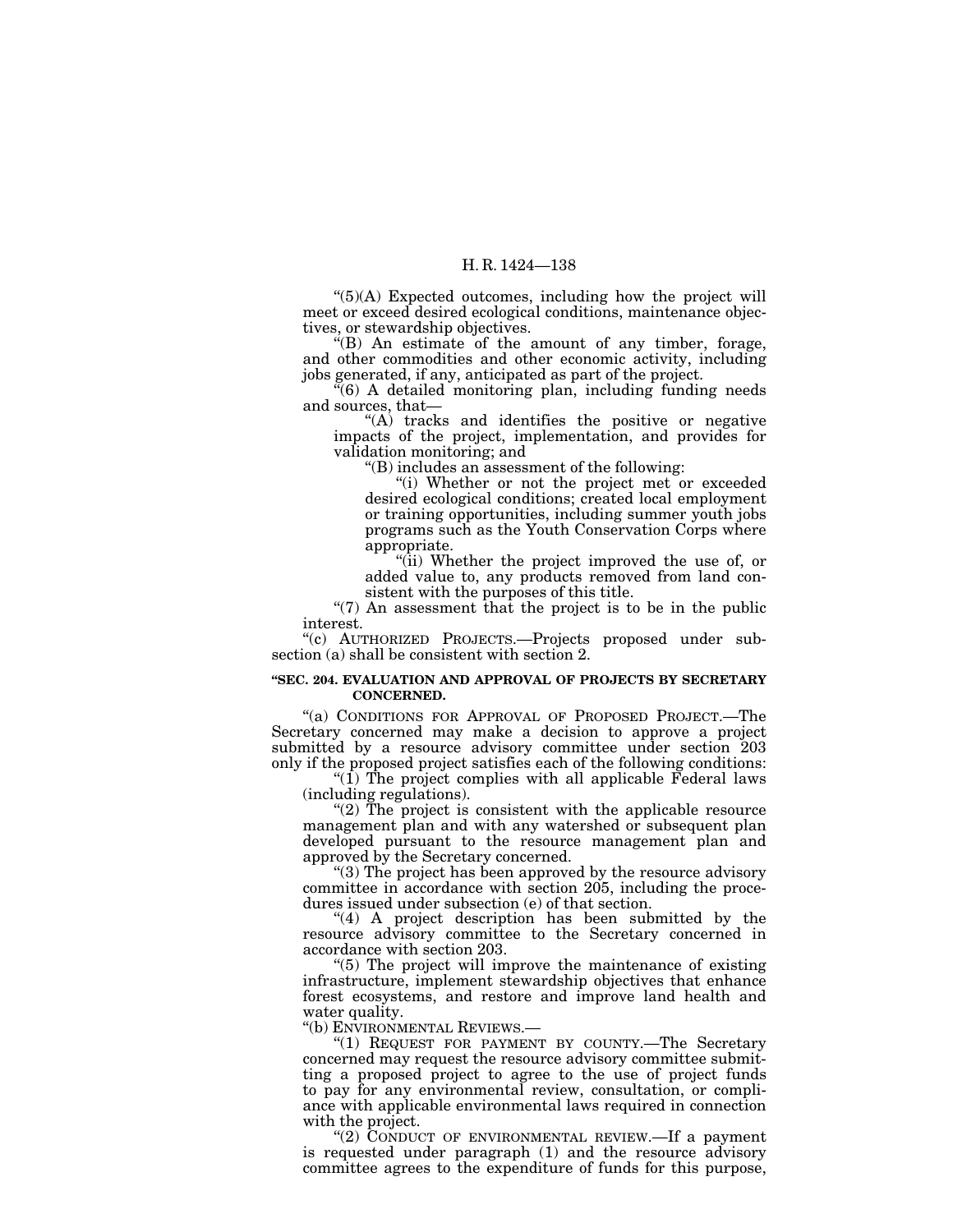the Secretary concerned shall conduct environmental review, consultation, or other compliance responsibilities in accordance with Federal laws (including regulations).

''(3) EFFECT OF REFUSAL TO PAY.—

''(A) IN GENERAL.—If a resource advisory committee does not agree to the expenditure of funds under paragraph (1), the project shall be deemed withdrawn from further consideration by the Secretary concerned pursuant to this title.

''(B) EFFECT OF WITHDRAWAL.—A withdrawal under subparagraph (A) shall be deemed to be a rejection of the project for purposes of section 207(c).

''(c) DECISIONS OF SECRETARY CONCERNED.—

''(1) REJECTION OF PROJECTS.—

''(A) IN GENERAL.—A decision by the Secretary concerned to reject a proposed project shall be at the sole discretion of the Secretary concerned.

''(B) NO ADMINISTRATIVE APPEAL OR JUDICIAL REVIEW.— Notwithstanding any other provision of law, a decision by the Secretary concerned to reject a proposed project shall not be subject to administrative appeal or judicial review.

''(C) NOTICE OF REJECTION.—Not later than 30 days after the date on which the Secretary concerned makes the rejection decision, the Secretary concerned shall notify in writing the resource advisory committee that submitted the proposed project of the rejection and the reasons for rejection.

" $(2)$  NOTICE OF PROJECT APPROVAL.—The Secretary concerned shall publish in the Federal Register notice of each project approved under subsection (a) if the notice would be required had the project originated with the Secretary.

"(d) SOURCE AND CONDUCT OF PROJECT.—Once the Secretary concerned accepts a project for review under section 203, the acceptance shall be deemed a Federal action for all purposes.

''(e) IMPLEMENTATION OF APPROVED PROJECTS.—

''(1) COOPERATION.—Notwithstanding chapter 63 of title 31, United States Code, using project funds the Secretary concerned may enter into contracts, grants, and cooperative agreements with States and local governments, private and nonprofit entities, and landowners and other persons to assist the Secretary in carrying out an approved project.

''(2) BEST VALUE CONTRACTING.—

''(A) IN GENERAL.—For any project involving a contract authorized by paragraph (1) the Secretary concerned may elect a source for performance of the contract on a best value basis.

''(B) FACTORS.—The Secretary concerned shall determine best value based on such factors as—

''(i) the technical demands and complexity of the work to be done;

"(ii)(I) the ecological objectives of the project; and

"(II) the sensitivity of the resources being treated;

''(iii) the past experience by the contractor with the type of work being done, using the type of equipment proposed for the project, and meeting or exceeding desired ecological conditions; and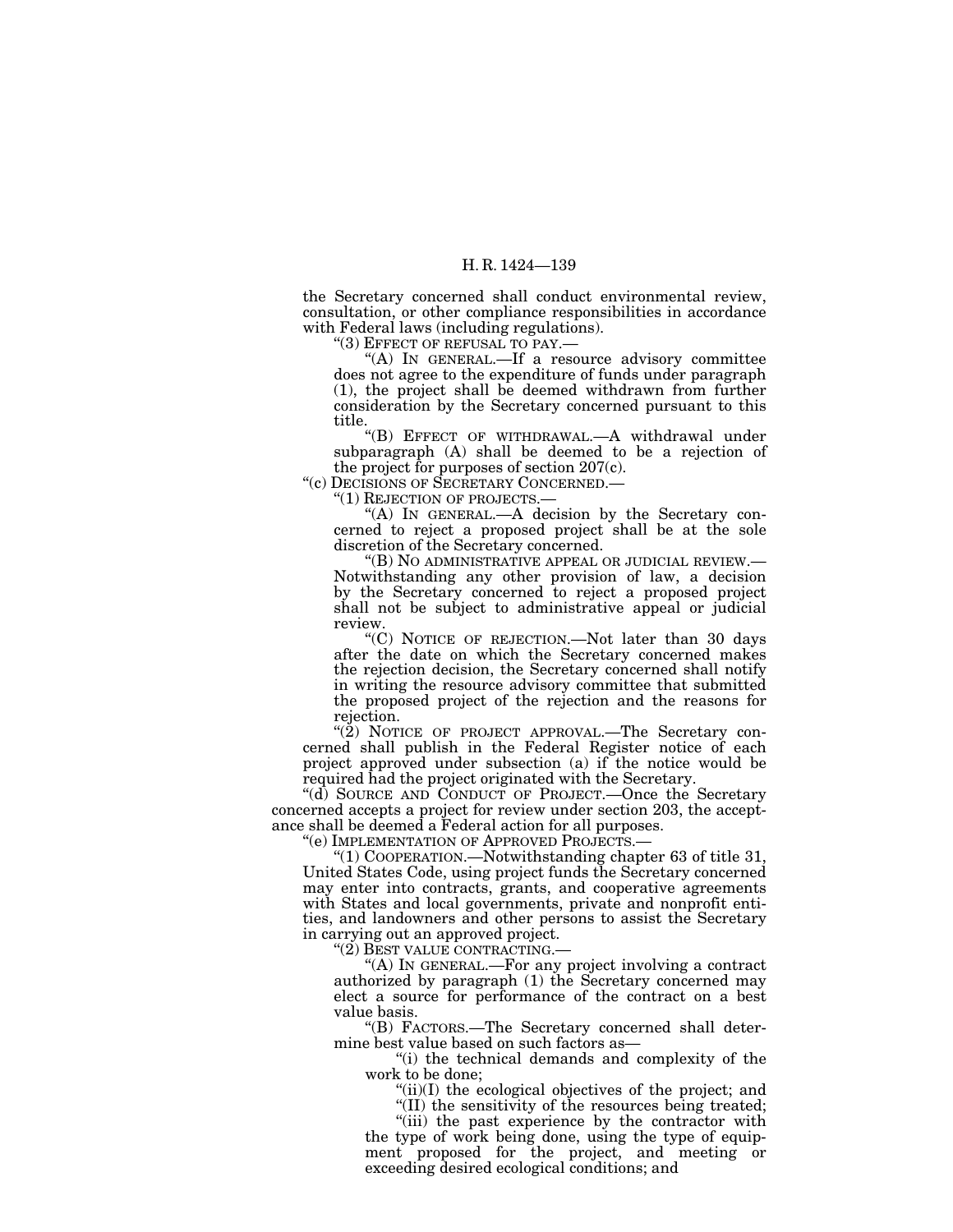"(iv) the commitment of the contractor to hiring highly qualified workers and local residents.

''(3) MERCHANTABLE TIMBER CONTRACTING PILOT PRO-GRAM.—

''(A) ESTABLISHMENT.—The Secretary concerned shall establish a pilot program to implement a certain percentage of approved projects involving the sale of merchantable timber using separate contracts for—

"(i) the harvesting or collection of merchantable timber; and

''(ii) the sale of the timber.

''(B) ANNUAL PERCENTAGES.—Under the pilot program, the Secretary concerned shall ensure that, on a nationwide basis, not less than the following percentage of all approved projects involving the sale of merchantable timber are implemented using separate contracts:

''(i) For fiscal year 2008, 35 percent.

''(ii) For fiscal year 2009, 45 percent.

"(iii) For each of fiscal years 2010 and 2011, 50 percent.

 $E^{\text{c}}(C)$  INCLUSION IN PILOT PROGRAM.—The decision whether to use separate contracts to implement a project involving the sale of merchantable timber shall be made by the Secretary concerned after the approval of the project under this title.

''(D) ASSISTANCE.—

''(i) IN GENERAL.—The Secretary concerned may use funds from any appropriated account available to the Secretary for the Federal land to assist in the administration of projects conducted under the pilot program.

''(ii) MAXIMUM AMOUNT OF ASSISTANCE.—The total amount obligated under this subparagraph may not exceed \$1,000,000 for any fiscal year during which the pilot program is in effect.

''(E) REVIEW AND REPORT.—

''(i) INITIAL REPORT.—Not later than September 30, 2010, the Comptroller General shall submit to the Committees on Agriculture, Nutrition, and Forestry and Energy and Natural Resources of the Senate and the Committees on Agriculture and Natural Resources of the House of Representatives a report assessing the pilot program.

''(ii) ANNUAL REPORT.—The Secretary concerned shall submit to the Committees on Agriculture, Nutrition, and Forestry and Energy and Natural Resources of the Senate and the Committees on Agriculture and Natural Resources of the House of Representatives an annual report describing the results of the pilot program.

''(f) REQUIREMENTS FOR PROJECT FUNDS.—The Secretary shall ensure that at least 50 percent of all project funds be used for projects that are primarily dedicated—

 $"(1)$  to road maintenance, decommissioning, or obliteration;

''(2) to restoration of streams and watersheds.

or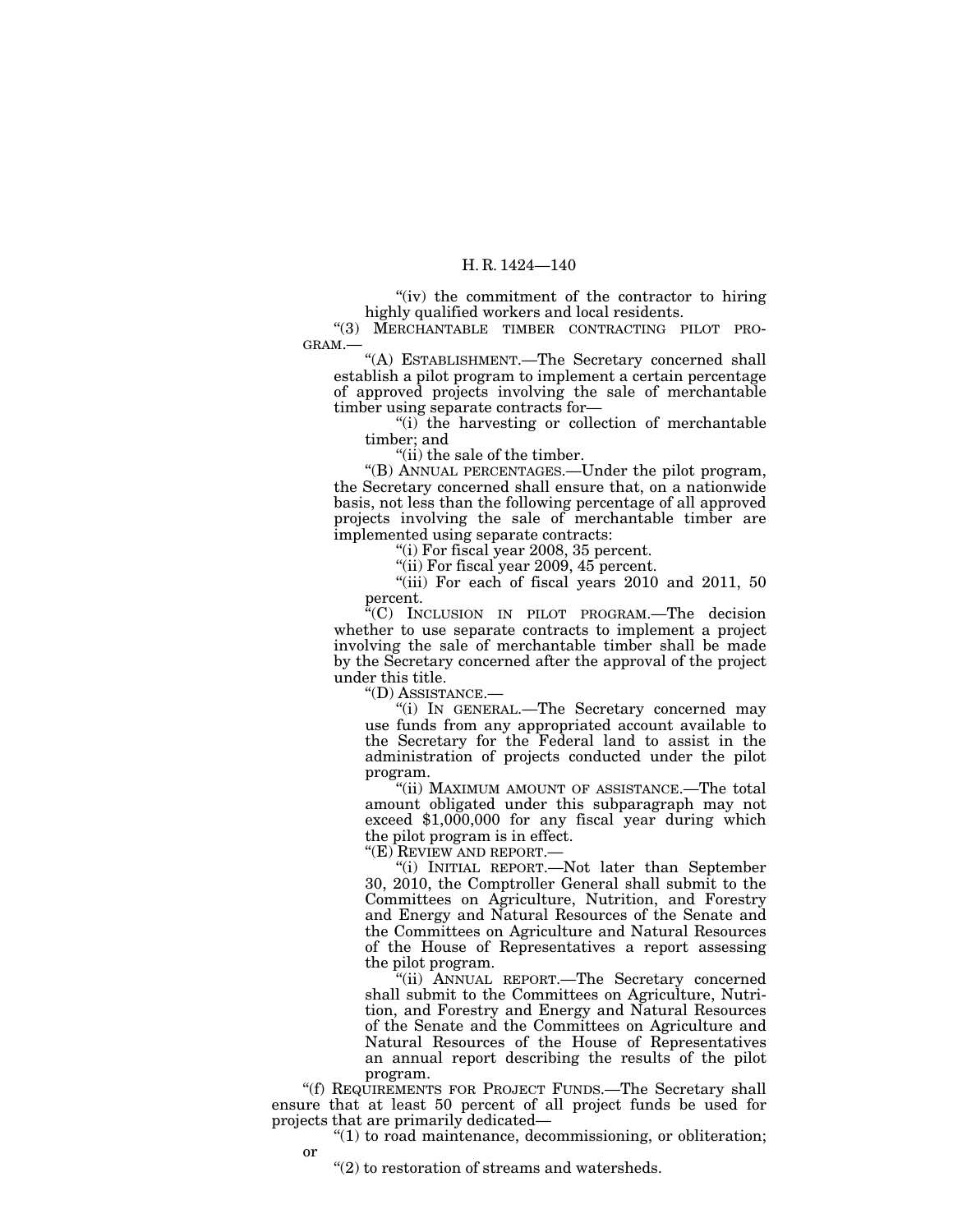#### **''SEC. 205. RESOURCE ADVISORY COMMITTEES.**

''(a) ESTABLISHMENT AND PURPOSE OF RESOURCE ADVISORY

COMMITTEES.— ''(1) ESTABLISHMENT.—The Secretary concerned shall establish and maintain resource advisory committees to perform the duties in subsection (b), except as provided in paragraph (4).

"(2) PURPOSE.—The purpose of a resource advisory committee shall be—

''(A) to improve collaborative relationships; and

''(B) to provide advice and recommendations to the land management agencies consistent with the purposes of this title.

''(3) ACCESS TO RESOURCE ADVISORY COMMITTEES.—To ensure that each unit of Federal land has access to a resource advisory committee, and that there is sufficient interest in participation on a committee to ensure that membership can be balanced in terms of the points of view represented and the functions to be performed, the Secretary concerned may, establish resource advisory committees for part of, or 1 or more, units of Federal land.

"(4) EXISTING ADVISORY COMMITTEES.-

''(A) IN GENERAL.—An advisory committee that meets the requirements of this section, a resource advisory committee established before September 29, 2006, or an advisory committee determined by the Secretary concerned before September 29, 2006, to meet the requirements of this section may be deemed by the Secretary concerned to be a resource advisory committee for the purposes of this title.

''(B) CHARTER.—A charter for a committee described in subparagraph (A) that was filed on or before September 29, 2006, shall be considered to be filed for purposes of this Act.<br>"(C) BUREAU OF LAND MANAGEMENT ADVISORY COMMIT-

TEES.—The Secretary of the Interior may deem a resource advisory committee meeting the requirements of subpart 1784 of part 1780 of title 43, Code of Federal Regulations, as a resource advisory committee for the purposes of this title.

''(b) DUTIES.—A resource advisory committee shall—

''(1) review projects proposed under this title by participating counties and other persons;

''(2) propose projects and funding to the Secretary concerned under section 203;

''(3) provide early and continuous coordination with appropriate land management agency officials in recommending projects consistent with purposes of this Act under this title;

"(4) provide frequent opportunities for citizens, organizations, tribes, land management agencies, and other interested parties to participate openly and meaningfully, beginning at the early stages of the project development process under this title;

 $(5)(A)$  monitor projects that have been approved under section 204; and

''(B) advise the designated Federal official on the progress of the monitoring efforts under subparagraph (A); and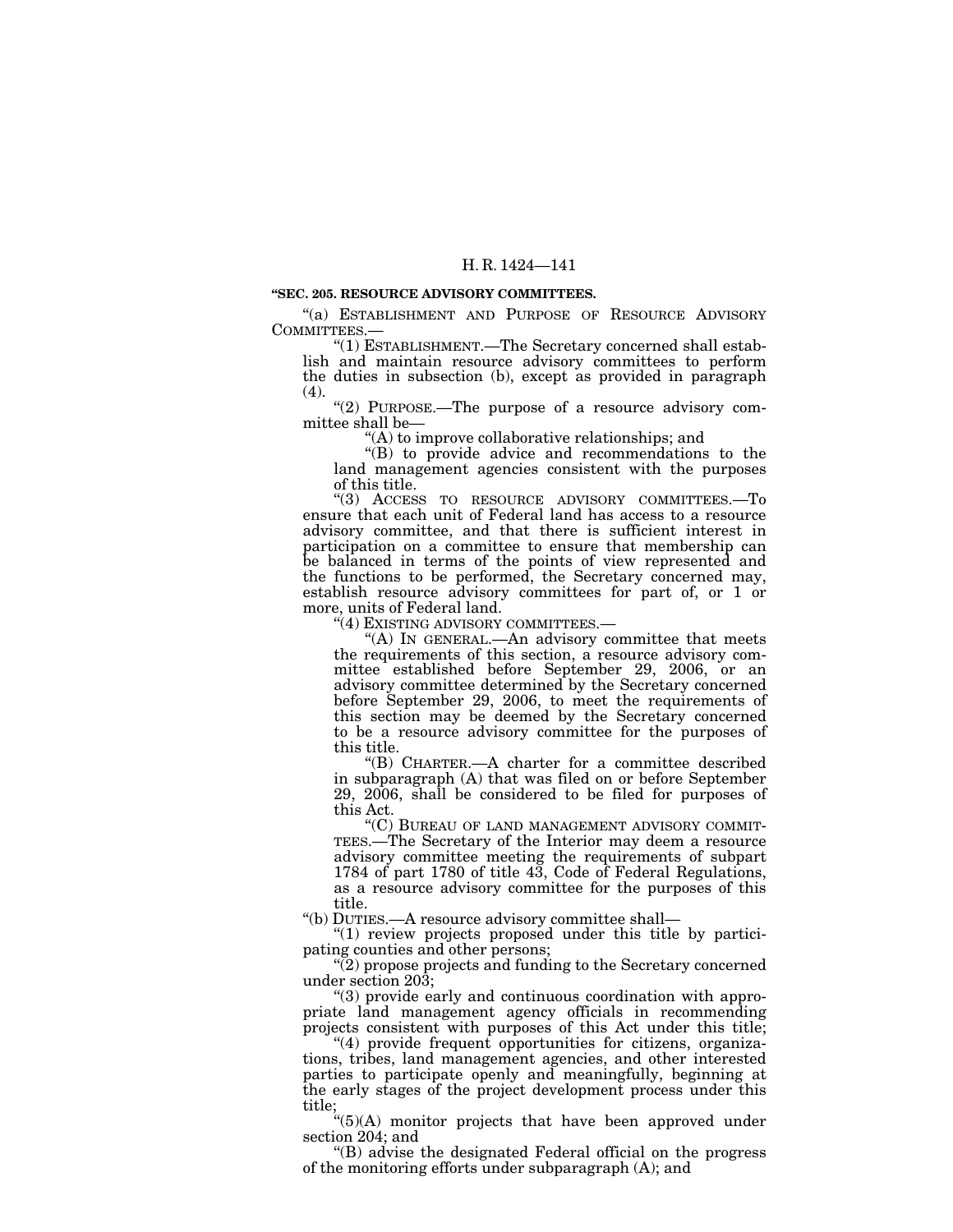''(6) make recommendations to the Secretary concerned for any appropriate changes or adjustments to the projects being monitored by the resource advisory committee.

''(c) APPOINTMENT BY THE SECRETARY.—

"(1) APPOINTMENT AND TERM.-

''(A) IN GENERAL.—The Secretary concerned, shall appoint the members of resource advisory committees for a term of 4 years beginning on the date of appointment.

''(B) REAPPOINTMENT.—The Secretary concerned may reappoint members to subsequent 4-year terms.

"(2) BASIC REQUIREMENTS.—The Secretary concerned shall ensure that each resource advisory committee established meets the requirements of subsection (d).

" $(3)$  INITIAL APPOINTMENT.—Not later than 180 days after the date of the enactment of this Act, the Secretary concerned shall make initial appointments to the resource advisory committees.

''(4) VACANCIES.—The Secretary concerned shall make appointments to fill vacancies on any resource advisory committee as soon as practicable after the vacancy has occurred.

''(5) COMPENSATION.—Members of the resource advisory committees shall not receive any compensation.

''(d) COMPOSITION OF ADVISORY COMMITTEE.—

''(1) NUMBER.—Each resource advisory committee shall be comprised of 15 members.

''(2) COMMUNITY INTERESTS REPRESENTED.—Committee members shall be representative of the interests of the following 3 categories:

''(A) 5 persons that—

 $\hat{f}$ ) represent organized labor or non-timber forest product harvester groups;

''(ii) represent developed outdoor recreation, off highway vehicle users, or commercial recreation activities;

''(iii) represent—

''(I) energy and mineral development interests; or

''(II) commercial or recreational fishing interests;

"(iv) represent the commercial timber industry; or

''(v) hold Federal grazing or other land use permits, or represent nonindustrial private forest land owners, within the area for which the committee is organized. ''(B) 5 persons that represent—

''(i) nationally recognized environmental organizations;

''(ii) regionally or locally recognized environmental organizations;

''(iii) dispersed recreational activities;

''(iv) archaeological and historical interests; or

" $(v)$  nationally or regionally recognized wild horse and burro interest groups, wildlife or hunting organizations, or watershed associations.

"(C)  $\ddot{\text{o}}$  persons that-

"( $i$ ) hold State elected office (or a designee);

"(ii) hold county or local elected office;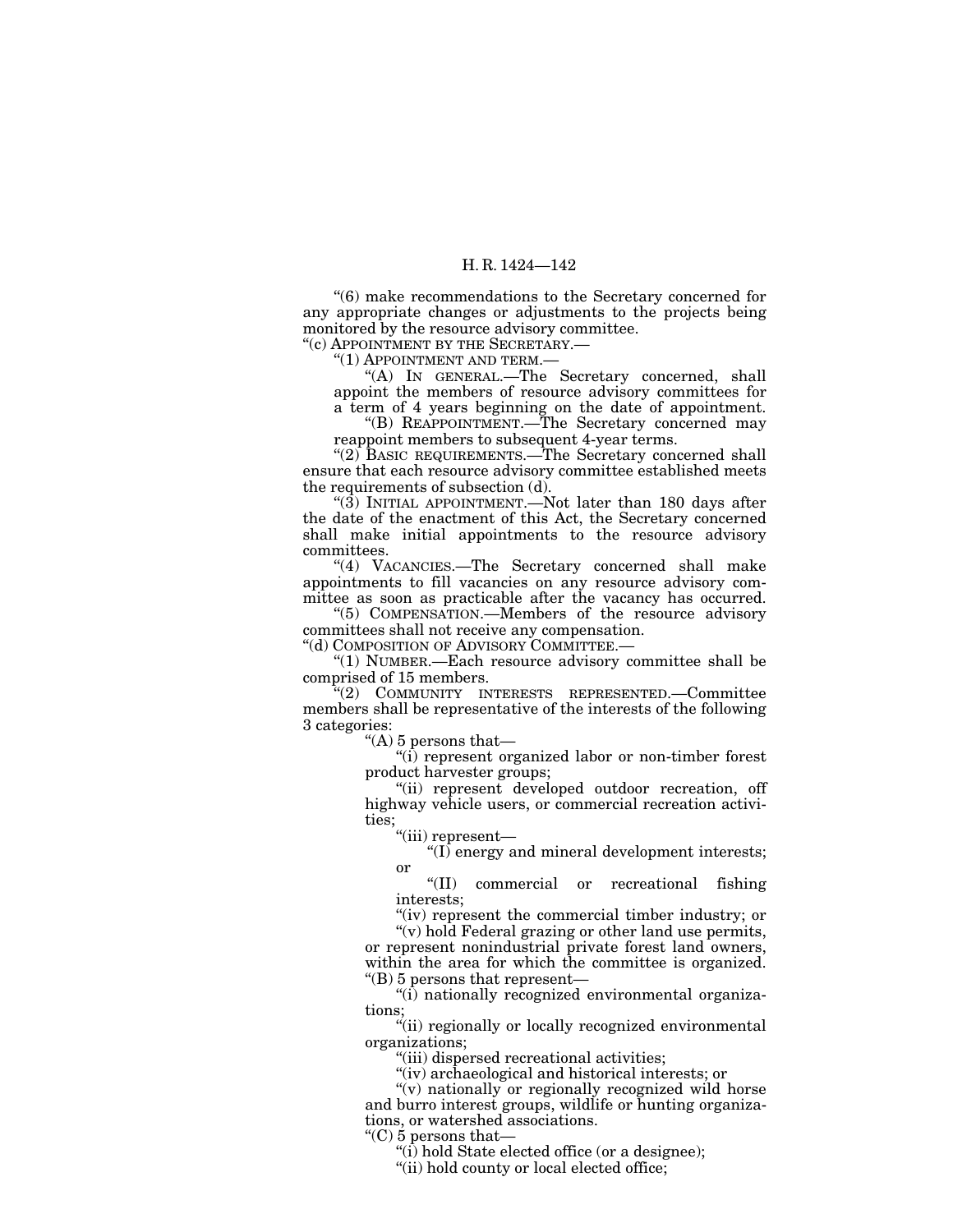''(iii) represent American Indian tribes within or adjacent to the area for which the committee is organized;

"(iv) are school officials or teachers; or

" $(v)$  represent the affected public at large.

''(3) BALANCED REPRESENTATION.—In appointing committee members from the 3 categories in paragraph (2), the Secretary concerned shall provide for balanced and broad representation from within each category.

''(4) GEOGRAPHIC DISTRIBUTION.—The members of a resource advisory committee shall reside within the State in which the committee has jurisdiction and, to extent practicable, the Secretary concerned shall ensure local representation in each category in paragraph (2).

''(5) CHAIRPERSON.—A majority on each resource advisory committee shall select the chairperson of the committee.

''(e) APPROVAL PROCEDURES.—

" $(1)$  In GENERAL.—Subject to paragraph  $(3)$ , each resource advisory committee shall establish procedures for proposing projects to the Secretary concerned under this title.

''(2) QUORUM.—A quorum must be present to constitute an official meeting of the committee.

"(3) APPROVAL BY MAJORITY OF MEMBERS.—A project may be proposed by a resource advisory committee to the Secretary concerned under section 203(a), if the project has been approved by a majority of members of the committee from each of the 3 categories in subsection (d)(2).

''(f) OTHER COMMITTEE AUTHORITIES AND REQUIREMENTS.—

''(1) STAFF ASSISTANCE.—A resource advisory committee may submit to the Secretary concerned a request for periodic staff assistance from Federal employees under the jurisdiction of the Secretary.

"(2) MEETINGS.—All meetings of a resource advisory committee shall be announced at least 1 week in advance in a local newspaper of record and shall be open to the public.

''(3) RECORDS.—A resource advisory committee shall maintain records of the meetings of the committee and make the records available for public inspection.

#### **''SEC. 206. USE OF PROJECT FUNDS.**

''(a) AGREEMENT REGARDING SCHEDULE AND COST OF PROJECT.—

''(1) AGREEMENT BETWEEN PARTIES.—The Secretary concerned may carry out a project submitted by a resource advisory committee under section 203(a) using project funds or other funds described in section  $203(a)(2)$ , if, as soon as practicable after the issuance of a decision document for the project and the exhaustion of all administrative appeals and judicial review of the project decision, the Secretary concerned and the resource advisory committee enter into an agreement addressing, at a minimum, the following:

''(A) The schedule for completing the project.

''(B) The total cost of the project, including the level of agency overhead to be assessed against the project.

''(C) For a multiyear project, the estimated cost of the project for each of the fiscal years in which it will be carried out.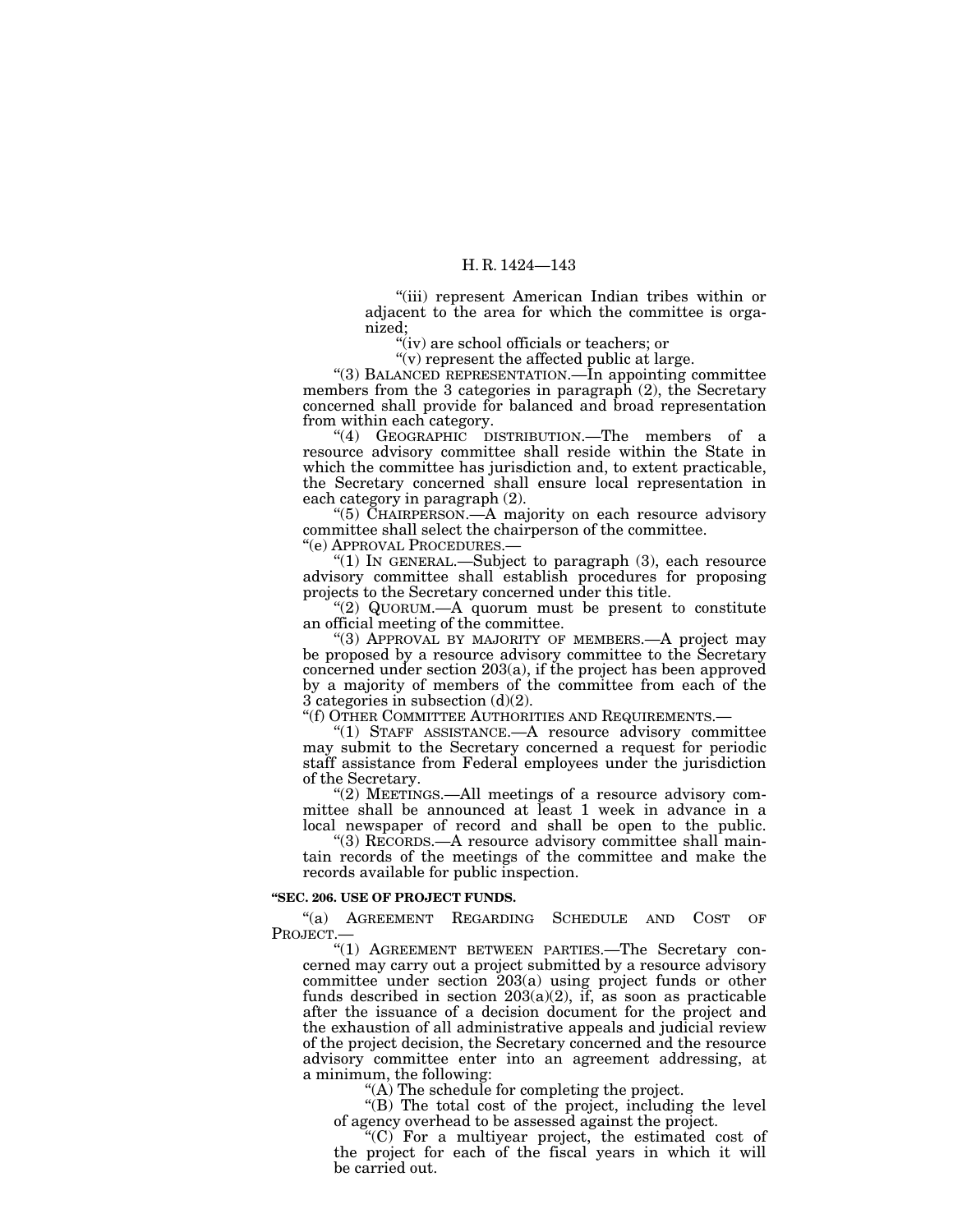''(D) The remedies for failure of the Secretary concerned to comply with the terms of the agreement consistent with current Federal law.

"(2) LIMITED USE OF FEDERAL FUNDS.—The Secretary concerned may decide, at the sole discretion of the Secretary concerned, to cover the costs of a portion of an approved project using Federal funds appropriated or otherwise available to the Secretary for the same purposes as the project. ''(b) TRANSFER OF PROJECT FUNDS.—

''(1) INITIAL TRANSFER REQUIRED.—As soon as practicable after the agreement is reached under subsection (a) with regard to a project to be funded in whole or in part using project funds, or other funds described in section  $203(a)(2)$ , the Secretary concerned shall transfer to the applicable unit of National Forest System land or Bureau of Land Management District an amount of project funds equal to—

"(A) in the case of a project to be completed in a single fiscal year, the total amount specified in the agreement to be paid using project funds, or other funds described in section 203(a)(2); or

''(B) in the case of a multiyear project, the amount specified in the agreement to be paid using project funds, or other funds described in section  $203(a)\overline{(2)}$  for the first fiscal year.

"(2) CONDITION ON PROJECT COMMENCEMENT.—The unit of National Forest System land or Bureau of Land Management District concerned, shall not commence a project until the project funds, or other funds described in section  $203(a)(2)$ required to be transferred under paragraph (1) for the project, have been made available by the Secretary concerned.

"(3) SUBSEQUENT TRANSFERS FOR MULTIYEAR PROJECTS.-

''(A) IN GENERAL.—For the second and subsequent fiscal years of a multiyear project to be funded in whole or in part using project funds, the unit of National Forest System land or Bureau of Land Management District concerned shall use the amount of project funds required to continue the project in that fiscal year according to the agreement entered into under subsection (a).

''(B) SUSPENSION OF WORK.—The Secretary concerned shall suspend work on the project if the project funds required by the agreement in the second and subsequent fiscal years are not available.

#### **''SEC. 207. AVAILABILITY OF PROJECT FUNDS.**

''(a) SUBMISSION OF PROPOSED PROJECTS TO OBLIGATE FUNDS.— By September 30, 2008 (or as soon thereafter as the Secretary concerned determines is practicable), and each September 30 thereafter for each succeeding fiscal year through fiscal year 2011, a resource advisory committee shall submit to the Secretary concerned pursuant to section 203(a)(1) a sufficient number of project proposals that, if approved, would result in the obligation of at least the full amount of the project funds reserved by the participating county in the preceding fiscal year.

''(b) USE OR TRANSFER OF UNOBLIGATED FUNDS.—Subject to section 208, if a resource advisory committee fails to comply with subsection (a) for a fiscal year, any project funds reserved by the participating county in the preceding fiscal year and remaining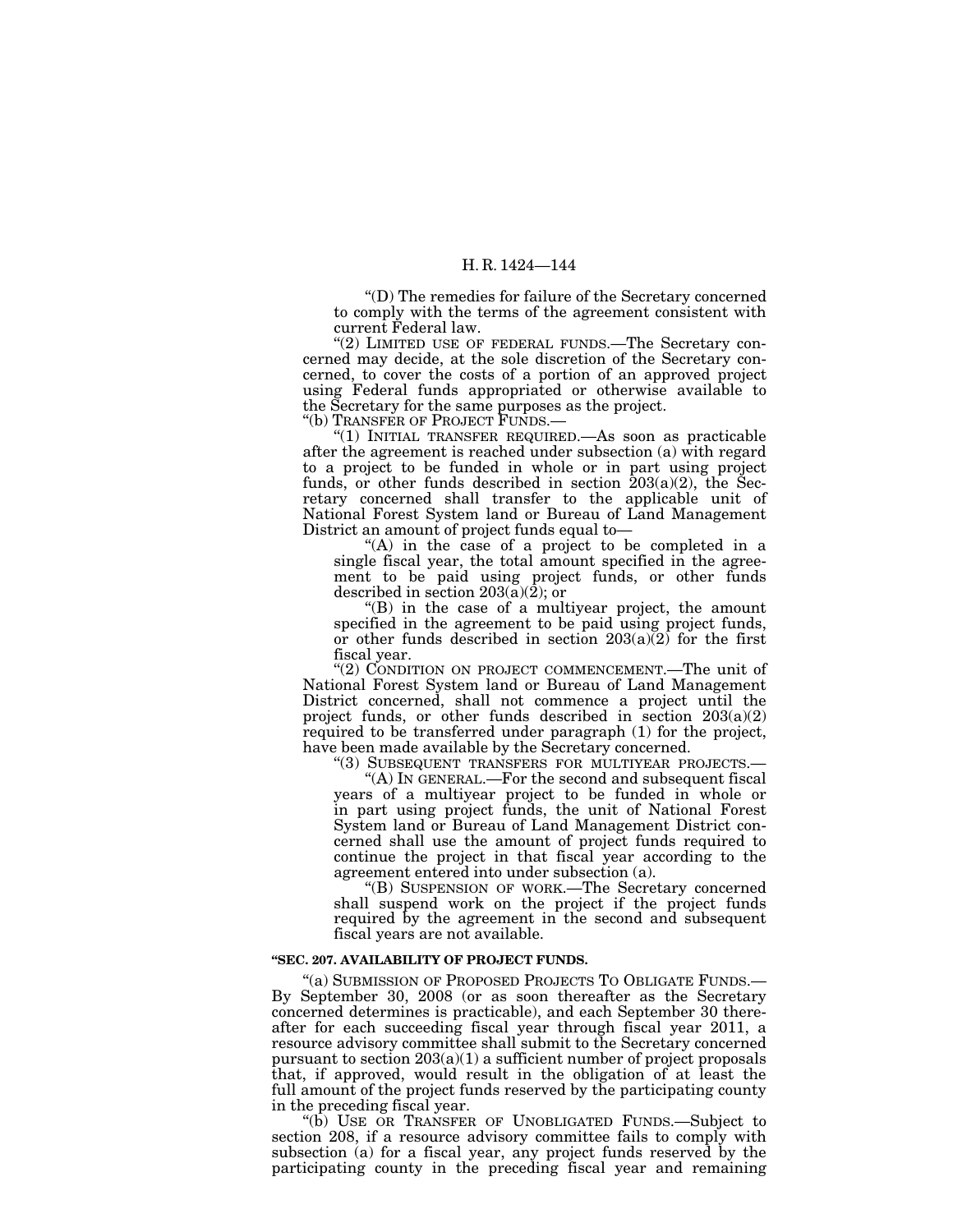unobligated shall be available for use as part of the project submissions in the next fiscal year.

''(c) EFFECT OF REJECTION OF PROJECTS.—Subject to section 208, any project funds reserved by a participating county in the preceding fiscal year that are unobligated at the end of a fiscal year because the Secretary concerned has rejected one or more proposed projects shall be available for use as part of the project submissions in the next fiscal year.

''(d) EFFECT OF COURT ORDERS.—

"(1) IN GENERAL.—If an approved project under this Act is enjoined or prohibited by a Federal court, the Secretary concerned shall return the unobligated project funds related to the project to the participating county or counties that reserved the funds.

"(2) EXPENDITURE OF FUNDS.—The returned funds shall be available for the county to expend in the same manner as the funds reserved by the county under subparagraph (B) or  $(C)(i)$  of section  $102(d)(1)$ .

#### **''SEC. 208. TERMINATION OF AUTHORITY.**

''(a) IN GENERAL.—The authority to initiate projects under this title shall terminate on September 30, 2011.

''(b) DEPOSITS IN TREASURY.—Any project funds not obligated by September 30, 2012, shall be deposited in the Treasury of the United States.

# **''TITLE III—COUNTY FUNDS**

#### **''SEC. 301. DEFINITIONS.**

''In this title:

''(1) COUNTY FUNDS.—The term 'county funds' means all funds an eligible county elects under section 102(d) to reserve for expenditure in accordance with this title.

''(2) PARTICIPATING COUNTY.—The term 'participating county' means an eligible county that elects under section  $102<sub>d</sub>$  to expend a portion of the Federal funds received under section 102 in accordance with this title.

#### **''SEC. 302. USE.**

''(a) AUTHORIZED USES.—A participating county, including any applicable agencies of the participating county, shall use county funds, in accordance with this title, only-

''(1) to carry out activities under the Firewise Communities program to provide to homeowners in fire-sensitive ecosystems education on, and assistance with implementing, techniques in home siting, home construction, and home landscaping that can increase the protection of people and property from wildfires;

 $(2)$  to reimburse the participating county for search and rescue and other emergency services, including firefighting, that are-

"(A) performed on Federal land after the date on which the use was approved under subsection (b);

''(B) paid for by the participating county; and

''(3) to develop community wildfire protection plans in coordination with the appropriate Secretary concerned.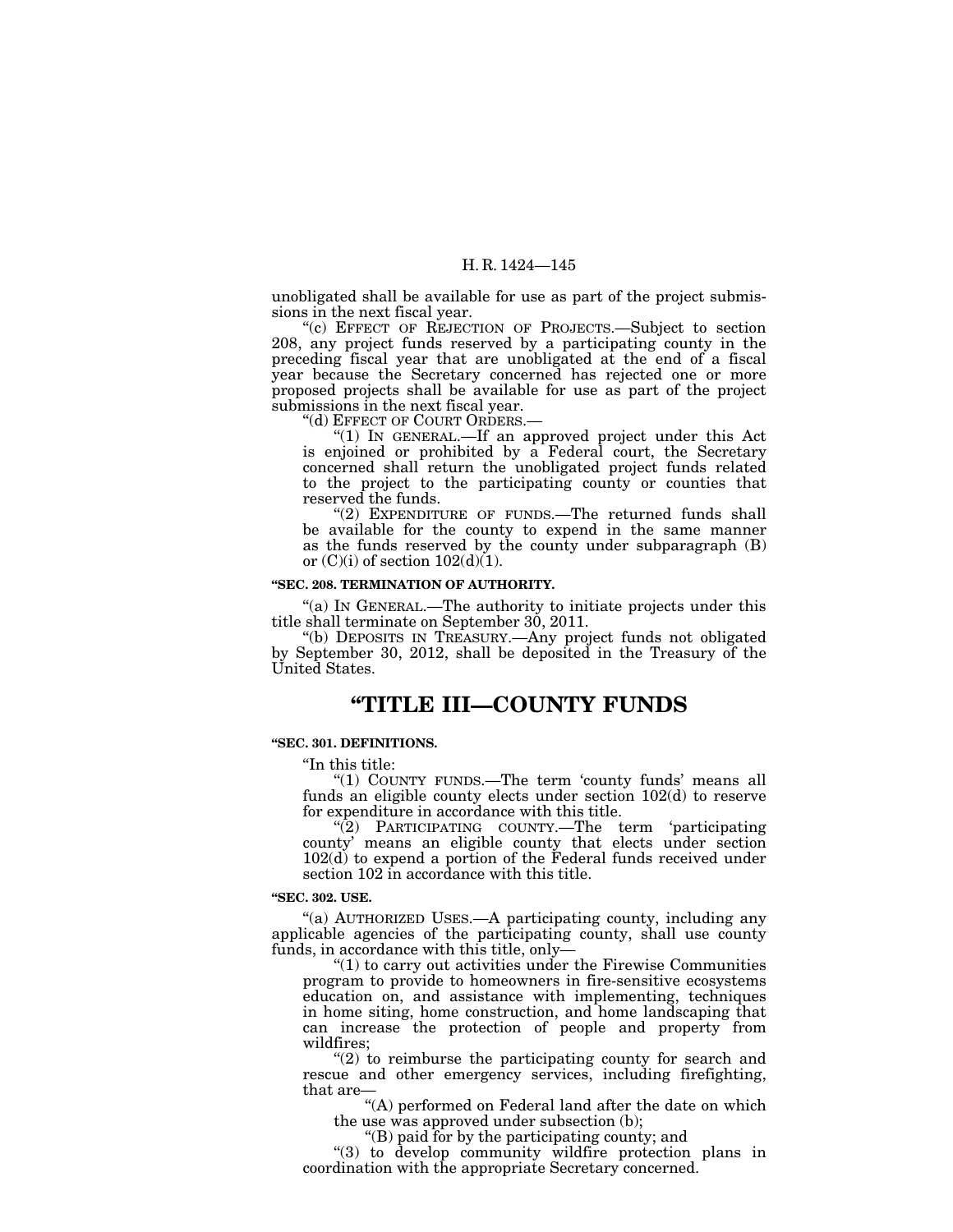''(b) PROPOSALS.—A participating county shall use county funds for a use described in subsection (a) only after a 45-day public comment period, at the beginning of which the participating county shall—

''(1) publish in any publications of local record a proposal that describes the proposed use of the county funds; and

''(2) submit the proposal to any resource advisory committee established under section 205 for the participating county.

#### **''SEC. 303. CERTIFICATION.**

"(a) IN GENERAL.—Not later than February 1 of the year after the year in which any county funds were expended by a participating county, the appropriate official of the participating county shall submit to the Secretary concerned a certification that the county funds expended in the applicable year have been used for the uses authorized under section 302(a), including a description of the amounts expended and the uses for which the amounts were expended.

''(b) REVIEW.—The Secretary concerned shall review the certifications submitted under subsection (a) as the Secretary concerned determines to be appropriate.

### **''SEC. 304. TERMINATION OF AUTHORITY.**

"(a) IN GENERAL.—The authority to initiate projects under this title terminates on September 30, 2011.

''(b) AVAILABILITY.—Any county funds not obligated by September 30, 2012, shall be returned to the Treasury of the United States.

# **''TITLE IV—MISCELLANEOUS PROVISIONS**

#### **''SEC. 401. REGULATIONS.**

''The Secretary of Agriculture and the Secretary of the Interior shall issue regulations to carry out the purposes of this Act.

#### **''SEC. 402. AUTHORIZATION OF APPROPRIATIONS.**

''There are authorized to be appropriated such sums as are necessary to carry out this Act for each of fiscal years 2008 through 2011.

#### **''SEC. 403. TREATMENT OF FUNDS AND REVENUES.**

''(a) RELATION TO OTHER APPROPRIATIONS.—Funds made available under section 402 and funds made available to a Secretary concerned under section 206 shall be in addition to any other annual appropriations for the Forest Service and the Bureau of Land Management.

''(b) DEPOSIT OF REVENUES AND OTHER FUNDS.—All revenues generated from projects pursuant to title II, including any interest accrued from the revenues, shall be deposited in the Treasury of the United States.''.

(b) FOREST RECEIPT PAYMENTS TO ELIGIBLE STATES AND COUN-TIES.—

(1) ACT OF MAY 23, 1908.—The sixth paragraph under the heading "FOREST SERVICE" in the Act of May 23, 1908 (16 U.S.C. 500) is amended in the first sentence by striking "twenty-five percentum" and all that follows through "shall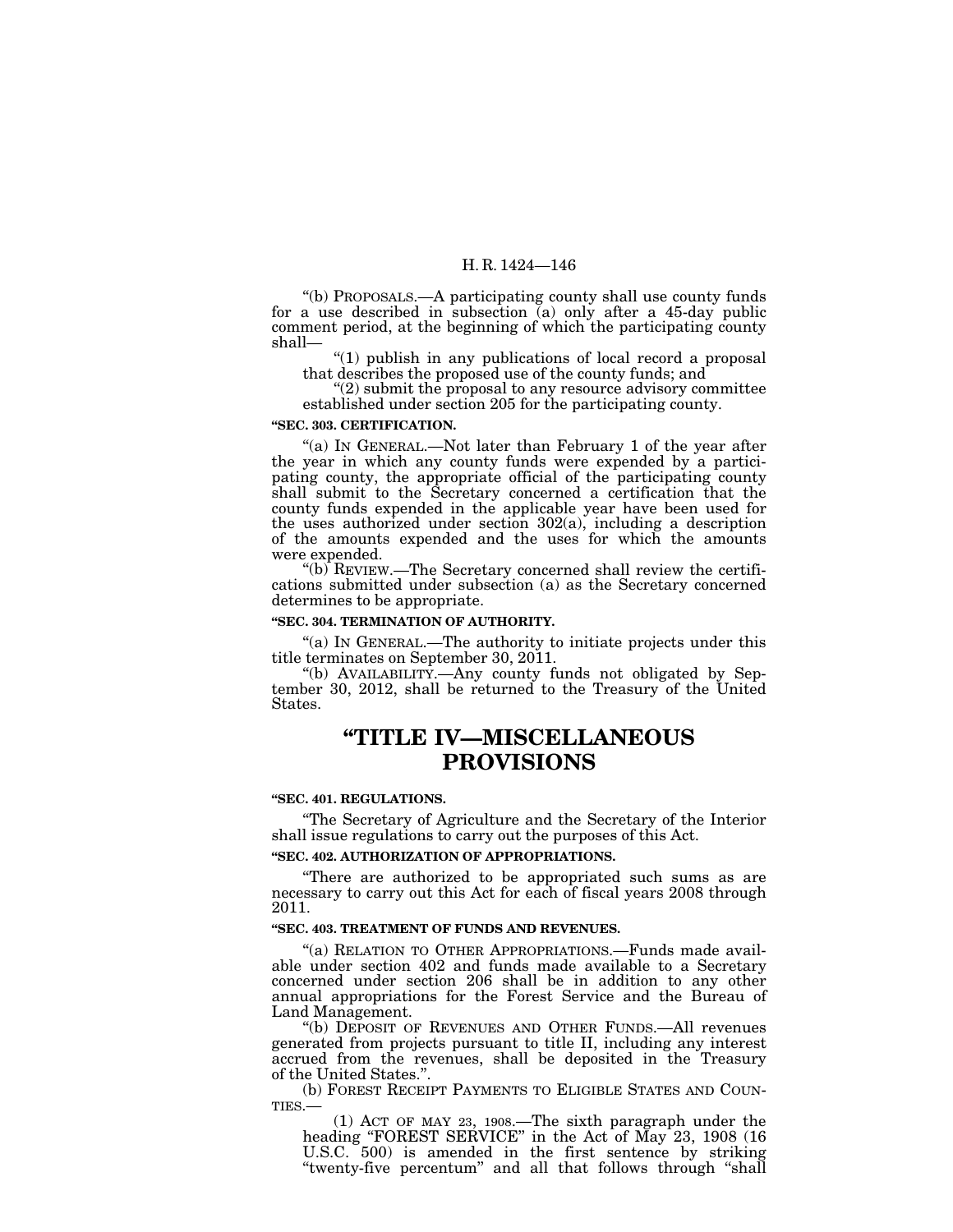be paid'' and inserting the following: ''an amount equal to the annual average of 25 percent of all amounts received for the applicable fiscal year and each of the preceding 6 fiscal years from each national forest shall be paid''.

(2) WEEKS LAW.—Section 13 of the Act of March 1, 1911 (commonly known as the ''Weeks Law'') (16 U.S.C. 500) is amended in the first sentence by striking ''twenty-five percentum" and all that follows through "shall be paid" and inserting the following: "an amount equal to the annual average of 25 percent of all amounts received for the applicable fiscal year and each of the preceding 6 fiscal years from each national forest shall be paid''.

(c) PAYMENTS IN LIEU OF TAXES.—

(1) IN GENERAL.—Section 6906 of title 31, United States Code, is amended to read as follows:

#### **''§ 6906. Funding**

''For each of fiscal years 2008 through 2012—

 $''(1)$  each county or other eligible unit of local government shall be entitled to payment under this chapter; and

"(2) sums shall be made available to the Secretary of the Interior for obligation or expenditure in accordance with this chapter.''.

(2) CONFORMING AMENDMENT.—The table of sections for chapter 69 of title 31, United States Code, is amended by striking the item relating to section 6906 and inserting the following:

''6906. Funding.''.

(3) BUDGET SCOREKEEPING.— (A) IN GENERAL.—Notwithstanding the Budget Scorekeeping Guidelines and the accompanying list of programs and accounts set forth in the joint explanatory statement of the committee of conference accompanying Conference Report 105–217, the section in this title regarding Payments in Lieu of Taxes shall be treated in the baseline for purposes of section 257 of the Balanced Budget and Emergency Deficit Control Act of 1985 (as in effect prior to September 30, 2002), and by the Chairmen of the House and Senate Budget Committees, as appropriate, for purposes of budget enforcement in the House and Senate, and under the Congressional Budget Act of 1974 as if Payment in Lieu of Taxes  $(14-1114-0-1-806)$  were an account designated as Appropriated Entitlements and Mandatories for Fiscal Year 1997 in the joint explanatory statement of the committee of conference accompanying Conference Report 105–217.

(B) EFFECTIVE DATE.—This paragraph shall remain in effect for the fiscal years to which the entitlement in section 6906 of title 31, United States Code (as amended by para $graph (1)$ , applies.

#### **SEC. 602. TRANSFER TO ABANDONED MINE RECLAMATION FUND.**

Subparagraph  $(C)$  of section  $402(i)(1)$  of the Surface Mining Control and Reclamation Act of 1977 (30 U.S.C. 1232 $(i)(1)$ ) is amended by striking "and \$9,000,000 on October 1, 2009" and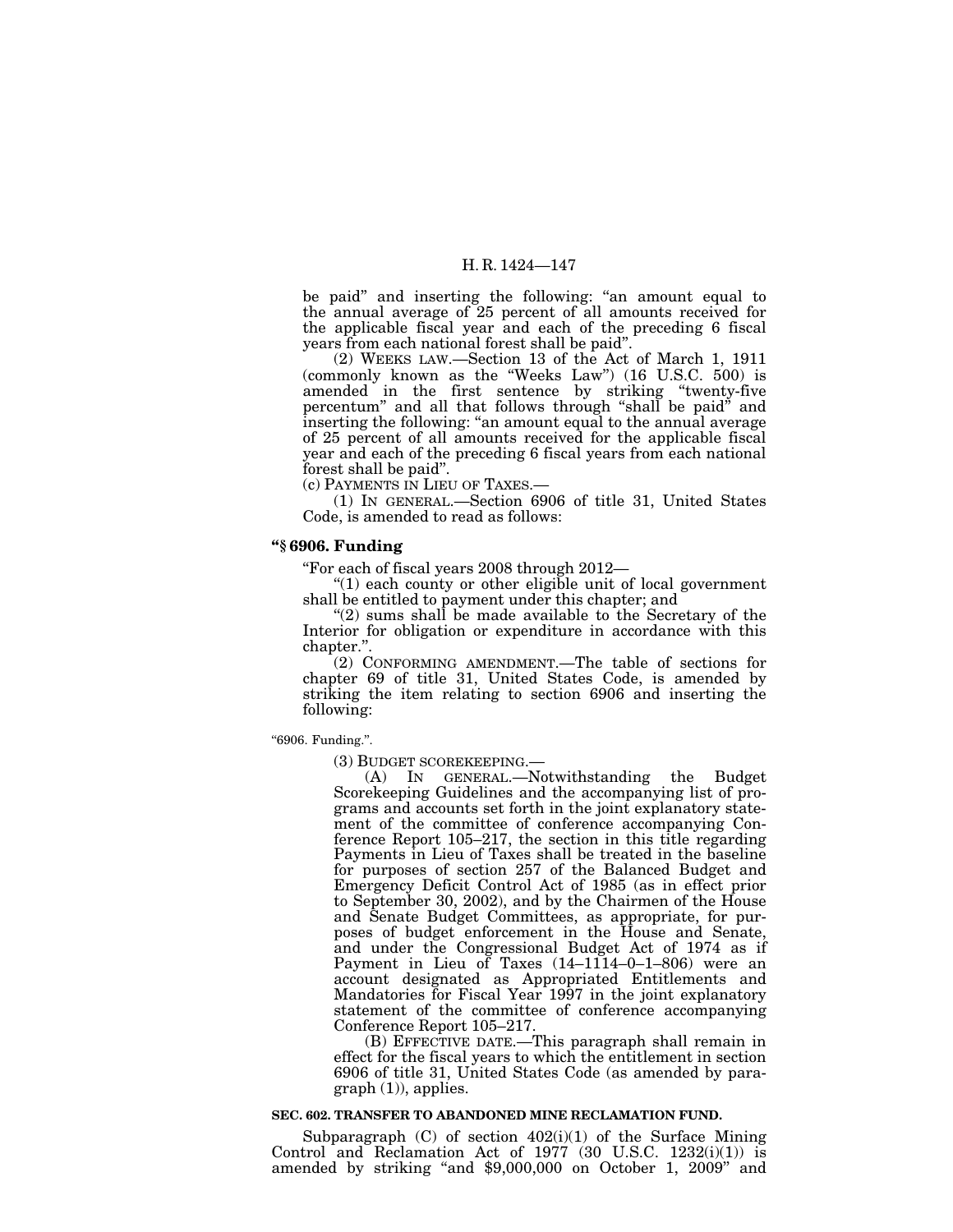inserting ''\$9,000,000 on October 1, 2009, and \$9,000,000 on October 1, 2010''.

# **TITLE VII—DISASTER RELIEF**

# **Subtitle A—Heartland and Hurricane Ike Disaster Relief**

### **SEC. 701. SHORT TITLE.**

This subtitle may be cited as the ''Heartland Disaster Tax Relief Act of 2008''.

#### **SEC. 702. TEMPORARY TAX RELIEF FOR AREAS DAMAGED BY 2008 MID-WESTERN SEVERE STORMS, TORNADOS, AND FLOODING.**

(a) IN GENERAL.—Subject to the modifications described in this section, the following provisions of or relating to the Internal Revenue Code of 1986 shall apply to any Midwestern disaster area in addition to the areas to which such provisions otherwise apply:

 $(1)$  Go zone benefits.

(A) Section 1400N (relating to tax benefits) other than subsections  $(b)$ ,  $(d)$ ,  $(e)$ ,  $(i)$ ,  $(j)$ ,  $(m)$ , and  $(o)$  thereof.

(B) Section 1400O (relating to education tax benefits).

(C) Section 1400P (relating to housing tax benefits).

(D) Section 1400Q (relating to special rules for use of retirement funds).

(E) Section 1400R(a) (relating to employee retention credit for employers).

(F) Section 1400S (relating to additional tax relief) other than subsection (d) thereof.

(G) Section 1400T (relating to special rules for mortgage revenue bonds).

(2) OTHER BENEFITS INCLUDED IN KATRINA EMERGENCY TAX RELIEF ACT OF 2005.—Sections 302, 303, 304, 401, and 405 of the Katrina Emergency Tax Relief Act of 2005.

(b) MIDWESTERN DISASTER AREA.—

(1) IN GENERAL.—For purposes of this section and for applying the substitutions described in subsections (d) and (e), the term ''Midwestern disaster area'' means an area—

(A) with respect to which a major disaster has been declared by the President on or after May 20, 2008, and before August 1, 2008, under section 401 of the Robert T. Stafford Disaster Relief and Emergency Assistance Act by reason of severe storms, tornados, or flooding occurring in any of the States of Arkansas, Illinois, Indiana, Iowa, Kansas, Michigan, Minnesota, Missouri, Nebraska, and Wisconsin, and

(B) determined by the President to warrant individual or individual and public assistance from the Federal Government under such Act with respect to damages attributable to such severe storms, tornados, or flooding.

(2) CERTAIN BENEFITS AVAILABLE TO AREAS ELIGIBLE ONLY FOR PUBLIC ASSISTANCE.—For purposes of applying this section to benefits under the following provisions, paragraph (1) shall be applied without regard to subparagraph  $(\bar{B})$ :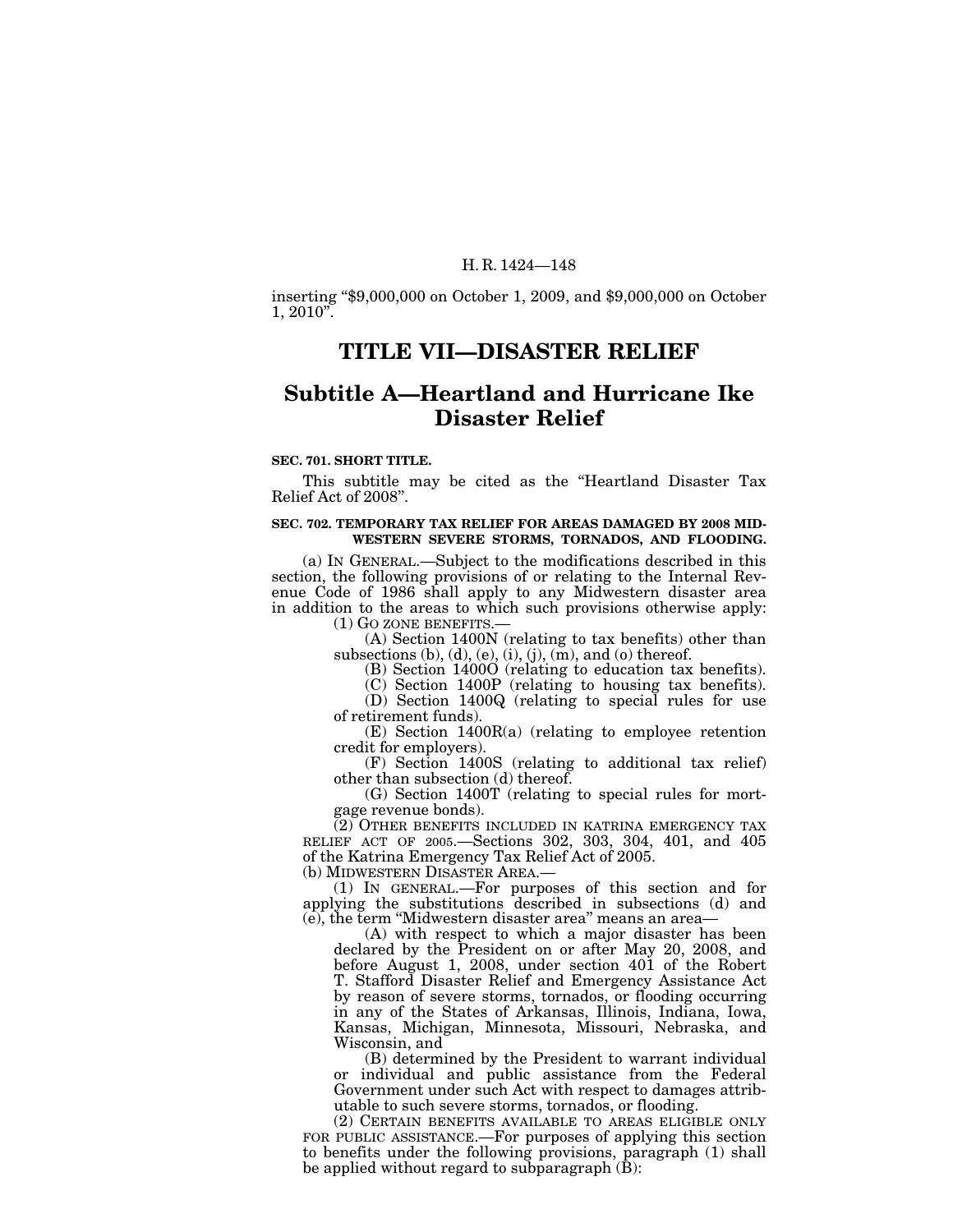(A) Sections 1400Q, 1400S(b), and 1400S(d) of the Internal Revenue Code of 1986.

(B) Sections 302, 401, and 405 of the Katrina Emergency Tax Relief Act of 2005.

(c) REFERENCES.—

(1) AREA.—Any reference in such provisions to the Hurricane Katrina disaster area or the Gulf Opportunity Zone shall be treated as a reference to any Midwestern disaster area and any reference to the Hurricane Katrina disaster area or the Gulf Opportunity Zone within a State shall be treated as a reference to all Midwestern disaster areas within the State.

(2) ITEMS ATTRIBUTABLE TO DISASTER.—Any reference in such provisions to any loss, damage, or other item attributable to Hurricane Katrina shall be treated as a reference to any loss, damage, or other item attributable to the severe storms, tornados, or flooding giving rise to any Presidential declaration described in subsection  $(b)(1)(A)$ .

(3) APPLICABLE DISASTER DATE.—For purposes of applying the substitutions described in subsections (d) and (e), the term "applicable disaster date" means, with respect to any Midwestern disaster area, the date on which the severe storms, tornados, or flooding giving rise to the Presidential declaration described in subsection  $(b)(1)(A)$  occurred.

(d) MODIFICATIONS TO 1986 CODE.—The following provisions of the Internal Revenue Code of 1986 shall be applied with the following modifications:

 $(1)$  TAX-EXEMPT BOND FINANCING.—Section  $1400N(a)$ —

(A) by substituting ''qualified Midwestern disaster area bond'' for ''qualified Gulf Opportunity Zone Bond'' each place it appears, except that in determining whether a bond is a qualified Midwestern disaster area bond—

(i) paragraph  $(2)(A)(i)$  shall be applied by only treating costs as qualified project costs if—

(I) in the case of a project involving a private business use (as defined in section  $141(b)(6)$ ), either the person using the property suffered a loss in a trade or business attributable to the severe storms, tornados, or flooding giving rise to any Presidential declaration described in subsection  $(b)(1)(A)$  or is a person designated for purposes of this section by the Governor of the State in which the project is located as a person carrying on a trade or business replacing a trade or business with respect to which another person suffered such a loss, and

(II) in the case of a project relating to public utility property, the project involves repair or reconstruction of public utility property damaged by such severe storms, tornados, or flooding, and  $(ii)$  paragraph  $(2)(A)(ii)$  shall be applied by treating

an issue as a qualified mortgage issue only if 95 percent or more of the net proceeds (as defined in section  $150(a)(3)$  of the issue are to be used to provide financing for mortgagors who suffered damages to their principal residences attributable to such severe storms, tornados, or flooding.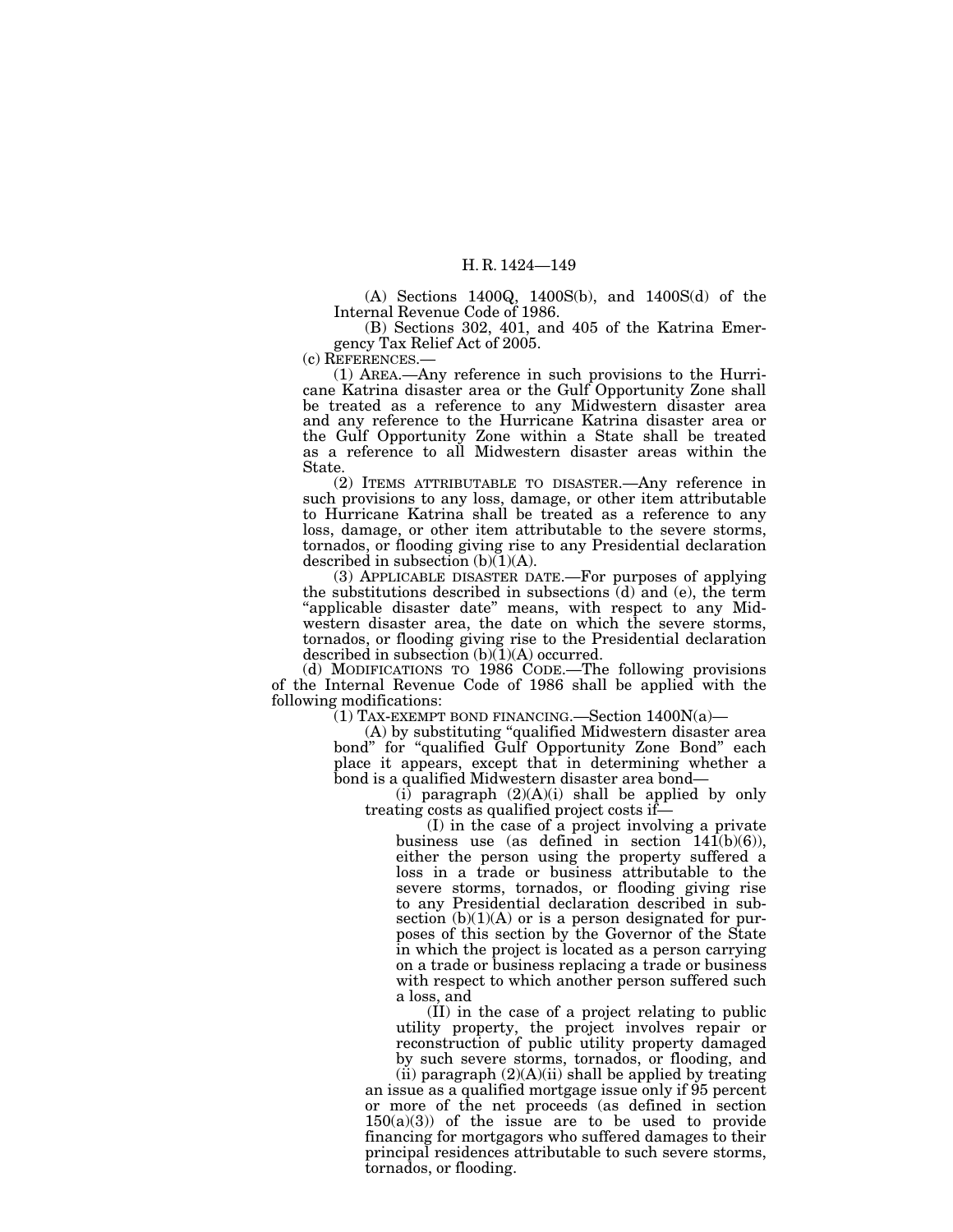(B) by substituting ''any State in which a Midwestern disaster area is located'' for ''the State of Alabama, Louisiana, or Mississippi'' in paragraph (2)(B),

(C) by substituting ''designated for purposes of this section (on the basis of providing assistance to areas in the order in which such assistance is most needed)'' for "designated for purposes of this section" in paragraph  $(2)(C)$ ,

 $(D)$  by substituting "January 1, 2013" for "January" 1, 2011" in paragraph  $(2)(D)$ ,

 $(E)$  in paragraph  $(3)(A)$ —

 $(i)$  by substituting "\$1,000" for "\$2,500", and

(ii) by substituting ''before the earliest applicable disaster date for Midwestern disaster areas within the State'' for ''before August 28, 2005'',

(F) by substituting ''qualified Midwestern disaster area repair or construction'' for ''qualified GO Zone repair or construction'' each place it appears,

(G) by substituting ''after the date of the enactment of the Heartland Disaster Tax Relief Act of 2008 and before January 1, 2013" for "after the date of the enactment of this paragraph and before January 1, 2011'' in paragraph (7)(C), and

(H) by disregarding paragraph (8) thereof.

(2) LOW-INCOME HOUSING CREDIT.—Section 1400N(c)—

(A) only with respect to calendar years 2008, 2009, and 2010,

(B) by substituting ''Disaster Recovery Assistance housing amount" for "Gulf Opportunity housing amount" each place it appears,

 $(C)$  in paragraph  $(1)(B)$ -

 $(i)$  by substituting "\$8.00" for "\$18.00", and

(ii) by substituting ''before the earliest applicable disaster date for Midwestern disaster areas within the State'' for ''before August 28, 2005'', and

(D) determined without regard to paragraphs (2), (3), (4), (5), and (6) thereof.

(3) EXPENSING FOR CERTAIN DEMOLITION AND CLEAN-UP COSTS.—Section 1400N(f)—

(A) by substituting ''qualified Disaster Recovery Assistance clean-up cost'' for ''qualified Gulf Opportunity Zone clean-up  $cost^{\hat{v}}$  each place it appears,

(B) by substituting ''beginning on the applicable disaster date and ending on December 31, 2010'' for ''beginning on August 28, 2005, and ending on December 31, 2007 in paragraph (2), and

(C) by treating costs as qualified Disaster Recovery Assistance clean-up costs only if the removal of debris or demolition of any structure was necessary due to damage attributable to the severe storms, tornados, or flooding giving rise to any Presidential declaration described in subsection  $(b)(1)(A)$ .

(4) EXTENSION OF EXPENSING FOR ENVIRONMENTAL REMEDI-ATION COSTS.—Section 1400N(g)—

(A) by substituting ''the applicable disaster date'' for ''August 28, 2005'' each place it appears,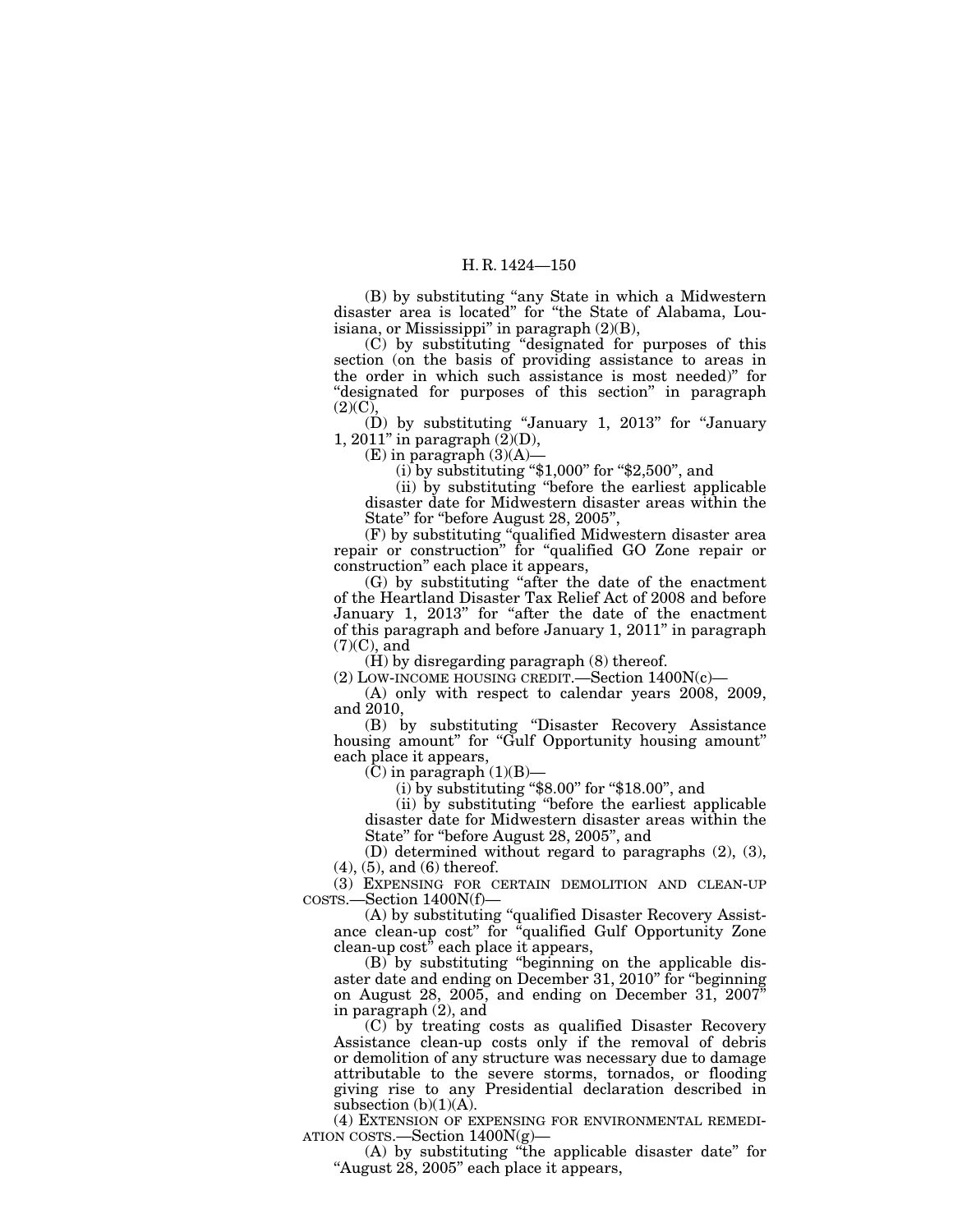(B) by substituting ''January 1, 2011'' for ''January 1, 2008" in paragraph  $(1)$ ,

(C) by substituting ''December 31, 2010'' for ''December 31, 2007'' in paragraph (1), and

(D) by treating a site as a qualified contaminated site only if the release (or threat of release) or disposal of a hazardous substance at the site was attributable to the severe storms, tornados, or flooding giving rise to any Presidential declaration described in subsection  $(b)(1)(A)$ .<br>(5) INCREASE IN REHABILITATION CREDIT.—Section

(5) INCREASE IN REHABILITATION 1400N(h), as amended by this Act—

(A) by substituting ''the applicable disaster date'' for ''August 28, 2005'',

(B) by substituting ''December 31, 2011'' for ''December 31,  $2009$ " in paragraph  $(1)$ , and

(C) by only applying such subsection to qualified rehabilitation expenditures with respect to any building or structure which was damaged or destroyed as a result of the severe storms, tornados, or flooding giving rise to any Presidential declaration described in subsection  $(b)(1)(A)$ .

(6) TREATMENT OF NET OPERATING LOSSES ATTRIBUTABLE TO DISASTER LOSSES.—Section 1400N(k)—

(A) by substituting ''qualified Disaster Recovery Assistance loss'' for ''qualified Gulf Opportunity Zone loss'' each place it appears,

(B) by substituting ''after the day before the applicable disaster date, and before January 1, 2011" for "after August" 27, 2005, and before January 1, 2008'' each place it appears,

(C) by substituting ''the applicable disaster date'' for "August 28, 2005" in paragraph  $\overline{(2)}$ (B) $\overline{(ii)}$ (I),

(D) by substituting ''qualified Disaster Recovery Assistance property'' for ''qualified Gulf Opportunity Zone property" in paragraph  $(2)(B)(iv)$ , and

(E) by substituting ''qualified Disaster Recovery Assistance casualty loss'' for ''qualified Gulf Opportunity Zone casualty loss'' each place it appears.

(7) CREDIT TO HOLDERS OF TAX CREDIT BONDS.—Section 1400N(l)—

(A) by substituting ''Midwestern tax credit bond'' for ''Gulf tax credit bond'' each place it appears,

(B) by substituting ''any State in which a Midwestern disaster area is located or any instrumentality of the State'' for ''the State of Alabama, Louisiana, or Mississippi'' in paragraph  $(4)(A)(i)$ ,

(C) by substituting ''after December 31, 2008 and before January 1, 2010'' for ''after December 31, 2005, and before

January 1, 2007",<br>
(D) by substituting "shall not exceed \$100,000,000 for any State with an aggregate population located in all Midwestern disaster areas within the State of at least 2,000,000, \$50,000,000 for any State with an aggregate population located in all Midwestern disaster areas within the State of at least 1,000,000 but less than 2,000,000, and zero for any other State. The population of a State within any area shall be determined on the basis of the most recent census estimate of resident population released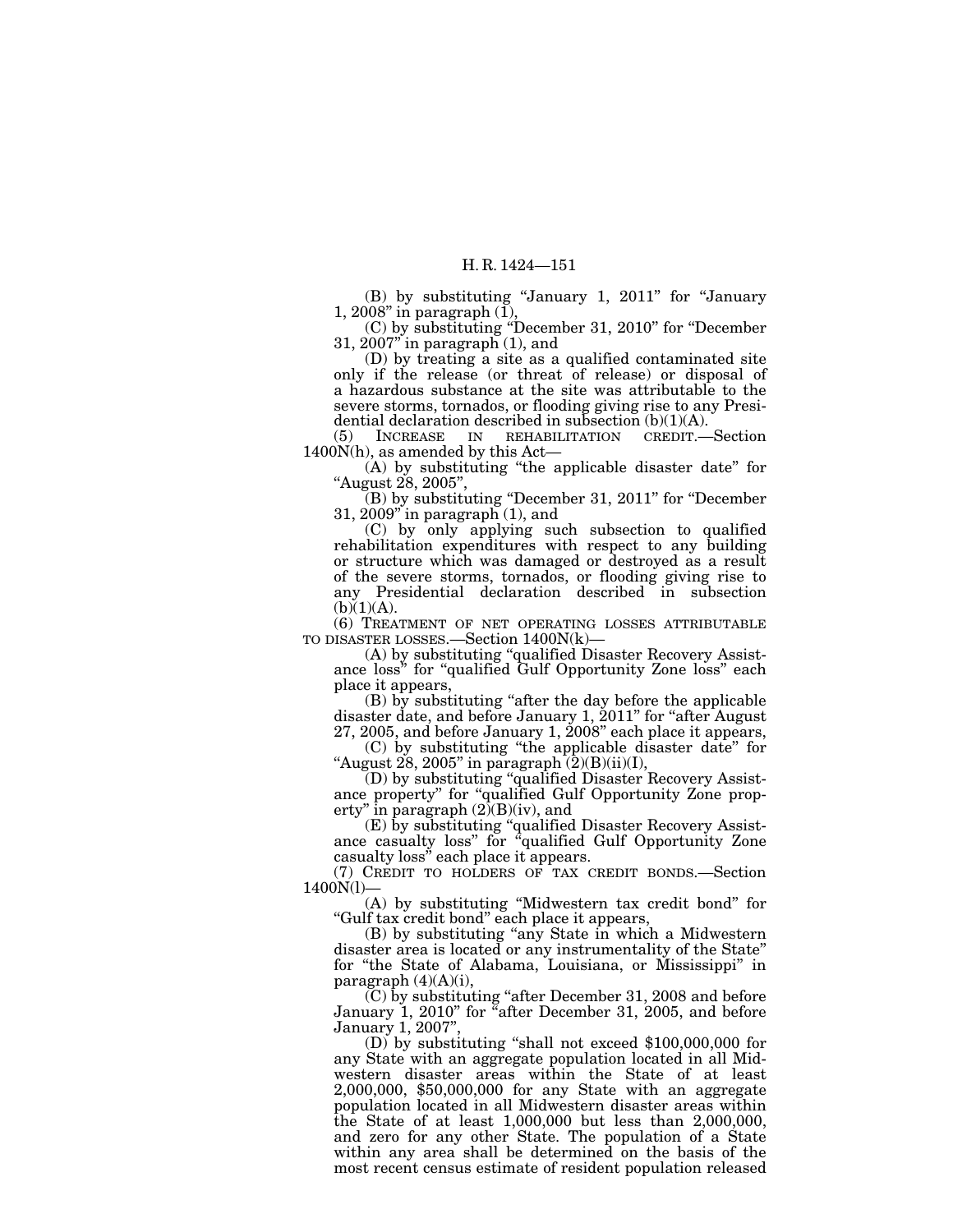by the Bureau of Census before the earliest applicable disaster date for Midwestern disaster areas within the State." for "shall not exceed" and all that follows in paragraph (4)(C), and

(E) by substituting ''the earliest applicable disaster date for Midwestern disaster areas within the State'' for "August  $28$ ,  $2005$ " in paragraph  $(5)(A)$ .

(8) EDUCATION TAX BENEFITS.—Section 1400O, by substituting "2008 or 2009" for "2005 or 2006".

(9) HOUSING TAX BENEFITS.—Section 1400P, by substituting "the applicable disaster date" for "August 28, 2005" in subsection  $(c)(1)$ .

(10) SPECIAL RULES FOR USE OF RETIREMENT FUNDS.—Section 1400Q—

(A) by substituting ''qualified Disaster Recovery Assistance distribution'' for ''qualified hurricane distribution'' each place it appears,

 $(\hat{B})$  by substituting "on or after the applicable disaster date and before January 1, 2010" for "on or after August 25, 2005, and before January 1, 2007'' in subsection  $(a)(4)(A)(i),$ 

(C) by substituting ''the applicable disaster date'' for "August 28, 2005" in subsections  $(a)(4)(A)(i)$  and  $(c)(3)(B)$ ,

 $(D)$  by disregarding clauses (ii) and (iii) of subsection  $(a)(4)(A)$  thereof,

(E) by substituting ''qualified storm damage distribution'' for ''qualified Katrina distribution'' each place it appears,

(F) by substituting ''after the date which is 6 months before the applicable disaster date and before the date which is the day after the applicable disaster date'' for ''after February 28, 2005, and before August 29, 2005'' in subsection  $(b)(2)(B)(ii)$ ,

(G) by substituting ''the Midwestern disaster area, but not so purchased or constructed on account of severe storms, tornados, or flooding giving rise to the designation of the area as a disaster area'' for ''the Hurricane Katrina disaster area, but not so purchased or constructed on account of Hurricane Katrina" in subsection  $(b)(2)(B)(iii)$ ,

(H) by substituting ''beginning on the applicable disaster date and ending on the date which is 5 months after the date of the enactment of the Heartland Disaster Tax Relief Act of 2008" for "beginning on August 25, 2005, and ending on February 28, 2006" in subsection  $(b)(3)(A)$ ,

(I) by substituting ''qualified storm damage individual'' for ''qualified Hurricane Katrina individual'' each place it appears,

(J) by substituting ''December 31, 2009'' for ''December 31, 2006" in subsection  $(c)(2)(A)$ ,

(K) by disregarding subparagraphs (C) and (D) of subsection  $(c)(3)$  thereof,

(L) by substituting ''beginning on the date of the enactment of the Heartland Disaster Tax Relief Act of 2008 and ending on December 31, 2009'' for ''beginning on September 24, 2005, and ending on December 31, 2006'' in subsection  $(c)(4)(A)(i)$ ,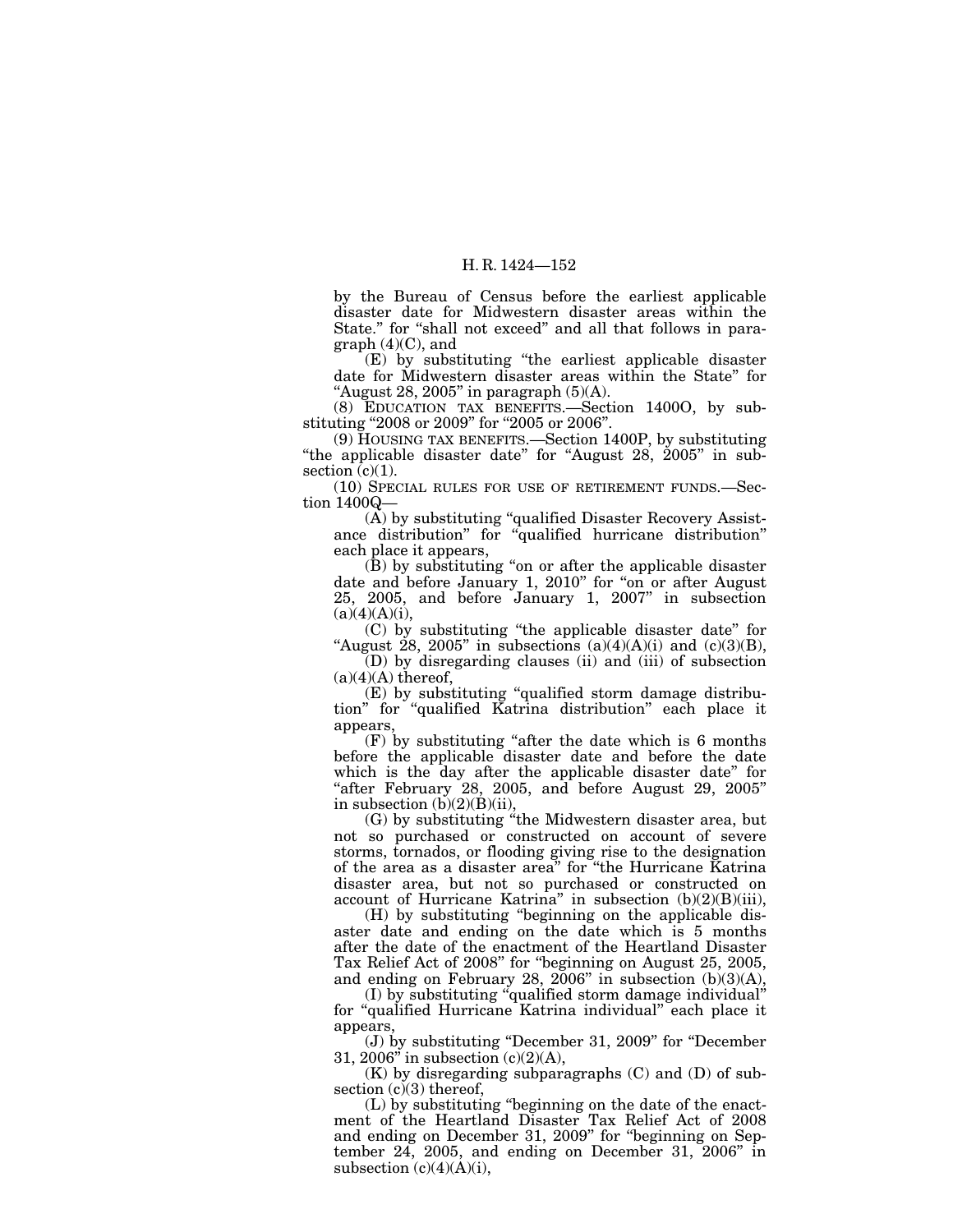(M) by substituting ''the applicable disaster date'' for "August 25, 2005" in subsection  $\overline{(c)}(4)(A)(ii)$ , and

(N) by substituting ''January 1, 2010'' for ''January 1, 2007" in subsection  $(d)(2)(A)(ii)$ .

(11) EMPLOYEE RETENTION CREDIT FOR EMPLOYERS AFFECTED BY SEVERE STORMS, TORNADOS, AND FLOODING.—Section  $1400R(a)$ 

(A) by substituting ''the applicable disaster date'' for "August 28, 2005" each place it appears,

(B) by substituting ''January 1, 2009'' for ''January 1, 2006'' both places it appears, and

(C) only with respect to eligible employers who employed an average of not more than 200 employees on business days during the taxable year before the applicable disaster date.

(12) TEMPORARY SUSPENSION OF LIMITATIONS ON CHARI-TABLE CONTRIBUTIONS.—Section 1400S(a), by substituting the following paragraph for paragraph (4) thereof:

''(4) QUALIFIED CONTRIBUTIONS.—

 $\sqrt{\rm A}$ ) In GENERAL.—For purposes of this subsection, the term 'qualified contribution' means any charitable contribution (as defined in section  $170(c)$ ) if—

''(i) such contribution—

''(I) is paid during the period beginning on the earliest applicable disaster date for all States and ending on December 31, 2008, in cash to an organization described in section  $170(b)(1)(A)$ , and

''(II) is made for relief efforts in 1 or more Midwestern disaster areas,

"(ii) the taxpayer obtains from such organization contemporaneous written acknowledgment (within the meaning of section  $170(f)(8)$  that such contribution was used (or is to be used) for relief efforts in 1 or more Midwestern disaster areas, and

''(iii) the taxpayer has elected the application of this subsection with respect to such contribution.

''(B) EXCEPTION.—Such term shall not include a contribution by a donor if the contribution is—

''(i) to an organization described in section  $509(a)(3)$ , or

''(ii) for establishment of a new, or maintenance of an existing, donor advised fund (as defined in section  $4966(d)(2)$ ).

''(C) APPLICATION OF ELECTION TO PARTNERSHIPS AND S CORPORATIONS.—In the case of a partnership or S corporation, the election under subparagraph (A)(iii) shall be made separately by each partner or shareholder.''.

(13) SUSPENSION OF CERTAIN LIMITATIONS ON PERSONAL CASUALTY LOSSES.—Section 1400S(b)(1), by substituting ''the applicable disaster date'' for ''August 25, 2005''.

(14) SPECIAL RULE FOR DETERMINING EARNED INCOME.— Section 1400S(d)—

(A) by treating an individual as a qualified individual if such individual's principal place of abode on the applicable disaster date was located in a Midwestern disaster area,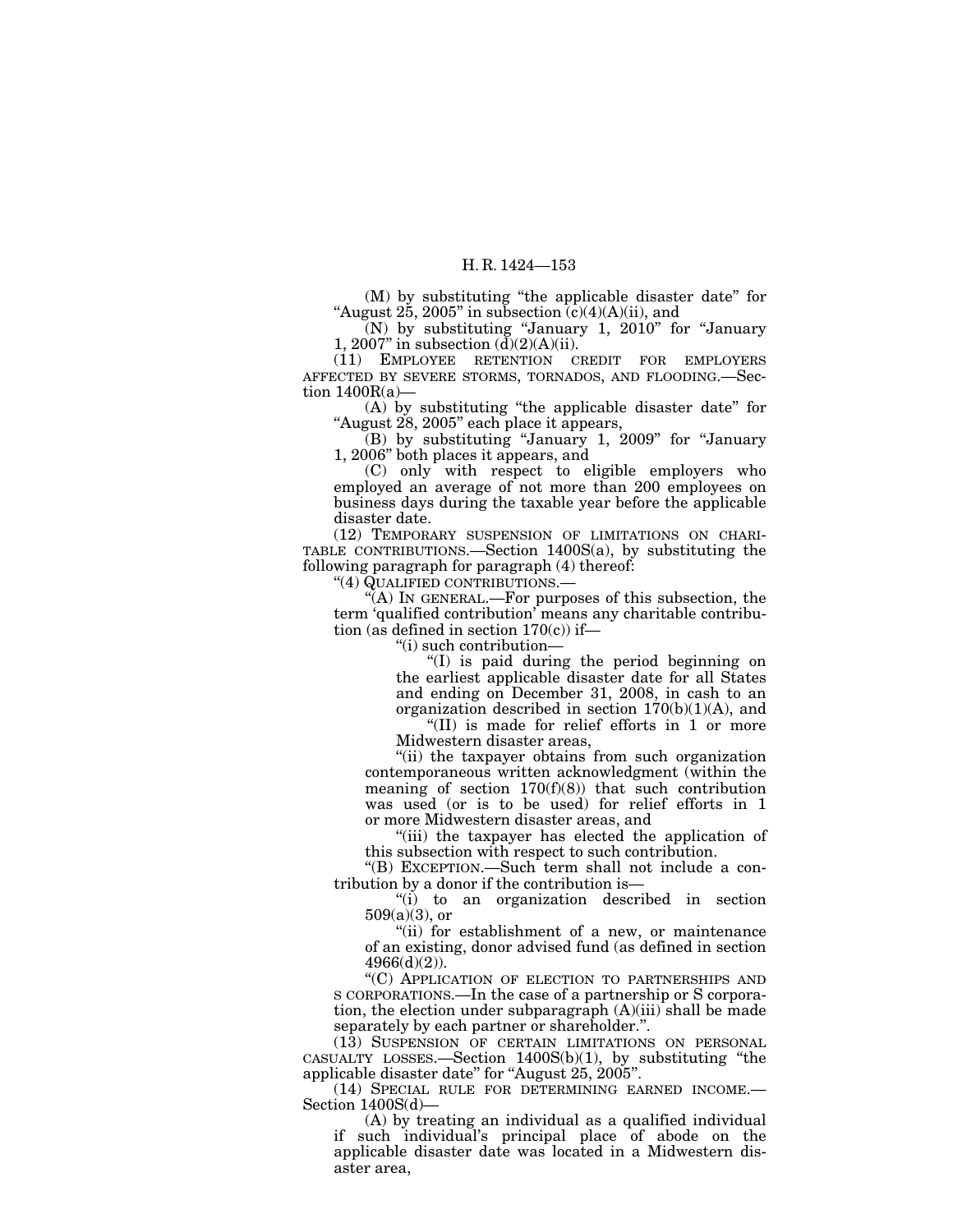(B) by treating the applicable disaster date with respect to any such individual as the applicable date for purposes of such subsection, and

(C) by treating an area as described in paragraph  $(2)(B)(ii)$  thereof if the area is a Midwestern disaster area only by reason of subsection  $(b)(2)$  of this section (relating to areas eligible only for public assistance).

(15) ADJUSTMENTS REGARDING TAXPAYER AND DEPENDENCY STATUS.—Section 1400S(e), by substituting ''2008 or 2009'' for ''2005 or 2006''.

(e) MODIFICATIONS TO KATRINA EMERGENCY TAX RELIEF ACT OF 2005.—The following provisions of the Katrina Emergency Tax Relief Act of 2005 shall be applied with the following modifications:

(1) ADDITIONAL EXEMPTION FOR HOUSING DISPLACED INDI-VIDUAL.—Section 302—

(A) by substituting "2008 or 2009" for "2005 or 2006" in subsection (a) thereof,

(B) by substituting ''Midwestern displaced individual'' for ''Hurricane Katrina displaced individual'' each place it appears, and

(C) by treating an area as a core disaster area for purposes of applying subsection (c) thereof if the area is a Midwestern disaster area without regard to subsection (b)(2) of this section (relating to areas eligible only for public assistance).

(2) INCREASE IN STANDARD MILEAGE RATE.—Section 303, by substituting ''beginning on the applicable disaster date and ending on December 31, 2008" for "beginning on August 25, 2005, and ending on December 31, 2006''.

(3) MILEAGE REIMBURSEMENTS FOR CHARITABLE VOLUN-TEERS.—Section 304—

(A) by substituting ''beginning on the applicable disaster date and ending on December 31, 2008'' for ''beginning on August 25, 2005, and ending on December 31, 2006'' in subsection (a), and

(B) by substituting ''the applicable disaster date'' for "August  $25$ ,  $2005$ " in subsection (a).

(4) EXCLUSION OF CERTAIN CANCELLATION OF INDEBTEDNESS INCOME.—Section 401—

(A) by treating an individual whose principal place of abode on the applicable disaster date was in a Midwestern disaster area (determined without regard to subsection (b)(2) of this section) as an individual described in subsection (b)(1) thereof, and by treating an individual whose principal place of abode on the applicable disaster date was in a Midwestern disaster area solely by reason of subsection  $(b)(2)$  of this section as an individual described in subsection (b)(2) thereof,

(B) by substituting ''the applicable disaster date'' for ''August 28, 2005'' both places it appears, and

 $(C)$  by substituting "January 1, 2010" for "January 1, 2007" in subsection  $(e)$ .

(5) EXTENSION OF REPLACEMENT PERIOD FOR NONRECOGNI-TION OF GAIN.—Section 405, by substituting ''on or after the applicable disaster date" for "on or after August 25, 2005".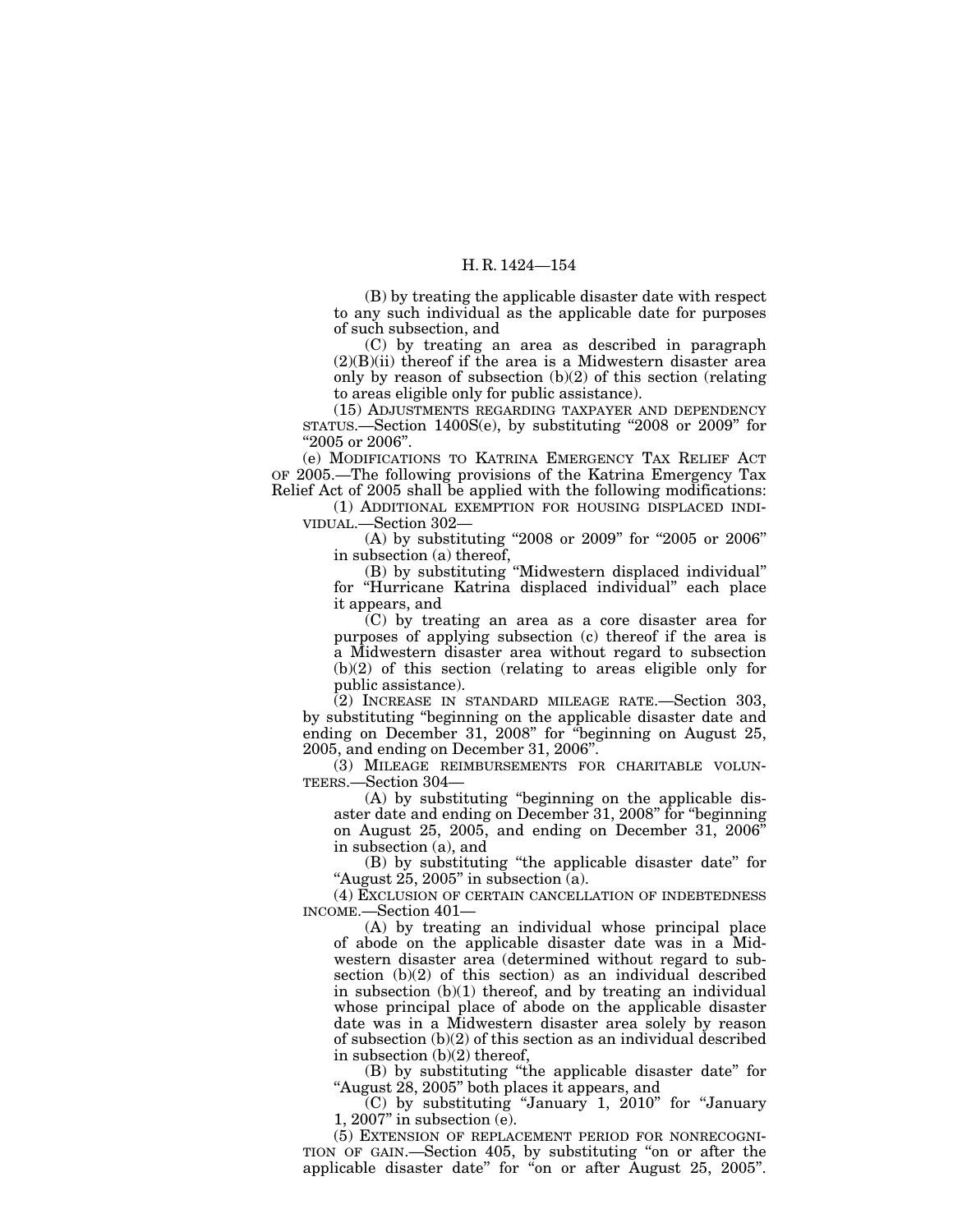#### **SEC. 703. REPORTING REQUIREMENTS RELATING TO DISASTER RELIEF CONTRIBUTIONS.**

(a) IN GENERAL.—Section 6033(b) (relating to returns of certain organizations described in section  $501(c)(3)$  is amended by striking "and" at the end of paragraph (13), by redesignating paragraph  $(14)$  as paragraph  $(15)$ , and by adding after paragraph  $(13)$  the following new paragraph:

 $(14)$  such information as the Secretary may require with respect to disaster relief activities, including the amount and use of qualified contributions to which section 1400S(a) applies, and''.

(b) EFFECTIVE DATE.—The amendments made by this section shall apply to returns the due date for which (determined without regard to any extension) occurs after December 31, 2008.

#### **SEC. 704. TEMPORARY TAX-EXEMPT BOND FINANCING AND LOW-INCOME HOUSING TAX RELIEF FOR AREAS DAMAGED BY HURRICANE IKE.**

(a) TAX-EXEMPT BOND FINANCING.—Section 1400N(a) of the Internal Revenue Code of 1986 shall apply to any Hurricane Ike disaster area in addition to any other area referenced in such section, but with the following modifications:

(1) By substituting ''qualified Hurricane Ike disaster area bond'' for ''qualified Gulf Opportunity Zone Bond'' each place it appears, except that in determining whether a bond is a qualified Hurricane Ike disaster area bond—

 $(A)$  paragraph  $(2)(A)(i)$  shall be applied by only treating costs as qualified project costs if—

(i) in the case of a project involving a private business use (as defined in section 141(b)(6)), either the person using the property suffered a loss in a trade or business attributable to Hurricane Ike or is a person designated for purposes of this section by the Governor of the State in which the project is located as a person carrying on a trade or business replacing a trade or business with respect to which another person suffered such a loss, and

(ii) in the case of a project relating to public utility property, the project involves repair or reconstruction of public utility property damaged by Hurricane Ike, and

(B) paragraph  $(2)(A)(ii)$  shall be applied by treating an issue as a qualified mortgage issue only if 95 percent or more of the net proceeds (as defined in section  $150(a)(3)$ ) of the issue are to be used to provide financing for mortgagors who suffered damages to their principal residences attributable to Hurricane Ike.

(2) By substituting ''any State in which any Hurricane Ike disaster area is located'' for ''the State of Alabama, Louisiana, or Mississippi'' in paragraph (2)(B).

(3) By substituting ''designated for purposes of this section (on the basis of providing assistance to areas in the order in which such assistance is most needed)'' for ''designated for purposes of this section" in paragraph  $(2)(C)$ .

(4) By substituting ''January 1, 2013'' for ''January 1, 2011'' in paragraph (2)(D).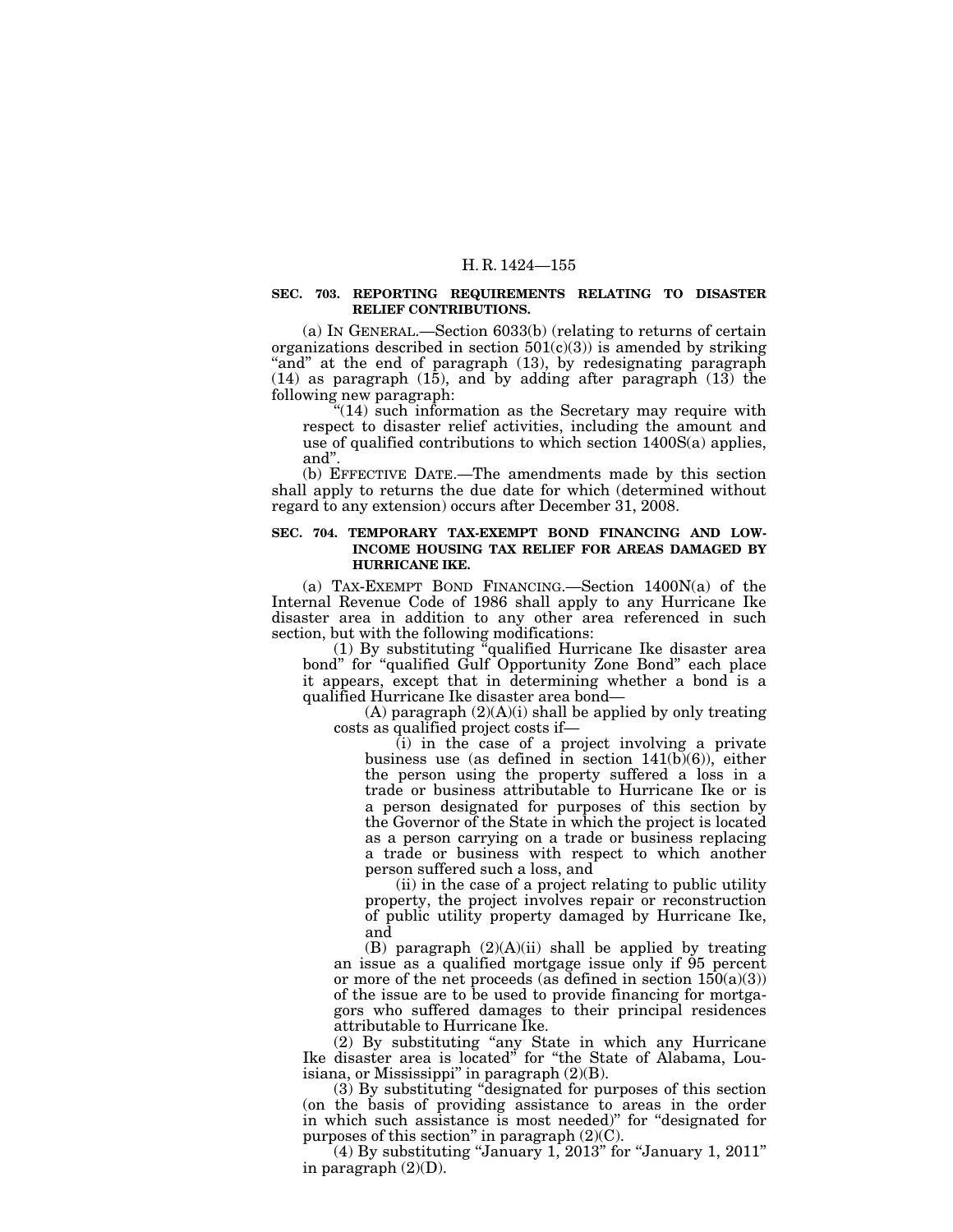(5) By substituting the following for subparagraph (A) of paragraph (3):

''(A) AGGREGATE AMOUNT DESIGNATED.—The maximum aggregate face amount of bonds which may be designated under this subsection with respect to any State shall not exceed the product of \$2,000 multiplied by the portion of the State population which is in—

''(i) in the case of Texas, the counties of Brazoria, Chambers, Galveston, Jefferson, and Orange, and

"(ii) in the case of Louisiana, the parishes of Calcasieu and Cameron,

(as determined on the basis of the most recent census estimate of resident population released by the Bureau of Census before September 13, 2008).''.

(6) By substituting ''qualified Hurricane Ike disaster area repair or construction'' for ''qualified GO Zone repair or construction'' each place it appears.

(7) By substituting ''after the date of the enactment of the Heartland Disaster Tax Relief Act of 2008 and before January 1, 2013" for "after the date of the enactment of this paragraph and before January 1, 2011" in paragraph  $(7)(C)$ .

(8) By disregarding paragraph (8) thereof.

(9) By substituting ''any Hurricane Ike disaster area'' for ''the Gulf Opportunity Zone'' each place it appears.

(b) LOW-INCOME HOUSING CREDIT.—Section 1400N(c) of the Internal Revenue Code of 1986 shall apply to any Hurricane Ike disaster area in addition to any other area referenced in such section, but with the following modifications:

(1) Only with respect to calendar years 2008, 2009, and 2010.

(2) By substituting ''any Hurricane Ike disaster area'' for ''the Gulf Opportunity Zone'' each place it appears.

(3) By substituting ''Hurricane Ike Recovery Assistance housing amount" for "Gulf Opportunity housing amount" each place it appears.

(4)  $\overline{By}$  substituting the following for subparagraph (B) of paragraph (1):

''(B) HURRICANE IKE HOUSING AMOUNT.—For purposes of subparagraph (A), the term 'Hurricane Ike housing amount' means, for any calendar year, the amount equal to the product of  $$16.00$  multiplied by the portion of the State population which is in—

''(i) in the case of Texas, the counties of Brazoria, Chambers, Galveston, Jefferson, and Orange, and

''(ii) in the case of Louisiana, the parishes of Calcasieu and Cameron,

(as determined on the basis of the most recent census estimate of resident population released by the Bureau of Census before September 13, 2008).''.

(5) Determined without regard to paragraphs (2), (3), (4), (5), and (6) thereof.

(c) HURRICANE IKE DISASTER AREA.—For purposes of this section and for applying the substitutions described in subsections (a) and (b), the term ''Hurricane Ike disaster area'' means an area in the State of Texas or Louisiana—

(1) with respect to which a major disaster has been declared by the President on September 13, 2008, under section 401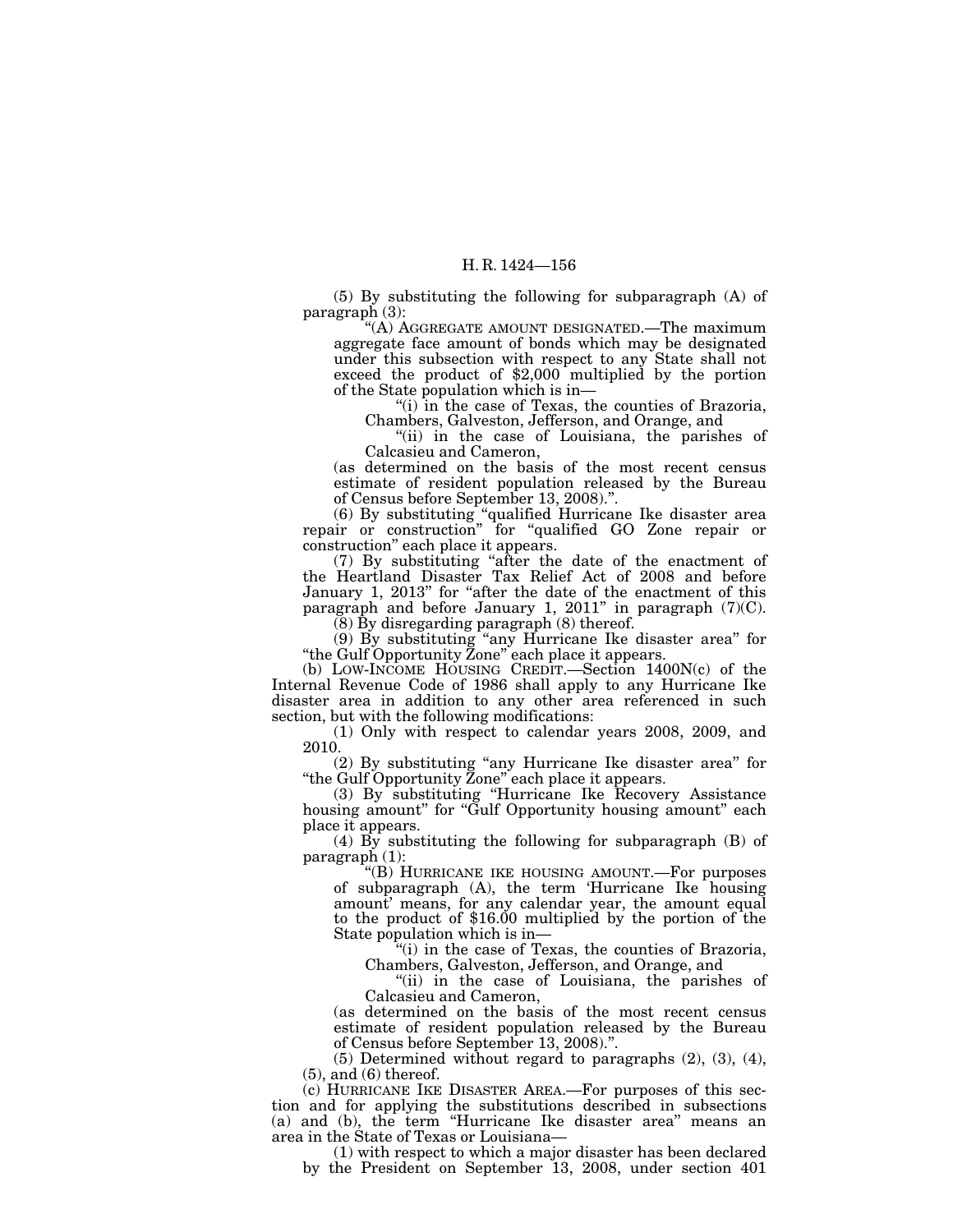of the Robert T. Stafford Disaster Relief and Emergency Assistance Act by reason of Hurricane Ike, and

(2) determined by the President to warrant individual or individual and public assistance from the Federal Government under such Act with respect to damages attributable to Hurricane Ike.

# **Subtitle B—National Disaster Relief**

#### **SEC. 706. LOSSES ATTRIBUTABLE TO FEDERALLY DECLARED DISAS-TERS.**

(a) WAIVER OF ADJUSTED GROSS INCOME LIMITATION.—

(1) IN GENERAL.—Subsection (h) of section 165 is amended by redesignating paragraphs (3) and (4) as paragraphs (4) and (5), respectively, and by inserting after paragraph (2) the following new paragraph:

''(3) SPECIAL RULE FOR LOSSES IN FEDERALLY DECLARED DISASTERS.—

''(A) IN GENERAL.—If an individual has a net disaster loss for any taxable year, the amount determined under paragraph  $(2)(A)(ii)$  shall be the sum of-

''(i) such net disaster loss, and

''(ii) so much of the excess referred to in the matter preceding clause (i) of paragraph (2)(A) (reduced by the amount in clause (i) of this subparagraph) as exceeds 10 percent of the adjusted gross income of the individual.

''(B) NET DISASTER LOSS.—For purposes of subparagraph (A), the term 'net disaster loss' means the excess of—

''(i) the personal casualty losses—

''(I) attributable to a federally declared disaster occurring before January 1, 2010, and

''(II) occurring in a disaster area, over

''(ii) personal casualty gains.

''(C) FEDERALLY DECLARED DISASTER.—For purposes of this paragraph—

''(i) FEDERALLY DECLARED DISASTER.—The term 'federally declared disaster' means any disaster subsequently determined by the President of the United States to warrant assistance by the Federal Government under the Robert T. Stafford Disaster Relief and Emergency Assistance Act.

''(ii) DISASTER AREA.—The term 'disaster area' means the area so determined to warrant such assistance.".<br>(2) CONFORMING AMENDMENTS.-

(2) CONFORMING AMENDMENTS.—<br>
(A) Section  $165(h)(4)(B)$  (as so redesignated) is amended by striking ''paragraph (2)'' and inserting ''paragraphs  $(2)$  and  $(3)$ ".

 $(B)$  Section  $165(i)(1)$  is amended by striking "loss" and all that follows through ''Act'' and inserting ''loss occurring in a disaster area (as defined by clause (ii) of subsection  $(h)(3)(C)$  and attributable to a federally declared disaster (as defined by clause (i) of such subsection)''.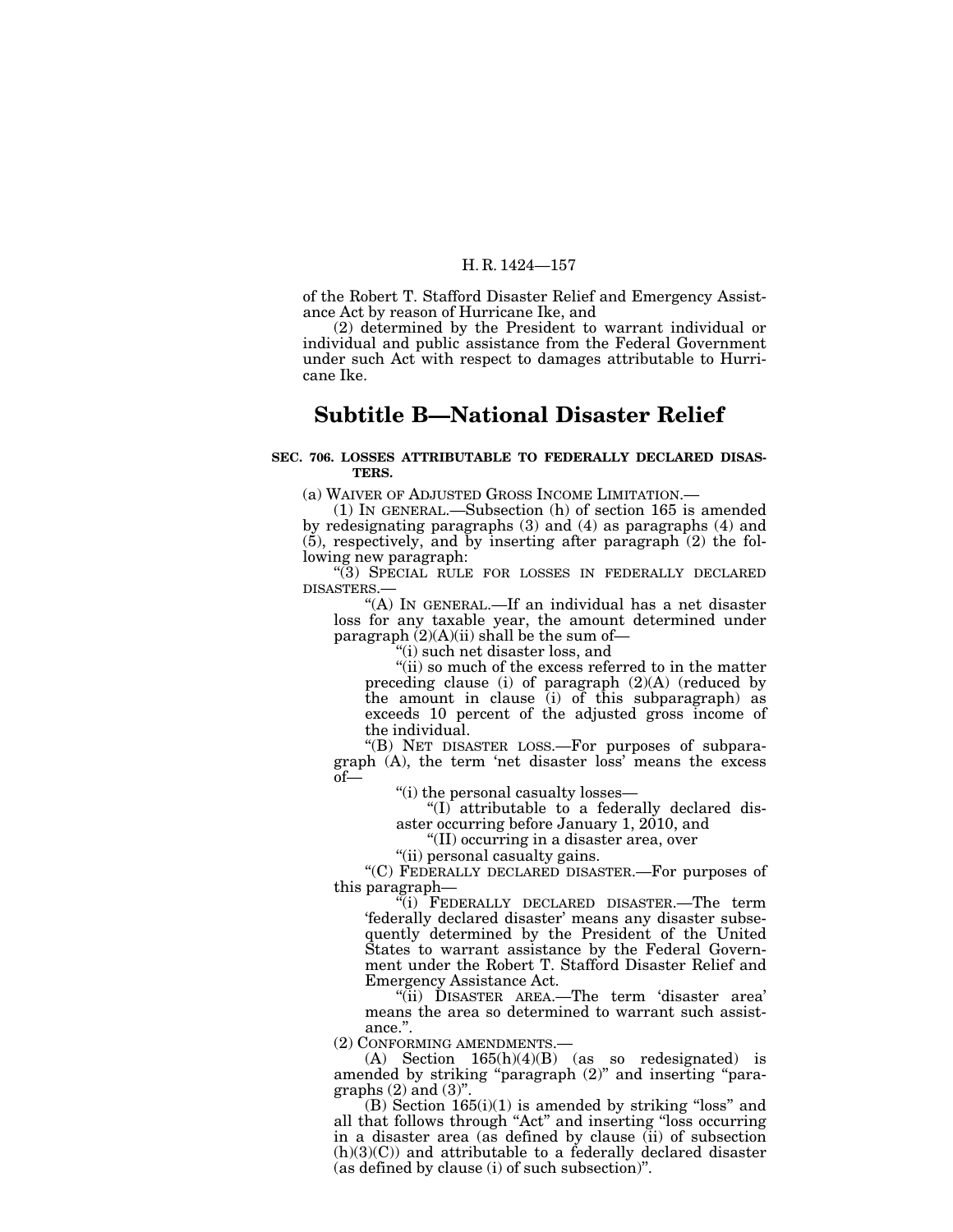$(C)$  Section 165 $(i)(4)$  is amended by striking "Presidentially declared disaster (as defined by section  $1033(h)(3)$ " and inserting "federally declared disaster (as defined by subsection  $(h)(3)(C)(i)$ ".

(D)(i) So much of subsection (h) of section 1033 as precedes subparagraph (A) of paragraph (1) thereof is amended to read as follows:

"(h) SPECIAL RULES FOR PROPERTY DAMAGED BY FEDERALLY DECLARED DISASTERS.—

''(1) PRINCIPAL RESIDENCES.—If the taxpayer's principal residence or any of its contents is located in a disaster area and is compulsorily or involuntarily converted as a result of a federally declared disaster—''.

 $(iii)$  Paragraph  $(2)$  of section 1033 $(h)$  is amended by striking "investment" and all that follows through "disaster'' and inserting ''investment located in a disaster area and compulsorily or involuntarily converted as a result of a federally declared disaster''.

(iii) Paragraph (3) of section 1033(h) is amended to read as follows:

''(3) FEDERALLY DECLARED DISASTER; DISASTER AREA.—The terms ''federally declared disaster'' and ''disaster area'' shall have the respective meaning given such terms by section  $165(h)(3)(C)$ ."

(iv) Section  $139(c)(2)$  is amended to read as follows: "(2) federally declared disaster (as defined by section  $165(h)(3)(C)(i))$ ,".

(v) Subclause (II) of section  $172(b)(1)(F)(ii)$  is amended by striking ''Presidentially declared disasters (as defined in section  $1033(h)(3)$ " and inserting "federally declared disasters (as defined by subsection  $(h)(3)(C)(i)$ )".

(vi) Subclause (III) of section  $172(b)(1)(F)(ii)$  is amended by striking ''Presidentially declared disasters'' and inserting ''federally declared disasters''.

(vii) Subsection (a) of section 7508A is amended by striking ''Presidentially declared disaster (as defined in section  $1033(h)(3)$ " and inserting "federally declared disaster (as defined by section  $165(h)(3)(C)(i)$ )".

(b) INCREASE IN STANDARD DEDUCTION BY DISASTER CASUALTY LOSS.—

(1) IN GENERAL.—Paragraph (1) of section 63(c), as amended by the Housing Assistance Tax Act of 2008, is amended by striking "and" at the end of subparagraph (B), by striking the period at the end of subparagraph (C) and inserting ", and", and by adding at the end the following new subparagraph:

''(D) the disaster loss deduction.''.

(2) DISASTER LOSS DEDUCTION.—Subsection (c) of section 63, as amended by the Housing Assistance Tax Act of 2008, is amended by adding at the end the following new paragraph:

''(8) DISASTER LOSS DEDUCTION.—For the purposes of paragraph (1), the term 'disaster loss deduction' means the net disaster loss (as defined in section  $165(h)(3)(B)$ ).".

(3) ALLOWANCE IN COMPUTING ALTERNATIVE MINIMUM TAX-ABLE INCOME.—Subparagraph (E) of section 56(b)(1) is amended by adding at the end the following new sentence: ''The preceding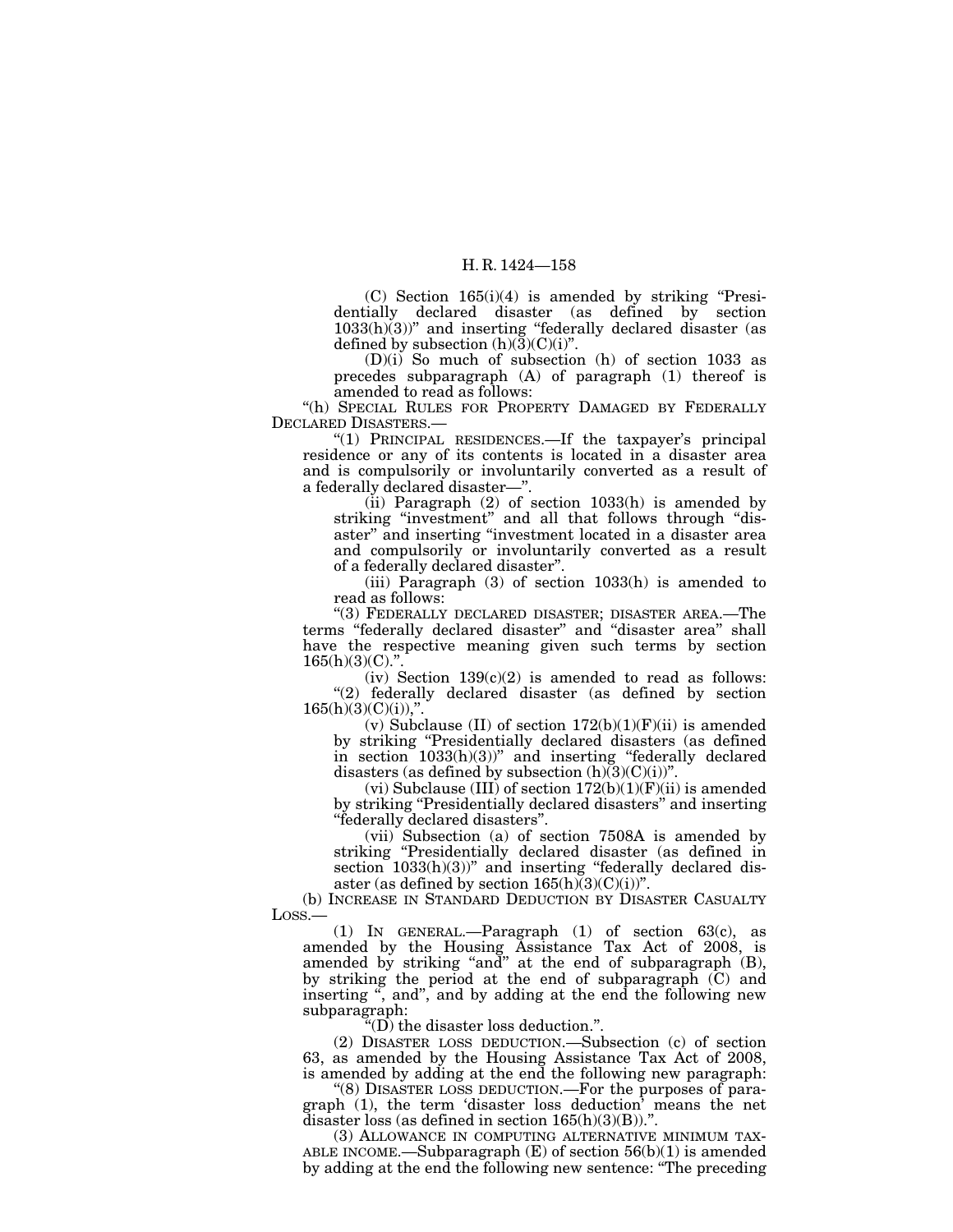sentence shall not apply to so much of the standard deduction as is determined under section  $63(c)(1)(D)$ .".

(c) INCREASE IN LIMITATION ON INDIVIDUAL LOSS PER CAS-UALTY.—Paragraph (1) of section 165(h) is amended by striking ''\$100'' and inserting ''\$500 (\$100 for taxable years beginning after December 31, 2009)<sup>"</sup>.

(d) EFFECTIVE DATES.—

(1) IN GENERAL.—Except as provided by paragraph (2), the amendments made by this section shall apply to disasters declared in taxable years beginning after December 31, 2007.

(2) INCREASE IN LIMITATION ON INDIVIDUAL LOSS PER CAS-UALTY.—The amendment made by subsection (c) shall apply to taxable years beginning after December 31, 2008.

#### **SEC. 707. EXPENSING OF QUALIFIED DISASTER EXPENSES.**

(a) IN GENERAL.—Part VI of subchapter B of chapter 1 is amended by inserting after section 198 the following new section:

#### **''SEC. 198A. EXPENSING OF QUALIFIED DISASTER EXPENSES.**

"(a) IN GENERAL.—A taxpayer may elect to treat any qualified disaster expenses which are paid or incurred by the taxpayer as an expense which is not chargeable to capital account. Any expense which is so treated shall be allowed as a deduction for the taxable year in which it is paid or incurred.

''(b) QUALIFIED DISASTER EXPENSE.—For purposes of this section, the term 'qualified disaster expense' means any expenditure—

" $(1)$  which is paid or incurred in connection with a trade or business or with business-related property,

 $''(2)$  which is-

''(A) for the abatement or control of hazardous substances that were released on account of a federally declared disaster occurring before January 1, 2010,

''(B) for the removal of debris from, or the demolition of structures on, real property which is business-related property damaged or destroyed as a result of a federally declared disaster occurring before such date, or

''(C) for the repair of business-related property damaged as a result of a federally declared disaster occurring before such date, and

''(3) which is otherwise chargeable to capital account.

''(c) OTHER DEFINITIONS.—For purposes of this section—

''(1) BUSINESS-RELATED PROPERTY.—The term 'businessrelated property' means property—

" $(\hat{A})$  held by the taxpayer for use in a trade or business or for the production of income, or

"(B) described in section  $1221(a)(1)$  in the hands of the taxpayer.

"(2) FEDERALLY DECLARED DISASTER.—The term 'federally declared disaster' has the meaning given such term by section  $165(h)(3)(C)(i)$ .

''(d) DEDUCTION RECAPTURED AS ORDINARY INCOME ON SALE, ETC.—Solely for purposes of section 1245, in the case of property to which a qualified disaster expense would have been capitalized but for this section—

''(1) the deduction allowed by this section for such expense shall be treated as a deduction for depreciation, and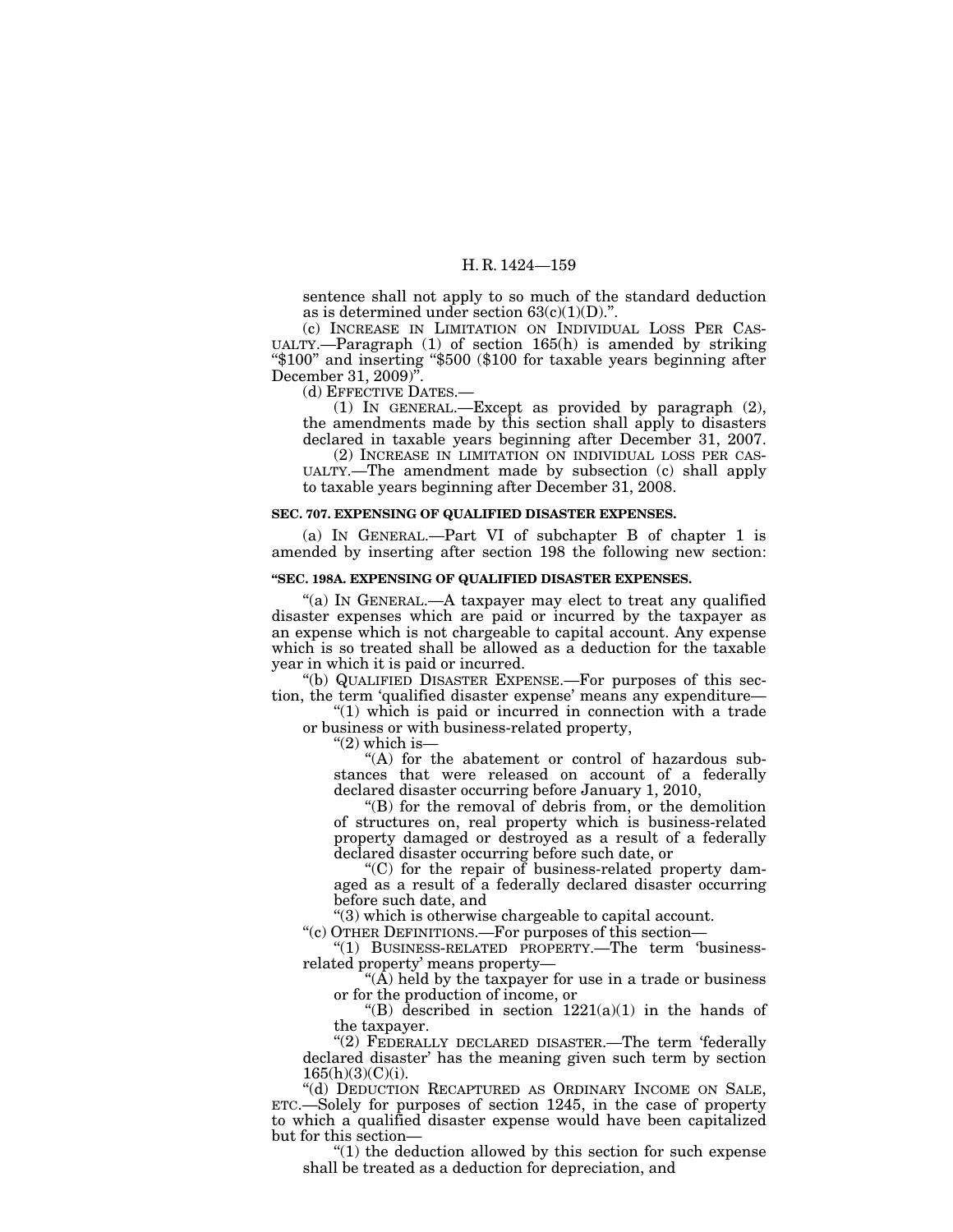" $(2)$  such property (if not otherwise section 1245 property) shall be treated as section 1245 property solely for purposes of applying section 1245 to such deduction.

"(e) COORDINATION WITH OTHER PROVISIONS.—Sections 198, 280B, and 468 shall not apply to amounts which are treated as expenses under this section.

''(f) REGULATIONS.—The Secretary shall prescribe such regulations as may be necessary or appropriate to carry out the purposes of this section.''.

(b) CLERICAL AMENDMENT.—The table of sections for part VI of subchapter B of chapter 1 is amended by inserting after the item relating to section 198 the following new item:

#### ''Sec. 198A. Expensing of Qualified Disaster Expenses.''.

(c) EFFECTIVE DATE.—The amendments made by this section shall apply to amounts paid or incurred after December 31, 2007 in connection with disaster declared after such date.

#### **SEC. 708. NET OPERATING LOSSES ATTRIBUTABLE TO FEDERALLY DECLARED DISASTERS.**

(a) IN GENERAL.—Paragraph (1) of section 172(b) is amended by adding at the end the following new subparagraph:

''(J) CERTAIN LOSSES ATTRIBUTABLE FEDERALLY DECLARED DISASTERS.—In the case of a taxpayer who has a qualified disaster loss (as defined in subsection (j)), such loss shall be a net operating loss carryback to each of the 5 taxable years preceding the taxable year of such loss.''.

(b) QUALIFIED DISASTER LOSS.—Section 172 is amended by redesignating subsections (j) and (k) as subsections (k) and (l), respectively, and by inserting after subsection (i) the following new subsection:

''(j) RULES RELATING TO QUALIFIED DISASTER LOSSES.—For purposes of this section—

''(1) IN GENERAL.—The term 'qualified disaster loss' means the lesser of—

''(A) the sum of—

''(i) the losses allowable under section 165 for the taxable year—

''(I) attributable to a federally declared disaster (as defined in section  $165(h)(3)(C(i))$  occurring before January 1, 2010, and

''(II) occurring in a disaster area (as defined in section  $165(h)(3)(C)(ii)$ , and

''(ii) the deduction for the taxable year for qualified disaster expenses which is allowable under section  $198A(a)$  or which would be so allowable if not otherwise treated as an expense, or

''(B) the net operating loss for such taxable year.

"(2) COORDINATION WITH SUBSECTION (b)(2).-For purposes of applying subsection  $(b)(2)$ , a qualified disaster loss for any taxable year shall be treated in a manner similar to the manner in which a specified liability loss is treated.

''(3) ELECTION.—Any taxpayer entitled to a 5-year carryback under subsection  $(b)$  $(1)$  $(J)$  from any loss year may elect to have the carryback period with respect to such loss year determined without regard to subsection  $(b)(1)(J)$ . Such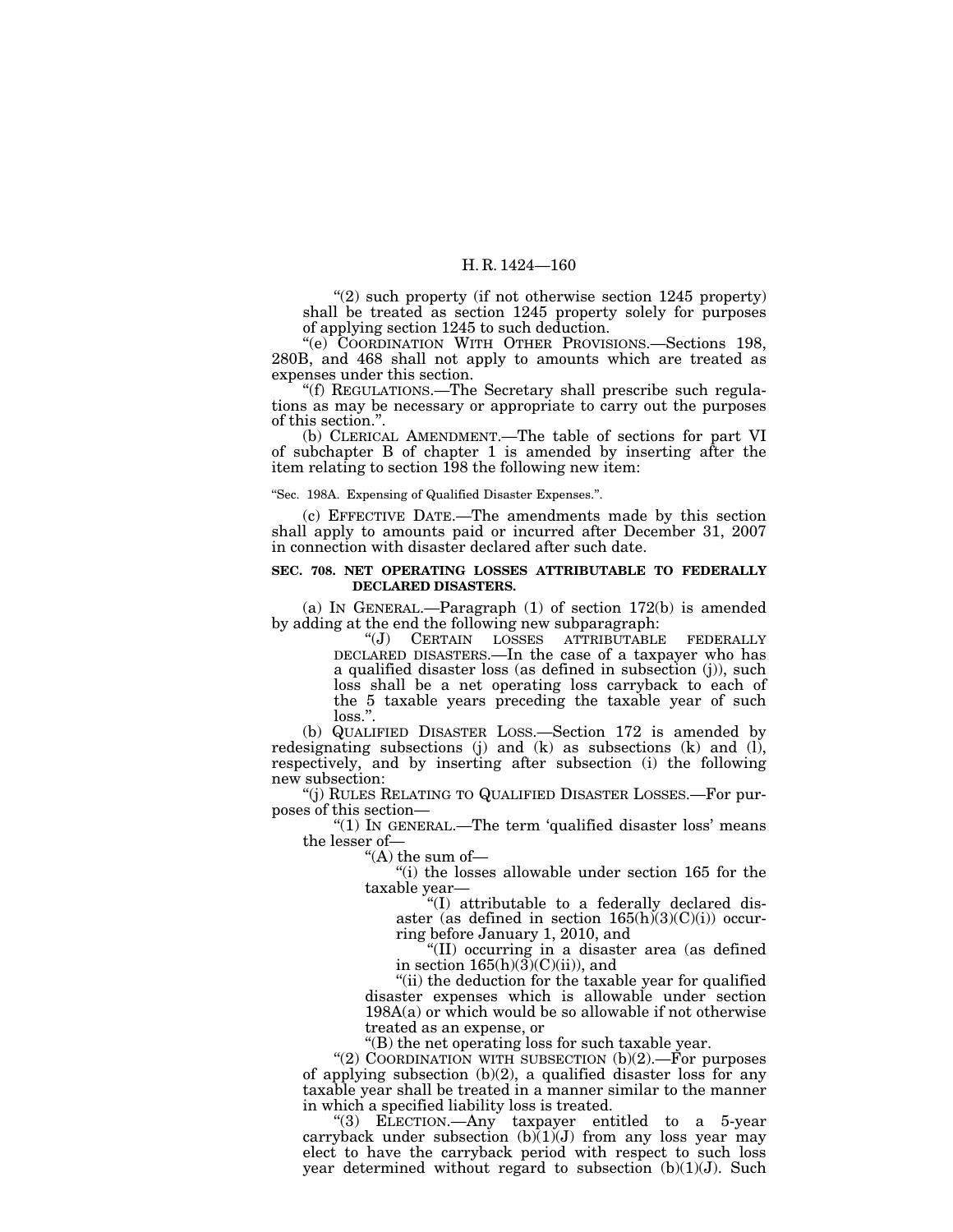election shall be made in such manner as may be prescribed by the Secretary and shall be made by the due date (including extensions of time) for filing the taxpayer's return for the taxable year of the net operating loss. Such election, once made for any taxable year, shall be irrevocable for such taxable year.

"(4) EXCLUSION.—The term 'qualified disaster loss' shall not include any loss with respect to any property described in section  $1400N(p)(3)$ .".

(c) LOSS DEDUCTION ALLOWED IN COMPUTING ALTERNATIVE MINIMUM TAXABLE INCOME.—Subsection (d) of section 56 is amended by adding at the end the following new paragraph:

"(3) NET OPERATING LOSS ATTRIBUTABLE TO FEDERALLY DECLARED DISASTERS.—In the case of a taxpayer which has a qualified disaster loss (as defined by section  $172(b)(1)(J)$ ) for the taxable year, paragraph (1) shall be applied by increasing the amount determined under subparagraph  $(A)(ii)(I)$ thereof by the sum of the carrybacks and carryovers of such loss.''.

(d) CONFORMING AMENDMENTS.—

(1) Clause (ii) of section  $172(b)(1)(F)$  is amended by inserting "or qualified disaster loss (as defined in subsection (j))'' before the period at the end of the last sentence.

(2) Paragraph (1) of section 172(i) is amended by adding at the end the following new flush sentence:

''Such term shall not include any qualified disaster loss (as defined in subsection (j)).''.

(e) EFFECTIVE DATE.—The amendments made by this section shall apply to losses arising in taxable years beginning after December 31, 2007, in connection with disasters declared after such date.

#### **SEC. 709. WAIVER OF CERTAIN MORTGAGE REVENUE BOND REQUIRE-MENTS FOLLOWING FEDERALLY DECLARED DISASTERS.**

(a) IN GENERAL.—Subsection (k) of section 143 is amended by adding at the end the following new paragraph:

"(12) SPECIAL RULES FOR RESIDENCES DESTROYED IN FEDER-ALLY DECLARED DISASTERS.—

''(A) PRINCIPAL RESIDENCE DESTROYED.—At the election of the taxpayer, if the principal residence (within the meaning of section 121) of such taxpayer is—

''(i) rendered unsafe for use as a residence by reason of a federally declared disaster occurring before January 1, 2010, or

''(ii) demolished or relocated by reason of an order of the government of a State or political subdivision thereof on account of a federally declared disaster occurring before such date,

then, for the 2-year period beginning on the date of the disaster declaration, subsection  $(d)(1)$  shall not apply with respect to such taxpayer and subsection (e) shall be applied by substituting '110' for '90' in paragraph (1) thereof.

''(B) PRINCIPAL RESIDENCE DAMAGED.—

''(i) IN GENERAL.—At the election of the taxpayer, if the principal residence (within the meaning of section 121) of such taxpayer was damaged as the result of a federally declared disaster occurring before January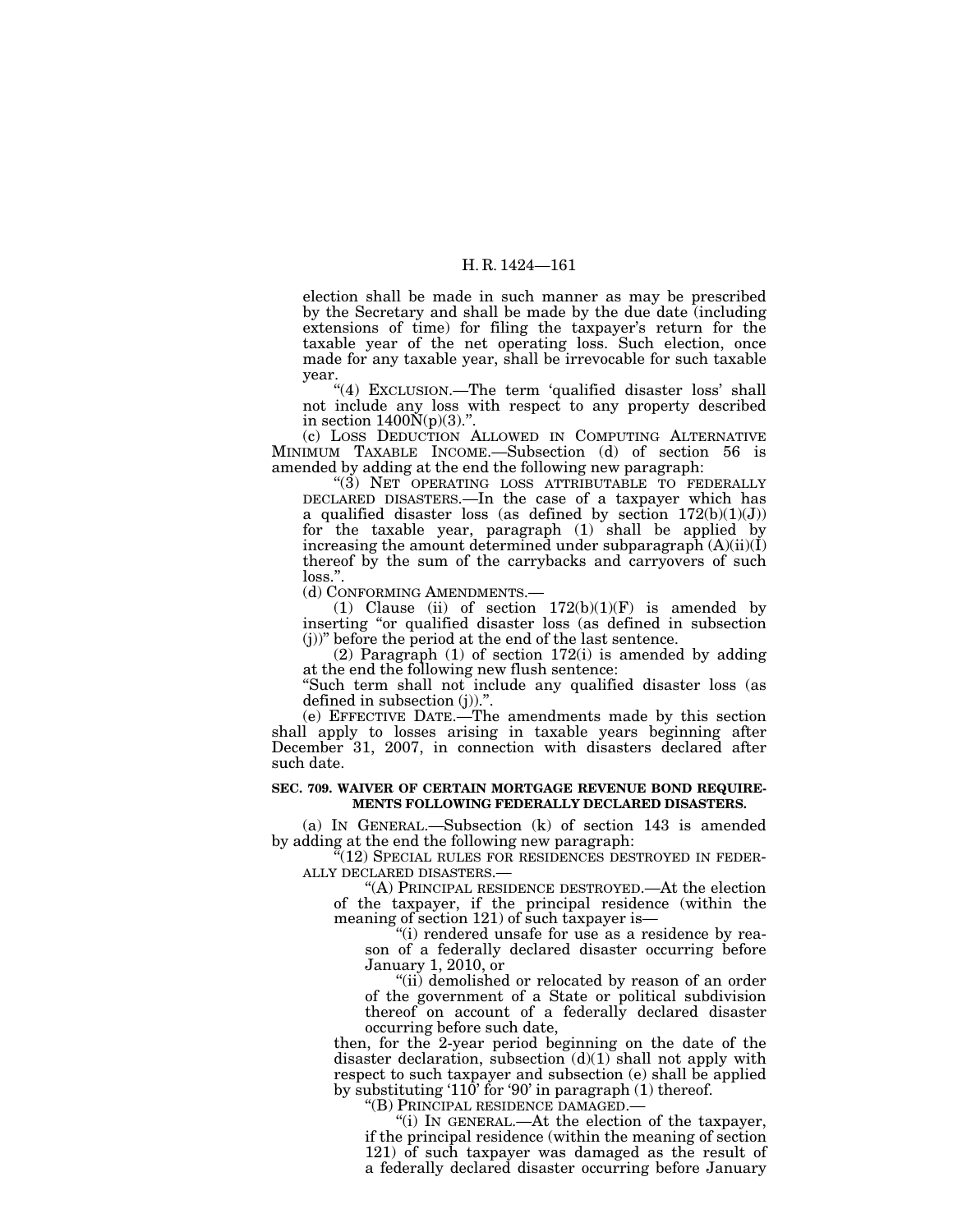1, 2010, any owner-financing provided in connection with the repair or reconstruction of such residence shall be treated as a qualified rehabilitation loan.

''(ii) LIMITATION.—The aggregate owner-financing to which clause (i) applies shall not exceed the lesser of—

''(I) the cost of such repair or reconstruction,

''(II) \$150,000.

or

''(C) FEDERALLY DECLARED DISASTER.—For purposes of this paragraph, the term 'federally declared disaster' has the meaning given such term by section  $165(h)(3)(C)(i)$ . ''(D) ELECTION; DENIAL OF DOUBLE BENEFIT.—

''(i) ELECTION.—An election under this paragraph may not be revoked except with the consent of the Secretary.

''(ii) DENIAL OF DOUBLE BENEFIT.—If a taxpayer elects the application of this paragraph, paragraph (11) shall not apply with respect to the purchase or financing of any residence by such taxpayer.''.

(b) EFFECTIVE DATE.—The amendment made by subsection (a) shall apply to disasters occurring after December 31, 2007.

#### **SEC. 710. SPECIAL DEPRECIATION ALLOWANCE FOR QUALIFIED DIS-ASTER PROPERTY.**

(a) IN GENERAL.—Section 168, as amended by this Act, is amended by adding at the end the following new subsection:

''(n) SPECIAL ALLOWANCE FOR QUALIFIED DISASTER ASSISTANCE PROPERTY.—

" $(1)$  In GENERAL.—In the case of any qualified disaster assistance property—

 $\angle$ (A) the depreciation deduction provided by section 167(a) for the taxable year in which such property is placed in service shall include an allowance equal to 50 percent of the adjusted basis of the qualified disaster assistance property, and

 $'(B)$  the adjusted basis of the qualified disaster assistance property shall be reduced by the amount of such deduction before computing the amount otherwise allowable as a depreciation deduction under this chapter for such taxable year and any subsequent taxable year.

''(2) QUALIFIED DISASTER ASSISTANCE PROPERTY.—For purposes of this subsection—

''(A) IN GENERAL.—The term 'qualified disaster assistance property' means any property—

 $\ell(i)(I)$  which is described in subsection  $(k)(2)(A)(i)$ , or

''(II) which is nonresidential real property or residential rental property,

''(ii) substantially all of the use of which is—

" $(I)$  in a disaster area with respect to a federally declared disaster occurring before January 1, 2010, and

 $\sqrt{\text{III}}$  in the active conduct of a trade or business by the taxpayer in such disaster area,

''(iii) which—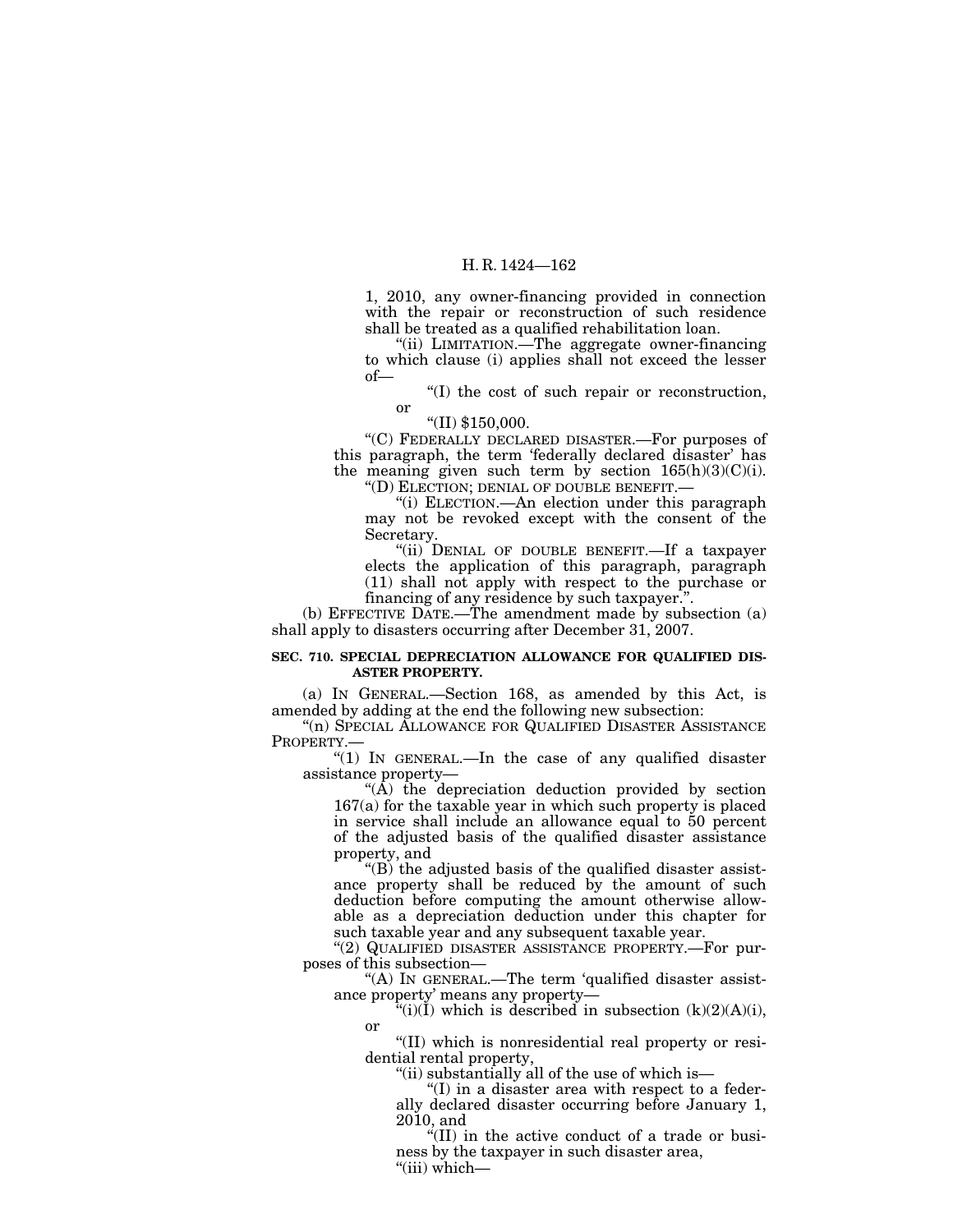''(I) rehabilitates property damaged, or replaces property destroyed or condemned, as a result of such federally declared disaster, except that, for purposes of this clause, property shall be treated as replacing property destroyed or condemned if, as part of an integrated plan, such property replaces property which is included in a continuous area which includes real property destroyed or condemned, and

''(II) is similar in nature to, and located in the same county as, the property being rehabilitated or replaced,

"(iv) the original use of which in such disaster area commences with an eligible taxpayer on or after the applicable disaster date,

 $\sqrt[n]{v}$  which is acquired by such eligible taxpayer by purchase (as defined in section  $179(d)$ ) on or after the applicable disaster date, but only if no written binding contract for the acquisition was in effect before such date, and

"(vi) which is placed in service by such eligible taxpayer on or before the date which is the last day of the third calendar year following the applicable disaster date (the fourth calendar year in the case of nonresidential real property and residential rental property).

''(B) EXCEPTIONS.—

''(i) OTHER BONUS DEPRECIATION PROPERTY.—The term 'qualified disaster assistance property' shall not include—

"(I) any property to which subsection  $(k)$ (determined without regard to paragraph (4)), (l), or (m) applies,

"(II) any property to which section  $1400N(d)$ applies, and

''(III) any property described in section 1400N(p)(3).

''(ii) ALTERNATIVE DEPRECIATION PROPERTY.—The term 'qualified disaster assistance property' shall not include any property to which the alternative depreciation system under subsection (g) applies, determined without regard to paragraph  $(7)$  of subsection  $(g)$ (relating to election to have system apply).

"(iii) TAX-EXEMPT BOND FINANCED PROPERTY.-Such term shall not include any property any portion of which is financed with the proceeds of any obligation the interest on which is exempt from tax under section 103.

"(iv) QUALIFIED REVITALIZATION BUILDINGS.—Such term shall not include any qualified revitalization building with respect to which the taxpayer has elected the application of paragraph  $(1)$  or  $(2)$  of section  $1400I(a)$ .

"(v) ELECTION OUT.—If a taxpayer makes an election under this clause with respect to any class of property for any taxable year, this subsection shall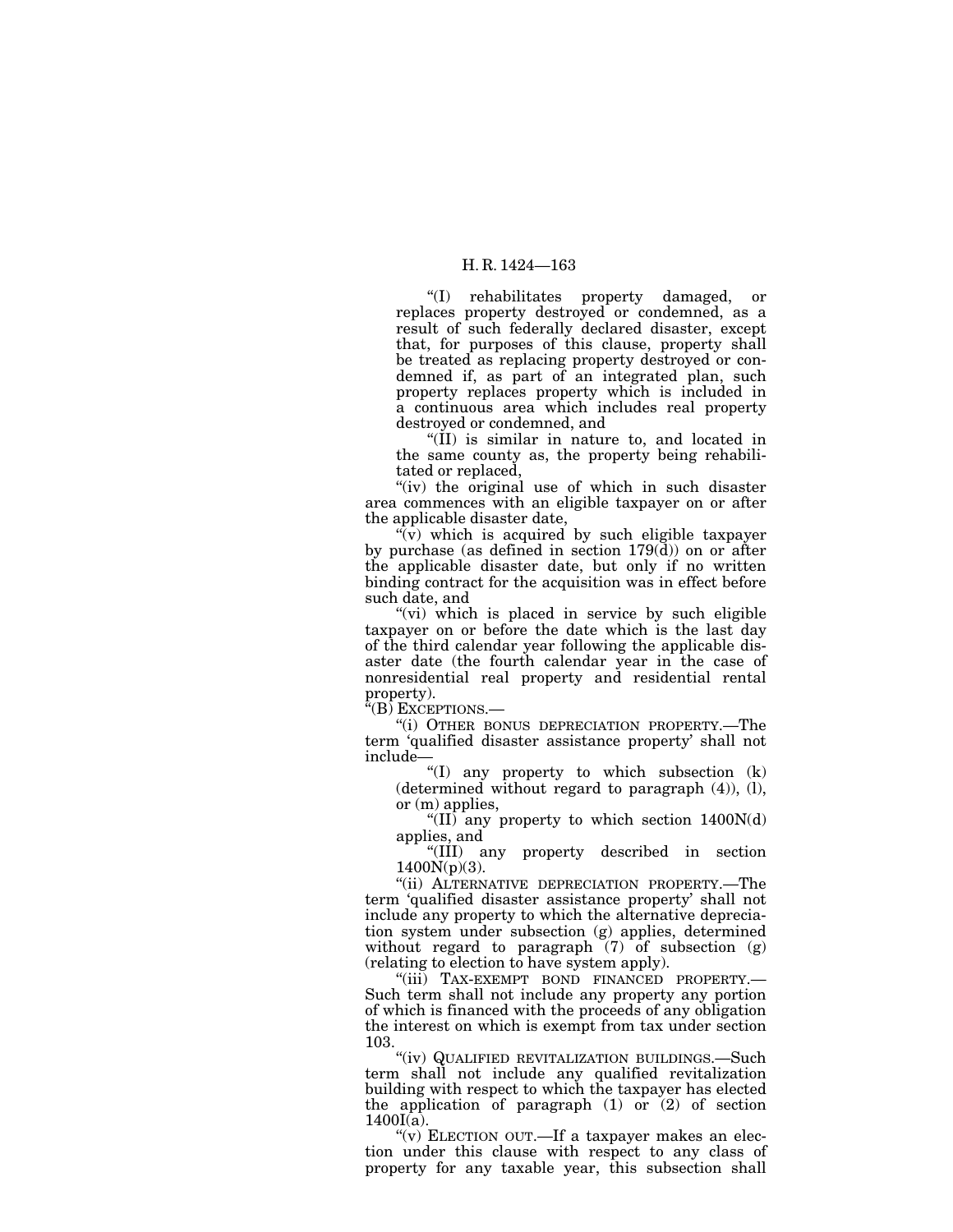not apply to all property in such class placed in service during such taxable year.

''(C) SPECIAL RULES.—For purposes of this subsection, rules similar to the rules of subparagraph (E) of subsection  $(k)(2)$  shall apply, except that such subparagraph shall be applied—

"(i) by substituting 'the applicable disaster date' for 'December 31, 2007' each place it appears therein,

"(ii) without regard to 'and before January 1, 2009' in clause (i) thereof, and

''(iii) by substituting 'qualified disaster assistance property' for 'qualified property' in clause (iv) thereof.

"(D) ALLOWANCE AGAINST ALTERNATIVE MINIMUM TAX.—For purposes of this subsection, rules similar to the rules of subsection  $(k)(2)(G)$  shall apply.

''(3) OTHER DEFINITIONS.—For purposes of this subsection— ''(A) APPLICABLE DISASTER DATE.—The term 'applicable disaster date' means, with respect to any federally declared disaster, the date on which such federally declared disaster occurs.

''(B) FEDERALLY DECLARED DISASTER.—The term 'federally declared disaster' has the meaning given such term under section  $165(h)(3)(C)(i)$ .

''(C) DISASTER AREA.—The term 'disaster area' has the meaning given such term under section  $165(h)(3)(C)(ii)$ .

''(D) ELIGIBLE TAXPAYER.—The term 'eligible taxpayer' means a taxpayer who has suffered an economic loss attributable to a federally declared disaster.

"(4) RECAPTURE.—For purposes of this subsection, rules similar to the rules under section  $179(d)(10)$  shall apply with respect to any qualified disaster assistance property which ceases to be qualified disaster assistance property.''.

(b) EFFECTIVE DATE.—The amendment made by this section shall apply to property placed in service after December 31, 2007, with respect disasters declared after such date.

#### **SEC. 711. INCREASED EXPENSING FOR QUALIFIED DISASTER ASSIST-ANCE PROPERTY.**

(a) IN GENERAL.—Section 179 is amended by adding at the end the following new subsection:

''(e) SPECIAL RULES FOR QUALIFIED DISASTER ASSISTANCE PROP-ERTY.—

''(1) IN GENERAL.—For purposes of this section—

"(A) the dollar amount in effect under subsection  $(b)(1)$ for the taxable year shall be increased by the lesser of—

''(i) \$100,000, or

"(ii) the cost of qualified section 179 disaster assistance property placed in service during the taxable year, and

"(B) the dollar amount in effect under subsection  $(b)(2)$ for the taxable year shall be increased by the lesser of—

''(i) \$600,000, or

"(ii) the cost of qualified section 179 disaster assistance property placed in service during the taxable year.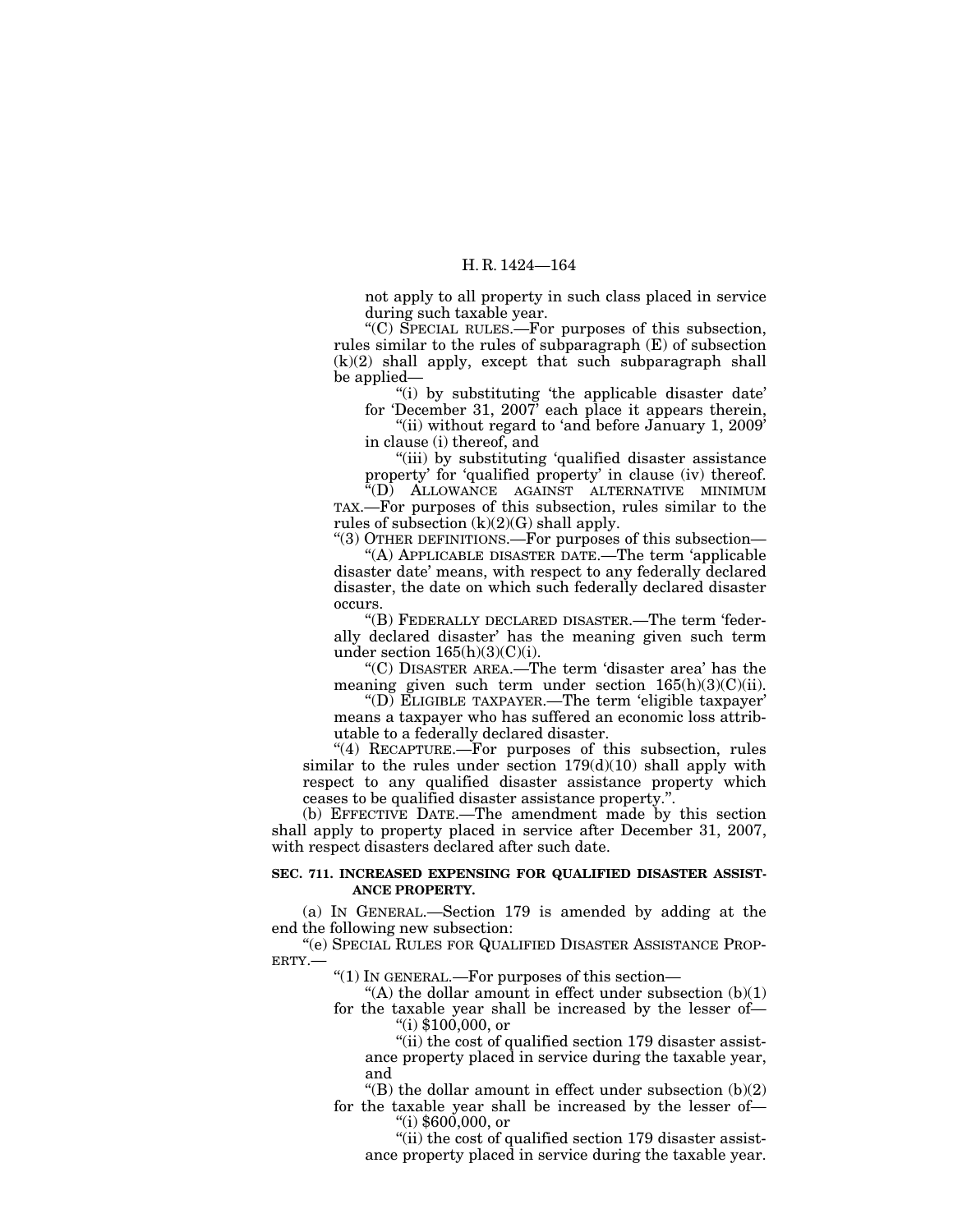"(2) QUALIFIED SECTION 179 DISASTER ASSISTANCE PROP-ERTY.—For purposes of this subsection, the term 'qualified section 179 disaster assistance property' means section 179 property (as defined in subsection (d)) which is qualified disaster assistance property (as defined in section  $168(n)(2)$ ).

''(3) COORDINATION WITH EMPOWERMENT ZONES AND RENEWAL COMMUNITIES.—For purposes of sections 1397A and 1400J, qualified section 179 disaster assistance property shall not be treated as qualified zone property or qualified renewal property, unless the taxpayer elects not to take such qualified section 179 disaster assistance property into account for purposes of this subsection.

"(4) RECAPTURE.—For purposes of this subsection, rules similar to the rules under subsection (d)(10) shall apply with respect to any qualified section 179 disaster assistance property which ceases to be qualified section 179 disaster assistance property.''.

(b) EFFECTIVE DATE.—The amendment made by this section shall apply to property placed in service after December 31, 2007, with respect disasters declared after such date.

### **SEC. 712. COORDINATION WITH HEARTLAND DISASTER RELIEF.**

The amendments made by this subtitle, other than the amendments made by sections  $706(a)(2)$ , 710, and 711, shall not apply to any disaster described in section  $702(c)(1)(A)$ , or to any expenditure or loss resulting from such disaster.

# **TITLE VIII—SPENDING REDUCTIONS AND APPROPRIATE REVENUE RAIS-ERS FOR NEW TAX RELIEF POLICY**

#### **SEC. 801. NONQUALIFIED DEFERRED COMPENSATION FROM CERTAIN TAX INDIFFERENT PARTIES.**

(a) IN GENERAL.—Subpart B of part II of subchapter E of chapter 1 is amended by inserting after section 457 the following new section:

### **''SEC. 457A. NONQUALIFIED DEFERRED COMPENSATION FROM CER-TAIN TAX INDIFFERENT PARTIES.**

''(a) IN GENERAL.—Any compensation which is deferred under a nonqualified deferred compensation plan of a nonqualified entity shall be includible in gross income when there is no substantial risk of forfeiture of the rights to such compensation.

''(b) NONQUALIFIED ENTITY.—For purposes of this section, the term 'nonqualified entity' means—

" $(1)$  any foreign corporation unless substantially all of its income is—

''(A) effectively connected with the conduct of a trade or business in the United States, or

''(B) subject to a comprehensive foreign income tax, and

''(2) any partnership unless substantially all of its income is allocated to persons other than—

''(A) foreign persons with respect to whom such income is not subject to a comprehensive foreign income tax, and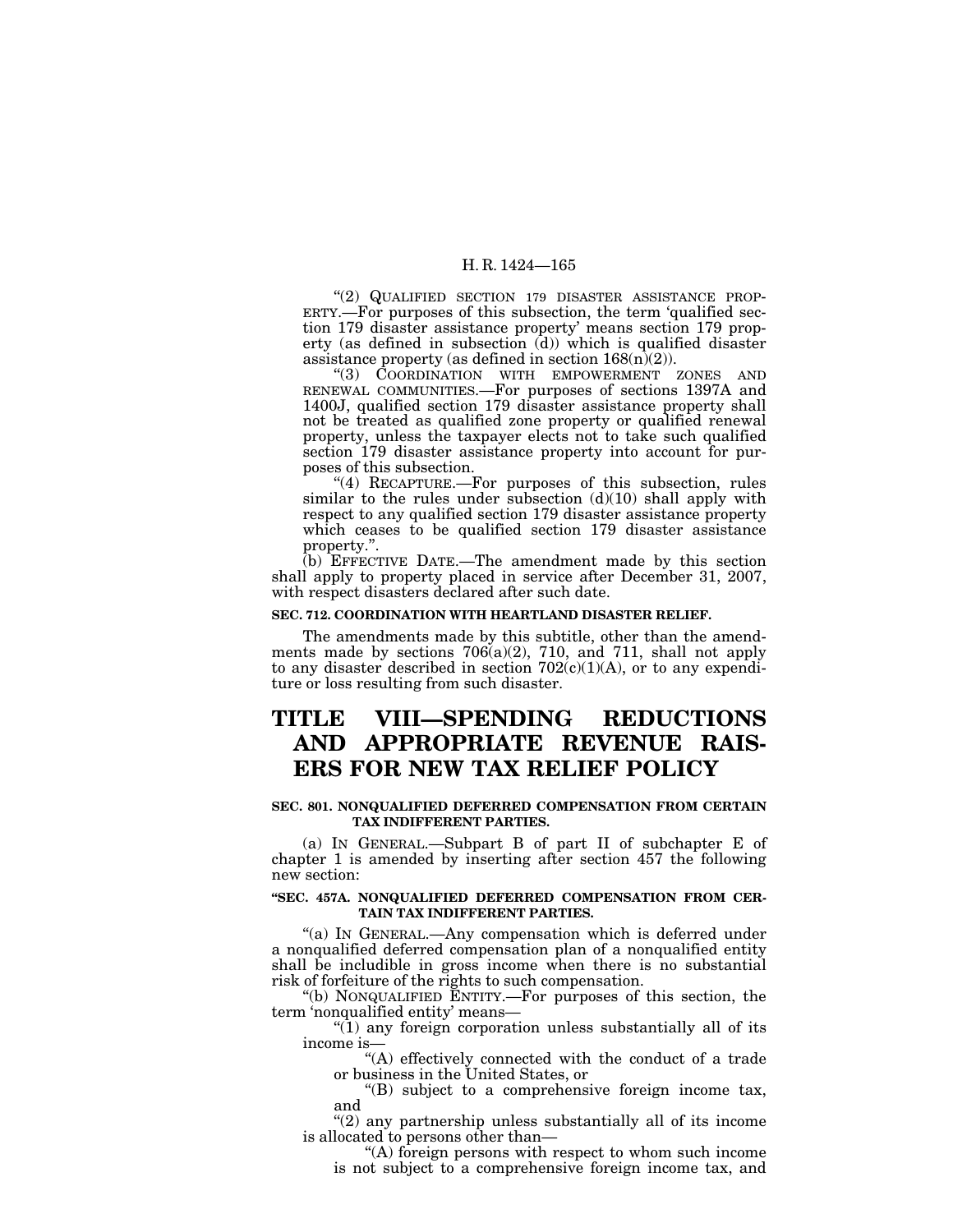''(B) organizations which are exempt from tax under this title.

''(c) DETERMINABILITY OF AMOUNTS OF COMPENSATION.—

" $(1)$  IN GENERAL.—If the amount of any compensation is not determinable at the time that such compensation is otherwise includible in gross income under subsection (a)—

''(A) such amount shall be so includible in gross income when determinable, and

''(B) the tax imposed under this chapter for the taxable year in which such compensation is includible in gross income shall be increased by the sum of—

''(i) the amount of interest determined under paragraph (2), and

''(ii) an amount equal to 20 percent of the amount of such compensation.

"(2) INTEREST.—For purposes of paragraph  $(1)(B)(i)$ , the interest determined under this paragraph for any taxable year is the amount of interest at the underpayment rate under section 6621 plus 1 percentage point on the underpayments that would have occurred had the deferred compensation been includible in gross income for the taxable year in which first deferred or, if later, the first taxable year in which such deferred compensation is not subject to a substantial risk of forfeiture.

''(d) OTHER DEFINITIONS AND SPECIAL RULES.—For purposes of this section—

''(1) SUBSTANTIAL RISK OF FORFEITURE.—

"(A) In GENERAL.—The rights of a person to compensation shall be treated as subject to a substantial risk of forfeiture only if such person's rights to such compensation are conditioned upon the future performance of substantial services by any individual.

''(B) EXCEPTION FOR COMPENSATION BASED ON GAIN RECOGNIZED ON AN INVESTMENT ASSET.—

''(i) IN GENERAL.—To the extent provided in regulations prescribed by the Secretary, if compensation is determined solely by reference to the amount of gain recognized on the disposition of an investment asset, such compensation shall be treated as subject to a substantial risk of forfeiture until the date of such disposition.

''(ii) INVESTMENT ASSET.—For purposes of clause (i), the term 'investment asset' means any single asset (other than an investment fund or similar entity)—

''(I) acquired directly by an investment fund or similar entity,

''(II) with respect to which such entity does not (nor does any person related to such entity) participate in the active management of such asset (or if such asset is an interest in an entity, in the active management of the activities of such entity), and

''(III) substantially all of any gain on the disposition of which (other than such deferred compensation) is allocated to investors in such entity.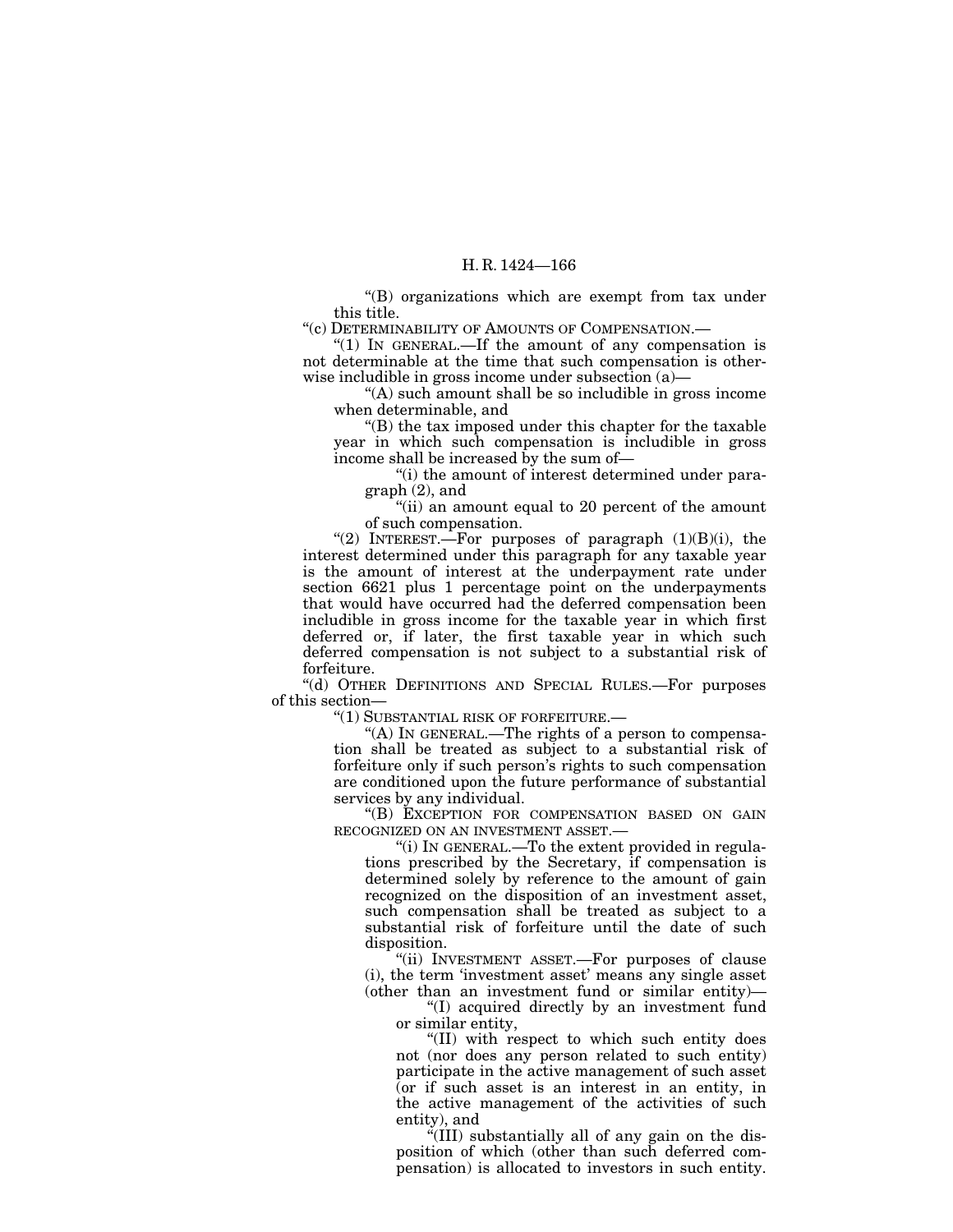''(iii) COORDINATION WITH SPECIAL RULE.—Paragraph (3)(B) shall not apply to any compensation to which clause (i) applies.

''(2) COMPREHENSIVE FOREIGN INCOME TAX.—The term 'comprehensive foreign income tax' means, with respect to any foreign person, the income tax of a foreign country if—

"(A) such person is eligible for the benefits of a comprehensive income tax treaty between such foreign country and the United States, or

''(B) such person demonstrates to the satisfaction of the Secretary that such foreign country has a comprehensive income tax.

''(3) NONQUALIFIED DEFERRED COMPENSATION PLAN.—

"(A) IN GENERAL.—The term 'nonqualified deferred compensation plan' has the meaning given such term under section 409A(d), except that such term shall include any plan that provides a right to compensation based on the appreciation in value of a specified number of equity units of the service recipient.

''(B) EXCEPTION.—Compensation shall not be treated as deferred for purposes of this section if the service provider receives payment of such compensation not later than 12 months after the end of the taxable year of the service recipient during which the right to the payment of such compensation is no longer subject to a substantial risk of forfeiture.

"(4) EXCEPTION FOR CERTAIN COMPENSATION WITH RESPECT TO EFFECTIVELY CONNECTED INCOME.—In the case a foreign corporation with income which is taxable under section 882, this section shall not apply to compensation which, had such compensation had been paid in cash on the date that such compensation ceased to be subject to a substantial risk of forfeiture, would have been deductible by such foreign corporation against such income.

''(5) APPLICATION OF RULES.—Rules similar to the rules of paragraphs  $(5)$  and  $(6)$  of section 409A $(d)$  shall apply.

''(e) REGULATIONS.—The Secretary shall prescribe such regulations as may be necessary or appropriate to carry out the purposes of this section, including regulations disregarding a substantial risk of forfeiture in cases where necessary to carry out the purposes of this section.''.

(b) CONFORMING AMENDMENT.—Section 26(b)(2), as amended by the Housing Assistance Tax Act of 2008, is amended by striking "and" at the end of subparagraph (V), by striking the period at the end of subparagraph (W) and inserting ", and", and by adding at the end the following new subparagraph:

"(X) section  $457A(c)(1)(B)$  (relating to determinability of amounts of compensation).''.

(c) CLERICAL AMENDMENT.—The table of sections of subpart B of part II of subchapter E of chapter 1 is amended by inserting after the item relating to section 457 the following new item:

''Sec. 457A. Nonqualified deferred compensation from certain tax indifferent parties.''.

(d) EFFECTIVE DATE.—

(1) IN GENERAL.—Except as otherwise provided in this subsection, the amendments made by this section shall apply to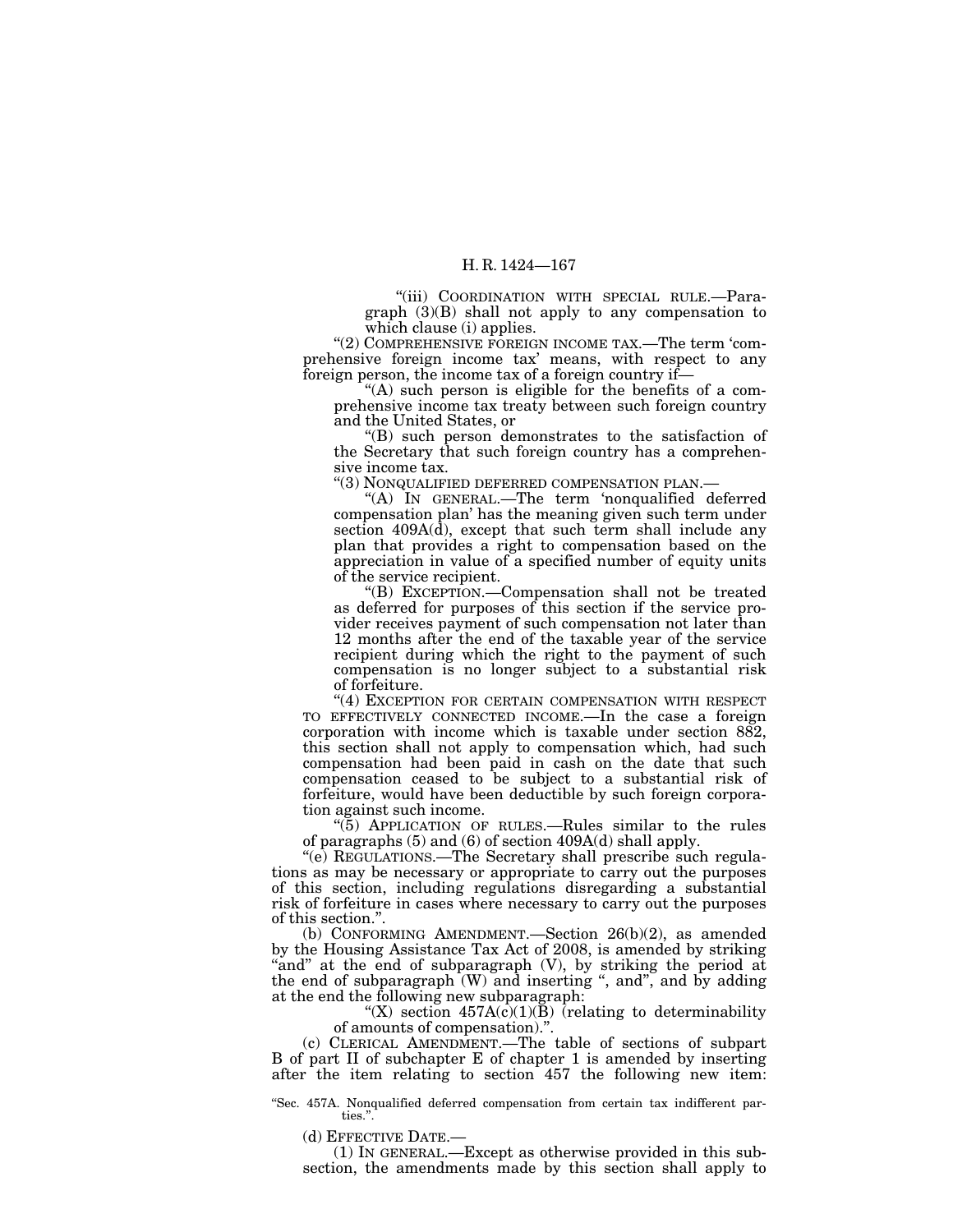amounts deferred which are attributable to services performed after December 31, 2008.

(2) APPLICATION TO EXISTING DEFERRALS.—In the case of any amount deferred to which the amendments made by this section do not apply solely by reason of the fact that the amount is attributable to services performed before January 1, 2009, to the extent such amount is not includible in gross income in a taxable year beginning before 2018, such amounts shall be includible in gross income in the later of—

(A) the last taxable year beginning before 2018, or

(B) the taxable year in which there is no substantial risk of forfeiture of the rights to such compensation (determined in the same manner as determined for purposes of section 457A of the Internal Revenue Code of 1986, as added by this section).

(3) ACCELERATED PAYMENTS.—No later than 120 days after the date of the enactment of this Act, the Secretary shall issue guidance providing a limited period of time during which a nonqualified deferred compensation arrangement attributable to services performed on or before December 31, 2008, may, without violating the requirements of section 409A(a) of the Internal Revenue Code of 1986, be amended to conform the date of distribution to the date the amounts are required to be included in income.

(4) CERTAIN BACK-TO-BACK ARRANGEMENTS.—If the taxpayer is also a service recipient and maintains one or more nonqualified deferred compensation arrangements for its service providers under which any amount is attributable to services performed on or before December 31, 2008, the guidance issued under paragraph (4) shall permit such arrangements to be amended to conform the dates of distribution under such arrangement to the date amounts are required to be included in the income of such taxpayer under this subsection.

(5) ACCELERATED PAYMENT NOT TREATED AS MATERIAL MODI-FICATION.—Any amendment to a nonqualified deferred compensation arrangement made pursuant to paragraph (4) or (5) shall not be treated as a material modification of the